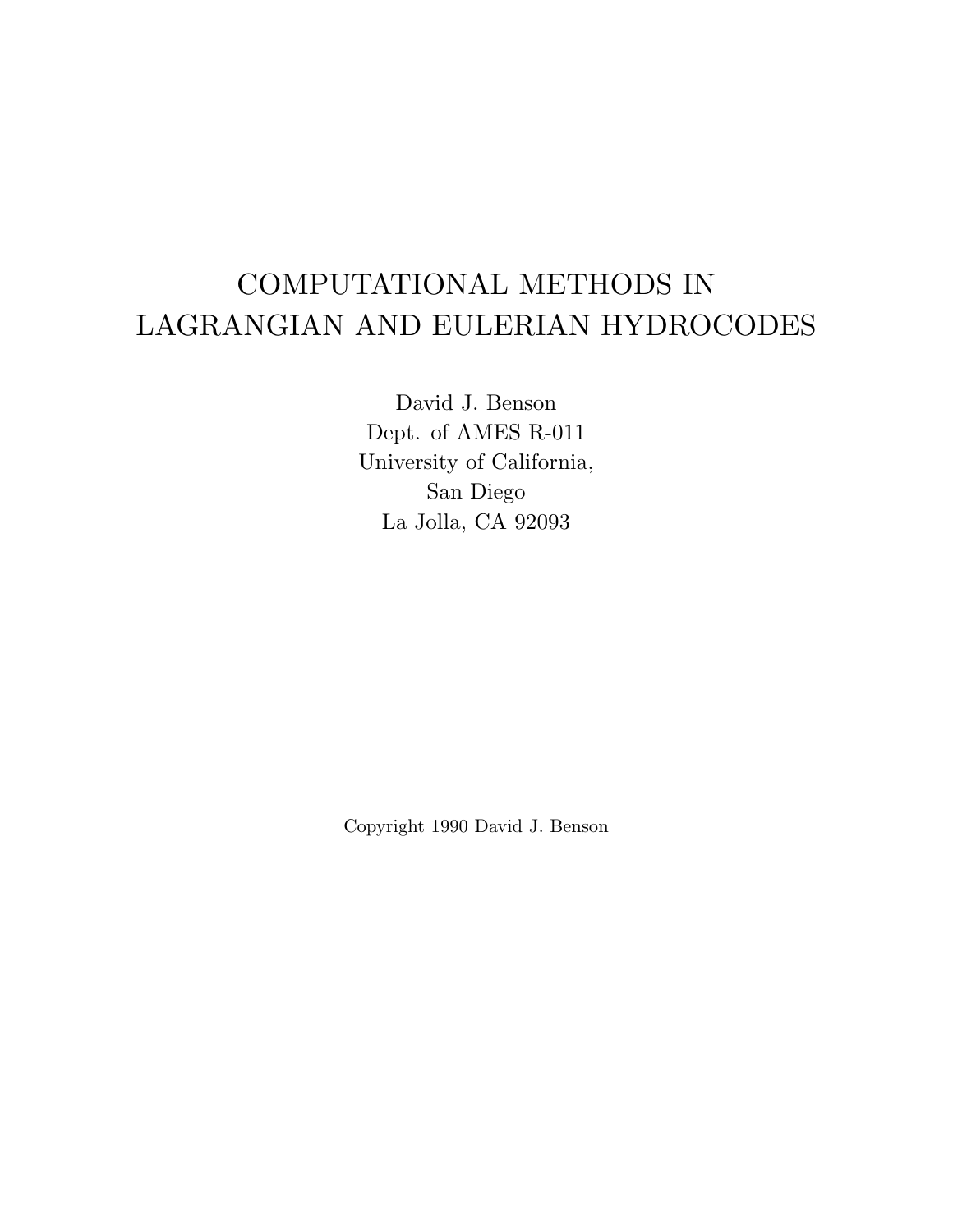#### **INTRODUCTION**

The purpose of this paper is to describe the algorithms that are currently being used in modern, production hydrocodes. A hydrocode may be loosely defined as a code for solving large deformation, finite strain transient problems that occur on a short time scale. Although the strength of the material may not be a major factor in the solution, it is usually included, a point which distinguishes hydrocodes from the Eulerian codes used for gas dynamics. In contrast to structural analysis codes, the energy equation is integrated in time, and the deviatoric and pressure terms in the stress tensor are usually modeled separately. The solution is advanced in time using an explicit integration scheme because stress waves and shocks are an important part of the solution, and they must be resolved accurately in both space and time. An alternative name for hydrocodes is "wave codes." The shock physics are built into a hydrocode either by including a shock viscosity, by solving the Riemann problem on the element boundaries, or by using a flux limiter.

The original motivation for developing these codes was for solving defense problems, but the range of applications has broadened considerably in recent years. Current applications include simulating astrophysical events, such as the collapse of stars or the impact of a large meteorite on the earth, the shock compaction of powders, modeling void growth in ductile materials, and analyzing high strain rate experiments. Lagrangian hydrocodes are being used extensively by industry for solving problems in automobile crashworthiness, bird impact on aircraft, and manufacturing. Eulerian hydrocodes are perhaps five to ten years behind Lagrangian codes in terms of popularity largely because Eulerian codes have been subject to greater classification restrictions than Lagrangian codes. Eulerian codes have two great advantages over Lagrangian codes: 1) they allow new free surfaces to be created in a natural manner, and 2) Eulerian codes allow turbulent flow and arbitrarily large deformations. These two qualitities make the Eulerian formulation very attractive for many manufacturing problems, and as the classification issues disappear, the use of Eulerian codes will be more common in industry.

Despite the widespread use of hydrocodes, there are no textbooks outlining their computational methods and much of the literature is buried in the form of unpublished reports in government laboratories. Hence, the need for this paper.

No attempt has been made in this paper to set forth the historical development of hydrocodes, and the interested reader should read the surveys by Johnson and Anderson [53], Anderson [68] and Zukas [85]. As a consequence, many first order accurate algorithms,

–1–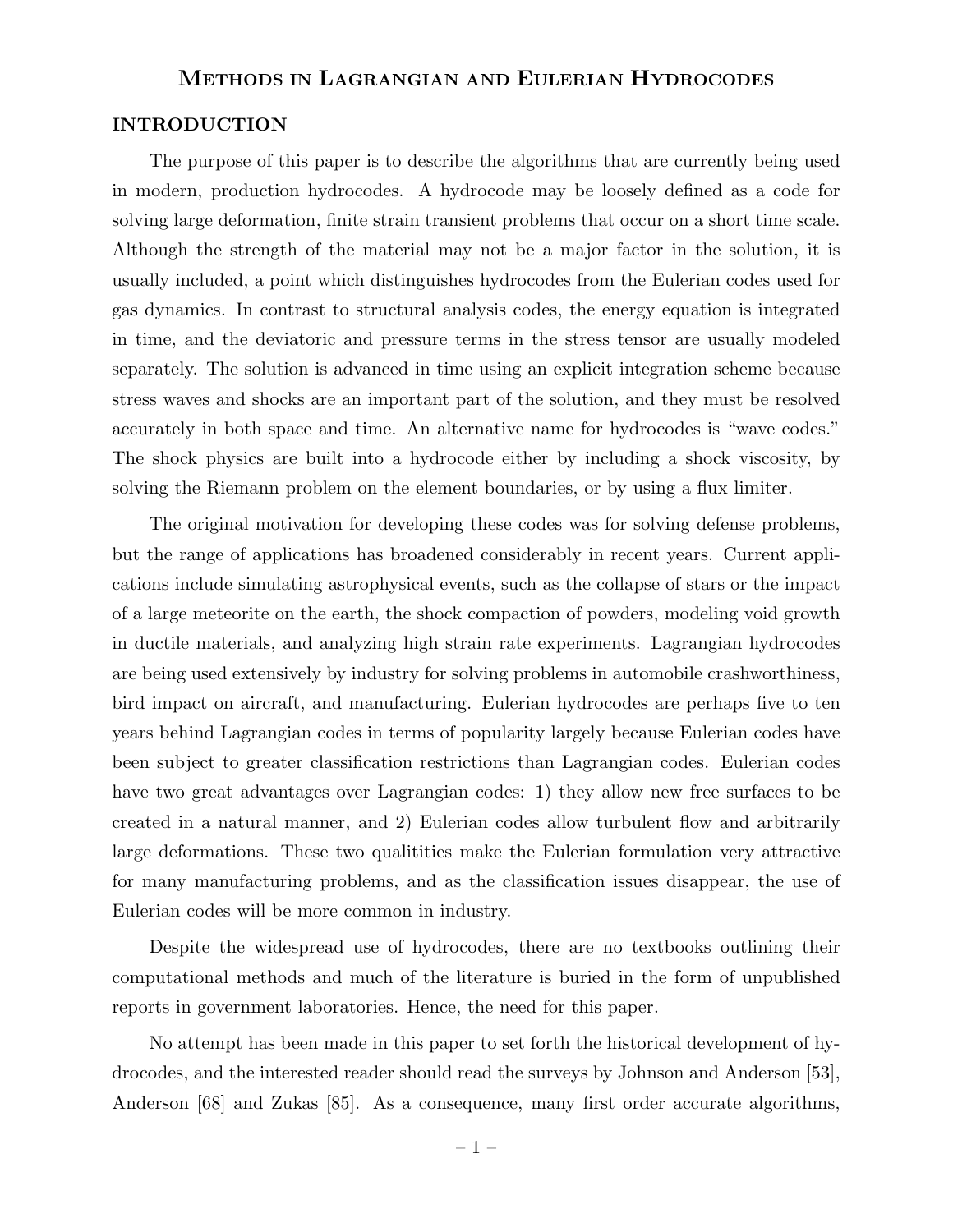and the codes that still use them, are not discussed here. The emphasis is on the methods that are both currently popular and second order accurate. A few algorithms that will undoubtedly see wider usage in the near future are also presented.

To prevent this paper from becoming a book, many interesting topics have been omitted, including structural elements, numerical methods for integrating constitutive relations, adaptive methods, transmitting boundary conditions, ad infinitum.

The derivation of the mean stress quadrilateral element is presented from both the finite element and finite difference viewpoints. The derivations are not unique from either viewpoint, but the plane strain element that virtually all finite difference and finite element programs use seems to be the same. On the other hand, there is a wide variety of axisymmetric elements, although any given axisymmetric element can probably be derived from either viewpoint. The problem with most axisymmetric elements is they do not preserve the spherical symmetry in spherical problems. Various fixes have been developed, and most of them work well. Rather than present an exhaustive examination of the different algorithms, only the simplest formulation, which is based on area weighting, is presented.

Energy conservation is very important in hydrodynamic calculations, and the energy calculations in hydrocodes are discussed in detail. One advantage that the finite element method has over the finite difference method is a natural means for ensuring that the forces are always work conjugate to the displacements. For instance, it is demonstrated that a finite difference algorithm in an Eulerian code for the edge forces is not work conjugate with the edge displacements, and a remedy is proposed based on simple virtual work arguments.

Eulerian and ALE (Arbitrary Lagrangian Eulerian) codes allow material to flow through the mesh. The general strategy is to perform a Lagrangian timestep and to follow it with a remap step that maps the solution from the distorted Lagrangian mesh on to the spatially-fixed Eulerian mesh or the ALE mesh. The discussion on Eulerian and ALE codes is therefore focused on the remap step. In addition to the algorithms that are currently used, several other algorithms that hold promise are presented.

It is hoped that this paper will be of interest to both the finite difference and the finite element communities. There are very few algorithms that can not be derived from both the finite element and the finite difference viewpoints. The notation for both viewpoints is defined and used throughout the paper as appropriate.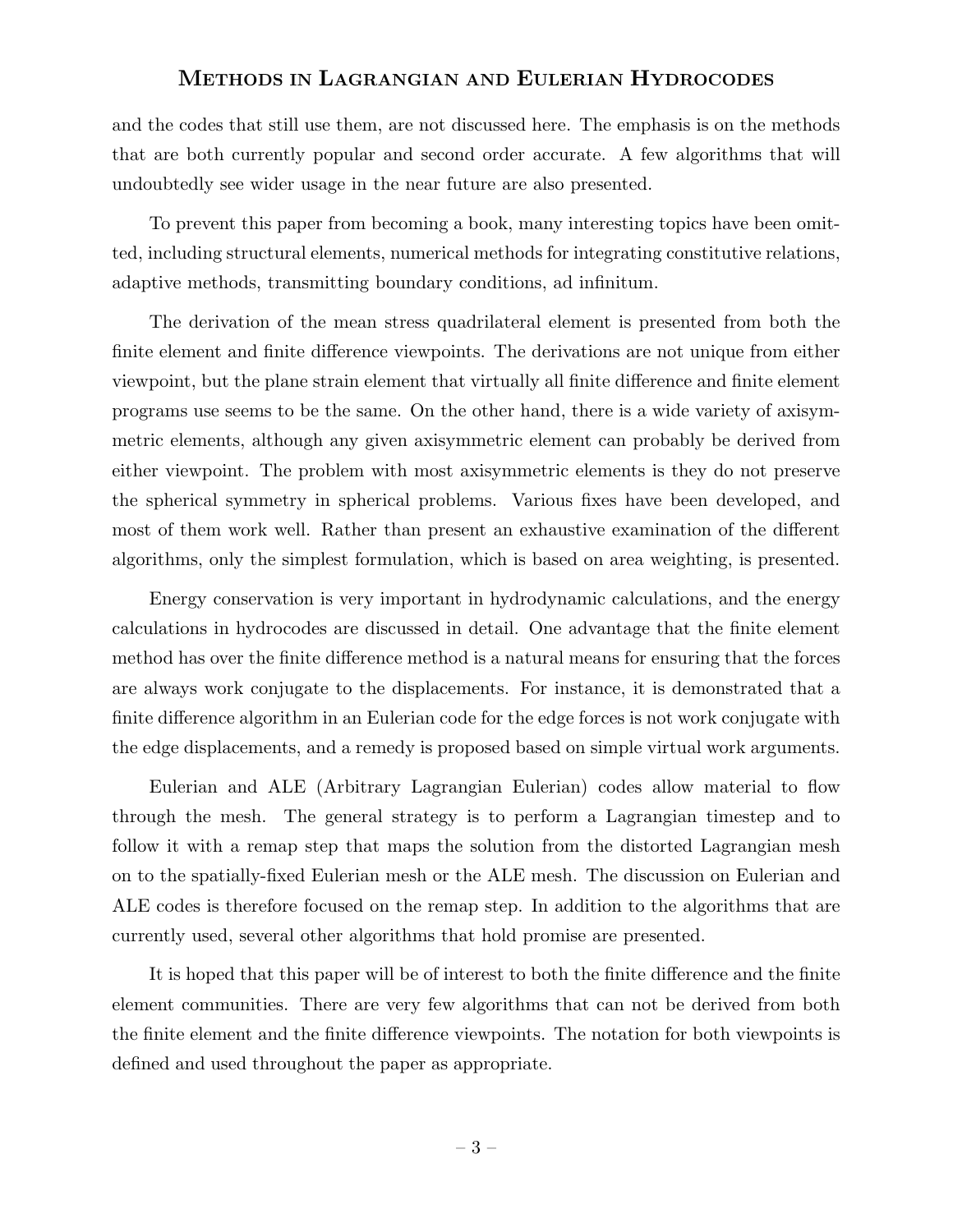#### **Chapter 1**

#### **A REVIEW OF THE GOVERNING EQUATIONS**

#### **1.0 NOTATION**

The current Cartesian coordinates of a point are denoted x, its spatial velocity is  $u$ , and the reference (original) coordinates are  $X$ . For two-dimensional plane strain and plane stress problems, the coordinates  $y$  and  $z$  are often used to simplify the notation and they correspond to  $x_1$  and  $x_2$ . When the cylindrical coordinates r and z are used, the problem is assumed to be axisymmetric (i.e., no dependence on  $\theta$ ). The equations that are valid for both Cartesian and cylindrical coordinates are presented only in Cartesian coordinates, and  $(r, z)$  corresponds to  $(x_1, x_2)$  and  $(y, z)$ . Material time derivatives are indicated by a dot above the symbol, e.g.,  $\dot{u}$  is the spatial acceleration. The Cauchy stress, which is the only stress that is used in this paper, is denoted  $\sigma$ , the internal energy per unit mass is e, the density is  $\rho$ , the body force per unit mass is f, and a concentrated force at X is  $f^*(X,t)$ . The summing convention is used unless otherwise stated.

For convenience, some of the common kinematic quantities are defined here. The deformation gradient,  $F_{ij}$ , is the derivative of the spatial coordinates with respect to the reference coordinates.

$$
F_{ij} = \frac{\partial x_i}{\partial X_j} \tag{1.0.1}
$$

The velocity gradient,  $L_{ij}$ , is defined in terms of the current spatial coordinates. It can be split into its symmetric component,  $D_{ij}$ , the deformation rate, and its skew component,  $W_{ij}$ , the spin.

$$
L_{ij} = \frac{\partial u_i}{\partial x_j}
$$
  
\n
$$
D_{ij} = \frac{1}{2}(L_{ij} + L_{ji})
$$
  
\n
$$
W_{ij} = \frac{1}{2}(L_{ij} - L_{ji})
$$
\n(1.0.2)

The deformation rate is also labelled the strain rate,  $\dot{\epsilon}$ , because it is conjugate to the Cauchy stress. This is something of a misnomer since the time integral of the deformation rate does not define a measure of large deformation strain.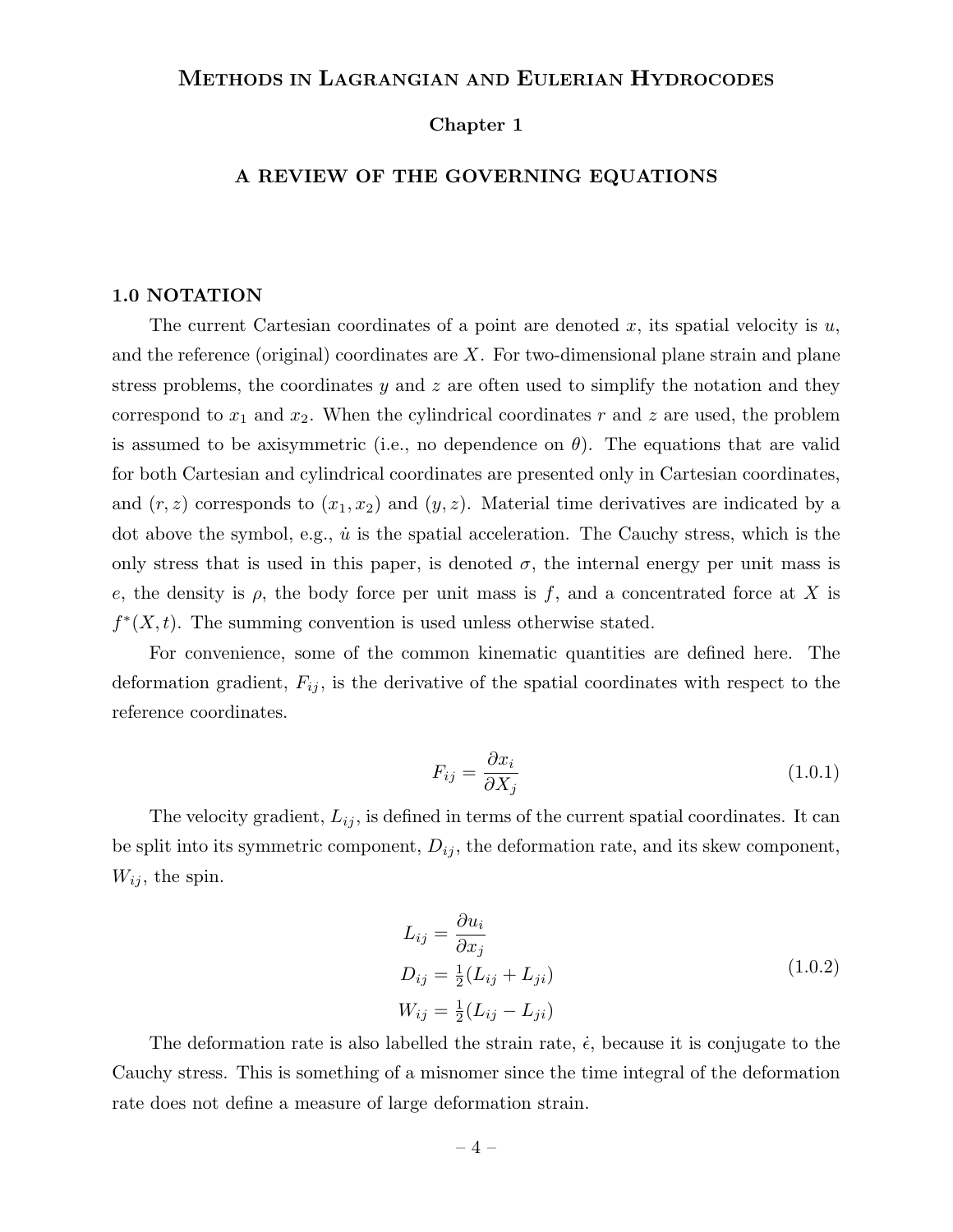#### **1.1 THE LAGRANGIAN EQUATIONS**

**1.1.1 The Lagrangian mass, momentum and energy equations.** The derivation of the equations of motion can be found in any book on mechanics, e.g., Ref. [1]. The conservation of mass, Eq.  $(1.1.1.1)$ , is used to calculate the current density from the initial density,  $\rho_o$ , in a Lagrangian hydrocode, where J is the volumetric strain.

$$
\rho J = \rho_o
$$
  
\n
$$
J = \det \left( \frac{\partial x_i}{\partial X_j} \right)
$$
\n(1.1.1.1)

In two and three dimensions, the momentum equation is given by Eq.  $(1.1.1.2)$ , where  $i$  and  $j$  range from 1 to the number of dimensions.

$$
\rho \dot{u}_i = \sigma_{ij,j} + \rho f_i \tag{1.1.1.2}
$$

The corresponding equation for axisymmetric problems is Eq.  $(1.1.1.3)$ .

$$
\rho \ddot{r} = \sigma_{rr,r} + \sigma_{rz,z} + \frac{\sigma_{rr} - \sigma_{\theta\theta}}{r}
$$
\n
$$
\rho \ddot{z} = \sigma_{zz,z} + \sigma_{zrr,r} + \frac{\sigma_{zr}}{r}
$$
\n(1.1.1.3)

The boundary conditions are either a specified displacement, a contact inequality constraint, or a traction, where the exterior normal is denoted  $n$  and the superscripts denote different surfaces. The boundaries where the displacement, contact and traction boundary conditions are applied are  $\Gamma_x$ ,  $\Gamma_c$ ,  $\Gamma_{\tau}$ .

$$
x_i(X,t) = g_i(X,t) \text{ on } \Gamma_x
$$
  

$$
(x_i^1 - x_i^2) \cdot n_i^1 \le 0 \text{ on } \Gamma_c
$$
  

$$
\sigma_{ij} n_j = \tau_i \text{ on } \Gamma_\tau
$$
  
(1.1.1.4)

The energy equation, Eq.  $(1.1.1.5)$ , is used to update the internal energy for the equation of state and to check the energy conservation in a hydrocode.

$$
\rho \dot{e} = \sigma_{ij} \dot{\epsilon}_{ij} + \rho f_i u_i \tag{1.1.1.5}
$$

**1.1.2 The weak form of the momentum equation.** The finite element method uses the weak form of the momentum equation. In mechanics, the weak form is often referred to as the "principle of virtual work." The derivation of the weak form presented in this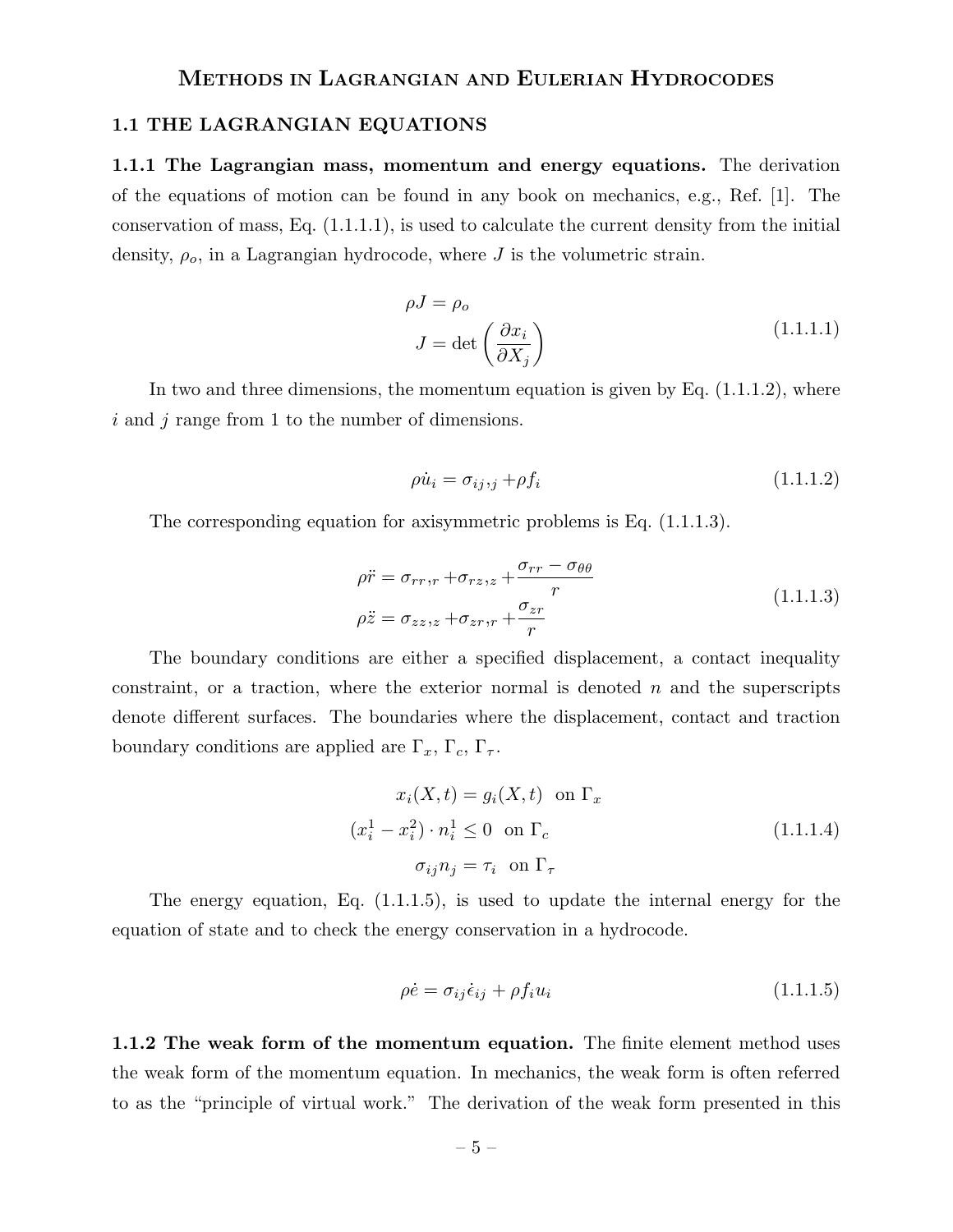section ignores the contact constraint, which will be covered separately in another section. For the moment, the discussion is restricted to Cartesian coordinates.

An arbitrary function,  $\delta x$ , subject to the constraint that  $x+\delta x$  satisfies the boundary conditions, is referred to as an admissible "virtual displacement." A solution for  $x$  that satisfies Eq.  $(1.1.1.2)$  and Eq.  $(1.1.1.4)$  will also obviously satisfy Eq.  $(1.1.2.1)$  for any admissible virtual displacement.

$$
\int_{\Omega} (\rho \dot{u}_i - \sigma_{ij,j} - \rho f_i) \delta x_i d\Omega + \int_{\Gamma_{\tau}} (\sigma_{ij} n_j - \tau_i) \delta x_i d\Omega - \sum_{k=1}^n f_i^*(X_k, t) \delta x_i(X_k) = 0 \quad (1.1.2.1)
$$

By using the divergence theorem and the product differentiation rule, the two terms involving the Cauchy stress are combined.

$$
\int_{\Omega} \sigma_{ij,j} \, \delta x_i d\Omega = \int_{\Gamma} \sigma_{ij} n_j \delta x_i d\Omega
$$
\n
$$
\sigma_{ij} \delta x_{i,j} = (\sigma_{ij} \delta x_i)_{,j} - \sigma_{ij,j} \, \delta x_i
$$
\n(1.1.2.2)

Substitution of Eq.  $(1.1.2.2)$  into  $(1.1.2.1)$  results in the principle of virtual work, where  $\delta \pi$  is denoted as the virtual work.

$$
\delta \pi = \int_{\Omega} [(\rho \dot{u}_i - \rho f_i) \delta x_i - \sigma_{ij} \delta x_i, j] d\Omega - \int_{\Gamma_{\tau}} \tau_i \delta x_i d\Gamma - \sum_{k=1}^n f_i^*(X_k, t) \delta x_i(X_k) = 0 \tag{1.1.2.3}
$$

Note that the continuity requirements on the stress tensor and the virtual displacement changed between Eq  $(1.1.1.2)$  and Eq.  $(1.1.2.3)$  due to the use of the divergence theorem. The weak form provides the justification for using constant stress elements in the finite element method. The strong form of the momentum equation would seem to imply that the stress in the solution must be differentiable. Both shocks and the boundaries between constant stress elements have jump discontinuities in the stress, and therefore they are not differentiable solutions.

The weak form of the momentum equation for axisymmetric problems is derived in a similar manner, but with two small differences. First, for an axisymmetric slice of one radian, the volume element is rdrdz and it is convenient to group  $\delta r$  and  $\delta z$  with the factor of r. Second, the divergence theorem is not applied to the stress terms involving the factor  $1/r$ . Note that the domain  $\Omega$  and the boundary  $\Gamma$  are the two dimensional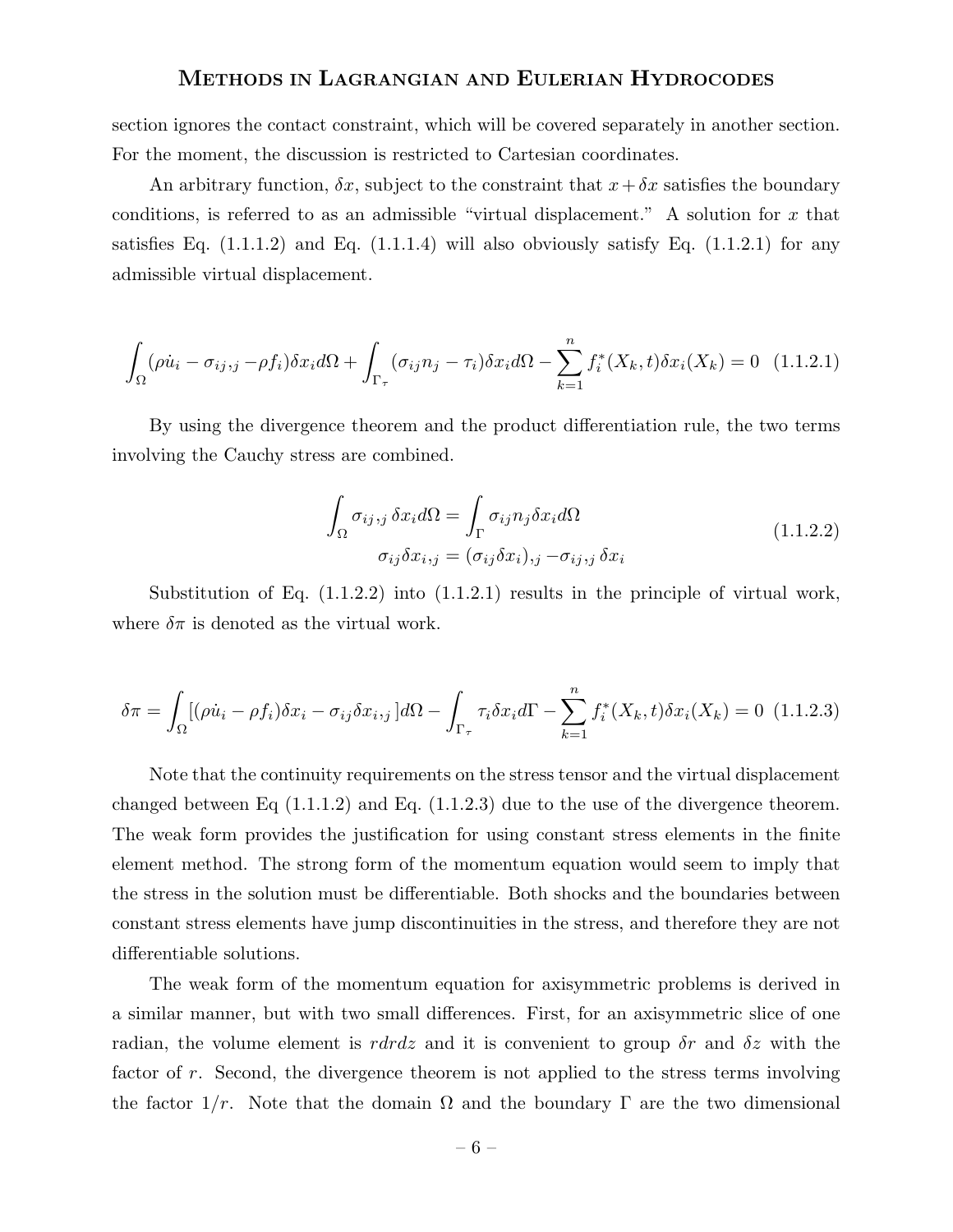figures obtained by taking a slice through the axisymmetric body, and not the full threedimensional volume, since the integration in the  $\theta$  direction is eliminated through using a one radian slice and the axisymmetry of the problem.

$$
\delta \pi_r = \int_{\Omega} [(\rho \ddot{r}_i - \rho f_r - \frac{\sigma_{rr} - \sigma_{\theta \theta}}{r}) r \delta r - \sigma_{rr} (r \delta r)_{,r} - \sigma_{rz} (r \delta r)_{,z}] dr dz \n- \int_{\Gamma_{\tau}} \tau_r r \delta r d\Gamma - \sum_{k=1}^n f_r^*(X_k, t) r \delta r(X_k) = 0 \n\delta \pi_z = \int_{\Omega} [(\rho \ddot{z}_i - \rho f_z - \frac{\sigma_{zr}}{r}) r \delta z - \sigma_{zz} (r \delta z)_{,z} - \sigma_{zr} (r \delta z)_{,r}] dr dz \n- \int_{\Gamma_{\tau}} \tau_z r \delta z d\Gamma - \sum_{k=1}^n f_z^*(X_k, t) r \delta z(X_k) = 0
$$
\n(1.1.2.4)

Other than the terms  $-(\sigma_{rr} - \sigma_{\theta\theta})/r$  and  $-\sigma_{zr}/r$ , Eq. (1.1.2.4) is identical to Eq. (1.1.2.3) if the virtual displacements in Eq. (1.1.2.4) are replaced with  $\delta r/r$  and  $\delta z/r$ . This similarity makes implementing the plain strain and axisymmetric cases in the same program trivial.

**1.1.3 The equations of motion using a control volume.** Some codes, such as PISCES [2] and CAVEAT [3], use second order accurate Godunov methods. For Godunov methods, a control volume formulation is more convenient to work with than either of the traditional strong or weak forms of the equations of motion.

$$
\frac{d}{dt} \int_{\Omega} \rho d\Omega = -\int_{\Gamma} \rho u_i n_i d\Gamma
$$
\n
$$
\frac{d}{dt} \int_{\Omega} \rho u_i d\Omega = -\int_{\Gamma} \rho u_i u_j n_j d\Gamma + \int_{\Gamma} \sigma_{ij} n_j d\Gamma + \int_{\Omega} \rho f_i d\Omega
$$
\n
$$
\frac{d}{dt} \int_{\Omega} \rho e d\Omega = -\int_{\Gamma} \rho e u_j n_j d\Gamma + \int_{\Gamma} n_i \sigma_{ij} u_j d\Gamma + \int_{\Omega} \rho f_i u_i d\Omega
$$
\n(1.1.3.1)

#### **1.2 THE ALE EQUATIONS**

In this section, the governing equations are derived for the case when the reference coordinates move at an arbitrary velocity [9], [35], [36]. This formulation is referred to as the arbitrary Lagrangian-Eulerian (ALE) formulation as it contains both the Lagrangian and Eulerian equations as subsets. The velocity of the material is  $u$ , the velocity of the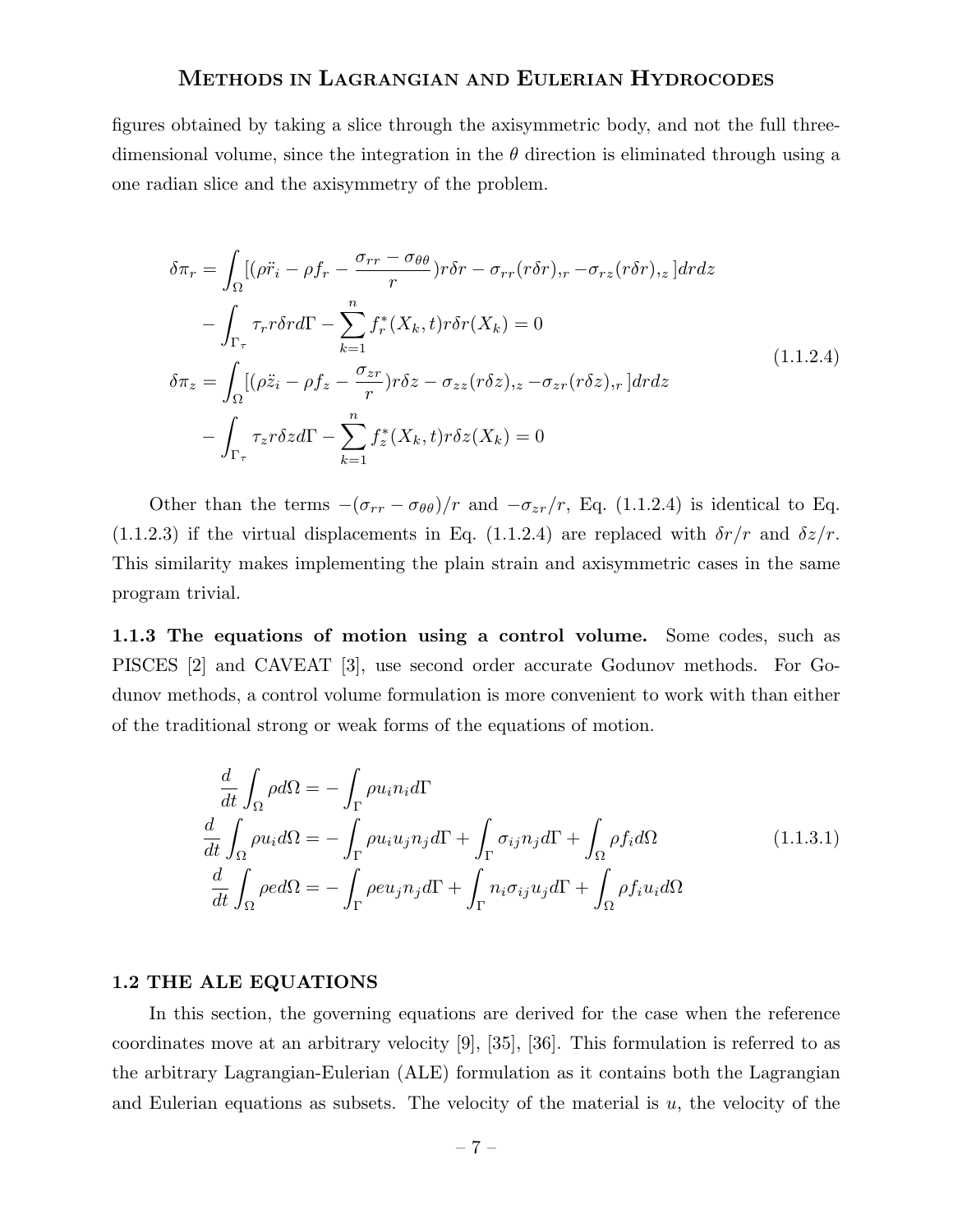reference coordinates is v, and their difference,  $u - v$ , is denoted w. The Jacobian, J', is the relative differential volume between the reference and the spatial coordinates.

$$
\frac{\partial J'}{\partial t} = J' \frac{\partial v_i}{\partial x_i} \tag{1.2.1}
$$

The material time derivative can be expressed in terms of both the spatial and reference coordinates, where  $f<sup>r</sup>$  means that f is expressed as a function of the reference coordinates.

$$
\dot{f} = \frac{\partial f}{\partial t} + u_i \frac{\partial f}{\partial x_i} \tag{1.2.2a}
$$

$$
\dot{f} = \frac{\partial f^r}{\partial t} + (u_i - v_i) \frac{\partial f}{\partial x_i}
$$
\n(1.2.2b)

The ALE equations are derived by substituting Eq. (1.2.2) into the equations in the previous section, but they are not in conservation form.

$$
\frac{\partial \rho^r}{\partial t} = -\rho \frac{\partial u_i}{\partial x_i} - w_i \frac{\partial \rho}{\partial x_i}
$$
\n(1.2.3a)

$$
\rho \frac{\partial u_i^r}{\partial t} = (\sigma_{ij}, j + \rho b_i) - \rho w_j \frac{\partial u_i}{\partial x_j}
$$
\n(1.2.3b)

$$
\rho \frac{\partial e^r}{\partial t} = (\sigma_{ij} u_{i,j} + \rho b_i u_i) - \rho w_j \frac{\partial e}{\partial x_j}
$$
\n(1.2.3c)

To put them into conservation form, an additional identity is derived by multiplying Eq. (1.2.3a) by J', multiplying Eq. (1.2.1) by  $\rho$ , and adding them.

$$
\frac{\partial J'\rho}{\partial t} = -J'\frac{\partial \rho w_i}{\partial x_i} \tag{1.2.3}
$$

After multiplying Eq. (1.2.3) by f, Eq. (1.2.2b) by  $\rho J'$ , and arranging terms, the ALE equation for  $f$  is written in its general form. The first term on the right hand side of Eq.  $(1.2.4)$  is the source term for f, and the second term, the transport of f.

$$
\frac{\partial (J'\rho f)}{\partial t} = J'\rho \dot{f} - J'\frac{\partial \rho f w_i}{\partial x_i} \tag{1.2.4}
$$

The conservation form of the ALE equations is obtained by substituting the Lagrangian equations of the previous section into Eq. (1.2.4).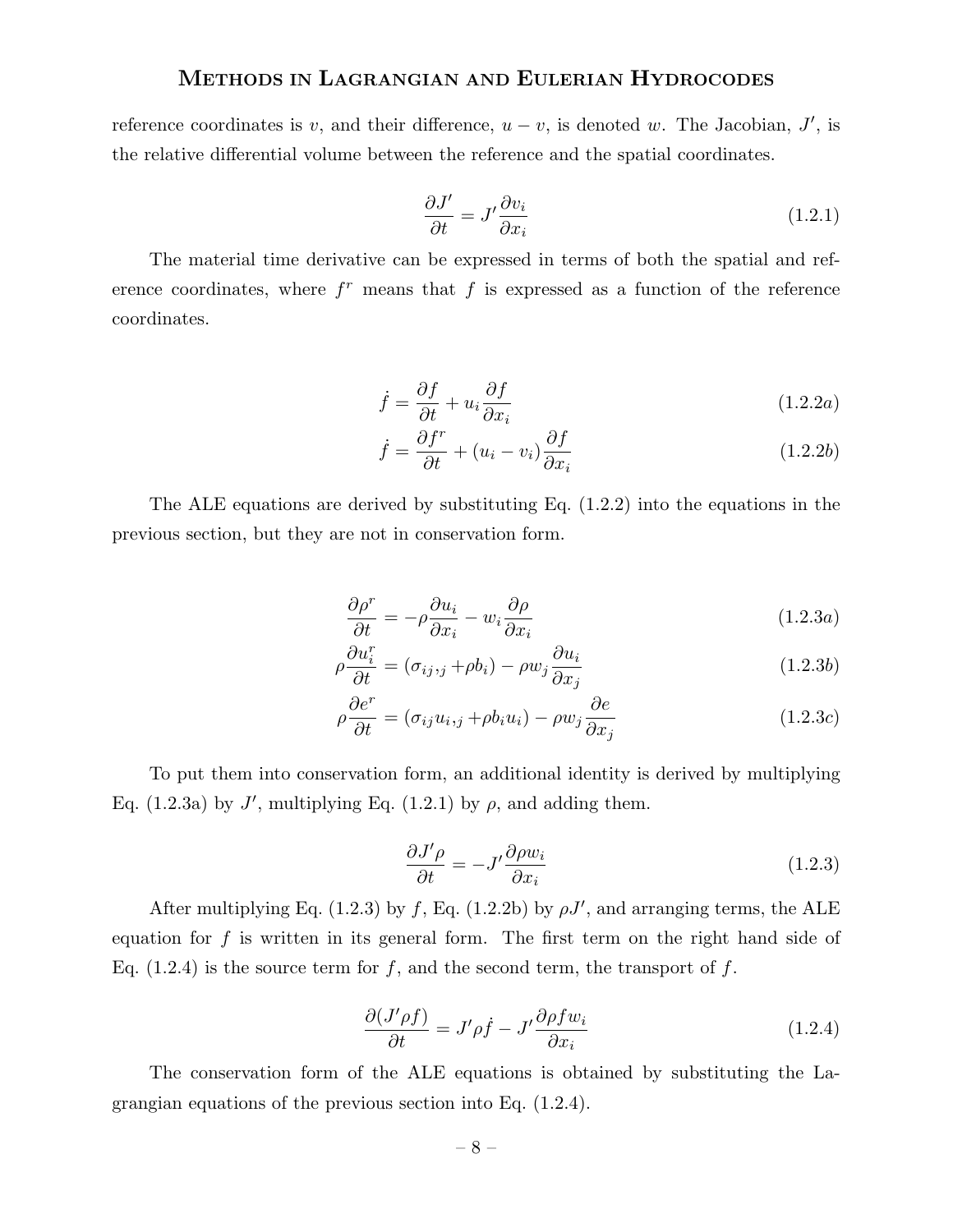$$
\frac{\partial \rho J'}{\partial t} = -J' \frac{\partial \rho w_i}{\partial x_i} \tag{1.2.5a}
$$

$$
\frac{\partial \rho J' u_i}{\partial t} = J'(\sigma_{ij,j} + \rho b_i) - J' \frac{\partial \rho u_i w_j}{\partial x_j} \tag{1.2.5b}
$$

$$
\frac{\partial \rho J'e}{\partial t} = J'(\sigma_{ij}u_{i,j} + \rho b_i u_i) - J' \frac{\partial \rho e w_j}{\partial x_j}
$$
(1.2.5c)

When w is zero,  $J'$  is one and the Lagrangian equations are recovered from Eq. (1.2.5). If the reference coordinates are the current spatial coordinates,  $w$  is  $v, J'$  is again one, and the Eulerian equations are recovered.

The ALE equations for the axisymmetric case are similar to Eq. (1.2.5). In addition to the extra terms involving the stress, the axisymmetric equations differ from the Cartesian equations because the velocity divergence  $w_r$  is replaced by  $rw_r$ .

#### **1.3 THE RANKINE-HUGONIOT CONDITIONS**

The physics across a shock or contact discontinuity are governed by the Rankine-Hugoniot conditions. The line integral derivation presented in this section follows Noh [4]. For a smooth shock front, the solution is discontinuous only in the direction normal to the shock front, making a one-dimensional analysis sufficient. Additional complexities arise at the intersection of shocks, and the interested reader is referred to [5].

For the moment, a single equation in conservation form is considered, where  $u$  is the unknown,  $f$  is the flux of  $u$ , and  $x$  is the single space dimension.

$$
u_{,t} + f(u)_{,x} = 0 \tag{1.3.1}
$$

Based on the same arguments that were used to derive the weak form of the equations in Section 1.1, the integral of Eq.  $(1.3.1)$  over any section of the  $x - t$  plane must be zero.

$$
\int_{B} (u_{,t} + f(u)_{,x}) dx dt = 0
$$
\n(1.3.2)

Equation (1.3.2) is converted to a boundary integral by applying Green's theorem. The boundary of the region B in the  $x - t$  plane is denoted b.

$$
\oint_{b} udx - f(u)dt = 0
$$
\n(1.3.3)

–9–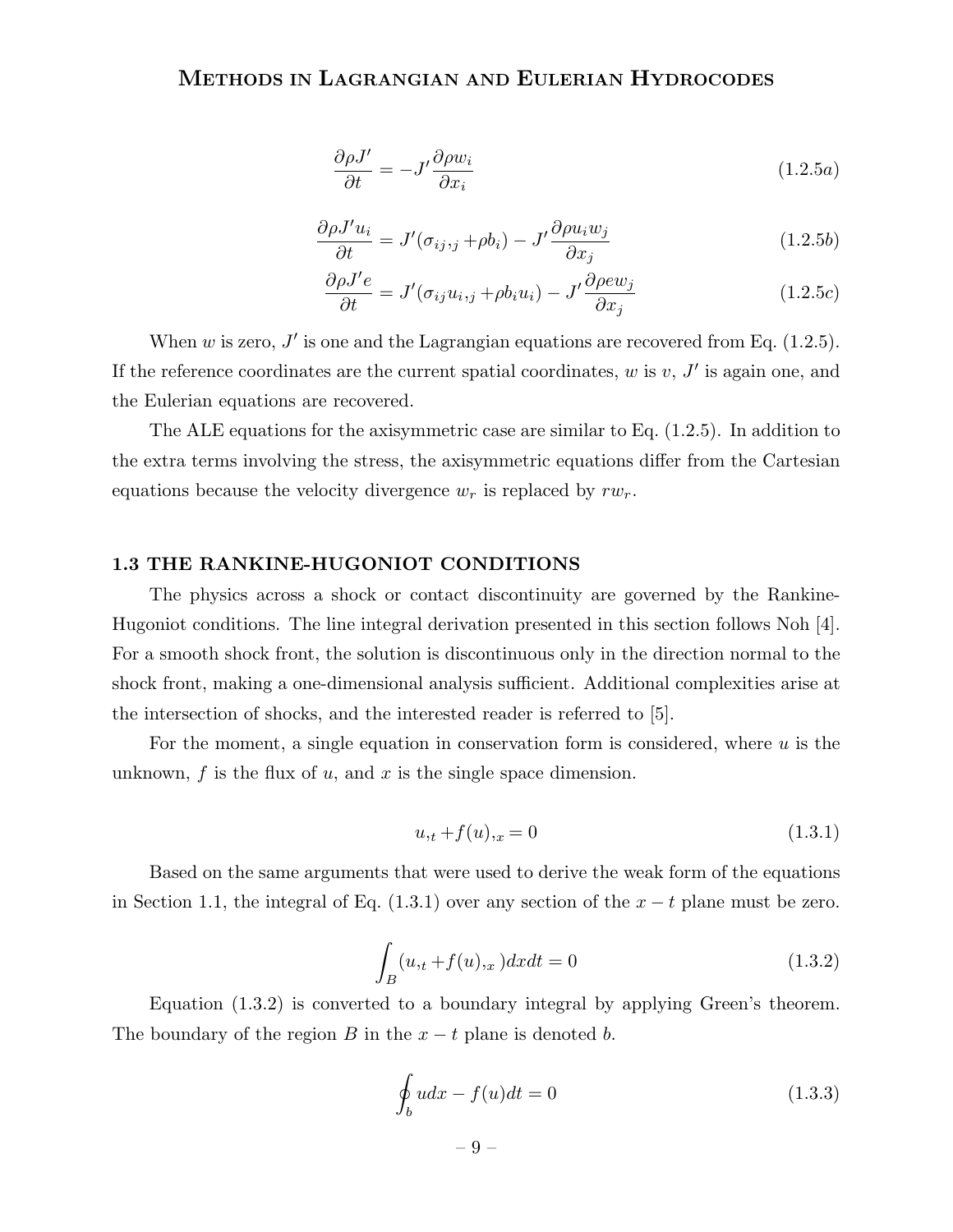The reason for calling f the flux function and Eq.  $(1.3.1)$  a conservation equation is apparent when a rectangular region,  $[x_{\ell}, x_r] \times [t_a, t_b]$ , in the  $x - t$  plane is considered. Let U be the integral of u in the interval  $[x_{\ell}, x_r]$  and apply Eq. (1.3.3).

$$
U(t_b) - U(t_a) = \int_{x_\ell}^{x_r} u(t_b) dx - \int_{x_\ell}^{x_r} u(t_a) dx
$$
  
= 
$$
\int_{t_a}^{t_b} f(u(x_r)) dt - \int_{t_a}^{t_b} f(u(x_\ell)) dt
$$
 (1.3.4)

The jump conditions are derived by considering an arbitrary region B that is cut by a line s into two regions  $B_1$  and  $B_2$ , see Fig. 1. The corresponding boundaries are the union of  $b_1$  with s and  $b_2$  with s. The integrals over the two separate regions must each be zero, as is the integral over the original region  $B$ . Note that in applying Eq.  $(1.3.3)$  to region  $B_2$ , the curve s is traversed in the direction opposite to the one used for region  $B_1$ . For clarity, the curve s is subscripted by a 1 or 2 to indicate the direction.

$$
\int_{B} = \oint_{b_1} + \oint_{b_2} = 0
$$
\n
$$
= \int_{B_1} + \int_{B_2}
$$
\n
$$
= \oint_{b_1} + \oint_{s_1} + \oint_{b_2} + \oint_{s_2}
$$
\n
$$
= (\oint_{b_1} + \oint_{b_2}) + (\oint_{s_1} + \oint_{s_2})
$$
\n
$$
= \oint_{s_1} (udx - f(u)dt) + \oint_{s_2} (udx - f(u)dt)
$$
\n(1.3.5)

The jump condition can be written concisely by introducing some extra notation. The values of u and f in  $B_1$  and  $B_2$  are denoted by subscripting them with a 1 or 2, and the direction taken along  $s_2$  is considered to be positive. The jumps, [u] and [f(u)], are defined as the differences  $u_2 - u_1$  and  $f_2 - f_1$ .

$$
\oint_{s}[u]dx - [f]dt = 0
$$
\n(1.3.6)

The region B was chosen arbitrarily, therefore the integrand in Eq.  $(1.3.6)$  must be zero at every point on every curve s. The slope,  $dx/dt$ , of the curve at a point is S.

$$
S[u] - [f] = 0 \tag{1.3.7}
$$

$$
-~10~-
$$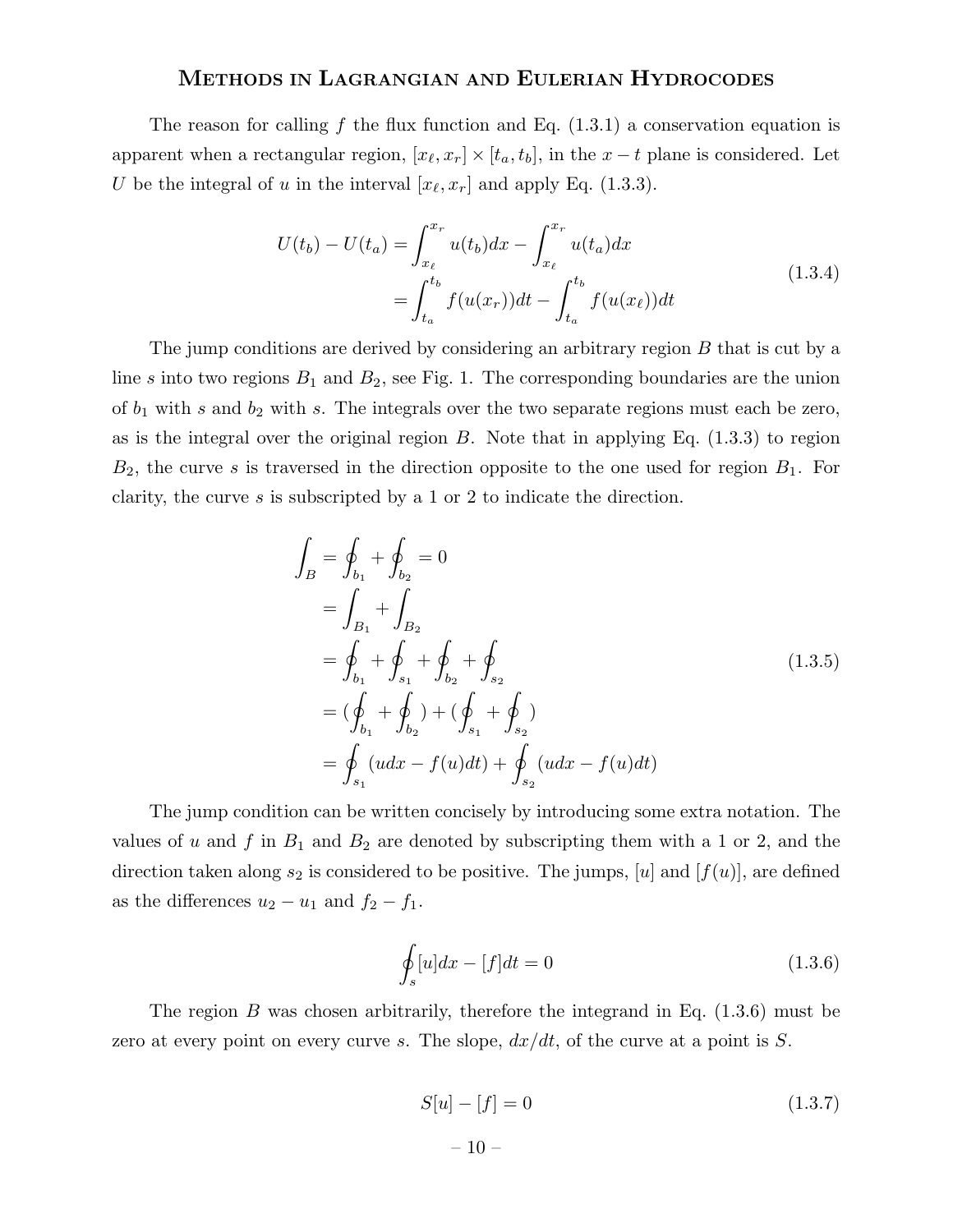Except at shocks and contact discontinuities, the solution is continuous and Eq. (1.3.7) is trivially zero.

To apply Eqn. (1.3.7), the conservation equations for a continuum must be written in the spatial, or Eulerian, conservation form since the integrals in the derivation are performed on a fixed space-time domain. The density, velocity, pressure, and total energy per unit volume are  $\rho$ ,  $u$ ,  $P$ , and  $\mathcal E$  respectively.

$$
\rho_{,t} + (\rho u)_{,x} = 0
$$
  
\n
$$
\rho u_{,t} + (\rho u^2 + P)_{,x} = 0
$$
  
\n
$$
\mathcal{E}_{,t} + (\mathcal{E}u + Pu)_{,x} = 0
$$
\n(1.3.8)

Substituting Eqn. (1.3.8) into Eqn. (1.3.7) gives the standard jump conditions.

$$
S[\rho] = [\rho u]
$$
  
\n
$$
S[\rho u] = [\rho u^2 + P]
$$
  
\n
$$
S[\mathcal{E}] = [\mathcal{E}u + Pu]
$$
\n(1.3.9)

Shocks have discontinuities in all solution variables, while contact discontinuities have continuous pressures and normal velocities. It is well known that in linear hyperbolic equations that the solutions are discontinuous only across characteristics. Shocks are not, however, characteristics [5]. If the jump in the solution variables is known across the discontinuity, then Eqn. (1.3.8) can be used to calculate the velocity of the jump. For the special case of the contact discontinuity, the contact surface velocity will equal the particle velocity, u.

The equation of state for an ideal gas, Eqn. (1.3.11) was used by Hugoniot in 1889 to obtain an analytical solution for the pressure jump across a shock, Eqn. (1.3.12). The speed of sound in the ideal gas is a, and it equals  $\sqrt{\gamma(\gamma-1)e}$ , where e is the internal energy per unit mass.

$$
P = (\gamma - 1)\rho e \tag{1.3.11}
$$

$$
P_2 - P_1 = \frac{\gamma + 1}{4} \rho_1 (\Delta u)^2 + \rho_1 |\Delta u| \sqrt{\left(\frac{\gamma + 1}{4}\right)^2 (\Delta u)^2 + a_1^2}
$$
(1.3.12)

For a linearly elastic fluid, Eqn. (1.3.13), it is also possible to find an analytical solution for the pressure jump across a shock, Eqn.  $(1.3.14)$ . The bulk modulus is K, the initial density is  $\rho_0$ , and the speed of sound is  $\sqrt{K/\rho}$ .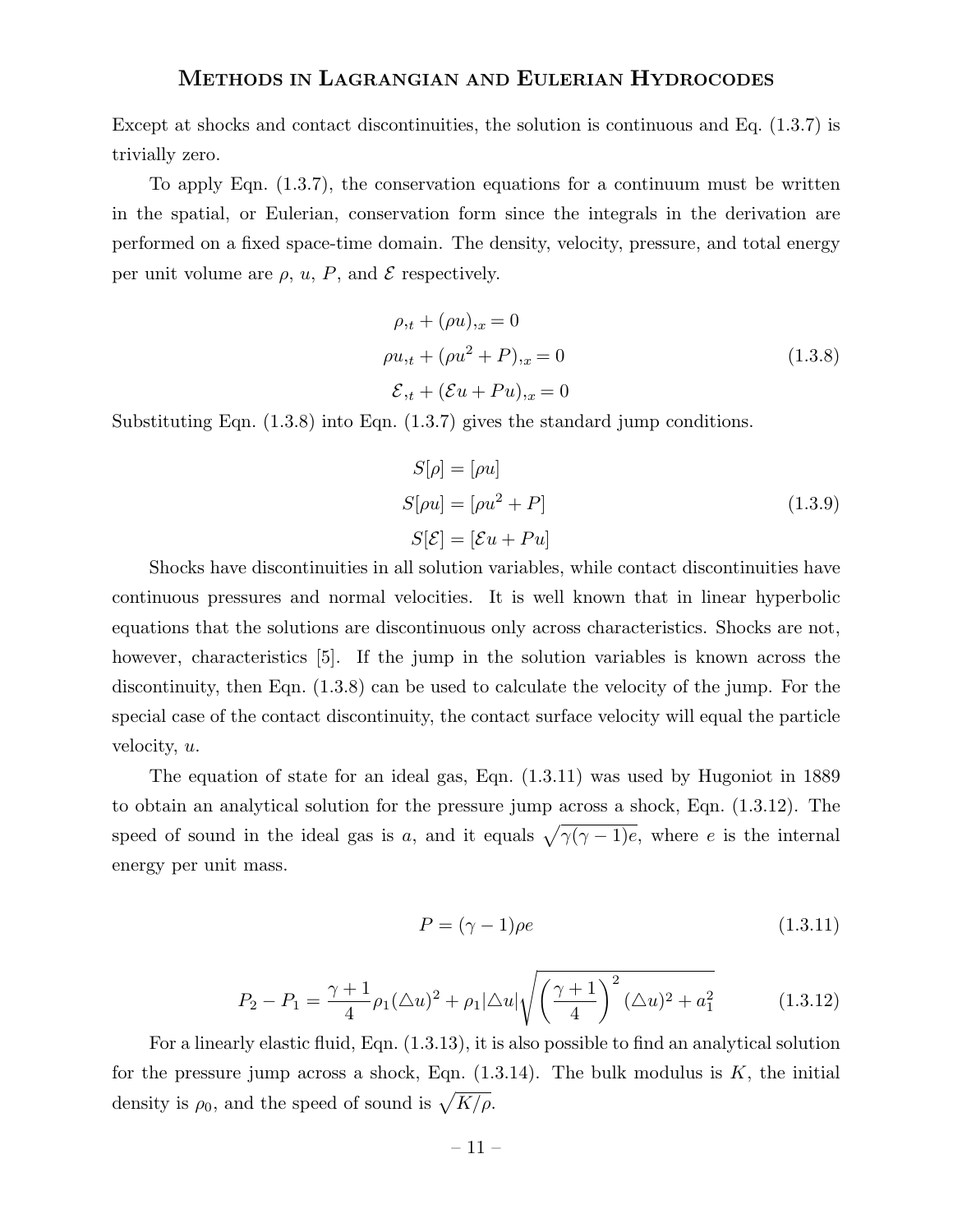$$
P = K\left(\frac{\rho}{\rho_0} - 1\right) \tag{1.3.13}
$$

$$
P_2 - P_1 = \frac{1}{2}\rho_1(\Delta u)^2 + \rho_1 \Delta u \sqrt{\left(\frac{\Delta u}{2}\right)^2 + a_1^2}
$$
 (1.3.14)

The form of these classical solutions motivated the quadratic plus linear form that is currently used in most shock viscosities.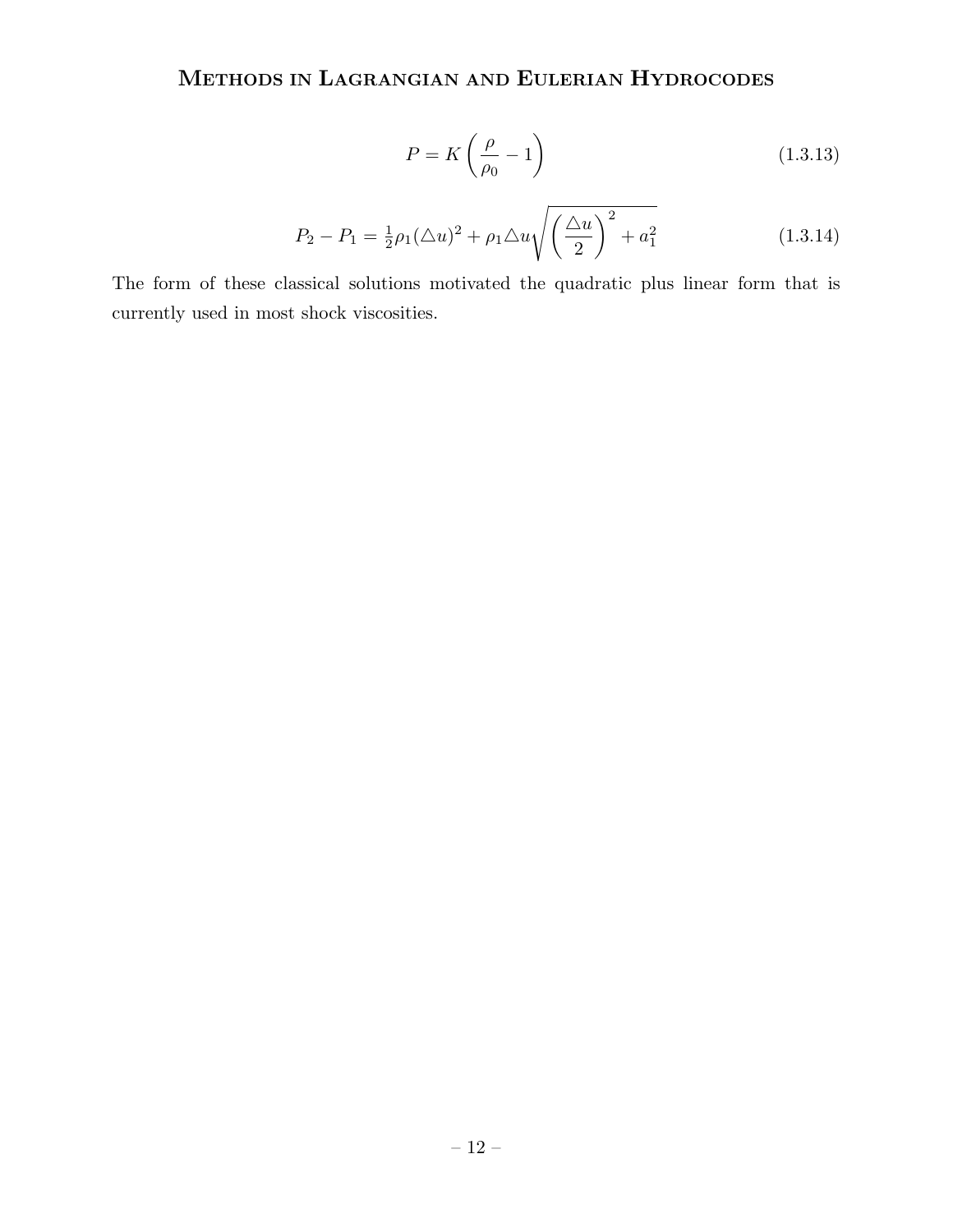#### **Chapter 2**

#### **LAGRANGIAN COMPUTATIONAL METHODS**

#### **2.1 AN OVERVIEW**

A Lagrangian calculation embeds a computational mesh in the material domain and solves for the position of the mesh at discrete points in time. Since the mesh is embedded in the material, the motion of the material is inferred from the motion of the mesh. Both the Lagrangian finite element and finite difference methods are described in this section. Some of the finite difference methods are intended to be part of an Eulerian calculation and cannot be run separately for than one time step for multidimensional problems due to the geometrical simplifications they use.

All the methods that are currently popular for solving transient hydrodynamics problems are explicit. The solution is advanced from time  $t^n$  to time  $t^{n+1}$  without any iterations, and the difference between them is the time step,  $\triangle t^{n+1/2}$ . To minimize the storage required, the solution is stored for only one time  $t<sup>n</sup>$  within the program. At the completion of a time step, the solution at the beginning of the time step is overwritten by the solution at the end of the step.

**Centering in time.** The central difference method is used in most hydrocodes to advance the position of the mesh in time. It is based on the second order accurate central difference approximation, which is readily derived from a Taylor series expansion. A superscript  $n$ indicates that the function is evaluated at  $t^n$ .

$$
f^{n} = f^{n+1/2} - f_{,t}^{n+1/2} \left(\frac{\Delta t^{n+1/2}}{2}\right) + \frac{1}{2} f_{,tt}^{n+1/2} \left(\frac{\Delta t^{n+1/2}}{2}\right)^{2} \dots
$$
  

$$
f^{n+1} = f^{n+1/2} + f_{,t}^{n+1/2} \left(\frac{\Delta t^{n+1/2}}{2}\right) + \frac{1}{2} f_{,tt}^{n+1/2} \left(\frac{\Delta t^{n+1/2}}{2}\right)^{2} \dots
$$
 (2.1.1)

– 13 –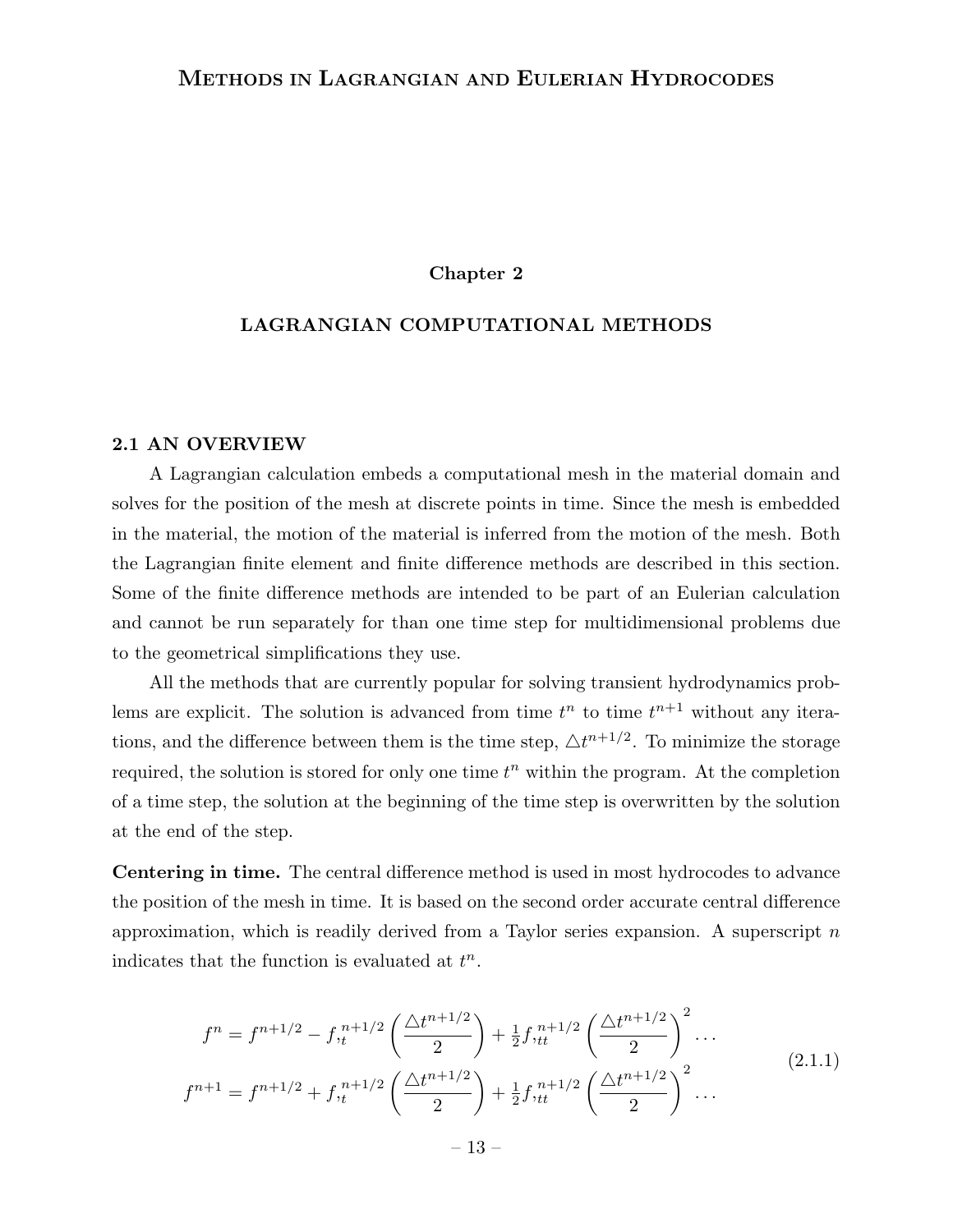Subtracting the second equation from the first in Eq. (2.1.1) gives an explicit second order accurate integration rule.

$$
f^{n+1} = f^n + f^{n+1/2}_{,t} \Delta t^{n+1/2} + \mathcal{O}\big((\Delta t^{n+1/2})^3\big) \tag{2.1.2}
$$

Letting  $f$  be the displacement  $x$ , it is clear that the velocity must be staggered in time with respect to the displacement.

$$
x^{n+1} = x^n + u^{n+1/2} \triangle t^{n+1/2}
$$
\n(2.1.3)

Applying Eq. (2.1.2) again gives the integration rule for the velocity.

$$
u^{n+1/2} = u^{n-1/2} + \dot{u}^n \triangle t^n
$$
  
= 
$$
u^{n-1/2} + (F^n/M)\triangle t^n
$$
 (2.1.2)

Since the central difference method is explicit, it has a finite stable time step size. For most problems, the stepsize is given by the Courant limit, which is the smallest amount of time that is necessary for a sound wave to cross an element in the mesh. This number is a function of both the element geometry and speed of sound within the material. For problems involving hypervelocity impact, the impact velocity may exceed the sound speed and smaller time steps must be used. The time step size may also be limited by the contact algorithm, the magnitude of the shock viscosity, or an explosive burn.

A few codes, such as BBC [146], KRAKEN [102], and MESA [101], use a Runge-Kutta algorithm so that all the solution variables are centered at  $t^n$ , which is particularly attractive for Eulerian calculations. This scheme was first proposed by Truilio and Trigger [165] in 1961. The solution is advanced to  $t^{n+1/2}$  by a half step with forward Euler, and the derivative is evaluated at the half step using the approximate solution. This time-centered derivative is used to advance the solution from  $n$  to  $n + 1$ 

$$
f^{n+1/2} = f^n + \frac{1}{2} f^n, t \triangle t
$$
  

$$
f^{n+1} = f^n + f^{n+1/2}, t \triangle t
$$
 (2.1.3)

Equation (2.1.3) advances the velocity from  $t^n$  to  $t^{n+1}$  while the displacements are advanced to  $t^{n+1}$  using the trapezoidal rule.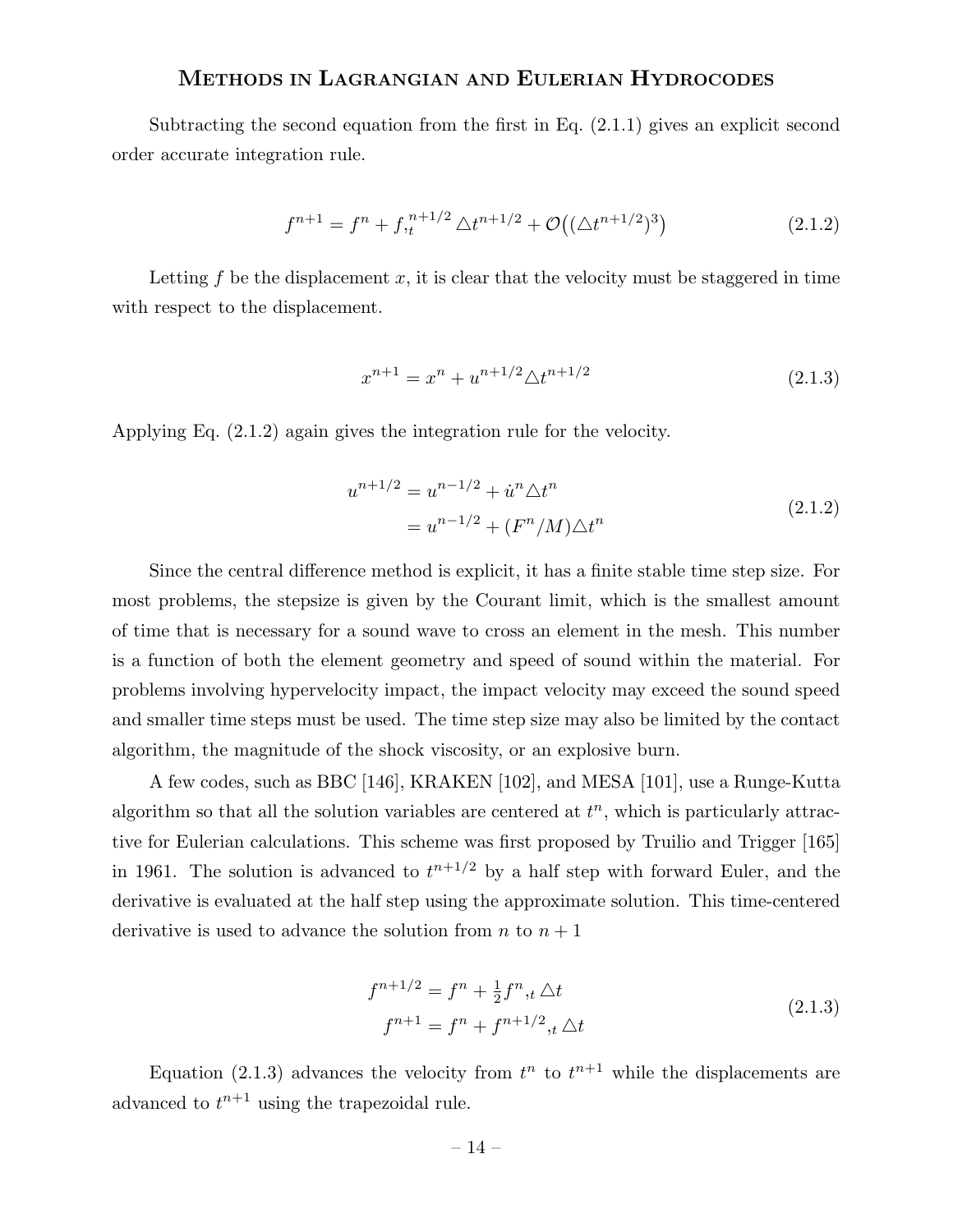$$
u^{n+1/2} = u^n + \frac{1}{2} (F^n/M) \Delta t
$$
  
\n
$$
u^{n+1} = u^n + (F^{n+1/2}/M) \Delta t
$$
  
\n
$$
x^{n+1} = x^n + \frac{1}{2} (u^{n+1} + u^n) \Delta t
$$
\n(2.1.4)

The acceleration at  $t^n$  is a function of the stress, including both the deviatoric part from the strength of the material and the pressure from the equation of state. The pressure is a function of the internal energy and the density, which requires evaluation of the internal energy at  $t^n$ . The density at  $t^n$  is known since mass is conserved and the geometry, defined by  $x^n$ , is known. The constitutive equations for the strength of the material are expressed as differential equations which must also be integrated in time.

$$
\sigma^{n+1} = \sigma^n + \dot{\sigma}^{n+1/2} \triangle t^{n+1/2} \tag{2.1.5}
$$

To evaluate the stress rate at  $t^{n+1/2}$ , the strain rate must be known at  $t^{n+1/2}$ . The strain rate is the symmetric part of the velocity gradient,  $\partial u/\partial x$ . Although the velocity is known at  $t^{n+1/2}$ , the geometry is known only at  $t^n$  and  $t^{n+1}$  for the central difference method. A second order approximation to the midpoint geometry is given by the arithmetic average.

$$
x^{n+1/2} = \frac{1}{2} (x^n + x^{n+1})
$$
\n(2.1.6)

While the information is available to integrate the constitutive equations with second order accuracy, the actual integration methods for most plasticity models are only first order. The most popular integration technique is the radial return algorithm developed by Maenchen and Sack [6], Wilkins [7], and Krieg and Key [8]. It is asymptotically exact as the strain increment over a time step approaches zero or infinity. The radial return algorithm is very accurate despite its theoretical first order accuracy, and it is computationally efficient and extremely robust.

#### **2.2 THE MESH DEFINITIONS**

The mesh is the discrete description of the continuous spatial domain. Three different types of meshes are considered, and they can be used with either a finite element or finite difference formulation.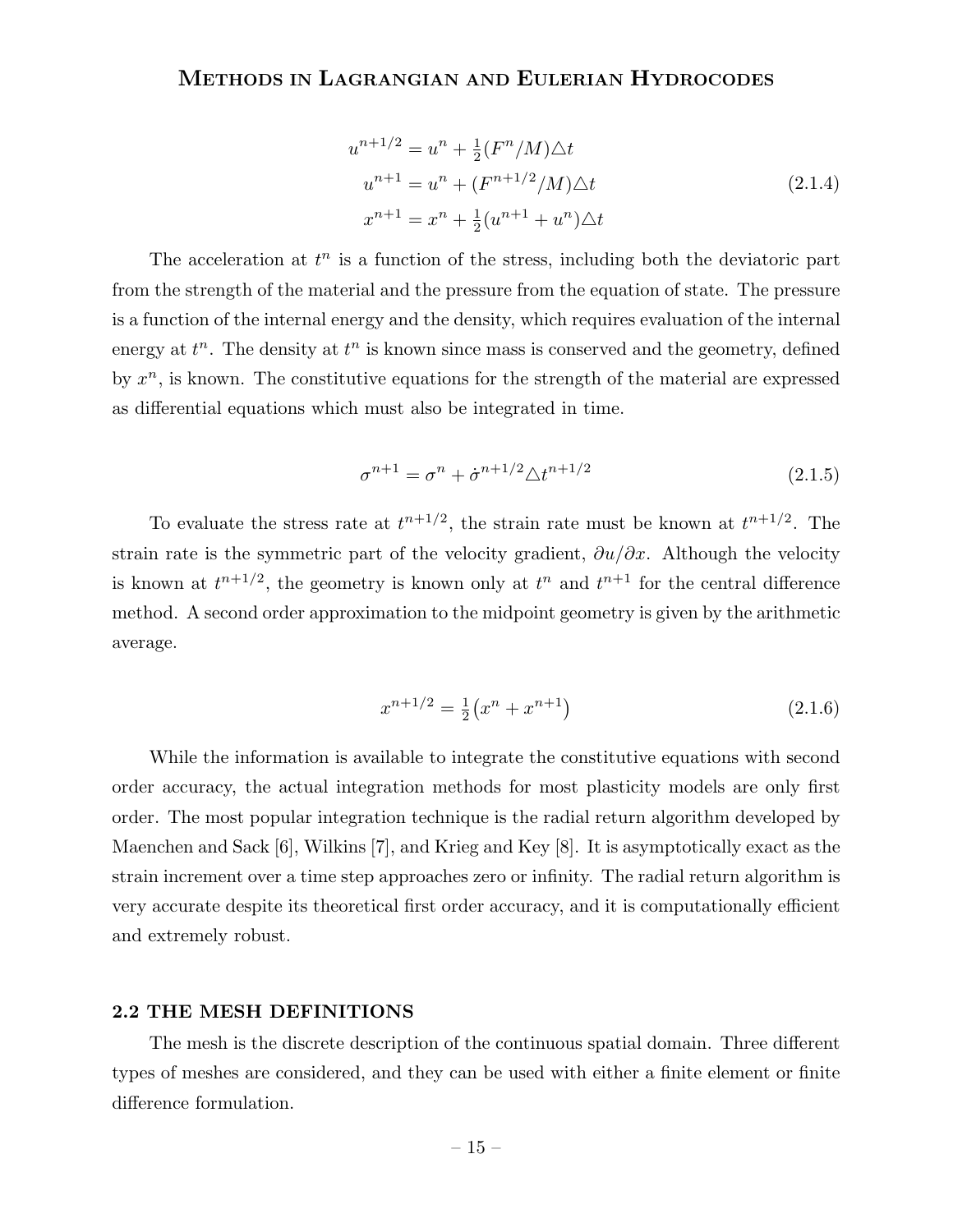The first mesh type is the logically regular mesh, and it is illustrated in Fig. 2. Two intersecting sets of lines, called k and  $\ell$  lines, define a set of quadrilaterals. The sets of lines, which are generally not orthogonal, are numbered independently. Their intersections are the nodes, which are labelled by their ordered pair of intersecting lines,  $(k, \ell)$ . The quadrilateral regions bounded by the four nodes  $(k, \ell), (k+1, \ell), (k+1, \ell+1),$  and  $(k, \ell+1)$ are called "zones" or "cells." They are labelled by the average logical coordinates of the nodes,  $(k + 1/2, \ell + 1/2)$ . The quadrilateral elements can be subdivided into two or four triangles, but most hydrocodes work with quadrilateral zones. The displacements, velocities, and accelerations are evaluated at the nodes, while the remaining variables are evaluated at the centroids of the zones.

The second type of mesh is also defined by sets of intersecting  $k$  and  $\ell$  lines. It differs from the preceding mesh in that the velocities are evaluated at the midpoints of the zone edges, and that only the velocity component normal to thae edge appears in the calculation. This type of mesh is frequently found in Eulerian hydrocodes because of its simplicity and its ability to resolve shear flows in only two elements (adjacent rows of elements can move in opposite directions). It does, however, have two serious drawbacks. The first is the mesh lines must be orthogonal. Most Eulerian hydrocodes are restricted to rectangular zones, although some codes allow the use of meshes based on orthogonal curvilinear coordinate systems. Since the mesh lines need to be orthogonal, these codes cannot be run in a Lagrangian mode for more than one time step unless the flow is only along one coordinate direction. The second is the difficulty associated with calculating the shear strain rate within a zone. Every Eulerian code that uses a mesh with edge-centered velocities seems to have its own unique way of evaluating the shear strain rate.

The last type of mesh is an unstructured mesh. The primitive object in this case is the "element" or zone, which is defined by a set of nodes. The elements are used to cover the spatial domain in a nonoverlapping manner, see Fig. 3. Elements can have both vertex and edge nodes. In constructing the mesh, a node must be either a vertex or edge node for all the elements connected to it. The nodes are numbered in an arbitrary manner since they are not defined in terms of intersecting mesh lines. Only elements that are defined solely by vertex nodes are discussed in this paper. The other elements are more complicated and have smaller stable time steps than the simplest elements, making them too expensive for hydrodynamic calculations on today's computers.

Unstructured meshes are most frequently used in finite element programs. Although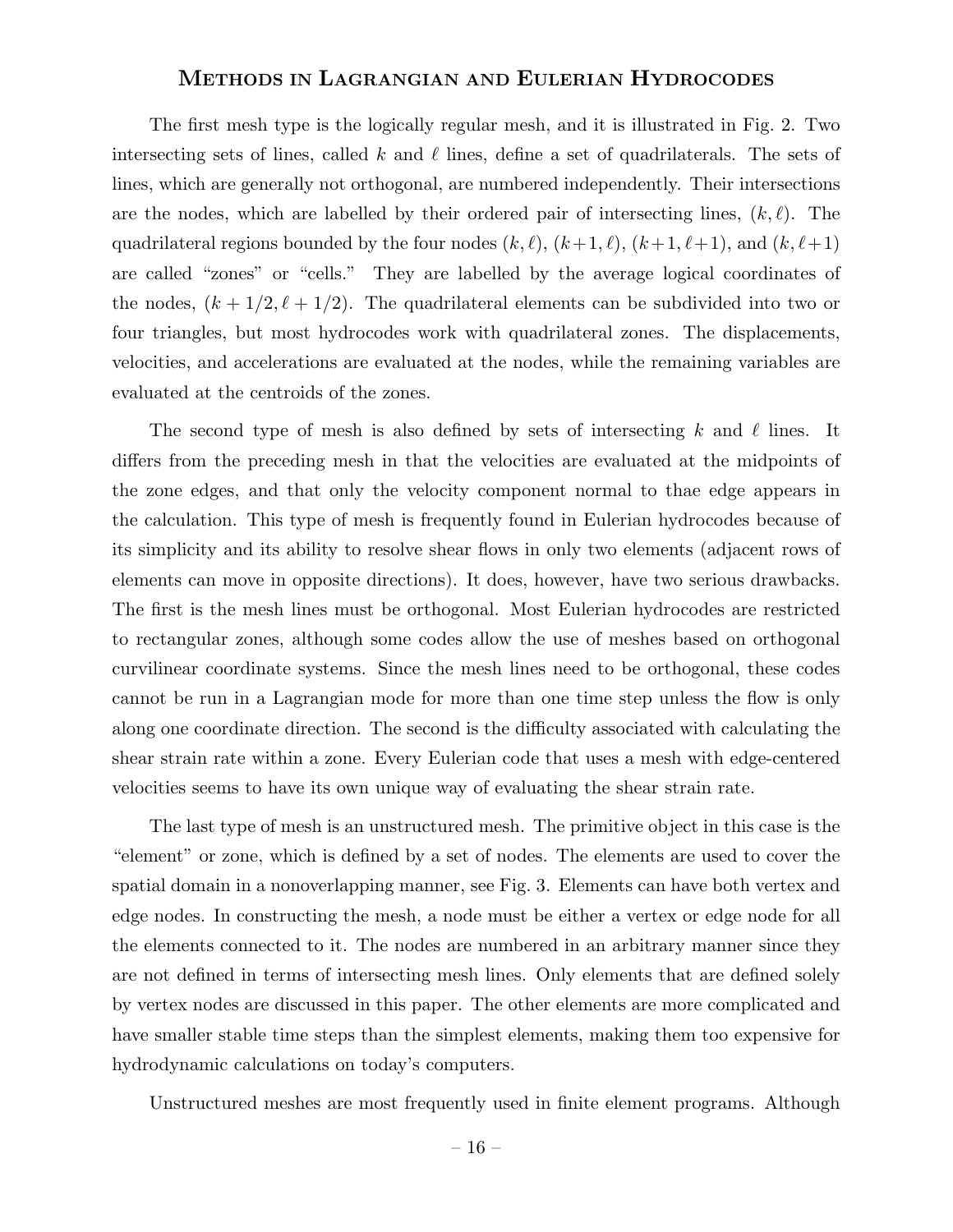the finite difference theory for an unstructured mesh is well known [9], [7], it is rarely used because of the complexity of vectorizing it on a supercomputer while using the finite difference formalism. Most of the finite difference programs that do use an unstructured mesh are "free-Lagrangian" codes [10] that dynamically change the mesh connectivity during the calculation.

#### **2.3 A SUMMARY OF A LAGRANGIAN TIME STEP**

The general flow of the calculations in a typical Lagrangian code is given below. This summary is somewhat premature in the sense that some of the terms used in it have not yet been defined, but it is presented at this stage to give some perspective before plunging into a detailed description of the individual steps.

1. Knowing the stress, pressure, hourglass forces, and shock viscosity at  $t^n$  in each zone or element, the forces at the nodes are calculated. The accelerations of the nodes are calculated by dividing the nodal forces by the nodal masses.

2. The acceleration is integrated to give the velocity at  $t^{n+1/2}$ .

3. The velocity is integrated to give the displacement at  $t^{n+1}$ .

4. The constitutive model for the strength of the material is integrated from  $t^n$  to  $t^{n+1}$  now that the motion of the material is known.

5. The artificial shock viscosity and hourglass viscosity are calculated from  $u^{n+1/2}$ .

6. The internal energy is updated based on the work done between  $t^n$  and  $t^{n+1}$ .

7. Based on the density and energy at  $t^{n+1}$ , the pressure is calculated from the equation of state.

8. A new time step size is calculated based on the speed of sound through each of the elements and their geometry.

9. Advance the time and return to step 1.

For formulations that use a Runge-Kutta method, steps 1 and 2 are replaced by step 1a, use forward Euler integration to advance the solution temporarily to  $t^{n+1/2}$ , and calculate the acceleration at  $t^{n+1/2}$  and step 2a, advance the velocity to  $t^{n+1}$ . Step 5 is also merged into step 1a for the Runge-Kutta method. The only Lagrangian method that is a substantial departure from the general flow given above is Godunov's method [11], which is discussed in a separate section. The major difference between most finite element and finite difference formulations is how the accelerations are calculated while the methods used in finite element and finite difference methods to update the stress, shock viscosity,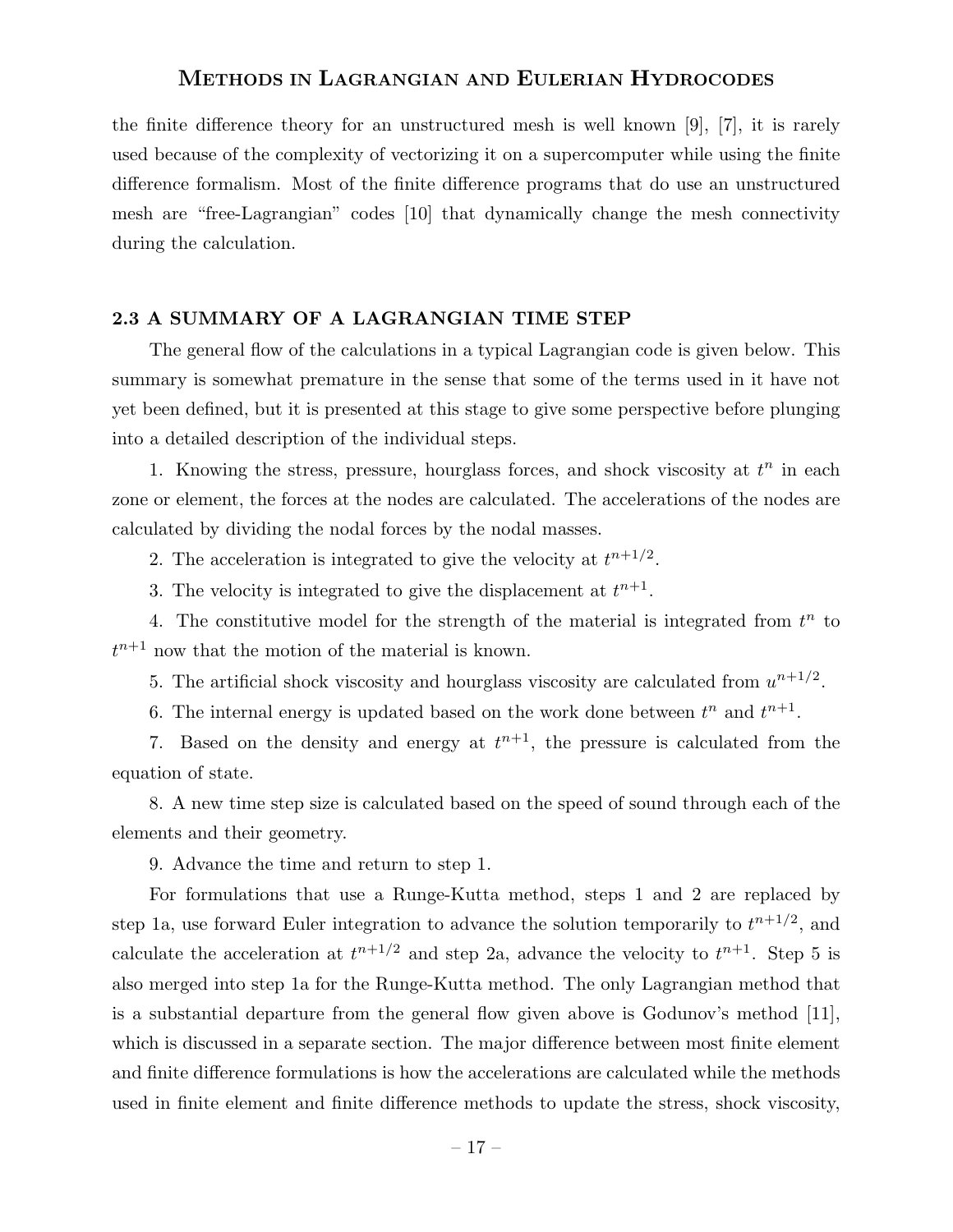and energy calculations are virtually identical. These topics are presented in their own sections and are completely independent of the finite element and finite difference sections.

#### **2.4 THE FINITE ELEMENT METHOD**

The publication of finite element textbooks has become something of a small industry. Most of the textbooks are restricted to small deformations and linear elasticity. Among the best books are the recent one by Hughes [12] and the latest edition of Zienkiewicz's and Taylor's textbook [13]. While Bathe's book [14] covers large deformations and plasticity, its emphasis is on implicit methods for structural analysis. Cook's introductory text [15] is popular one for teaching undergraduates. To see how mathematicians view the finite element method, the book by Johnson [16] is recommended.

**2.4.1 Calculating the forces at the nodes.** Before introducing the specialized notation of the finite element method, the force calculations are derived in a fairly general manner from the weak form of the momentum equation. The displacements,  $x_{\alpha i}$ , and velocities  $u_{\alpha i}$ , are known at the nodes, where  $\alpha$  is the node number and i is the direction. It is assumed that the value of the displacements, velocities, and accelerations can be interpolated from their nodal values at any point in any element, where  $N_{\alpha}(x)$  is the interpolation function associated with node  $\alpha$ .

$$
x_i(x) = N_{\alpha}(x)x_{\alpha i}
$$
  
\n
$$
u_i(x) = N_{\alpha}(x)u_{\alpha i}
$$
  
\n
$$
\dot{u}_i(x) = N_{\alpha}(x)\dot{u}_{\alpha i}
$$
\n(2.4.1.1)

In a similar manner, the variation in displacement can be interpolated.

$$
\delta x_i(x) = N_\alpha(x)\delta x_{\alpha i} \tag{2.4.1.2}
$$

The gradient of the variation is evaluated by differentiating the interpolation functions.

$$
\frac{\partial \delta x_i}{\partial x_j} = \frac{\partial N_\alpha(x)}{\partial x_j} \delta x_{\alpha i} \tag{2.4.1.3}
$$

Substituting the above equations into the weak form of the momentum equation, Eq. (1.1.2.3), gives the following discrete form in Cartesian coordinates.

– 18 –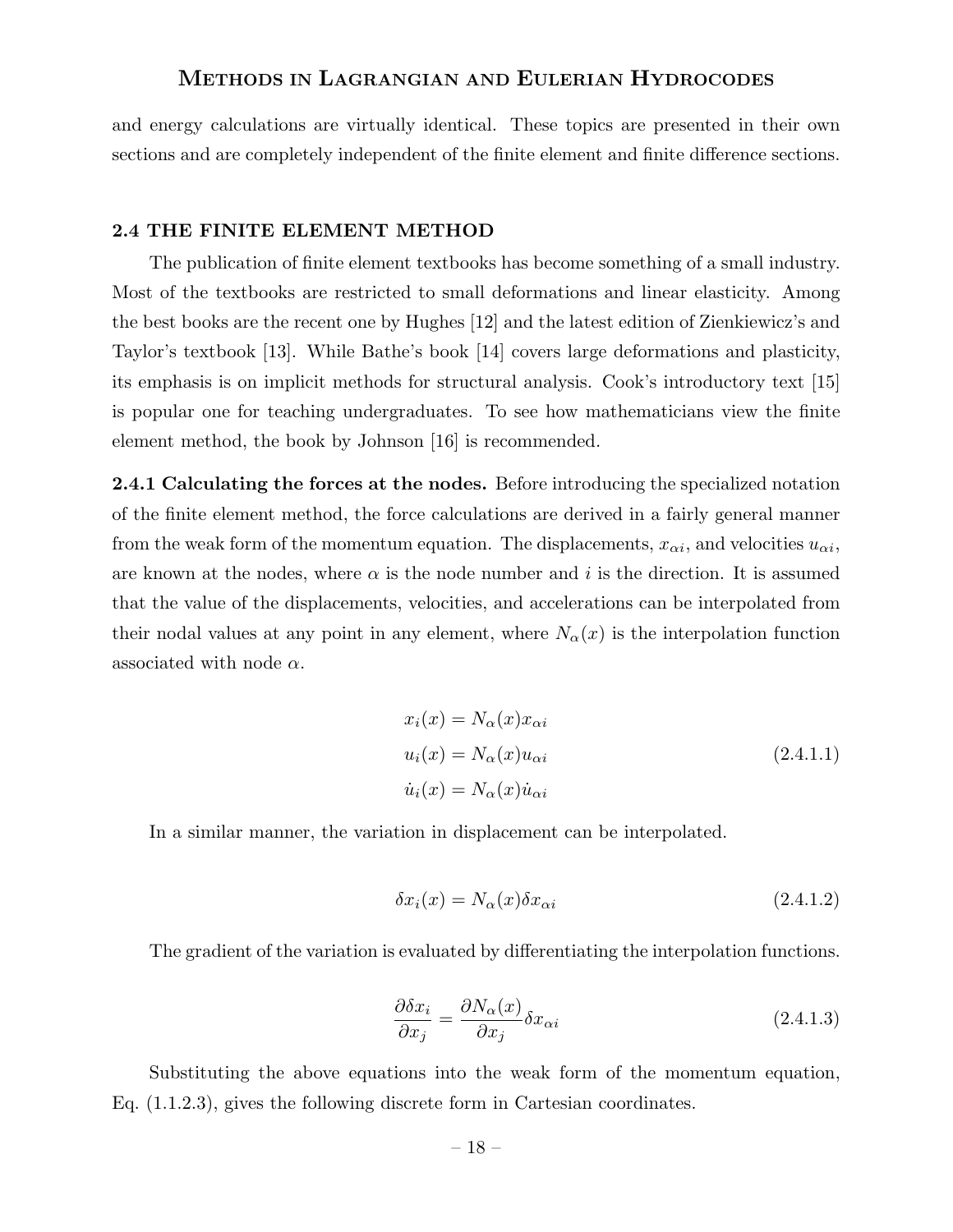$$
\left[\int_{\Omega} \rho N_{\beta} \dot{u}_{\beta i} N_{\alpha} d\Omega + \int_{\Omega} \sigma_{ij} \frac{\partial N_{\alpha}(x)}{\partial x_{j}} d\Omega - \int_{\Omega} \rho f_{i} N_{\alpha} d\Omega - \int_{\Gamma_{\tau}} \tau_{i} N_{\alpha} d\Gamma - \sum_{k=1}^{n} f_{i}^{*}(X_{k}, t) N_{\alpha}(X_{k}) \right] \delta x_{\alpha i} = 0
$$
\n(2.4.1.4)

Since the virtual displacements at the nodes,  $\delta x_{\alpha i}$ , are arbitrary, the individual terms enclosed by the square brackets must individually be zero. The accelerations of the nodes are calculated by solving the set of linear equations generated by a slight rearrangement of Eq. (2.4.1.4).

$$
\left[\int_{\Omega} \rho N_{\beta} N_{\alpha} d\Omega\right] \left\{\dot{u}_{\beta i}\right\} = \left\{-\int_{\Omega} \sigma_{ij} \frac{\partial N_{\alpha}(x)}{\partial x_{j}} d\Omega + \int_{\Omega} \rho f_{i} N_{\alpha} d\Omega + \int_{\Gamma_{\tau}} \tau_{i} N_{\alpha} d\Gamma + \sum_{k=1}^{n} f_{i}^{*}(X_{k}, t) N_{\alpha}(X_{k})\right\}
$$
\n(2.4.1.5)

The first term, which is enclosed in square brackets, is the "consistent" mass matrix. It is consistent in the sense that it is the mass matrix that appears when the finite element method is applied to all the terms in the momentum equation in a straight forward manner. The equations are coupled because the consistent mass matrix is not diagonal and solving this system is unattractive due to the high computational cost. A "lumped" mass matrix, which is diagonal, is used instead of the consistent mass matrix in all hydrocodes. In its simplest and most common form, the mass of an element is distributed evenly to all its nodes. The consistent mass matrix is denoted  $M<sup>c</sup>$ , the lumped mass matrix, M. Both have four subscripts,  $\alpha i\beta j$ , where  $\alpha i$  refers to the *i*th displacement component of node  $\alpha$ , and  $\beta j$  indicates the jth displacement component of node  $\beta$ . The mass of element A is  $M_A$ , an element has *nnodes* nodes, and it is implied in the summation over the elements for the lumped mass matrix that the range of the summation is only over the elements that have node  $\alpha$  in their definition.

$$
M_{\alpha i\beta j}^{c} = \int_{\Omega} \rho N_{\beta} N_{\alpha} d\Omega
$$
  

$$
M_{\alpha i\beta j} = \delta_{\alpha\beta} \delta_{ij} \frac{1}{nnodes} \sum_{A} M_{A}
$$
 (2.4.1.6)

A lumped mass matrix is more than just a computational simplification; it also gives better answers for impulsive loads. Consider the following one-dimensional problem: a force of constant positive magnitude is suddenly turned on at  $t^0$  at the left end of an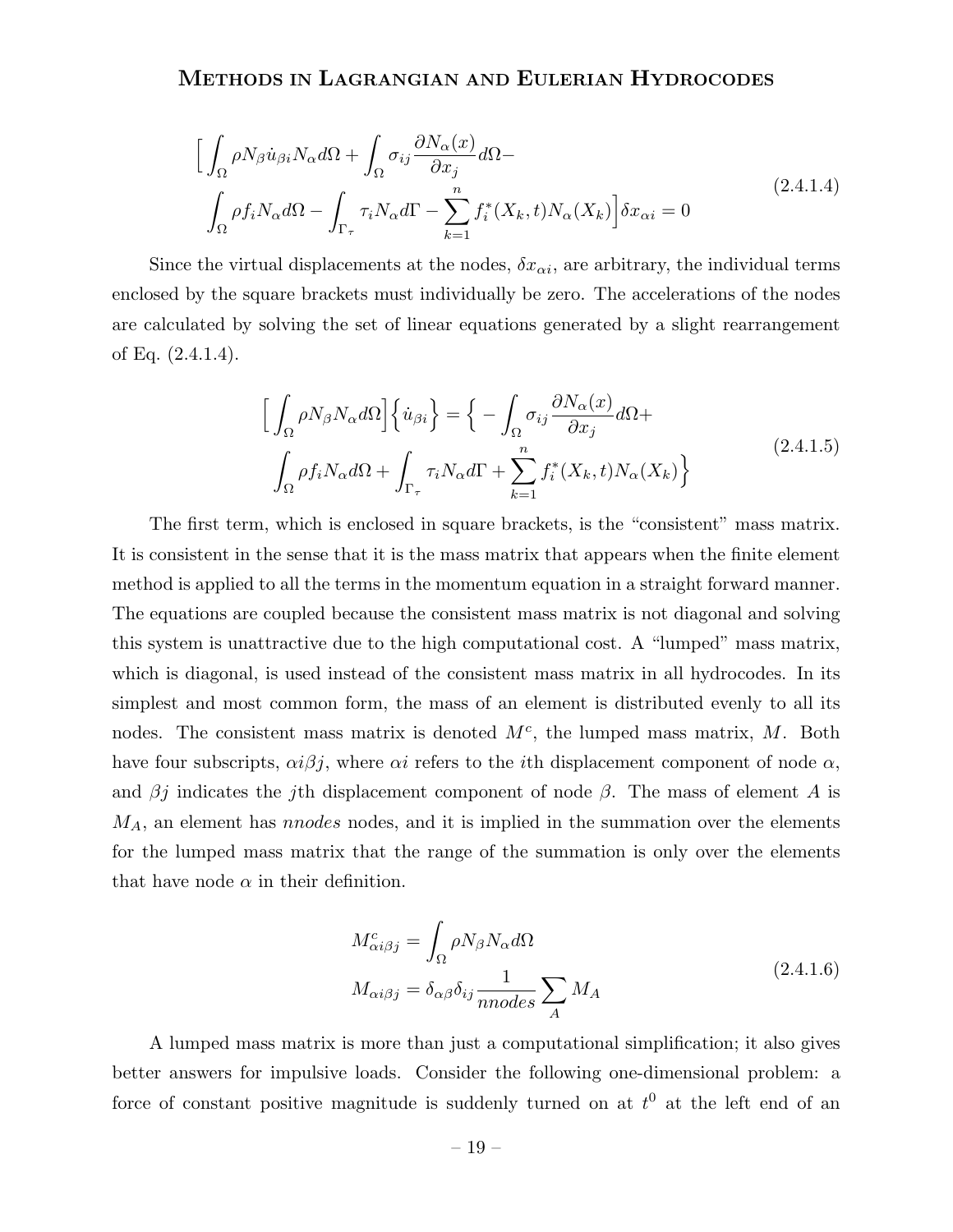elastic rod. In the continuum problem a stress wave propagates from the left to the right with a the speed of sound in the material, a. Material to the right of the point  $x = at$ is undisturbed and the velocity of the material to the left of that point is positive. If a consistent mass matrix is used in Eq. (2.4.1.5), spurious oscillations will occur ahead of the stress wave. Only the first node should have a nonzero acceleration at  $t^0$ , but because of the inertial coupling between the nodes, every other node starting with the first will have a positive acceleration and the remainder will have a negative acceleration. This result is, of course, completely contrary to the physics of the problem. The precise mathematics describing when and why the consistent mass matrix does not give good solutions is discussed in Ref. [17].

**2.4.2 The plane strain quadrilateral element.** At this point it is worthwhile to introduce a specific element to illustrate the general finite element notation used in the remainder of the paper. The plane strain quadrilateral is chosen for this purpose because it is the element most commonly used in finite element hydrocodes and it is equivalent to the integral difference formulation used by Noh [9] and Wilkins [7]. While a triangular element is computationally simpler, it is more difficult to understand due to the local coordinate system that is embedded within the triangular element.

The quadrilateral element has four nodes. In addition to the global numbering of the nodes, it is convenient to assign them the numbers 1 through 4 in a counter clockwise manner when considering a single element. A pair of local curvilinear coordinates,  $\xi^i$ , is introduced to simplify the interpolation functions. These coordinates are referred to as the "isoparametric" coordinates in the finite element literature. The range of the coordinates is -1 to +1 as shown in Fig. 3. The conditions on the interpolation functions  $N_{\alpha}$  are that 1) they are continuous within the element, 2) their sum at any point within the element is 1, and 3) the value of  $N_{\alpha}$  at node  $\beta$  is  $\delta_{\alpha\beta}$ . Linear interpolation cannot be used with a quadrilateral element because there are four known values at the nodes, and only three are required to define a plane. A set of bilinear interpolation functions that satisfies the interpolation requirements can be stated in terms of the isoparametric coordinates, where  $\xi^i_\alpha$  refers to the value of  $\xi^i$  at node  $\alpha$ .

$$
N_{\alpha}(\xi^1, \xi^2) = \frac{1}{4}(1 + \xi^1_{\alpha}\xi^1)(1 + \xi^2_{\alpha}\xi^2)
$$
\n(2.4.2.1)

Expanding the sum  $N_{\alpha}x_{\alpha}$  shows that the bilinear interpolation includes all the linear terms and a single quadratic cross term.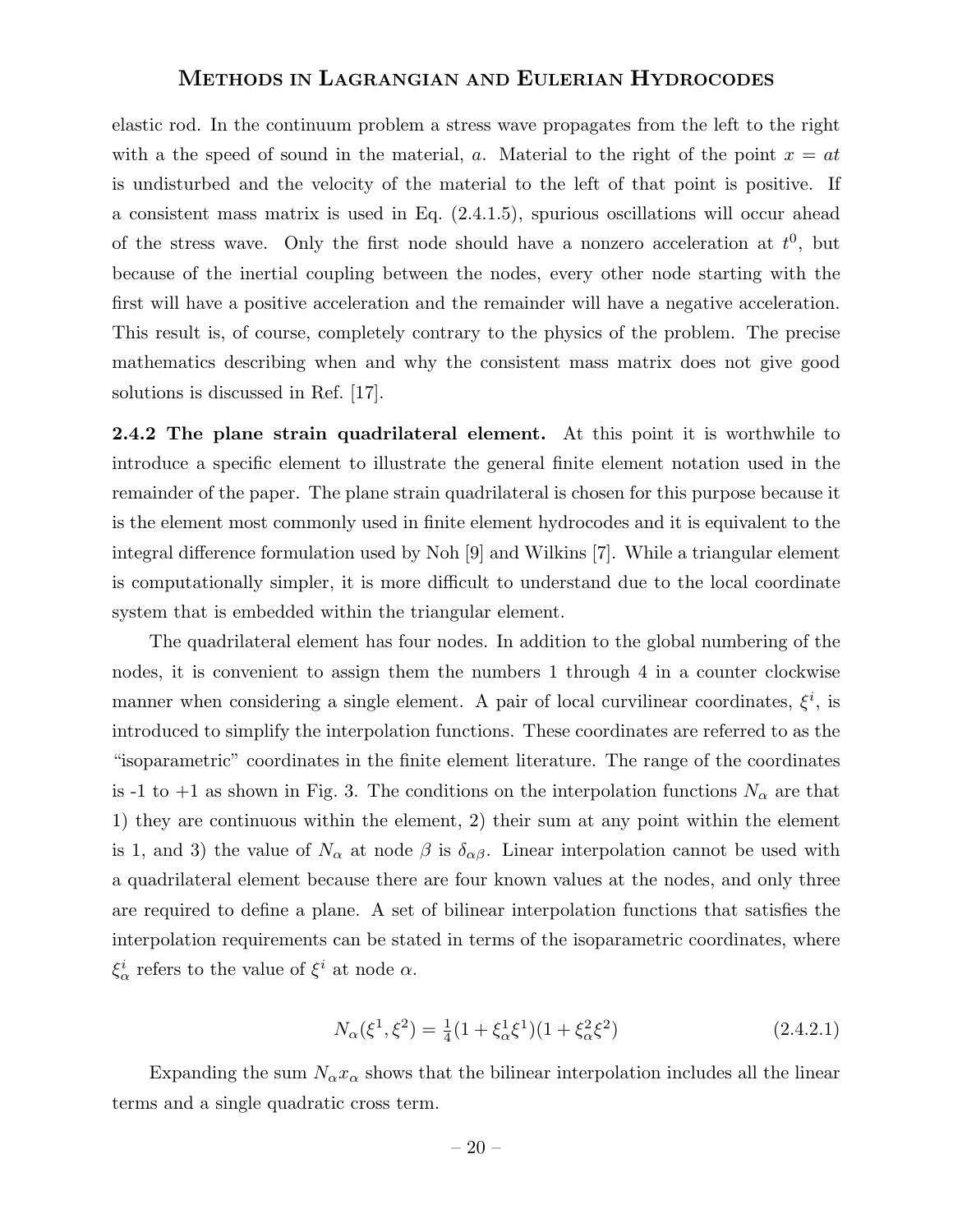$$
x_i(\xi^1, \xi^2) = G_0^i + G_1^i \xi^1 + G_2^i \xi^2 + G_3^i \xi^1 \xi^2
$$
  
\n
$$
G_0^i = \frac{1}{4} (x_{1i} + x_{2i} + x_{3i} + x_{4i})
$$
  
\n
$$
G_1^i = \frac{1}{4} (-x_{1i} + x_{2i} + x_{3i} - x_{4i})
$$
  
\n
$$
G_2^i = \frac{1}{4} (-x_{1i} - x_{2i} + x_{3i} + x_{4i})
$$
  
\n
$$
G_3^i = \frac{1}{4} (x_{1i} - x_{2i} + x_{3i} - x_{4i})
$$
  
\n(2.4.2.2)

The spatial gradient of a field is calculated using the chain rule. In addition to evaluating the strain rates, the gradient is necessary for calculating the stress divergence term in Eq. (2.4.1.5).

$$
\frac{\partial g}{\partial x_i} = \frac{\partial N_\alpha(\xi^1, \xi^2)}{\partial \xi^1} \frac{\partial \xi^1}{\partial x_i} + \frac{\partial N_\alpha(\xi^1, \xi^2)}{\partial \xi^2} \frac{\partial \xi^2}{\partial x_i}
$$
(2.4.2.3)

The derivatives  $\partial \xi^i / \partial x_j$  are evaluated by inverting the Jacobian matrix  $\partial x_i / \partial \xi^j$ .

$$
\frac{\partial \xi^i}{\partial x_j} = \begin{bmatrix} G_1^1 + G_3^1 \xi^2 & G_2^1 + G_3^1 \xi^1 \\ G_1^2 + G_3^2 \xi^2 & G_2^2 + G_3^2 \xi^1 \end{bmatrix}
$$
\n(2.4.2.4)

The integration of the stress divergence over the element in the weak form of the momentum equation, Eq.  $(1.1.2.1)$ , is simplified by assuming that the stress is constant over the element. Implicit structural finite element programs use a bilinear distribution for the stress which must be numerically integrated with Gauss quadrature [12]. Constant stress elements are also referred to as 1-point elements because they correspond to using one Gauss integration point in the evaluation of the integrals. In three dimensions, constant stress elements and 1-point elements are not exactly the same, but the terms are still used interchangeably for the most part. The location  $x^{\circ}$  is the average of the four nodal coordinates, and A is the element area.

$$
F^{\sigma} = \int_{\Omega} \sigma_{ij} \frac{\partial N_{\alpha}(x)}{\partial x_j} d\Omega \approx \sigma_{ij} \frac{\partial N_{\alpha}(x^o)}{\partial x_j} A \qquad (2.4.2.5)
$$

When the inverse is evaluated at the origin of the isoparametric coordinates, the expressions for the partial derivatives become particularly simple. Of particular importance is the velocity gradient. The coordinates  $y$  and  $z$  are used to simplify the notation but the equation is also valid for cylindrical coordinates.

$$
\begin{bmatrix}\n\frac{\partial u_i}{\partial x_j}\n\end{bmatrix} = \frac{1}{2A} \begin{bmatrix}\nz_{31}\dot{y}_{24} - z_{24}\dot{y}_{31} & y_{24}\dot{y}_{31} - y_{31}\dot{y}_{24} \\
z_{31}\dot{z}_{24} - z_{24}\dot{z}_{31} & y_{24}\dot{z}_{31} - y_{31}\dot{z}_{24}\n\end{bmatrix}
$$
\n
$$
(\cdot)_{\alpha\beta} \equiv (\cdot)_{\alpha} - (\cdot)_{\beta}
$$
\n(2.4.2.6)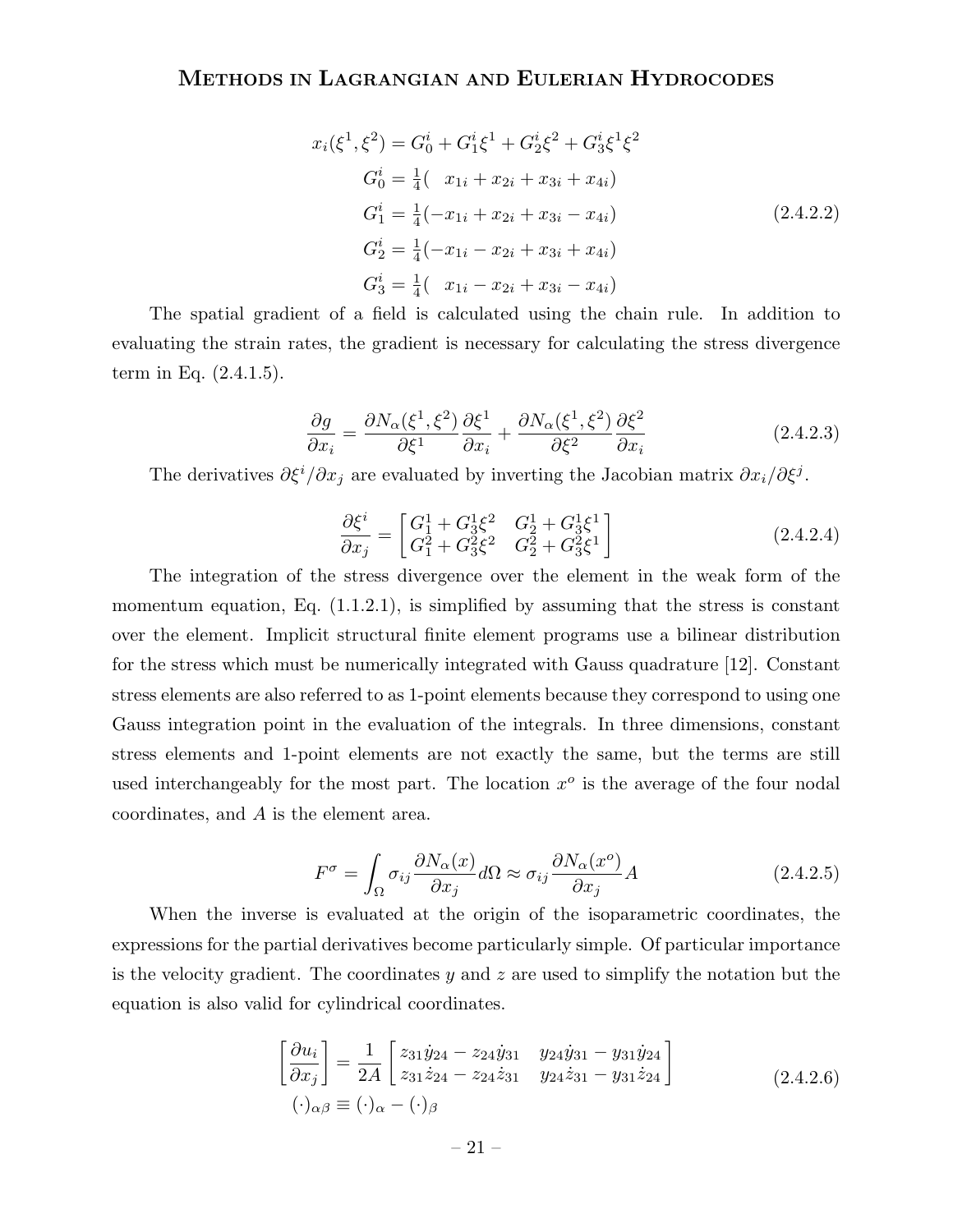The velocity gradient can be rewritten in terms of a matrix multiplication.

$$
\left[\frac{\partial u_i}{\partial x_j}\right] = B_{ij\alpha k} u_{\alpha k} \tag{2.4.2.7}
$$

The gradient of the virtual displacement takes the same form. This greatly simplifies the evaluation of the forces on the nodes.

$$
F_{\alpha k}^{\sigma} = \sigma_{ij} B_{ij\alpha k} A \tag{2.4.2.8}
$$

The B matrix can be evaluated at any point within an element by starting with the general definitions of the derivatives and the abstract equation for the nodal forces that appears in all finite element textbooks is derived by substituting it into the weak form. The strain rates are also expressed as the product of the B matrix and the velocity field.

$$
\{F^{\sigma}\} = \int_{\Omega} [B]^t \{\sigma\} d\Omega
$$
\n
$$
\{\dot{\epsilon}\} = [B] \{u\}
$$
\n(2.4.2.9)

The B matrix for a constant stress element can be written out conveniently by numbering  $\sigma_{11}$ ,  $\sigma_{22}$ ,  $\sigma_{33}$  and  $\sigma_{12}$  as  $\sigma_1$ ,  $\sigma_2$ ,  $\sigma_3$  and  $\sigma_4$  and the corresponding strain rates  $\dot{\epsilon}_{11}$ ,  $\dot{\epsilon}_{22}$ ,  $\dot{\epsilon}_{33}$ , and  $2\dot{\epsilon}_{12}$  as  $\dot{\epsilon}_1$ ,  $\dot{\epsilon}_2$ ,  $\dot{\epsilon}_3$  and  $2\dot{\epsilon}_4$ . The velocities are ordered  $(\dot{y}_1, \dot{z}_1 \dots \dot{y}_4, \dot{z}_4)$ .

$$
[B] = \frac{1}{2A} \begin{bmatrix} z_{24} & 0 & z_{31} & 0 & -z_{24} & 0 & -z_{31} & 0 \\ 0 & -y_{24} & 0 & -y_{31} & 0 & y_{24} & 0 & y_{31} \\ 0 & 0 & 0 & 0 & 0 & 0 & 0 & 0 \\ -y_{24} & z_{24} & -y_{31} & z_{31} & y_{24} & -z_{24} & y_{31} & -z_{31} \end{bmatrix}
$$
 (2.4.2.10)

After carrying out the matrix multiplication, the force expressions are quite simple.

$$
F_{y1} = -F_{y3} = \frac{1}{2} (z_{24}\sigma_{yy} - y_{24}\sigma_{yz})
$$
  
\n
$$
F_{y2} = -F_{y4} = \frac{1}{2} (z_{31}\sigma_{yy} - y_{31}\sigma_{yz})
$$
  
\n
$$
F_{z1} = -F_{z3} = \frac{1}{2} (z_{24}\sigma_{zy} - y_{24}\sigma_{zz})
$$
  
\n
$$
F_{z2} = -F_{z4} = \frac{1}{2} (z_{31}\sigma_{zy} - y_{31}\sigma_{zz})
$$
\n(2.4.2.11)

The body force terms are evaluated by assuming that the body force is constant within an element.

$$
F_{\alpha i}^{b} = \int_{\Omega} \rho f_i N_{\alpha} d\Omega \approx \frac{1}{4} M_{\alpha} f_i(x^o)
$$
 (2.4.2.12)

– 22 –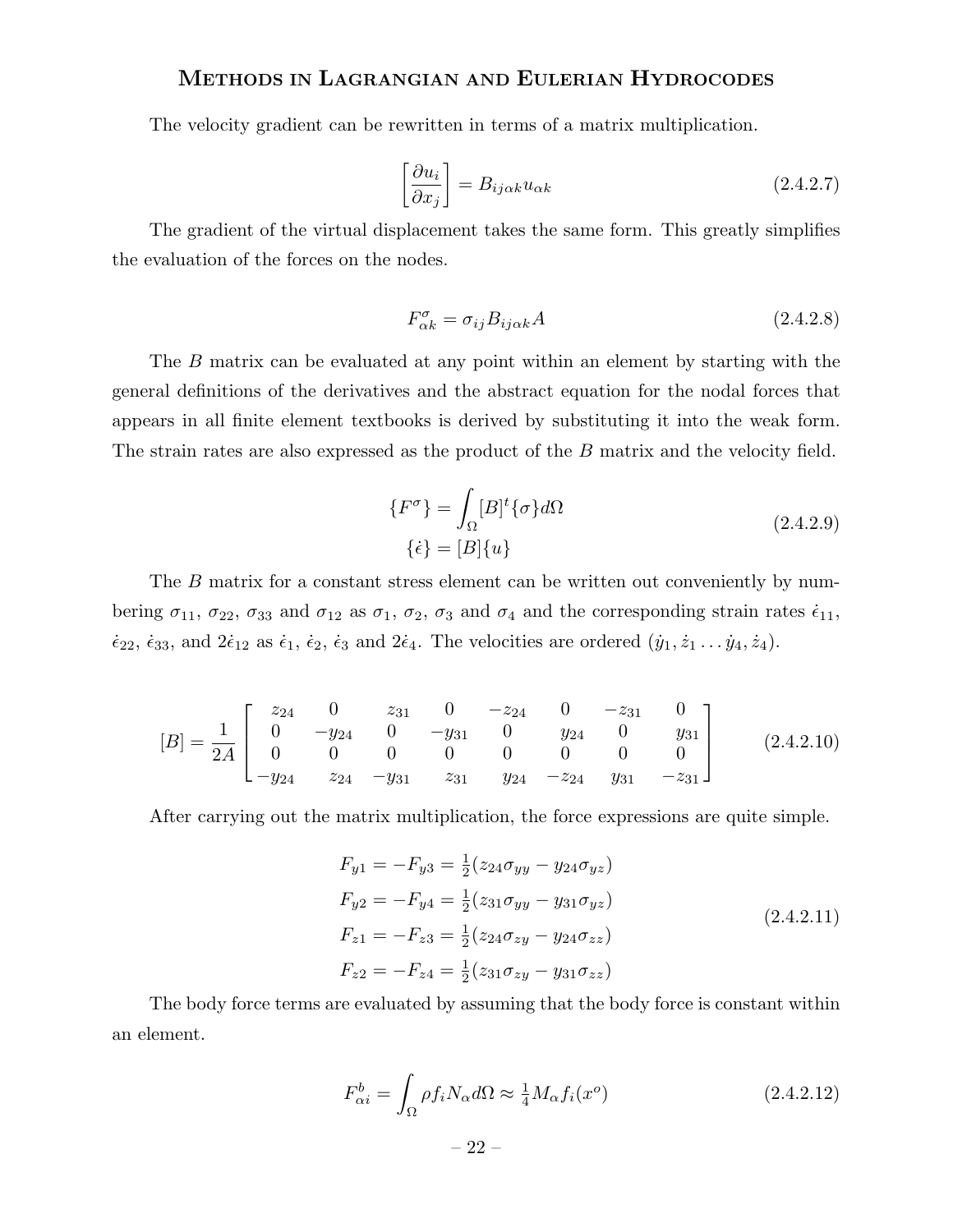Boundary tractions are assumed to vary in a linear manner between two adjacent boundary nodes  $\alpha$  and  $\beta$  separated by a distance L. The total force acting on the boundary segment between the two nodes is the average of the two values at the nodes. The boundary integral may be evaluated in a manner consistent with Eq. (2.4.1.2), or one half of the total force may be distributed to each node. The latter procedure is followed in DYNA2D [82].

$$
\begin{cases}\nF_{\alpha i}^{\tau} = \left(\frac{1}{3}\tau_{\alpha i} + \frac{1}{6}\tau_{\beta i}\right)L \\
F_{\beta i}^{\tau} = \left(\frac{1}{6}\tau_{\alpha i} + \frac{1}{3}\tau_{\beta i}\right)L\n\end{cases}
$$
\nconsistent\n
$$
\begin{cases}\nF_{\alpha i}^{\tau} = \frac{1}{2}(\tau_{\alpha i} + \tau_{\beta i})L \\
F_{\beta i}^{\tau} = \frac{1}{2}(\tau_{\alpha i} + \tau_{\beta i})L\n\end{cases}
$$
\nnumber (2.4.2.13)

Concentrated forces are applied directly to the specified nodes.

$$
F_{\alpha i}^c = f_{\alpha i}^* \tag{2.4.2.14}
$$

**2.4.3 The axisymmetric quadrilateral element.** The most obvious implementation of an axisymmetric element is the direct application of the finite element method to Eq.  $(1.1.9)$ . One disadvantage of using Eq.  $(1.1.9)$  is the resulting finite element formulation does not work well for spherically symmetric problems [18], see Fig. 4. The reason is the factor of r appearing in the differential volume element  $2\pi r dr dz$  places too little weighting (it's actually zero in the limit) on the nodes along the  $z$  axis. Symmetry is achieved if the differential element is  $drdz$ , i.e., if an area weighting is used instead of a volume weighting in the weak form [18].

The axisymmetric element described in this section is based on area weighting since it preserves spherical symmetry. There are only two significant differences between the plane strain element and the axisymmetric element. The first is that the definition of the B matrix is altered by including the hoop strain rate. The second change is that the mass matrix is now time dependent.

The hoop strain rate,  $\dot{\epsilon}_{\theta\theta}$ , is  $\dot{r}/r$ . In a similar manner, the associated virtual displacement is  $\delta r/r$ . The value of  $r^0$  is the arithmetic average of the radii of the four nodes.

$$
[B] = \frac{1}{2A} \begin{bmatrix} z_{24} & 0 & z_{31} & 0 & -z_{24} & 0 & -z_{31} & 0 \\ 0 & -r_{24} & 0 & -r_{31} & 0 & r_{24} & 0 & r_{31} \\ A/2r^o & 0 & A/2r^o & 0 & A/2r^o & 0 & A/2r^o & 0 \\ -r_{24} & z_{24} & -r_{31} & z_{31} & r_{24} & -z_{24} & r_{31} & -z_{31} \end{bmatrix}
$$
 (2.4.3.1)

The strain rate is  $[B]\{r_1, \dot{z}_1 \ldots r_4, \dot{z}_4\}$ . Since the formulation is based on an area weighting as opposed to volume weighting (virtual work principal), the nodal forces are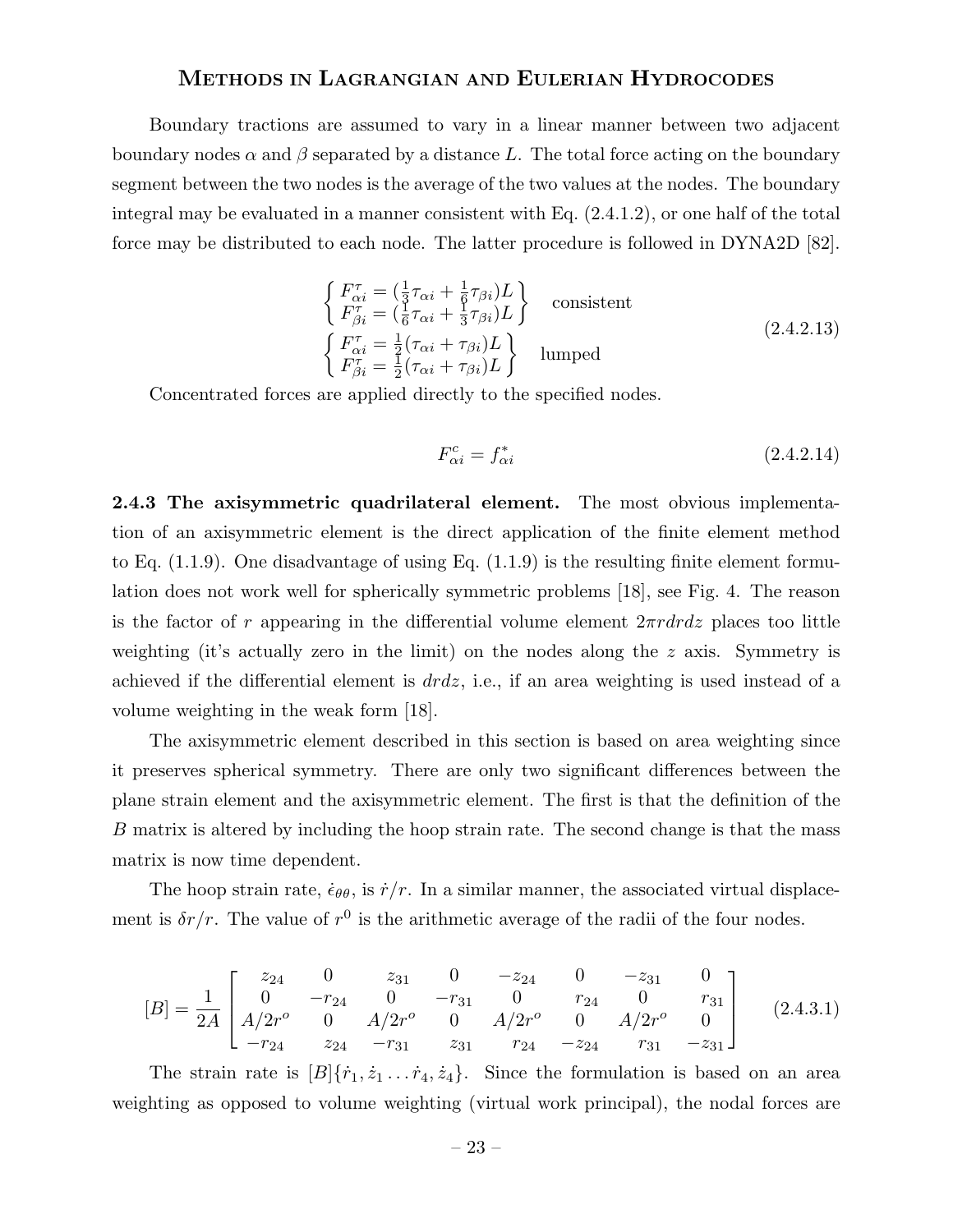$[B]^{t} \sigma A$  plus the additional terms with  $\sigma_{rr}$  and  $\sigma_{\theta\theta}$  that appear as body force terms in Eq.  $(1.1.2.4)$ .

$$
F_{r1} = -F_{r3} = \frac{1}{2} (z_{24}\sigma_{rr} - r_{24}\sigma_{rz}) \pm \frac{A}{4} (\sigma_{rr} - \sigma_{\theta\theta})/r^o
$$
  
\n
$$
F_{r2} = -F_{r4} = \frac{1}{2} (z_{31}\sigma_{rr} - r_{31}\sigma_{rz}) \pm \frac{A}{4} (\sigma_{rr} - \sigma_{\theta\theta})/r^o
$$
  
\n
$$
F_{z1} = -F_{z3} = \frac{1}{2} (z_{24}\sigma_{zr} - r_{24}\sigma_{zz}) \pm \frac{A}{4} \sigma_{rz}/r^o
$$
  
\n
$$
F_{z2} = -F_{z4} = \frac{1}{2} (z_{31}\sigma_{zr} - r_{31}\sigma_{zz}) \pm \frac{A}{4} \sigma_{rz}/r^o
$$
  
\n(2.4.3.2)

The inertial term in the area-weighted weak form is time dependent, but it is, however, very inexpensive to evaluate. The area of element  $B$  is  $A_B$ .

$$
M_{\alpha i\beta j} = \delta_{\alpha\beta}\delta_{ij}\frac{1}{4}\sum_{B} \rho_B A_B \tag{2.4.3.3}
$$

The expressions for the body forces, boundary tractions, and the concentrated loads are the same as in the plane case, but the forces are specified per radian.

**2.4.4 Assembling the global force vector.** The global force vector is created by summing all the contributions from the elements, the concentrated loads, and the boundary tractions. The summation procedure is the same for the different types of loading, therefore only the force contribution from the elements is discussed in detail.

Before the summation begins, the global force vector,  $F$ , is initialized to zero. In the previous sections when the force contributions from a particular element were calculated,  $\alpha$  ranged from 1 to 4 and the numbering was local to the element. The array  $IX(A,\alpha)$ stores the value of the global node number for the local node numbered  $\alpha$  in element A. Assuming that the number of elements is  $N$ , the number of nodes for the particular element type is  $n_N$ , and the number of space dimensions is  $n_s$ , the assembly procedure is readily expressed in terms of three nested DO loops.

DO 30 A = 1, N

\nDO 20 i = 1, n<sub>s</sub>

\nDO 10 
$$
\alpha = 1, n_N
$$

\n
$$
F_{IX(A, \alpha)i} = F_{IX(A, \alpha)i} - F_{\alpha i}^{\sigma}
$$
 (2.4.4.1)

\n10 CONTINUE

\n20 CONTINUE

\n30 CONTINUE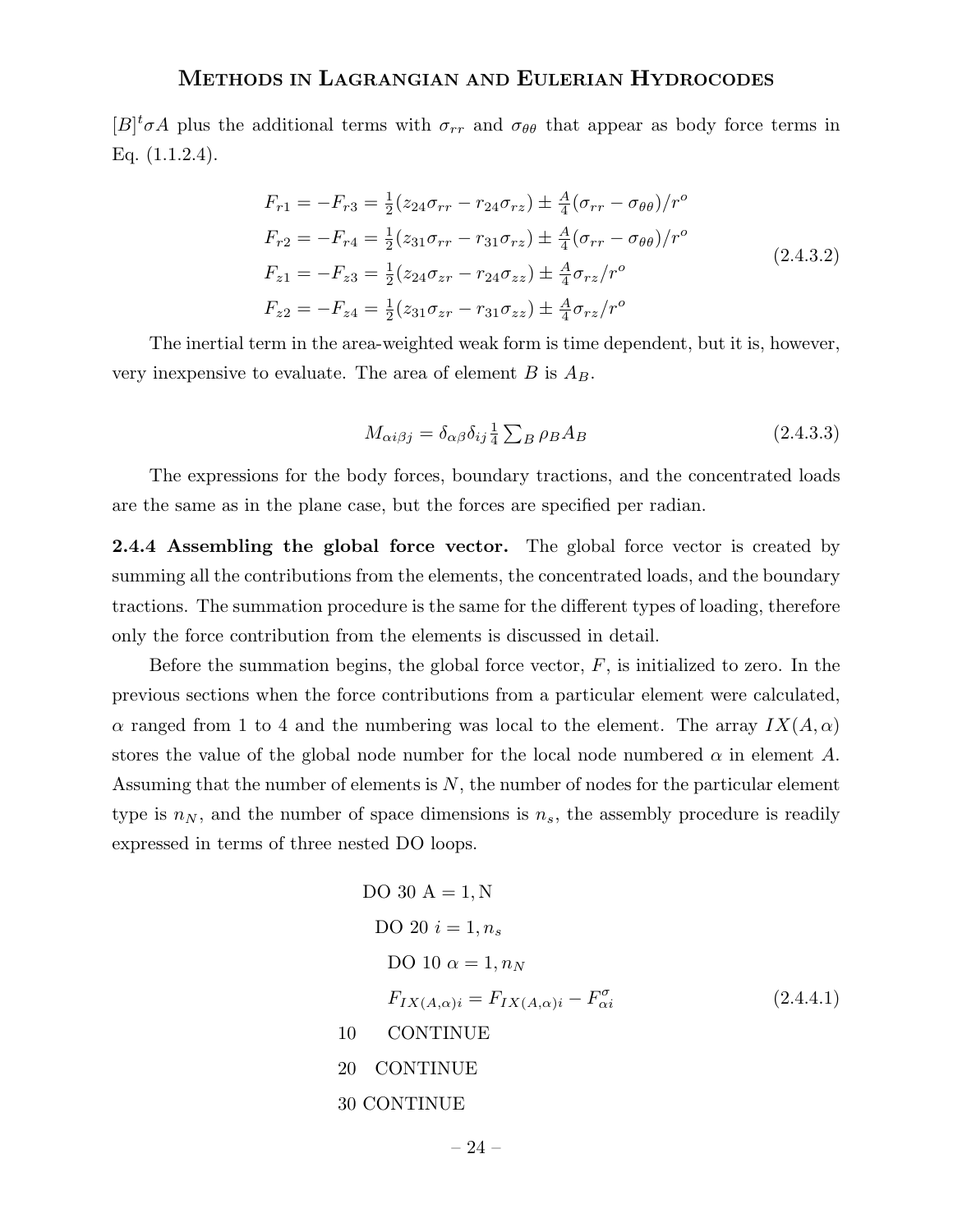From the standpoint of vectorization, the procedure defined in Eq. (2.4.4.1) is poor. More efficient methods are discussed in Ref. [19].

**2.4.5 The constant strain triangle.** Triangular elements are used in a few finite element hydrocodes, the most popular one being EPIC [20]. The primary advantage of a triangular element over a quadrilateral element is robustness, while the major deficiency is a tendency to give an overly stiff answer. Quadrilaterals can be distorted into "bow ties" and "boomerangs" (see Fig. 5), configurations that make it impossible to continue the calculation. As long as the time step is small enough, it is impossible to push a node on a triangular element through its opposite edge. The reason for this robustness is the volume approaches zero as the node approaches its opposite edge, leading to an infinite resisting pressure within the element.

The problem associated with the stiffness of triangular elements is readily illustrated by considering the simple two element problem in Fig. 6. All the nodes except one are constrained and the material is incompressible. The incompressibility constraint for element 1 limits the motion of the node to the  $z$  direction and similarly, element 2 limits the motion to the  $y$  direction. The node therefore cannot move at all, and the block behaves as a rigid solid. More complicated problems with a larger number of elements can be constructed [12]. A number of ways to circumvent this problem have been proposed [21], [22]. The simplest is to use four elements for each quadrilateral region [21], but the computational cost of using four triangular elements in place of a single quadrilateral is comparatively high.

The simplest way to calculate the nodal forces for a triangular element is to condense nodes 3 and 4 in a quadrilateral element [12]. The third interpolation function for the three node element,  $N_3^{\Delta}$ , is the average of the third and fourth interpolation functions for the quadrilateral element.

$$
N_1^{\triangle} = N_1
$$
  
\n
$$
N_2^{\triangle} = N_2
$$
  
\n
$$
N_3^{\triangle} = \frac{1}{2}(N_3 + N_4)
$$
  
\n(2.4.5.1)

The B matrix for the triangle is calculated by averaging the contributions of the third and fourth nodes in the quadrilateral.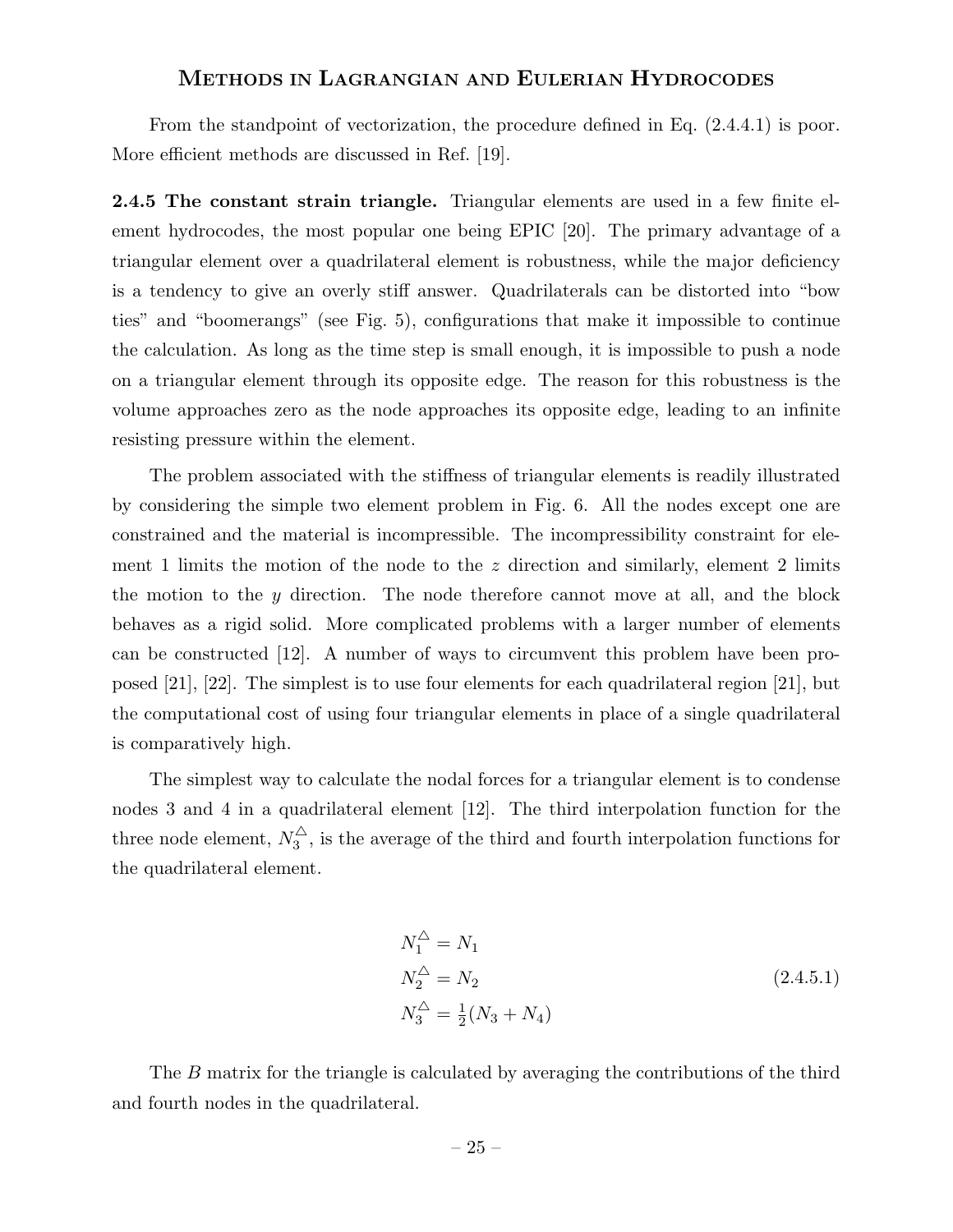$$
[B] = \begin{bmatrix} z_{23} & 0 & z_{31} & 0 & -z_{21} & 0 \\ 0 & -r_{23} & 0 & -r_{31} & 0 & r_{21} \\ -r_{23} & z_{23} & r_{31} & z_{31} & r_{21} & -z_{21} \end{bmatrix}
$$
 (2.4.5.2)

The same results are obtained by introducing the triangular coordinates  $r$ ,  $s$ , and  $t$ .

$$
N_1^{\triangle} = r
$$
  
\n
$$
N_2^{\triangle} = s
$$
  
\n
$$
N_3^{\triangle} = t(r, s) = 1 - r - s
$$
\n(2.4.5.3)

#### **2.5 FINITE DIFFERENCE METHODS**

There is a large body of literature associated with finite difference methods in hydrodynamics. The difference methods that have been developed differ too much to give a complete survey. Only the integral difference technique developed by Noh [9] as implemented in HEMP [7] by Wilkins will be covered in detail. PISCES [2] also uses the integral difference method for its Lagrangian calculations, but it switches to a Godunov method for the Eulerian calculations. Many other finite difference codes, including SHALE [23], SALE [24], SALE3D [25], TENSOR [6], and YAQUI [26], are popular and each has its own finite difference formulation. A separate section will discuss a finite difference formulation with edge-centered velocities.

**2.5.1 The general integral difference strategy.** This difference technique can be used with either cylindrical or planar coordinates, and it can be extended to three dimensions. Noh derived the integral difference method by combining Green's theorem with the mean value theorem. Green's theorem gives the relation between the boundary integral and area integral.

$$
\int_{\Omega} g_y dy dz = \oint_{\Gamma} g dz
$$
\n
$$
\int_{\Omega} g_z dy dz = -\oint_{\Gamma} g dy
$$
\n(2.5.1.1)

A simple example is the calculation of the area of the domain  $\Omega$ .

$$
A(\Omega) = \oint_{\Gamma} ydz = -\oint_{\Gamma} zdy
$$
 (2.5.1.2)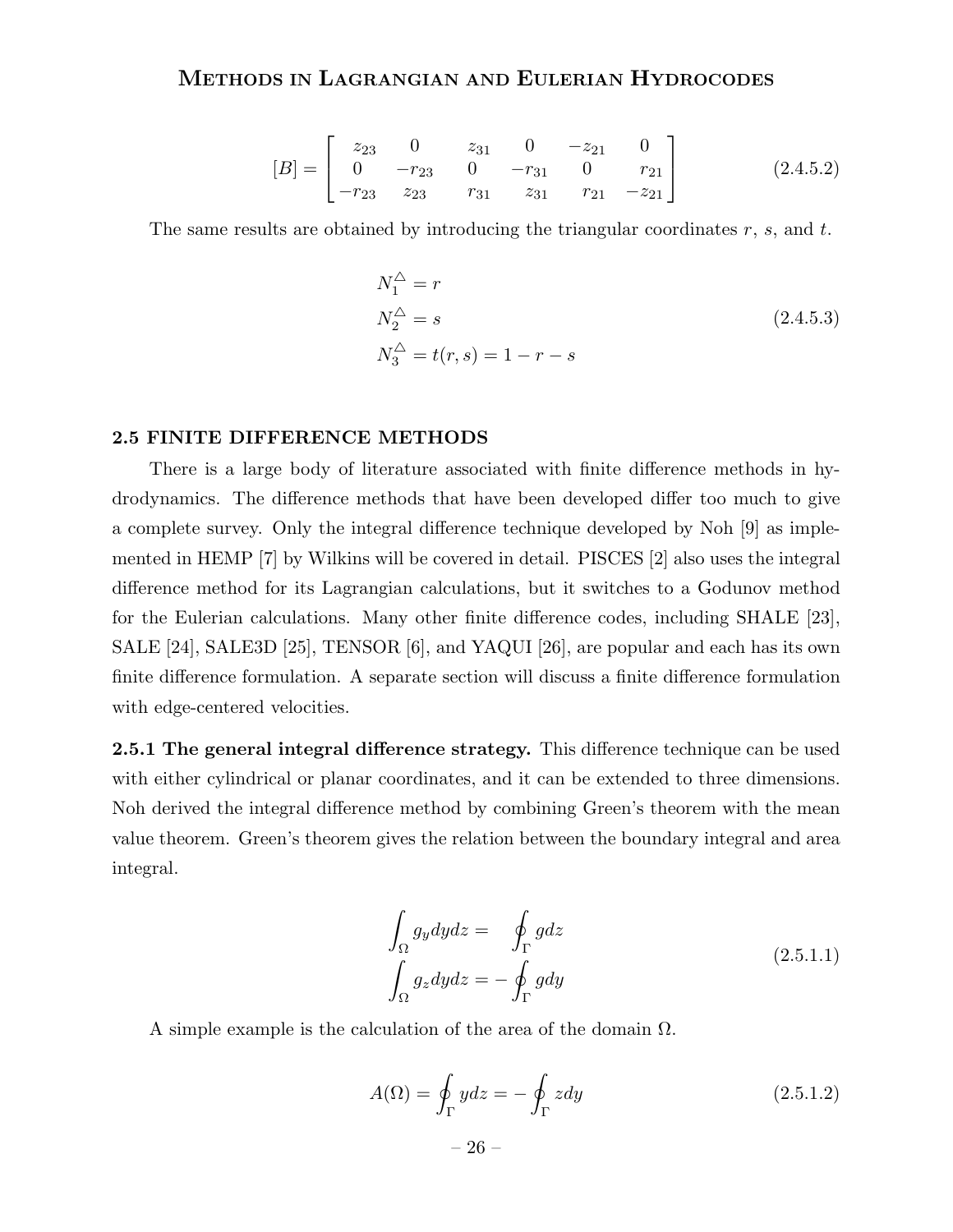The mean value theorem states that the mean value of a function is achieved somewhere in the domain.

$$
\overline{g_{,y}} = \frac{1}{A} \int_{\Omega} g_{,y} \, dydz
$$
\n
$$
\overline{g_{,z}} = \frac{1}{A} \int_{\Omega} g_{,z} \, dydz
$$
\n(2.5.1.3)

Combining the previous three equations gives the mean values of the derivatives in terms of boundary integrals.

$$
\overline{g_{yy}} = \frac{\oint_{\Gamma} g dz}{\oint_{\Gamma} y dz}
$$
\n
$$
\overline{g_{zz}} = -\frac{\oint_{\Gamma} g dy}{\oint_{\Gamma} y dz}
$$
\n(2.5.1.4)

The boundary integrals are evaluated by progressing around a closed path defined by N points  $(y_i, z_i, g_i)$ . Linear interpolation is used to evaluate g between adjacent point. Different interpolation functions for g would yield different approximations for the derivatives.

$$
\overline{g_{,y}} = \frac{\sum_{i=1}^{N} (g_{i+1} + g_i)(z_{i+1} - z_i)}{\sum_{i=1}^{N} (y_{i+1} + y_i)(z_{i+1} - z_i)}
$$
\n
$$
\overline{g_{,z}} = -\frac{\sum_{i=1}^{N} (g_{i+1} + g_i)(y_{i+1} - y_i)}{\sum_{i=1}^{N} (y_{i+1} + y_i)(z_{i+1} - z_i)}
$$
\n(2.5.1.5)

**2.5.2 The acceleration from the stress.** The acceleration from the stress is calculated by applying Eq. (2.5.1.4) directly to the strong form of the momentum equation. For the moment, the discussion is restricted to planar coordinates.

$$
\dot{u}_i = \frac{1}{\rho} \sigma_{ij,j}
$$
\n
$$
\ddot{y} = \frac{1}{\int_{\Omega} \rho d\Omega} \left\{ \oint_{\Gamma} \sigma_{yy} dz - \oint_{\Gamma} \sigma_{yz} dy \right\}
$$
\n
$$
\ddot{z} = \frac{1}{\int_{\Omega} \rho d\Omega} \left\{ \oint_{\Gamma} \sigma_{zy} dz - \oint_{\Gamma} \sigma_{zz} dy \right\}
$$
\n(2.5.2.1)

The boundary integrals are evaluated in the same manner as in Eq. (2.5.1.5). Two of the possible paths for Eq. (2.5.2.1) are illustrated in Fig. 7. Despite the fact that both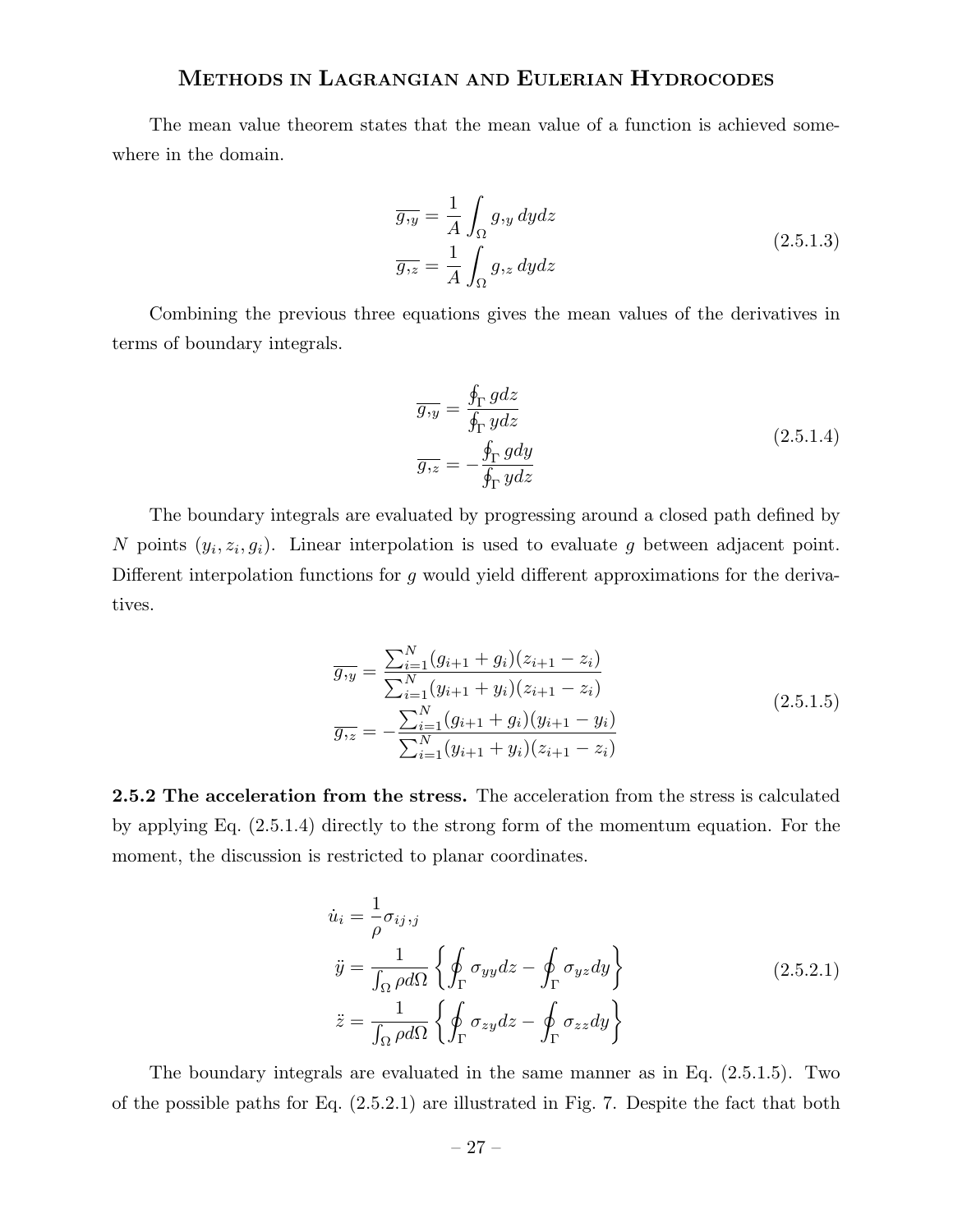evaluate the stress at only one point within the zone, the accelerations at the nodes are different.

In plane geometry, the path used in HEMP [7] gives nodal accelerations that are identical to the constant stress quadrilateral used in DYNA2D [18]. The numbering of the nodes and zones is shown in Fig. 7.

$$
\ddot{y} = \frac{1}{M} \sum_{i=1}^{N} \left\{ \sigma_{yy}^{i} (z_{i+1} - z_i) - \sigma_{yz}^{i} (y_{i+1} - y_i) \right\}
$$
\n
$$
\ddot{z} = \frac{1}{M} \sum_{i=1}^{N} \left\{ \sigma_{zy}^{i} (z_{i+1} - z_i) - \sigma_{zz}^{i} (y_{i+1} - y_i) \right\}
$$
\n
$$
M = \frac{1}{2} \sum_{i=1}^{N} \rho_i A_i
$$
\n(2.5.2.2)

The equivalence between the finite element and finite difference formulations is demonstrated by considering the individual terms in Eq. (2.5.2.2). One half of the mass from each surrounding zone is attributed to the node in the finite difference formulation while only one quarter is used in the finite element formulation. Equation (2.5.2.2) is multiplied by  $\frac{1}{4} \sum_{i=1}^{N} \rho_i A_i$  to determine the equivalent nodal force.

$$
F_y = \frac{1}{2} \left\{ \sum_{i=1}^N \sigma_{yy}^i (z_{i+1} - z_i) - \sum_{i=1}^N \sigma_{yz}^i (y_{i+1} - y_i) \right\}
$$
  
\n
$$
F_z = \frac{1}{2} \left\{ \sum_{i=1}^N \sigma_{zy}^i (z_{i+1} - z_i) - \sum_{i=1}^N \sigma_{zz}^i (y_{i+1} - y_i) \right\}
$$
\n(2.5.2.3)

A term by term comparison of Eq.  $(2.5.2.3)$  to  $(2.4.2.11)$  shows that they are equivalent (note that the numbering of the nodes differs between the two equations).

**2.5.3 The strain rate.** Unlike calculating the accelerations, where there are a number of integral paths, the only path that makes sense for the strain rates is around the perimeter of the zone. For planar geometry, this gives the same strain rate as the finite element method, see Eq.  $(2.4.2.10)$ . The subscript i refers to the node number in Eq.  $(2.5.3.1)$ , and the numbering is assumed to be counterclockwise.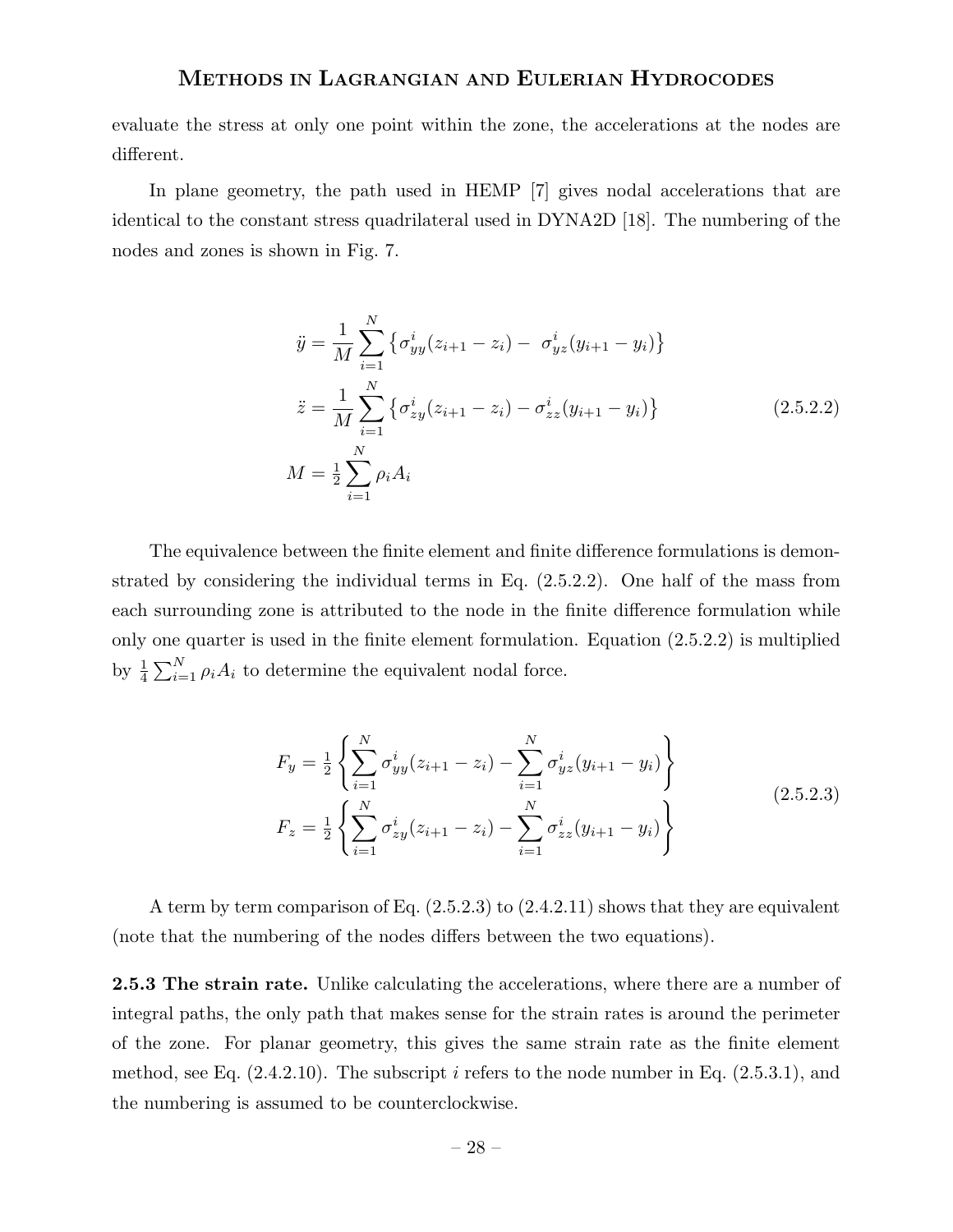$$
\dot{\epsilon}_{yy} = \overline{\dot{y}_{,y}} = \frac{1}{2A} \sum_{i=1}^{N} (\dot{y}_{i+1} + \dot{y}_i)(z_{i+1} - z_i)
$$
\n
$$
\dot{\epsilon}_{zz} = \overline{\dot{z}_{,z}} = -\frac{1}{2A} \sum_{i=1}^{N} (\dot{z}_{i+1} + \dot{z}_i)(y_{i+1} - y_i)
$$
\n
$$
2\dot{\epsilon}_{zy} = \overline{\dot{z}_{,y}} + \overline{\dot{y}_{,z}} = \frac{1}{2A} \sum_{i=1}^{N} \{ (\dot{z}_{i+1} + \dot{z}_i)(z_{i+1} - z_i) - (\dot{y}_{i+1} + \dot{y}_i)(y_{i+1} - y_i) \}
$$
\n(2.5.3.1)

**2.5.4 Axisymmetry.** As in the finite element formulation, the equations for the accelerations of a node simply add a few terms involving  $1/r$  to the planar equations. The current version of HEMP uses the area-weighted average of the extra  $1/r$  terms from the surrounding zones, resulting in a formulation that is identical to the area-weighted element in DYNA2D. In the original description of HEMP [7], the arithmetic average of the extra terms is used instead, leading to spherical symmetry problems similar those in a volume-weighted finite element formulation.

$$
\ddot{r} = \frac{1}{M} \sum_{i=1}^{N} \left\{ \sigma_{rr}^{i} (z_{i+1} - z_i) - \sigma_{rz}^{i} (r_{i+1} - r_i) + \frac{A}{2} \left( \frac{\sigma_{rr}^{i} - \sigma_{\theta\theta}^{i}}{r_i^o} \right) \right\}
$$
\n
$$
\ddot{z} = \frac{1}{M} \sum_{i=1}^{N} \left\{ \sigma_{zr}^{i} (z_{i+1} - z_i) - \sigma_{zz}^{i} (r_{i+1} - r_i) + \frac{A}{2} \left( \frac{\sigma_{rz}^{i}}{r_i^o} \right) \right\}
$$
\n
$$
M = \frac{1}{2} \sum_{i=1}^{N} \rho_i A_i
$$
\n(2.5.4.1)

The hoop strain rate is calculated so that the trace of the strain rate tensor equals the volumetric strain rate.

$$
\dot{\epsilon}_{\theta\theta} = \frac{\dot{V}}{V} - \dot{\epsilon}_{rr} - \dot{\epsilon}_{zz} \tag{2.5.4.2}
$$

**2.5.5 Spherical symmetry.** One of the difficulties that plagued early finite difference and finite element hydrocodes was the jetting of material along the z axis in spherically convergent calculations. Many different approaches are used in the finite difference community to eliminate this problem, while the finite element community seems to have adopted the area-weighted Petrov-Galerkin approach. Margolin, for instance, has derived a difference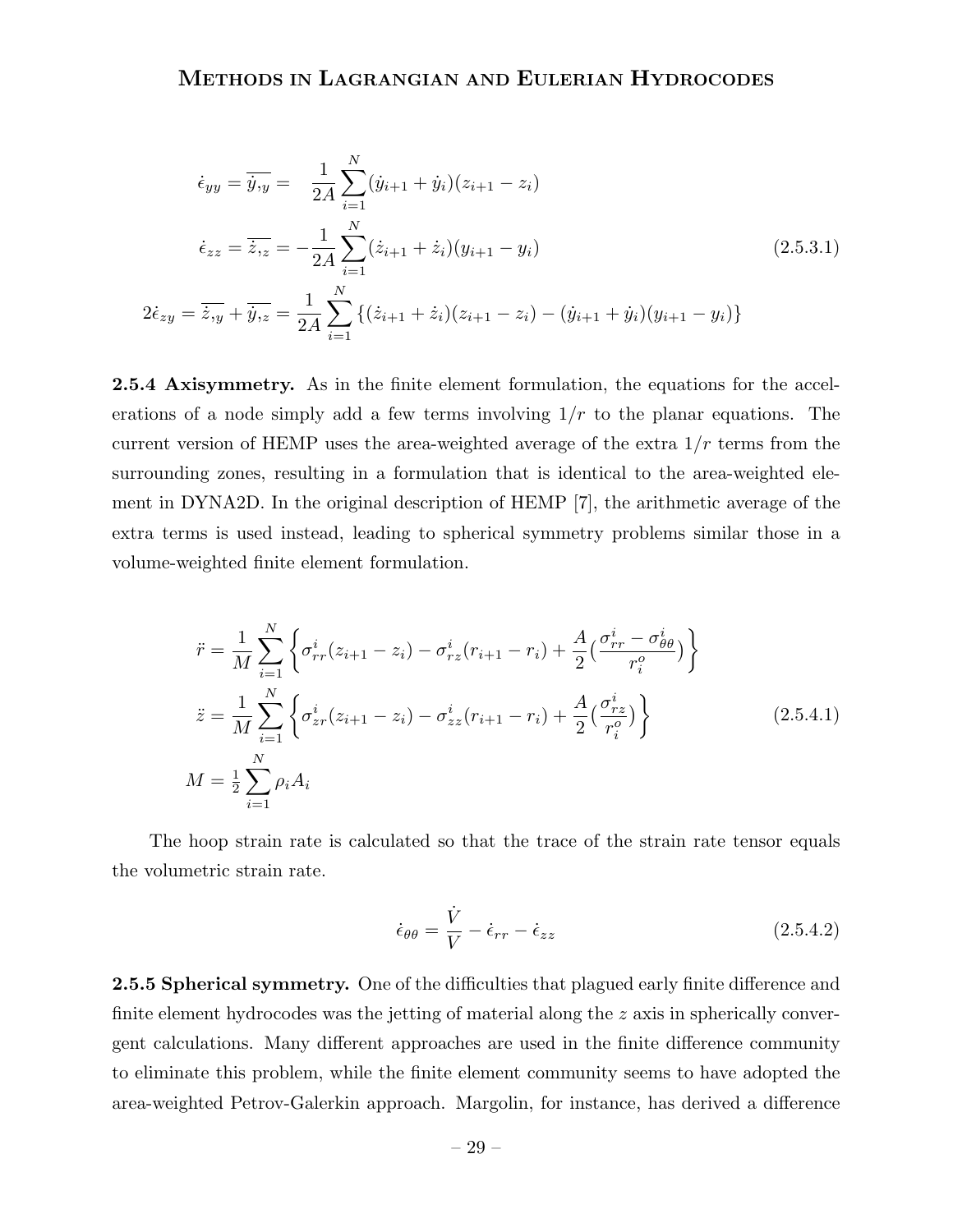stencil for SHALE [23] that is identical to the one-point finite element and the integral difference stencil in plane strain and different in axisymmetry. He observes that the center of mass of the momentum control volume around a node is not coincident with the node, and he compensates for the difference by altering the nodal accelerations. The basic axisymmetric difference stencil in PISCES is the same as the original one used in HEMP. Hancock [2] alters the forces acting at the nodes based on an analysis he performed to determine the magnitude of the force contribution which generate the unsymmetric response. Both methods work well.

#### **2.6 LARGE DEFORMATION STRENGTH CALCULATIONS**

The stress tensor can be split into the deviatoric stress,  $\sigma'_{ij}$ , which is assumed to be due to the material strength, and the pressure, P, which is calculated from an equation of state.

$$
\sigma_{ij} = \sigma'_{ij} - \delta_{ij} P
$$
  
\n
$$
\sigma'_{ii} = 0
$$
  
\n
$$
\frac{1}{3}\sigma_{ii} = -P
$$
  
\n(2.6.1)

An increment in the stress during a time step is composed of two parts: the first part is associated with the deformation of the material and it is described by a constitutive model, and the second part is associated with the rigid body rotation of the material. For the most part, constitutive models are defined in terms of differential equations where the strain rate is the independent variable. During a pure rigid body rotation, the calculated strain rate must be zero to avoid a change in the stress due to the rigid rotation.

**2.6.1 The time-centered strain rate.** The strain rate used in hydrocodes is evaluated at time  $t^{n+1/2}$  not only because the velocity is evaluated at that time, but also to avoid calculating a nonzero strain rate during a pure rigid body rotation. The following proof that the time-centered strain rate is zero for rigid rotations is given by Hallquist [27]. Note that the arguments presented here hold for axisymmetric problems since the strain rate  $\dot{\epsilon}_{\theta\theta}$  is unaffected by rotations in the  $r - z$  plane.

The time-centered geometry is defined as the average of the geometries at  $t^n$  and  $t^{n+1}$ .

$$
x_i^{n+1/2} = \frac{1}{2}(x_i^n + x_i^{n+1})
$$
\n(2.6.1.1)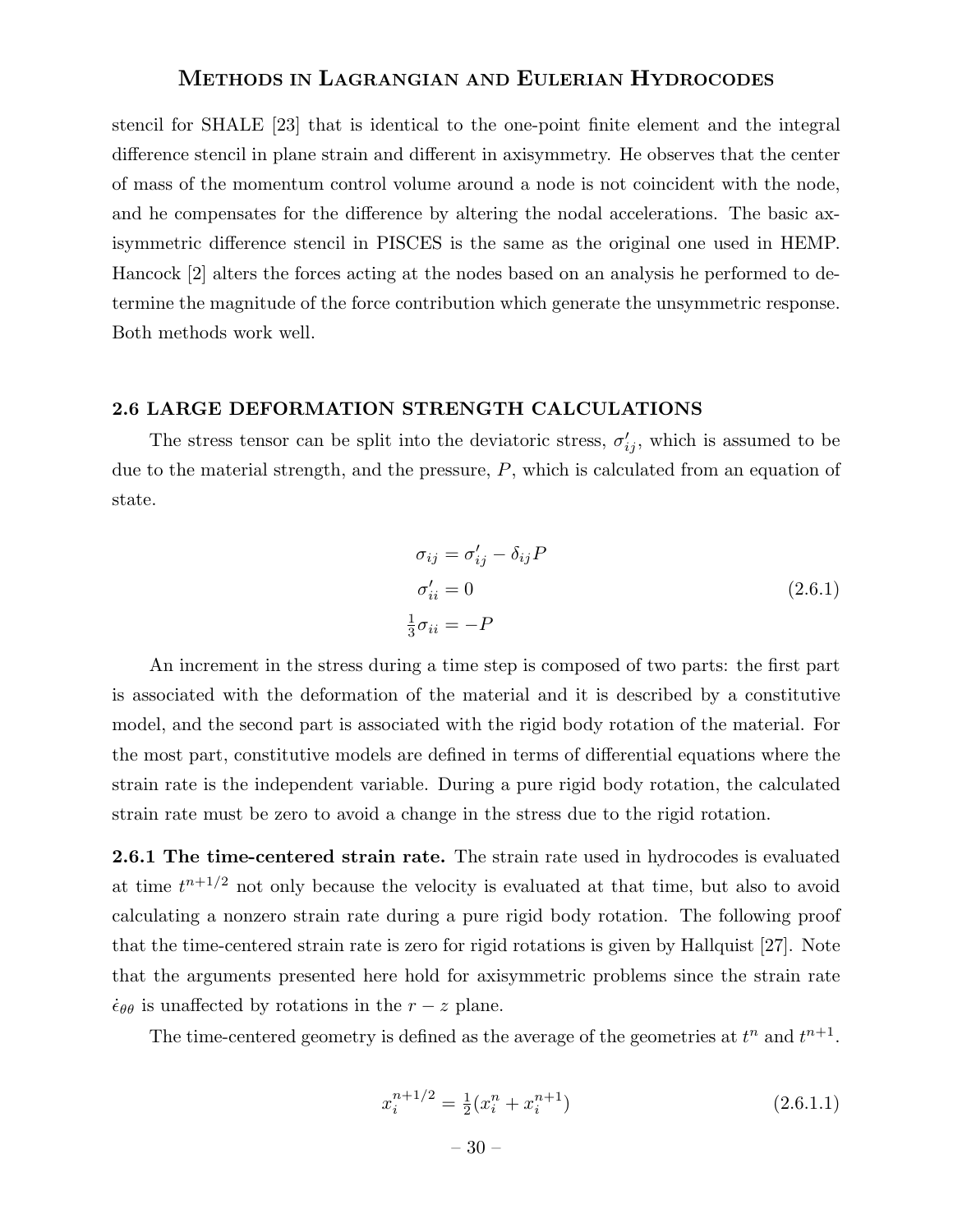The square of the distance separating two point  $P(x^n)$  and  $Q(x^n + dx^n)$  is calculated with the familiar Euclidean norm.

$$
dS^2 = dx_i^n dx_i^n \tag{2.6.1.2}
$$

At the time  $t^{n+1}$ , a similar expression can be evaluated.

$$
ds^2 = dx_i^{n+1} dx_i^{n+1}
$$
\n(2.6.1.3)

The geometry at  $t^n$  and  $t^{n+1}$  can be related to the geometry at  $n + 1/2$  because of the continuity of the deformation. The differentials at  $t^n$  and  $t^{n+1}$  are given in terms of the differentials at  $t^{n+1/2}$  by Eq. (2.6.1.4).

$$
dx_i^n = \frac{\partial x_i^n}{\partial x_j^{n+1/2}} dx_j^{n+1/2}
$$
  
\n
$$
dx_i^{n+1} = \frac{\partial x_i^{n+1}}{\partial x_j^{n+1/2}} dx_j^{n+1/2}
$$
\n(2.6.1.4)

Substituting Eq.  $(2.6.1.4)$  into  $(2.6.1.2)$  and  $(2.6.1.3)$  and subtracting gives the change in the length squared in terms of the centered geometry.

$$
ds^2 - dS^2 = \left(\frac{\partial x_i^{n+1}}{\partial x_j^{n+1/2}} \frac{\partial x_i^{n+1}}{\partial x_k^{n+1/2}} - \frac{\partial x_i^n}{\partial x_j^{n+1/2}} \frac{\partial x_i^n}{\partial x_k^{n+1/2}}\right) dx_j^{n+1/2} dx_k^{n+1/2}
$$
(2.6.1.5)

The term enclosed by the parentheses defines an increment in strain between the two times.

$$
\triangle \epsilon_{jk} = \frac{1}{2} \left( \frac{\partial x_i^{n+1}}{\partial x_j^{n+1/2}} \frac{\partial x_i^{n+1}}{\partial x_k^{n+1/2}} - \frac{\partial x_i^n}{\partial x_j^{n+1/2}} \frac{\partial x_i^n}{\partial x_k^{n+1/2}} \right) \tag{2.6.1.6}
$$

By using the central difference integration, the geometry at the two times is related to the centered geometry by Eq. (2.6.1.4).

$$
x_i^{n+1} = x_i^{n+1/2} + \frac{1}{2} \Delta x_i^{n+1/2}
$$
  
\n
$$
x_i^n = x_i^{n+1/2} - \frac{1}{2} \Delta x_i^{n+1/2}
$$
  
\n
$$
\Delta x_i^{n+1/2} = x_i^{n+1} - x_i^n = u_i^{n+1/2} \Delta t
$$
\n(2.6.1.7)

The centered strain rate is calculated by substituting Eq.  $(2.6.1.7)$  into Eq.  $(2.6.1.6)$ and dividing through by the time step,  $\Delta t$ .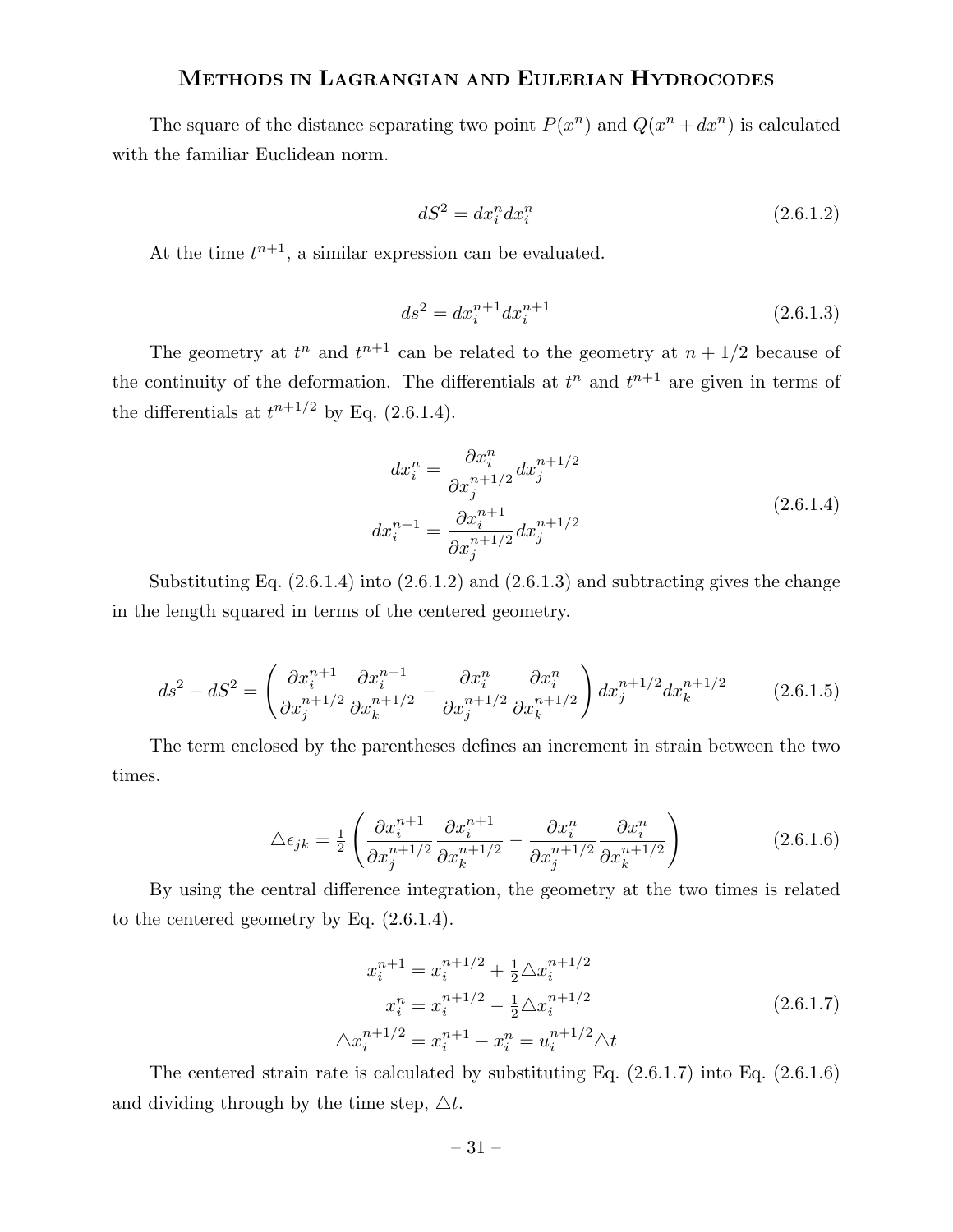$$
\dot{\epsilon}_{jk}^{n+1/2} = \frac{\Delta \epsilon_{jk}}{\Delta t} \n= \frac{1}{2} \left( \frac{\partial u_j^{n+1/2}}{\partial x_k^{n+1/2}} + \frac{\partial u_k^{n+1/2}}{\partial x_j^{n+1/2}} \right)
$$
\n(2.6.1.8)

For a rigid body rotation, the velocity field is given by Eq.  $(2.6.1.9)$ , where W is a skew symmetric matrix. If Eq. (2.6.1.9) is substituted into Eq. (2.6.1.8), then the strain rate will be zero.

$$
u_i = W_{ij} x_j \tag{2.6.1.9}
$$

It is also true that the strain increment is zero in the time discrete case. Assume that the rigid body transformation between n and  $n + 1$  is the rotation matrix Q. Note that the midpoint geometry does not correspond to the rigid body rotation half way between  $n$  and  $n + 1$ .

$$
x_i^{n+1} = Q_{ij} x_j^n
$$
  
\n
$$
x_i^n = \delta_{ij} x_j^n
$$
  
\n
$$
x_i^{n+1/2} = \frac{1}{2} (\delta_{ij} + Q_{ij}) x_j^n \neq \sqrt{Q_{ij}} x_j^n
$$
\n(2.6.1.10)

The velocity is defined in terms of the difference between the n and  $n+1$  geometries.

$$
u_i^{n+1/2} = \frac{1}{\triangle t} (Q_{ij} - \delta_{ij}) x_j^n
$$
\n(2.6.1.11)

The first derivative term in Eq. (2.6.1.8) is evaluated using the chain rule.

$$
\frac{\partial u_j^{n+1/2}}{\partial x_k^{n+1/2}} = \frac{\partial u_j^{n+1/2}}{\partial x_\ell^n} \frac{\partial x_\ell^n}{\partial x_k^{n+1/2}} \n= \frac{1}{\Delta t} (Q_{j\ell} - \delta_{j\ell}) \frac{\partial x_\ell^n}{\partial x_k^{n+1/2}}
$$
\n(2.6.1.12)

Letting the rotation matrix be defined in the traditional manner, the remaining derivative is readily evaluated.

$$
Q = \begin{bmatrix} \cos \theta & \sin \theta \\ -\sin \theta & \cos \theta \end{bmatrix}
$$
  

$$
\begin{Bmatrix} x_1^n \\ x_2^n \end{Bmatrix} = \frac{1}{D} \begin{bmatrix} 1 + \cos \theta & -\sin \theta \\ \sin \theta & 1 + \cos \theta \end{bmatrix} \begin{Bmatrix} x_1^{n+1/2} \\ x_2^{n+1/2} \end{Bmatrix}
$$
 (2.6.1.13)  

$$
D = 1 + \cos \theta
$$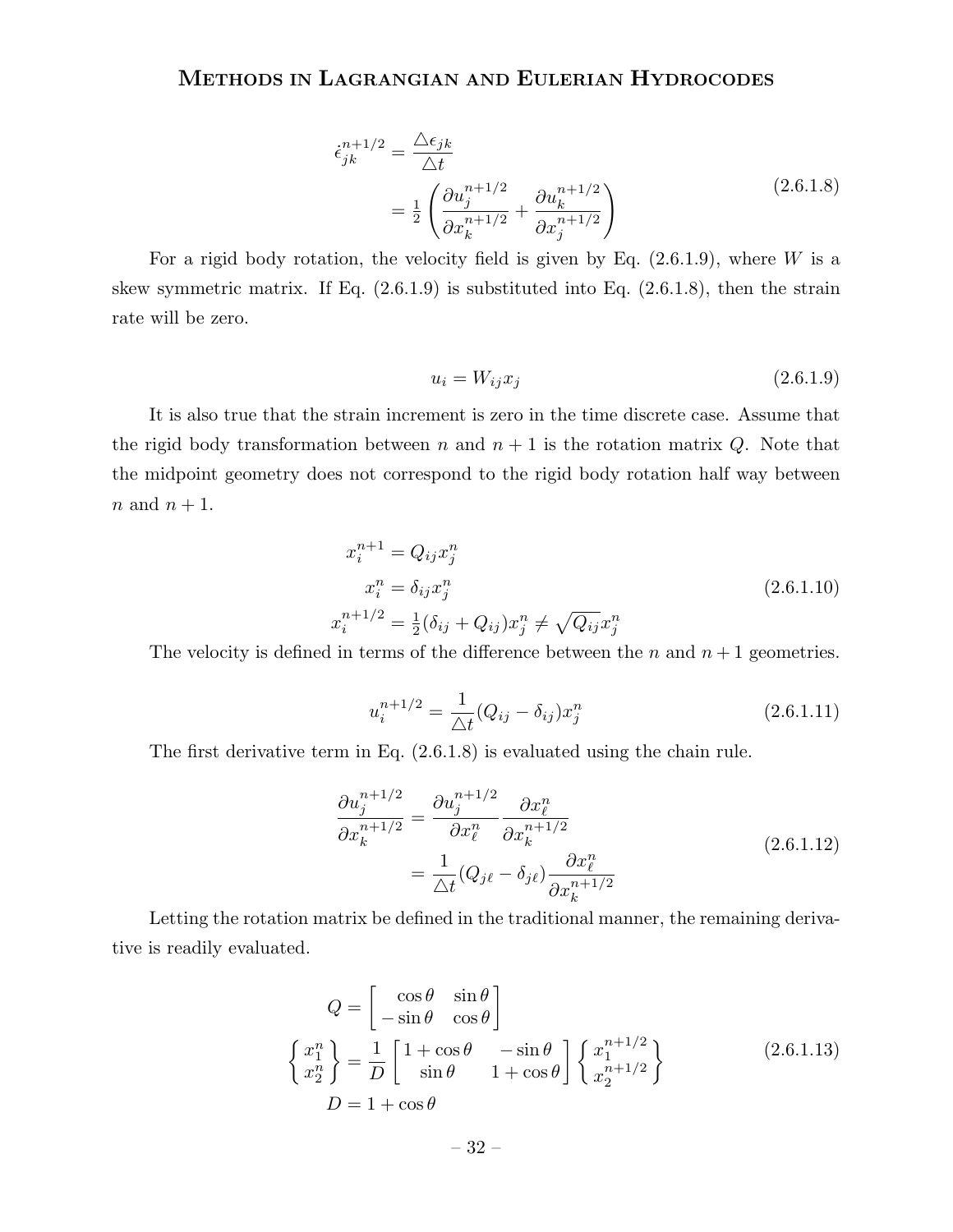The first term in the discrete centered strain rate is skew symmetric, just like the matrix W, therefore the strain rate is again zero.

$$
\frac{\partial u_j^{n+1/2}}{\partial x_k^{n+1/2}} = \frac{1}{D\Delta t} \begin{bmatrix} \cos\theta - 1 & \sin\theta \\ -\sin\theta & \cos\theta - 1 \end{bmatrix} \begin{bmatrix} 1 + \cos\theta & -\sin\theta \\ \sin\theta & 1 + \cos\theta \end{bmatrix}
$$

$$
= \frac{2}{(1 + \cos\theta)\Delta t} \begin{bmatrix} 0 & \sin\theta \\ -\sin\theta & 0 \end{bmatrix}
$$
(2.6.1.14)

The diagonal terms of the time-centered strain increment agree closely with the true strain,  $\ln(L^{n+1}/L^n)$ . In one dimension, the centered strain increment,  $\Delta \epsilon$ , the Green strain,  $\triangle E$ , and the Almansi strain,  $\triangle e$ , are given by Eq. (2.6.1.15).

$$
\Delta \epsilon = \frac{1}{2} \left[ \left( \frac{L^{n+1}}{L^{n+1/2}} \right)^2 - \left( \frac{L^n}{L^{n+1/2}} \right)^2 \right]
$$
  
\n
$$
\Delta E = \frac{1}{2} \left[ \left( \frac{L^{n+1}}{L^n} \right)^2 - 1 \right]
$$
  
\n
$$
\Delta e = \frac{1}{2} \left[ 1 - \left( \frac{L^n}{L^{n+1}} \right)^2 \right]
$$
\n(2.6.1.15)

For an extension,  $\left(\frac{L^{n+1}}{L^n}\right)$ , of 2, the true, centered, Green, and Almansi strains have values of 0.6931, 0.6667, 1.5000, and 0.3750, respectively.

**2.6.2 Stress rates.** The material time derivative of the stress is not objective [28], i.e., it does not transform properly as a tensor under a superposed rigid body motion. Consider, for instance, a motion that differs from another by only a rigid body transformation.

$$
x^* = T(t) + Q(t)x \tag{2.6.2.1}
$$

The transformation for the stress tensors in the two coordinate systems is differentiated with respect to time.

$$
\sigma_{ij}^* = Q_{ik}\sigma_{k\ell}Q_{\ell j}
$$
\n
$$
\dot{\sigma}_{ij}^* = \dot{Q}_{ik}\sigma_{k\ell}Q_{\ell j} + Q_{ik}\dot{\sigma}_{k\ell}Q_{\ell j} + Q_{ik}\sigma_{k\ell}\dot{Q}_{\ell j}
$$
\n(2.6.2.2)

Note that the material time derivative of the rotated stress involves the time derivatives of the transformation matrix Q. In order to have a theory that transforms properly (i.e., "objectively"), the material time derivative is replaced by an objective stress rate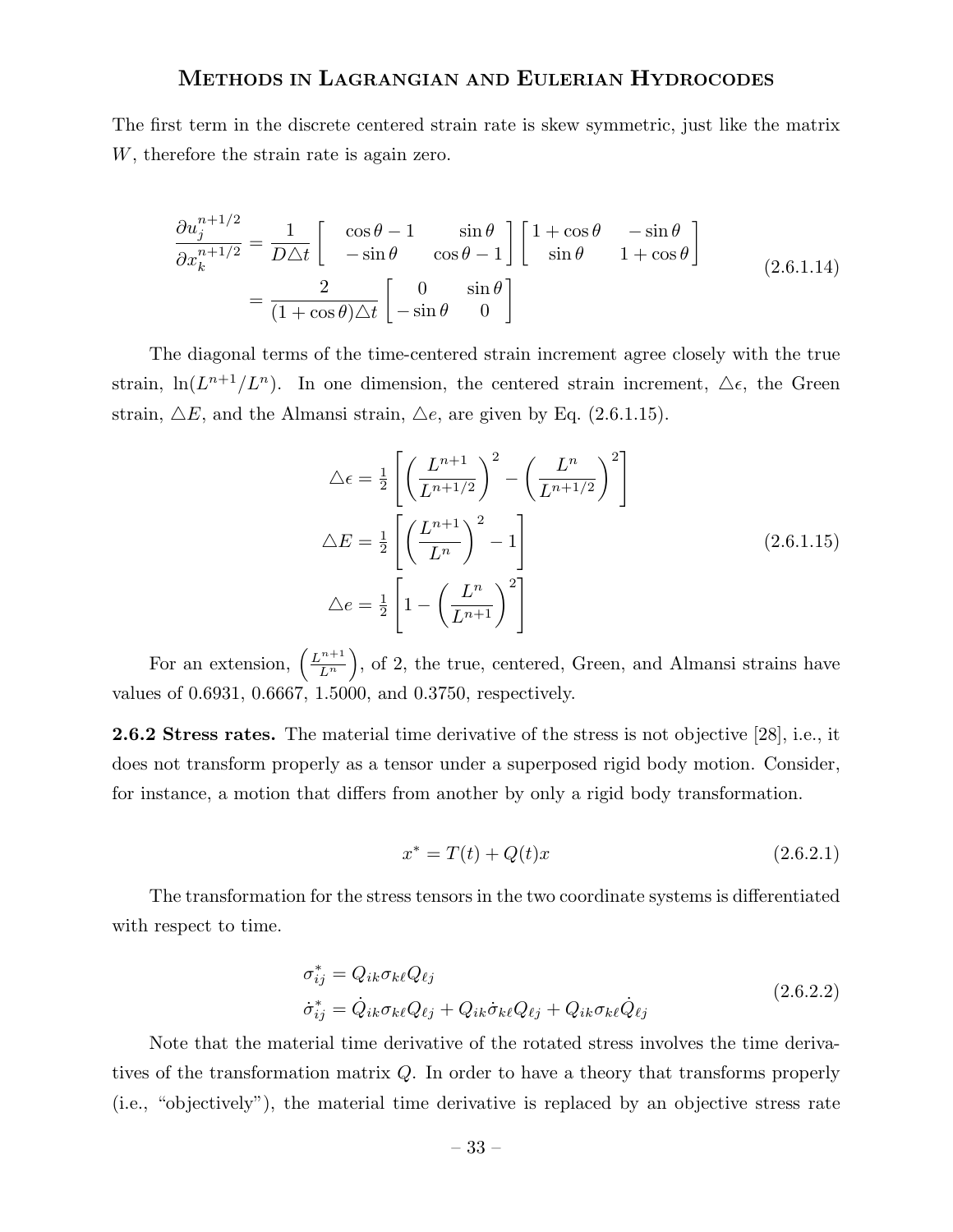in the constitutive law for a material. The derivative used within the mathematics community is the Lie derivative [29] (within the mechanics community, it is referred to as the Oldroyd derivative [30]), while the three most popular stress rates in the mechanics literature are the Jaumann rate,  $\dot{\sigma}^J$ , the Truesdell rate,  $\dot{\sigma}^T$ , and the corotational rate,  $\dot{\sigma}^c$ , which is also known as the Green-Naghdi rate. A constitutive model can be formulated in terms of any one of these objective rates, and changing from one rate to another requires that the constitutive model be reformulated.  $W$  is the skew symmetric part of the velocity gradient L, and  $\Omega$  is  $\dot{R}R^t$ , where R is from the polar decomposition,  $F = RU$  [31]. The second Piola-Kirchhoff stress, S, is  $JF^{-1}\sigma F^{-t}$ , and the rotated Cauchy stress,  $\Sigma$ , is  $R\sigma R^t$ .

$$
\dot{\sigma}_{ij}^J = \dot{\sigma}_{ij} - W_{ik}\sigma_{kj} + \sigma_{ik}W_{kj}
$$
\n
$$
\dot{\sigma}_{ij}^T = \dot{\sigma}_{ij} - L_{ik}\sigma_{kj} + \sigma_{ik}L_{kj} + \sigma_{ij}\text{tr}(D) = \frac{1}{J}F_{ik}\dot{S}_{k\ell}F_{j\ell}
$$
\n
$$
\dot{\sigma}_{ij}^c = \dot{\sigma}_{ij} - \Omega_{ik}\sigma_{kj} + \sigma_{ik}\Omega_{kj} = R_{ik}\dot{\Sigma}_{k\ell}R_{j\ell}
$$
\n
$$
\Sigma_{ij} = R_{ki}\sigma_{k\ell}R_{\ell j}
$$
\n(2.6.2.3)

The Jaumann rate corresponds to the Lie derivative in a Cartesian coordinate system under the assumption that the flow is purely rotational. Truesdell's rate is obtained by differentiating the expression for the Cauchy stress in terms of the second Piola-Kirchhoff stress, and the Green-Naghdi rate is obtained by differentiating the expression for the Cauchy stress in terms of the rotated stress.

The choice of an objective rate for a hydrocode is generally based on convenience and most hydrocodes use the Jaumann rate. It is not popular in implicit programs because it leads to an unsymmetric stiffness matrix. The major criticism against the use of the Jaumann rate in explicit codes is the oscillatory solution it generates under pure shear when kinematic hardening is used in  $J_2$  plasticity theory [32]. Kinematic hardening is used to model the Bauschinger effect [33], which is the reduction in the yield stress associated with reversed loading. Under monotonic shear loading the shear stress should also increase monotonically, but at large shear strains  $(>1)$ , the shear stress oscillates if the Jaumann rate is used. Neither of the other two stress rates has this problem. The Truesdell rate is unattractive for plasticity because it implies that the Cauchy stress is an exponential function of the strain, which is also unacceptable. By the process of elimination, the Green-Naghdi rate is the best choice in some people's minds, and at least one hydrocode PRONTO2D [34] uses it exclusively while other codes, such as DYNA2D [82], use the Green-Naghdi rate only with the kinematic hardening plasticity model.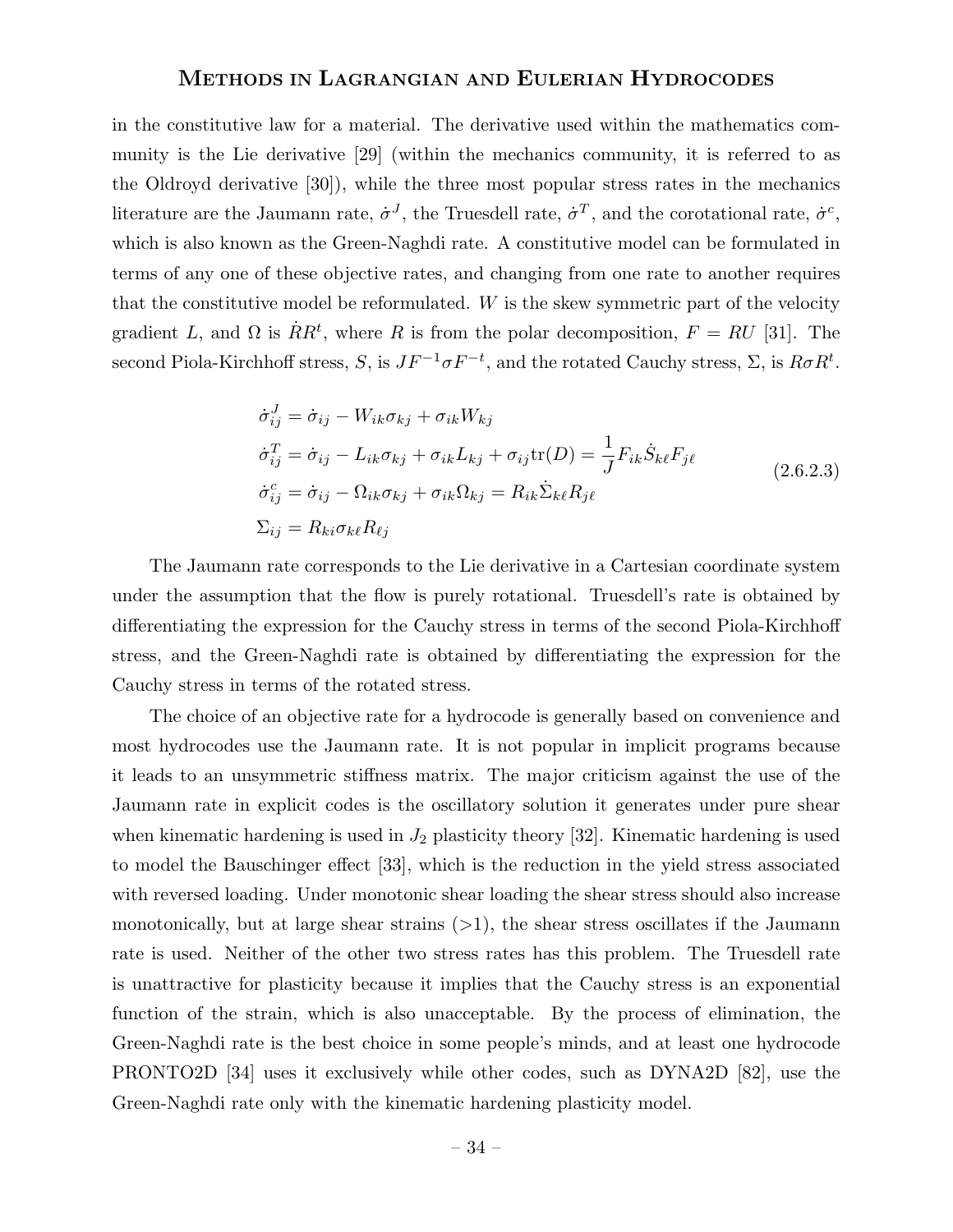From the computational point of view, the Green-Naghdi rate is not very attractive. It uses information about the Lagrangian coordinates of the material points,  $X$ , through the deformation gradient. Large deformation problems eventually need to have their solution mapped from one mesh to another, either periodically through a rezone or continuously, as in an ALE or Eulerian formulation. Assuming the solution variables are mapped to a spatial accuracy of  $\mathcal{O}(\Delta x^r)$ , their gradients will be one order less accurate,  $\mathcal{O}(\Delta x^{r-1})$ . Since at least second order accuracy is desired, the mapping scheme must be at least third order accurate, a difficult feat. One way to avoid the difficulties associated with mapping the Lagrangian coordinates is to introduce the deformation gradient as a solution variable and to map the gradient instead of the Lagrangian coordinates. Both the Jaumann and Green-Naghdi rate implementations are presented so that computational costs are clear.

The Jaumann rate is quite simple to implement. First, the spin,  $W$ , is calculated using either the finite element or finite difference methods (the two formulations presented in detail will give identical answers). The strain rate (actually the rate of deformation), D, and the stress increment,  $\dot{\sigma} \Delta t$ , are evaluated at  $t^{n+1/2}$  in order to integrate the stress with the second order accurate central difference method. Since the stress increment is a function of the current stress, the stress at  $t^{n+1/2}$  must be calculated from the stress at  $t^n$ .

$$
\sigma_{ij}^{n+1/2} = \sigma_{ij}^n - \frac{\Delta t}{2} W_{ik} \sigma_{kj}^n + \frac{\Delta t}{2} \sigma_{ik}^n W_{kj}
$$
\n(2.6.2.4)

The increment in the stress is calculated from the constitutive model, where  $q$  is a vector of internal state variables (e.g., internal energy or plastic strain).

$$
\Delta \sigma_{ij} = \Delta t \dot{\sigma}_{ij}(\sigma, D, q) \tag{2.6.2.5}
$$

$$
\sigma_{ij}^* = \sigma_{ij}^{n+1/2} + \Delta \sigma_{ij} \tag{2.6.2.6}
$$

The intermediate value of the stress is given the remaining increment of the rotation.

$$
\sigma_{ij}^{n+1} = \sigma_{ij}^* - \frac{\Delta t}{2} W_{ik} \sigma_{kj}^* + \frac{\Delta t}{2} \sigma_{ik}^* W_{kj}
$$
 (2.6.2.7)

Note that the Jaumann rate uses only the current spatial coordinates and velocities. During a mapping of the solution from one mesh to another, no additional variables other than the current spatial solution variables need to be mapped.

One drawback to the half-step rotation form of centering is the stress may not lie exactly on the yield surface after the second half rotation. The magnitude of the error is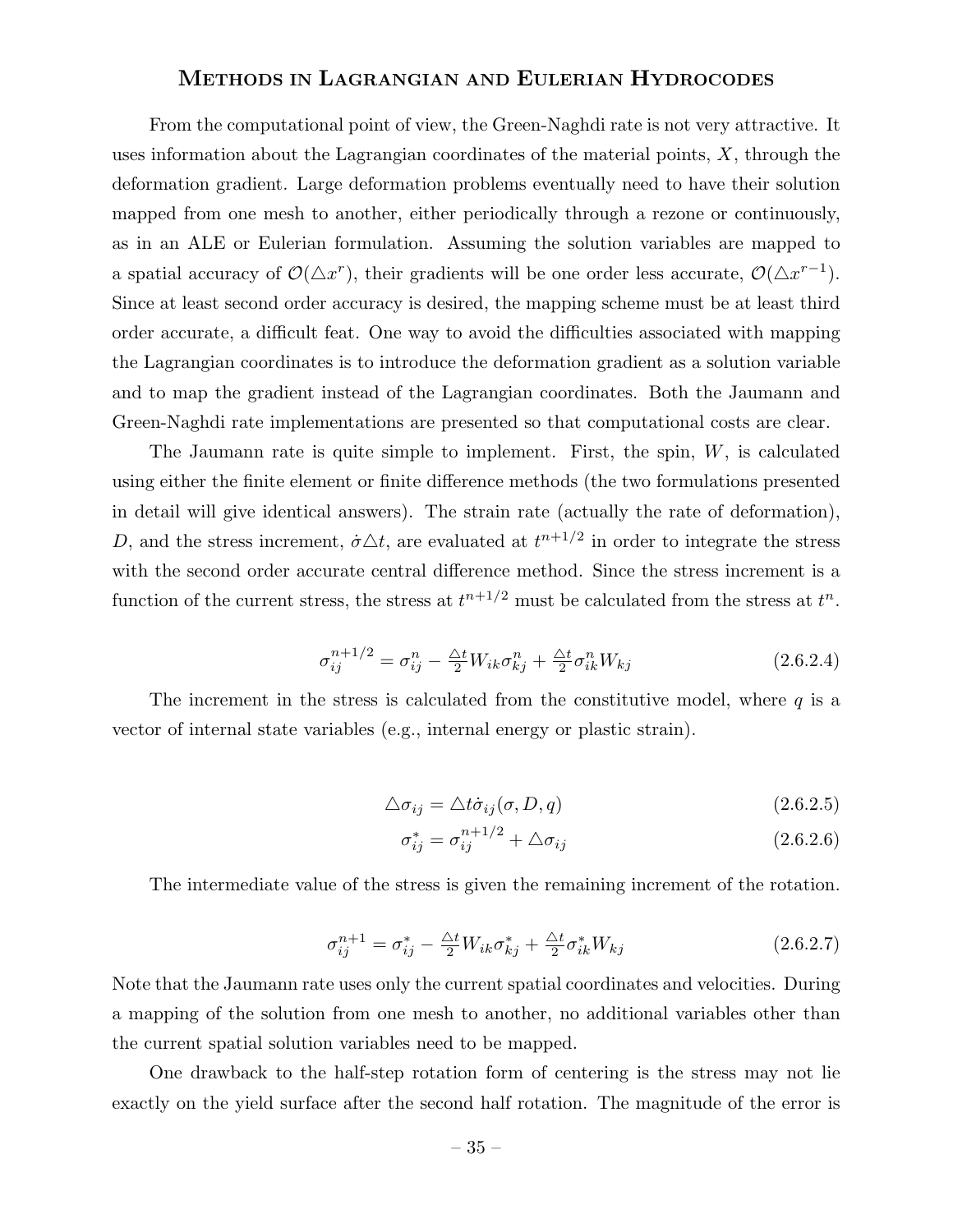second order in  $\Delta t$ , and Hancock has reported that it can be significant for some problems [166]. The simplest solution for this problem is to use "sloppy centering," i.e., by adding in the full rotational contribution to the stress ( $\triangle t$  instead of  $1/2\triangle t$  in Eq. (2.6.2.4)) before  $\Delta \sigma_{ij}$  is evaluated. A second approach, which is more expensive, is to rotate the stress with an orthonormal Q. An example of this approach is the implementation of the Green-Naghdi rate.

The implementation of the Green-Naghdi rate is not quite as standardized as the Jaumann rate. Probably the simplest implementation is the one used in NIKE2D [27], an implicit nonlinear finite element program. The gradient of the Lagrangian coordinates is calculated using Eq. (2.4.2.7) with the Lagrangian coordinates replacing the velocities.

$$
\frac{\partial X_i}{\partial x_j} = B_{ij\alpha k} X_{\alpha k} \tag{2.6.2.8}
$$

The deformation gradient, F, is evaluated by inverting  $\frac{\partial X_i}{\partial x_j}$ . While the polar decomposition is fairly complicated in three dimensions, it is very simple in two [37], [38].

$$
F_{ij} = R_{ik} U_{kj}
$$
  
\n
$$
R_{ki} F_{ij} = U_{kj} = U_{jk} = F_{ji} R_{ik}
$$
\n(2.6.2.9)

The rotation matrix is calculated by substituting its general form into Eq. (2.6.2.9).

$$
\begin{aligned}\n\text{let} \quad [R] &= \begin{bmatrix} \cos \theta & \sin \theta \\ -\sin \theta & \cos \theta \end{bmatrix} \\
\sin \theta &= \frac{F_{12} - F_{21}}{\mathcal{F}} \\
\cos \theta &= \frac{F_{11} + F_{22}}{\mathcal{F}} \\
\mathcal{F} &= \sqrt{(F_{12} - F_{21})^2 + (F_{11} + F_{22})^2}\n\end{aligned}\n\end{aligned} \tag{2.6.2.10}
$$

Three evaluations of the polar decomposition are needed. The geometry at  $n + 1/2$  is again evaluated as the simple average of the geometry at n and  $n + 1$ .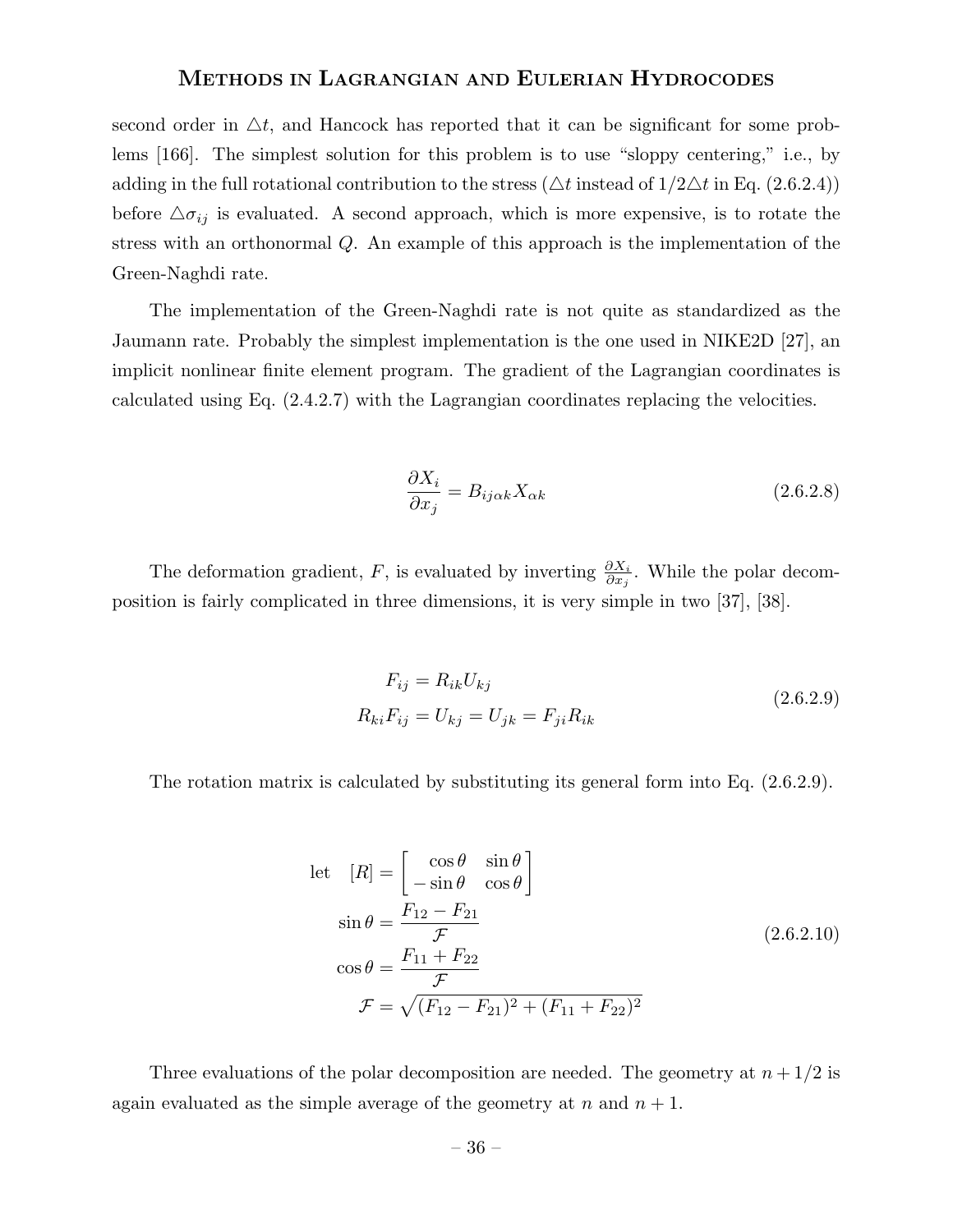$$
\sum_{ij}^{n} = R_{ki}^{n} \sigma_{k\ell}^{n} R_{\ell j}^{n}
$$
\n
$$
\sum_{ij}^{n+1/2} = R_{ki}^{n+1/2} \sigma_{k\ell}^{n} R_{\ell j}^{n+1/2}
$$
\n
$$
d_{ij}^{n+1/2} = R_{ki}^{n+1/2} D_{k\ell}^{n+1/2} R_{\ell j}^{n+1/2}
$$
\n
$$
\Delta \Sigma_{ij} = \dot{\Sigma}_{ij} (\Sigma^{n+1/2}, d^{n+1/2}) \Delta t
$$
\n
$$
\sum_{ij}^{n+1} = \Sigma_{ij}^{n} + \Delta \Sigma_{ij}
$$
\n
$$
\sigma_{ij}^{n+1} = R_{ik}^{n+1} \Sigma_{k\ell}^{n+1} R_{jl}^{n+1}
$$
\n(2.6.2.11)

The deformation gradient is integrated with the central difference algorithm if it is treated as a solution variable.

$$
\dot{F}_{ij}^{n+1/2} = D_{ik}^{n+1/2} F_{kj}^{n+1/2}
$$
\n
$$
F_{ij}^{n+1} = F_{ij}^{n} + \Delta t \dot{F}_{ij}^{n+1/2}
$$
\n
$$
F_{ij}^{n+1/2} = \frac{\partial \frac{1}{2} (x_i^{n+1} + x_i^{n})}{\partial X_j} = \frac{1}{2} \left( F_{ij}^{n+1} + F_{ij}^{n} \right)
$$
\n
$$
\text{therefore } (\delta_{ik} - \frac{1}{2} \Delta t D_{ik}^{n+1/2}) F_{kj}^{n+1} = (\delta_{i\ell} + \frac{1}{2} \Delta t D_{i\ell}^{n+1/2}) F_{k\ell}^{n}
$$
\n
$$
(2.6.2.12)
$$

This approach still requires that the polar decomposition be performed on the deformation gradient. The polar decomposition is simple in two dimensions, but in three dimensions, it is computationally expensive.

An alternative formulation used by Flanagan and Taylor in PRONTO2D [34] to directly integrate R is based on relations derived by Dienes  $[39]$ . V, from the left polar decomposition,  $F = VR$ , is assumed to be known. Following Dienes' work, the vector z is calculated, where  $e_{ijk}$  is the permutation operator.

$$
z_i = e_{ijk} V_{jm} D_{mk}
$$
  
\n
$$
\omega_i = e_{ijk} W_{jk} - 2 (V - I \operatorname{tr}(V))_{ij}^{-1} z_j
$$
  
\n
$$
\Omega_{ij} = \frac{1}{2} e_{ijk} \omega_k
$$
\n(2.6.2.13)

An incremental rotation matrix is calculated using a centered approximation that was originally implemented by Hallquist in NIKE2D[27]. A full analysis of this approximation was given by Hughes and Winget [40].

$$
Q_{ij} = \left(I - \frac{\Delta t}{2} \Omega\right)_{ik}^{-1} \left(I + \frac{\Delta t}{2} \Omega\right)_{kj}
$$
\n
$$
-37 - \tag{2.6.2.14}
$$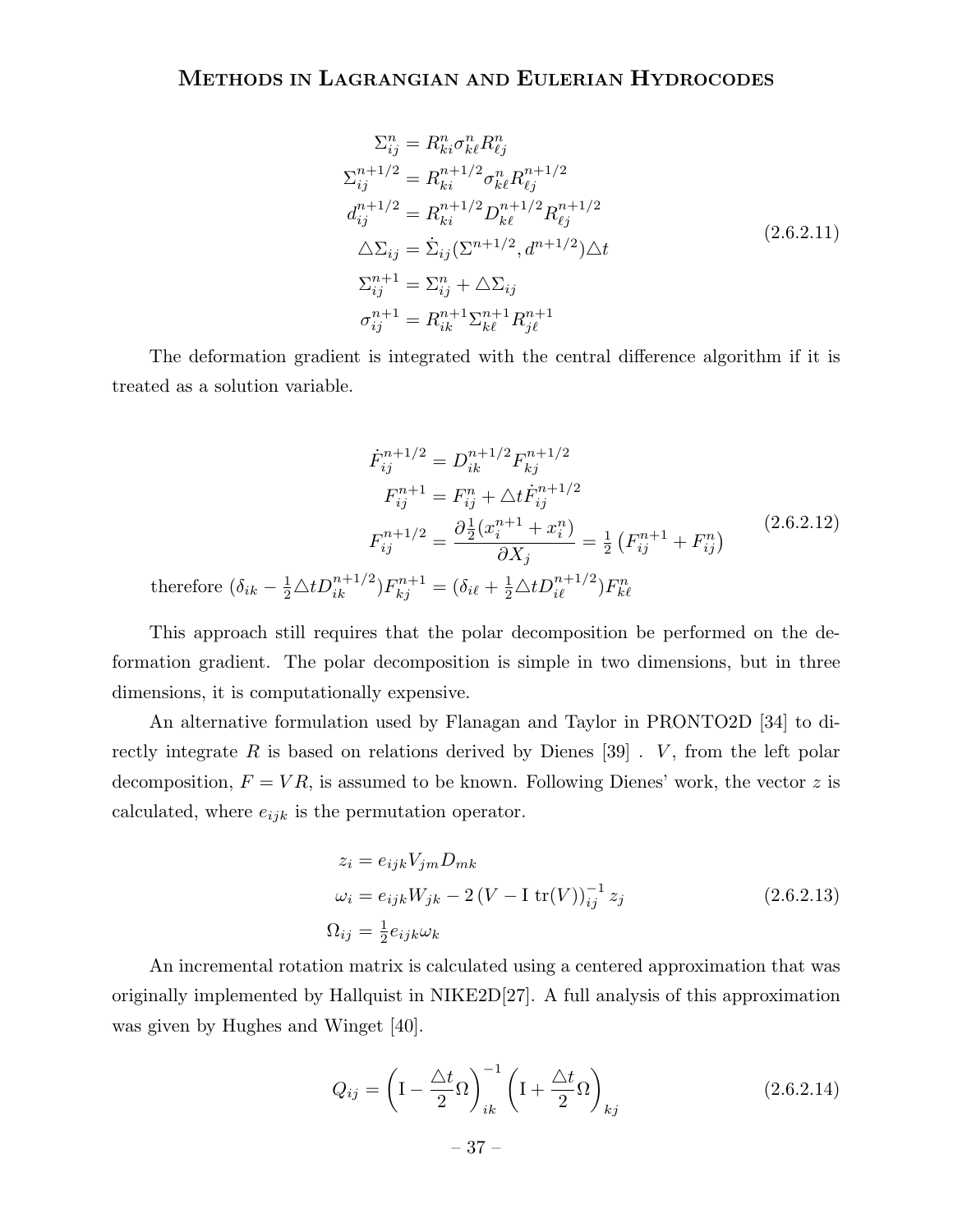The symmetric tensor V is integrated to complete the calculation. At the start of the analysis,  $V$  is the identity matrix. Note that both  $V$  and  $R$  must be stored for each element.

$$
\dot{V}_{ij} = L_{ik} V_{kj} - V_{ik} \Omega_{kj}
$$
\n
$$
V_{ij} = V_{ij} + \Delta t \dot{V}_{ij}
$$
\n(2.6.2.15)

In contrast to the time-centered integration in Eq. (2.6.2.11), Flanagan and Taylor use only  $R^{n+1}$  to evaluate the stress at  $t^{n+1}$ .

$$
d_{ij} = R_{ki}^{n+1} D_{k\ell}^{n+1/2} R_{\ell j}^{n+1}
$$
  
\n
$$
\Delta \Sigma_{ij} = \dot{\Sigma}_{ij} (\Sigma, d)
$$
  
\n
$$
\Sigma_{ij}^{n+1} = \Sigma_{ij}^{n} + \Delta \Sigma_{ij}
$$
  
\n
$$
\sigma_{ij}^{n+1} = R_{ik}^{n+1} \Sigma_{k\ell}^{n+1} R_{j\ell}^{n+1}
$$
\n(2.6.2.16)

One advantage of treating V and R as history variables and remapping them is it avoids the reduction in the accuracy of  $R$  associated with using the remapped Lagrangian coordinates, X, in the difference formula for the deformation gradient. The rotation tensor can be remapped using  $\theta$ , or each component can be remapped independently provided that  $R$  is orthonormalized later. Remapping the two additional tensors, however, does add significantly to the computational cost.

#### **2.7 ENERGY CALCULATIONS**

The pressure,  $P$ , is a function of the internal energy per unit mass,  $e$ , and density,  $\rho$ , and possibly some set of additional history variables, h. The evolution of the history variables depends on the particular equation of state. To simplify the discussion, it is assumed that the pressure is a function only of the internal energy and density in the remainder of this discussion. From the standpoint of simplifying the calculations, it is convenient to use the total internal energy of an element, E.

$$
E \equiv \int_{\Omega} \rho e d\Omega
$$
  

$$
e = \frac{E}{M}
$$
 (2.7.1)

Not only does the use of the total internal energy simplify the discussion of the energy calculations, it makes the implementation of equations of state that use the internal energy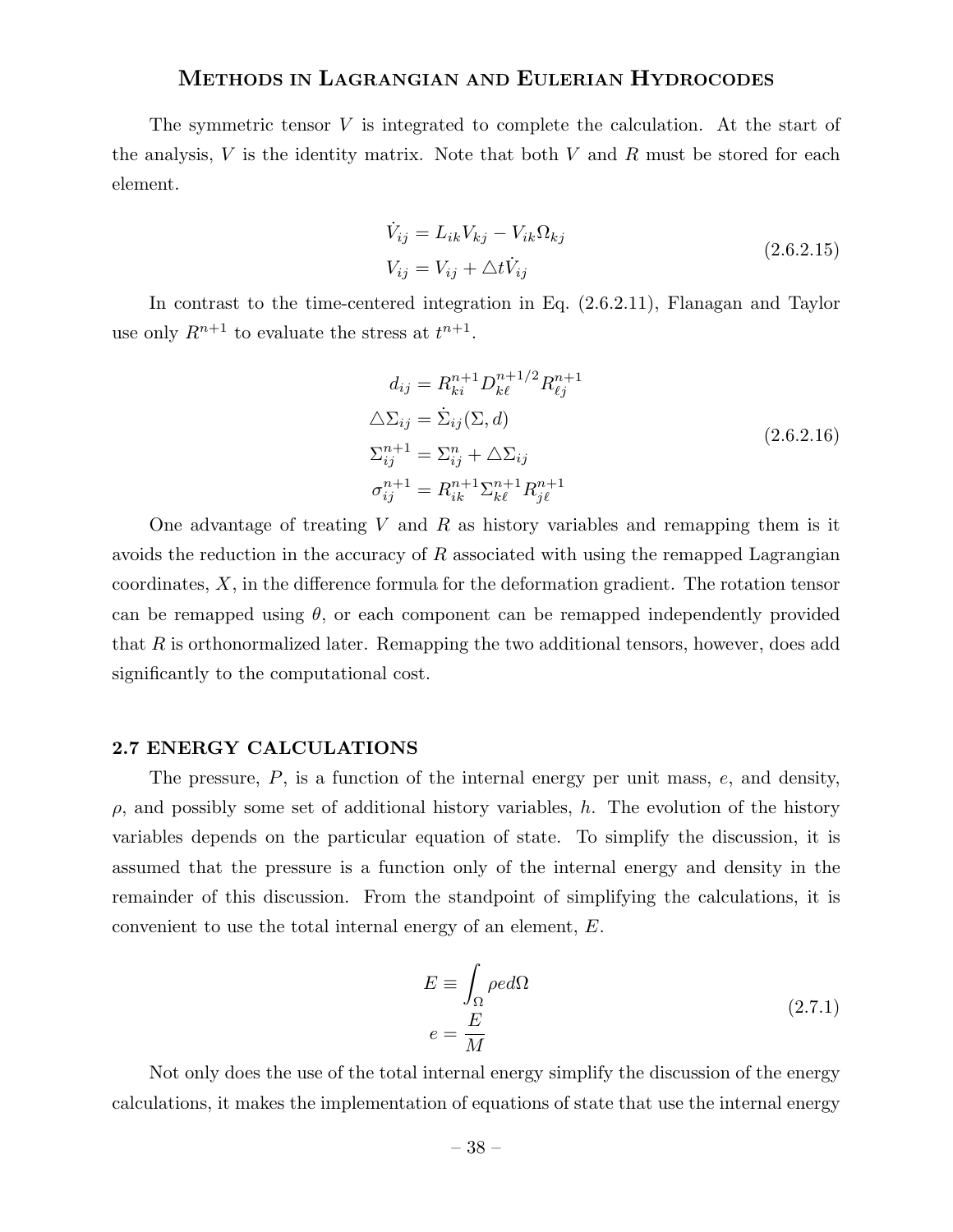per unit volume or the temperature easier since the only change is to replace Eq. (2.7.1) with the appropriate equation.

The contributions to the energy equation from the body forces and heat conduction are ignored for simplicity. Furthermore, the work associated with the strength of the material, the shock viscosity,  $q$ , and the pressure are treated separately. The tensors are written in terms of their deviatoric,  $(\cdot)'$ , and mean components,  $\frac{1}{3}$ tr $(\cdot)$ . All the tensors are assumed to be symmetric, although the shock viscosity terms may be unsymmetric [41], [42]. The appropriate changes to the energy calculation for an unsymmetric shock viscosity are discussed later.

$$
\rho \dot{e} = \sigma_{ij} \dot{\epsilon}_{ij}
$$
  
=  $(\sigma'_{ij} - P\delta_{ij} + q'_{ij} + \frac{1}{3} \text{tr}(q)\delta_{ij}) (\dot{\epsilon}'_{ij} + \frac{1}{3} \text{tr}(\dot{\epsilon}))$   
=  $(\sigma'_{ij} + q'_{ij}) \dot{\epsilon}'_{ij} + (\frac{1}{3} \text{tr}(q) - P) \frac{\dot{V}}{V}$  (2.7.2)

The stress from the strength of the material is assumed to be purely deviatoric, and the fact that the trace of the deformation rate is equal to the volumetric strain rate is used to simplify Eq.  $(2.7.2)$ .

The pressure is evaluated at time  $t^n$ , which forces the internal energy to also be centered at  $t^n$ . While it is highly desirable for the numerical algorithm to conserve the total energy of the problem exactly, the goal is elusive because the velocity is centered at  $t^{n+1/2}$  and the internal energy is centered at  $t^n$ . The conservation of the total energy therefore depends not only on the numerical algorithm, but also on the definition chosen for the total energy.

**2.7.1 Forward Euler integration.** The first hydrocodes integrated the energy equation with the forward Euler method, Eq.  $(2.7.1.1)$ .

$$
\Delta E = \Delta t \left[ \left( \sigma_{ij}^{\prime n} + q_{ij}^{\prime n} \right) \dot{\epsilon}_{ij}^{\prime n+1/2} V^{n} \right] + \left( \frac{1}{3} \text{tr}(q^{n}) - P^{n} \right) \Delta V
$$
\n
$$
E^{n+1} = E^{n} + \Delta E \tag{2.7.1.1}
$$

This method does not conserve energy exactly and it is only first order accurate.

**2.7.2 Central difference rule.** Wilkins uses the central difference rule in HEMP [7], and it is also used in DYNA2D, DYNA3D [18], PRONTO2D [34], and many other Lagrangian hydrocodes. The integration of the internal energy is performed exactly if the stress, shock viscosity, and the pressure vary linearly over the time step.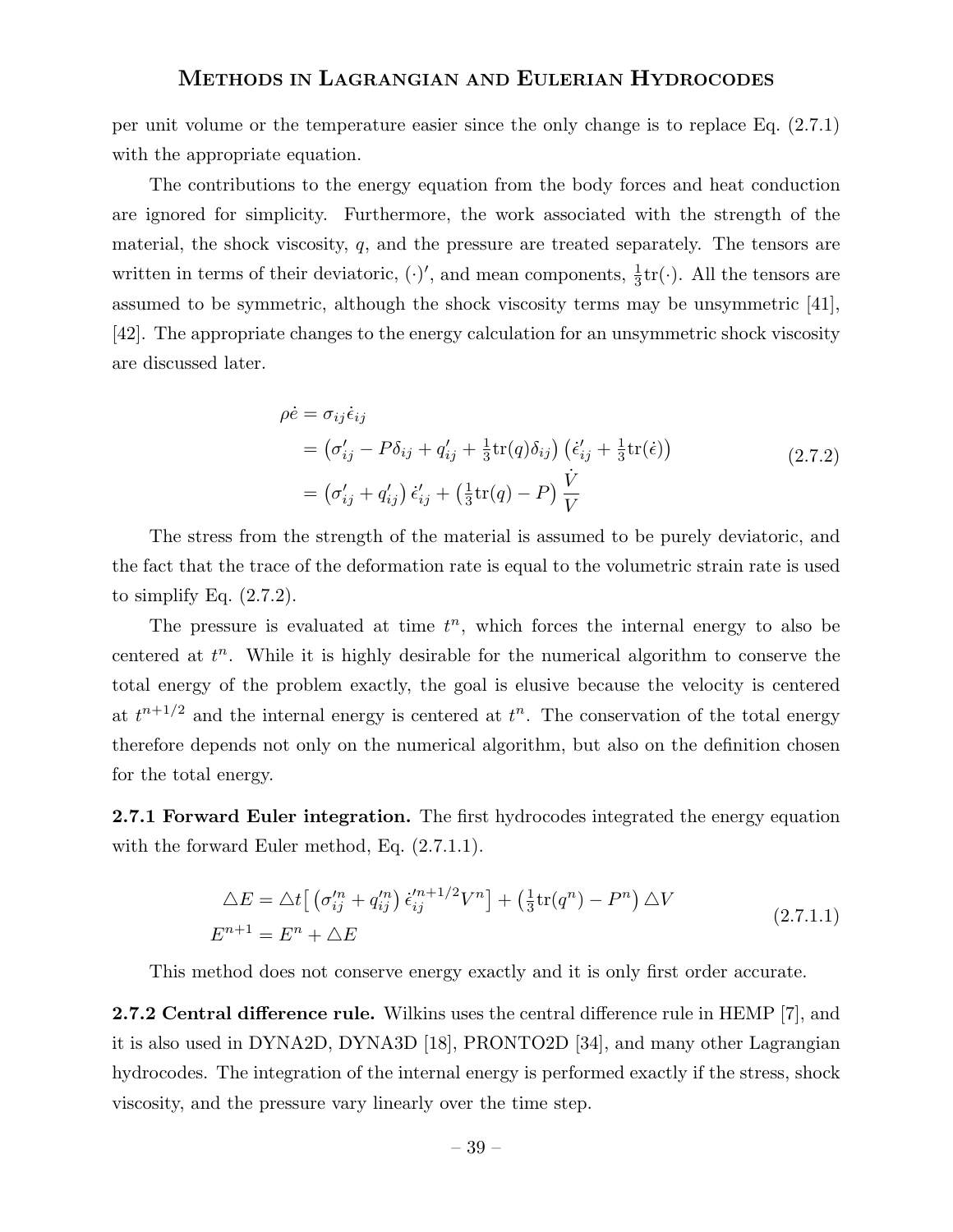$$
E^{n+1} = E^n + \Delta t \left[ \left( \sigma_{ij}^{(n+1)/2} + q_{ij}^{(n+1)/2} \right) \dot{\epsilon}_{ij}^{(n+1)/2} V^{n+1/2} \right] + \left( \frac{1}{3} \text{tr}(q^{1/2}) - P^{n+1/2} \right) \Delta V^{n+1/2} \n\sigma_{ij}^{(n+1)/2} = \frac{1}{2} (\sigma_{ij}^{(n)} + \sigma_{ij}^{(n+1)}) \nq_{ij}^{(n+1)/2} = \frac{1}{2} (q_{ij}^{(n)} + q_{ij}^{(n+1)}) \nP_{ij}^{(n+1)/2} = \frac{1}{2} (P_{ij}^{(n)} + P_{ij}^{(n+1)})
$$
\n(2.7.2.1)

The energy at  $t^{n+1}$  in Eq. (2.7.2.1) is a function of the pressure at  $t^{n+1}$ , which makes the equation implicit in  $E^{n+1}$  since the pressure is a function of the energy. The deviatoric stress and shock viscosity are assumed to be independent of or at least comparatively insensitive to the value of  $e^{n+1}$ . An intermediate value of energy, E, which includes all the known terms in the right hand side of Eq. (2.7.2.1) allows the discrete energy equation to be expressed in a simpler form.

$$
E^{n+1} = \tilde{E} - \frac{1}{2} P^{n+1} (E^{n+1}/M, \rho^{n+1}) \Delta V^{n+1/2}
$$
  
\n
$$
\tilde{E} = E^n + \Delta t \left[ \left( \sigma_{ij}^{n+1/2} + q_{ij}^{n+1/2} \right) \dot{\epsilon}_{ij}^{n+1/2} V^{n+1/2} \right]
$$
  
\n
$$
+ \left( \frac{1}{3} \text{tr}(q^{n+1/2}) - \frac{1}{2} P^n \right) \Delta V^{n+1/2}
$$
\n(2.7.2.2)

Most of the commonly used equations of state, such as the Mie-Grüneisen equation of state, are linear in the internal energy and can be written as the sum of two functions,  $A_1$  and  $A_2$ . The equation of state is written in terms of the total internal energy of the element for generality, and a scale factor of  $1/M$  or  $1/V$  is necessary in  $A_2$  to put it terms of the energy per unit mass or volume.

$$
P(e, \rho) = A_1(\rho) + A_2(\rho)E \tag{2.7.2.3}
$$

Substituting Eq. (2.7.2.3) into Eq. (2.7.2.2) gives an explicit formula for the energy at  $t^{n+1}.$ 

$$
E^{n+1} = \frac{\tilde{E}}{1 + \frac{1}{2}\Delta V^{n+1/2}A_2(\rho^{n+1})}
$$
(2.7.2.4)

When the pressure is not a linear function of the internal energy, a simple successive substitution algorithm is so frequently used to solve the nonlinear equation for the energy that its origins are difficult to trace. The subscript i refers to the iteration number and  $P_0^{n+1}$  is  $P^n$ .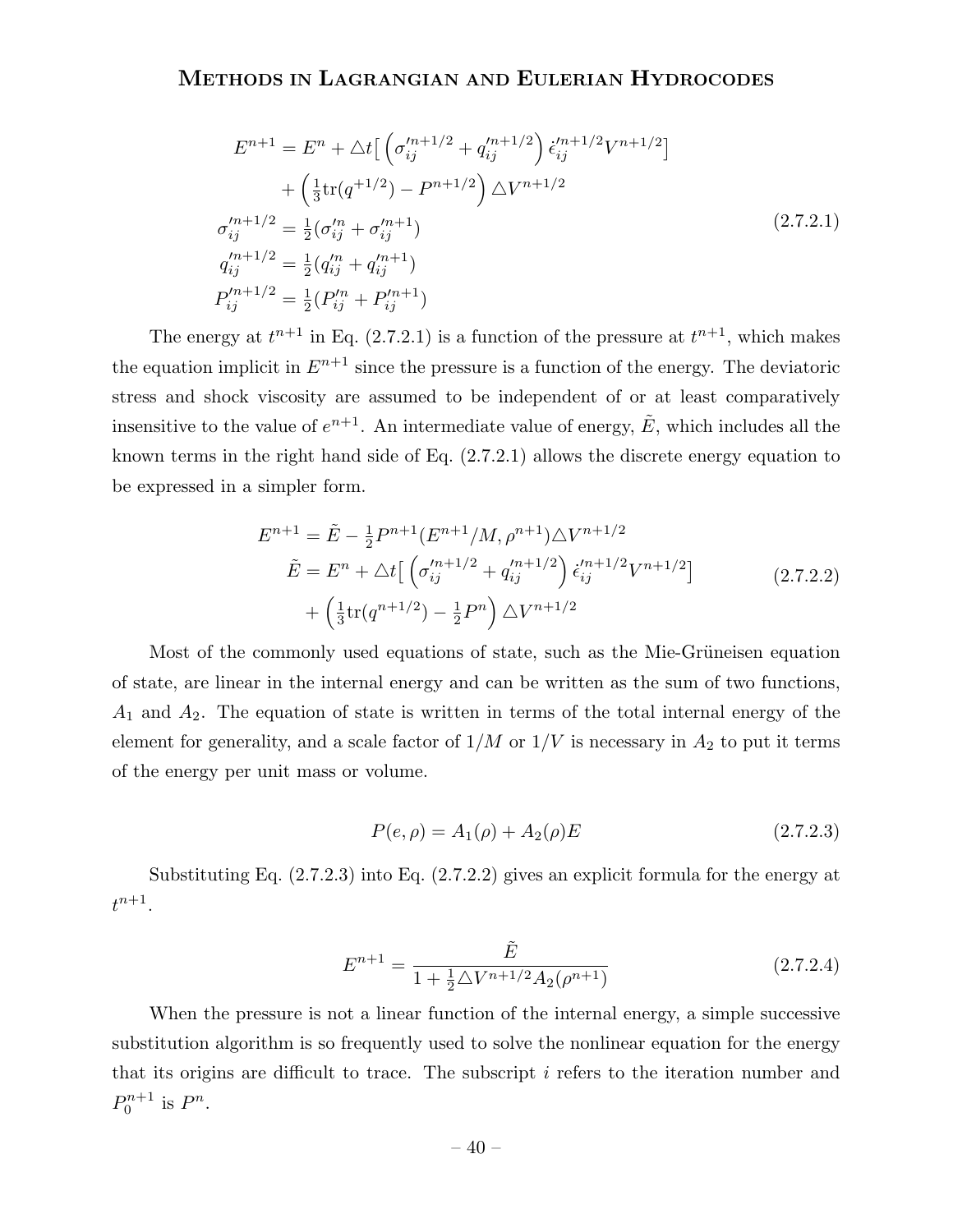$$
E_{i+1}^{n+1} = \tilde{E} - \frac{1}{2}P(\rho, E_i^{n+1}/M)\triangle V
$$
\n(2.7.2.5)

The method is stable as long as the magnitude of the energy increment,  $|\triangle E_i|$ , from each iteration decreases. A Taylor expansion of Eq. (2.7.2.5) gives the necessary condition for this to happen. This condition is usually met, and only a few iterations are necessary for convergence.

$$
\Delta E_i = E_i^{n+1} - E_{i-1}^{n+1}
$$

$$
\approx -\frac{1}{2\rho} \frac{\partial P}{\partial e} \frac{\Delta V}{V} \Delta E_{i-1}
$$

$$
1 \ge \left| \frac{1}{2\rho} \frac{\partial P}{\partial e} \frac{\Delta V}{V} \right|
$$
(2.7.2.6)

The central difference energy calculation is not exactly equal to the central difference approximation of the work done by an element on its nodes. To demonstrate the level of approximation, only the planar case is considered.

$$
\Delta E = -\frac{1}{2} (F_{\alpha i}^{n+1} + F_{\alpha i}^{n}) u_{\alpha i}^{n+1/2} \Delta t \n= \frac{1}{2} (B_{k\ell\alpha i}^{n+1} \sigma_{k\ell}^{n+1} V^{n+1} + B_{k\ell\alpha i}^{n} \sigma_{k\ell}^{n} V^{n}) u_{\alpha i}^{n+1/2} \Delta t \n\approx \frac{1}{2} B_{k\ell\alpha i}^{n+1/2} V^{n+1/2} (\sigma_{k\ell}^{n+1} + \sigma_{k\ell}^{n}) u_{\alpha i}^{n+1/2} \Delta t \n= \frac{1}{2} (\sigma_{k\ell}^{n+1} + \sigma_{k\ell}^{n}) \dot{\epsilon}_{k\ell}^{n+1/2} V^{n+1/2} \Delta t
$$
\n(2.7.2.7)

The approximation appearing in Eq. (2.7.2.7) is usually a very good one because the time step limitation prevents the element geometry from changing greatly during any one time step.

The total energy is conserved according to Eq.  $(2.7.2.8)$  if the kinetic energy,  $T^n$ , at  $t^n$  is defined in a particular (and not necessarily intuitive) manner. This definition of the kinetic energy dates at least back to the paper [165] by Truillo and Trigger in 1961. One drawback to this definition is that the kinetic energy can be negative.

$$
\begin{split} \triangle W &= \frac{1}{2} \left( F_{\alpha i}^{n+1} + F_{\alpha i}^{n} \right) \dot{x}_{\alpha i}^{n+1/2} \triangle t \\ &= \frac{1}{2} \sum_{\alpha i} M_{\alpha i} \left( \frac{u_{\alpha i}^{n+3/2} - u_{\alpha i}^{n+1/2}}{\triangle t} + \frac{u_{\alpha i}^{n+1/2} - u_{\alpha i}^{n-1/2}}{\triangle t} \right) u_{\alpha i}^{n+1/2} \triangle t \\ &= \frac{1}{2} \sum_{\alpha i} M_{\alpha i} \left( u_{\alpha i}^{n+3/2} u_{\alpha i}^{n+1/2} - u_{\alpha i}^{n+1/2} u_{\alpha i}^{n-1/2} \right) \\ &= T^{n+1} - T^{n} \end{split} \tag{2.7.2.8}
$$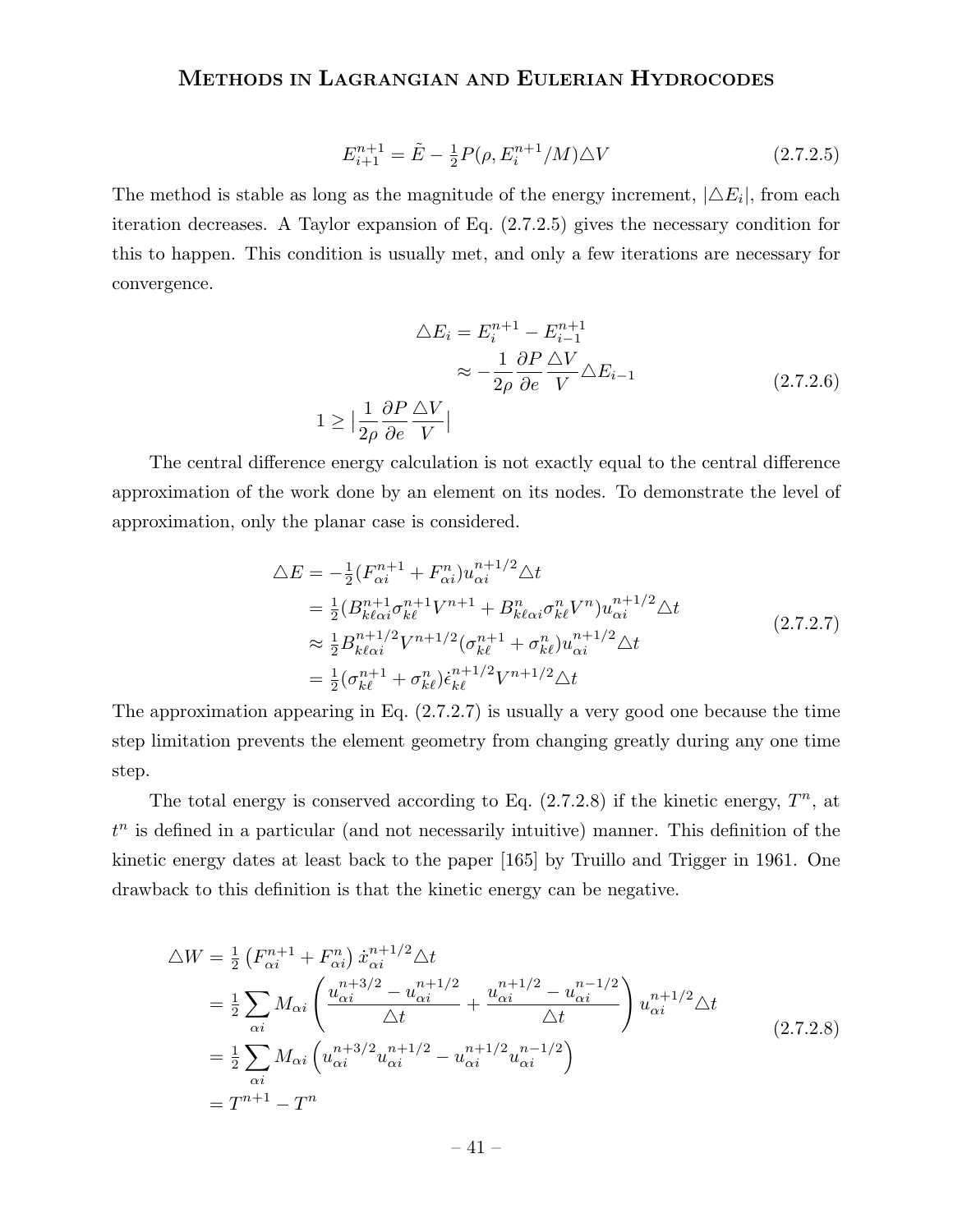$$
T^{n} = \frac{1}{2} \sum_{\alpha i} M_{\alpha i} u_{\alpha i}^{n+1/2} u_{\alpha i}^{n-1/2}
$$
 (2.7.2.9)

A Taylor expansion about  $t^n$  demonstrates that Eq.  $(2.7.2.9)$  is a second order accurate approximation of the kinetic energy at  $t^n$ .

$$
u_{\alpha i}^{n-1/2} = u_{\alpha i}^n - \dot{u}_{\alpha i}^n \Delta t / 2 \dots
$$
  
\n
$$
u_{\alpha i}^{n+1/2} = u_{\alpha i}^n + \dot{u}_{\alpha i}^n \Delta t / 2 \dots
$$
  
\n
$$
T^n = \frac{1}{2} \sum_{\alpha i} M_{\alpha i} \left\{ (u_{\alpha i}^n)^2 - (\Delta t)^2 (\dot{u}_{\alpha i}^n)^2 / 4 \dots \right\}
$$
\n(2.7.2.10)

The more intuitive approximation of the kinetic energy, which just averages the velocity at  $t^{n-1/2}$  and  $t^{n+1/2}$  for the velocity at  $t^n$  is also second order accurate, but it is no more accurate than the approximation in Eq.  $(2.7.2.9)$ .

$$
T^{n} = \frac{1}{8} \sum_{\alpha i} M_{\alpha i} (u_{\alpha i}^{n-1/2} + u_{\alpha i}^{n+1/2})^{2}
$$
  
= 
$$
\frac{1}{2} \sum_{\alpha i} M_{\alpha i} \{ (\dot{x}^{n})^{2} + (\Delta t)^{2} \ddot{u}^{n} / 4 \ldots \}
$$
 (2.7.2.11)

**2.7.3 The operator split.** The previous method requires the solution of an equation that is implicit in the energy. It also requires the shock viscosity at the previous time step, which is not a problem for Lagrangian calculations. In Eulerian calculations, it is necessary to account for the transport of all the solution variables between the elements. The value of the shock viscosity at  $t^n$  is calculated directly from the velocities at  $t^{n-1/2}$ and it would not need to be mapped if it was only needed for the acceleration calculations. The energy calculations in Section 2.7.2 require the previous value, making the additional computational cost of mapping of the shock viscosity necessary.

An additional problem with mapping the viscosities can occur. The viscosity is added to convert kinetic energy into internal energy within a shock. If the viscosity is remapped into an adjacent element that is expanding, it will reduce the internal energy of that element, an undesirable result. An alternative approach is derived by considering the change in the kinetic energy associated with applying the nodal forces at time  $t^n$ .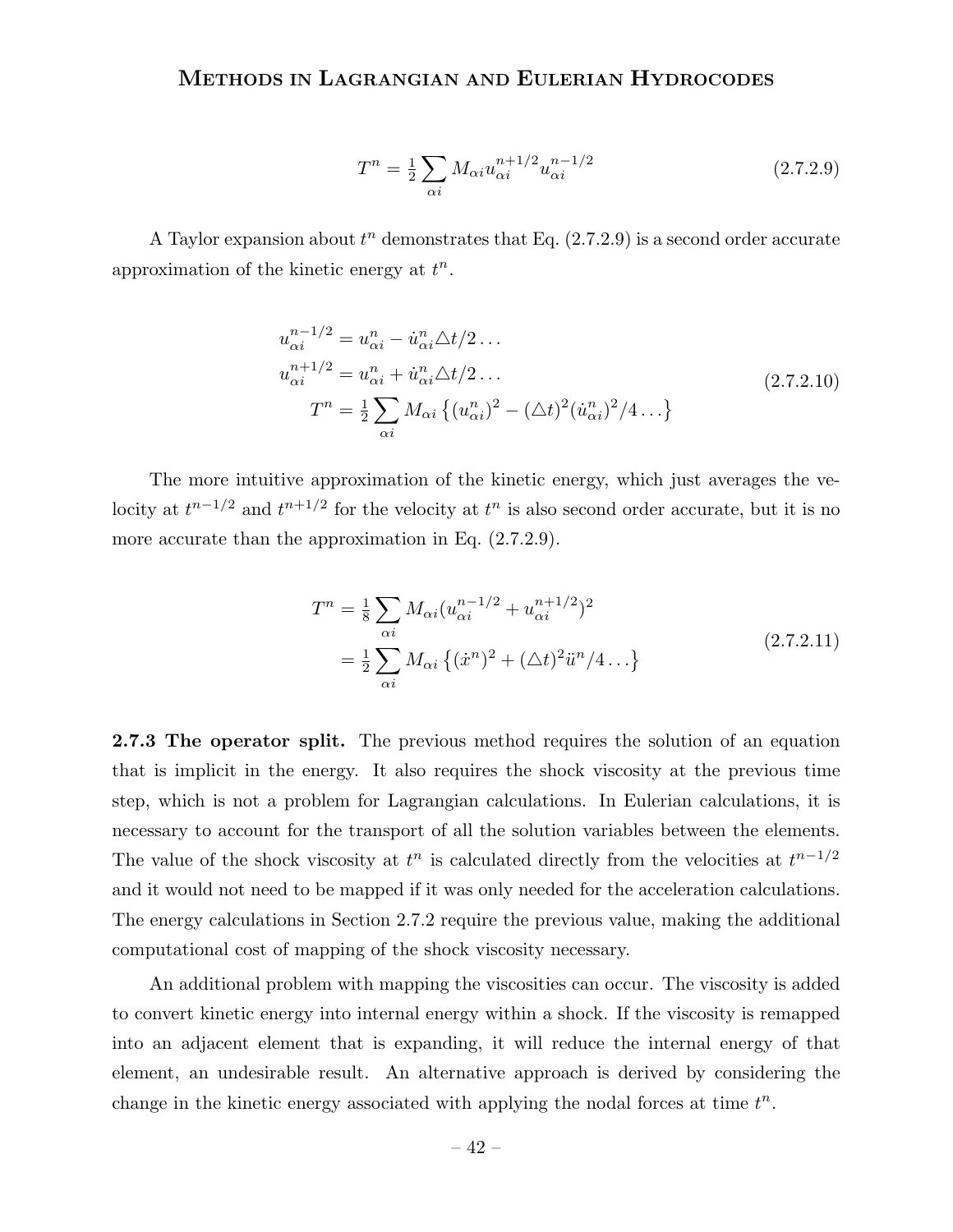$$
-\Delta E = \Delta T = \frac{1}{2} M_{\alpha i} \left[ (u_{\alpha i}^{n+1/2})^2 - (u_{\alpha i}^{n-1/2})^2 \right]
$$
  
\n
$$
= \frac{1}{2} \sum_{\alpha i} M_{\alpha i} (u_{\alpha i}^{n+1/2} - u_{\alpha i}^{n-1/2}) (u_{\alpha i}^{n+1/2} + \dot{x}_{\alpha i}^{n-1/2})
$$
  
\n
$$
= \frac{1}{2} \sum_{\alpha i} F_{\alpha i}^n \Delta t (u_{\alpha i}^{n+1/2} + u_{\alpha i}^{n-1/2})
$$
  
\n
$$
= \frac{1}{2} \sum_{\alpha i} -B_{k \ell \alpha i}^n \sigma_{k \ell}^n V^n \Delta t (u_{\alpha i}^{n+1/2} + u_{\alpha i}^{n-1/2})
$$
  
\n
$$
E^{n+1} = E^n + \Delta E
$$
 (2.7.3.1)

By construction, the total energy is conserved if it is defined as the sum of the internal energy at  $t^{n+1}$  and the kinetic energy at  $t^{n+1/2}$ . This procedure can be rewritten to look more like the differential energy equation provided that the strain rate at the discrete times is correctly defined.

$$
\Delta E = \frac{1}{2} (\dot{\epsilon}_{k\ell}^{n+1/2} + \dot{\epsilon}_{k\ell}^{n-1/2}) \sigma_{k\ell}^n V^n \Delta t
$$
  
\n
$$
\dot{\epsilon}_{k\ell}^{(\cdot)} \equiv B_{k\ell\alpha i}^n u_{\alpha i}^{(\cdot)}
$$
\n(2.7.3.2)

It is desirable to include the work performed by the deviatoric stress and the shock viscosity into the energy used for the equation of state evaluation. This is achieved via an operator split: it is assumed that the nodes can be accelerated sequentially. First the nodes are accelerated by the deviatoric stress and the shock viscosity.

$$
\dot{u}_{\alpha i}^{n} = -\sum_{elements} B_{k\ell\alpha i}^{n} (\sigma_{k\ell}^{n} + q_{k\ell}^{n}) / M_{\alpha i}
$$
\n(2.7.3.3)

An intermediate value of the velocity is calculated using the partial forces and the full time step.

$$
\tilde{u}_{\alpha i} = u_{\alpha i}^{n-1/2} + \Delta t \dot{u}_{\alpha i}^n \tag{2.7.3.4}
$$

The energy is updated using Eq. (2.7.3.1) with  $\tilde{u}_{\alpha i}$  replacing  $u_{\alpha i}^{n+1/2}$ , giving an energy increment  $\triangle E^{\sigma}$ . This gives an intermediate value for the energy,  $\tilde{E}$ . It is used to evaluate the equation of state, and the pressure is used to accelerate the nodes.

$$
\dot{\tilde{u}}_{\alpha i} = \sum_{elements} B_{kk\alpha i}^{n} P/M_{\alpha i}
$$
\n(2.7.3.5)

The final value for the velocity is evaluated by adding the contribution from the pressure.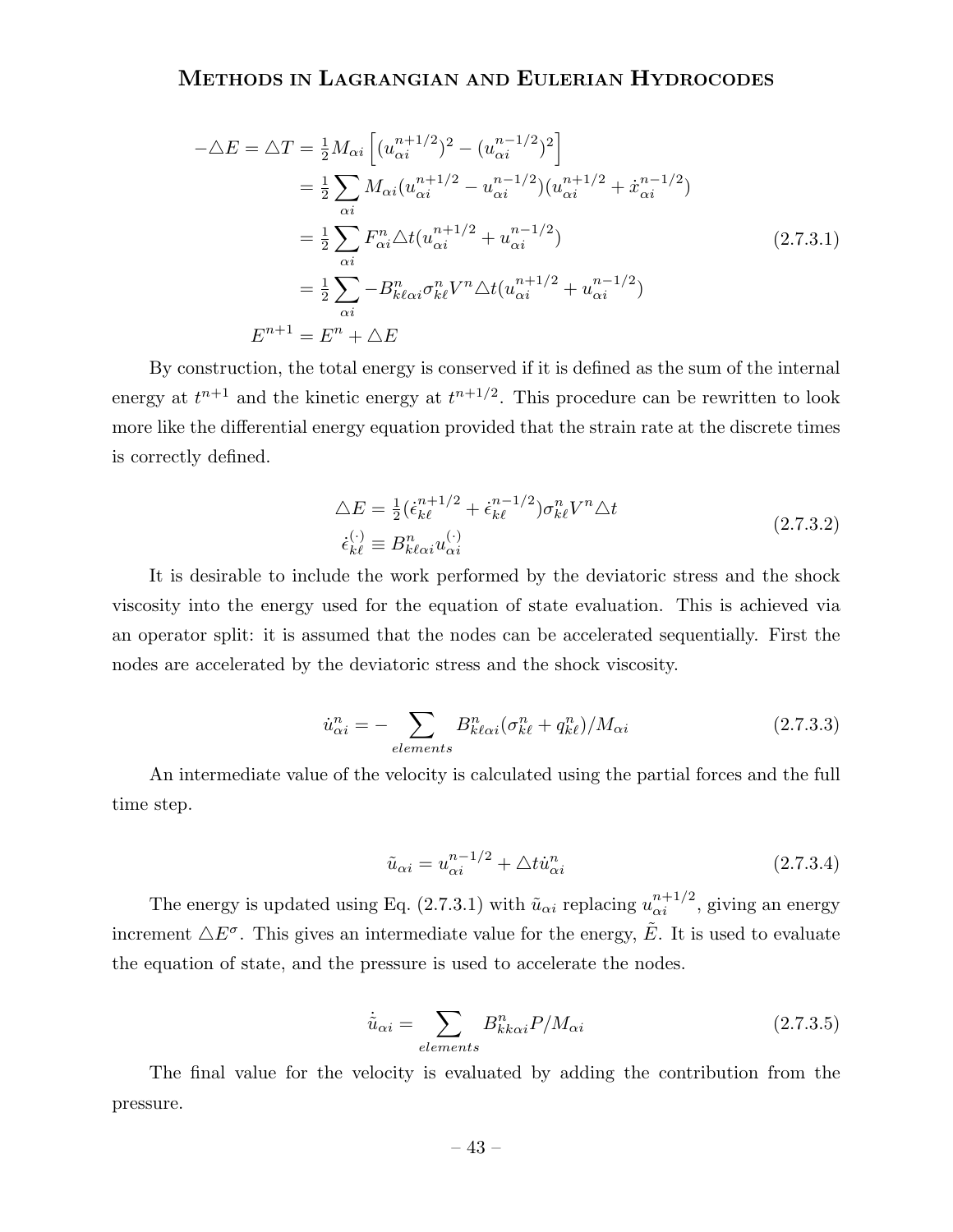$$
u_{\alpha i}^{n+1/2} = \tilde{u}_{\alpha i} + \Delta t \dot{\tilde{u}}_{\alpha i} \tag{2.7.3.6}
$$

Using the velocities  $u_{\alpha i}^{n+1/2}$  and  $\tilde{u}_{\alpha i}$  in Eq. (2.7.3.1), the energy increment  $\triangle E^P$  is added to advance  $\tilde{E}$  to  $E^{n+1}$ .

This procedure is conservative and the final velocity is not altered by the operator split if the dependence of pressure forces on  $\tilde{u}$  through  $\tilde{E}$  is ignored. To demonstrate these results, the forces due to the stress and the viscosity are denoted  $F^{\sigma}$  and the forces due to the pressure,  $F^P$ . The second result is trivially obtained by noting that the explicit central difference method is linear in the acceleration.

$$
\tilde{u}_{\alpha i} = u_{\alpha i}^{n-1/2} + \Delta t F_{\alpha i}^{\sigma} / M_{\alpha i} \quad \text{no sum on } \alpha i
$$
\n
$$
u_{\alpha i}^{n+1/2} = \tilde{u}_{\alpha i} + \Delta t F_{\alpha i}^P / M_{\alpha i}
$$
\n
$$
= u_{\alpha i}^{n-1/2} + \Delta t \left( F_{\alpha i}^{\sigma} + F_{\alpha i}^P \right) / M_{\alpha i}
$$
\n(2.7.3.7)

The first result is obtained by adding and subtracting the kinetic energy associated with the intermediate velocity from the difference in kinetic energy at  $t^{n+1/2}$  and  $t^{n-1/2}$ .

$$
\Delta T = \frac{1}{2} \sum_{\alpha i} M_{\alpha i} \left[ \left( (u_{\alpha i}^{n+1/2})^2 - (\tilde{u}_{\alpha i})^2 \right) + \left( (\tilde{u}_{\alpha i})^2 - (u_{\alpha i}^{n-1/2})^2 \right) \right]
$$
  
=  $\frac{1}{2} \Delta t \sum_{\alpha i} \left[ F_{\alpha i}^P (u_{\alpha i}^{n+1/2} + \tilde{u}_{\alpha i}) + F_{\alpha i}^\sigma (\tilde{u}_{\alpha i} + u_{\alpha i}^{n-1/2}) \right]$  (2.7.3.8)  
=  $-\Delta E^P - \Delta E^\sigma$ 

**2.7.4 Runge-Kutta methods.** As discussed in a previous section, some hydrocodes use a second order accurate Runge-Kutta method to advance the solution in time. In addition to centering all the solution variables at a common location in time, it has the additional advantages that no iterations are necessary on the energy equation and the method conserves energy. While the Runge-Kutta scheme requires that the pressure and stress be evaluated twice per timestep, the fact that it avoids an iterative solution of the energy equation may make it more efficient than the central difference method for problems that have tabular or complicated equations of state.

The energy at  $t^{n+1/2}$  is evaluated by integrating from  $t^n$  with forward Euler. The increment in the energy from  $t^n$  to  $t^{n+1}$  is calculated by using Eq. (2.7.2.1), but the actual quantities centered at  $t^{n+1/2}$  are used instead of the average of the  $t^n$  and  $t^{n+1}$  values.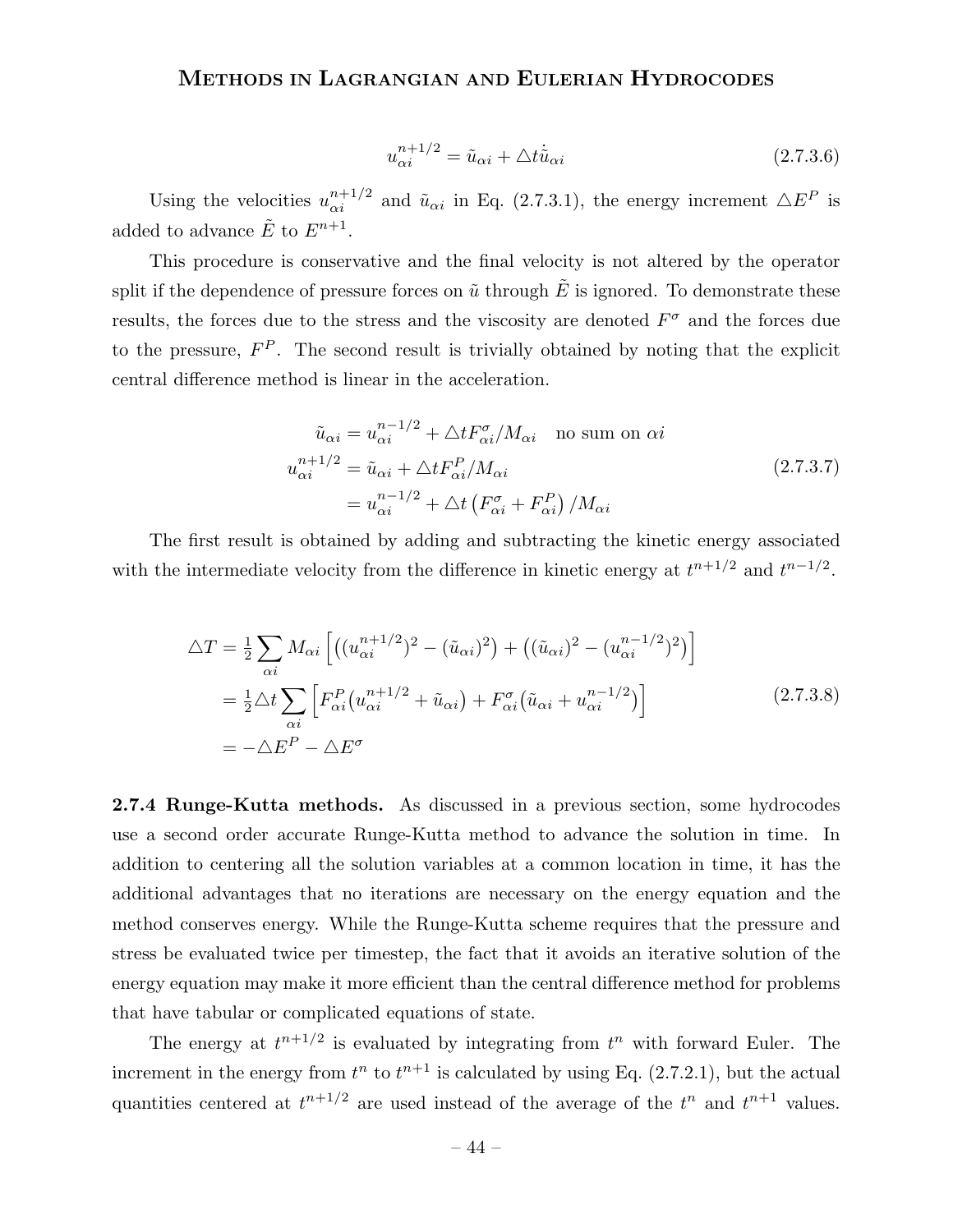This seemingly small difference between the Runge-Kutta and central difference method accounts for the lack of iterations in the Runge-Kutta method, i.e., the coupling between  $E^{n+1}$  and  $P^{n+1}$  is eliminated.

The energy conservation proof follows the proof in Eq. (2.7.3.1) very closely except for some slight differences in the velocity and stress centering. Note that the kinetic energy and the internal energy are centered at the same time, and that the kinetic energy must always be positive (in contrast to the central difference method).

$$
-\triangle E = \triangle T = \frac{1}{2} M_{\alpha i} \left[ (u_{\alpha i}^{n+1})^2 - (u_{\alpha i}^n)^2 \right]
$$
  
\n
$$
= \frac{1}{2} \sum_{\alpha i} M_{\alpha i} (u_{\alpha i}^{n+1} - u_{\alpha i}^n) (u_{\alpha i}^{n+1} + u_{\alpha i}^n)
$$
  
\n
$$
= \frac{1}{2} \sum_{\alpha i} F_{\alpha i}^{n+1/2} \triangle t (u_{\alpha i}^{n+1} + u_{\alpha i}^n)
$$
  
\n
$$
= \frac{1}{2} \sum_{\alpha i} -B_{k \ell \alpha i}^{n+1/2} \sigma_{k \ell}^{n+1/2} V^{n+1/2} \triangle t (u_{\alpha i}^{n+1} + u_{\alpha i}^n)
$$
  
\n
$$
E^{n+1} = E^n + \triangle E
$$
 (2.7.4.1)

**2.7.5 Energy calculations for axisymmetric problems.** The methods presented above are almost unchanged for axisymmetric problems except for the volume calculations. When one point integration is used in the finite element method, the area of the element is approximated as  $4J(x^{\circ})$ , which is exact for a planar quadrilateral element. For the axisymmetric case, the approximate volume is  $4r^{\circ}J(r^{\circ}, z^{\circ})$ , which is not exact, and the error is the largest near the axis. In the finite difference method, the volume is usually evaluated exactly by dividing the quadrilateral into triangles defined by the nodes 1-2-3 and 1-3-4. The volume for one radian of  $\theta$  for a quadrilateral is given by adding the two triangular volumes. It is common practice to also use Eq. (2.7.5.1) in finite element programs.

$$
V = \frac{1}{3}(r_1 + r_2 + r_3)A_{123} + \frac{1}{3}(r_1 + r_3 + r_4)A_{134}
$$
  
\n
$$
A_{ijk} = \frac{1}{2}(r_{ji}z_{ki} - r_{ki}z_{ji})
$$
\n(2.7.5.1)

The proofs of energy conservation in the previous sections relied on a constant mass matrix, but the mass matrix is time dependent when area-weighted finite element or finite difference methods are used to solve axisymmetric problems. This subtlety has been studied in detail by Burton [166], who has developed methods that are energy conservative by adding momentum flux terms into the energy updates. For most applications, the energy error is small, but Crowley demonstrated that it can be quite large in a blast wave problem.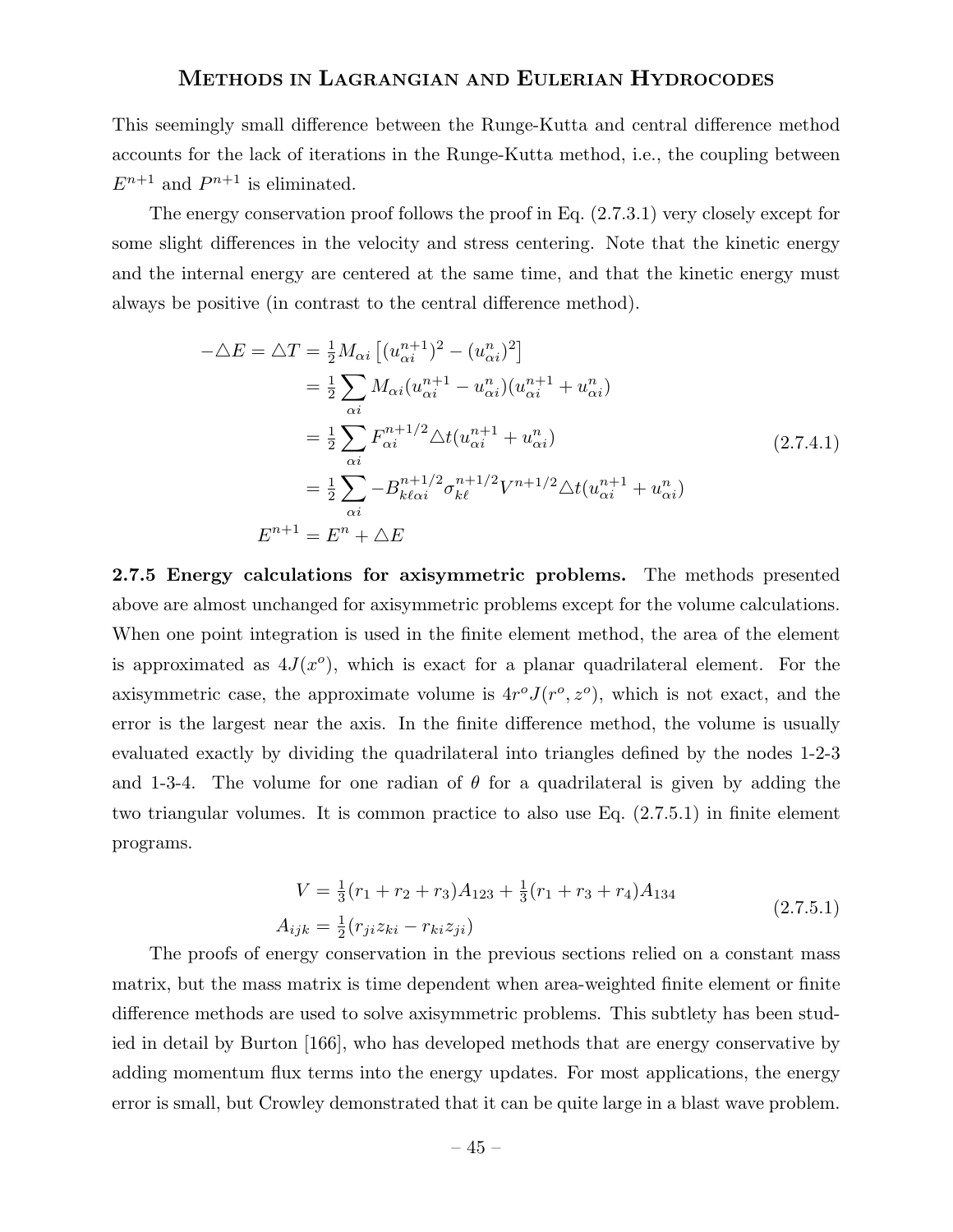#### **2.8 THE SHOCK VISCOSITY IN ONE DIMENSION**

Researchers have realized ever since shock calculations were first attempted [43] that special computational methods are necessary to handle the jump discontinuities associated with shocks. A standard approach in hydrodynamic calculations is the introduction of a viscous term [43] into the equations. Within the context of strong shocks in an ideal gas, the viscosity can be related to the thermodynamic irreversibility of the shock [44]. In the acoustic limit there is no entropy increase, and the role of the viscosity is to damp out the postshock "ringing" that occurs in the discrete solution. It can be shown that the weak form of a hyperbolic system of equations can admit more than one solution [167]. If the system is modified to include viscous terms, the physically meaningful solution to the original problem is the limiting solution as the viscous terms approach zero and satisfy and entropy condition [168]. By adding a viscosity, even in accoustic problems, the numerical solution of the weak form also converges to the physically meaningful solution.

Although the addition of a shock viscosity has proven to be a simple and robust approach to solving shock problems, the approach is not without its drawbacks. Shocks are typically spread over four to six elements, and the density of the mesh must be fine enough so that the six element shock width is small in comparison to the dimensions of the problem. Adaptive methods have been developed so that a fine mesh is used only within the shock. In explicit calculations, the time step size is limited by the size of the smallest element, consequently, the elements within the shock control the time step for adaptive methods. The efficiency of the method is heavily dependent on the coarseness of the mesh outside the shock and the speed with which the mesh can be changed. On supercomputers, continuously re-blocking the elements for vectorization adds an additional burden on adaptive methods.

Shock viscosities introduce errors and problems of their own. In strong shocks, "wall heating" and "shockless heating" occur [45], leading to errors in the energy behind, and even in front of, the shock. Errors in the energy lead to errors in the density and the shock speed.

Instabilities in the solution can be created, especially when the elements are distorted or have large aspect ratios [41]. Shock viscosities that produce thinner shocks or have less heating error than the standard formulations generally worsen the instabilities. While distorted elements and elements with large aspect ratios are undesirable for other reasons, they are common in problems involving large deformations.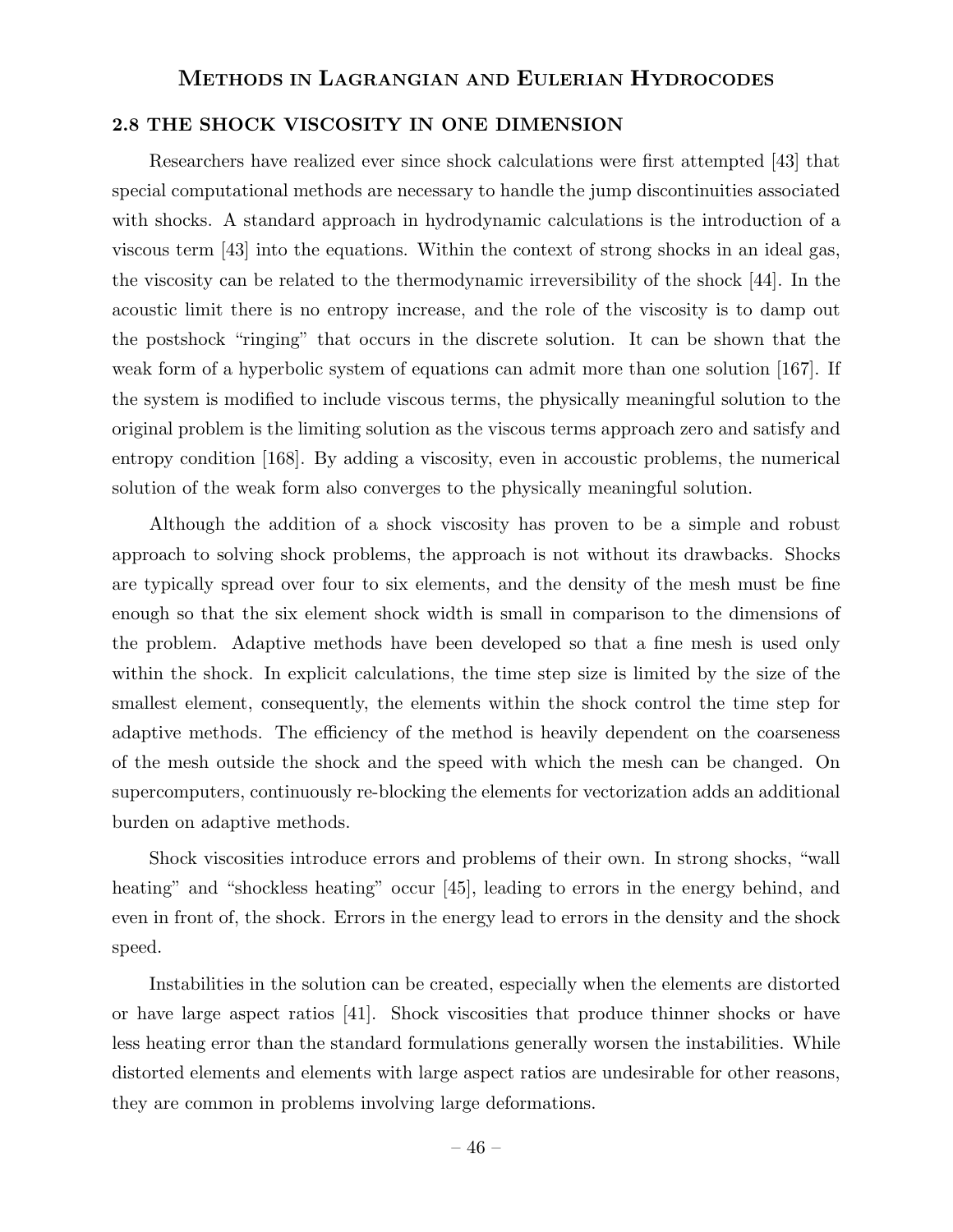**2.8.1 The Von Neumann and Richtmyer Viscosity.** The paper by Von Neumann and Richtmyer [43] was concerned only with one-dimensional planar shocks. They wanted a numerical method that would automatically treat shocks without the need for introducing an internal boundary condition that moved with the shock. Quoting their paper, their approach "utilizes the well-known effect on shocks of dissipative mechanisms, such as viscosity and heat conduction. When viscosity is taken into account, for example, the shocks are seen to be smeared out ... Our idea is to introduce (artificial) dissipative terms ... to give the shocks a thickness comparable ... to the spacing of the points of the network." They introduced a pressure-like term, designated  $q$ , that is added consistently to the pressure,  $P$ , in all of the governing equations.

$$
\rho \frac{\partial u}{\partial t} = -\frac{\partial (P+q)}{\partial x} \n\frac{\partial \varepsilon}{\partial t} = -(P+q)\frac{\partial u}{\partial x}
$$
\n(2.8.1.1)

The particular form they chose is quadratic in the strain rate. The dimensionless constant, c, is close to unity, and the mesh spacing is denoted  $\triangle x$ .

$$
q = -\rho (c\triangle x)^2 \frac{\partial u}{\partial x} \left| \frac{\partial u}{\partial x} \right| \tag{2.8.1.2}
$$

Using the standard approximation for the strain rate in a two node element, the viscosity can be written in terms of the velocity jump across the element.

$$
\frac{\partial u}{\partial x} = \frac{\Delta u}{\Delta x} \tag{2.8.1.3}
$$

$$
q = -\rho c^2 \Delta u \, |\Delta u| \tag{2.8.1.4}
$$

The viscosity term is positive for shocks and negative for rarefactions. Rarefactions in gases usually do not need the viscosity for a smooth solution. It is common practice today to turn on the  $q$  only in compression for a gas, and set it to zero everywhere else. For acoustic shocks in solids, the q is sometimes left on all the time (for both compression and expansion) to add extra damping. This practice is followed throughout the remainder of this paper except when otherwise specified.

Von Neumann and Richtmyer solved the governing equations with the viscosity included for a steady shock in an ideal gas. The length scale introduced by the mesh spacing,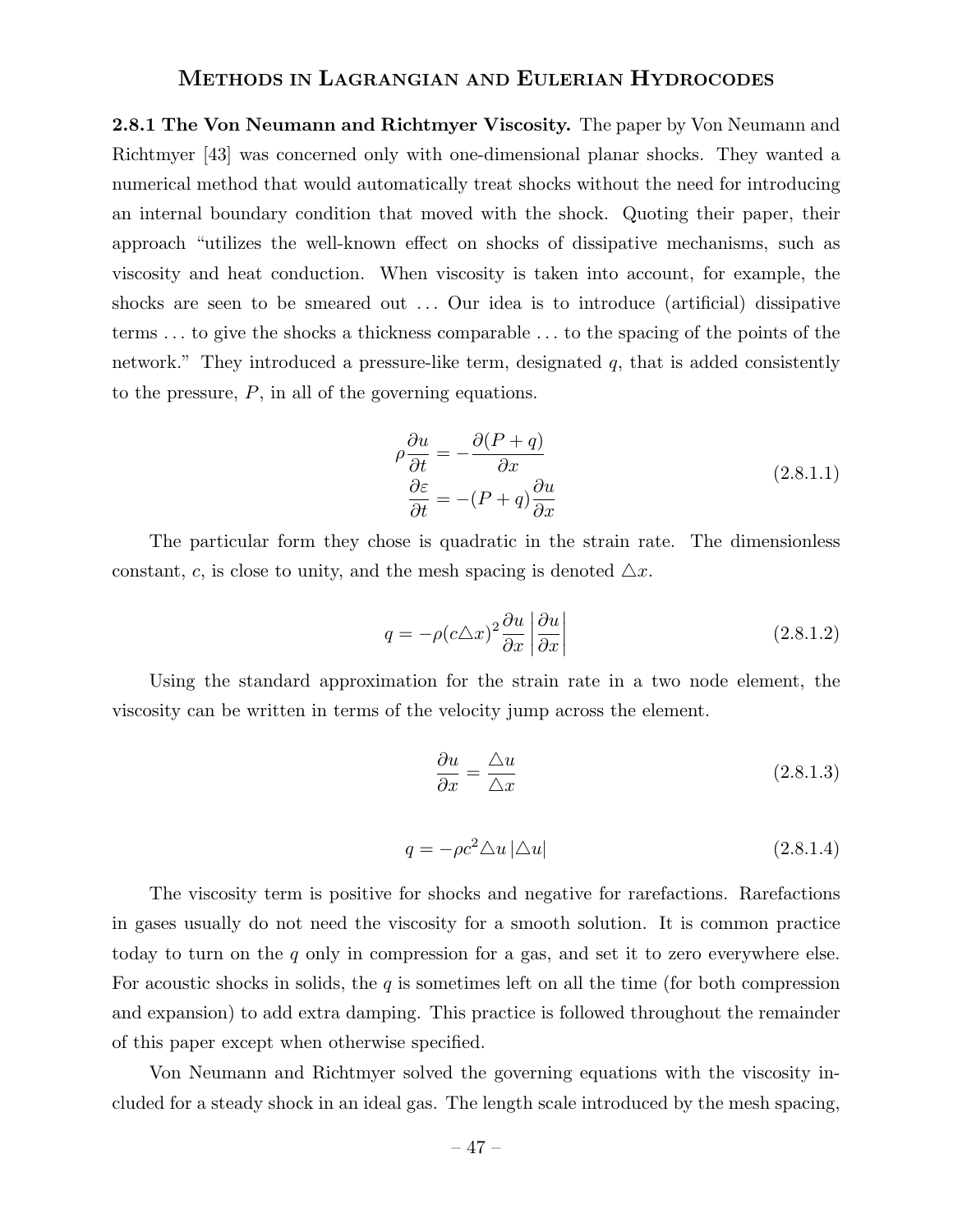$\Delta x$ , appears in their solution. Using the analytical solution, they were able to prove for ideal gases that their viscosity eliminated all discontinuities, and that the shock profile was sinusoidal. They also demonstrated that the shock was about six elements wide and independent of the shock strength. Most of the jump in the solution occurs over three to four elements in practice. Their analytical solution satisfies the Rankine-Hugoniot equations when the pre- and postshock conditions are evaluated at  $\pm \infty$ . The viscosity method is convergent in the sense that the error in satisfying the Rankine-Hugoniot equations can be held to any desired value with a fine enough mesh.

Treating the viscosity as a pressure term the momentum and energy equations allows the work done by the viscosity to be identified with the thermodynamic irreversibility of the shock by comparing the energy equation to the first law [44].

$$
d\varepsilon = -(P+q)dV
$$
  
\n
$$
Tds = d\varepsilon + PdV
$$
 (2.8.1.5)  
\n
$$
\rightarrow Tds = -qdV
$$

**2.8.2 Artificial Heat Conduction.** As noted by Von Neumann and Richtmyer, heat conduction also plays a role in smearing out shocks. Noh [45] advocates adding an artificial heat conduction term to the energy equation. He convincingly demonstrates that the artificial heat conduction eliminates most of the heating errors that occur with all viscosities. Before the internal energy of an element is updated at the end of the time step, an intermediate value of the internal energy is used to calculate the thermal diffusion in the shock. This procedure requires the intermediate energy for all the elements in the shock front.

Implementing artificial heat conduction in a finite difference code is not difficult, but it is a problem in a finite element code due to the lack of a logically regular mesh. When a given element is being updated, there is no guarantee that all the intermediate energies of the surrounding elements have been calculated. Two passes could be made over all the elements, but that would be prohibitively expensive. In finite difference programs, it is possible to order the calculations over strips along a logical mesh direction in such a way as to guarantee that all of the necessary energies have been calculated.

**2.8.3 The HEMP Artificial Viscosity.** HEMP [46] uses a combination of linear and quadratic viscosities, see Landshoff [47], with a method for calculating the shock direction developed by Richards and Wilkins [48]. Landshoff noticed that the quadratic viscosity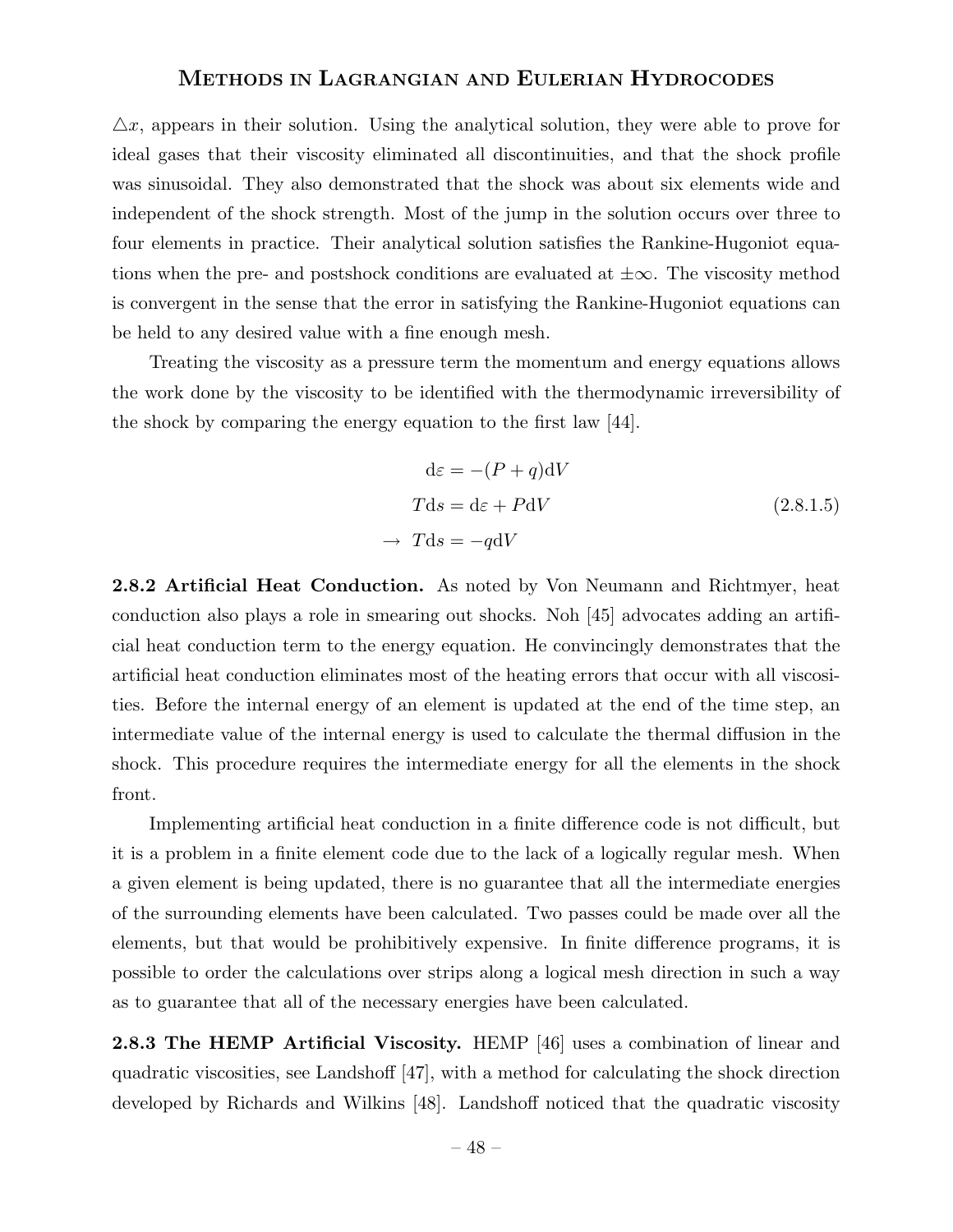works reasonably well, but small oscillations still occur after the shock and that while linear viscosities were used in some papers, they were overly diffusive. He used a linear combination of the two viscosities that was better than either of them separately. Wilkins [46] credits Kuropatenko [49] with giving a physical basis for the combination of linear and quadratic viscosities. Kuropatenko noted the similarity between the analytical solutions for the pressure jump across an ideal gas and an elastic solid. For shocks where the velocity jump is much greater than the speed of sound, the pressure jump is quadratic.

$$
P_2 - P_1 = \frac{\gamma + 1}{2} \rho_1 (\Delta u)^2 \qquad \text{for an ideal gas}
$$
  
\n
$$
P_2 - P_1 = \rho_1 (\Delta u)^2 \qquad \text{for an elastic fluid}
$$
\n(2.8.3.1)

The viscosity, q, is defined to be the pressure jump across the shock,  $P_2 - P_1$ . Comparing analytical solutions to Eqn. (2.8.3.1), the theoretical values for  $c_0$  are  $(\gamma + 1)/2$  for an ideal gas and 1.0 for an elastic fluid.

A linear viscosity is obtained by considering the limits of the analytical solutions when the velocity jump is much smaller than the sound speed.

$$
q = P_2 - P_1 = \rho_1 a_1 |\Delta u| \qquad \text{for both materials} \tag{2.8.3.2}
$$

Combining Eq. (2.8.3.1) and Eq. (2.8.3.2) into a single term, and allowing two material dependent coefficients, gives the quadratic plus linear viscosity that is in common use today. The particular form chosen represents a doubly asymptotic expansion of the shock Hugoniot. In the remainder of this paper, this form will be referred to as the standard one-dimensional viscosity.

$$
q = c_0 \rho (\Delta u)^2 + c_L a \rho |\Delta u| \qquad (2.8.3.3)
$$

Typical values used in calculations for  $c_0$  and  $c_L$  are 1.5 and 0.06 respectively. Note that the linear term is small in comparison to its theoretical value. The reason for a small value of  $c<sub>L</sub>$  is discussed in the next section.

**2.8.4 The Shock Viscosity as an Approximate Riemann Solver.** Christensen closes the loop by interpreting the artificial viscosity as an approximate Riemann solver [50]. The derivation presented here has been superseded by a more sophisticated one that gives sharper results [51], and it will be published in a forthcoming paper by Christensen. Three assumptions are made here, two of which are found in Dukowicz's work: 1) a rarefaction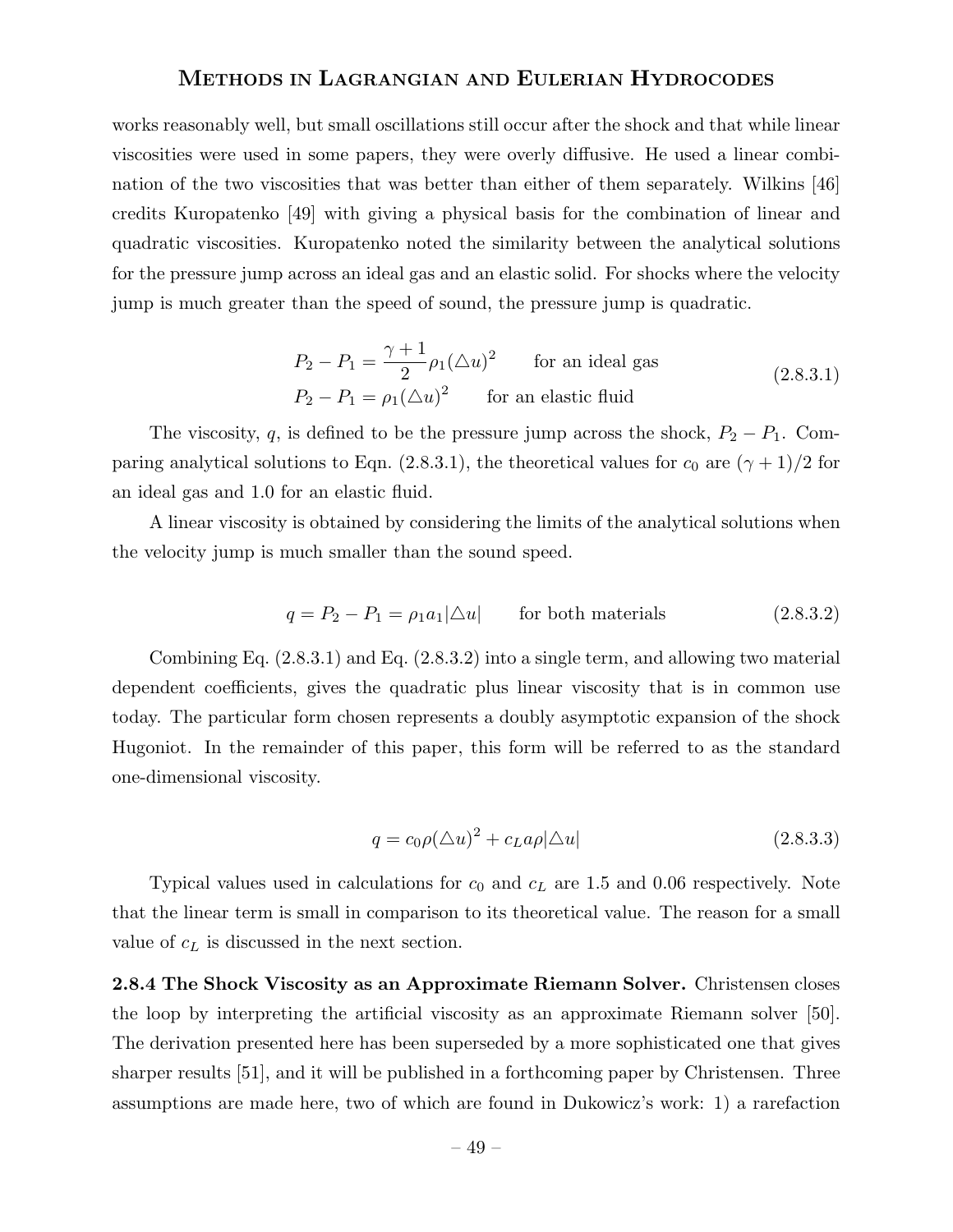can be approximated by the shock Hugoniot, referred to as the "two-shock approximation," and 2) the shock velocity,  $U_s$ , is a linear function of the particle velocity,  $U_p$ . The second assumption is an accurate approximation for a wide variety of materials. The states to the right and left of the Riemann problem are denoted by subscripts + and −, the values at the contact discontinuity by a superscript ∗, and the characteristic velocity is C. Using the two shock approximation, the solution to the Riemann problem satisfies Eq. (2.8.4.1).

$$
(u^* - u_{\pm}) \pm \frac{P^* - P_{\pm}}{(\rho C)_{\pm}} = 0
$$
\n(2.8.4.1)

Letting  $C_$  and  $C_+$  be equal (this third assumption makes this a symmetric rather than an upwind approximation), the contact pressure can be calculated.

$$
P^* = \frac{\rho_- P_+ + \rho_+ P_-}{\rho_- + \rho_+} + \frac{\rho_+ \rho_-}{\rho_- + \rho_+} C(u_+ - u_-)
$$
(2.8.4.2)

Assuming that the linear  $U_s - U_p$  relationship holds, then the characteristic velocity is a linear function of the velocity jump, and the contact pressure is a quadratic function of the velocity jump.

$$
C = a + A|u_{+} - u_{-}|\tag{2.8.4.3}
$$

$$
P^* = \frac{\rho_- P_+ + \rho_+ P_-}{\rho_- + \rho_+} + \frac{\rho_+ \rho_-}{\rho_- + \rho_+} (a|u_+ - u_-| + A(u_+ - u_-)^2)
$$
(2.8.4.4)

The terms involving the densities can be thought of as averages.

$$
\bar{P} = \frac{\rho_{-}P_{+} + \rho_{+}P_{-}}{\rho_{-} + \rho_{+}}
$$
\n
$$
\bar{\rho} = \frac{\rho_{+}\rho_{-}}{\rho_{-} + \rho_{+}}
$$
\n(2.8.4.5)

Identifying terms between Eqn. (2.8.4.5) and standard formulation,  $P^* - \bar{P}$  is the shock viscosity,  $\overline{P}$  is the element average pressure, and  $\overline{\rho}$  is the element density.

**2.8.5 The Christensen flux-limited viscosity.** The one-dimensional flux-limited viscosity developed by Christensen [50] was originally developed for an Eulerian hydrocode using a Lagrangian-Eulerian operator split on a rectangular mesh with edge-centered velocities. The one-dimensional viscosity is applied in the y and z directions independently. In the viscosity literature, such an approach is referred to as a "split viscosity" in reference to the spatial operator split.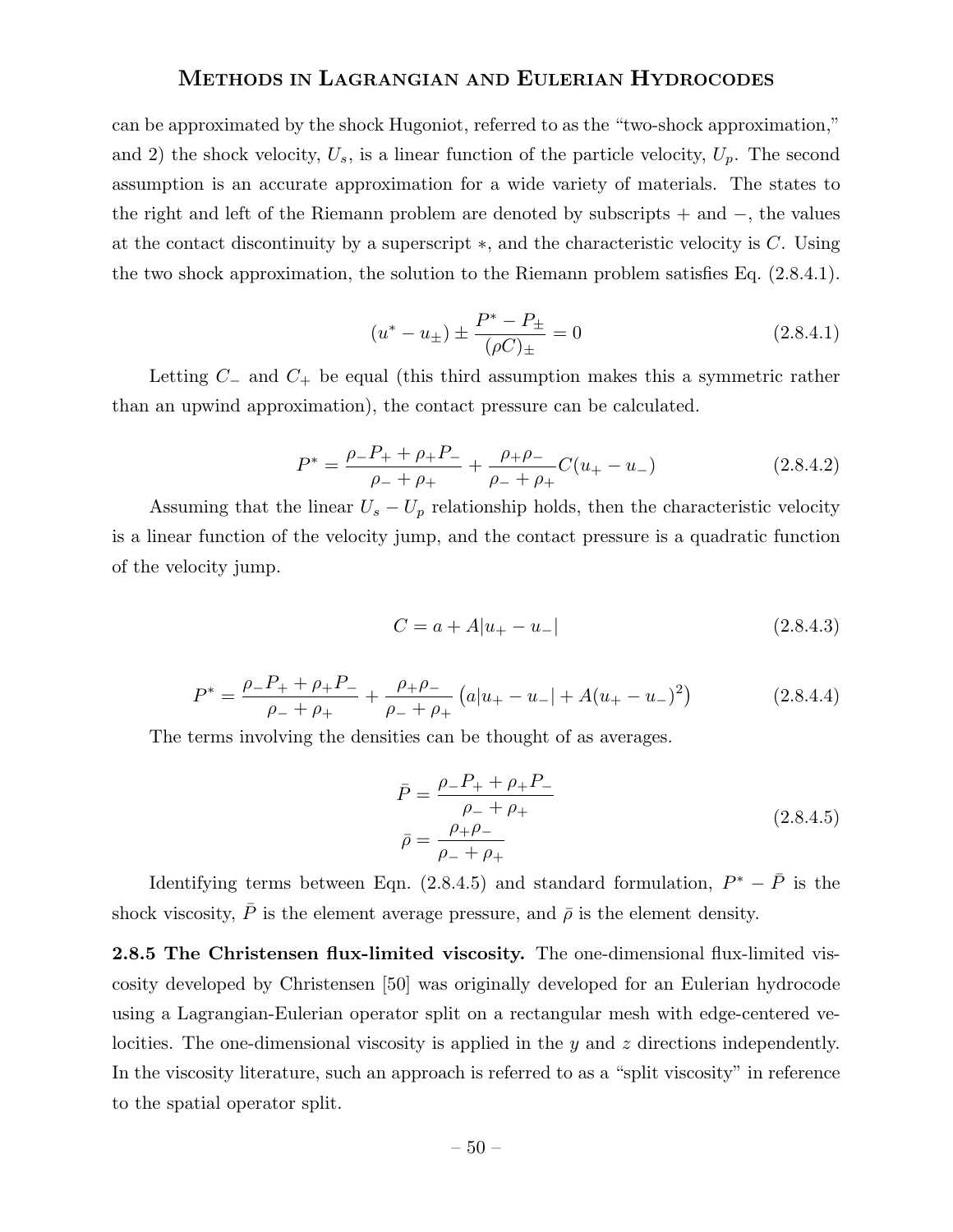The major difference between the standard viscosity and the new viscosity is the approximation of the jump in the velocity at the element centroid. The standard approximation is just the difference between the two nodal velocities defining element  $i$ ; see Fig. 8 for a graphical interpretation.

$$
\triangle u = u_{i+1} - u_i \tag{2.8.5.1}
$$

The jump in the velocity can be written in terms of the strain rate, a form which proves convenient in two and three dimensions. In one dimension,  $\triangle X$  is the length of the element, while in two or three dimensions it represents a characteristic length of the element.

$$
\triangle u = \triangle X \frac{\partial u}{\partial x} \tag{2.8.5.2}
$$

When the standard approximation is used, the typical values for  $c_0$  and  $c_L$  for an ideal gas with a  $\gamma$  of 5/3 are 1.5 and .06, respectively. The theoretical values, based on Kuropatenko's  $q$  are 1.3 and 1.0, respectively. If the theoretical value of  $c<sub>L</sub>$  is used in a calculation, the shock is smeared out over more elements than is necessary. This shortcoming can be traced back to the poor quality of the approximation in Eq. (2.8.5.1).

A better approximation to the velocity jump can be developed by using a Taylor expansion of the velocities at the nodes and keeping only the first order terms; see Fig. 8. The vertical bar with the subscript,  $|i$ , indicates that the derivative is evaluated at node i.

$$
\triangle u = (u_{i+1} - \frac{\triangle X}{2} \frac{\partial u}{\partial x}\Big|_{i+1}) - (u_i + \frac{\triangle X}{2} \frac{\partial u}{\partial x}\Big|_i)
$$
\n(2.8.5.3)

The difficulty with using Eq. (2.8.5.3) is in evaluating the spatial derivative of the velocity at the nodes,  $\partial u/\partial x_i$ . The lower order elements typically used in explicit calculations are only  $C_0$  continuous and special approximations of the derivative must be used. Christensen adopted the methodology developed by van Leer [52] for higher order, monotonic advection methods. The term "flux-limited" which Christensen gave his new viscosity is derived from the flux limiting procedure that van Leer created in order to impose monotonicity on his advection algorithms.

Van Leer [52] developed a general class of higher order advection methods, and with them, a general class of derivative approximations. Only the particular second order approximation used in the viscosity will be discussed. Christensen uses a more sophisticated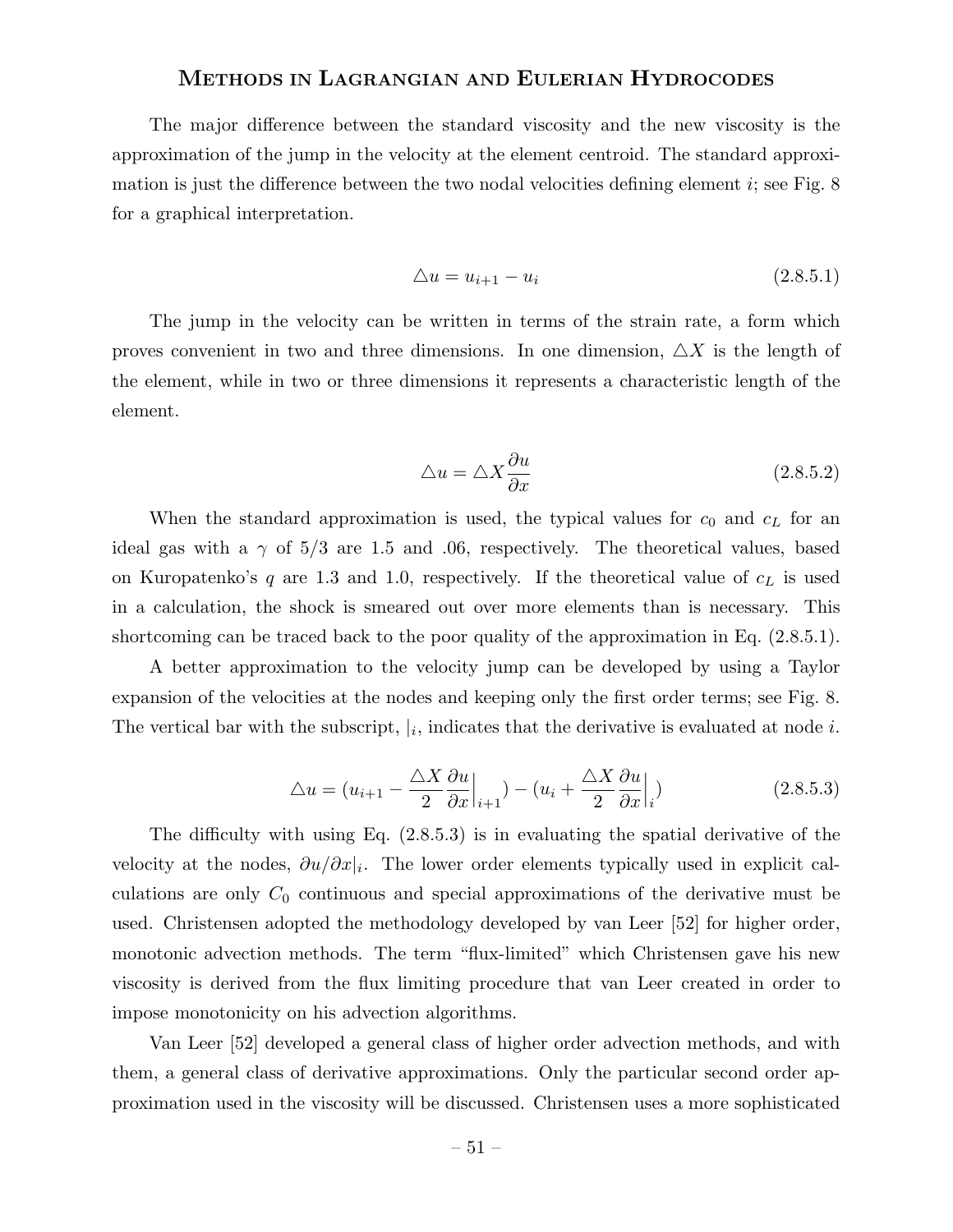third order approximation, but it is appropriate only for meshes that are logically regular, i.e., two-dimensional meshes with a regular checkerboard pattern. In one dimension, three consecutive nodes are considered:  $i-1$ ,  $i$ , and  $i+1$ . Two first order slope approximations,  $S_L$  and  $S_R$ , are available at node i by using backward and forward differencing.

$$
S_L = \frac{J(u_i - u_{i-1})}{x_i - x_{i-1}}
$$
  
\n
$$
S_R = \frac{J(u_{i+1} - u_i)}{x_{i+1} - x_i}
$$
\n(2.8.5.4)

A second order approximation,  $S_C$ , of the slope may be developed by passing a parabola through the three points and evaluating the slope at node  $i$ .

$$
S_C = \frac{\left(\frac{x_{i+1} - x_i}{x_i - x_{i-1}}\right)(u_i - u_{i-1}) + \left(\frac{x_i - x_{i-1}}{x_{i+1} - x_i}\right)(u_{i+1} - u_i)}{x_{i+1} - x_{i-1}}
$$
(2.8.5.5)

Monotonicity determines which of the three slopes is used at a given node. Defining  $u_{max}$  and  $u_{min}$  as the maximum and minimum of the velocities at nodes  $i - 1$ , i, and  $i+1$ , the final slope approximation,  $S_i$ , is determined by demanding that range of Taylor expansion of u about node i lie between  $u_{max}$  and  $u_{min}$  on the domain  $\{x^*|(x_{i-1}-x_i)/J\leq$  $x^* - x_i \leq (x_{i+1} - x_i)/J$ . The value of J for advection is 2.0. A more diffusive result is obtained if  $J$  is set to 1.0, which corresponds to limiting the second order derivative approximation by the left and right first order approximations. A value of 0.0 for J reduces the formulation to the standard formulation, i.e.,  $S_i$  is zero.

$$
u_{min} \le u_i + S_i x^* \le u_{max} \qquad \forall x^* \tag{2.8.5.6}
$$

Since the expansion is linear, only the endpoints of the domain need to be tested to see if a particular value of  $S_i$  satisfies Eq. (2.8.5.6). A particular choice that satisfies Eq.  $(2.8.5.6)$ , which is used here, is given by Eq.  $(2.8.5.7)$ .

$$
S_i = \frac{1}{2}(\text{sgn}(S_L) + \text{sgn}(S_R))\text{min}(|S_L|, |S_C|, |S_R|)
$$
\n(2.8.5.7)

The behavior of this slope approximation is the crucial ingredient in the success of the new viscosity. When the solution is smooth, the slope is the second order approximation and the predicted jump is small. For a perfectly linear velocity profile, the predicted velocity jump is zero, in contrast to the jump of  $u_{i+1} - u_i$  predicted by the standard approximation. The amount of dissipation introduced by the viscosity in a region undergoing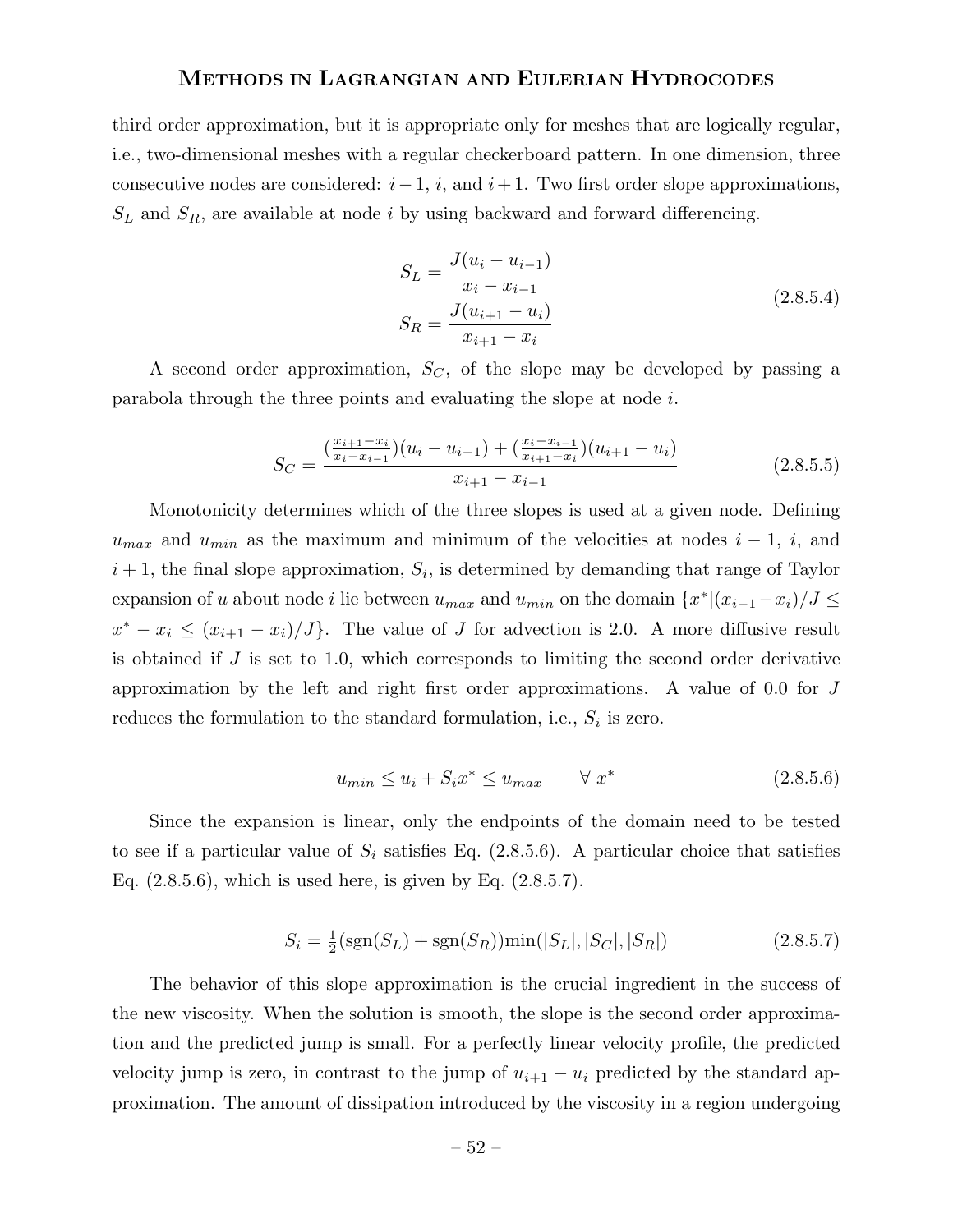a smooth compression is small. Near a sharp discontinuity, the limiting procedure comes into play, and the slopes on either side of the discontinuity approach zero. The result is a large jump in the velocity across the element, and a correspondingly large value for q.

Since Eq. (2.8.5.7) reduces the unwanted dissipation in the smooth part of the solution, the theoretical values for  $c_0$  and  $c_L$ , determined by the Rankine-Hugoniot relations, can be used for strong shocks. For ideal gases, these values are  $\frac{1}{2}(\gamma + 1)$  and 1 for  $c_0$  and  $c_L$ respectively. Weak shocks in elastic materials still require some reduction in the viscosity coefficients for optimum results. Another possibility is to use a still higher order expansion of the velocity field.

Noh proposed three test problems involving an ideal gas ( $\gamma = 5/3$ ) in his article on shock errors [45]. The initial state of the gas is the same in all three problems: the internal energy is 0.0, the density is 1.0, and the gas has a uniform velocity of -1.0 in the radial direction. The only difference between the problems is their geometry. The first problem is planar  $(n = 1)$ , the second is cylindrical  $(n = 2)$ , and the third is spherical  $(n = 3)$ . A shock wave starts at the origin and propagates with a velocity of 1/3 to the right, the internal energy behind the shock is  $1/2$ , and the density behind the shock is  $4^n$ . Ahead of the shocks, there is isentropic heating associated with the geometrical convergence in the cylindrical and spherical problems, see Fig. 9. Only the first and third problems will be used in this paper. The first problem is useful for determining the shock width and sharpness, and the third problem illustrates problems associated with shockless heating. The density is used to compare the accuracy of the different viscosity formulations.

In the remainder of this section on viscosities, the coefficients  $c_0$  and  $c<sub>L</sub>$  for the standard formulation are 1.5 and 0.06. For the Christensen viscosity, they are the theoretical values, 1.3 and 1.0, from Hugoniot's ideal gas solution.

A comparison of the standard viscosity and the flux-limited viscosity for the planar shock problem is shown in Fig. 10. Both give accurate answers for the density behind the shock, but it is clear that the new viscosity gives a much sharper shock. For the spherical shock problem, shown in Fig. 11, the results are much the same. Overheating is evident by the low density after the shock in Fig. 11 when the standard formulation is used and the viscosity is treated as a pressure in the energy equation.

## **2.9 TWO-DIMENSIONAL SHOCK VISCOSITIES**

**2.9.1 The Standard Extension.** The simplest extension of the viscosity from one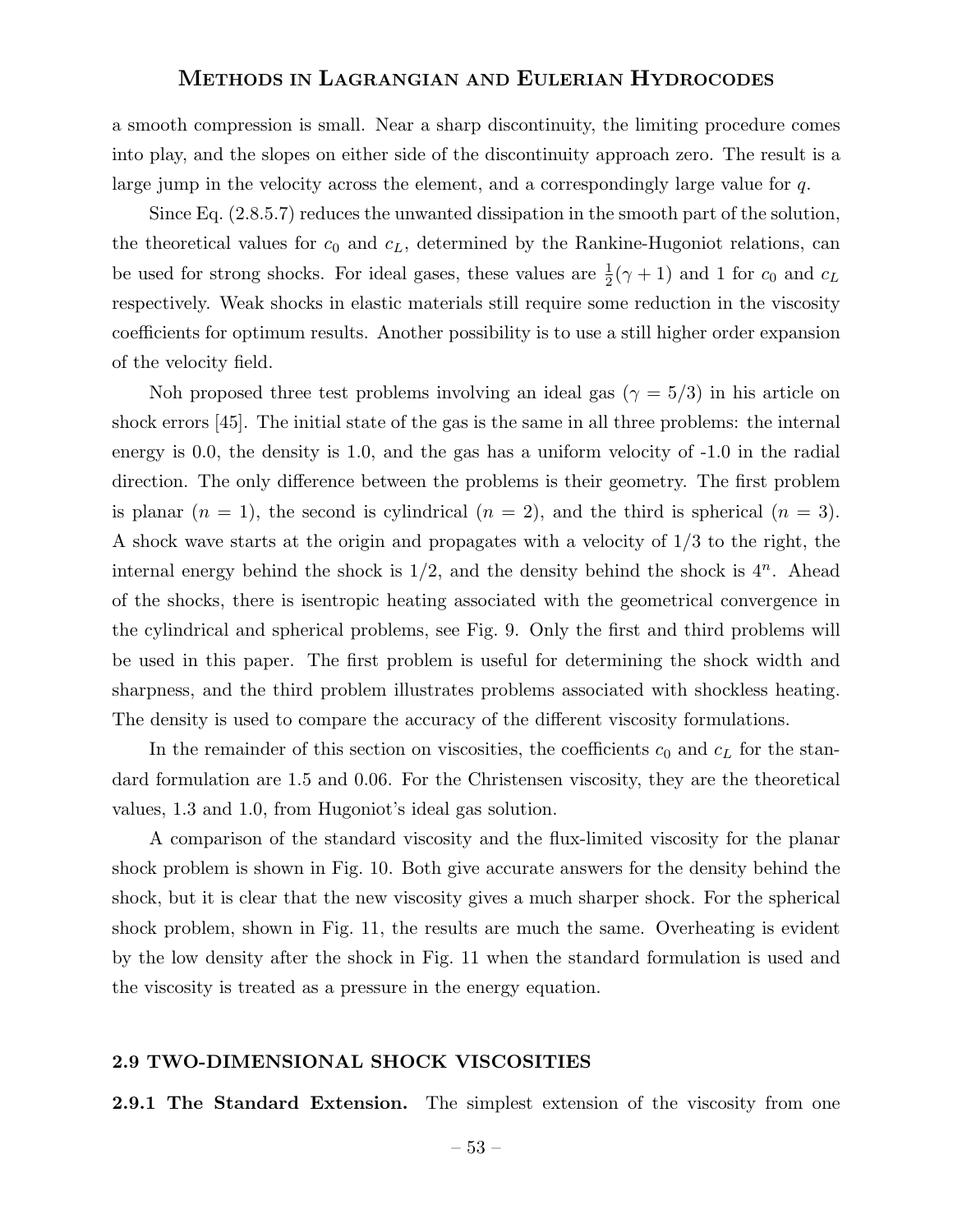dimension to two is to consider the viscosity as a pressure term. To implement the viscosity in two dimensions, it is necessary to calculate a velocity jump across the shock in the element. This task is simplified by calculating the jump as the product of a characteristic element length and a strain rate normal to the shock front, where the normal direction is  $\boldsymbol{x}_s.$ 

$$
\triangle u = \triangle X \frac{\partial u}{\partial x_s} \tag{2.9.1.1}
$$

The simplest approximations, which are used in what will be referred to as the standard formulation in two dimensions, are given in Eq (2.9.1.2).

$$
\Delta X = \sqrt{A}
$$
  
\n
$$
\frac{\partial u}{\partial x_s} = \text{tr}(\dot{\epsilon})
$$
\n(2.9.1.2)

The viscosity term is treated as a pressure and the work is calculated in the same manner as for pressures. This results in shock overheating because the energy calculation includes the irreversible viscous work due to the nonzero hoop strain rate in axisymmetric problems despite the fact that the axisymmetric assumption prevents shocks in that direction.

**2.9.2 The HEMP Viscosity.** Wilkins and Sharp were aware of the problems associated with Eq.  $(2.9.1.2)$  and sought to remedy them by introducing more sophisticated approximations [46]. With reference to Fig. 12, the direction of the shock,  $\vec{n}$ , is calculated using the nodal accelerations from the last time step. In cylindrical coordinates, the coordinates y and z are replaced with r and z, but the equations below remain otherwise unchanged.

$$
\ddot{y} = \ddot{y}_1 + \ddot{y}_2 + \ddot{y}_3 + \ddot{y}_4
$$
\n
$$
\ddot{z} = \ddot{z}_1 + \ddot{z}_2 + \ddot{z}_3 + \ddot{z}_4
$$
\n
$$
n_1 = \cos\alpha = \frac{\ddot{y}}{\sqrt{\ddot{y}^2 + \ddot{z}^2}}
$$
\n
$$
n_2 = \sin\alpha = \frac{\ddot{z}}{\sqrt{\ddot{y}^2 + \ddot{z}^2}}
$$
\n(2.9.2.1)

The strain rate in the shock direction is  $\vec{n}^t[\dot{\epsilon}]\vec{n}$ .

$$
\frac{\partial u}{\partial y_s} = \dot{\epsilon}_{yy} \cos^2 \alpha + \dot{\epsilon}_{zz} \sin^2 \alpha + 2 \dot{\epsilon}_{yz} \cos \alpha \sin \alpha \tag{2.9.2.2}
$$

– 54 –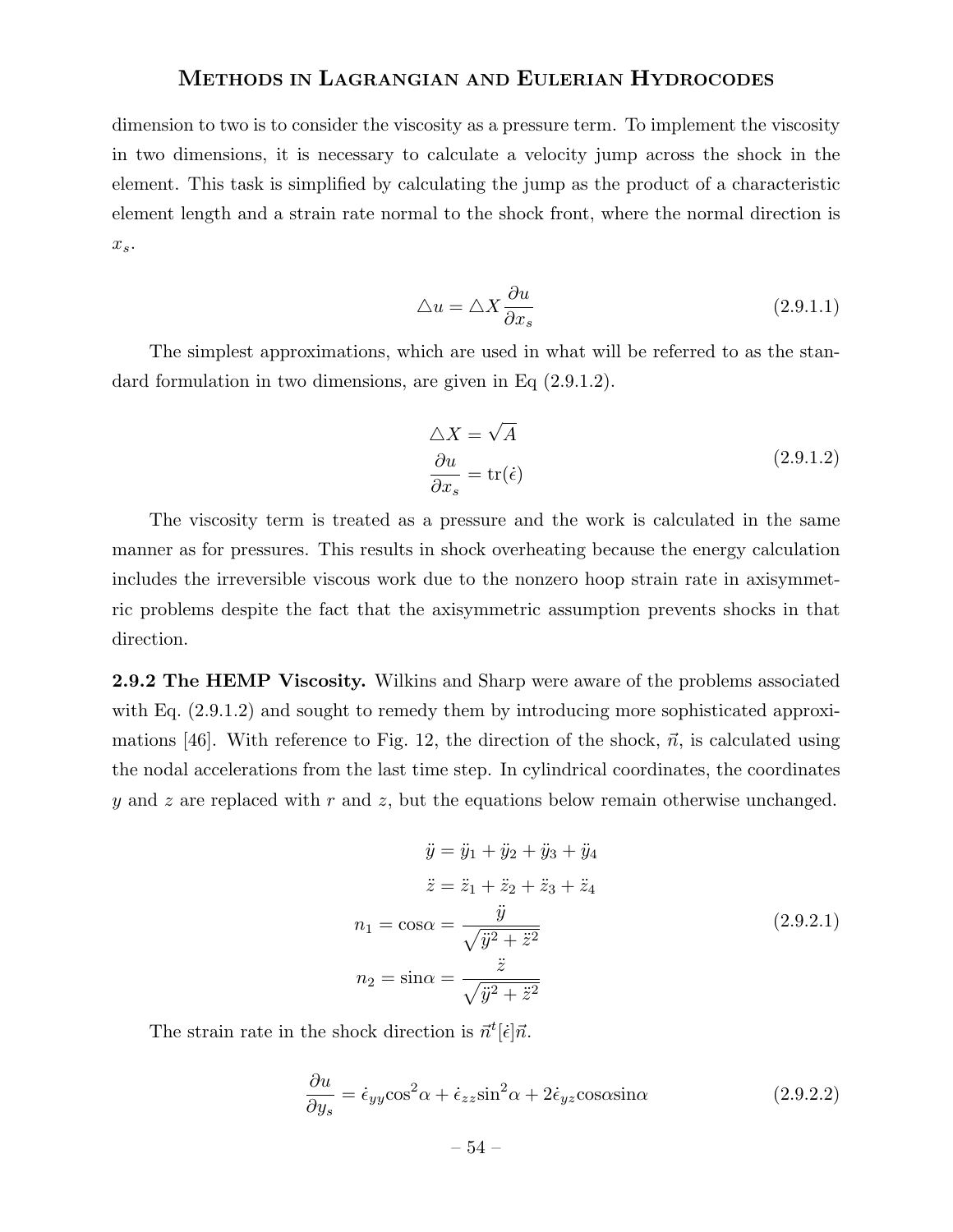A characteristic length,  $\triangle X$ , is calculated by dividing the element area by the average thickness of the element in the direction normal to the shock front, where the  $d_i$  are defined in Fig. 12.

$$
\triangle X = \frac{2A}{d_1 + d_2 + d_3 + d_4} \tag{2.9.2.3}
$$

This viscosity works well when the aspect ratio of the element is near one. There is less overheating with this viscosity with the standard extension because the viscosity is not turned on in elements that are undergoing an isentropic compression due to spherical or cylindrical convergence. When the element aspect ratio is large, small changes in the direction of the shock result in large changes in  $\triangle X$ , and the viscosity is unstable.

**2.9.3 Tensor viscosities.** To overcome the limitations associated with a scalar or bulk shock viscosities, tensor viscosities have been developed that incorporate the direction of the shock in their formulation. To simplify the discussion, two sets of basis vectors are introduced. The first set is the standard Euclidean vectors  $E_i$ . The second set is local to the element or zone. Corresponding to the  $\xi^1$  or the k lines is the basis vector  $e_1$ , for  $\xi^2$  or the  $\ell$  lines, it is  $e_2$ . To be consistent with the tensor notation in this section, the Cartesian coordinates  $x_i$  are written with superscripts,  $x^i$ . In all other sections, the coordinates will retain their subscripts to avoid any confusion with exponentials.

$$
e_1(k + 1/2, \ell) = (x_{(k+1,\ell)}^i - x_{(k,\ell)}^i) E_i
$$
  
\n
$$
e_2(k, \ell + 1/2) = (x_{(k,\ell+1)}^i - x_{(k,\ell)}^i) E_i
$$
  
\n
$$
e_1(k + 1/2, \ell + 1/2) = \frac{1}{2} (e_1(k + 1/2, \ell) + e_1(k + 1/2, \ell + 1))
$$
  
\n
$$
e_2(k + 1/2, \ell + 1/2) = \frac{1}{2} (e_2(k, \ell + 1/2) + e_2(k + 1, \ell + 1/2))
$$
\n(2.9.3.1)

More compactly, the relationship between  $e_i$  and  $E_j$  is defined by a set of displacement dependent coefficients  $X_i^j$ .

$$
e_i = X_i^j E_j \tag{2.9.3.2}
$$

The formulation of a particular tensor viscosity is considered to have three parts: 1) the calculation of a velocity jump vector across the shock, 2) the construction of an appropriate Hugoniot function,  $W(\Delta \vec{u})$ , and 3) the assembly of the first two parts into a tensor form. In some cases,  $W(\triangle \vec{u})$  is constructed to satisfy some set of desirable characteristics and it is not related to the Hugoniot function as it was discussed in previous sections.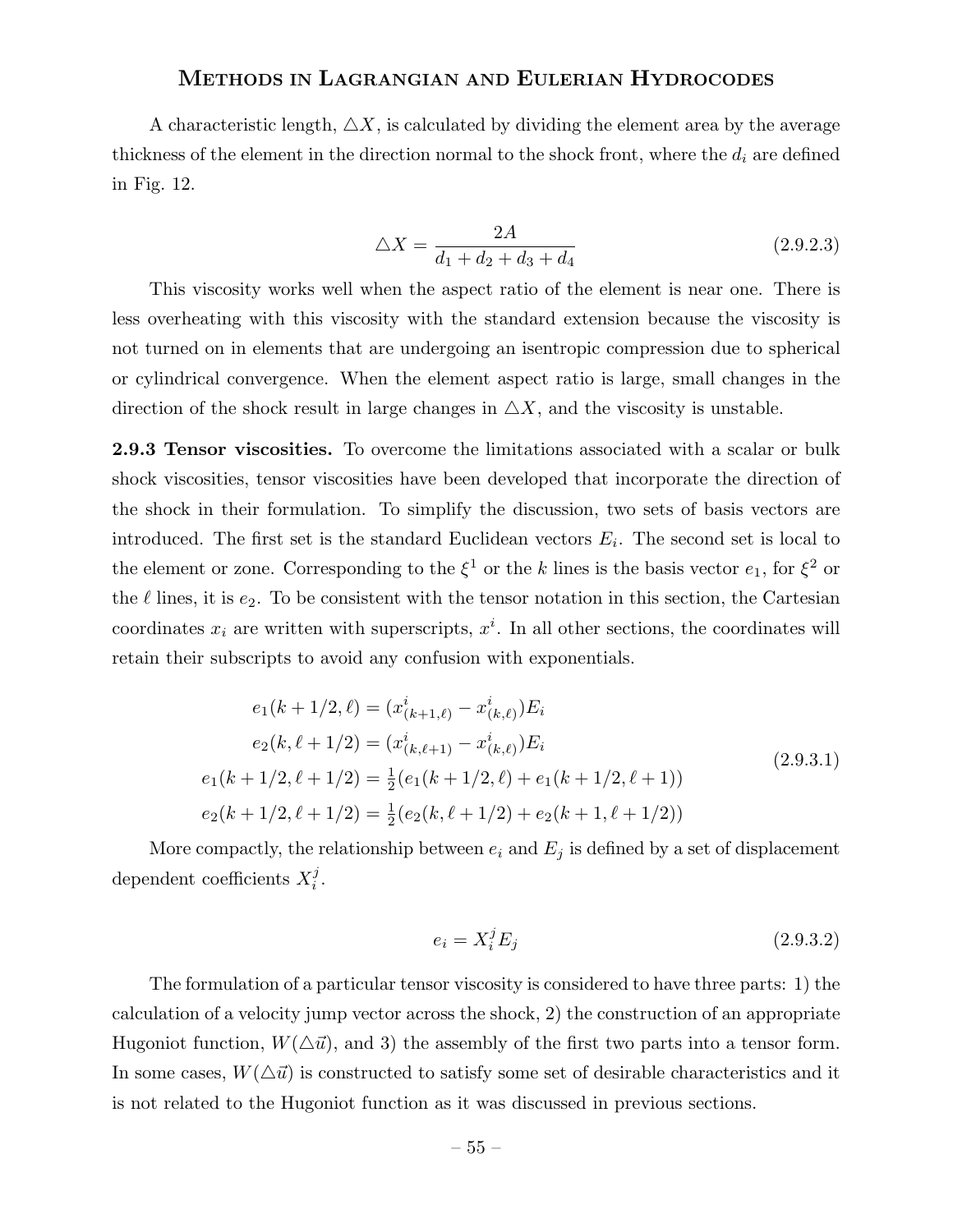For a mesh with edge-centered velocities, the one-dimensional tensor viscosity can be extended to two dimensions by evaluating the one-dimensional viscosity independently in the  $x^1$  and  $x^2$  directions. Noting that the  $E_i$  are orthogonal, the tensor viscosity in Eq. (2.9.3.3) is diagonal.

$$
Q^{ij}E_i \otimes E_j = \sum_{k=1}^2 q(\Delta u^k) E_k \otimes E_k
$$
 (2.9.3.3)

Three different tensor shock viscosities appear in the literature for TENSOR. The first viscosity [6] separates the response into volumetric and deviatoric contributions. The volumetric part is very similar to the simple two-dimensional extension discussed previously, denoted here as  $q^{s2}$ , while the deviatoric is a linear function of the deviatoric strain rate,  $\dot{\epsilon}'_{ij}$ , the density, and the characteristic element length,  $\triangle X$ .

$$
Q^{ij}E_i \otimes E_j = q^{s2}E_k \otimes E_k + C\rho \triangle X \dot{\epsilon}'_{ij} E_i \otimes E_j \qquad (2.9.3.4)
$$

The second viscosity [54] is similar, but the magnitude of the velocity jump is defined as  $\sqrt{(\Delta u^1)^2 + (\Delta u^2)^2}$ , and  $(\Delta u^i)^2$  is calculated directly as the square of the velocity jump in the direction normal to  $e_i$ .

The most recent viscosity in TENSOR [55] was motivated by the desire to include directional properties into the viscosity, to handle multiple shocks, and to make the viscosity invariant under rigid body rotation. For axisymmetric problems there is no shock in the  $\theta$ direction and no terms are included in that direction so as to avoid shock overheating in spherically convergent problems. Exclusive of the calculation of the strain rates, there is no difference between the planar and axisymmetric shock viscosities.

Directionality is included in this formulation by working in the coordinate system associated with the directions of the principal strain rates,  $\dot{\hat{\epsilon}}_i$ , denoted here as  $\hat{e}_i$ . A characteristic length,  $\triangle \hat{X}_i$ , is calculated for each principal direction. The jump in the two principal directions,  $\triangle \hat{u}^i$ , includes a function that is intended to discriminate between shocks and steady flow situations. The coefficient,  $C_f$ , is set to a value near 1.0.

$$
\Delta \hat{u}^i = f(\dot{\hat{\epsilon}}_i) \dot{\hat{\epsilon}}_i \Delta \hat{X}^i \qquad \text{no sum on } i
$$
  

$$
f(\dot{\hat{\epsilon}}_i) = \frac{2}{1 + |(\dot{\hat{\epsilon}}_1 - \dot{\hat{\epsilon}}_2)/C_f \frac{\partial V}{\partial t}|}
$$
(2.9.4.5)

The one-dimensional standard formulation,  $q^{s1}(\Delta u)$ , is applied independently to the two principal directions, resulting in a split viscosity. Shear viscosity terms appear when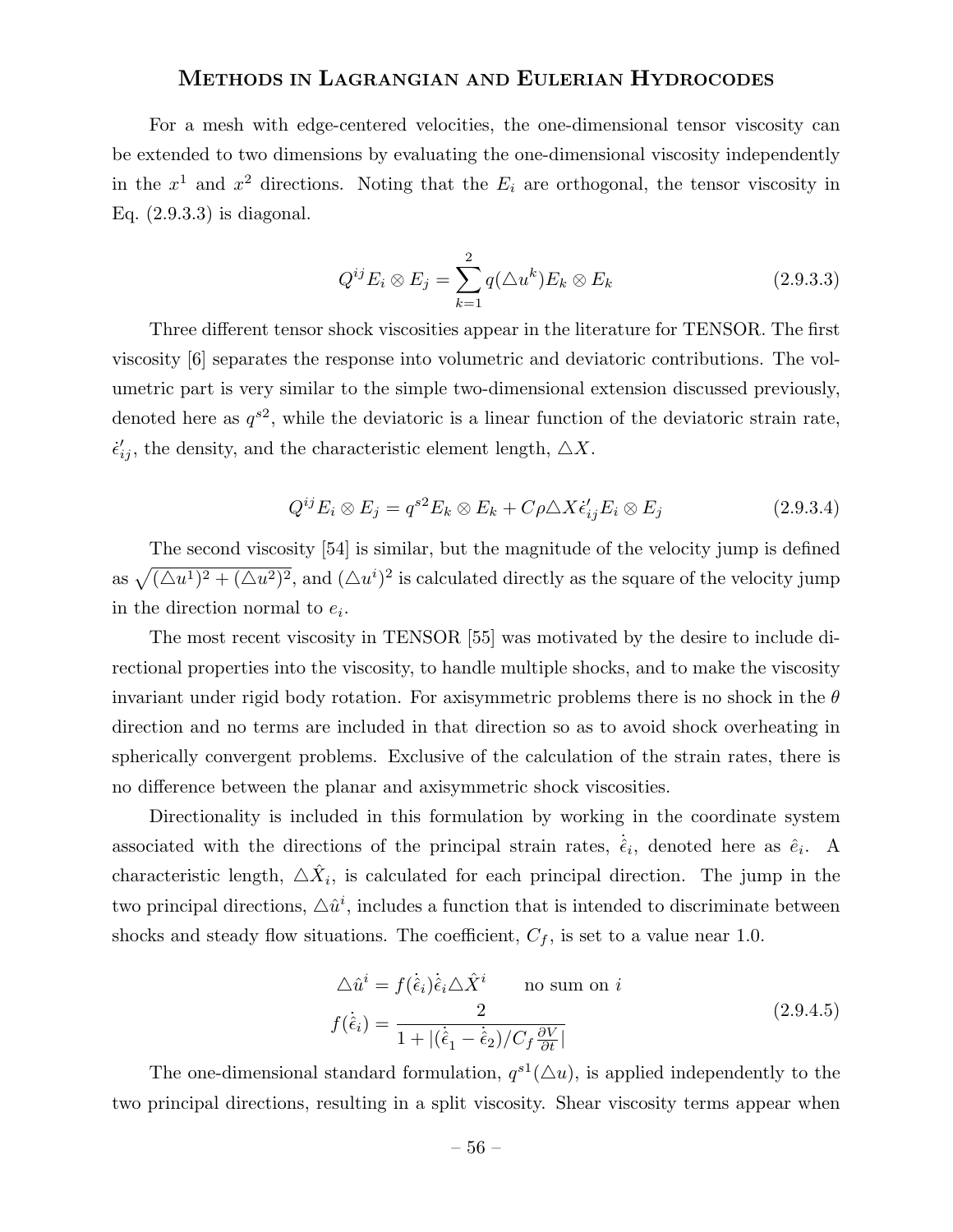this split viscosity is rotated into the global coordinate system.

$$
Q^{ij}E_i \otimes E_j = \sum_{k=1}^2 q^{s1} (\Delta u^k) \hat{e}_k \otimes \hat{e}_k
$$
 (2.9.4.6)

In his paper [56], Schulz presents arguments in favor of a tensor viscosity, and derives an edge-centered tensor viscosity. While the edge viscosity developed by Schulz can be transformed into the global coordinate system, it is calculated in the mesh curvilinear coordinates. After performing "a fair amount of manipulation," the contributions of the viscosity tensor divergence can be written in terms of the curvilinear coordinates, and it is computationally never necessary to work with the viscosity tensor in the global coordinates. In Schulz's paper,  $\mathbf{R}_k$ ,  $\mathbf{R}_\ell$ ,  $\bar{\mathbf{R}}_\ell$ , and  $-\bar{\mathbf{R}}_k$  correspond to  $e_1$ ,  $e_2$ ,  $e^1$  and  $e^2$  in this paper, and  $q_A$  and  $q_B$  correspond to  $q^1$  and  $q^2$ .

In the curvilinear coordinate system of the mesh, the Schulz viscosity is a split formulation. The jacobian, J, by virtue of Schulz's choice of coordinates, is equal to  $e_1e^1$  and  $e_2e^2$ .

$$
Q^{ij}E_i \otimes E_j = \frac{1}{J} \sum_{k=1}^{2} q^k e_k \otimes e^k
$$
  

$$
q^k = 2\rho \left(\frac{\partial u^k}{\partial \xi^k}\right)_- \cdot \left|\frac{\partial}{\partial \xi^k} \left(\frac{\partial u^k}{\partial \xi^k}\right)_-\right|
$$
  

$$
\left(\frac{\partial u^k}{\partial \xi^k}\right)_- = \min\left(0, \frac{\partial u^k}{\partial \xi^k}\right)
$$
  

$$
\frac{\partial u^k}{\partial \xi^k} = \frac{\partial \vec{u}}{\partial \xi^k} \cdot \frac{e^k}{|e^k|}
$$
 (2.9.4.7)

The central difference approximation of  $\partial \vec{u}/\partial \xi^k$  is simply  $\Delta \vec{u}$  for the pair of nodes defining the edge, and  $\partial u^k/\partial \xi^k$  is the physical component of  $\Delta \vec{u}$  parallel to the edge. A length scale enters the viscosity through the fact that  $e_k$  is not a unit vector, but has a magnitude equal to the length of the appropriate element edge. By grouping the appropriate terms into the Hugoniot, the edge viscosity can be written in terms of the Hugoniot, the velocity jumps along the element edges and the curvilinear basis vectors.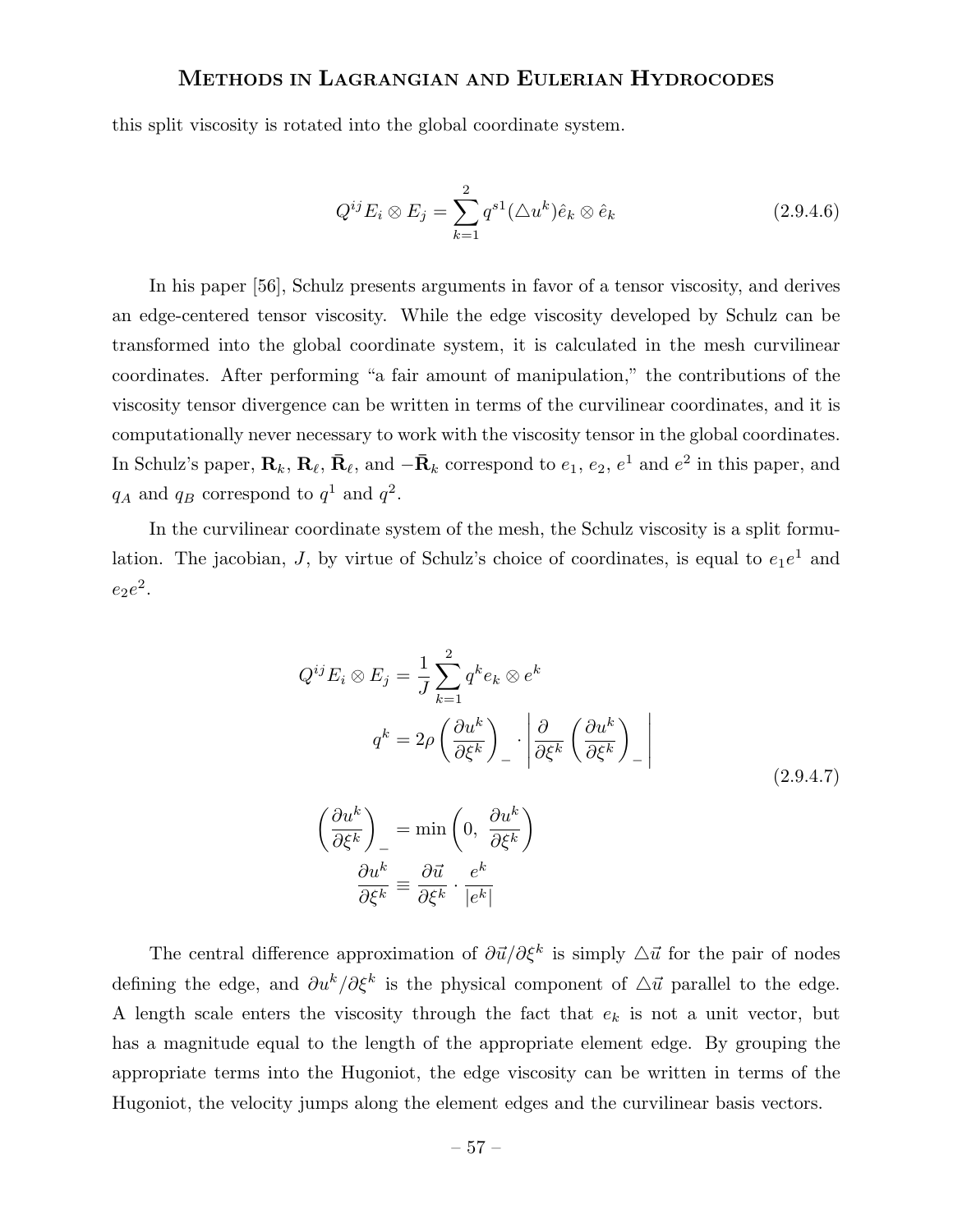$$
Q^{ij}E_i \otimes E_j = \frac{1}{J} \sum_{k=1}^{2} W(\vec{u}) \triangle u^k e_k \otimes \frac{e^k}{|e^k|}
$$
  

$$
W(\vec{u}) = 2\rho \left| \frac{\partial}{\partial \xi^k} \left( \frac{\partial u^k}{\partial \xi^k} \right)_{-} \right|
$$
 (2.9.4.8)

Schulz departed from the standard Hugoniot approximation to eliminate the shockless heating error. A uniform expansion or contraction is considered to be reversible, and the viscosity should not be turned on. In such a situation the velocity is proportional to the displacement in cartesian coordinates, resulting in the second derivative of the velocity with respect to the displacement being zero. When a uniform mesh is used, the second derivative of the velocity with respect to the logical mesh coordinates is also zero, and the Hugoniot in Eq. (2.9.4.8) is zero. For a nonuniform mesh, the Hugoniot will not be zero. This situation is discussed by Schulz.

To summarize, the Schulz viscosity is a split viscosity formulation in the logical mesh coordinates. The Hugoniot is defined in such a way as to eliminate shockless heating. Shear viscosities appear when the viscosity is transformed into the global cartesian coordinate system. In general, the viscosity tensor is not symmetric.

Margolin introduced a zone-centered viscosity based on the Schulz edge-centered viscosity. In order to improve the performance of the viscosity with elements having a large aspect ratio, he scales W.

$$
Q^{ij}E_i \otimes E_j = \rho W(\vec{u}) \frac{\partial u^i}{\partial x^k} X_m^k X_m^j E_i \otimes E_j \qquad (2.9.4.9)
$$

$$
W(\vec{u}) = \max\left[\frac{c_1 a + c_2 \left|\frac{\partial u^i}{\partial x^k} X_1^k\right|}{|e_1|}, \frac{c_1 a + c_2 \left|\frac{\partial u^i}{\partial x^k} X_2^k\right|}{|e_2|}\right] \tag{2.9.4.10}
$$

Margolin tested both the nonsymmetric form and a symmetric form obtained by averaging the off diagonal terms. He found that the nonsymmetric form gave better solutions, but that special care had to be taken with the boundary conditions. The symmetric form was less sensitive to the boundary conditions, but it introduced spurious motion perpendicular to the shock through its shear terms.

A two-dimensional implementation of the Christensen viscosity was developed by Benson [42]. The velocity jumps are calculated in a one-dimensional manner along the element directions. Finite difference notation is used here for clarity since the finite element notation does not provide a convenient means of describing quantities centered along the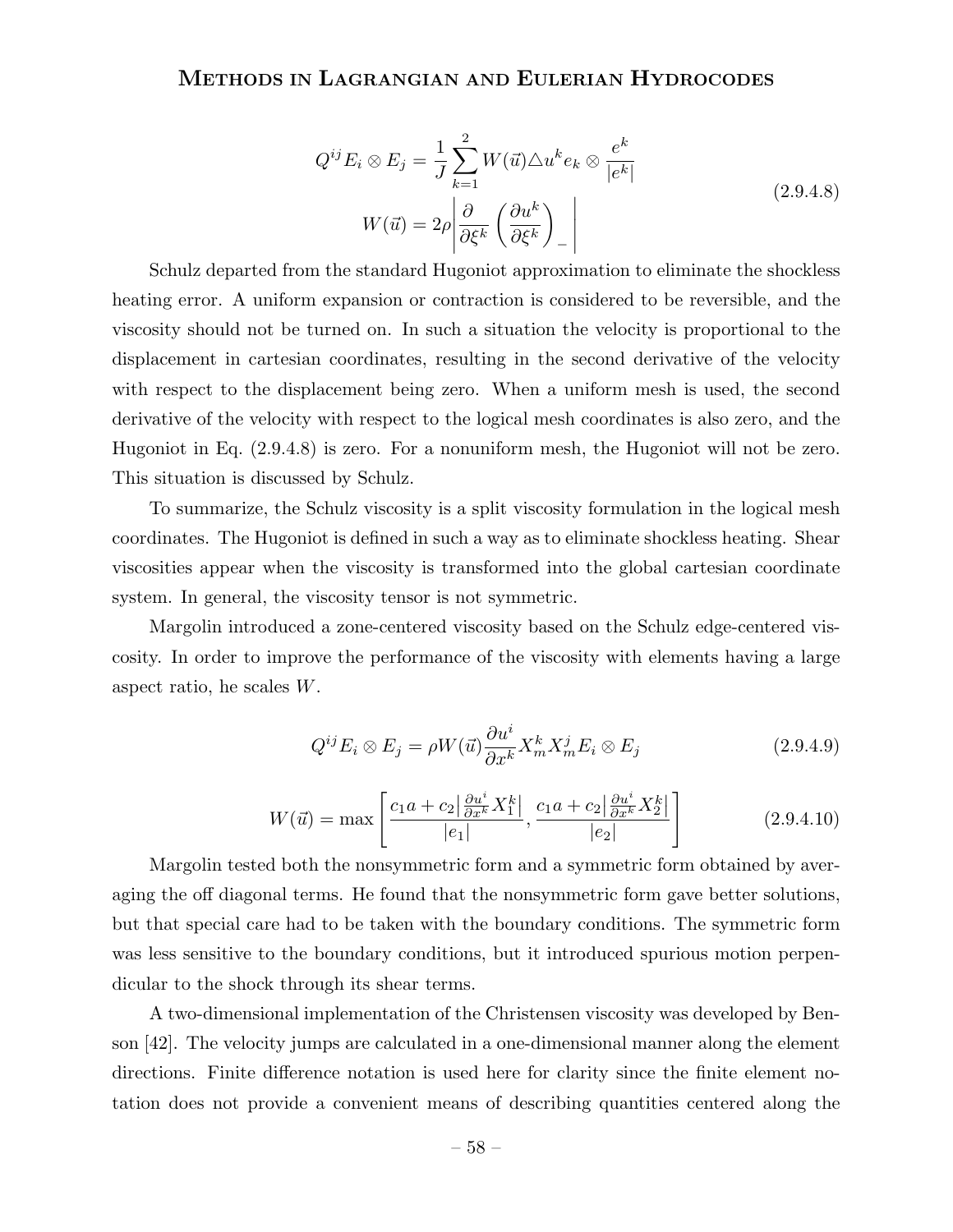element edges. The derivatives are evaluated using the monotonic algorithm of van Leer in the same manner as the Christensen viscosity.

$$
\Delta u^{1} = \left(u^{1} - \frac{\Delta \xi^{1}}{2} \frac{\partial u^{1}}{\partial \xi^{1}}\right)\Big|_{(k+1,\ell+1/2)} - \left(u^{1} + \frac{\Delta \xi^{1}}{2} \frac{\partial u^{1}}{\partial \xi^{1}}\right)\Big|_{(k,\ell+1/2)}
$$
\n
$$
\Delta u^{2} = \left(u^{2} - \frac{\Delta \xi^{2}}{2} \frac{\partial u^{2}}{\partial \xi^{2}}\right)\Big|_{(k+1/2,\ell+1)} - \left(u^{2} + \frac{\Delta \xi^{2}}{2} \frac{\partial u^{2}}{\partial \xi^{2}}\right)\Big|_{(k+1/2,\ell)} \tag{2.9.4.11}
$$

The two-dimensional velocity jump is readily expressed in the Cartesian coordinate system.

$$
\Delta \vec{u} = (\Delta u^1 x^1, \xi^1 + \Delta u^2 x^1, \xi^2) E_1 + (\Delta u^1 x^2, \xi^1 + \Delta u^2 x^2, \xi^2) E_2
$$
\n(2.9.4.12)

For clarity, the components of the jump in the cartesian coordinate system will be  $\triangle u_E^1$  and  $\triangle u_E^2$ .

The shock directionality is introduced in the same manner as in the TENSOR viscosity. After calculating the shock direction from the strain rates, two one-dimensional shock viscosities are calculated, where quantities in the principal directions are given a hat:  $(\hat{\cdot})$ .

$$
\hat{Q}^{11} = -c_0 \rho (\Delta \hat{u}_1)^2 - c_L a \rho |\Delta \hat{u}_1|
$$
  
\n
$$
\hat{Q}^{22} = -c_0 \rho (\Delta \hat{u}_2)^2 - c_L a \rho |\Delta \hat{u}_2|
$$
  
\n
$$
\hat{Q}^{12} = \hat{Q}^{21} = 0
$$
\n(2.9.4.13)

Benson demonstrated that shear viscosity terms must be introduced into constant stress quadrilateral elements to eliminate spurious element distortion after the shock [42]. The particular form of the shear viscosity that was chosen in his formulation is based on a simple linear differential equation which has a solution that damps out the spurious shear strain rates.

$$
\frac{\partial}{\partial t} \left( \frac{\partial \hat{u}^i}{\partial \hat{x}^j} \right) + \lambda \frac{\partial \hat{u}^i}{\partial \hat{x}^j} = 0 \qquad \lambda > 0 \tag{2.9.4.14}
$$

The final expressions for the shear viscosity terms are unsymmetric.

$$
\hat{Q}^{12} = \alpha \frac{(\hat{x}_{13}^1 \hat{x}_{13}^2 + \hat{x}_{24}^1 \hat{x}_{24}^2) \hat{Q}^{11} + \rho (2A^2 \lambda - \hat{A}) [\hat{x}_{13}^1 \hat{u}_{24}^1 - \hat{x}_{24}^1 \hat{u}_{13}^1]}{(\hat{x}_{13}^1)^2 + (\hat{x}_{24}^1)^2}
$$
(2.9.4.15)

$$
-59-
$$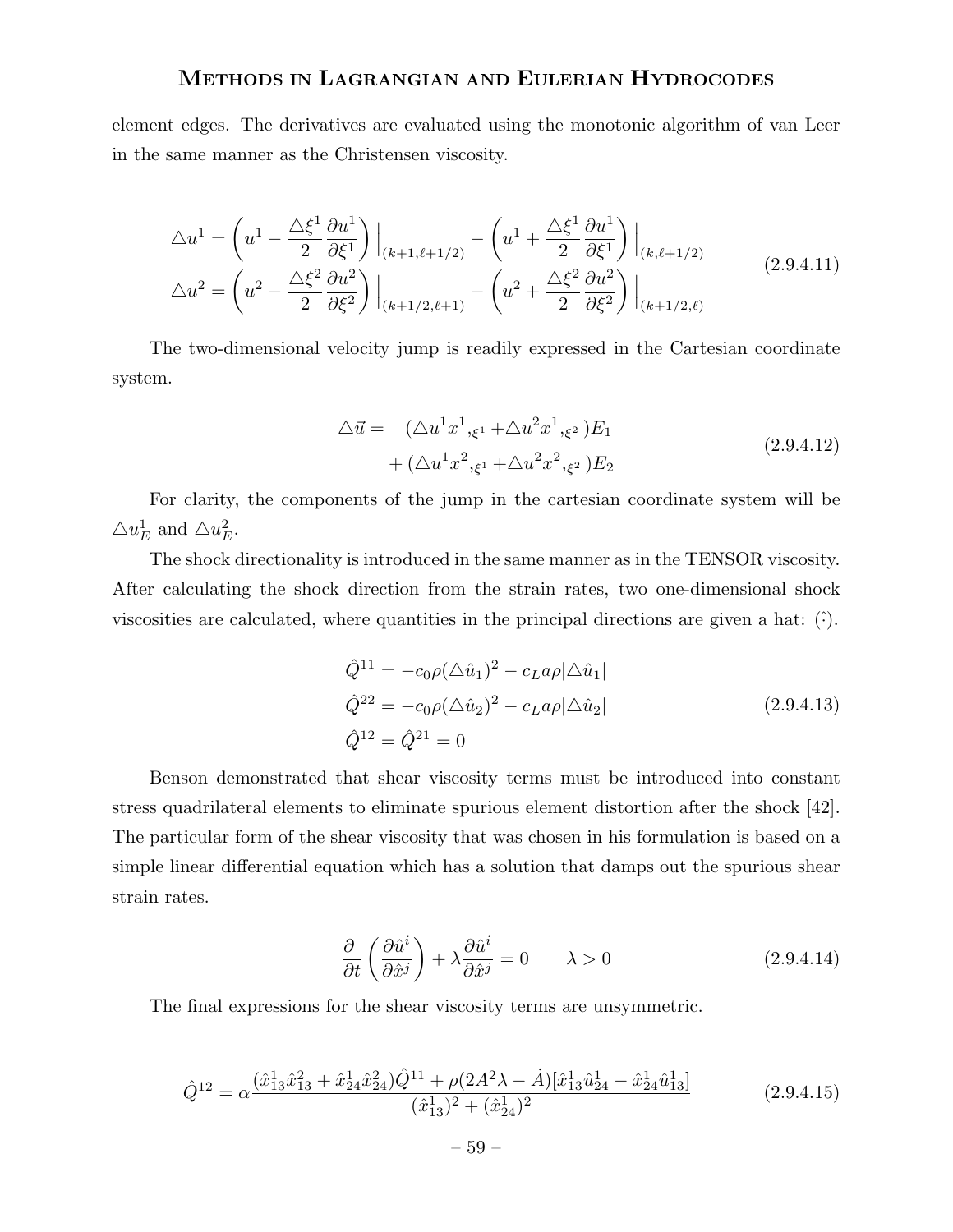$$
\hat{Q}^{21} = \alpha \frac{(\hat{x}_{13}^1 \hat{x}_{13}^2 + \hat{x}_{24}^1 \hat{x}_{24}^2) \hat{Q}^{22} + \rho (2A^2 \lambda - \hat{A}) [\hat{x}_{24}^2 \hat{u}_{13}^2 - \hat{x}_{13}^2 \hat{u}_{24}^2]}{(\hat{x}_{13}^2)^2 + (\hat{x}_{24}^2)^2}
$$
(2.9.4.16)

The energy calculation is modified slightly because of the lack of symmetry associated with the tensor viscosity. Instead of using the strain rate, the velocity gradient, which is unsymmetric like the viscosity, is used in the energy equation.

$$
\dot{E}_Q = Q^{ij} \frac{\partial u^i}{\partial x^j} V \tag{2.9.4.17}
$$

No changes are necessary for using this viscosity formulation in axisymmetric problems. The governing equations in axisymmetry have the additional terms  $(\sigma^{rr} - \sigma^{\theta\theta})/r$ in the r equation and  $\sigma^{rz}/r$  in the z equation. These additional terms only contribute a rigid body acceleration to the entire element when the area-weighted Petrov-Galerkin finite element method is used. A consistent use of the tensor viscosity would suggest that similar viscous terms should be added for axisymmetric problems. The purpose of adding the viscosity is to resist the compression of the element and to add the proper amount of thermodynamic irreversibility. Adding the axisymmetric viscous terms to the equations would not achieve either end, but they would result in large, spurious rigid body accelerations in the region of a shock. Neglecting to add them does not affect the internal energy calculation because the strain rates are independent of the rigid body motion.

#### **2.10 HOURGLASS CONTROL**

One consequence of using constant stress quadrilateral elements is the appearance of zero energy modes. These modes are also called "hourglass" and "keystone" modes after their shapes. The modes are not resisted by the stresses within the element, and they can grow without bound. Unless some mechanism is included to control them, they will ultimately turn the elements inside out.

The existence and nature of the hourglass modes can be deduced from very primitive considerations. A single element has eight degrees of freedom, two for each node. The three rigid body modes, two translational and one rotational, must not be resisted by the stresses. This leaves five independent modes of deformation to be resisted, but in two dimensions there are only three stresses ( $\sigma_{\theta\theta}$  does not resist the hourglass modes in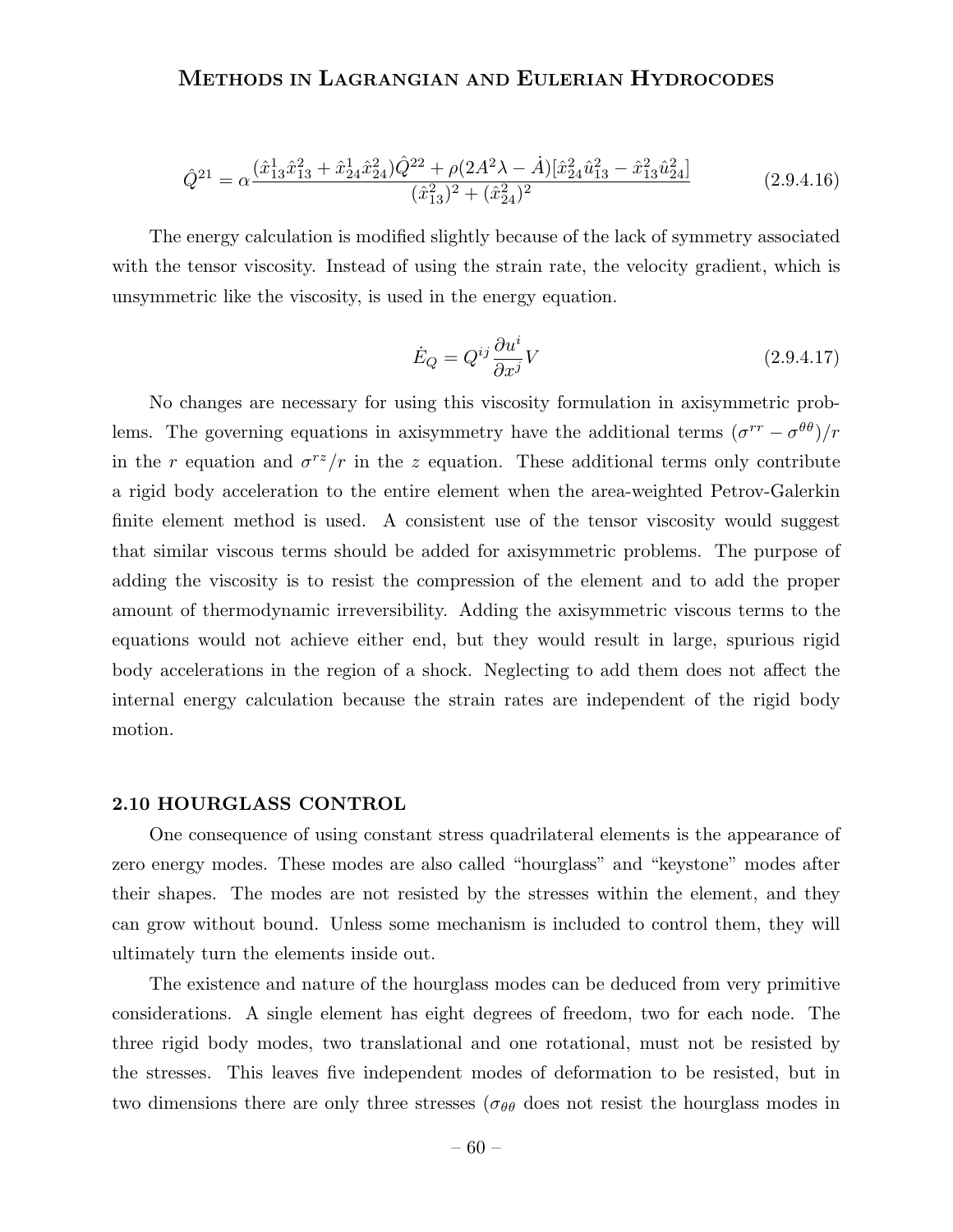axisymmetry) to resist them. Two of those modes, the hourglass modes, are therefore not resisted by the element.

Consider an initially square element, and move the lower two nodes towards each other by an amount  $\delta$ , and the upper two nodes  $\delta$  outwards. The two material lines associated with  $\xi^i$  through the element centroid remain undistorted and the strain at the centroid is zero. No resisting stress will be developed in response to this distortion. This mode of distortion is the  $x_1$  hourglass mode, and the  $x_2$  mode is simply the  $x_1$  mode rotated through a quarter turn. Note that the centroid of the element is the only location within the element where the strain is zero. For the  $x_1$  mode, the only strain component is  $\epsilon_{11}$  and it is a linear function of  $x_2$ . In simple beam bending theory [57], the strain has the same linear distribution through the thickness. The hourglass modes therefore can be thought of as bending modes for the case of rectangular elements. Since bending is often an important part of the solution, we want to control the unbounded growth of the hourglass modes, but not to suppress them so much that the structural response is overly stiff.

The existence of hourglass modes has been known since the earliest two-dimensional finite difference calculations. The usual approach to controlling hourglass modes is to add viscous terms to the momentum equations that oppose the modes. Despite the large body of literature on the subject, the actual form of the hourglass viscosity is not critical for most problems. One exception is the method by Flanagan and Belytschko [58], which uses a stiffness instead of a viscosity. Belytschko [59] has shown that the proper choice for an hourglass stiffness results in superconvergent behavior for small strain, linearly elastic problems. While the stiffness form works better than the viscosity for many structural problems [58], its usefulness is limited in axisymmetric hydrodynamics problems [34]. In the hydrocode literature other formulations have been presented by many others, including Wilkins [7], Hallquist [18], Margolin [60], and Maenchen and Sack [6].

The hourglass control has two parts: 1) defining the mode shapes and 2) defining the resisting force. Neither part is uniquely defined in the literature, and depending on the problems, different forms are appropriate.

**2.10.1 Defining the hourglass modes.** The hourglass velocity is the velocity field minus the velocity field associated with the rigid body and straining modes [6], [7]. Since there are eight degrees of freedom in a quadrilateral element, the velocity field can be expressed in terms of eight modes. The choice of the eight modes is not unique so long as they are linearly independent. From inspection, one choice is the two translational modes,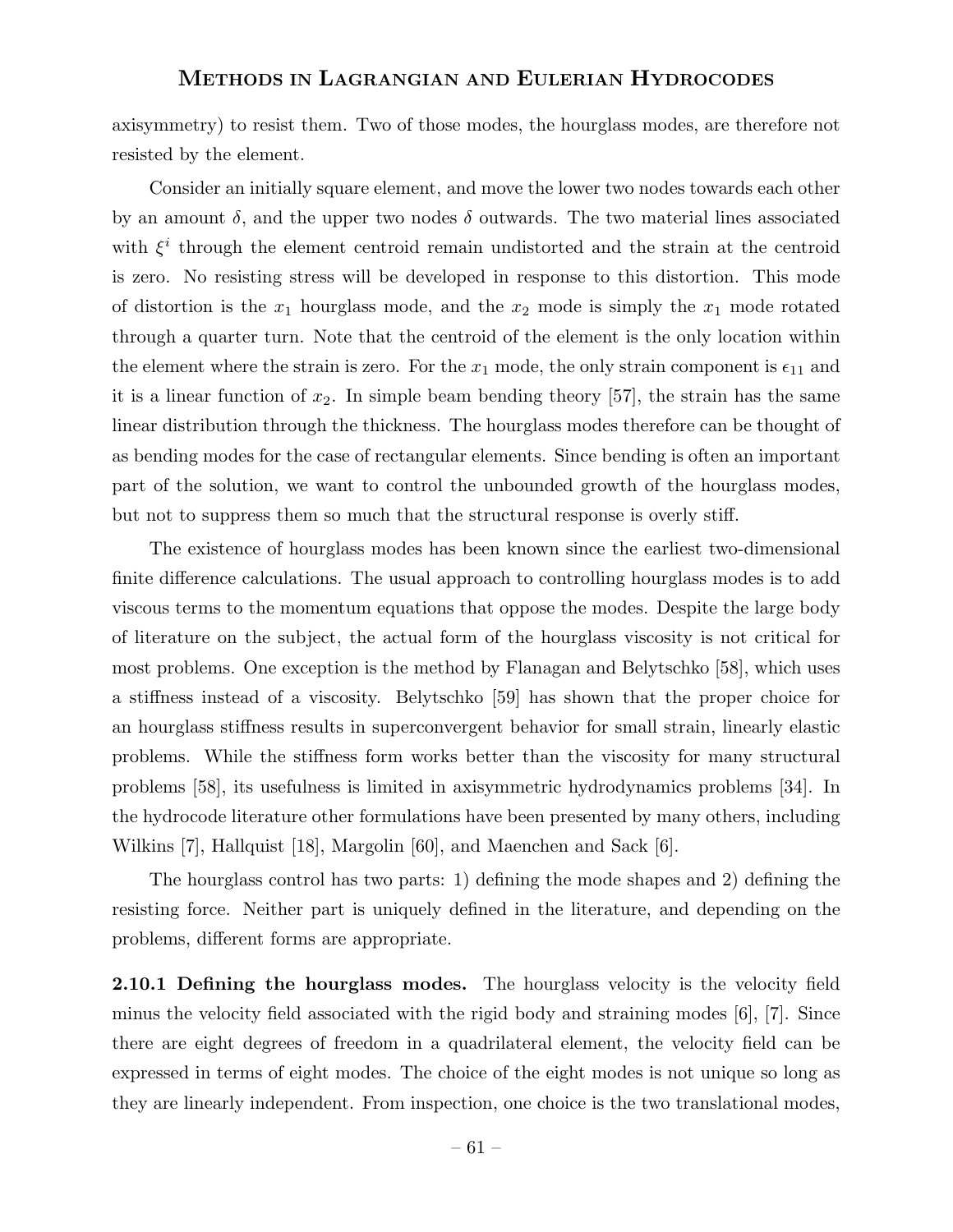the rigid rotation mode, the pure shear mode, the two stretching modes in the  $y$  and  $z$ directions, and the two hourglass modes. The shear and rotation modes include both y and z velocity components, while the other modes include only one velocity component (aside from the hourglass modes, which are to be determined). To simplify the analysis, the rigid rotation and the pure shear modes are replaced by the  $y$  and  $z$  shear modes. The pure shear mode is one half of the z and y shear modes, while the rigid rotation is half the difference between the two.

Letting the translational, shear, and stretching modes in the ith direction be denoted as  $T^i$ ,  $\tau^i$ , and  $\sigma^i$  respectively, their shapes can be described by vectors using the same ordering as the velocity components for Eq. (2.4.2.10).

$$
T^{y} = \frac{1}{4} \begin{bmatrix} 1 & 0 & 1 & 0 & 1 & 0 & 1 & 0 \end{bmatrix}
$$
  
\n
$$
T^{z} = \frac{1}{4} \begin{bmatrix} 0 & 1 & 0 & 1 & 0 & 1 & 0 & 1 \end{bmatrix}
$$
  
\n
$$
\tau^{y} = \frac{1}{2A} \begin{bmatrix} -y_{24} & 0 & -y_{31} & 0 & y_{24} & 0 & y_{31} & 0 \end{bmatrix}
$$
  
\n
$$
\tau^{z} = \frac{1}{2A} \begin{bmatrix} 0 & z_{24} & 0 & z_{31} & 0 & -z_{24} & 0 & -z_{31} \end{bmatrix}
$$
  
\n
$$
\sigma^{y} = \frac{1}{2A} \begin{bmatrix} z_{24} & 0 & z_{31} & 0 & -z_{24} & 0 & -z_{31} & 0 \end{bmatrix}
$$
  
\n
$$
\sigma^{z} = \frac{1}{2A} \begin{bmatrix} 0 & -y_{24} & 0 & -y_{31} & 0 & y_{24} & 0 & y_{31} \end{bmatrix}
$$
  
\n(2.10.1.1)

These modes are used to calculate the magnitude of the deformation modes and do not constitute velocity profiles. For instance, the velocity profile for shear in the y direction is proportional to z, but the  $\tau^y$  mode defined above clearly does not have this form (e.g., nodes 1 and 3 have the same magnitudes). The dot product of the nodal velocities with  $\tau^y$  gives the magnitude of the shear component in the y direction in the specified bilinear velocity field.

Perhaps the best way to think of these modes is as covectors. Their dot product with the nodal velocities gives the magnitude of the contribution of their associated deformation pattern to the velocity field. By construction, the resulting velocity field is linear.

$$
{u_{\alpha i}}^{linear} = (T^y \cdot u)T_y + (T^z \cdot u)T_z + (\tau^y \cdot u)\tau_y + (\tau^z \cdot u)\tau_z + (\sigma^y \cdot u)\sigma_y + (\sigma^z \cdot u)\sigma_z
$$
 (2.10.1.2)

The associated vectors are fairly simple. The centroid location is  $(y_o, z_o)$ , and it is calculated by taking the dot product of the nodal coordinates with  $T^y/4$  and  $T^z/4$ .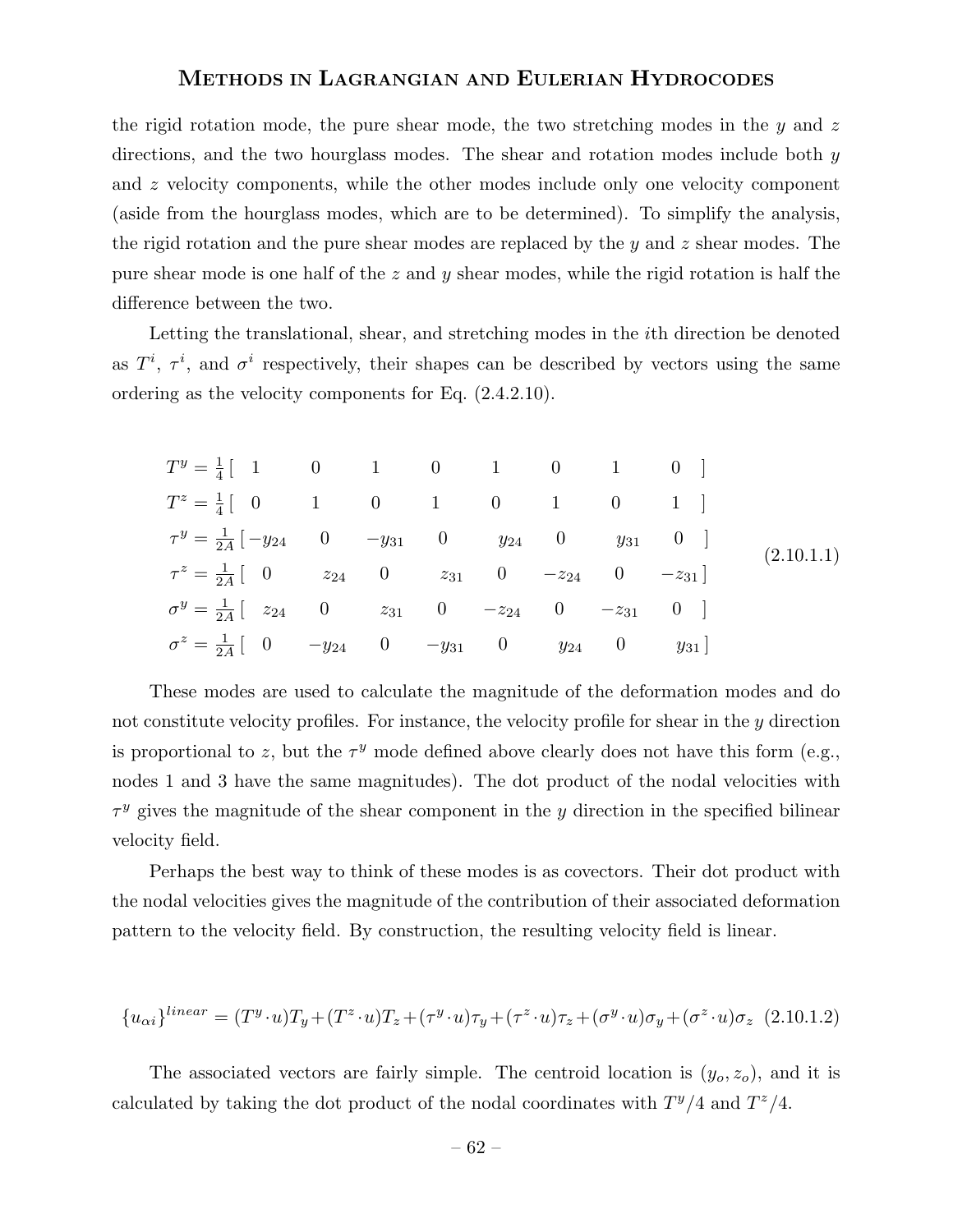$$
T_y = \begin{bmatrix} 1 & 0 & 1 & 0 & 1 & 0 & 1 & 0 & 1 \\ T_z = \begin{bmatrix} 0 & 1 & 0 & 1 & 0 & 1 & 0 & 1 & 1 \\ 0 & 0 & 1 & 0 & 1 & 0 & 1 & 1 \\ 0 & 0 & z_2 - z_0 & 0 & z_3 - z_0 & 0 & z_4 - z_0 & 0 & 1 \\ 0 & 0 & y_1 - y_0 & 0 & y_2 - y_0 & 0 & y_3 - y_0 & 0 & y_1 - y_0 & 1 \\ 0 & 0 & y_2 - y_0 & 0 & y_3 - y_0 & 0 & y_4 - y_0 & 0 & 1 \\ 0 & 0 & z_1 - z_0 & 0 & z_2 - z_0 & 0 & z_3 - z_0 & 0 & z_1 - z_0 & 1 \end{bmatrix}
$$
\n(2.10.1.3)

Six of the eight basis vectors and covectors are known and it remains to complete the spaces by adding an additional pair of vectors and covectors. Note that neither the set of vectors or covectors are mutually orthogonal. The definitions of the remaining vectors are not unique.

By inspection, two hourglass vectors,  $\Gamma_i$ , are found to be orthogonal to the six covectors. Any velocity vector that is a multiple of these vectors will produce a zero strain rate. The spaces are completed by calculating  $\Gamma^i$ .

$$
\Gamma_y = [+1 \quad 0 \quad -1 \quad 0 \quad +1 \quad 0 \quad -1 \quad 0]
$$
  
\n
$$
\Gamma_z = [ \quad 0 \quad +1 \quad 0 \quad -1 \quad 0 \quad +1 \quad 0 \quad -1 ]
$$
\n(2.10.1.4)

Flanagan and Belytschko chose the  $\Gamma_i$  to complete the space because the  $\Gamma_i$  represent the difference between the interpolated bilinear velocity field and the linear velocity field defined by the six vectors. The covectors are calculated by Gram-Schmidt orthogonalization using the  $\Gamma_i$  as the initial approximation to  $\Gamma^i$ . By noting that the  $\Gamma_i$  are already orthogonal to rigid body modes, only the orthogonalization with respect to the straining modes needs to be performed. Since the two directions are considered independently, there are only four nonzero coefficients in each  $\Gamma^i$ . The two are related by a simple interchange between their y and z components, and therefore only one of the actual orthogonalization operations needs to be performed.

$$
\Gamma^{y} = \Gamma_{y} - (\tau_{y} \cdot \Gamma_{y})\tau^{y} - (\sigma_{y} \cdot \Gamma_{y})\sigma^{y}
$$
  
\n
$$
\Gamma^{z} = \Gamma_{z} - (\tau_{z} \cdot \Gamma_{z})\tau^{z} - (\sigma_{z} \cdot \Gamma_{z})\sigma^{z}
$$
\n(2.10.1.5)

The orthogonalization can also be written in terms of the B matrix and the nodal coordinates [58]. An explicit expression for the hourglass covectors is given by Flanagan and Belytschko [58] and Taylor and Flanagan [34]. Since the mode in the y direction is a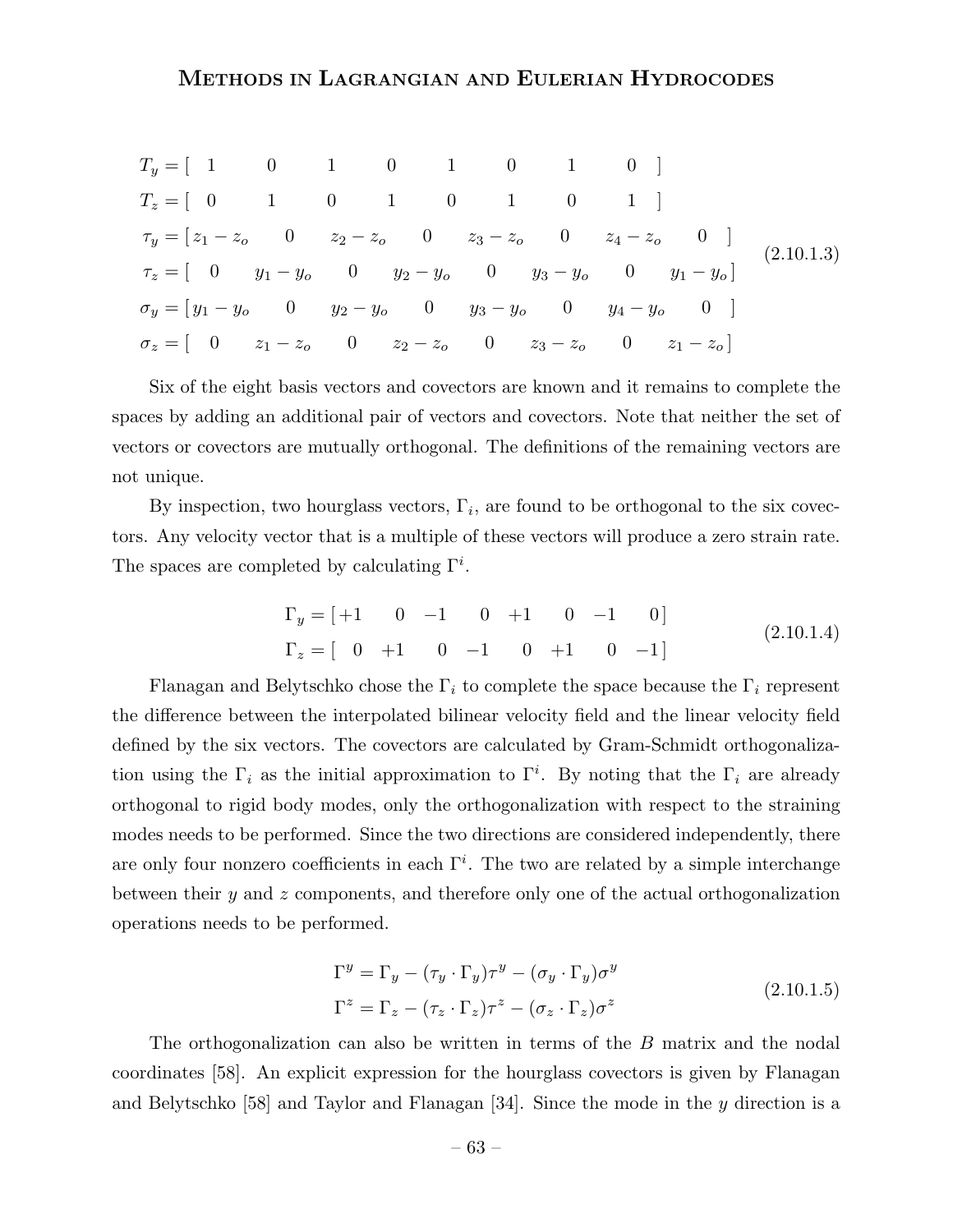function of only the y velocities, and the z mode, the z velocities, only the four nonzero components are given.

$$
\Gamma = \frac{1}{A} \begin{cases} y_2(z_3 - z_4) + y_3(z_4 - z_2) + y_4(z_2 - z_3) \\ y_3(z_1 - z_4) + y_4(z_3 - z_1) + y_1(z_4 - z_3) \\ y_4(z_1 - z_2) + y_1(z_2 - z_4) + y_2(z_4 - z_1) \\ y_1(z_3 - z_2) + y_2(z_1 - z_3) + y_3(z_2 - z_1) \end{cases}
$$
(2.10.1.6)

Kosloff and Frazier [61] chose to make the  $\Gamma_i$  orthogonal with respect to the rigid body and straining vectors. Again considering each coordinate direction independently, this gives three orthogonality conditions on a vector with four nonzero components,  $a_i$ . Kosloff and Frazier arbitrarily choose the last component,  $a_4$ , to be 1.0, solve the resulting three equations, and normalize the final vector.

$$
a_1 + a_2 + a_3 = -1
$$
  
\n
$$
a_1y_1 + a_2y_2 + a_3y_3 = -y_4
$$
  
\n
$$
a_1x_1 + a_2x_2 + a_3x_3 = -x_4
$$
  
\n
$$
a'_i = \frac{2a_i}{\sqrt{a_1^2 + a_2^2 + a_3^2 + a_4^2}}
$$
\n(2.10.1.8)

In both cases, when the elements are rectangular, the vector and covectors are equal to within a scale factor. In the finite difference community [2], [7], [60], and DYNA2D [18], the hourglass vectors and covectors are taken to be the  $\Gamma_i$  defined in Eq. (2.10.2.4).

**2.10.2 Defining the resisting forces.** As in the definition of the modes, there are a variety of ways to remove the hourglass modes. Viscous or elastic forces can be added to the momentum equation [2], [6], [7], [18], [34] or the mode shapes can be used as stencils to filter out the hourglass velocities [60].

The simplest approach, and the one that is the most popular in Lagrangian hydrocodes, is to add viscous damping to the momentum equation. The magnitude of the hourglass velocity,  $q_i$ , is calculated by dotting the velocities with the  $\Gamma^i$ .

$$
q_i = \Gamma^i_{\alpha k} u_{\alpha k} \tag{2.10.2.1}
$$

Defining an hourglass force,  $Q<sup>i</sup>$ , that is conjugate to the the hourglass velocity results in an expression for the nodal hourglass forces. Kosloff and Frazier [61] are concerned only with small deformation elasticity, and instead of using the velocity, they use the displacements.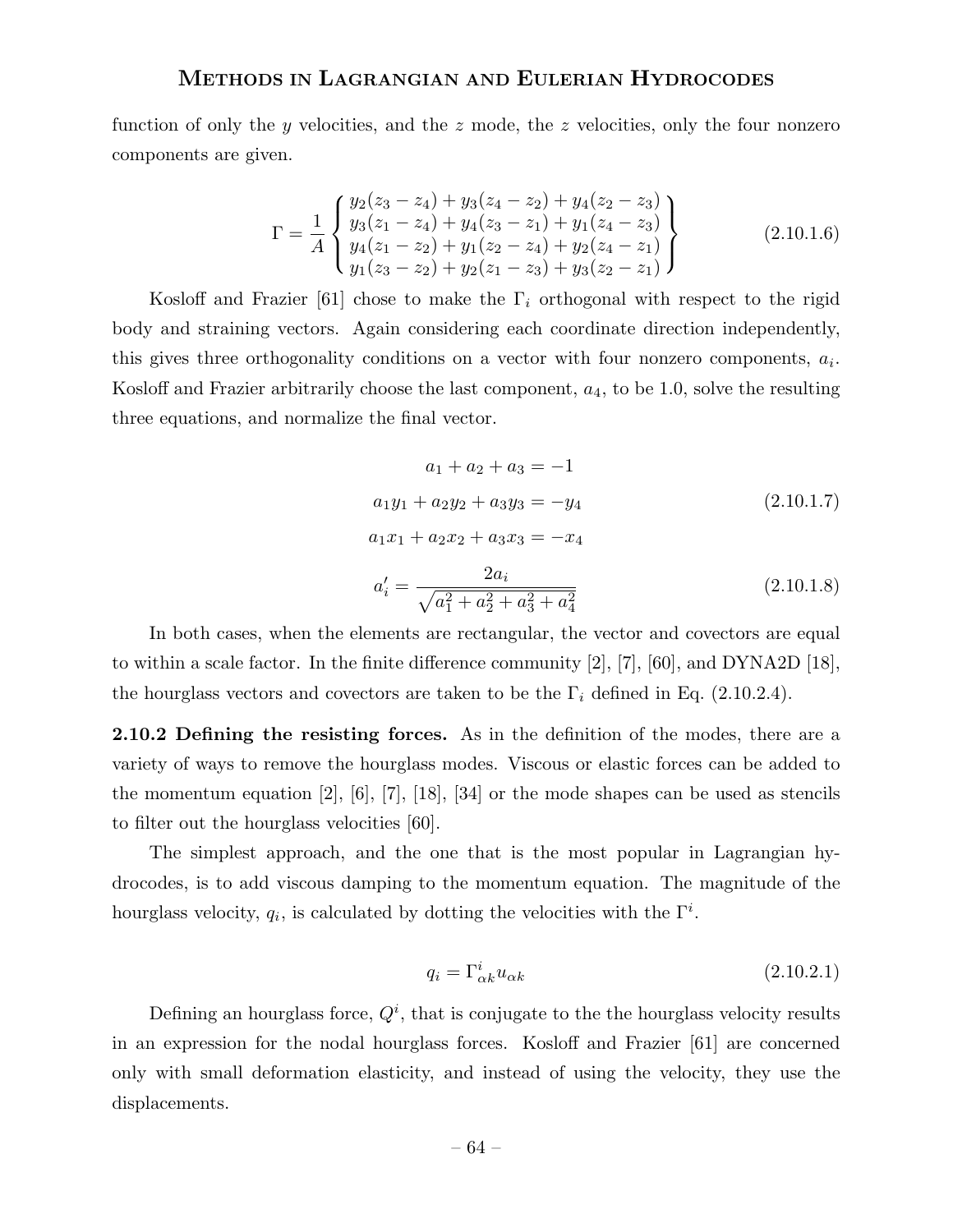$$
\dot{W}_{hg}^i = Q^i q_i = F_{\alpha k}^i u_{\alpha k} \quad \text{no sum on } i
$$
\n
$$
= Q^i \Gamma_{\alpha k}^i u_{\alpha k} \tag{2.10.2.2}
$$
\n
$$
F_{\alpha k}^i = Q^i \Gamma_{\alpha k}^i
$$

The remaining difficulty is to define the magnitude of the conjugate hourglass force. Kosloff and Frazier [61] choose a stiffness that will recover the fully integrated element stiffness for small deformation elasticity. The stiffness coefficient  $E$  is Young's modulus for plane stress and  $4\mu(\lambda + \mu)/(\lambda + 2\mu)$  for plane strain.

$$
Q^i = \frac{E}{12} A q_i \tag{2.10.2.3}
$$

Flanagan and Belytschko [58] define damping and stiffness rates. The stiffness form is the hourglass analog of a hypoelastic material. The element thickness is  $t$ , and the damping and stiffness parameters are  $\epsilon$  and  $\kappa$  respectively.

$$
Q^{i} = \epsilon t \sqrt{\frac{\rho(\lambda + 2\mu)B : B}{2}} \dot{q}_{i} \quad \text{damping}
$$
  

$$
\dot{Q}^{i} = \kappa t \frac{\lambda + 2\mu}{2A} B : B \dot{q}_{i} \quad \text{stiffness rate}
$$
 (2.10.2.4)

The viscous coefficients used in DYNA2D [18] and PISCES [2] are similar. Note that the values of  $\epsilon$  in the two forms are simply coefficients and do not have the same values.

$$
Q^{i} = \frac{1}{4} \epsilon \sqrt{A} \rho \dot{q}_{i} \quad \text{DYNA2D}
$$
  

$$
Q^{i} = \left(\frac{\epsilon \rho A}{\Delta t}\right) \dot{q}_{i} \quad \text{PISCES}
$$
 (2.10.2.5)

Margolin filters the velocity element by element [60]. Rather than subtracting all the hourglassing velocity, only a fraction,  $\beta$ , of it is removed each time step. This number can be thought of as the ratio of the time step size to a relaxation time. Each node on a logically regular mesh is filtered four times, once for each surrounding element, and therefore  $\beta$  must be less than  $\frac{1}{4}$  to prevent overcorrecting the modes.

$$
u = u - \beta [(\Gamma^y \cdot u)\Gamma_y + (\Gamma^z \cdot u)\Gamma_z]
$$
 (2.10.2.6)

**2.10.3 Nonlinear hourglass controls.** The hourglass controls discussed in the previous sections use a constant set of coefficients that are heuristic functions of the elastic properties of the material. These methods were designed to suppress the hourglass modes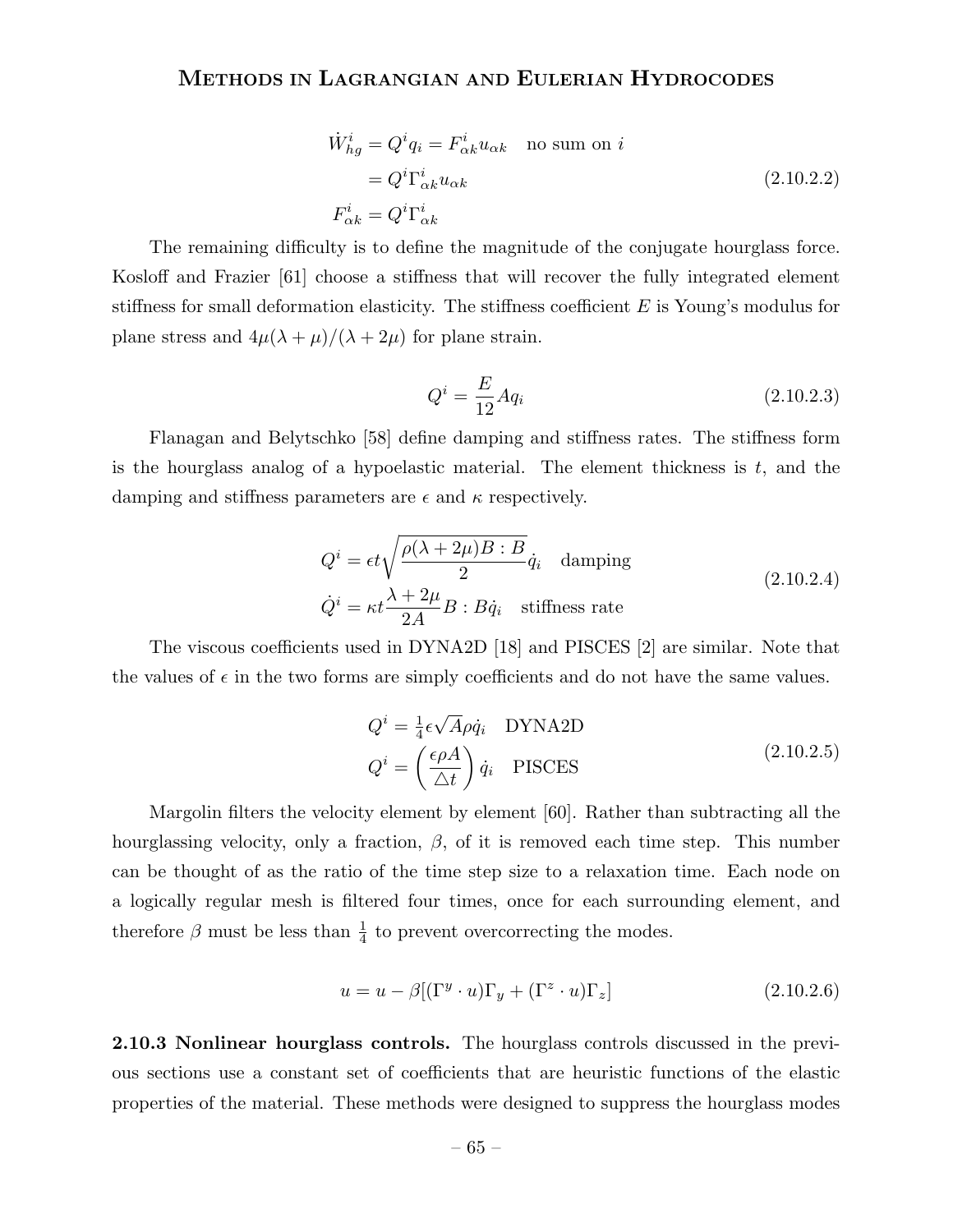without degrading the accuracy of the element. Belytschko and Bindeman [169] have recently proposed a nonlinear assumed strain stabilization algorithm for plane strain with the coefficients based on the tangent moduli at the current stress state.

Working in the corotational frame, they construct an assumed strain by using an augmented B matrix,  $\hat{B}$ , which can be shown to satisfy the orthogonality conditions required by the Hu-Washizu principle [57],[170]. The constitutive model is evaluated using the usual strain rate, Bu, and the hourglass stress rates are  $C[\hat{B} - B]u$ , where C is the matrix of the current material moduli. By taking advantage of the orthogonality properties of the derivatives of the bilinear term in the shape functions, the calculation of the hourglass force rates can be simplified to the product of a stabilization matrix and the nodal velocities.

**2.10.4 Comparing the hourglass controls.** The differences between the choices of hourglass base vectors do not seem to be critical based on experiences with DYNA2D [18]. For linearly elastic problems, however, it is possible to choose the hourglass stiffness with the Flanagan and Belytschko vectors so that the fully integrated stiffness is exactly recovered [59]. In most cases, both the damping and stiffness hourglass forces work equally well, but it is possible to construct problems where either fail [58], [34]. The stiffness form apparently doesn't work well for axisymmetric problems, and Flanagan and Taylor [34] state that the instability is due to nonstrain terms in the Petrov-Galerkin formulation. The new formulation by Belytschko and Bindeman performs only moderately better than the formulation by Flanagan and Belytschko for elastic-plastic problems, but it is vastly superior for linear problems [169].

# **2.11 RECTANGULAR MESH FORMULATIONS WITH EDGE-CENTERED VELOCITIES**

In the interests of efficiency, many Eulerian hydrocodes use a mesh of rectangular elements. The velocity is centered on the cell edges, and only the normal velocity component is known. This choice gives better results than node-centered velocities for some problems where the pressure is much larger than the deviatoric stress because it can optimally resolve a shear flow [50]. Rows of adjacent cells can move in opposite directions without any coupling because of the velocity centering. The expressions for the shear strain rates, however, are not as obvious for edge-centered velocities as for node centered velocities.

Finite difference notation is used in this section because it is the most natural notation for describing how different quantities are centered. The additional assumption is made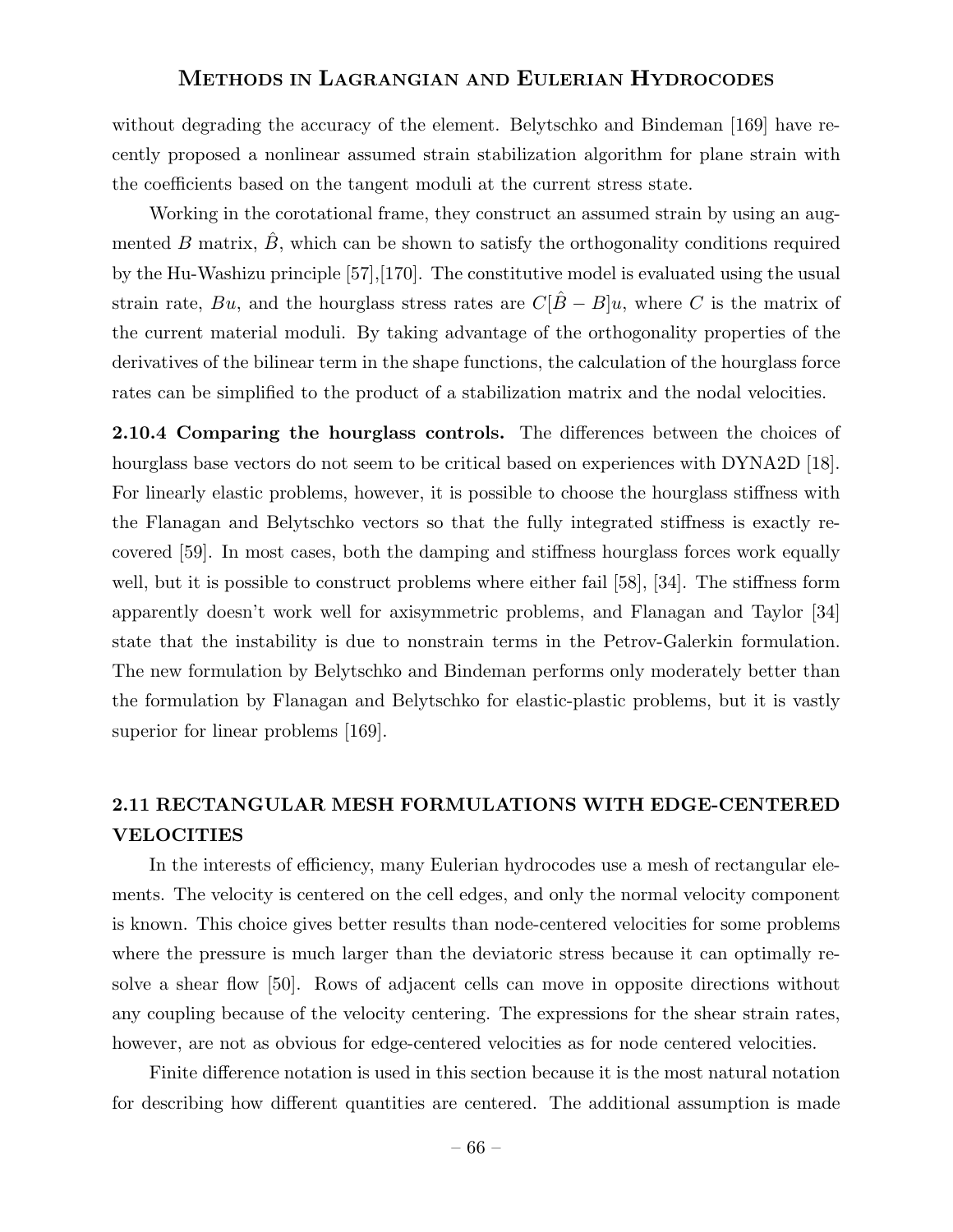that the mesh is rectangular and aligned with the coordinate axis. Formulations for general orthogonal coordinate systems have been proposed, but the necessary introduction of the metric tensor complicates the formulations without giving any deeper insight into the difference scheme.

Most of the algorithms associated with the rectangular mesh are identical to the general ones described above. From the conjugate relationship between the forces and the velocities, and the stresses and the strain rates, it should only be necessary to characterize the B matrix to completely define the edge-centered algorithm, but as will be shown, the forces and the velocities are not exactly conjugate in many finite difference algorithms. This means that there is an error in the work terms, but it is usually small in comparison to the other errors in the energy calculations.

**2.11.1 The volume calculation.** The initial volume of a cell is simply calculated from the coordinates of the edges.

$$
V^{n}(i + \frac{1}{2}, j + \frac{1}{2}) = (y(i + 1) - y(i))(z(j + 1) - z(j))
$$
planar  
= 
$$
(r^{2}(i + 1) - r^{2}(i))(z(j + 1) - z(j))
$$
 axisymmetric (2.11.1.1)

Since logical segments of the mesh lines move independently, the mesh lines are not continuous after a time step and the volumes of the cells are not defined unambiguously. The simplest and almost universally used method to calculate the final volume is to add the differential volume changes associated with the motion of the edges. For clarity, the logical coordinates of the mesh are enclosed in parentheses and separated by commas. The commas within the parentheses do not indicate partial differentiation.

$$
V_{(i+1/2,j+1/2)}^{n+1} = V_{(i+1/2,j+1/2)}^{n}
$$
 planar  
\n
$$
+ \Delta t \left[ (y_{(i+1,j+1/2)}^{n} - y_{(i,j+1/2)}^{n}) (z_{(i+1/2,j+1)}^{n+1/2} - z_{(i+1/2,j)}^{n+1/2}) + (y_{(i+1,j+1/2)}^{n+1/2} - y_{(i,j+1/2)}^{n+1/2}) (z_{(i+1/2,j+1)}^{n} - z_{(i+1/2,j)}^{n}) \right]
$$
  
\n
$$
V_{(i+1/2,j+1/2)}^{n+1} = V_{(i+1/2,j+1/2)}^{n}
$$
 axisymmetric  
\n
$$
+ \Delta t \left[ ((r_{(i+1,j+1/2)}^{n})^{2} - (r_{(i,j+1/2)}^{n})^{2}) (z_{(i+1/2,j+1)}^{n+1/2} - z_{(i+1/2,j)}^{n+1/2}) + 2(r_{(i+1,j+1/2)}^{n+1/2} \overline{r}_{(i+1)} - \overline{r}_{(i,j+1/2)}^{n+1/2} \overline{r}_{(i)}) (z_{(i+1/2,j+1)}^{n} - z_{(i+1/2,j)}^{n}) \right]
$$
  
\n
$$
\overline{r}_{(i)} = \frac{1}{2} (r_{(i,j+1/2)}^{n} + r_{(i,j+1/2)}^{n+1}) = r_{(i,j+1/2)}^{n} + \frac{1}{2} \Delta t \overline{r}_{(i,j+1/2)}^{n+1/2}
$$

**2.11.2 Defining the normal and hoop strain rates.** The calculation of  $\epsilon_{yy(i+1/2,j+1/2)}$ (or  $\dot{\epsilon}_{rr(i+1/2,j+1/2)}$ ) and  $\dot{\epsilon}_{zz(i+1/2,j+1/2)}$  is straight forward.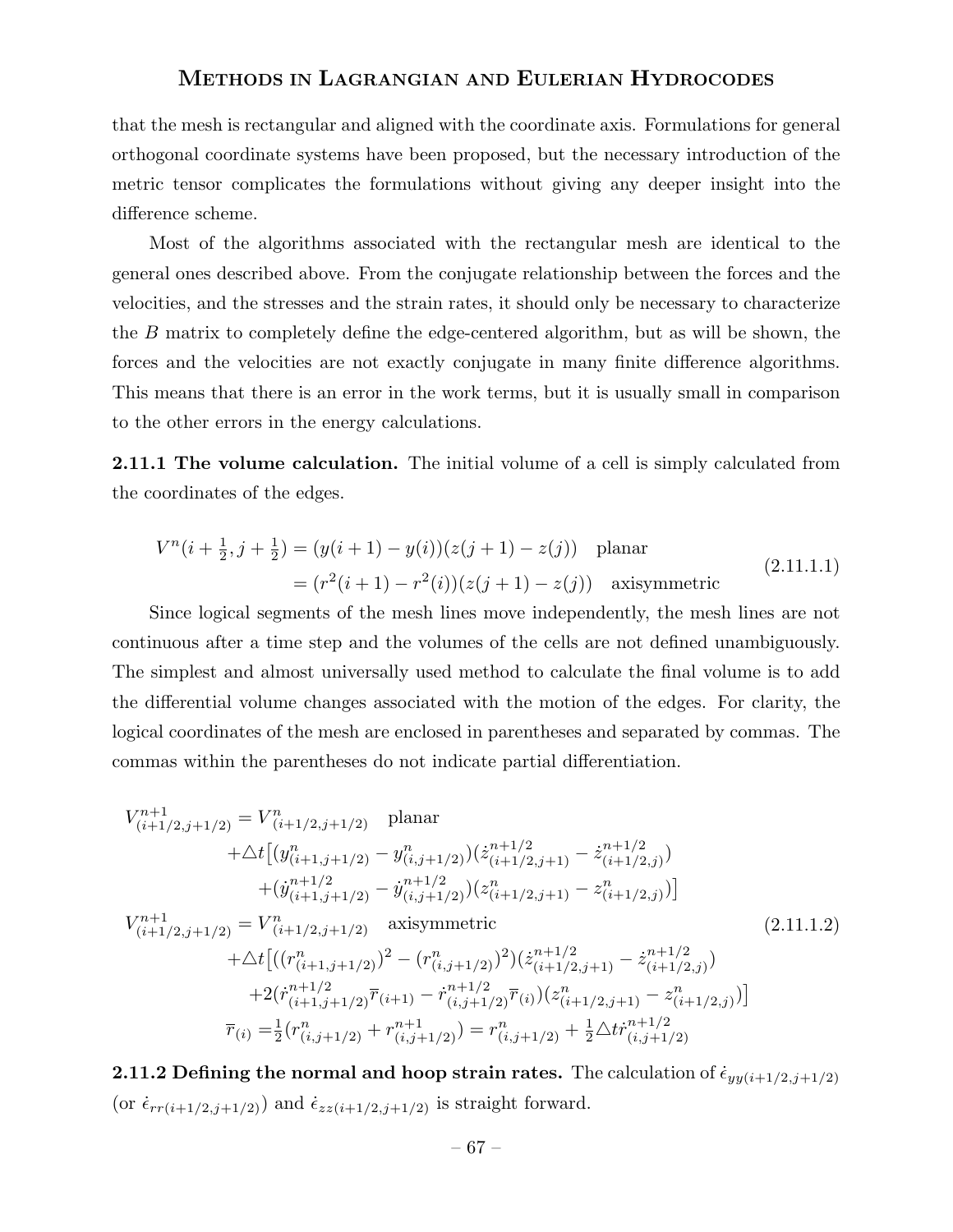$$
\begin{aligned}\n\dot{\epsilon}_{yy(i+1/2,j+h2)}^{n+1/2} &= \frac{\dot{y}_{(i+1,j+1/2)}^{n+1/2} - \dot{y}_{(i,j+1/2)}^{n+1/2}}{y_{(i+1,j+1/2)}^{n+1/2} - y_{(i,j+1/2)}^{n+1/2}} \\
\dot{\epsilon}_{zz(i+1/2,j+h2)}^{n+1/2} &= \frac{\dot{z}_{(i+1,j+1/2)}^{n+1/2} - \dot{z}_{(i,j+1/2)}^{n+1/2}}{z_{(i+1,j+1/2)}^{n+1/2} - z_{(i,j+1/2)}^{n+1/2}}\n\end{aligned} \tag{2.11.2.1}
$$

The hoop strain rate is calculated by subtracting the strain rates in the r and  $z$ directions from the volumetric strain rate. Away from the  $z$  axis, the hoop strain rate simplifies to  $\frac{1}{2}(\dot{r}_{(i+1,j+1/2)}^{n+1/2}+\dot{r}_{(i,j+1/2)}^{n+1/2})/\tilde{r}_{(i+1/2,j+1/2)},$  the direct analog to the finite element expression in Eq.  $(2.4.2.1)$ .

$$
\begin{split}\n\dot{\epsilon}_{\theta\theta(i+1/2,j+1/2)}^{n+1/2} &= \frac{\dot{V}_{(i+1/2,j+1/2)}^{n+1/2}}{V_{(i+1/2,j+1/2)}^{n+1/2}} - \dot{\epsilon}_{rr(i+1/2,j+1/2)}^{n+1/2} - \dot{\epsilon}_{zz(i+1/2,j+1/2)}^{n+1/2} \\
&= \frac{C_{(i+1,j+1/2)}\dot{r}_{(i+1,j+1/2)}^{n+1/2} + C_{(i,j+1/2)}\dot{r}_{(i,j+1/2)}^{n+1/2}}{\tilde{r}_{(i+1/2,j+1/2)}} \\
\dot{\tilde{r}}_{(i+1/2,j+1/2)} &= \frac{1}{2} \left( r_{(i+1,j+1/2)} + r_{(i,j+1/2)} \right) \\
C_{(i+1,j+1/2)} &= \begin{pmatrix} \frac{\overline{r}_{(i+1,j+1/2)} - \tilde{r}_{(i+1/2,j+1/2)}}{\tilde{r}_{(i+1,j+1/2)} - \tilde{r}_{(i,j+1/2)}} \\ \frac{\overline{r}_{(i+1,j+1/2)} - r_{(i,j+1/2)}}{\tilde{r}_{(i+1,j+1/2)}^{n+1/2}} \end{pmatrix} \\
C_{(i,j+1/2)} &= \begin{pmatrix} \frac{\tilde{r}_{(i+1/2,j+1/2)} - \tilde{r}_{(i,j+1/2)}}{\tilde{r}_{(i+1,j+1/2)} - \tilde{r}_{(i,j+1/2)}} \\ \frac{\tilde{r}_{(i+1/2,j+1/2)} - \tilde{r}_{(i,j+1/2)}}{\tilde{r}_{(i+1,j+1/2)}^{n+1/2}} \end{pmatrix}\n\end{split}
$$
\n
$$
(2.11.2.2)
$$

**2.11.3 The shear strain rates.** The calculation of the shear strain rates in a formulation with edge-centered velocities is complicated by the fact that some of the materials in the problem may not have any strength. In order to illustrate these difficulties, the algorithm used in CSQ [62] is presented in detail. While each edge-centered finite difference code has its own unique formulaton, the CSQ algorithm is fairly representative, and most of the differences between different codes are associated with the treatment of materials that lack shear strength. To simplify the presentation, only the calculation of  $\partial \dot{y}/\partial z$  is discussed. The calculation of  $\partial \dot{z}/\partial y$  proceeds in the same manner, and the shear strain rate is the average of the two terms.

Since the edges defining zone  $(i+1/2, j+1/2)$  only have information on the velocities normal to the edges, the shear strain rates must include velocity information from other edges. To demonstrate the problems associated with naively differencing the velocity field,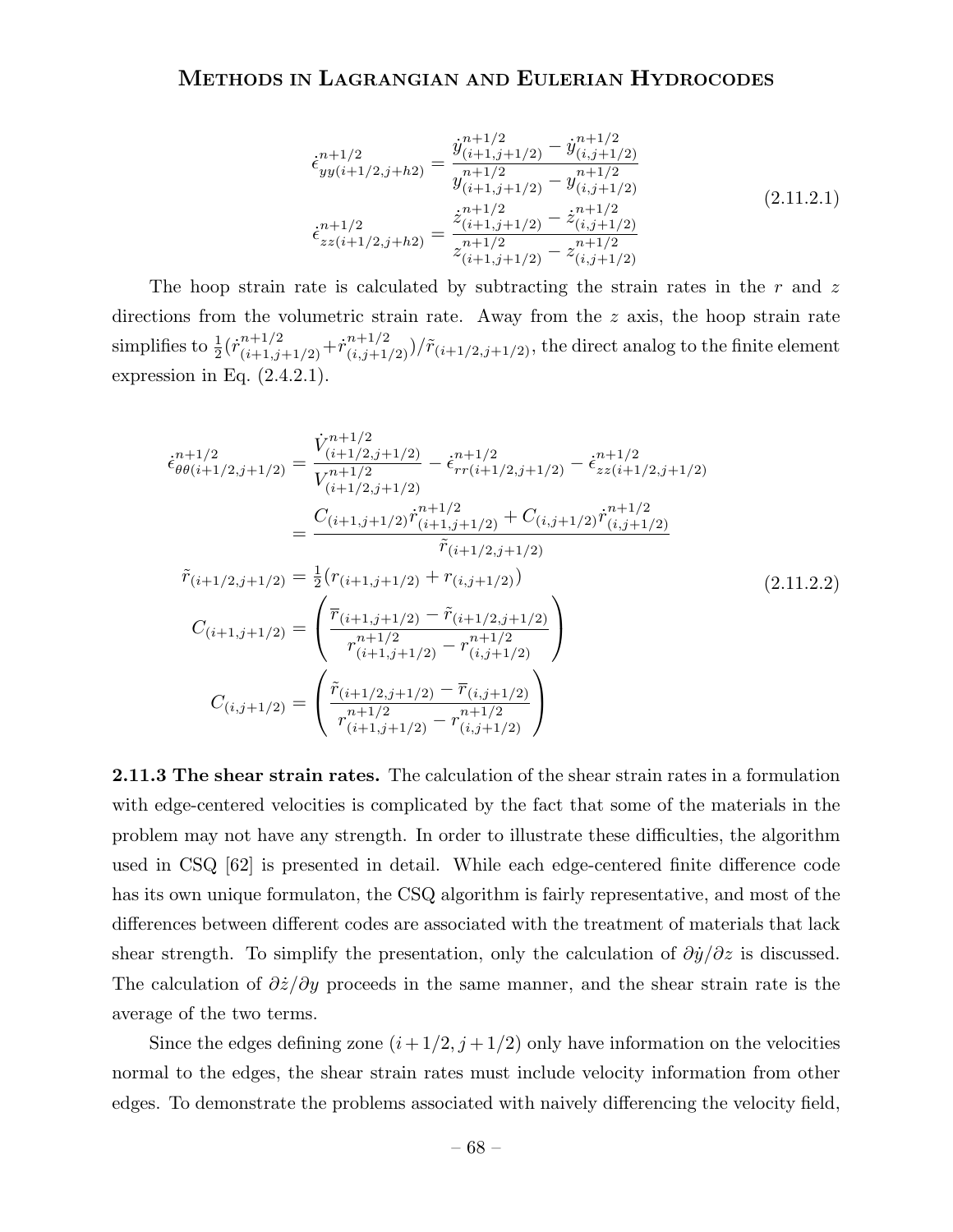the problem illustrated in Fig. 13 is considered. The central difference approximation for  $\partial \dot{z}/\partial y$  in zone  $(i + 1/2, j + 1/2)$  is readily expressed in terms of the velocities at edges  $(i, j + 1/2), (i + 1, j + 1/2), (i, j + 3/2),$  and  $(i + 1, j + 3/2)$ .

$$
\frac{\partial \dot{z}}{\partial y} = \frac{\dot{z}_{(i,j+3/2)} + \dot{z}_{(i+1,j+3/2)} - \dot{z}_{(i,j-1/2)} - \dot{z}_{(i+1,j-1/2)}}{2(y_{(i+1/2,j+3/2)} - y_{(i+1/2,j-1/2)})}
$$
(2.11.3.1)

Suppose that the material in row  $j + 1/2$  is steel while the material above and below the row is air. As illustrated in Fig. 14, there is nothing physically wrong with the air above and below the steel moving in opposite directions, but Eq. (2.11.3.1) calculates a large, nonphysical strain rate in the steel. Clearly the formulation must take into account in a dynamic manner the strength associated with the materials immediately adjacent to the zone under consideration. The basic strategy is to interpolate values of  $\dot{z}$  for edges  $(i+1/2, j+1)$  and  $(i+1/2, j)$  from the edges used in Eq. (2.11.3.1) in such a manner that only the materials that have shear strength contribute to the shear strain rate.

If the material in zone  $(i+1/2, j+3/2)$  can support shear, then the tangential velocity is given by Eq. (2.11.3.2a), otherwise it is approximated by Eq. (2.11.3.2b).

$$
\dot{z}_{(i+1/2,j+1)} = \frac{1}{4} (\dot{z}_{(i,j+3/2)} + \dot{z}_{(i+1,j+3/2)} + \dot{z}_{(i,j+1/2)} + \dot{z}_{(i+1,j+1/2)})
$$
(2.11.3.2a)

$$
\dot{z}_{(i+1/2,j+1)} = \frac{1}{2} (\dot{z}_{(i,j+1/2)} + \dot{z}_{(i+1,j+1/2)})
$$
\n(2.11.3.2b)

The velocity at edge  $(i+1/2, j)$  is interpolated in a similar manner. A zone can support a shear stress if any of the materials in it has shear strength. An alternative approach taken in some codes is to use a mass weighting for the velocities based on the generally true observation that dense materials have more shear strength than light materials. The derivative  $\partial \dot{z}/\partial y$  is evaluated by differencing the tangential velocities at the upper and lower zone edges.

$$
\frac{\partial \dot{z}}{\partial y} = \frac{\dot{z}_{(i+1/2,j+1)} - \dot{z}_{(i+1/2,j)}}{y_{(i+1/2,j+1)} - y_{(i+1/2,j)}}
$$
(2.11.3.3)

An alternative approach to defining the shear strain rate is calculate the components of the B matrix from the equations that specify how the edges are accelerated. As an example, an alternative shear strain rate for CTH [63], can be derived from its momentum equation in the  $y$  direction. To simplify the derivation, the logic associated with shear strengths of the adjacent zones is omitted. The acceleration calculations are considered in greater detail in the next section.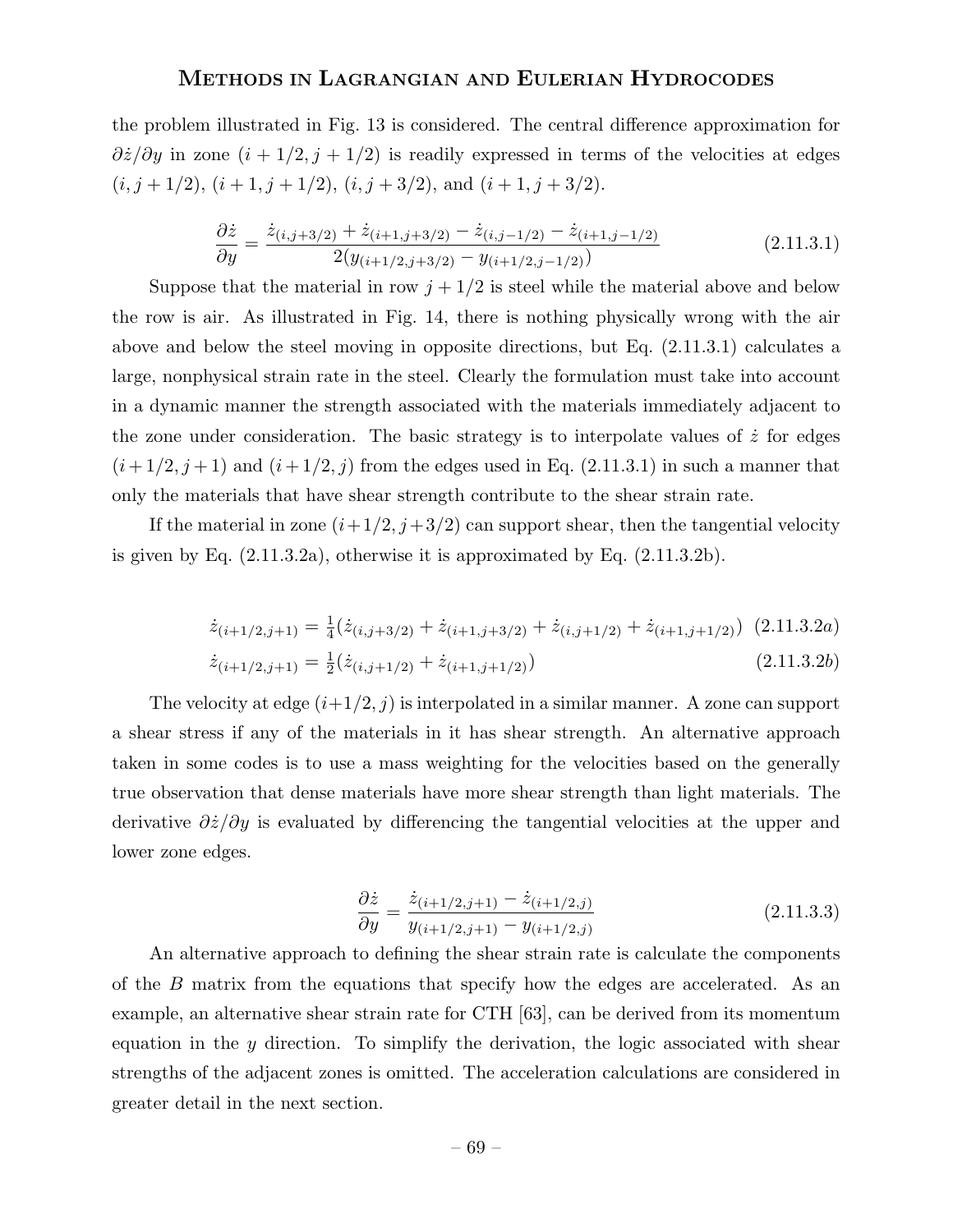$$
\dot{y}_{(i,j+1/2)}^{n+1/2} = \dot{y}_{(i,j+1/2)}^{n-1/2} + \Delta t \{ V_{(i+1/2,j+1/2)}^n + V_{(i-1/2,j+1/2)}^n \}
$$
\n
$$
\left\{ 2 \frac{\sigma_{yy(i+1/2,j+1/2)}^n - \sigma_{yy(i-1/2,j+1/2)}^n}{y_{(i+1,j+1/2)}^n - y_{(i,j+1/2)}^n} + \frac{\sigma_{yz(i,j+1)}^n - \sigma_{yz(i,j)}^n}{z_{(i,j+1)}^n - z_{(i,j)}^n} \right\} / \tag{2.11.3.4}
$$
\n
$$
\left\{ M_{(i+1/2,j+1/2)}^n + M_{(i-1/2,j+1/2)}^n \right\}
$$

The average shear stresses are positioned at the corners, and an additional relation is needed between the cell-centered stresses and the corner stresses.

$$
\sigma_{yz(i,j)}^n = \frac{1}{4} \left\{ \sigma_{yz(i-1/2,j-1/2)}^n + \sigma_{yz(i-1/2,j+1/2)}^n + \sigma_{yz(i+1/2,j-1/2)}^n + \sigma_{yz(i+1/2,j+1/2)}^n \right\}
$$
\n(2.11.3.5)

The force due to the shear stresses acting at edge  $(i, j+1/2)$  is derived by multiplying through Eq. (2.11.3.4) by the mass of the edge, and it is simplified by restricting the equation to planar geometry.

$$
F_{(i,j+1/2)}^y = \frac{1}{8} (y_{(i+1,j+1/2)}^n - y_{(i-1,j+1/2)}^n)(\sigma_{yz(i-1/2,j+3/2)}^n + \sigma_{yz(i+1/2,j+3/2)}^n - \sigma_{yz(i-1/2,j-1/2)}^n - \sigma_{yz(i+1/2,j-3/2)}^n)
$$
(2.11.3.6)

The general force relation associated with the shear stresses can be used to define the corresponding B matrix terms.

$$
F_{(i,j+1/2)}^{y} = -\sum_{k,\ell} B_{(k,\ell,i,j+1/2)} \sigma_{yz(k\ell)}^{n} V_{(k,\ell)}
$$
(2.11.3.7)

The derivative  $\partial \dot{y}/\partial z$  is calculated from Eq. (2.11.3.8) and the necessary entries can be calculated from Eq.  $(2.11.3.6)$  and Eq.  $(2.11.3.7)$  by permuting the indicies.

$$
\frac{\partial \dot{z}}{\partial y} = \sum_{k,\ell} B_{(i+1/2,j+1/2,k,\ell)} \dot{z}_{(k,\ell)} \tag{2.11.3.8}
$$

If all the surrounding zones can carry shear stresses, then the finite difference expression currently used in CTH for the strain rate is given by Eq. (2.11.3.9a) while the expression derived by virtual work principals is given by Eq. (2.11.3.9b).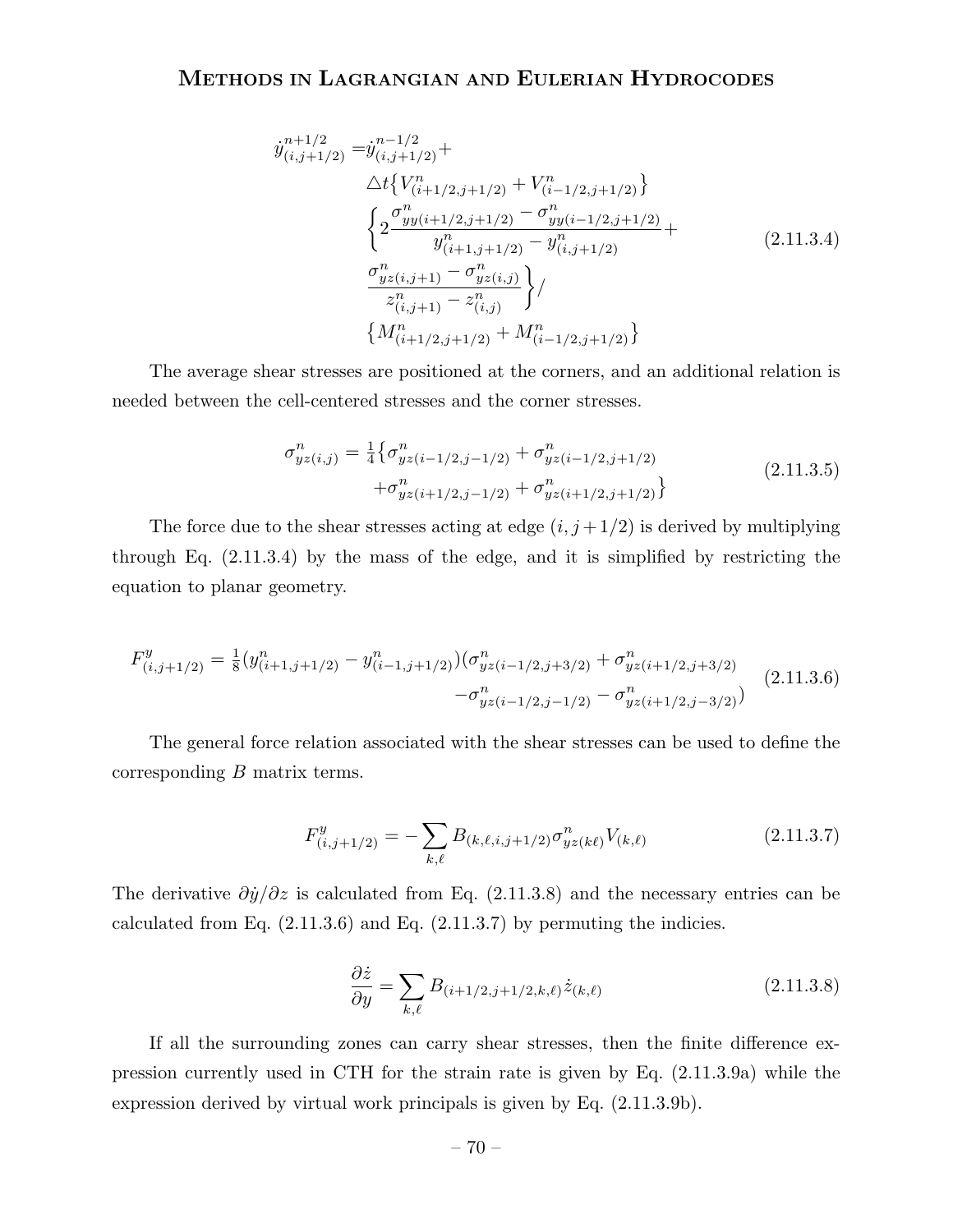$$
\frac{\partial \dot{z}}{\partial y} = \frac{\dot{z}_{(i,j+3/2)} + \dot{z}_{(i+1,j+3/2)} - \dot{z}_{(i,j-1/2)} - \dot{z}_{(i+1,j-1/2)}}{2(y_{(i+1/2,j+1)} - y_{(i+1/2,j)})}
$$
(2.11.3.9a)  

$$
\frac{\partial \dot{z}}{\partial y} = \left\{ (z_{(i+2,j+1/2)}^n - z_{(i,j+1/2)}^n)(\dot{z}_{(i+1,j+3/2)}^{n+1/2} - \dot{z}_{(i+1,j-1/2)}^{n+1/2}) + (z_{(i+1,j+1/2)}^n - z_{(i-1,j+1/2)}^n)(\dot{z}_{(i,j+3/2)}^{n+1/2} - \dot{z}_{(i,j-1/2)}^{n+1/2}) \right\} / \left\{ 8(z_{(i+1/2,j+1)}^n - z_{(i+1/2,j)}^n)(y_{(i+1,j+1/2)}^n - y_{(i,j+1/2)}^n) \right\}
$$
(2.11.3.9b)

**2.11.4 Accelerating the edges.** The acceleration for edge  $(i, j + 1/2)$  caused by  $\sigma_{yy}$ and  $\sigma_{yz}$  is given by Eq. (2.11.3.4), and a similar relation holds for edge  $(i + 1/2, j)$  and the stresses  $\sigma_{zz}$  and  $\sigma_{yz}$ . To complete the description of the edge accelerations, the case where not all the surrounding zones can support a shear stress must be considered. The algorithm discussed here is used in CSQ [62] and it is representative of the algorithms used in most Eulerian finite difference codes.

The shear stresses are distributed to the zone edges based on the ability of the surrounding zones to support shear stresses. The shear stress on edge  $(i+1/2, j+1)$  is nonzero only if both zones  $(i+1/2,j+1/2)$  and  $(i+1/2,j+3/2)$  can support a shear stress, where the volume fraction of zone  $(i + 1/2, j + 1/2)$  that can support shear stresses is denoted  $\Phi_{(i+1/2,j+1/2)}^n$ .

$$
\sigma_{yz(i+1/2,j+1)}^n = \frac{1}{2} \min\left(\Phi_{(i+1/2,j+1/2)}^n, \Phi_{(i+1/2,j+3/2)}^n\right) \tag{2.11.4.1}
$$
\n
$$
\left(\sigma_{yz(i+1/2,j+1/2)}^n + \sigma_{yz(i+1/2,j+3/2)}^n\right)
$$

A similar expression is used to evaluate the shear stresses on the other three edges. The acceleration contributed by the shear stresses to the zone center is calculated by a simple central difference.

$$
\ddot{y}_{(i+1/2,j+1/2)}^n = \frac{\Delta x_{(i+1/2,j+1/2)}^n}{M_{(i+1/2,j+1/2)}^n} \left(\sigma_{yz(i+1/2,j+1)}^n - \sigma_{yz(i+1/2,j)}^n\right)
$$
\n(2.11.4.2)

The cell-centered shear contributions to the accelerations are distributed to the zone edges in a simple manner.

$$
\ddot{y}_{(i,j+1/2)}^n = \frac{1}{2} (\ddot{y}_{(i+1/2,j+1/2)}^n + \ddot{y}_{(i-1/2,j+1/2)}^n)
$$
\n(2.11.4.3)

$$
-71-
$$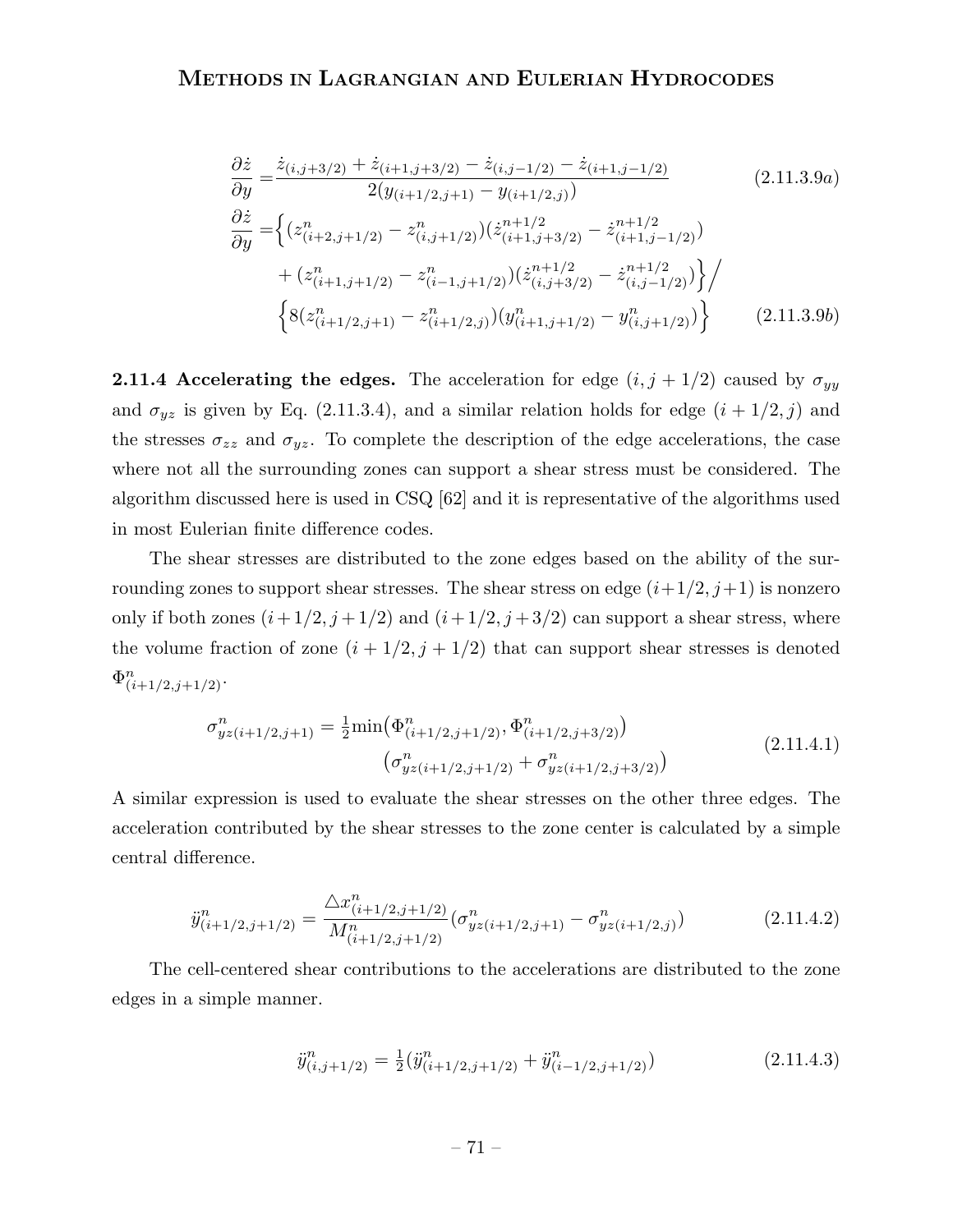#### **2.12 CONTACT ALGORITHMS**

Contact algorithms are used to prevent surfaces from interpenetrating in Lagrangian calculations. Eulerian codes do not have contact algorithms since contact is implicitly handled by the treatment of the mixed zones (zones with more than one material). While there is an extensive body of literature on contact algorithms [66], most of it is devoted to static problems. The literature devoted to hydrodynamic contact algorithms is rather small, and much of it dates back to the early finite difference work.

The contacting surfaces are often referred to a "slide lines" even in three dimensions. One surface is designated the master surface and the other, the slave. The corresponding nodes on the surfaces are also designated master and slave nodes. This nomenclature assumes that there are two distinct surfaces. Special contact algorithms are necessary if a surface is to be allowed to come into contact with itself [64] because the two surface algorithms for determining the contact points will not work with a single surface. By convention, the numbering of the surface nodes is counterclockwise around the boundary so that the outward normal is always to the right as the boundary is traversed.

Contact algorithms can be categorized based on 1) the contact search, 2) the contact and release conditions, and 3) the contact forces. The contact search is the dominant cost for many contact algorithms. In two dimensions the search is fairly simple, but it can become quite complicated in three dimensions [64]. In most cases, two surfaces are not allowed to support a tensile force between them. Not all contact algorithms calculate the interface forces directly, making it necessary to establish a set of conditions to determine when the surfaces are in contact. Two general approaches to the contact forces are found in the literature. The first calculates an interface force between the surfaces and applies it as a force boundary condition to the master surface. Typical examples of this approach are the Lagrange multiplier method [65] and the penalty method [66]. The second approach merges the slave and master surfaces by mapping the masses and stresses from the slave onto the master surface. Most of the finite difference hydrocodes, including HEMP [7] and TENSOR [6], use this approach.

**2.12.1 Interface geometry.** The most convenient way to describe a contact algorithm is in terms of a local coordinate system defined by the normal and tangential directions of the master segment. In the next few sections the normal direction is  $z$  in the local coordinate system, and the tangential direction is  $y$ . The relationship between the local and global coordinate systems is defined by the angle  $\theta_{(\ell,\ell+1)}$ , where  $\ell$  and  $\ell+1$  are the two nodes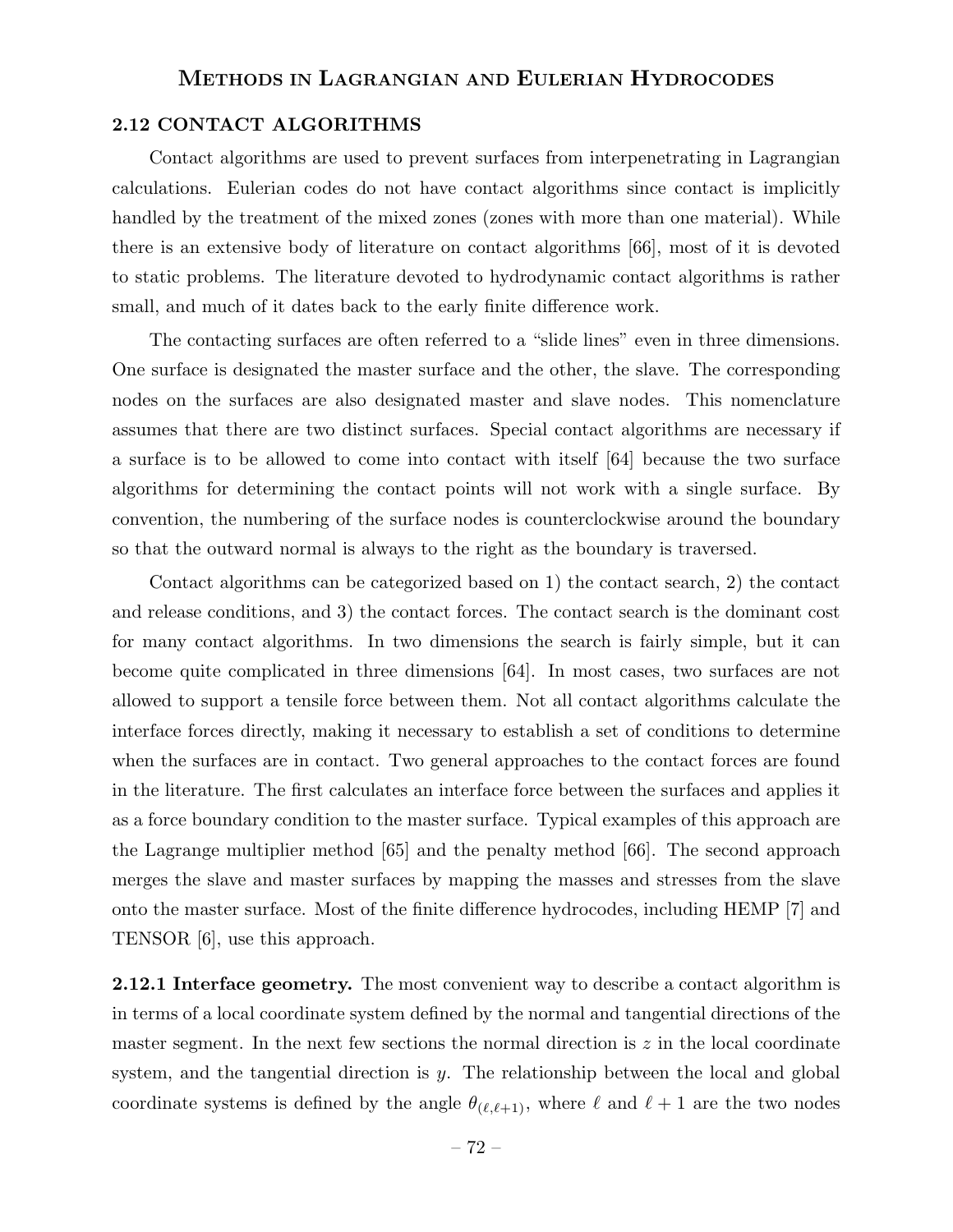defining the master segment.

$$
\begin{aligned}\n\left\{\begin{array}{c}\ny \\
z\n\end{array}\right\}_{global} &= \begin{bmatrix}\n\cos\theta_{(\ell,\ell+1)} & -\sin\theta_{(\ell,\ell+1)} \\
\sin\theta_{(\ell,\ell+1)} & \cos\theta_{(\ell,\ell+1)}\n\end{bmatrix}\n\left\{\begin{array}{c}\ny \\
z\n\end{array}\right\}_{local} \\
\theta_{(\ell,\ell+1)} &= \tan^{-1}\left(\frac{z_{g(\ell)} - z_{g(\ell+1)}}{y_{g(\ell)} - y_{g(\ell+1)}}\right)\n\end{aligned} \tag{2.12.1.1}
$$

The normal and tangential directions at a node  $\ell$  are defined in a similar manner. The angle of the local coordinate system at a node is defined by using the two nodes adjacent to it.

$$
\theta_{(\ell-1,\ell+1)} = \tan^{-1}\left(\frac{z_{g(\ell-1)} - z_{g(\ell+1)}}{y_{g(\ell-1)} - y_{g(\ell+1)}}\right)
$$
\n(2.12.1.2)

All displacements, velocities, accelerations, and forces used in equations defining the various contact algorithms are written in terms of the local coordinate system of the master segment unless otherwise specified. In addition to simplifying the explanations, it is usually more computationally efficient to work in the local coordinate system. The equations defining the algorithms therefore are more representative of the FORTRAN expressions in actual codes than the more complicated equations necessary to express the algorithms in the global coordinate system.

**2.12.2 Interface force methods.** The simplest geometry of interest is a single slave node in contact with a master segment defined by two master nodes, see Fig. 15. While the geometry is drawn so that the master segment is horizontal, no generality is lost because a local coordinate system can always be constructed. Concentrated forces are defined which act on the slave and the two master nodes. For the moment only the normal forces associated with enforcing the contact condition are considered.

The contact tractions acting along the contact surfaces are equal and opposite for the master and slave surfaces, and their resulting contribution to the momentum equations is zero. The linear and angular momentum equations give two relations between the three nodal forces for the discrete case.

$$
F_1^m = -(1 - \xi)F^s
$$
  
\n
$$
F_2^m = -\xi F^s
$$
  
\n
$$
\xi = \frac{y_s - y_1^m}{y_2^m - y_1^m}
$$
  
\n(2.12.2.1)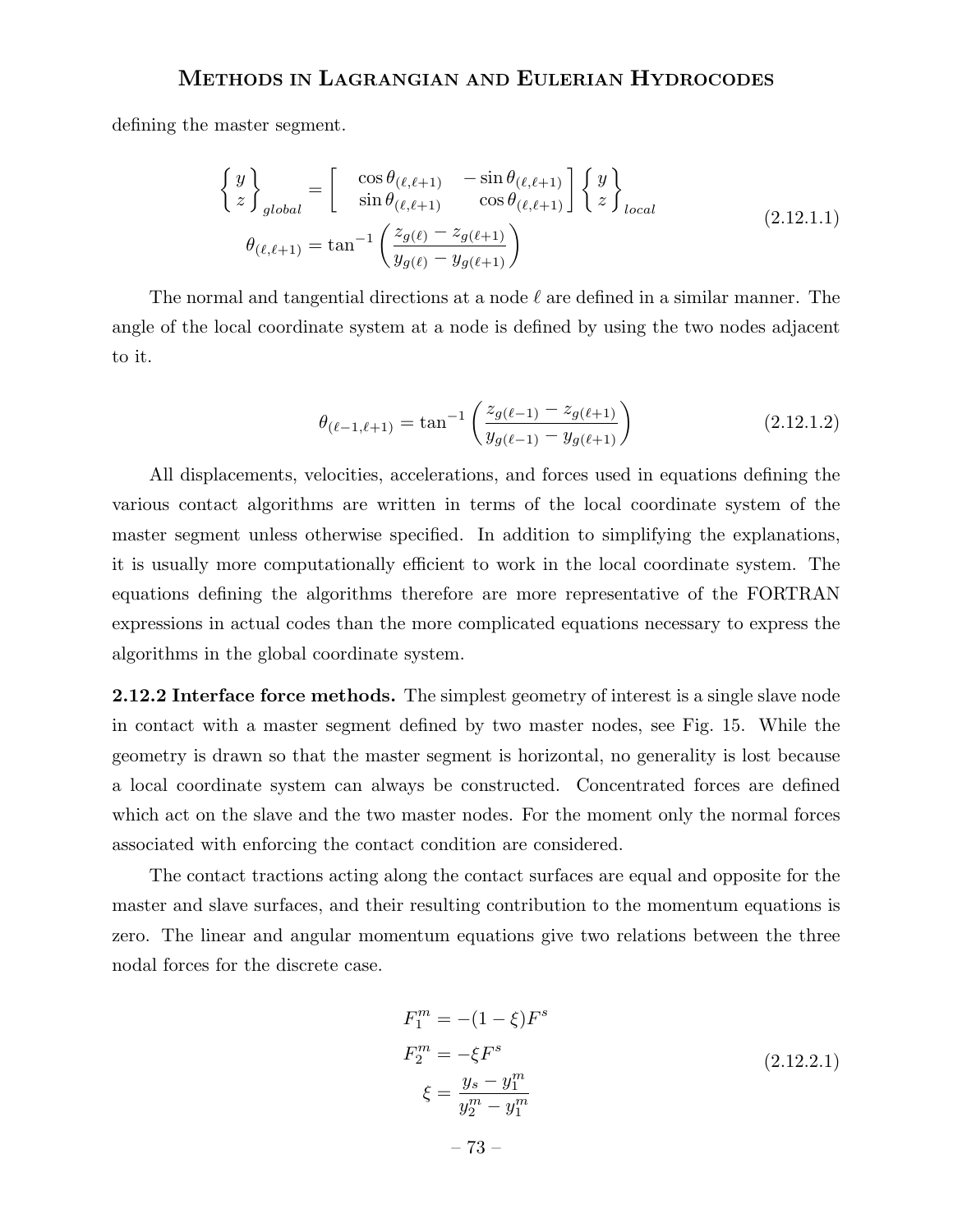The only remaining task is the calculation of  $F<sup>s</sup>$ . The methods most commonly used are the penalty method [66], Lagrange multipliers [65], imposing a displacement constraint at the next time level (a form of explicit Lagrange multipliers) [34], [67], and imposing a velocity constraint [22].

The penalty method is the simplest conceptually. Rather than impose the contact constraint exactly, a resisting force proportional to the amount of error in the constraint is applied to the slave node.

$$
F^s = -kz^s \tag{2.12.2.2}
$$

As the value of the surface stiffness,  $k$ , increases, the closer the penalty method comes to enforcing the contact constraint exactly. A large value of  $k$  reduces the stable time step size. One choice for the stiffness that has worked well in DYNA2D [18] is dependent on the mesh size and stiffness of the master side, where  $f$  is a scale factor (which defaults to 0.1),  $K_i$  is the bulk modulus of the *i*th master segment,  $A_i$  is the area of the element that has the master segment as a boundary, and  $V_i$  is the element volume.

$$
k_i = \frac{f K_i A_i^2}{V_i}
$$
 (2.12.2.3)

Belytschko and Neal  $[69]$  limit the value of f on the basis of a one-dimensional stability analysis. Their numerical experiments indicate that instabilities can still occur unless the time step size is reduced if  $f$  is near its limiting value.

$$
f \le \frac{2C(1 - C)}{(1 - 2C)}
$$
  
\n
$$
C = \frac{1}{c^2}
$$
 where *c* is the Courant number (2.12.2.4)

In addition to limiting  $f$ , they limit the maximum penalty force. Their analysis considers only two nodes interacting, which is sufficient for their pinball algorithm. The pinball algorithm, which is discussed later, replaces the line segment topology of the contact surfaces with sets of spheres embedded in the elements. Their contact calculations, therefore, consider the forces between the pairs of contacting spheres, where  $F<sup>s</sup>$  is the force acting between the pinballs,  $M^i$  are the element masses of the master and slave elements, and  $u^i$ are the velocities of the pinballs.

$$
F^s \le \frac{M^s M^m |u^m - u^s|}{\triangle t (M^s + M^m)}
$$
\n(2.12.2.5)

– 74 –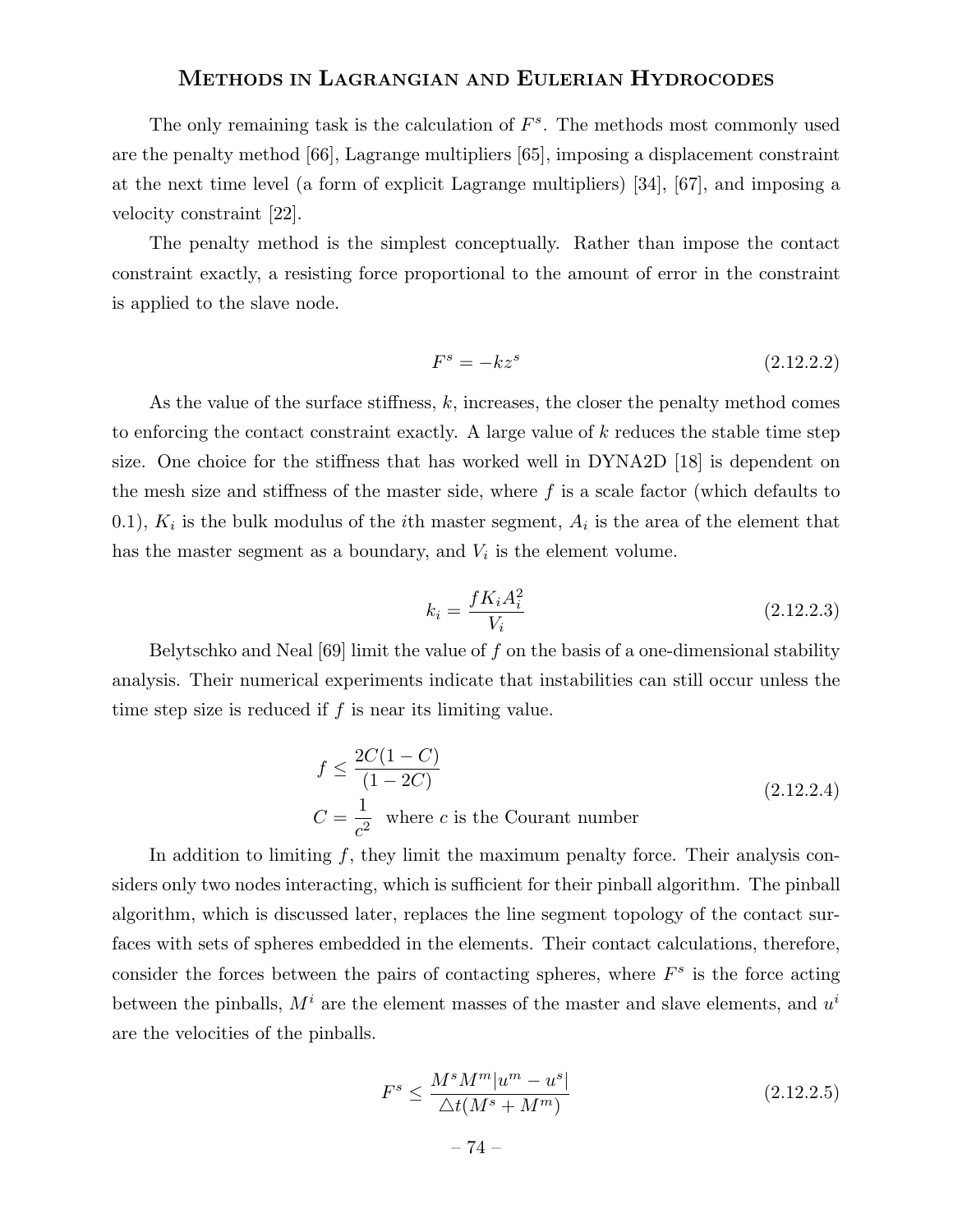The penalty method applies concentrated forces at the nodes instead of a distributed force along the contact surfaces. This can lead to a degree of mesh sensitivity that is reduced by using the algorithm proposed by Simo [70]. Instead of evaluating the penalty forces only at the nodes, he integrates the penalty force with Gaussian quadrature on an average surface defined by the master and slave surfaces.

In hypervelocity impact calculations, where hypervelocity refers to impact velocities on the order of the wave speed in the material, the time step must be reduced to a small fraction (∼.1) of the Courant limit regardless of the contact algorithm. A scale factor in Eq. (2.12.2.3) on the order of 10  $\sim$  100 can be used without further reductions in the time step size. The penalty algorithm is routinely used by Hallquist [71] and Belytschko [69], [72] in hypervelocity penetration calculations.

The Lagrange multiplier method adds additional constraint equations that must be solved simultaneously with the equations of motion. As the master and slave move relative to each other, both the structure and number of equations change. The displacement constraint for the three node model problem is given by Eq. (2.12.2.6).

$$
\phi = y^s - [(1 - \xi)y_1^m + \xi y_2^m] = 0 \tag{2.12.2.6}
$$

The force acting on the node k is  $\lambda \partial \phi / \partial y^k$ , where k is one of the two master nodes or the slave node. A comparison of the constraint forces with Eq.  $(2.12.2.1)$  demonstrates that the Lagrange multiplier method satisfies the conditions imposed by the conservation of momentum. Note that if  $\lambda$  is negative, the nodes are in tension and the contact constraint must be turned off.

$$
F^s = \lambda
$$
  
\n
$$
F_1^m = -(1 - \xi)\lambda
$$
 (2.12.2.7)  
\n
$$
F_1^m = -\xi\lambda
$$

Hydrocodes use a diagonal mass matrix to avoid the cost of solving a linear equation set, and no production hydrocode directly solves the coupled set of equations. Carpenter, Taylor, and Katona [171] use Gauss-Seidel to solve the equations in their research code and Belytschko [73] is currently experimenting with iterative methods.

In EPIC [22], Johnson requires that the final velocity of the contact point on the master surface equal the final velocity of the slave node. Although he works in terms of momentum increments, his formulation is readily recast in terms of interface forces. John-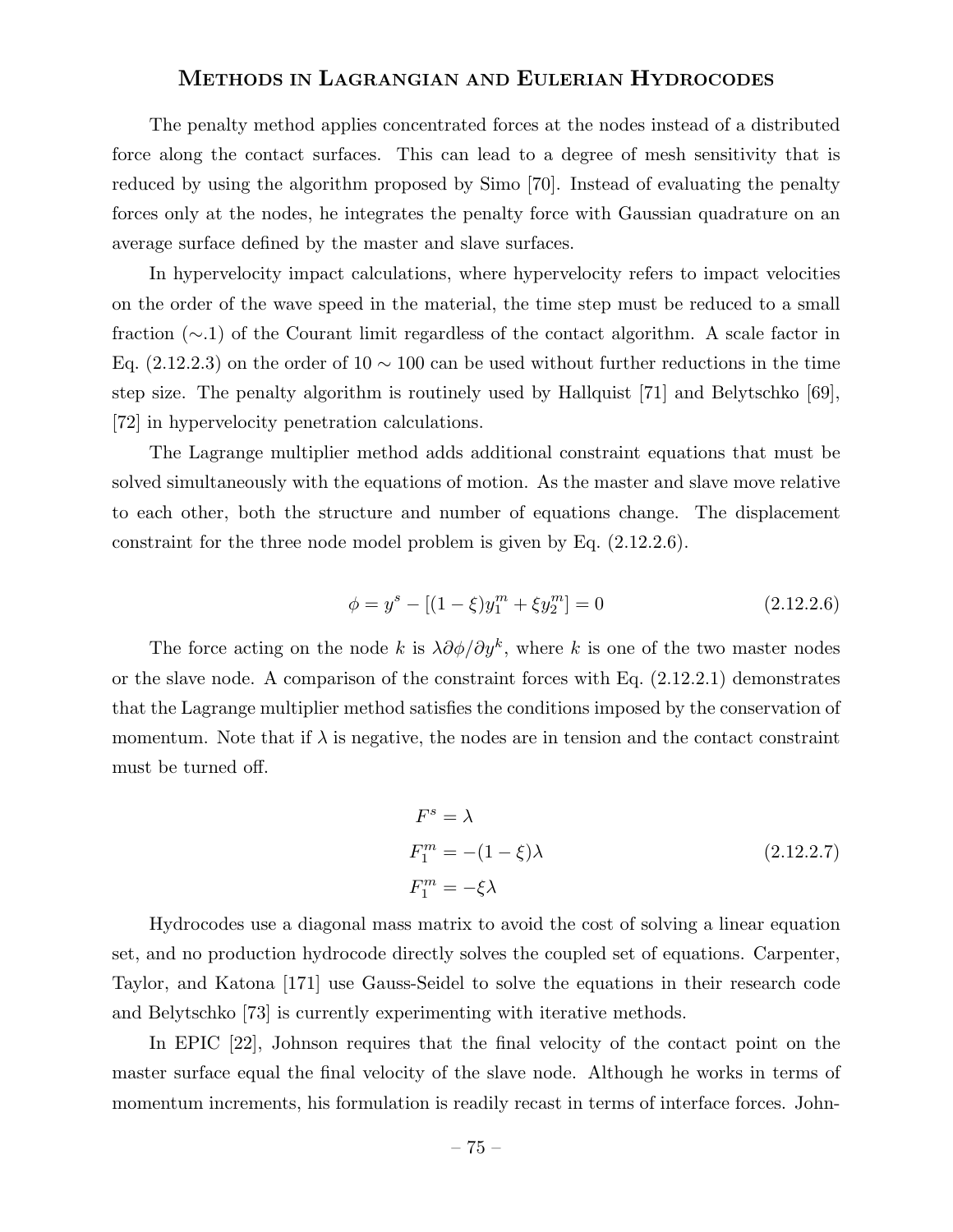son's velocity increments,  $\Delta u$ , correspond to the  $\Delta tF/M$  terms in the following equations. The velocities already include the velocity increment over the time step from all the other force contributions.

$$
\dot{z}^s + \triangle t \frac{F^s}{M^s} - (1 - \xi)[\dot{z}_1^m + \triangle t \frac{F_1^m}{M_1^m}] - \xi[\dot{z}_2^m + \triangle t \frac{F_1^m}{M_2^m}] = 0 \tag{2.12.2.8}
$$

The slave node force, which again represents a tensile force if it is negative, is solved for by substituting Eq. (2.12.2.1) into Eq. (2.12.2.8).

$$
F^{s} = -\frac{\dot{z}^{s} - (1 - \xi)\dot{z}_{1}^{m} - \xi\dot{z}_{2}^{m}}{\frac{\Delta t}{M^{s}} + (1 - \xi)^{2}\frac{\Delta t}{M_{1}^{m}} + \xi^{2}\frac{\Delta t}{M_{2}^{m}}}
$$
(2.12.2.9)

This approach does not enforce the displacement constraint directly. If the slave node is not exactly on the master surface at the beginning of the time step, forcing the slave node and the contact point to have the same velocity is not sufficient to bring the slave node to the master surface within the next time step. As with virtually all explicit contact algorithms, the displacement constraint is not satisfied exactly. This algorithm is frequently used for penetration problems with the eroding slideline option [22] in EPIC, where small errors in the displacement constraints are less important than stability.

Several researchers have proposed methods that may be classed as explicit Lagrange multiplier algorithms since the Lagrange multiplier at  $t^n$  is calculated in an explicit manner such that the contact constraints are satisfied at  $t^{n+1}$ . It appears that the first publication of this idea in a general multidimensional setting was in 1987 by Flanagan and Taylor [34]. Zhong [67] published a collection of papers for his thesis in 1988, which contains similar ideas, but he differs in the manner in which he solves the system of equations generated by the contact constraints. More recently, Carpenter, Taylor, and Katona [171] have proposed a Gauss-Seidel strategy for solving the equations that converges in only a few iterations.

The explanation of the method in the PRONTO manual [34] does not do justice to their algorithm since they motivate the development of their method by an example of a single node hitting a rigid wall. Instead, a significantly more complicated problem is considered to motivate their algorithm.

Before proceeding, a discussion of the time centering of their contact forces and displacement constraints is in order. The contact algorithm is called after all other force contributions have been accounted for and the preliminary accelerations have been calculated. The contact algorithm adjusts the accelerations (forces) at  $t^n$  so that the displacement constraints are satisfied at time  $t^{n+1}$ . This separation of the contact force calculation from the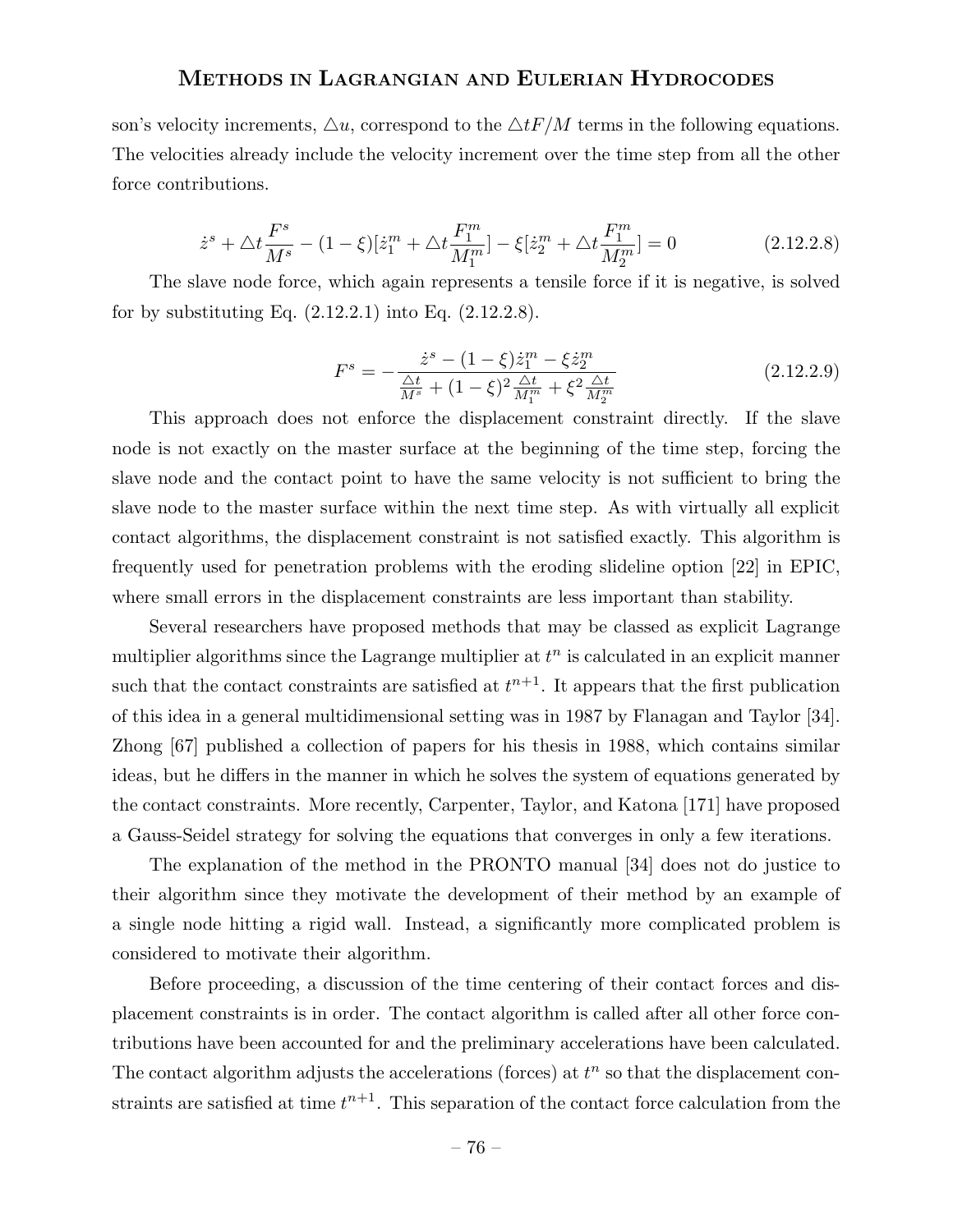other forces is similar to the operator split used to sequentially update the accelerations with the contributions from the viscosity and the pressure.

Consider a one-dimensional problem with  $N$  slave nodes with varying masses  $M_i^s$  and velocities  $u_i^s$  striking a single master surface with a mass  $M^m$  and a velocity  $u^m$ . These velocities are evaluated at  $t^{n+1/2}$  and include the effects of all the forces at  $t^n$  other than the contact forces. At  $t^n$  the slave nodes, with coordinates  $x_i^s$ , are either in perfect contact or outside of the master surface, and at  $t^{n+1}$ , all the nodes will penetrate the surface unless the contact forces are applied. The conditions for the slave nodes being exactly coincident with the master surface at  $t^{n+1}$  are given by N displacement constraints.

$$
x_i^s + \Delta t (u_i^s + \Delta t \frac{F_i^s}{M_i^s}) - x^m - \Delta t (u^m + \Delta t \frac{F^m}{M^m}) = 0
$$
 (2.12.2.10)

Note that the time step sizes  $\triangle t^n$  and  $\triangle t^{n+1/2}$  are set to a common value of  $\triangle t$ , a condition that is generally not true. This is an unnecessary approximation introduced by Flanagan and Taylor, but it probably does not introduce a significant amount of error into the solution. The predicted displacements at  $t^{n+1}$ ,  $\hat{x}$ , are introduced to simplify the notation.

$$
\hat{x}_{i}^{s} + (\Delta t)^{2} \frac{F_{i}^{s}}{M_{i}^{s}} - \hat{x}^{m} - (\Delta t)^{2} \frac{F^{m}}{M^{m}} = 0
$$
\n
$$
\hat{x}_{i}^{s} = x_{i}^{s} + \Delta t u_{i}^{s}
$$
\n
$$
\hat{x}^{m} = x^{m} + \Delta t u^{m}
$$
\n(2.12.2.11)

The momentum equation provides the necessary  $N+1$  equation.

$$
\sum_{i} F_{i}^{s} + F^{m} = 0 \tag{2.12.2.12}
$$

The resulting set of equations is diagonal with a border on the right and lower edges. It is readily solved explicitly because of its simple structure. To keep the terms similar to the equations in the PRONTO manual, the displacement constraints have been divided by  $(\triangle t)^2$ . The coefficient matrix is A, the right hand side is b, and the force vector is ordered  $\{F^s, F^m\}.$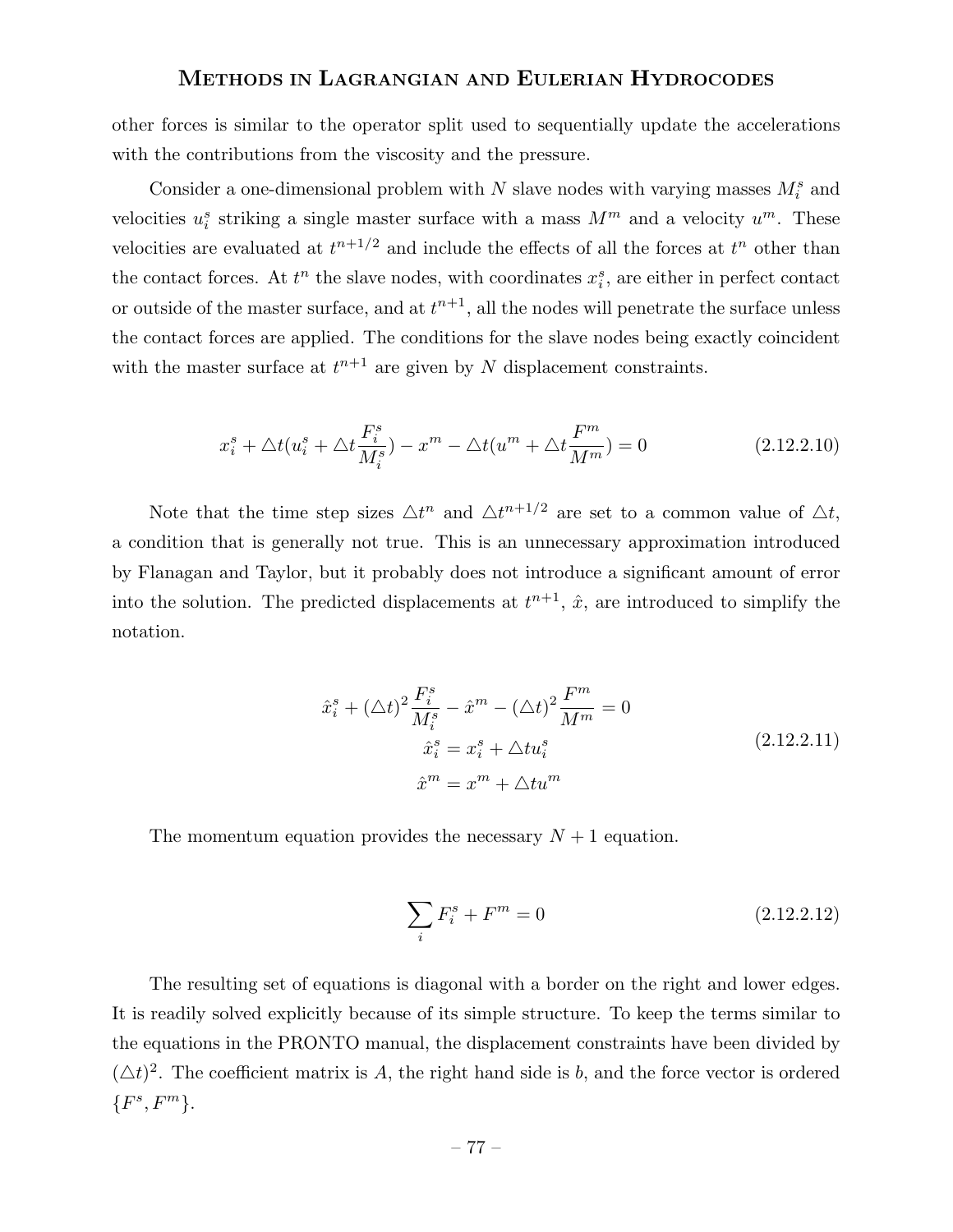$$
A_{(i,i)} = \frac{1}{M_i^s}
$$
  
\n
$$
A_{(i,N+1)} = -\frac{1}{M^m}
$$
  
\n
$$
A_{(N+1,i)} = 1
$$
  
\n
$$
A_{(N+1,N+1)} = -1
$$
  
\n
$$
b_{(i)} = -\frac{(\hat{x}_i^s - \hat{x}^m)}{(\Delta t)^2}
$$
  
\n
$$
b_{(N+1)} = 0
$$
  
\n(2.12.2.13)

The partitioned solution gives the master force in terms of the sum of a set of forces,  $f_i^s$ , that would exactly bring the nodes to rest against a rigid barrier.

$$
f_i^s = M_i^s \frac{(\hat{x}_i^s - \hat{x}^m)}{(\Delta t)^2}
$$
  

$$
F^m = M^m \left(\frac{\sum_i f_i^s}{M^m + \sum_i M_i^s}\right)
$$
 (2.12.2.14)

The solution for  $F_i^s$  is obtained by substituting Eq. (2.12.2.14) into the original equations. Flanagan and Taylor express the solution in terms of accelerations.

$$
\dot{u}^{m} = \frac{F^{m}}{M^{m}} = \frac{\sum_{i} f_{i}^{s}}{M^{m} + \sum_{i} M_{i}^{s}}
$$
\n
$$
\dot{u}_{i}^{s} = \frac{F_{i}^{s}}{M_{i}^{s}} = \dot{u}^{m} - \frac{f_{i}^{s}}{M_{i}^{s}}
$$
\n(2.12.2.15)

When the master surface is defined by two nodes, the same problem structure occurs, but the coefficient matrix has nonzero edges two columns and two rows wide. To decouple the system,  $f_i^s$  is divided between the two master nodes according to Eq. (2.12.2.1), and the two master nodes are treated independently. The contributions of the slave masses are also divided according to the same rule. This decoupling procedure is applied to all pairs of slave nodes and master segments, and the master node accelerations are calculated according to Eq. (2.12.2.15). The slave node accelerations are calculated by using the second equation in Eq. (2.12.2.15), where  $\dot{u}^m$  is the acceleration of the contact point on the master surface. In two dimensions, the same procedure is followed for each coordinate direction where the global force components are calculated from Eq. (2.12.1.1).

Zhong [67], [74] has independently developed and implemented into DYNA3D a contact algorithm that is very similar to the Flanagan-Taylor algorithm. He distinguishes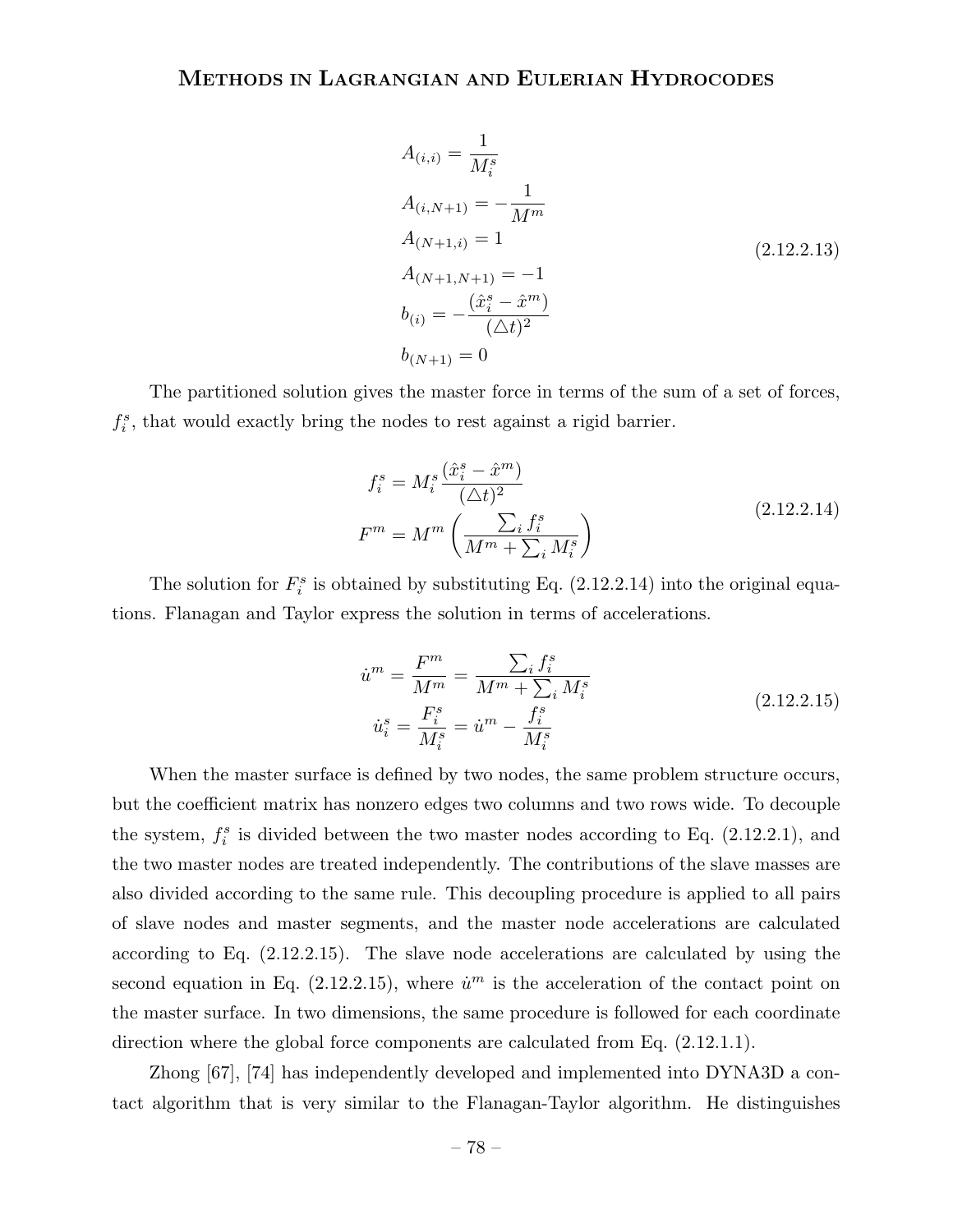between the time step sizes  $\triangle t^n$  and  $\triangle t^{n+1/2}$ . Instead of distributing  $f^s$  to the master nodes by using the interpolation functions, he constructs a defense node with a mass  $M<sup>d</sup>$ and solves the two node contact problem.

$$
M^{d} = \sum_{i} \frac{N_{i}(\xi)}{\sum_{j} N_{j}^{2}(\xi)} M_{i}^{m}
$$
  
\n
$$
N_{1}(\xi) = 1 - \xi
$$
  
\n
$$
N_{2}(\xi) = \xi
$$
\n(2.12.2.16)

The interface force,  $F^s$ , is calculated between the slave node ("hitting node" in his papers) and the defense node. Flanagan and Taylor account for the forces associated with several slave nodes contributing contact forces to a particular master node by distributing and then summing the current forces contributions from the slave nodes to each master node. In contrast, Zhong uses the accumulated slave forces from the previous step and calculates an incremental change to the slave contact forces. The slave contact forces are then distributed to the master nodes by mass weighting.

$$
F_i^m = -\frac{N_i(\xi)}{\sum_j N_j^2(\xi)} \frac{M_i^m}{M} F^s = -\frac{N_i(\xi)M_i^m}{\sum_j N_j(\xi)M_j^m} F^s
$$
(2.12.2.17)

According to Hallquist [71], Zhong is using his algorithm in an iterative manner to enforce the contact constraints to required degree of accuracy. The magnitude of the contact force is proportional to the degree of error in the contact inequality and it is calculated completely independently of the other forces. After the first pass of the contact algorithm, the geometry is updated based on the contact forces. If the updated geometry at  $n+1$  is again treated as the  $\hat{x}$  geometry and the contact calculation is repeated (holding time constant), then the second pass should reduce the contact error at  $n + 1$  even more. In this manner, the Zhong algorithm is used as a fixed point algorithm where the number of iterations is determined by the norm of the contact error. While there is no formal proof for its convergence, its successful application to a broad range of problems argues that it is convergent.

Carpenter, Taylor, and Katona [171] have proposed a Gauss-Seidel algorithm for solving the system of equations generated by the explicit Lagrange multiplier method. Their scheme effectively decouples the contact constraints from each other so that during a Gauss-Seidel sweep, the contact segments can be processed independently. They have demonstrated that while their Gauss-Seidel algorithm coverges linearly, only a few sweeps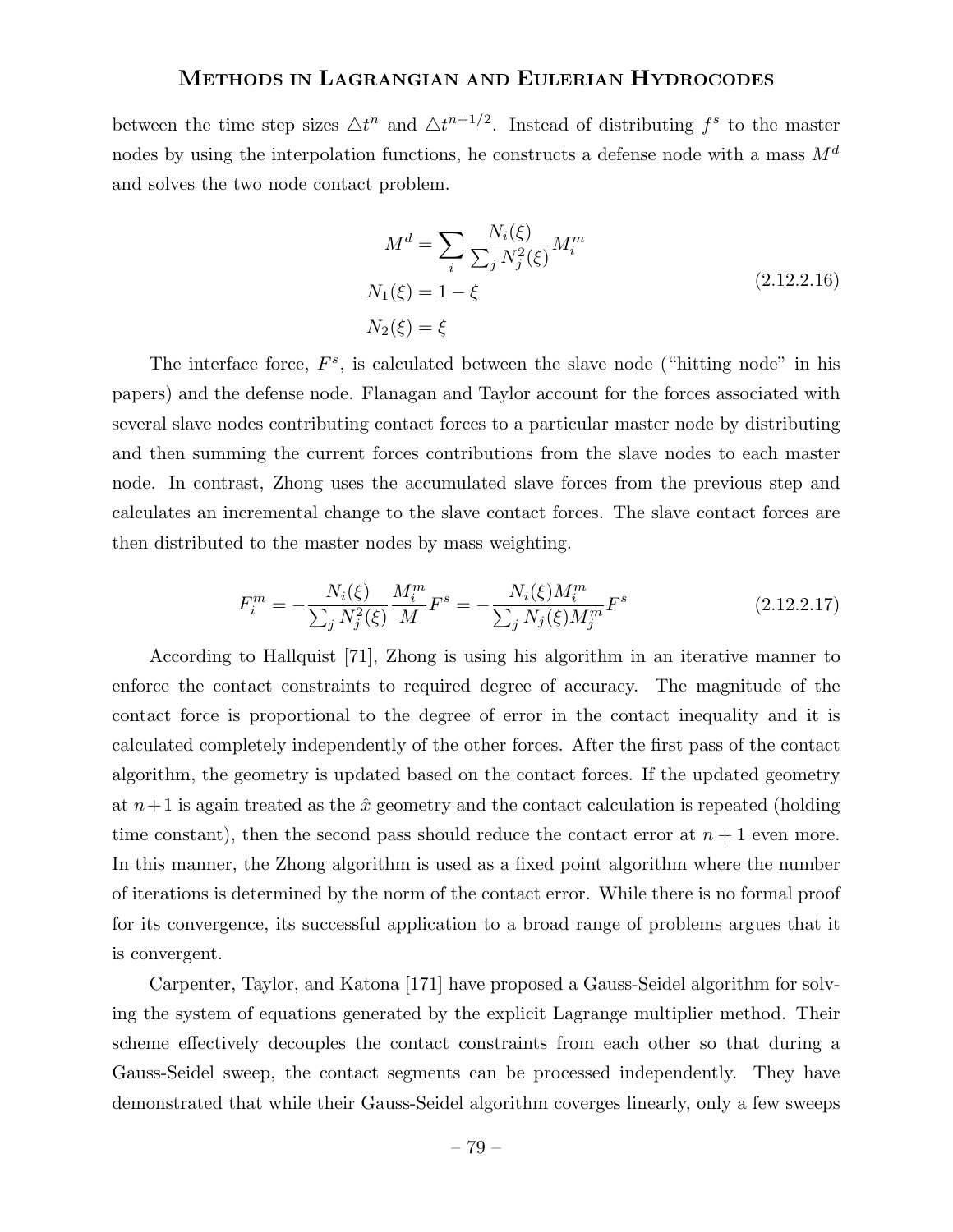are needed in practice to acheive a good solution.

**2.12.3 The finite difference hydrodynamic contact algorithms.** The finite difference hydrodynamics community is generally concerned more with the accurate propagation of stress waves across a contact interface than enforcing the contact constraints exactly. The philosophical differences between the hydrodynamic algorithms and the ones in the previous section are somewhat similar to the differences between the mixed and displacement based finite element formulations. As a consequence, hydrodynamic algorithms differ considerably from the algorithms used in structural analysis. Instead of calculating an interface force, the master and slave surfaces are merged locally in the contacting regions by mapping the stress and mass of the slave surface onto the master surface. After updating the motion of the master surface, the slave surface is projected onto it. Note that the master surface acceleration is governed by the surrounding stresses rather than the constraint forces as in the previous section. A detailed review of the hydrodynamic methods is presented in Ref. [75]. This section only summarizes the major ideas in the previous review.

The first step is the evaluation of the pressure contributed by the slave elements on the boundary of the master segments. Wilkins assumes in HEMP [7] a constant pressure distribution along the master segment and interpolates the value of the pressure at the midpoint of the master segment from the two slave elements that are closest to the segment midpoint, see Fig. 16.

$$
p_{(\ell+1/2)} = (1 - \xi)p_{(k-1/2)} + \xi p_{(k+1/2)}
$$
  

$$
\xi = \frac{L'}{L}
$$
 (2.12.3.1)

The pressures in Eq. (2.12.3.1) are the normal stress components using the normal defined by the master segment. Note that this expression for the pressure does not include any contribution from the hoop stress.

$$
p = -(\sigma_{yy}\sin^2\theta_{(\ell,\ell+1)} + \sigma_{zz}\cos^2\theta_{(\ell,\ell+1)} - \sigma_{yz}\sin2\theta_{(\ell,\ell+1)})
$$
\n(2.12.3.2)

Bertholf and Benzley create a new mesh for TOODY on the slave side such that the new slave nodes are exactly opposite the master nodes [76]. TOODY and TENSOR [6] appear to be the first attempts to use an adaptive mesh for large deformation contact problems. The TENSOR algorithm also creates a new mesh in the same manner. Since the new mesh is used only for the contact algorithm, none of the diffusion problems associated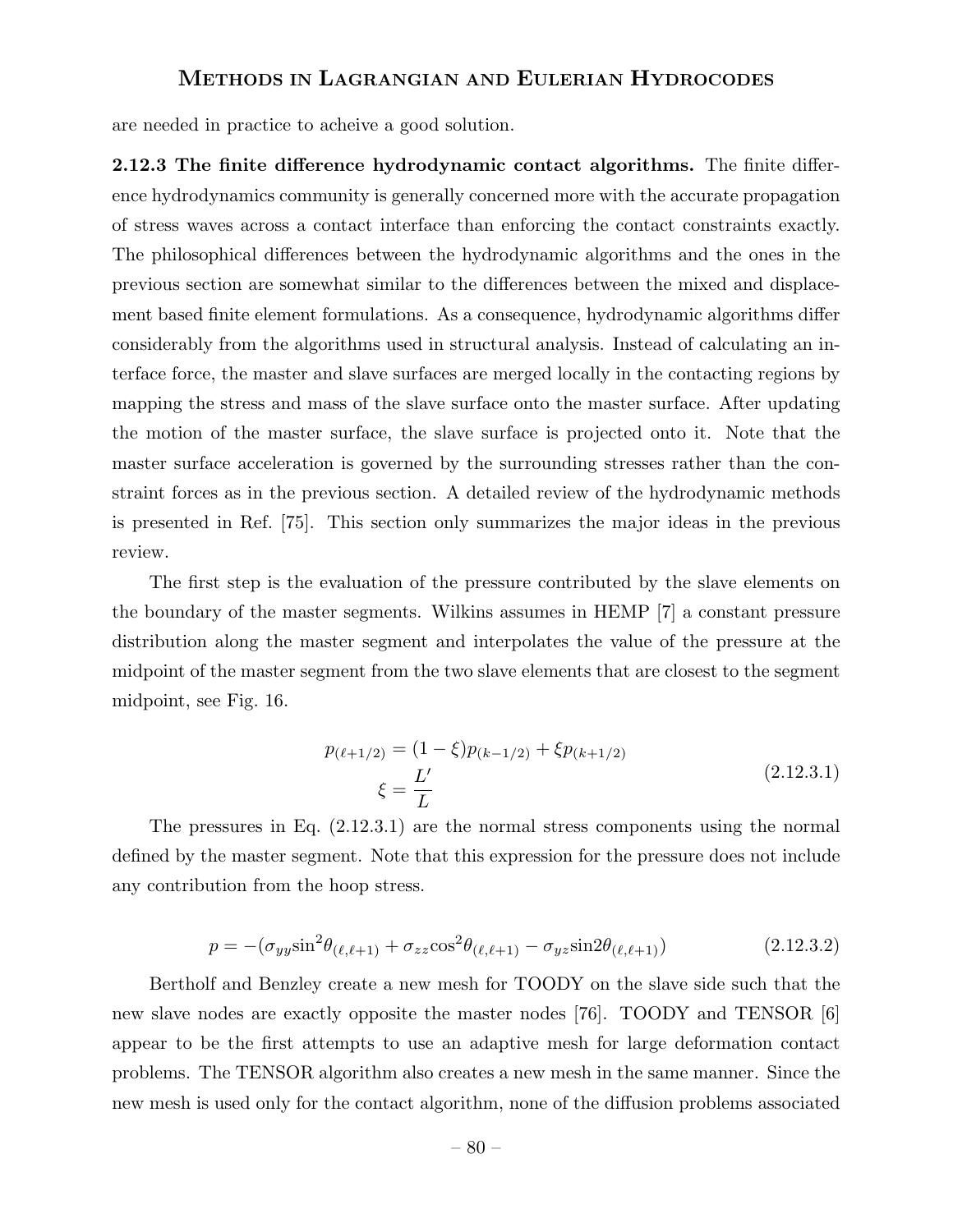with the continuous advection of material through a mesh are encountered. Referring to Fig. 17, the solution variables,  $\phi$ , for the new element opposite the master segment  $(\ell, \ell+1)$ are the length-weighted averages of the original slave elements.

$$
\phi = \sum (\tilde{y}_{(k)} - \tilde{y}_{(k+1)}) \phi_{(k+1/2)} / y_{(\ell+1)} - y_{(\ell)}
$$
  

$$
\tilde{y}_{(k)} = \min(\max(y_{(k)}, y_{(\ell+1)}), y_{(\ell)})
$$
\n(2.12.3.3)

The same interpolation procedure is used in DYNA2D [75], but the normal pressure is calculated from the force contributions of the slave elements. Only the nodal force contributions from element  $(k+1/2)$  are used for  $p_{(k+1/2)}$ ; the nodal forces in Eq. (2.12.3.4) are not from the assembled force vector.

$$
p_{(k+1/2)} = (F_{(k)}^{\sigma} + F_{(k+1)}^{\sigma})/L_{(k,k+1)}
$$
\n(2.12.3.4)

The mass distribution from the slave surface to the master surface is the second step in the hydrodynamic algorithms. Wilkins originally assumed a constant mass distribution, a simplification he acknowledged is not generally valid, and introduced an amplification factor, Z, that is used to scale the master node masses.

$$
Z = \frac{\sum_{i=1}^{master} M_i^m + \sum_{i=1}^{slave} M_i^s}{\sum_{i=1}^{master} M_i^m}
$$
 (2.12.3.5)

Since the TOODY and TENSOR algorithms construct new slave meshes that are contiguous with the master meshes, the master nodes are treated as interior nodes and the standard mass lumping scheme is used for the master node masses.

The mass is distributed from the slave surface to the master surface in DYNA2D by using the TOODY algorithm for distributing the pressures, but with respect to a staggered mesh. The local coordinate system is defined by the slave nodes k and  $k+1$ , and the length of the slave segment is  $L_{(k+1/2)}$ .

$$
\Delta M_{\ell}^{m} = \sum (\tilde{y}_{(k)} - \tilde{y}_{(k+1)}) M_{(k+1/2)}^{s} / L_{(k+1/2)}
$$
  
\n
$$
\tilde{y}_{(k)} = \min(\max(y_{(k)}, y_{(\ell+1/2)}), y_{(\ell-1/2)})
$$
\n
$$
M_{(k+1/2)}^{s} = \frac{1}{2} \rho_{(k+1/2)} A_{(k+1/2)}
$$
\n(2.12.3.6)

The master surface is accelerated during the third step. HEMP treats the master surface as a free boundary with an applied pressure. In contrast, the TOODY algorithm treats the master nodes as interior nodes surrounded by the master surface elements and the new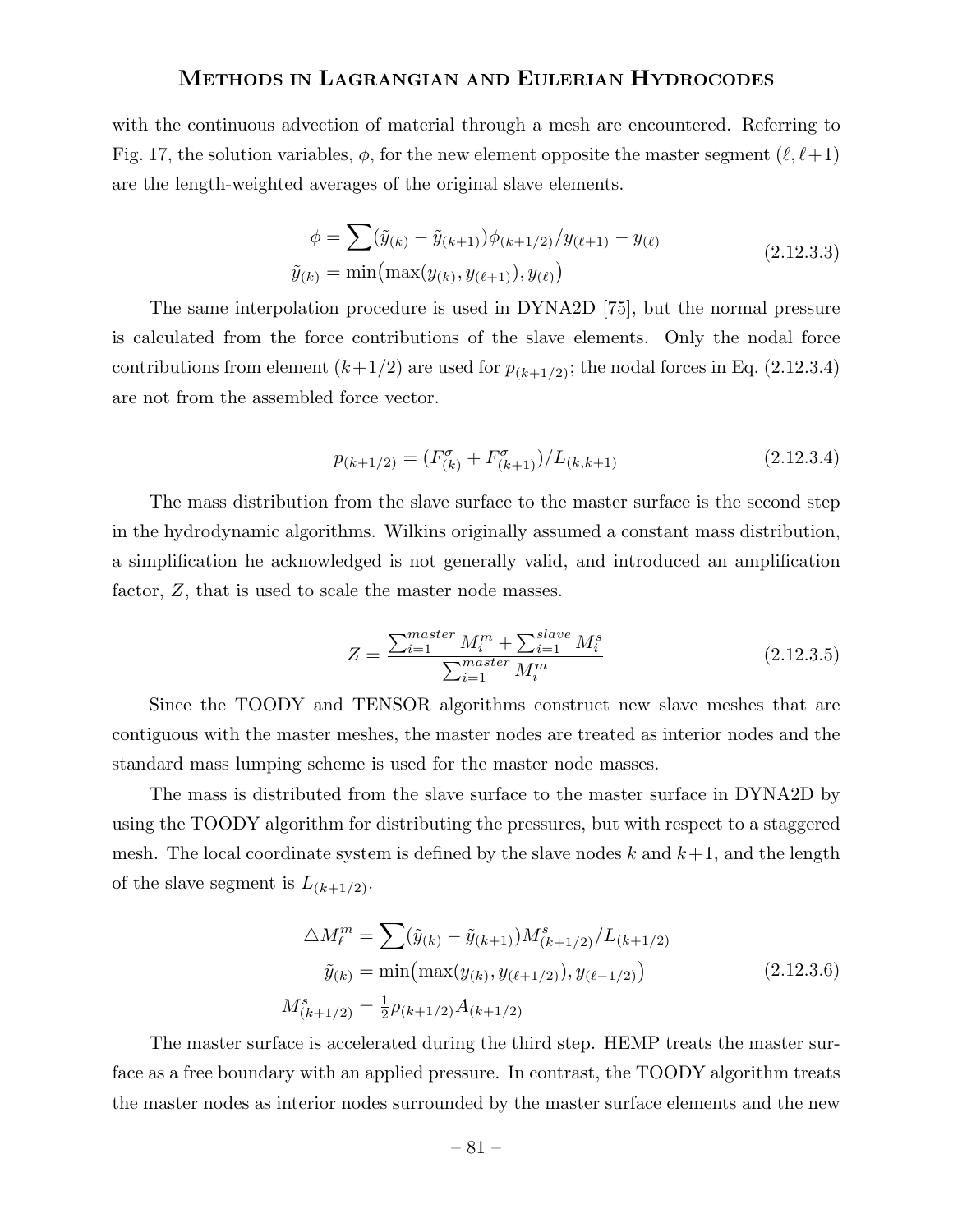mesh created from the slave elements. Both the TENSOR and DYNA2D algorithms add an additional interface force term based on the Coriolis acceleration. The Coriolis terms are derived from requiring that the time derivative of the the normal velocity difference across the contact surface be zero, where the velocity  $\dot{z}_{\ell}^{s*}$  is the velocity of the slave node in the new mesh across from master node  $\ell$ .

$$
\frac{d}{dt}\left(\dot{z}_{\ell}^{s*} - \dot{z}_{\ell}^{m}\right) = 0\tag{2.12.3.7}
$$

The difference in the accelerations of master node  $\ell$  and the new node  $\ell^*$  is the Coriolis term,  $a_c$ , arising from the differentiation in Eq.  $(2.12.3.7)$  of the transformation matrix defined in Eq.  $(2.12.1.1)$ .

$$
\ddot{z}_{\ell}^{s*} - \ddot{z}_{\ell}^{m} = a_{c} = 2\omega(\dot{y}_{\ell}^{s*} - \dot{y}_{\ell}^{m})
$$
  

$$
\omega = \frac{\dot{z}_{(\ell-1)} - \dot{z}_{(\ell+1)}}{z_{(\ell-1)} - z_{(\ell+1)}}
$$
(2.12.3.8)

The stress divergence term for the new node,  $F_{\ell}^{s*}$ , is the force on node  $\ell$  determined from the pressure boundary condition defined by Eq. (2.12.3.4). The mass associated with node  $\ell^*$  is  $\triangle M_{\ell}^m$ , defined in Eq. (2.12.3.6). An interface force,  $\triangle f_{\ell}$ , is calculated to enforce Eq. (2.12.3.8).

$$
\frac{F_{\ell}^{s*} + \Delta f_{\ell}}{\Delta M_{\ell}^{m}} - \frac{F_{\ell}^{m} - \Delta f_{\ell}}{M_{\ell}^{m}} = a_{c}
$$
\n
$$
\Delta f_{\ell} = \frac{\Delta M_{\ell}^{m} F_{\ell}^{m} + F_{\ell}^{s*} M_{\ell}^{m} + M_{\ell}^{m} \Delta M_{\ell}^{m} a_{c}}{\Delta M_{\ell}^{m} + M_{\ell}^{m}}
$$
\n(2.12.3.9)

The interface force  $\triangle f_{\ell}$  is subtracted from the master surface nodes, and the master surface is accelerated using the original master surface masses.

The final acceleration of the master surface is the sum of the original tangential component of the acceleration and the normal acceleration calculated by the contact algorithm. During the calculation of the normal and tangential components of the acceleration, the normal at the master node  $\ell$  is  $\theta_{(l-1,l+1)}$ . The velocity and displacement of the master surface are calculated using the updated acceleration.

Slave node normal velocities and displacements are usually interpolated from the master surface while the tangential components are calculated from the slave node tangential accelerations. HEMP projects the slave nodes onto the master surface along the logically perpendicular mesh line (i.e., if the contact surface is a k line, the slave node  $(k, \ell)$  is projected onto the master surface along the direction defined by  $(k, \ell)$  and  $(k, \ell+1)$ ). The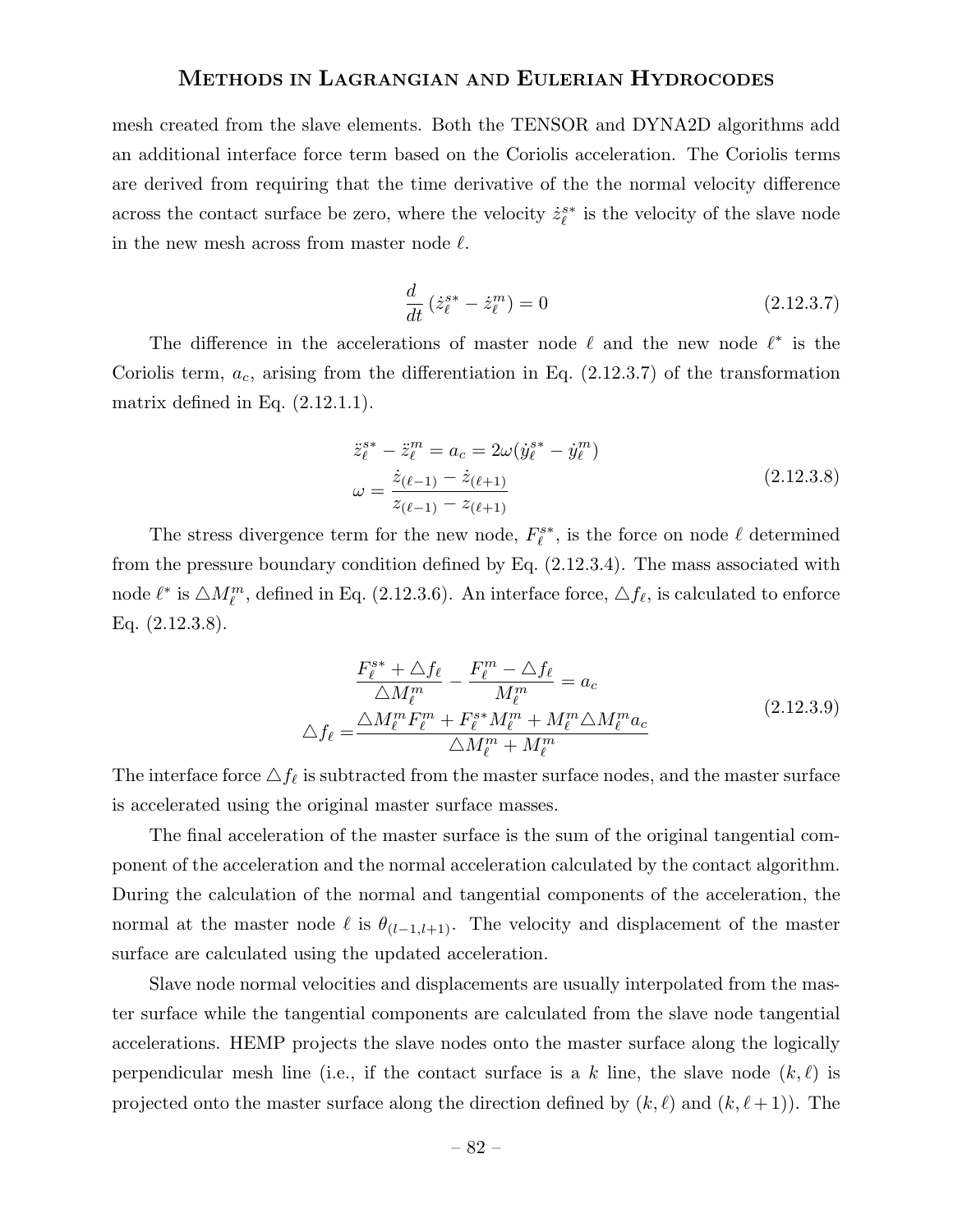velocity of the slave nodes is simply determined by differencing the coordinates at the  $n$ and  $n + 1$  time steps. In TOODY, the slave nodes are moved tangentially according to their velocities and then projected normally onto the master surface. As with HEMP, the final slave velocities are calculated by differencing. The TENSOR procedure is identical to the TOODY procedure except the normal velocity is interpolated from the master surface. DYNA2D uses the most complicated update for the slave node velocities. The tangential component of the velocities are calculated from the slave node accelerations, and the normal acceleration is calculated using Eq. (2.12.3.8) complete with the Coriolis term. The normal velocities are integrated using the normal accelerations and combined in the familiar manner with the tangential velocities. Instead of projecting the slave nodes to the master surface, an additional increment of one percent of the velocity needed to close the gap in one time step is added to the normal velocity component.

Hallquist et al. [75] demonstrated that some care must be used in the choice of a normal direction for the slave nodes. When the normal direction is chosen to be the normal of the master segment, hourglassing and spurious shearing results. Better solutions are obtained when the normal direction of slave node k is defined by  $\theta_{(k-1,k+1)}$ , see Fig. 19. Similar results were found with a single surface contact algorithm by Benson and Hallquist [64] which uses the penalty formulation.

The last method to be discussed here calculates the interface forces based on Godunov's method and is implemented in CAVEAT [3], a Godunov ALE code. Since the Godunov methodology, which advances the solution by solving a series of Riemann problems, is discussed in detail later, only the general strategy of the contact method is presented in this section. The Riemann problem, mentioned in Section 1.3, is a generalization of the shocktube problem. The velocity, density, and energy are discontinuous across an interface, which in this case is the contact point between the master and slave surfaces. An exact or approximate Riemann solver calculates the pressure and the normal velocity at the contact discontinuity.

The CAVEAT algorithm [172] solves the Riemann problem for the contact pressure and velocity between each pair of overlapping master and slave segments along the slide line. The contributions from each overlapping pair are summed appropriately for each contact segment to obtain the pressure and normal velocity, and there an optional spatial smoothing available. Once the pressure and velocity are available on the contact boundary, the boundary zones in the same manner as the interior zones, see section 2.14. This method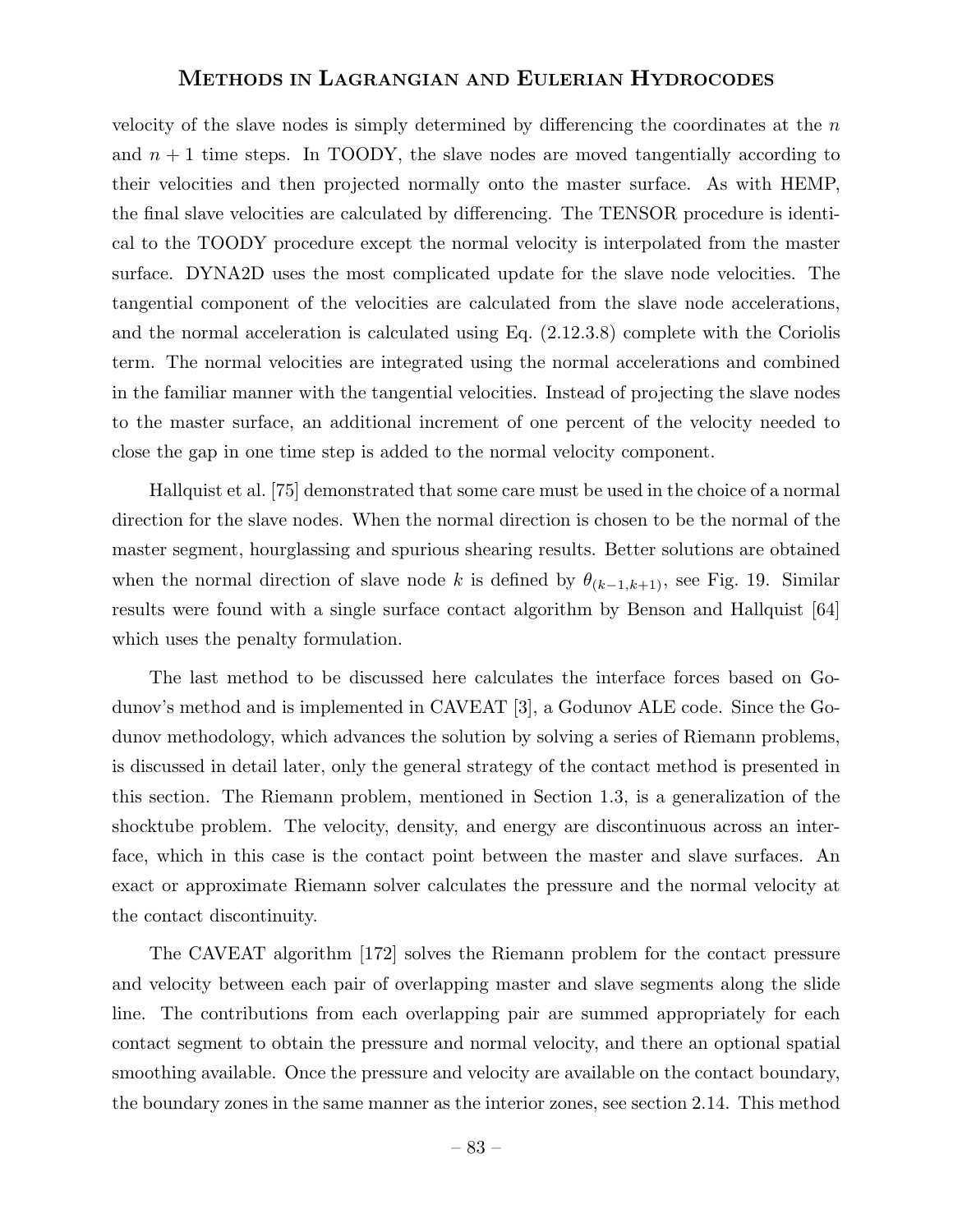should be, by construction, nearly optimal for transmitting shocks across contact interfaces since it is based on solving the Riemann problem.

**2.12.4 Contact and release conditions.** The simplest contact and release conditions are those used in the penalty method: the penalty force is turned on whenever the contact inequality constraint is violated. This is also the condition used in the Flanagan-Taylor algorithm, but with the  $\hat{x}$  coordinates defining the contact geometry. The description of the TENSOR contact algorithm [6] is for a slip line (the nodes are always in contact, but relative slip is allowed) and the contact condition is trivial. Lagrange multiplier algorithms turn on the contact when the contact inequality is violated and turn it off when the Lagrange multiplier indicates a tensile force between the surfaces. In DYNA2D, and in most of the hydrocode algorithms, the surfaces are released when the relative acceleration between the slave node and the master segment indicates separation.

DYNA2D checks all the slave nodes not in contact with the master surface and reduces the time step if it necessary so that no slave node penetrates during the next time step. When a slave node impacts a master segment, momentum conservation is used to calculate the normal post-impact velocity,  $\dot{z}^+$ , of the master surface, where  $\triangle M_{\ell i}^m$  is the mass contribution from slave node  $i$  to master node  $\ell$ .

$$
\dot{z}_{\ell}^{+} = \frac{M^{m}\dot{z}_{\ell}^{m} + \sum \Delta M_{\ell i}^{m} \dot{z}_{i}^{s}}{M^{m} + \sum \Delta M_{\ell i}^{m}}
$$
\n(2.12.4.1)

Hughes, et al. [77] also change the velocity at impact, but they use the velocity of a contact discontinuity. One of the assumptions of their work is the slave nodes directly strike a master node, therefore they do not address the issue of distributing the velocity change associated with the impact to two master nodes defining a master segment. The wave velocity in the master surface is  $c^m$  and in the slave surface,  $c^s$ . Release conditions based on a local wave analysis are also employed. Although their contact algorithm is not implemented in a hydrocode, their use of a wave analysis in a contact algorithm is unique outside of the CAVEAT work.

$$
\dot{z}_{\ell}^{+} = \frac{\rho^{m} c^{m} \dot{z}_{\ell}^{m} + \rho^{s} c^{s} \dot{z}_{k}^{s}}{\rho^{m} c^{m} + \rho^{s} c^{s}}
$$
\n(2.12.4.2)

Multiplying the numerator and denominator by  $\Delta t$  gives a characteristic depth into the master and slave surfaces. Since the Courant number limits the time step size, the characteristic depth is less than the full depth of the element. Comparing Eq. (2.12.4.1) to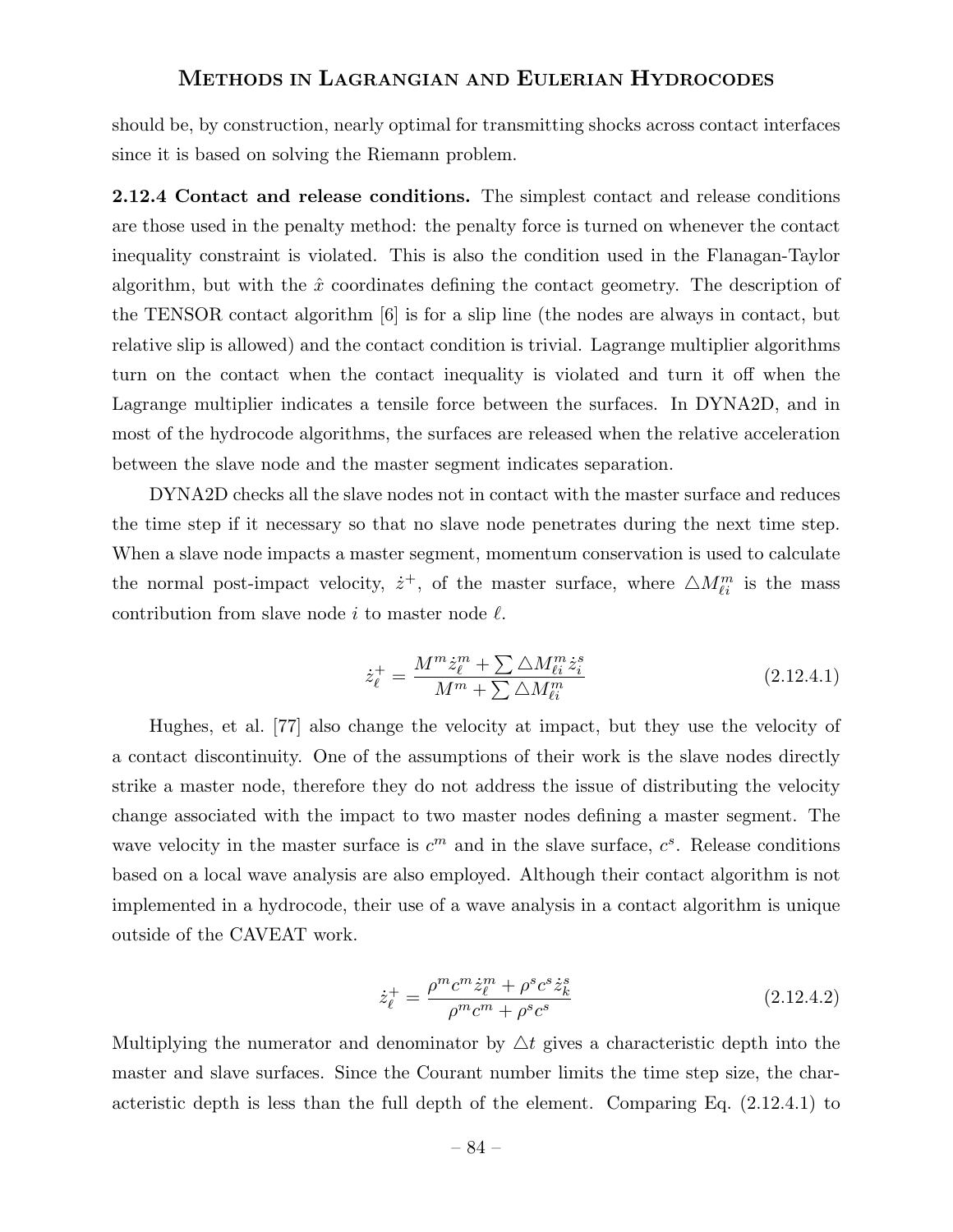(2.12.4.2), the characteristic depth associated with the momentum balance performed in DYNA2D is one half the element depth.

**2.12.5 Symmetry.** Symmetry is highly desirable in a contact algorithm primarily for geometrical robustness. Problems involving corner contact generally benefit from a symmetric treatment, and symmetric problems may become unsymmetric if the contact algorithm is not symmetric. There are no hard and fast rules for choosing which surface is the master and which is the slave. A particular surface may be chosen as the master surface if it is: 1) the denser material, 2) the stronger material, 3) the side with the coarsest mesh, and 4) the material which will move the least. In many problems none of these rules leads to an unquestionable choice for the master surface. For example, in a problem with variable zoning, the appropriate side for the master surface may change along the contact region.

The penalty method is usually implemented in a completely symmetric manner by simply making two passes over the contact surfaces during a time step, with the second pass reversing the definitions of the master and slave surfaces. Even though this doubles the cost of the contact algorithm, a symmetric treatment has been found valuable enough that it is used in both the DYNA2D and DYNA3D penalty algorithms without any option for a nonsymmetric treatment.

Flanagan and Taylor [34] partition the time step with a factor  $\beta$ , which has a value between zero and one. During the first  $\beta$  fraction of the time step, the contact forces are calculated using the master and slave surfaces as they are designated in the input data. At  $t^{n} + \beta \Delta t$ , the definitions of the contact surfaces reversed, the new geometry is calculated, and new contact forces are calculated with the new geometry. No discussion was presented on the merits for different choices of  $\beta$ , nor was there any discussion of whether or not they encountered aliasing errors associated with using the original choice of the master surface at the beginning of each step.

The TENSOR algorithm comes the closest to being perfectly symmetric of all the finite difference hydrodynamic algorithms. After two passes are made with the surface definitions reversed on the second pass, the two surfaces are accelerated independently. The final projection to enforce the contact condition is, however nonsymmetric, since the original slave surface is always projected onto the master surface.

**2.12.6 Friction.** Only the simplest models for friction are presented here, and the interested reader is referred to the work by Kikuchi and Oden [66], and Zhong [67] for more complicated formulations. Although friction laws in continuum mechanics are generally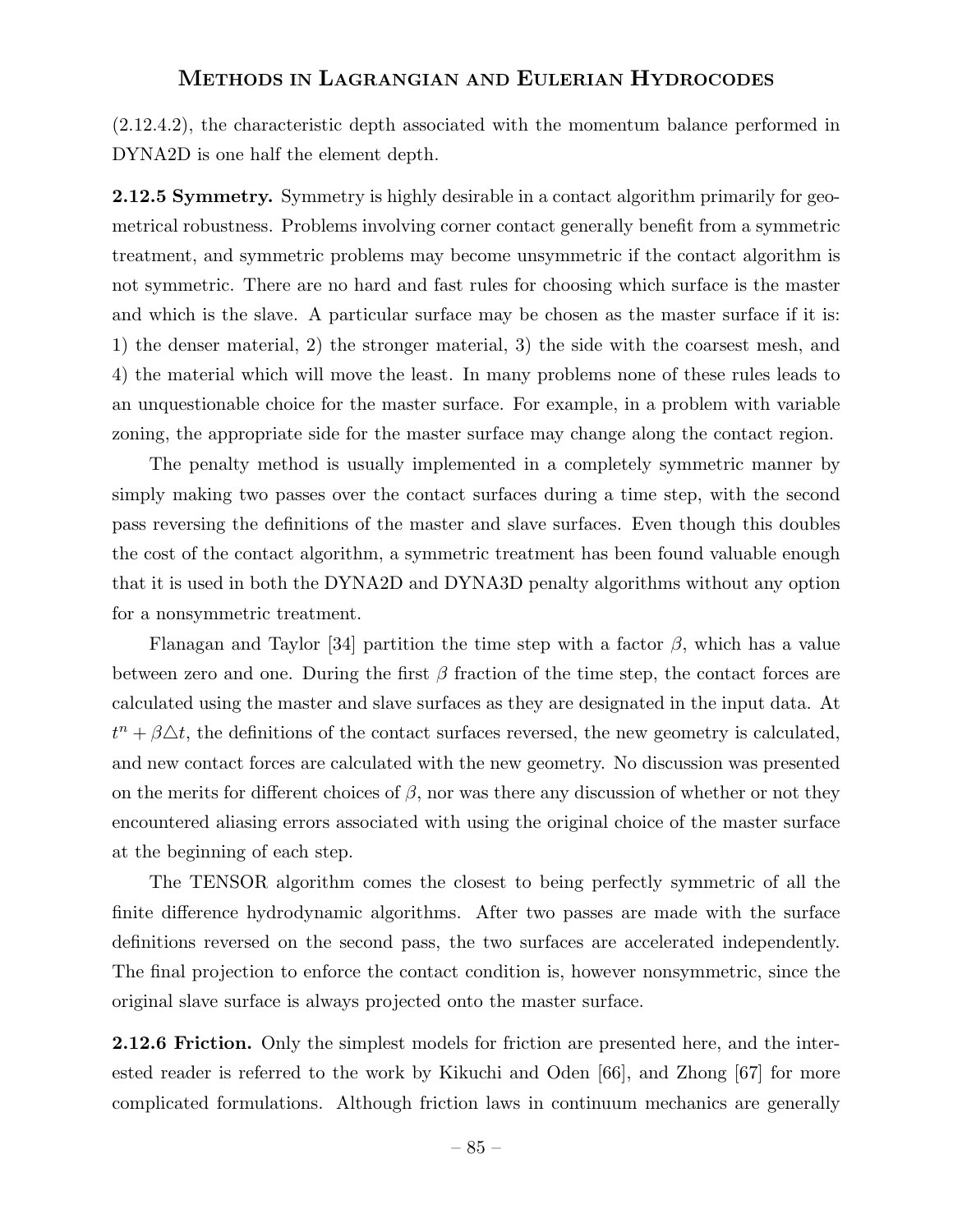expressed in terms of a normal pressure and a resisting traction stress, the friction laws for the contact algorithms are expressed in terms of concentrated forces. The classic Coulomb friction model states that the relative slip between to surfaces is zero if the tangential force is below  $\mu_s F^s$ , where  $\mu_s$  is the coefficient of static friction. If the tangential force is greater than  $\mu_s F^s$ , relative slip occurs and the magnitude of the force of friction opposing it is  $\mu_d F^s$ , where  $\mu_d$  is the dynamic coefficient of friction.

The two major difficulties in an explicit implementation of friction are first, determining if a node is sticking or slipping, and second, calculating the tangential force for the sticking condition. Implicit formulations sometimes experience difficulties in converging because of the extremely nonlinear nature of the stick-slip condition.

PRONTO calculates the sticking force and the sliding force, and chooses the minimum of the two [34]. The relative tangential velocity is calculated as the difference between the slave node velocity and the velocity of its contact point on the master surface.

$$
\Delta \dot{y} = \dot{y}^s - [(1 - \xi)\dot{y}_1^m + \xi \dot{y}_2^m]
$$
\n(2.12.6.1)

The sticking force is the tangential force applied to the master surface necessary to eliminate the relative velocity in a single time step.

$$
F_s^s = -\frac{M^s \Delta \dot{y}}{\Delta t} \tag{2.12.6.2}
$$

The coefficient of dynamic friction is the same one used in HONDO II [78].

$$
\mu_d = \mu_\infty + (\mu_0 - \mu_\infty)e^{-\gamma \Delta \dot{y}} \tag{2.12.6.3}
$$

The minimum of the sticking force and the frictional force is chosen, where  $F_t^s$  denotes the final tangential frictional force.

$$
F_t^s = \frac{F_s^s}{|F_s^s|} \min(\mu_d F^s, |F_s^s|)
$$
 (2.12.6.4)

The nodes can oscillate if the force of friction is simply  $\pm \mu F^s$  because the on-off nature of the classic law does not permit intermediate values that can just cancel small motion. A method for smoothing the discontinuous nature of the friction force, therefore, is necessary. The sticking force calculated by Eq.  $(2.12.6.2)$  is a viscous force with a damping coefficient  $M^s/\Delta t$  that acts to damp any possible oscillations.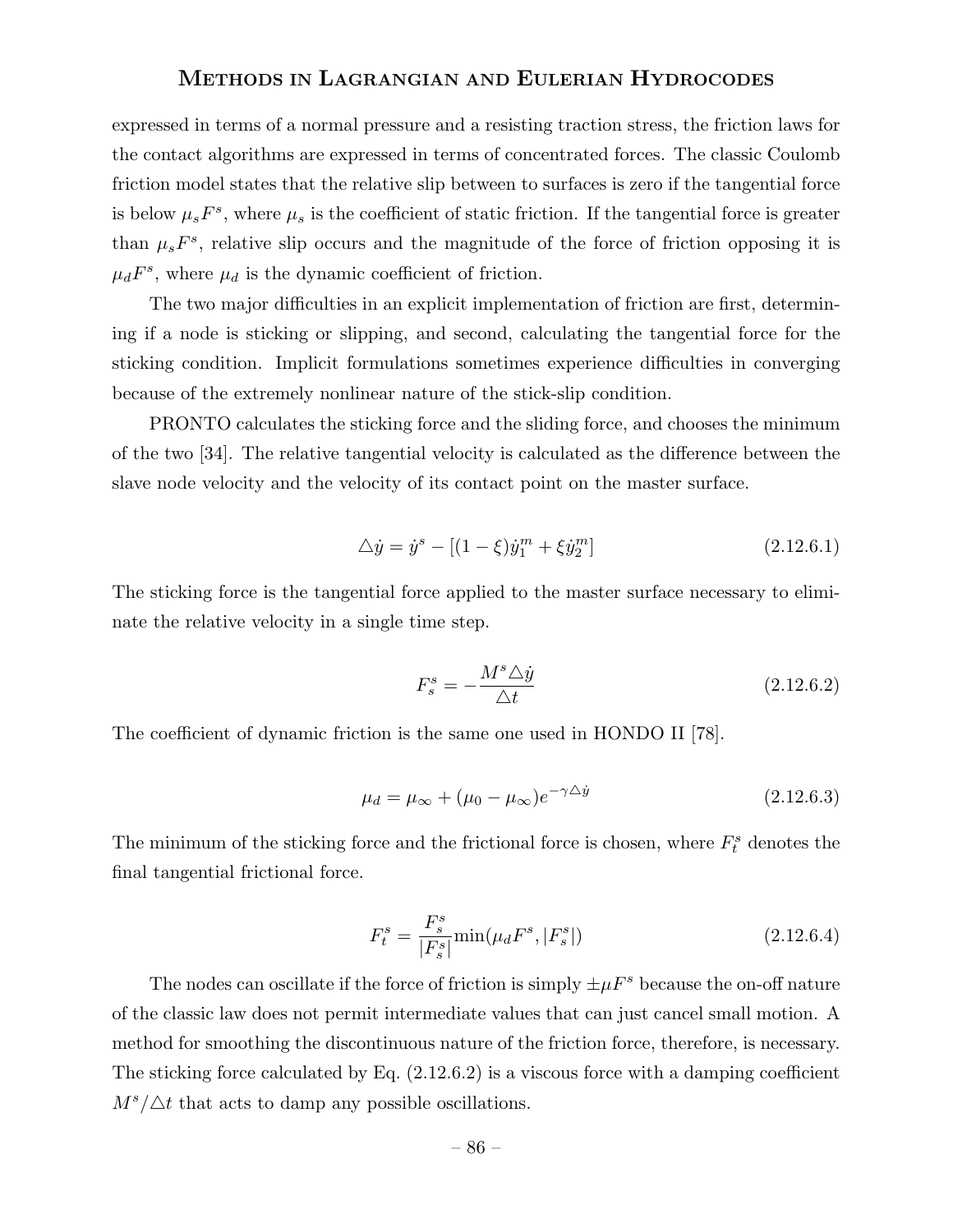A different method, developed by Hallquist, that is analogous to an elastic-plastic constitutive law, is used in DYNA2D and DYNA3D [64]. The relative slip between the master and slave surfaces is calculated by keeping track of the isoparametric coordinates and master segment number for every slave node that is in contact with the master surface.

$$
\triangle y^{s} = (y^{s}(\xi^{n+1}) - y^{s}(\xi^{n})) \tag{2.12.6.5}
$$

This increment in displacement is treated as a measure of "strain" and the radial return algorithm is used to return the tangential force to the "yield surface." The elastic modulus,  $k_i$ , is the same as the master surface stiffness used for the normal force calculation in the penalty method.

$$
F_y^s = \mu_d |F^s|
$$
  
\n
$$
F_t^{trial} = F_t^s(n) - k_i \Delta y^s
$$
  
\n
$$
F_t^s(n+1) = \begin{cases} F_t^{trial} & \text{if } |F_t^{trial}| \le F_y^s\\ \text{sign}(F_t^{trial})F_y^s & \text{if } |F_t^{trial}| > F_y^s \end{cases}
$$
\n(2.12.6.6)

As a slave node moves across a master segment, the friction force builds to a maximum determined by the normal force. If the slave node suddenly stops, the tangential force does not drop to zero, but remains at the value it had during the last time step. The node must move a small increment in the opposite direction to its previous motion or leave the master surface to reduce the force of friction to zero. As Zhong points out [67], this model can be viewed as implementing the sticking case with the penalty method over a radius of  $\mu_dF^s/k_i$ with a penalty stiffness of  $k_i$ . The relative slip is the violation of the sticking constraint in the same manner as the surface penetration is a violation of the contact inequality. This algorithm requires slightly more storage than the PRONTO algorithm because the friction force, the isoparametric coordinate, and the master segment are stored. When there is no friction, only the nearest master node to a slave node is stored.

**2.12.7 Simplifications and approximations.** To reduce the computational cost of contact problems, researchers have simplified the problem geometry [69], [75] and the contact force calculations [75].

Belytschko and Neal [69] replace the contact surfaces with spheres centered in the elements in their pin-ball algorithm. The penetration for two spheres is the sum of the radii minus the distance between the centers, and the unit normal is along the line connecting the centers. Belytschko and Neal take advantage of the simplified geometry not only to reduce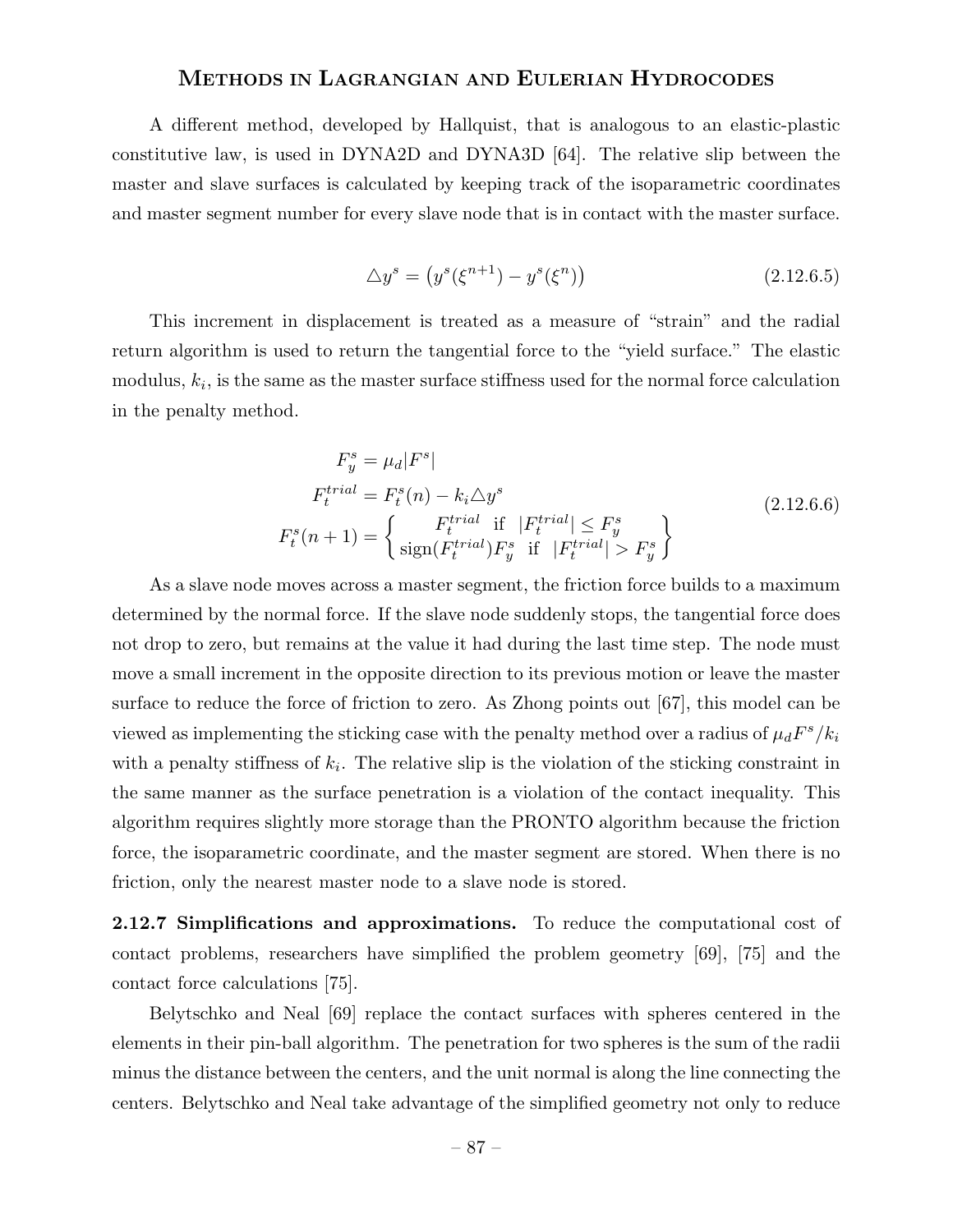the cost of the force calculations, but also to simplify the vectorization of their contact search (Hallquist has also completely vectorized the search strategies within DYNA2D and DYNA3D [71]).

The force calculations in the DYNA2D hydrodynamic contact algorithm [75] can be simplified by approximating the normal force and slave mass distributions. The mass density,  $m_k^*$ , at each slave node is its nodal mass divided by half the distance between its two adjacent nodes, and the force density,  $f_k^*$ , is approximated in the same manner from the nodal forces. The mass density and stress density for a slave segment is the average of the values at its nodes. The mass and normal force is then mapped onto the master surface in the manner described in the previous sections. These simplifications significantly reduce the cost of the calculation without adversely affecting the accuracy.

If two surfaces are tied together, additional simplifications are possible. The contact point of the slave node on the master surface is fixed in terms of its isoparametric coordinates. The mass and force at the slave node are distributed to the master segment nodes in the same manner as in Eq. (2.12.2.1). This simplification works best when the slave mesh is an integer multiple of the master mesh, and hourglassing problems can occur if this is not the case. This simplification can not be used in a contact-impact algorithm because it invariably excites the hourglass modes. Even the hydrodynamic contact algorithms that allow sliding but prohibit separation can not be simplified beyond the level discussed in the previous paragraph without hourglassing problems.

**2.12.8 Eroding surface contact algorithms.** Penetration calculations are difficult to perform with a Lagrangian code because it does not permit the mesh to tear. To overcome this difficulty, and to model the effects of erosion in a hypervelocity impact, Johnson [22] developed an eroding slideline capability for EPIC. When elements satisfy a material dependent erosion criteria (which may be based on plastic strain, maximum principal stress, element distortion, etc) they are deleted from the mesh and their vertices are free to move as point masses. After an element is deleted, its contact segments are deleted from the slidelines and the new free surfaces, which were generated by the element's deletion, are added to the slideline definitions. Both the target and the penetrator can erode, and their erosion criteria are usually different. Experiments have demonstrated that this method provides a reasonably accurate prediction of the hole size in the target, and the final velocity and mass of the penetrator [80]. The contact forces are calculated by using Eq. (2.12.2.9).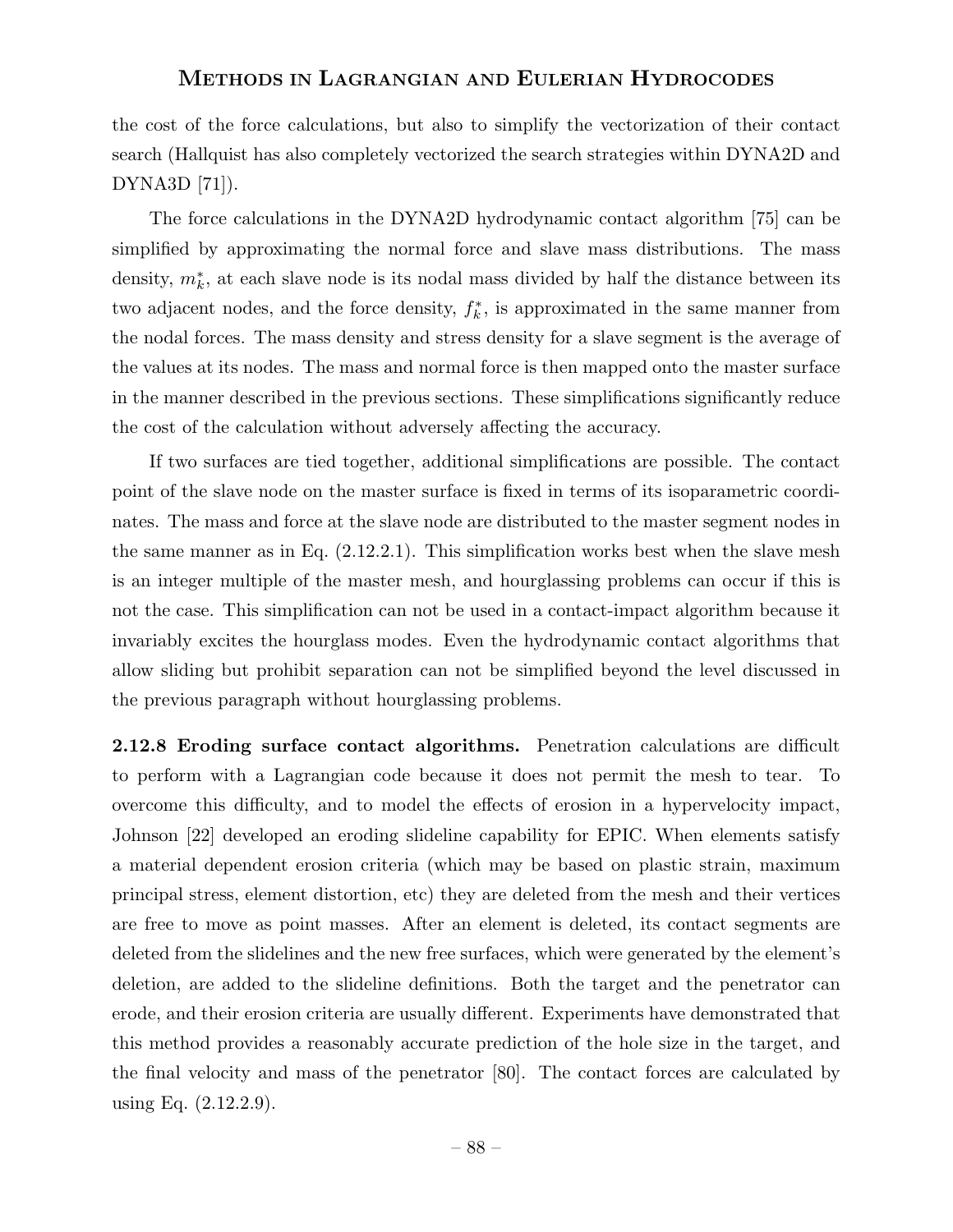Belytschko and coworkers have worked on improving the efficiency of Johnson's eroding slideline. They determine the eroded surface from all the nodes with nonzero normal vectors [72]. After zeroing out an accumulation array, they loop through all the elements and calculate their contribution to the normal of their nodes. If a node is in the interior of the mesh, then the sum of all the element contributions is zero, while the sum for the exterior nodes is nonzero. The calculation of the element contributions to the normals vectorizes easily, increasing the algorithm's efficiency. The efficiency of the contact search is increased by using a two-dimensional hash code to determine which master segments are close a particular slave node. The most recent development is the "pin ball" contact algorithm [69] discussed in the previous section.

**2.12.9 Single surface contact algorithms.** When the deformations are very large, a surface may buckle and come into contact with itself. The standard search algorithms will not work in this case, and a special single surface contact algorithm [64] developed by Benson and Hallquist can be used. A list of the three closest nodes to each node is generated by using a three-dimensional nested bucket sort every ten time steps. The nodes that share a common element with a node are automatically eliminated from the list. Each node has a list of contact segments with that node as part of their definition. The list of candidate contact segments for a node is the list of all the contact segments associated with the three closest nodes, and the actual contact segment is determined by using the efficient local search developed for the regular two surface contact algorithm [75].

Zhong [67] has recently developed a heirarchical search method for single surface contact that he claims is significantly faster than the nested bucket sort. Hallquist [71] has, however, recently rewritten and vectorized the single surface contact algorithm code and improved its efficiency by a factor of two to five. Since these contact algorithms are complicated, there is till room for improving their speed and robustness. It impossible to predict at this time which algorithm will turn out to be superior in the long run.

#### **2.13 TIME STEP CONTROL**

The time step size for the central difference integration method is determined by stability considerations. In hydrodynamic problems, the typical stable time step sizes are so small that accuracy is not a consideration. For a one-dimensional problem the stable time step is limited by the Courant condition, where  $\Delta x$  is the length of the smallest element, and a is the speed of sound.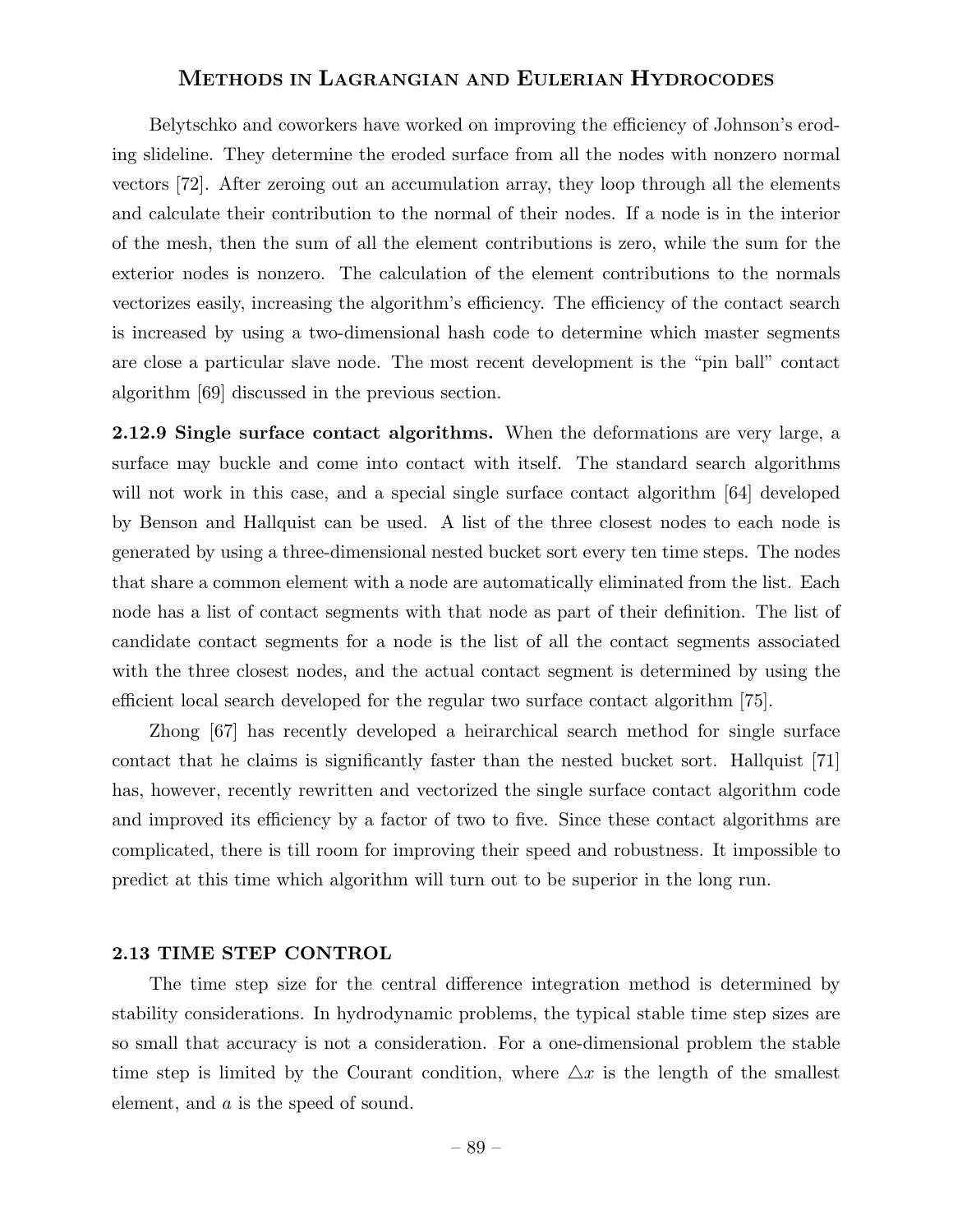$$
\triangle t \le \frac{\triangle x}{a} \tag{2.13.1}
$$

An alternative analysis [12] expresses the same result in a different form, where  $\omega$  is the highest natural frequency in the system.

$$
\omega \Delta t \le 2 \tag{2.13.2}
$$

The introduction of a shock viscosity requires that the Courant condition be modified. A detailed analysis [81] for one dimension was performed by Hicks for WONDY in 1978. Associated with the viscosity is a damping coefficient, c. The definition given here for  $c$ assumes the standard quadratic form for the shock viscosity is being used.

$$
\Delta t \le \frac{\Delta x}{c + \sqrt{c^2 + a^2}}
$$
\n
$$
c = \begin{cases} c_L a + c_o |\Delta u| & \text{if } \Delta u < 0 \\ c_L a & \text{if } \Delta u \ge 0 \end{cases}
$$
\n(2.13.3)

The time step for each element is evaluated according to Eq. (2.13.3), and the stable time step for the system is the minimum value over all the elements. The time step is often multiplied by safety factor  $\left(\langle 1 \rangle \right)$  to ensure its stability. For instance, the default safety factor in DYNA2D is 0.67 [82], in SHALE [23], 0.25, in TENSOR [6], 0.5, in HEMP [7], .333, and in DYNA3D [83], 0.90 (0.67 if there are explosive materials). In hypervelocity impact problems, the maximum of the sound speed and the material velocity replaces the sound speed in Eq.  $(2.13.3)$  in SHALE, while MESA  $|101|$  uses the sum of the absolute value of the material velocity and the sound speed.

The value of the sound speed appearing in Eq. (2.13.3) is usually based on the elastic value of the shear modulus and a contribution from the equation of state.

$$
a = \sqrt{\frac{4G}{3\rho_0} + \frac{\partial P}{\partial \rho}} \Big|_E + \frac{pV^2}{\rho_0} \frac{\partial P}{\partial E} \Big|_{\rho}
$$
 (2.13.4)

In PRONTO [34], Flanagan and Taylor dynamically calculate hypoelastic material constants based on the material response. This strategy gives them a larger time step in elements that are deforming plastically since the plastic moduli are smaller than the elastic values.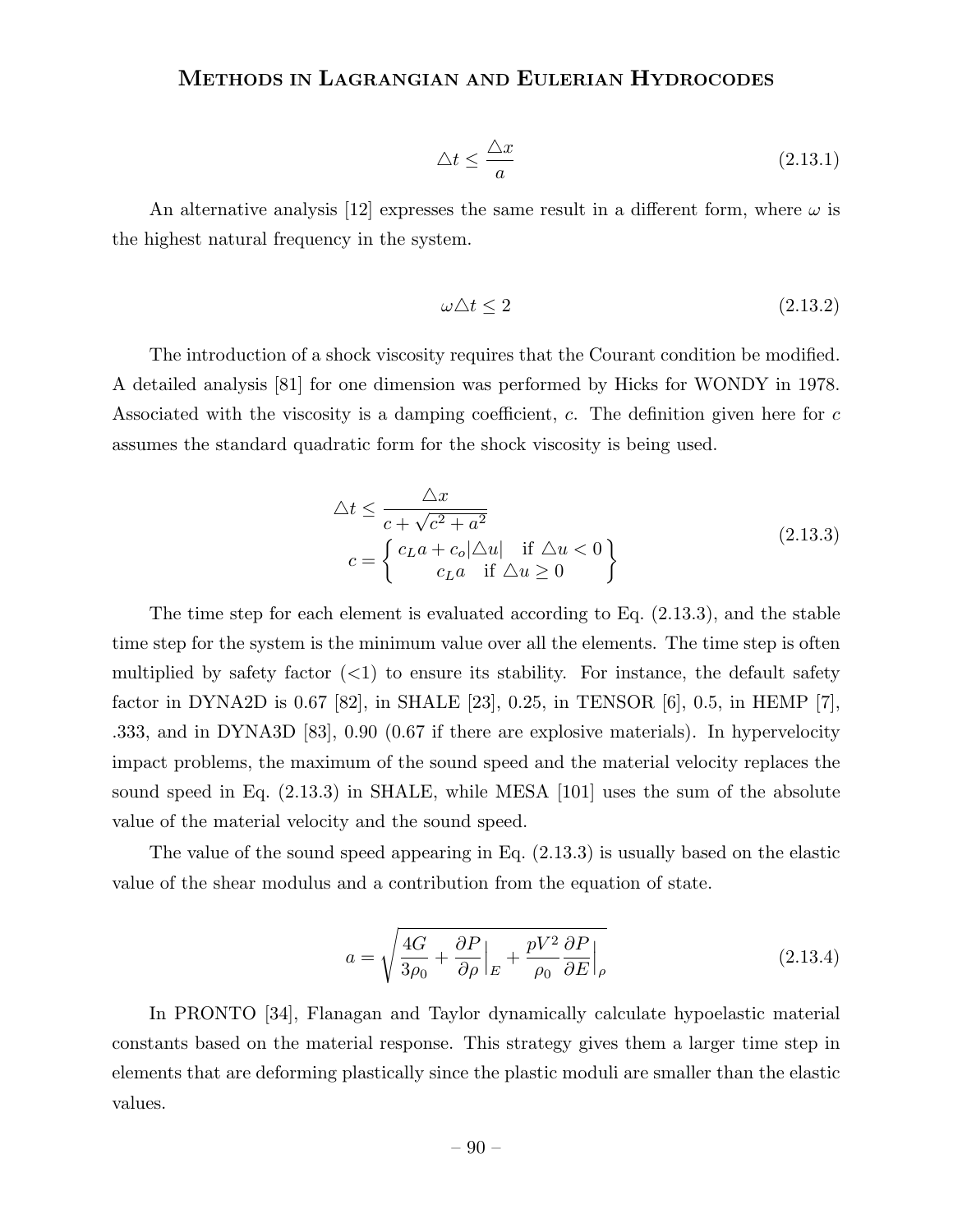$$
3\hat{K} = 3\hat{\lambda} + 2\hat{\mu} = \frac{\Delta \sigma_{kk}}{\Delta t \dot{\epsilon}_{mm}}
$$
  

$$
2\hat{\mu} = \frac{\sigma'_{ij}\dot{\epsilon}'_{ij}}{\Delta t \dot{\epsilon}'_{k\ell}\dot{\epsilon}'_{k\ell}}
$$
  

$$
a^2 = \frac{\hat{\lambda} + 2\hat{\mu}}{\rho} = \frac{3\hat{K} + 4\hat{\mu}}{3\rho}
$$
 (2.13.5)

The increments in the strain,  $\dot{\epsilon}_{ij}\Delta t$ , must be large enough for the difference expressions in Eq. (2.13.5) to be accurate. When the volumetric or deviatoric strain increments are too small, or the calculated dilitational modulus is negative, different strategies may be used, but in most cases they resort to an initial estimate of  $\lambda + 2\mu$ .

In two dimensions, the form of the stability condition remains the same but the characteristic length of the element,  $\Delta x$ , is not uniquely defined. Hallquist uses the element area divided by the longest diagonal in DYNA2D, Margolin uses the characteristic length defined by Wilkins for the Wilkins shock viscosity [46] in SHALE [23], and Flanagan and Taylor divide the element area by  $\sqrt{(d_{13}^2 + d_{24}^2)/2}$ , where  $d_{ij}$  is the distance between nodes  $i$  and  $j$ . For rectangular elements the two diagonals are of equal length, resulting in DYNA2D and PRONTO calculating the same characteristic length. The PRONTO characteristic length is based on the bounds of the element eigenvalues and, therefore, is always conservative. Flanagan and Taylor rely on the conservative nature of the characteristic length to compensate for any possible overestimation of the time step that occurs due to the material sound speed estimate in Eq. (2.13.5). Margolin's characteristic length incorporates both the element geometry and the shock direction. In problems where the element aspect ratios are large, the characteristic length may vary greatly with small changes in the shock direction. The large swings in the characteristic length have been a problem with the Wilkins viscosity, and are a potential problem in calculating the time step size in Lagrangian codes. Since SHALE is an ALE (Arbitrary Lagrangian Eulerian) code, it can dynamically reduce the aspect ratio of a problem element by moving the mesh.

#### **2.14 GODUNOV METHODS**

Godunov methods are an interesting alternative to the standard finite element and finite difference methods for problems that are dominated by shocks. Most Godunov methods are designed to solve the Euler equations, i.e., they neglect the strength of the material (in fact, most specialize their work to ideal gas problems and emphasize aerody-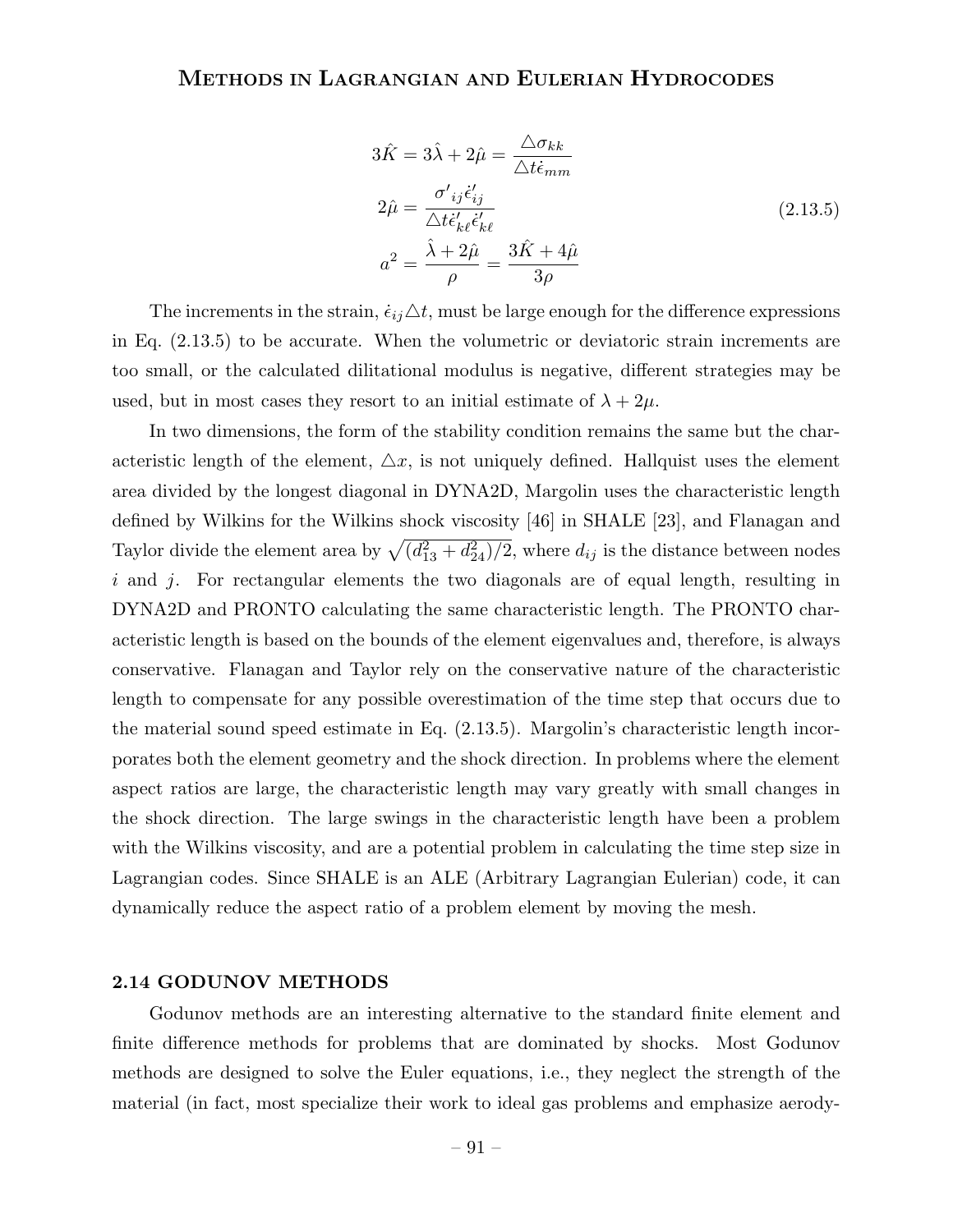namic applications). Only three groups have attempted to include strength [2], [3], [84], and their work is emphasized at the expense of neglecting the many other researchers who are concentrating on the Euler equations.

Godunov [11] was interested in eliminating the oscillations that occur near shocks in numerical solutions. The method he proposed is only first order accurate, but later researchers, e.g, [52], [86], have created higher order accurate algorithms based on his ideas. His method can be used in both a Lagrangian and Eulerian context, but in this section only the Lagrangian approach is considered.

**2.14.1 Godunov methods in one dimension.** To introduce the Godunov method, the discussion is restricted to the Euler equations in one planar dimension with a unit cross sectional area, and heat conduction and the body forces are neglected. The computational mesh for the Godunov method is similar to the ones used in the standard finite element and finite difference methods except that the velocities are centered in the elements with the density and the internal energy, and the nodes are used only to define the boundaries of the elements. In the literature on the Godunov method, the element centers are frequently given integer numbers, but the numbering scheme used in this section remains consistent with the previous sections and integers denote nodes.

The motion of the nodes in the Godunov method is determined by solving the Riemann problem at each node every time step. At node  $i$ , the initial left and right states of the Riemann problem are given by the values of the velocity, density, and energy in elements  $i-1/2$  and  $i+1/2$ . The solution of the Riemann problem is obtained numerically using either an exact, iterative method or one of a number of approximate methods [2], [87]. The solution consists of three waves: the inner wave is the contact discontinuity, and node  $i$ moves with it, and the outer two waves are shock waves or rarefaction fans moving through the adjacent elements  $i - 1/2$  and  $i + 1/2$ . The velocity of each node is set equal to its associated contact discontinuity velocity,  $u_i^*$ , and integrated to obtain the displacement of the node at  $t^{n+1}$ . In addition to the contact velocity, the pressure at the contact discontinuity,  $P_i^*$ , is calculated, and it is used with the velocity to update the internal energy and the element velocity. Note that the solution for the contact discontinuity is centered at time  $n + 1/2$ . The work calculation uses the total energy,  $T + E$ , where T and E are the kinetic and internal energy of the element respectively.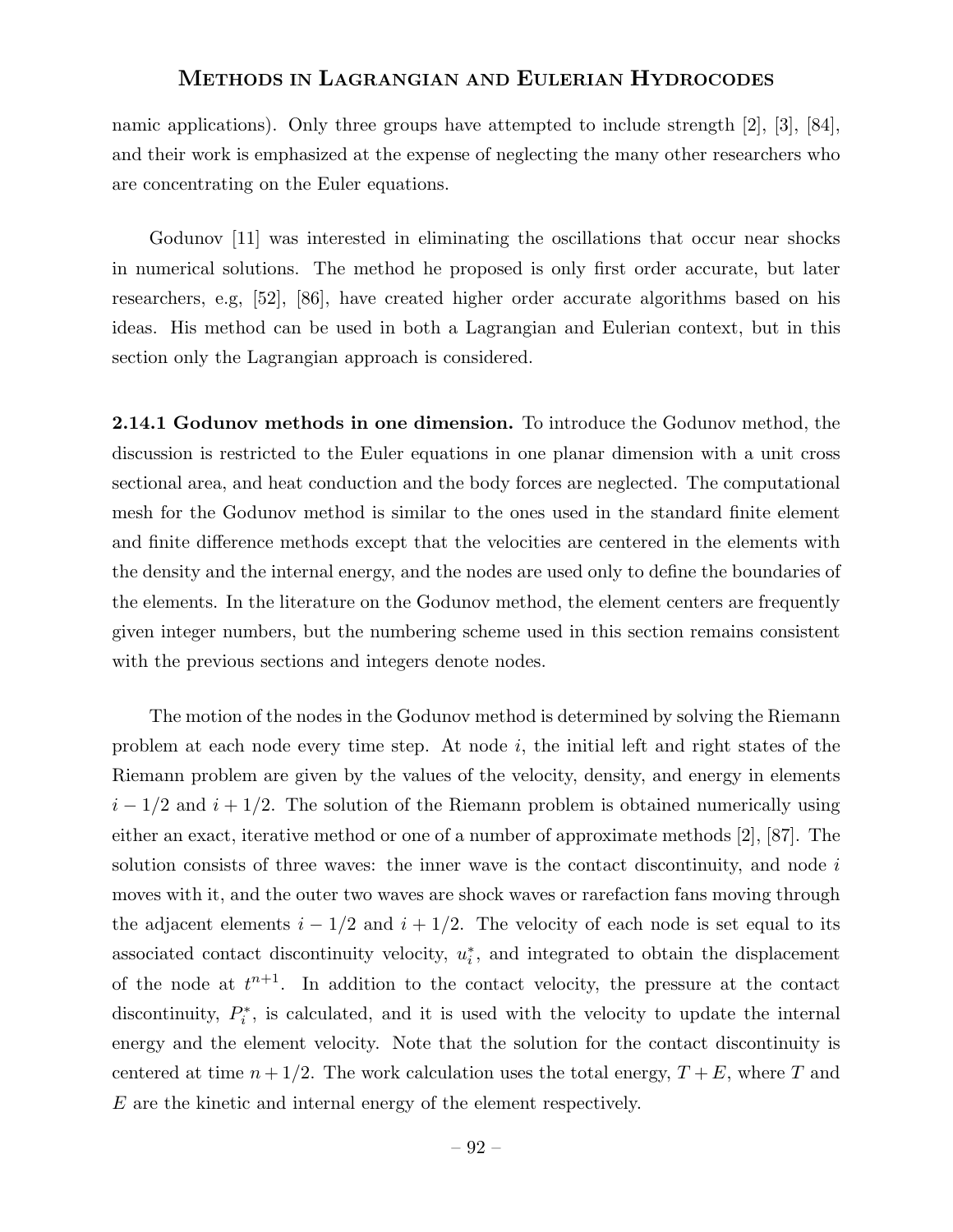$$
u_{i+1/2}^{n+1} = u_{i+1/2}^n + \frac{\Delta t}{M_{i+1/2}} \left( P_{i-1/2}^* - P_{i+1/2}^* \right)
$$
  
\n
$$
x_i^{n+1} = x_i^n + \Delta t u_{i+1/2}^*
$$
  
\n
$$
T_{i+1/2}^{n+1} + E_{i+1/2}^{n+1} = T_{i+1/2}^n + E_{i+1/2}^n + P_{i-1/2}^* u_{i-1/2}^* - P_{i+1/2}^* u_{i+1/2}^*
$$
  
\n
$$
\rho_{i+1/2}^{n+1} = \frac{M_{i+1/2}}{x_{i+1}^{n+1} - x_i^{n+1}}
$$
  
\n(2.14.1.1)

The time step is limited so that waves with positive velocities from any node  $i$  do not interact with waves with negative velocities from node  $i + 1$ .

The original Godunov scheme is first order accurate even when the Riemann problem is solved exactly. Higher order methods are obtained by improving the approximation of the left and right states in the Riemann problem, e.g., [52], [86], [88]. The original Godunov scheme represents the solution as a piecewise constant function. A more accurate method is obtained if the solution is represented as a piecewise linear [52] or parabolic function [86]; see Fig. 20.

The numerical values of the solution variables associated with the elements represent element averages instead of amplitude of the piecewise constant function. Letting  $q_{i+1/2}^n$ be the numerical value of one of the solution variables in element  $i + 1/2$ , and  $q_{i+1/2}(x)$ be the piecewise representation of q in element  $i + 1/2$ , two constraints must be imposed on  $q_{i+1/2}(x)$  to avoid spurious oscillations in the solution: First, the interpolation is conservative in the sense that the integral of the distribution must equal the element average. Second, the interpolation of q is monotonic. The values for  $q_{min}$  and  $q_{max}$  are usually taken to be the minimum and maximum values of the element averages of elements  $i-3/2$ ,  $i+1/2$ , and  $i + 3/2$ .

$$
\int_{x_i^n}^{x_{i+1}^n} q_{i+1/2}(x) dx = q_{i+1/2}^n (x_{i+1}^n - x_i^n)
$$
\n
$$
q_{min} \le q_{i+1/2}(x) \le q_{max} \quad \forall x \in [x_i^n, x_{i+1}^n]
$$
\n(2.14.1.2)

The interpolation functions are nonlinear functions of the element averages, and therefore the higher order Godunov methods are nonlinear even for linear problems. A detailed discussion of how these functions are created is deferred until discussion on advection in the next chapter, but it should be noted that most of the nonlinearity in the algorithms is associated with imposing the monotonicity constraint. The basic strategy for the case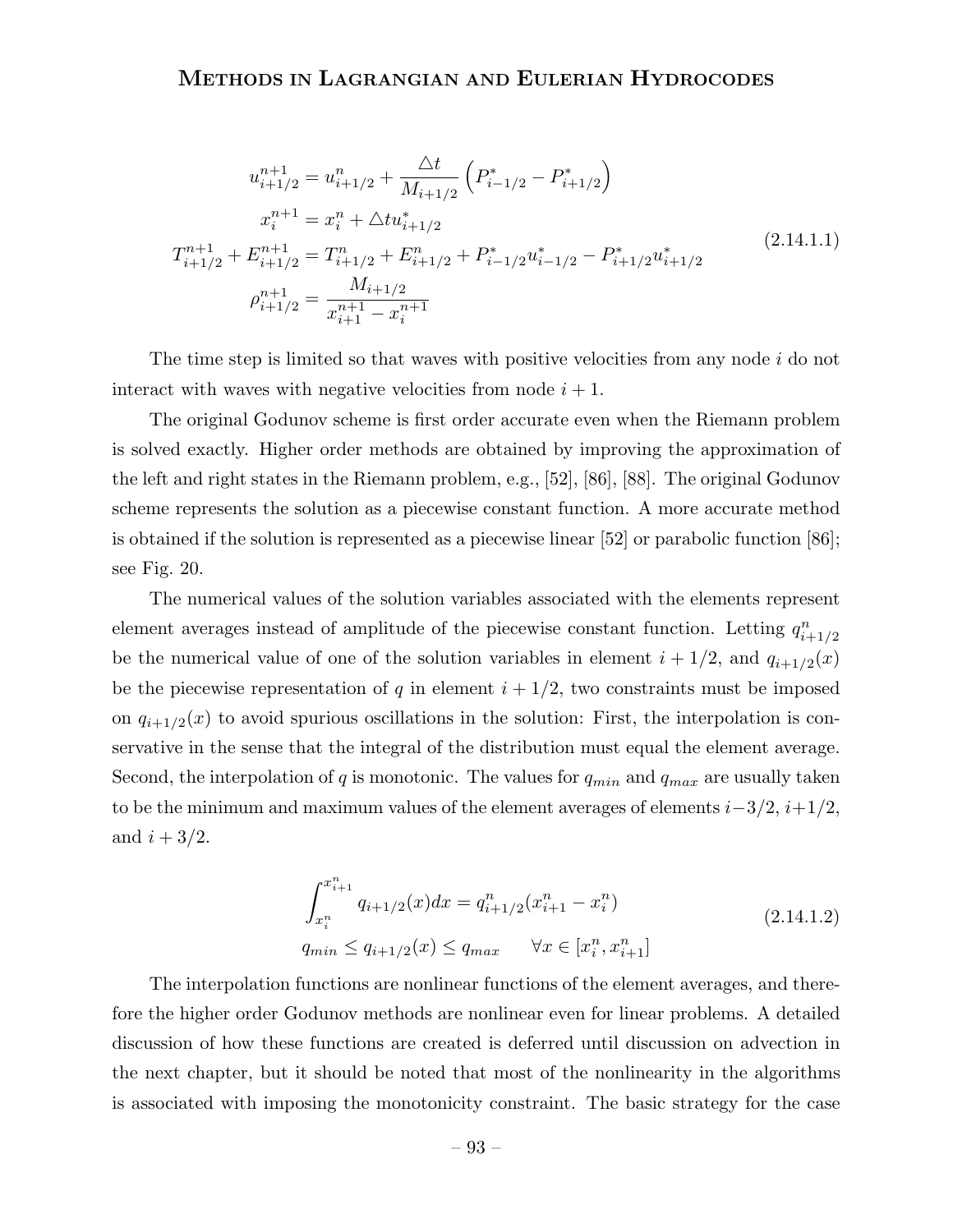of a linear interpolation function involves two steps: the first step is to calculate a second order approximation of the slope, and the second is the imposition of the monotonicity constraint by scaling the magnitude of the slopes in different zones on a selective basis.

**2.14.2 Introducing strength into Godunov methods.** The application of Godunov methods to materials with strength is relatively recent, and therefore the approaches are much less standardized than for the Euler equations. Hancock in PISCES [2] and Dukowicz et al. in the original version of CAVEAT [87] split the stress into the pressure and the deviatoric contributions. They use a second order Godunov method for the pressure, and a finite difference formulation for the deviatoric part of the stress. While their approaches are conceptually similar, there are numerous differences in the implementation. As an alternative to the differencing scheme for the strength, CAVEAT can solve two independent Riemann problems for the normal and transverse stresses and velocities on the edge of a cell [173]. Trangenstein and Colella [84] developed a second order Godunov method by constructing an approximate Riemann solver for a hypoelastic material. In contrast to most, they use a total Lagrangian formulation. The algorithm they describe in the literature [84], [89] is one-dimensional, but a two-dimensional version does exist based a two-dimensional method for general systems of hyperbolic equations developed by Colella [90].

The algorithm developed by Trangenstein and Colella consists of eight steps:

- 1. A characteristic analysis and time step estimation.
- 2. A monotonized slope computation.
- 3. The tracing of the characteristics.
- 4. The flux calculation.
- 5. Conservative differencing.
- 6. A rotational update.
- 7. Stress and strain rate calculations.
- 8. The stress update.

At the beginning of the time step, the cell-centered values of the velocities, stress, rotation, and deformation gradient are known.

A characteristic analysis is performed on the quasilinear forms of the mass, momentum, and energy equations. The primitive variables in the analysis are the velocity, internal energy, and the stress. Deflation is used to reduce the characteristic analysis to finding the eigenvalues and eigenvectors of the acoustic tensor. The acoustic tensor must be derived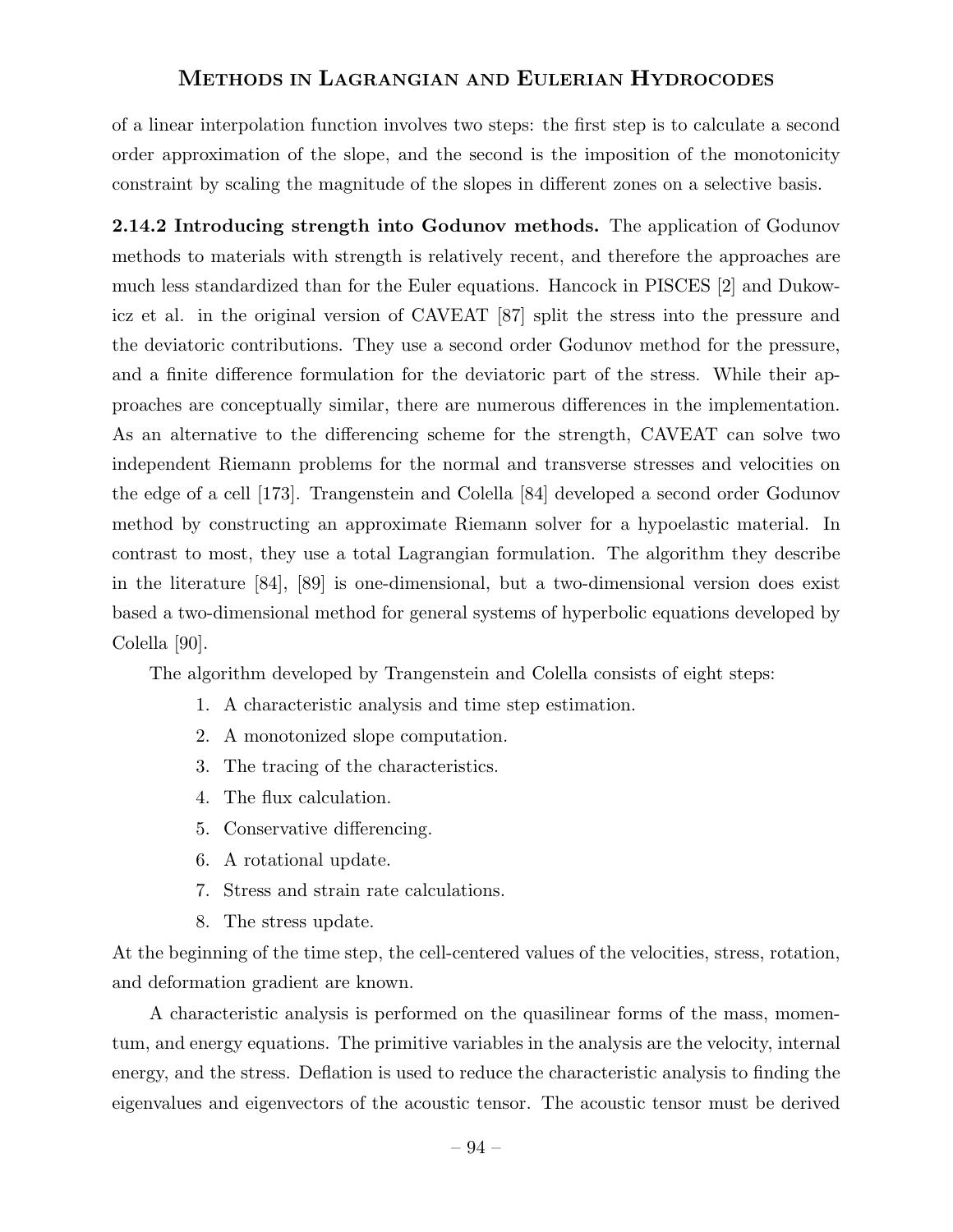for each material model, although Trangenstein and Colella have simplified the task by deriving its general form for the general class of hypoelastic plasticity models with yield surfaces. After the eigenvalue problem is solved for the acoustic tensor, the characteristic directions,  $X$ , and speeds,  $\Lambda$ , are calculated for the full system of equations. The time step is based on the fastest elastic wavespeed.

The second step requires the calculation of the spatial derivatives of the primitive variables. Trangenstein and Colella calculate the derivatives in terms of the characteristic directions. Monotonicity is enforced by using the flux-limiting procedure developed by van Leer [52], which is discussed in detail later. The enforcement of the monotonicity condition introduces the numerical equivalent of the shock viscosity used in the standard finite difference formulations. By evaluating the derivatives in the directions of the characteristics, the viscosity is added only to those waves that have spurious oscillations, which minimizes the smearing of shock waves and contact discontinuities. A central difference approximation, Eq. (2.14.2.1), is used for the second order derivative in the van Leer algorithm. The vector of primitive variables are  $\phi_{j+1/2}$ , where subscript denotes the cell. In a similar manner,  $[X_{j+1/2}]$  is the matrix of eigenvectors for the  $j+1/2$ th zone, and  $c_{j+1/2}$ is the vector of central differences in the characteristic directions.

$$
c_{j+1/2} = [X_{j+1/2}]^{-1} (\phi_{j+3/2} - \phi_{j-1/2})/(2\Delta x)
$$
 (2.14.2.1)

Trangenstein and Colella have found it necessary to selectively introduce extra viscosity into the solution by reducing the derivatives to zero in a zone when the loading conditions (with respect to the yield surface) in the adjacent zones are not the same.

The left and right states at each node for the Riemann problem are calculated by using the slopes from Eq.  $(2.14.2.1)$ , the characteristic directions and the speeds.

$$
\phi_{j+1}^{n+1/2} = \phi_{j+1/2}^n + \frac{1}{2} \frac{\partial \phi}{\partial x} \Delta x + \frac{1}{2} \frac{\partial \phi}{\partial t} \Delta t
$$
\n
$$
= \phi_{j+1/2}^n + \frac{1}{2} [X_{j+1/2}] \{ I \Delta x - \Lambda \Delta t \} c_{j+1/2}
$$
\n(2.14.2.2)

Upwinding is achieved by using only the characteristics with a negative velocity to construct the state at the left edge of each element (the right state for each node,  $\Phi_j^R$ ), and similarly, the characteristics with a positive velocity, the state at the right edge,  $\Phi_{j+1}^L$ .

An approximate Riemann solver, which is sufficient for weak waves, is used to calculate the stationary state. For strong shocks their approximate Riemann solver produces oscillations and a more viscous scheme must be used. First, the jump across the node is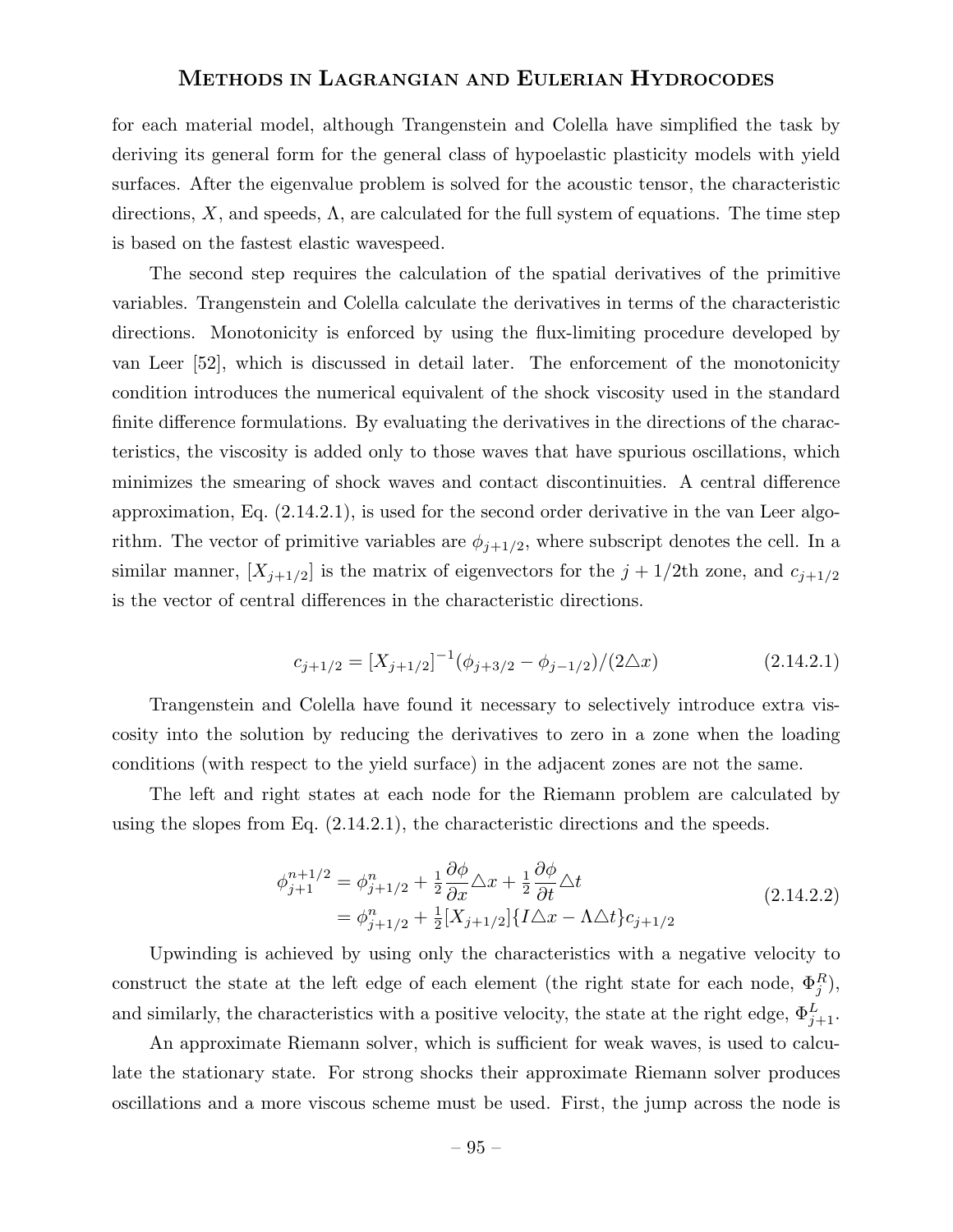expressed in terms of the upwind eigenvectors of each zone,  $[\tilde{X}_{j+1/2}]$ , resulting in a set of linear equations for the vector  $\{a^+, a^-\}$ .

$$
[\tilde{X}_{j+1/2}]a^{+} + [\tilde{X}_{j-1/2}]a^{-} = \Phi_{j}^{R} - \Phi_{j}^{L}
$$
\n(2.14.2.3)

The stationary state can be expressed in terms of either the left or right values, and the average is used for the numerical flux.

$$
f_j^{\phi} = \frac{1}{2} (f_j^L + f_j^R)
$$
  
\n
$$
f_j^L = \Phi_j^L + [\tilde{X}_{j-1/2}] a^-
$$
  
\n
$$
f_j^R = \Phi_j^R - [\tilde{X}_{j+1/2}] a^+
$$
\n(2.14.2.4)

The fluxes in Eq. (2.14.2.4) are used to update the solution variables in a conservative manner.

The spin and deformation rate are calculated at  $t^{n+1/2}$  and the Hughes-Winget formula [40] is used to integrate the rotation matrix. After the stress is updated to  $t^{n+1/2}$ using an objective stress rate, the constitutive equation is evaluated, and then the stress is given the additional rotational increment to bring it to  $t^{n+1}$ .

Most of the algorithms for integrating constitutive equations are only first order accurate, but they are usually constructed so that they are asymtotically correct for large increments in the strain. In order to maintain the second order accuracy in time, Trangenstein and Colella have developed their own integration algorithms for  $J_2$  plasticity [84] and the cap model for soils [90]. Trangenstein drops from a second order algorithm to a first order algorithm for the cap model when a shock is detected [90].

**2.14.3 Two-dimensional Godunov methods with strength.** PISCES [2], a twodimensional coupled Eulerian-Lagrangian code, was one of the first production codes to implement van Leer's second order accurate Godunov scheme. The Godunov method is applied only to the pressure terms, and the deviatoric terms are handled by a finite difference scheme. This separation makes the implementation of new material models in PISCES as simple as in any finite difference or finite element code while the advantages of the Godunov method for strong shocks are retained. The Godunov method is used only in the Lagrangian step in the Eulerian code, while the purely Lagrangian calculations are performed using a finite difference algorithm similar to the one in HEMP.

CAVEAT [3] is a production ALE code with strength while CAVEAT-GT [91] is a research-oriented, free-Lagrange code without strength. Both use a Godunov method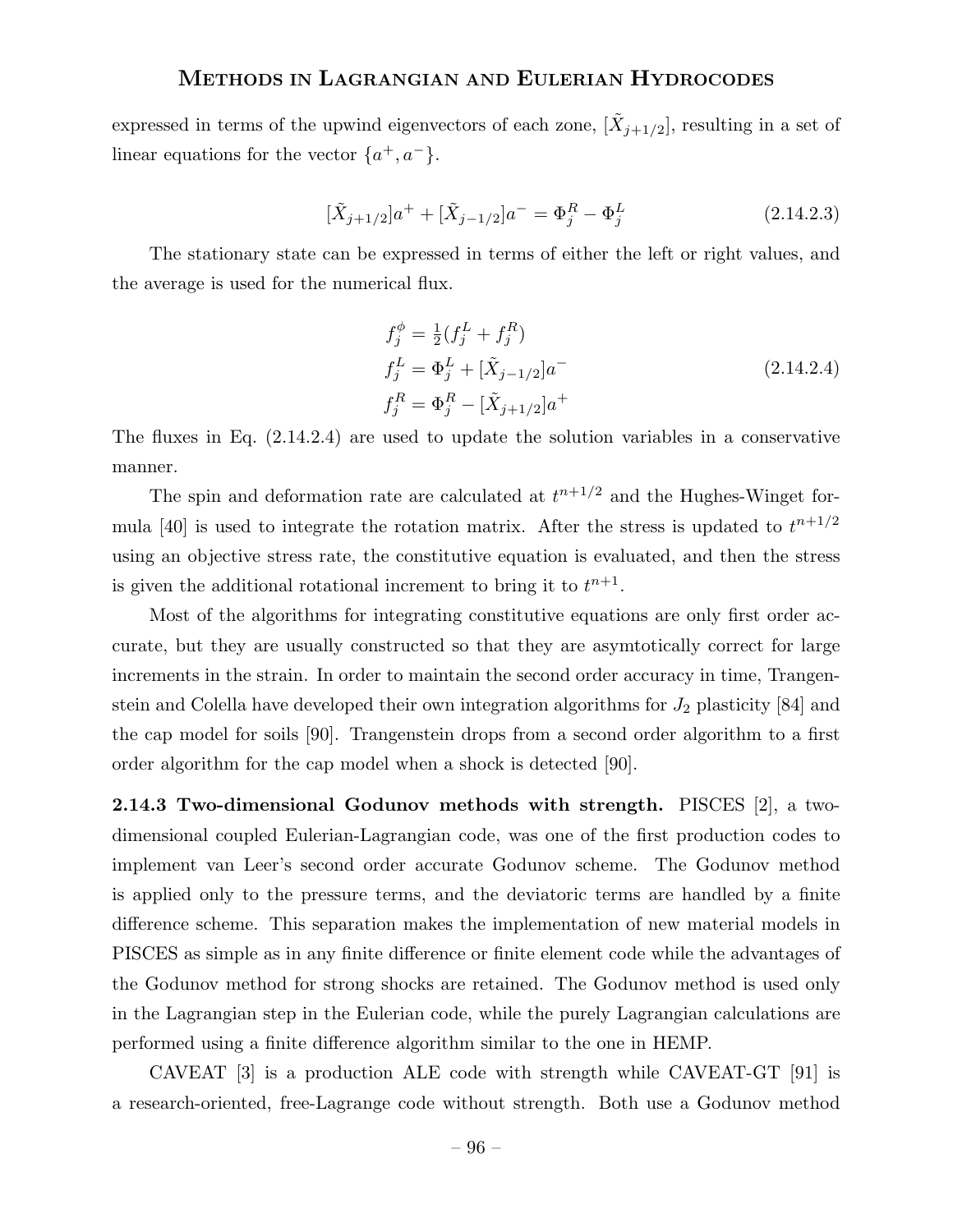for the pressure terms, and the original strength implementation in CAVEAT, with a philosophy similar to PISCES, uses a finite difference method for the strength terms. CAVEAT uses quadrilaterals, while CAVEAT-GT uses triangles. The general flow of all three programs is similar within the Lagrangian Godunov step:

- 1. A monotonized slope computation of the solution variables.
- 2. The "left" and "right" states for the Riemann problem are calculated for each zone edge.
- 3. The Riemann problem in the direction normal to the edge is solved using an approximate Riemann solver for strong shocks.
- 4. Stress and strain rate calculations at the edges of each zone (original CAVEAT and PISCES only).
- 5. The motion of the mesh is calculated.
- 6. The stress, density, energy, and history variables are updated within each zone.

The details associated with the strength calculations (step 4) and the mesh motion (step 5) are the major points of difference. The first two steps are similar to steps 2 and 3 of the previous section, but in contrast to the work of Trangenstein and Colella, the slopes for the linear distributions are calculated in the spatial coordinate system. An alternative to step 4 in CAVEAT is the solution of the transerve Riemann problem  $|173|$ , which is described below.

One of the underlying assumptions in all Godunov codes is that the shock direction is normal to the cell edge. Clearly this is not true, but numerical experiments have been conducted by Dukowicz and Melz at Los Almos [174], and their results indicate that the numerical solutions are not very sensitive to the mesh orientation relative to the shock.

The Riemann solvers in PISCES [2] and CAVEAT [3] assume that the shock Hugoniot can be approximated by a quadratic relationship between the pressure and the velocity, where ∗ indicates the contact discontinuity and s indicates either the left or right state. The wave velocity is approximated with the same linear relation, Eq. (2.8.4.3), that was used in the shock viscosity.

$$
C_s = a_s + A_s |u^* - u_s|
$$
  

$$
P^* - P_s = \rho_s C_s (u^* - u_s)
$$
 (2.14.3.1)

The isentropic speed of sound is  $a$ , and the strong shock parameter,  $A$  is the strong shock limit of  $(\rho_2/\rho_1)/(\rho_2/\rho_1 - 1)$ . The Riemann solver calculates  $P^*$  and  $u^*$  from the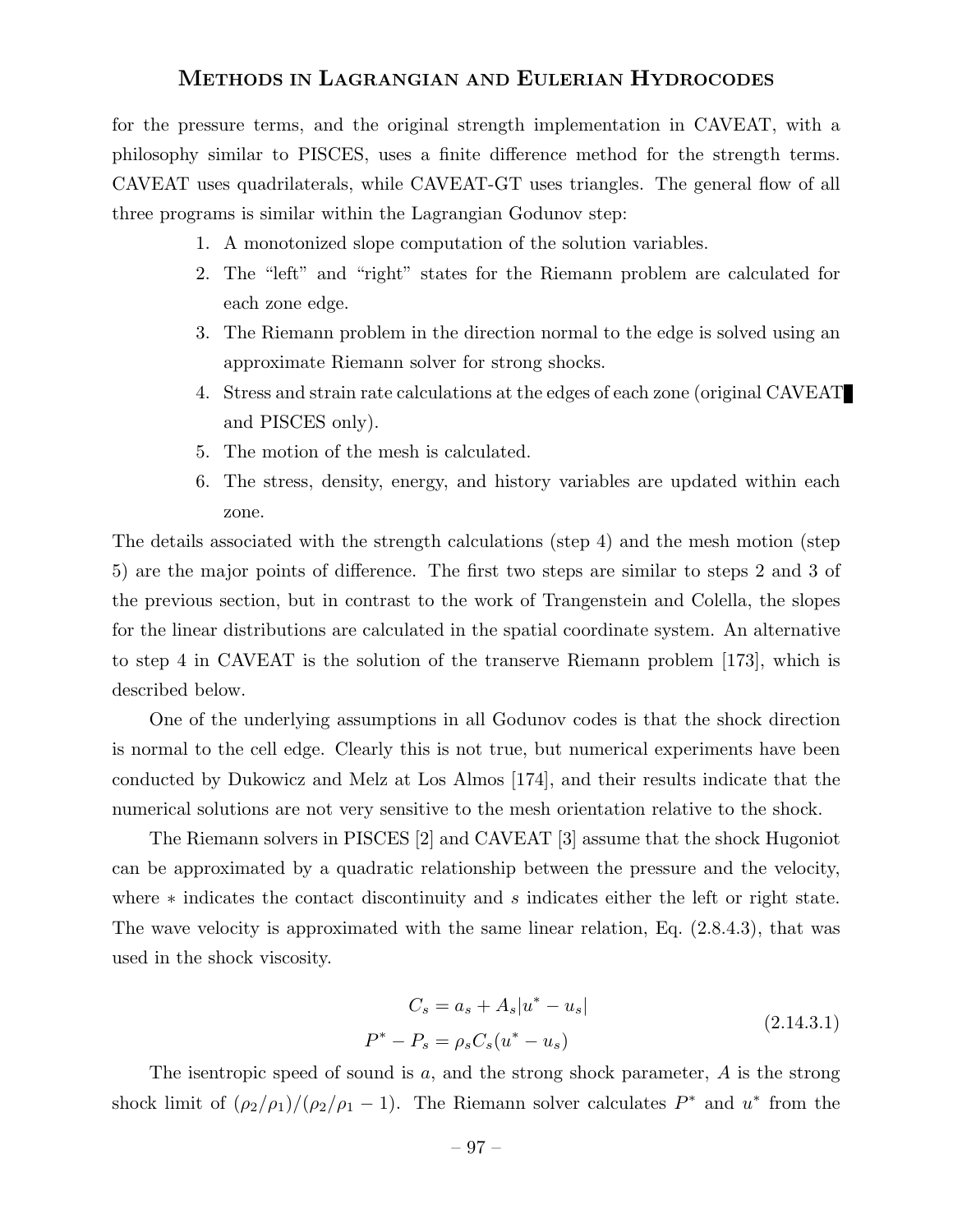intersections of the shock Hugoniots defined by Eq. (2.14.3.1) for the left and right states. For materials that have a linear relationship between the particle velocity and the shock speed, the relation given by Eq.  $(2.14.3.1)$  is exact. The major difference between the Riemann solvers in PISCES and CAVEAT (and CAVEAT-GT) is the extension of the Hugoniot for rarefactions. Considering a rightward wave, Hancock sets  $A_R$  to zero when  $u^* - u_R$  is negative while Dukowicz continues it with a quadratic, Eq. (2.14.3.2), that maintains a positive slope. Similar strategies are used for the left state.

$$
P^* - P_R = \rho_R A_R |u^* - u^*_{min}| (u^* - u^*_{min})
$$
  

$$
u^*_{min} = u_R - \frac{a_r}{2A_R}
$$
 (2.14.3.2)

When the transverse Riemann problem is solved in CAVEAT, the transverse wave speed,  $a_T$ , is assumed to be independent of the velocity jump. This assumption reduces the Riemann problem to two linear equations, where  $v^*$  is the velocity transverse to the edge, and  $\tau^*$  is the shear stress. When this option is chosen, the coefficients for the wave speed in Eq. (2.14.3.1) are modified appropriately to account for the material strength, and P in Eq.  $(2.14.3.2)$  is replaced by the normal stress,  $\sigma$ .

$$
v^* = \frac{\tau_R - \tau_L + (\rho^* a_T)_R v_R + (\rho^* a_T)_L v_L}{(\rho^* a_T)_R + (\rho^* a_T)_L}
$$
  

$$
\tau^* = \frac{(\rho^* a_T)_R (\rho^* a_T)_L (v_R - v_L) + (\rho^* a_T)_R \tau_L (\rho^* a_T)_L \tau_R}{(\rho^* a_T)_R + (\rho^* a_T)_L}
$$
(2.14.3.3)

The stress and strain calculations at the zone edges differ significantly in PISCES and CAVEAT (referring now to the original difference implementation), the major difference being that PISCES evaluates the stresses at the zone centers in addition to the zone edges. The strain rates and the spin are evaluated at a zone edge in both codes by differencing the velocities of the two adjacent zone centers and the two vertices defining the edge. The deviatoric stresses at the beginning of time step  $n$  in PISCES are the density-weighted average of the left and right values calculated by using the linear van Leer approximations. While the material properties,  $\varphi$ , (e.g., the yield stress) are also density weighted, note that the density weighting is different from the weighting used for the stresses.

$$
\sigma_{ij}^{n} = \frac{\rho_R \sigma_{L,ij}^{n} + \rho_L \sigma_{R,ij}^{n}}{\rho_R + \rho_L}
$$
\n
$$
\varphi_{ij}^{n} = \frac{\rho_L \varphi_L^{n} + \rho_L \varphi_L^{n}}{\rho_R + \rho_L}
$$
\n(2.14.3.4)

– 98 –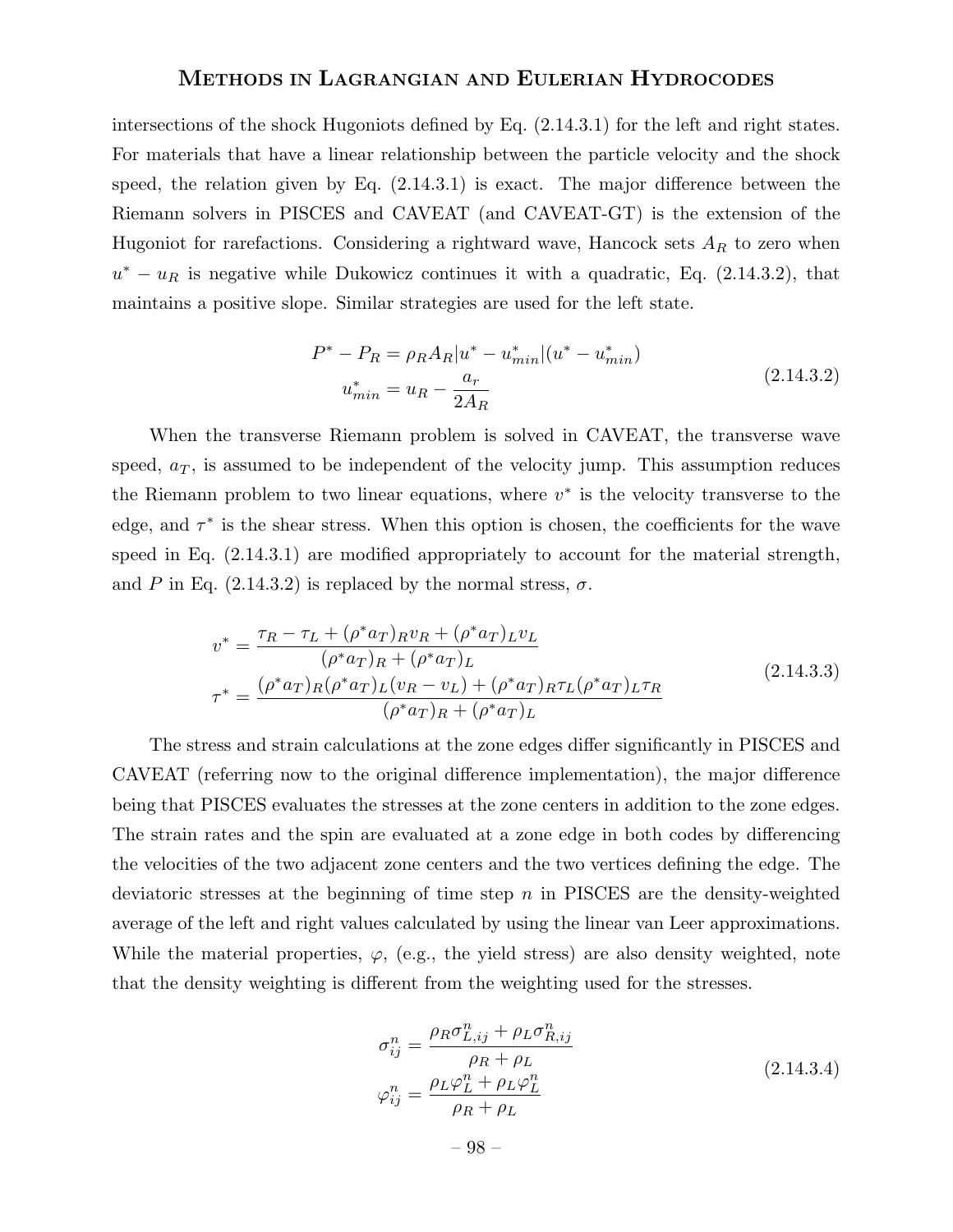Associated with each zone  $(i + 1/2, j + 1/2)$  in the original CAVEAT difference formulation are the deviatoric stresses and their history variables centered at the edges  $(i + 1, j + 1/2)$  and  $(i + 1/2, j + 1)$ . Their values at the beginning of a time step are simply the values they had at the end of the previous time step (assuming the calculation is purely Lagrangian). Based on the values of the strain rates, the spin, the deviatoric stresses, and the history variables, the stresses at the edges are integrated in the same manner as in a standard Lagrangian code. The total stress at an edge is equal to  $\sigma'^{n+1} - P^*$ . The element-centered solution variables are updated using the boundary integral form of the governing equations, Eq.  $(1.1.3.1)$  in a difference form that is directly analagous to Eq. (2.14.1.1). PISCES uses the contact velocity uniformly in the boundary integrals, while CAVEAT uses the velocities of the vertices in the energy calculation.

**2.14.4 Godunov methods in cylindrical and spherical geometries.** The extension of the Godunov method to two and three-dimensional problems in Cartesian coordinates is straight forward, but there are two additional issues associated with the cylindrical and spherical geometries. The first issue, highlighted by Roe [93], is how the Riemann problem should be solved since the shock is no longer planar and he has proposed a modified Riemann solver for the cylindrical geometry. Both CAVEAT and PISCES use the same Riemann solver for both planar and cylindrical geometries on the basis that for a short period of time, at a particular point in space and time, the behavior of the contact discontinuity is the same for both geometries. The authors of both codes have carefully compared the analytical and the numerical solutions of cylindrical test problems to demonstrate the validity of their approximation.

Hancock initially obtained poor answers when he applied a first order Godunov method to a cylindrical or spherical problem in one dimension [94]. He tested his Godunov code by coasting a single element towards the centerline and he found that very large pressures were generated. On examining the results of his calculation, he determined that the cause of his problem was the manner in which he calculated the velocities at the edges. For the one element problem, a first order method assigns the average element velocity to both the left and right edges. These boundary conditions are inconsistent with the isochoric motion of the exact solution. To overcome this difficulty he interpolated the velocity within an element on the basis that the fluid motion within the element is isochoric. Letting  $\alpha$  equal 1, 2 or 3 to indicate planar, cylindrical, or spherical geometry respectively, the velocity interpolation is given by Eq. (2.14.4.1).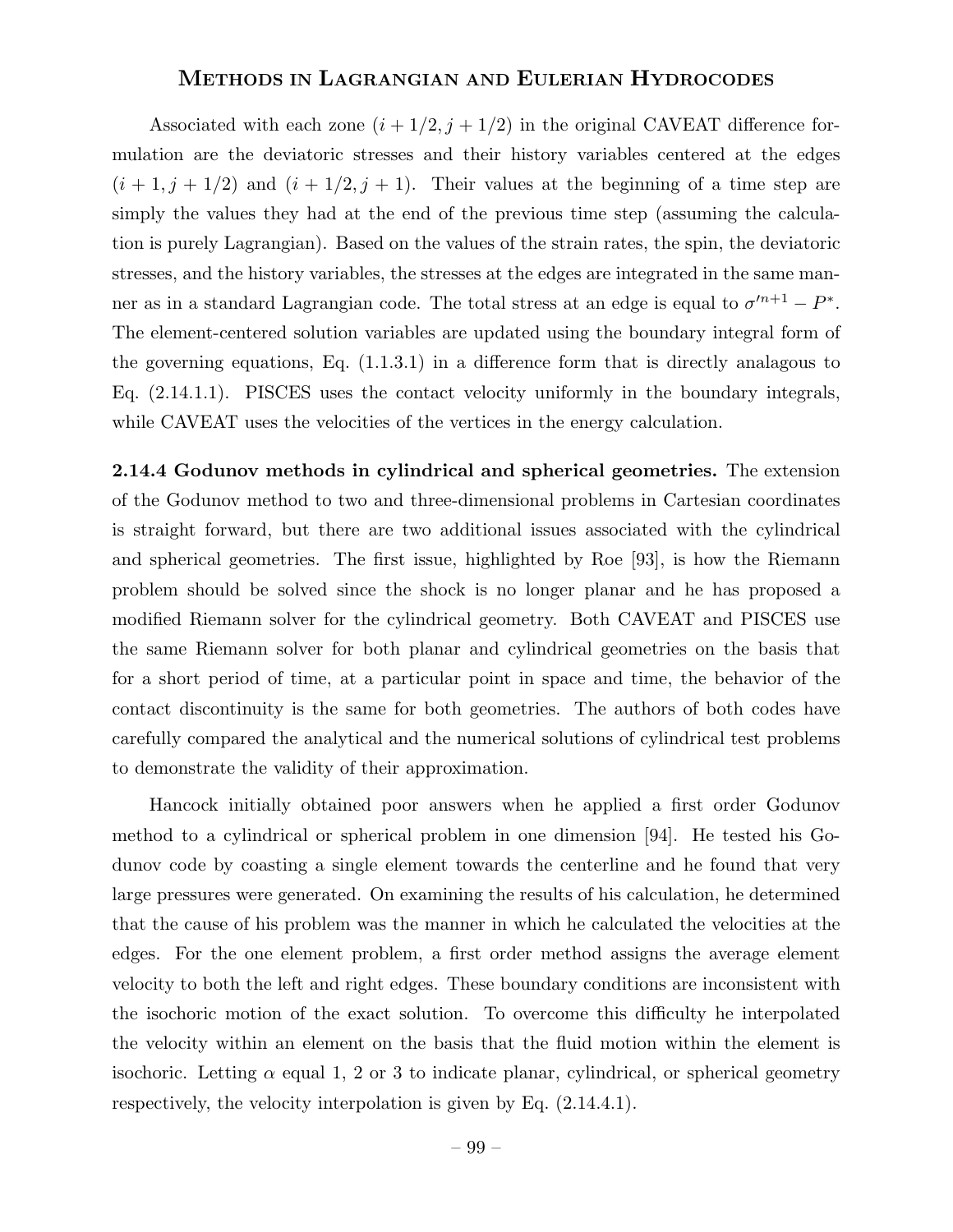$$
\dot{r} = \left(\frac{r_{i+1/2}}{r}\right)^{\alpha - 1} \dot{r}_{i+1/2} \tag{2.14.4.1}
$$

To put it another way, he assumes that the volume flux, not the velocity, is constant within the element. For his second order Godunov scheme, he interpolates the volume flux,  $\dot{r}r$ , with a monotonic linear function instead of the velocity.

**2.14.5 Updating the vertex velocities.** The velocities of the vertices, or nodes, are needed in Lagrangian calculations to update the location of the mesh, and they may be used in an ALE or Eulerian calculations to determine the transport volumes between elements. Since the velocities are not available directly, they must be calculated from the edge velocities.

The default algorithm in CAVEAT [3] is a least squares fit, which is both simple and robust. When only the velocity normal to the cell edges is calculated, the error between the normal velocity and the projection of the vertex velocity is minimized in the least squares sense. The resulting functional, Eq. (2.14.5.1), gives two linear equations, Eq. (2.14.5.2), where  $n_{\alpha}$  is the normal vector,  $u^*$  is the velocity for edge  $\alpha$ , and u is the unknown vertex velocity. The weighting factor,  $W_{\alpha}$ , is the sum of the material densities on either side of the edge.

$$
\min \frac{1}{2} \sum_{\alpha} W_{\alpha} (u \cdot n_{\alpha} - u_{\alpha}^{*})^{2}
$$
\n(2.14.5.1)

$$
\sum_{\alpha} W_{\alpha} n_{\alpha i} (u_j n_{\alpha j} - u_{\alpha}^*) = 0 \quad i = 1, 2
$$
\n(2.14.5.2)

One limitation of this approach is it may generate spurious velocities transverse to the flow if the mesh is distorted, e.g., the Saltzman shock tube problem. Dukowicz and Melz have interpreted these velocities in terms of spurious vorticities [174] and Benson, in terms of spurious shears [42] on a distorted mesh.

When the velocity tangent to the edge is available through solving the transverse Riemann problem, the contact velocity vector can be rotated into the global coordinate system and Eq.  $(2.14.5.1)$  and Eq.  $(2.14.5.2)$  are generalized.

$$
\min \frac{1}{2} \sum_{\alpha i} W_{\alpha} (u_i - u_{\alpha i}^*)^2
$$
\n
$$
- 100 - \tag{2.14.5.3}
$$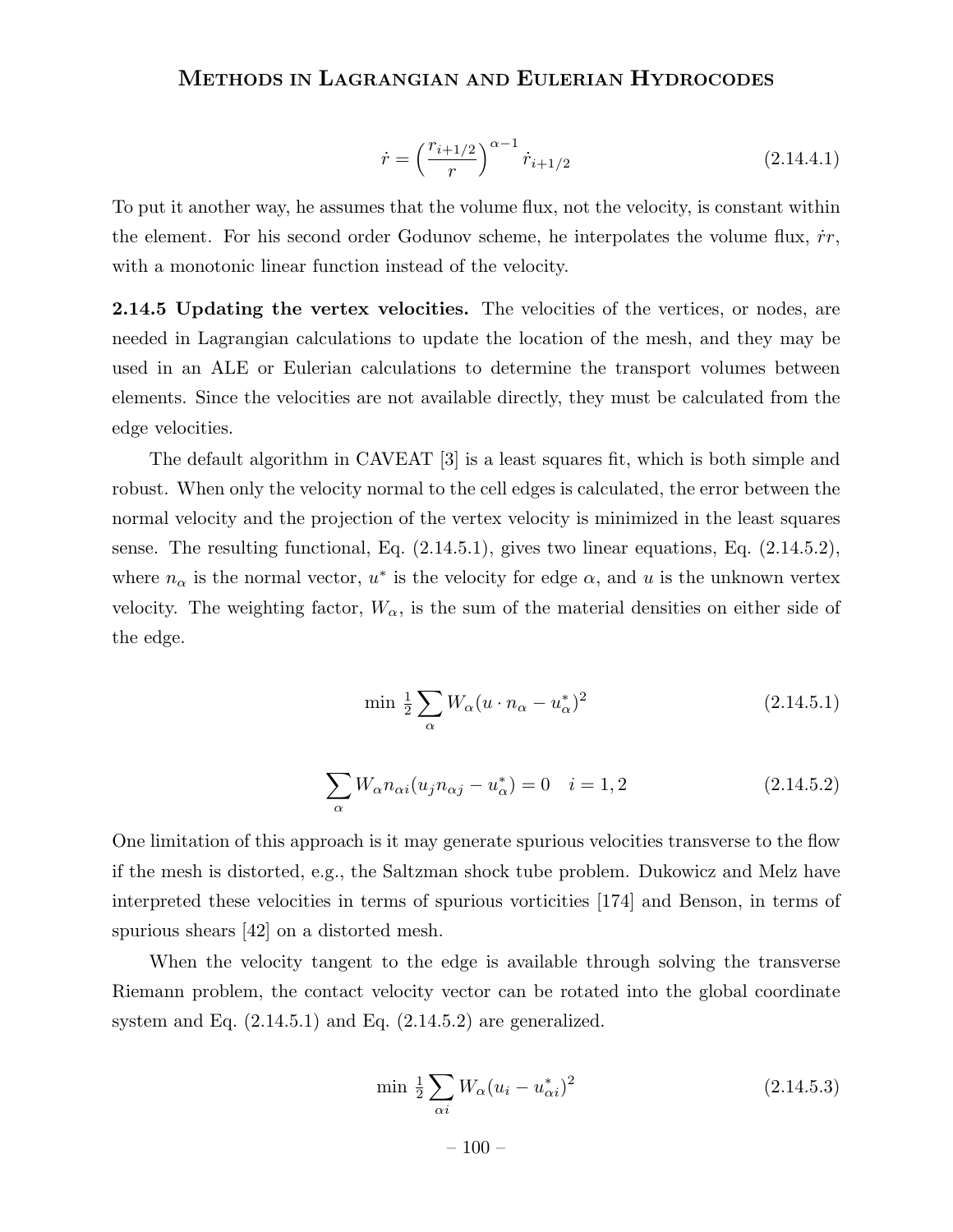$$
\sum_{\alpha} W_{\alpha}(u_i - u_{\alpha i}^*) = 0 \quad i = 1, 2
$$
\n(2.14.5.4)

The result in this case is a simple weighted average.

$$
u_i = \frac{\sum_{\alpha} W_{\alpha} u_{\alpha i}^*}{\sum_{\alpha} W_{\alpha}} \quad i = 1, 2
$$
\n(2.14.5.5)

Dukowicz and Meltz recently developed a new method [174] for calculating the vertex velocities that eliminates the spurious vorticities by directly integrating the vorticity equation. In their work, they consider a couple of different ways to use the vorticity equation, but only the basic strategy is summarized here. The velocity of a vertex is defined in terms of two potentials,  $\phi$  and A.

$$
u = \nabla \phi + \nabla \times A
$$
  

$$
\nabla^2 \phi = \nabla \cdot u
$$
  

$$
\nabla^2 A = -\nabla \times u
$$
  
(2.14.5.6)

The divergence of the velocity field is known from  $u^*$ . While the curl of the velocity is also known in principle, it is integrated from the vorticity equation, where  $\omega$  is the vorticity vector. In two dimensions,  $\omega$  has only the nonzero component out of the plane. The numerical integration procedure for Eq. (2.14.5.7) is designed to diffuse the vorticity, thereby reducing the distortion locally.

$$
\frac{d\omega}{dt} + \omega \nabla \cdot u = \nabla P \times \nabla \frac{1}{\rho}
$$
\n(2.14.5.7)

The two Laplace's equations in Eq. (2.14.5.6) are discretized using a finite difference stencil and the resulting discrete equations are solved with the conjugate gradient method. Despite the cost of solving the equations, the method is practical and the quality of the velocity solution is much better than the least squares fit.

#### **2.15 TVD METHODS**

The standard approach to increasing the order of accuracy of the Godunov methods it to construct higher order, conservative, monotonic interpolation functions to determine the left and right states. The combination of restrictions associated with choosing a polynomial interpolation function (the invariable choice), and imposing the conservation and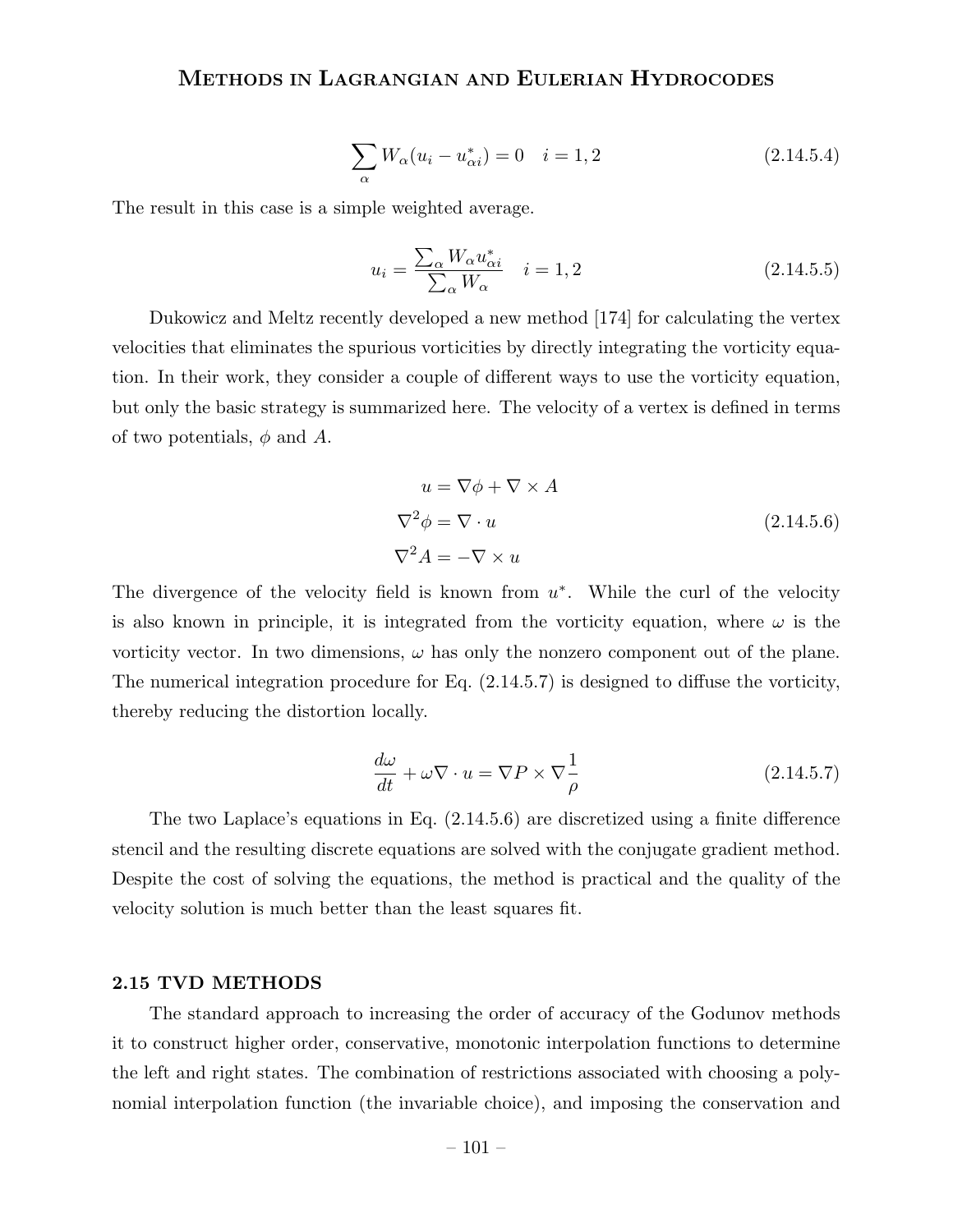monotonicity constraints greatly limits the number of free parameters that can be tuned to optimize the resolution of shock and contact discontinuities. In addition, the solution of the Riemann problem can be quite difficult for real materials. One approach to circumventing these problems is the total variation diminishing (TVD) methods developed for solving the Euler equations. Their formulation for pure advection is discussed in greater detail in the next chapter, but the essential idea is fairly simple.

First order methods for the Euler equations tend to be montonic, but diffusive, while second order methods are accurate at the expense of having oscillations in the solution. The idea of a TVD limiter,  $\phi$ , is to introduce into the solution the minimum amount of damping that is necessary to eliminate the oscillations by using a linear combination of first and second order methods. On a conceptual level, this idea is illustrated by Eq. (2.15.1), where  $S$  is a state variable and  $\mathcal O$  indicates the order of the method. Note that TVD methods limit the flux, while Godunov methods limit the data, to enforce monotonicity.

$$
S^{n+1} = S^n + \phi \cdot \mathcal{O}(\triangle x) + (1 - \phi) \cdot \mathcal{O}(\triangle x^2)
$$
 (2.15.1)

Kashiwa and Lee [175] have replaced the Riemann solution with a TVD scheme in a version of CAVEAT [138]. Their update of the cell-centered quantities is the same as in the Godunov method. Since TVD schemes are formulated in terms of limiting fluxes, the appropriate fluxes for the velocity and the pressure must be defined. Kashiwa and Lee use the momentum and energy equations.

$$
\begin{aligned}\n\frac{du}{dt} &= -1/\rho \nabla P\\
\frac{dP}{dt} &= -\rho c^2 \nabla \cdot u\n\end{aligned} \tag{2.15.2}
$$

The first order fluxes are derived from the same assumptions as the Riemann solver developed by Dukowicz [87], while the second order fluxes are derived by applying the Lax-Wendroff scheme [176] to Eq. (2.15.2). In contrast to the second order Godunov methods, the subscripts + and − denote cell-centered values and not the values extrapolated to the edge of the cell.

$$
u^* = u_0^* - \phi \left[ \frac{\triangle x \nabla P}{(\rho C)_+ + (\rho C)_-} \right] - (1 - \phi) \left[ \triangle t \frac{\nabla P}{2\rho} \right]
$$
  

$$
P^* = P_0^* - \phi \left[ \frac{(\rho C)_+ (\rho C)_- \triangle x \nabla \cdot u}{(\rho C)_+ + (\rho C)_-} \right] - (1 - \phi) \left[ \triangle t \frac{\rho C^2 \nabla \cdot u}{2} \right]
$$
(2.15.3)

– 102 –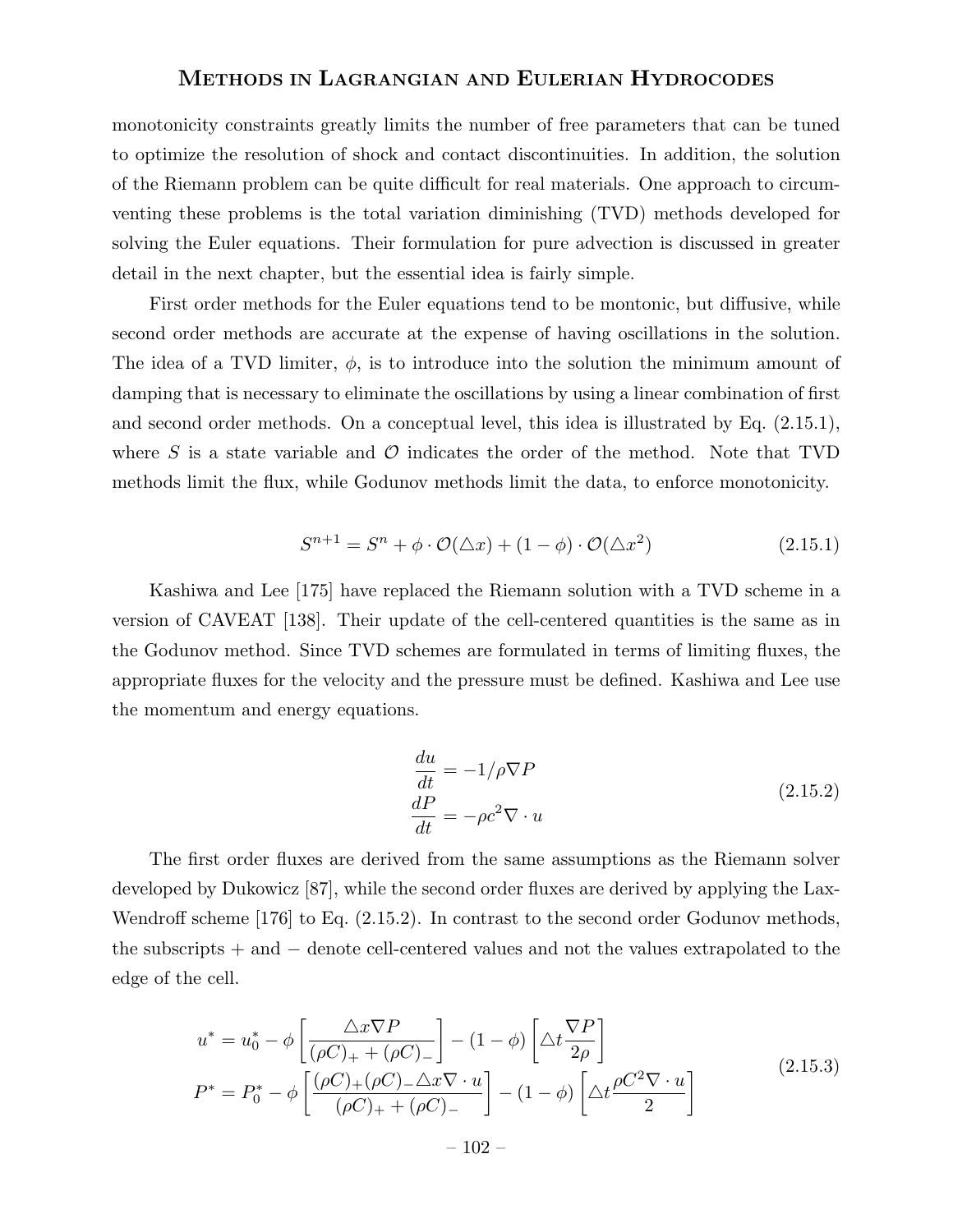The initial values  $u_0^*$  and  $P*_0$  are calculated by using the leading terms from a method of characteristic solution.

$$
u_0^* = \frac{(\rho C)_{-}u_{-} + (\rho C)_{+}u_{+}}{(\rho C)_{+} + (\rho C)_{-}}
$$
  
\n
$$
P_0^* = \frac{(\rho C)_{-}P_{+} + (\rho C)_{+}P_{-}}{(\rho C)_{+} + (\rho C)_{-}}
$$
\n(2.15.4)

The limiter is based on work by Davis [178], and it is only turned on when the divergence is negative so the first order terms are a direct analog to a shock viscosity.

$$
\phi = \left\{ \begin{array}{ll} \phi' & \text{if } D_{ii} \le 0 \\ 0 & \text{otherwise} \end{array} \right\} \tag{2.15.5}
$$

$$
\phi' = 1 - \max[0, \min(D_{ii}/D_{jj-}, D_{ii}/D_{jj+}, D_{ii-}/D_{jj}, D_{ii+}/D_{jj})]
$$
(2.15.6)

The Godunov and TVD schemes in CAVEAT have the same shock resolution in one dimension, but the TVD scheme is better at propagating shocks that are oblique to the mesh in two dimensions, e.g., spherical blast calculations on a rectangular mesh. The superior isotropy of the TVD scheme relative to the Godunov scheme is probably due to using the velocity divergence, which is an isotropic indicator of shocks, instead of the one-dimensional velocity jumps in the limiter.

#### **2.16 PARTICLE METHODS**

Particle methods can be characterized as methods where the solution variables are attributed to Lagrangian point masses instead of computational cells. There have been many different variations on this theme, and the interested reader is referred to Ref. [179] for a collection of excellent papers on recent advances in the area. The advantages of particle methods are there is no need to track the material interfaces, and the calculation will continue to run regardless of the amount of turbulence in the solution. The difficulties are ringing of the particles, fluctuations from transporting discrete particles, resolving thin layers of material, and a lack of translational and rotational invariance [180]. Recent work has eliminated or reduced these difficulties, but the shock resolution of particle methods is inferior to the best finite difference and finite element methods. Among the best formulations today are FLIP (Fluid-Implicit Particle) [181] and SPH (Smooth Particle Hydrodynamics) [182].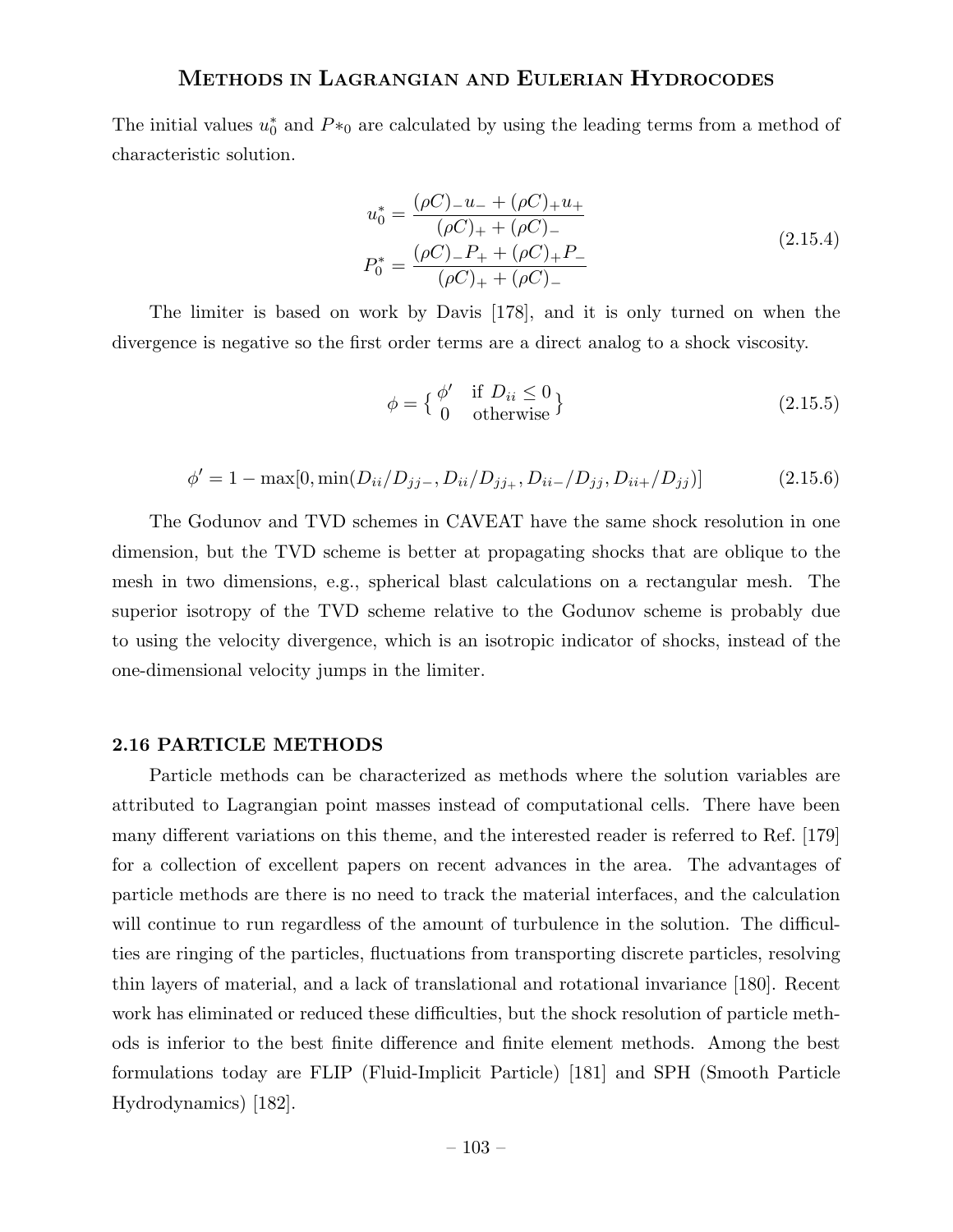Some of the particle formulations consist of a standard finite difference Lagrange step followed by an advection step that uses particles to resolve material interfaces in cells with more than one material. The discussion of particle advection is deferred to later.

# **2.17 FREE LAGRANGE AND ADAPTIVE METHODS**

Free Lagrange methods overcome the difficulties associated with turbulent flow by automatically changing the definition of the mesh as it becomes distorted [10], [179]. The most successful free Lagrange codes, such as CAVEAT-GT [x], use the same finite difference or finite element Lagrange steps as conventional Lagrangian codes. The main challenge in these formulations is to create adaptive mesh algorithms that are robust, efficient, and which produce good meshes. These algorithms fall into two main classes, and both may exist within a single code [91]: 1) nearly Lagrangian mesh updates, which adjust the mesh locally, and 2) complete mesh regenerators, which are frequently based on the Vornoi diagrahm [10]. While the algorithms are quite simple conceptually, a presentation with enough detail to appreciate them is beyond the scope of this paper, and the interested reader is referred to Refs. [10], [91], and [179]. The transport algorithms, which are also used by Eulerian and ALE codes, are considered in detail later.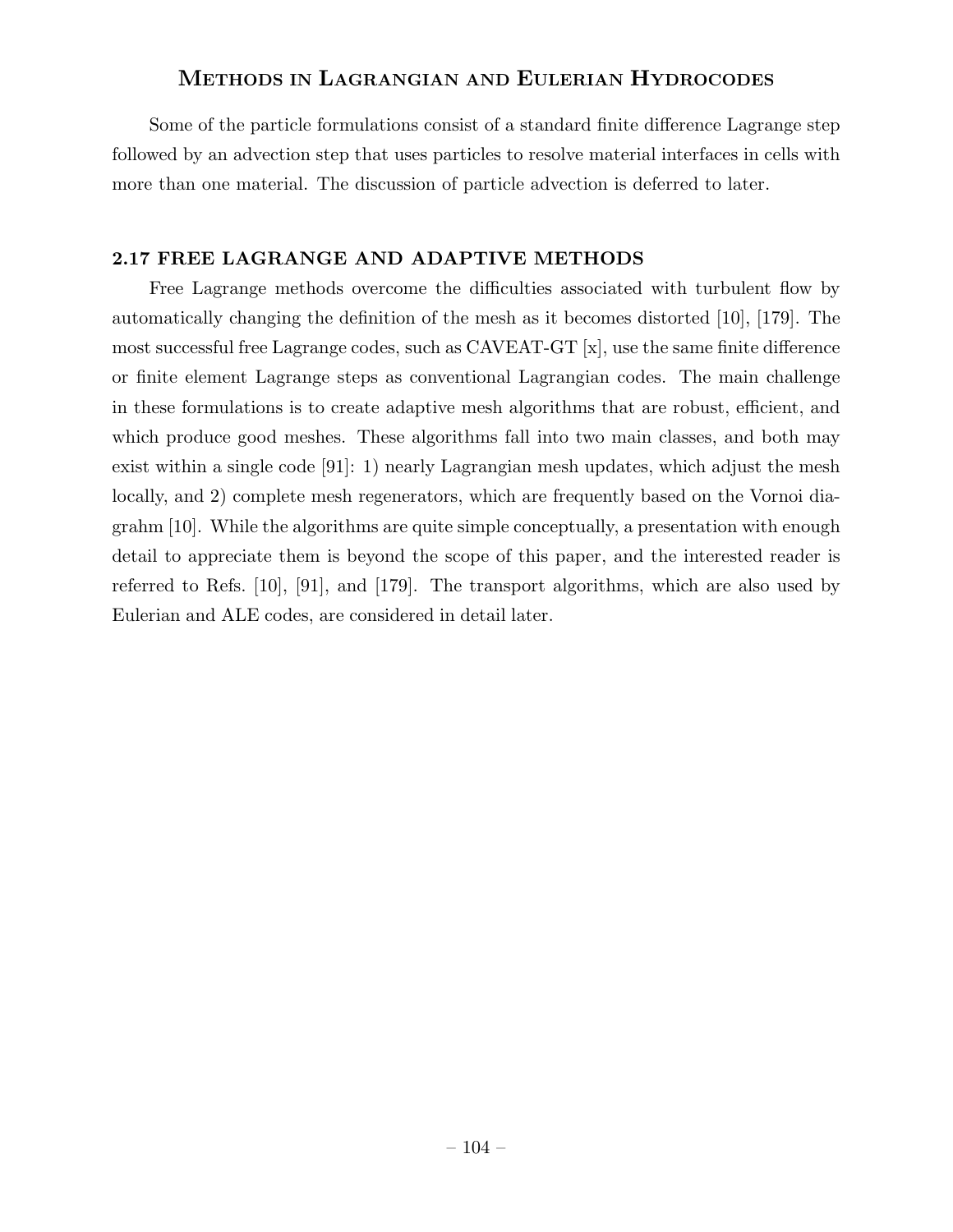#### **Chapter 3**

# **ALGORITHMS FOR EULERIAN AND**

## **ARBITRARY LAGRANGIAN EULERIAN CALCULATIONS**

Hydrocodes are frequently applied to problems that ivolve deformations that are too severe to be handled by the same Lagrangian mesh during the entire calculation. These problems involve large stretchs, resulting in large changes in the aspect ratios of elements, turbulent flow, which may invert elements, and material failure, which results in the generation of new free surfaces. At some point in the calculation, a new mesh must be generated and the old solution must be mapped from the old mesh on to the new mesh. The frequency and the restrictions placed on the generality of the remap strategy define the differences between Eulerian, arbitrary Lagrangian-Eulerian (ALE), and rezoned meshes. Rezoning requires the intervention of the user, either through a graphical interface or through a command file to define the new mesh, and the success of the method depends heavily on the skill and patience of the user. Problems which involve a change in the topology (e.g., a penetration calculation) during the calculation are especially difficult for manual rezoning since a smooth transition from one topology to another may require time step by time step intervention.

Eulerian methods were at one time regarded as a last resort for solving a problem because of their poor resolution of material interfaces. This has changed, however, with the introduction of high resolution interface tracking algorithms. The best interface tracking algorithms are now also used in the graphics postprocessor. An example of the accuracy of the interface trackers is shown in Fig. 21, a MESA calculation of the shape of an explosively formed projectile.

The advection algorithms, which are used to calculate the material transport between elements, are second order accurate and they are no longer the limiting factor in the ac-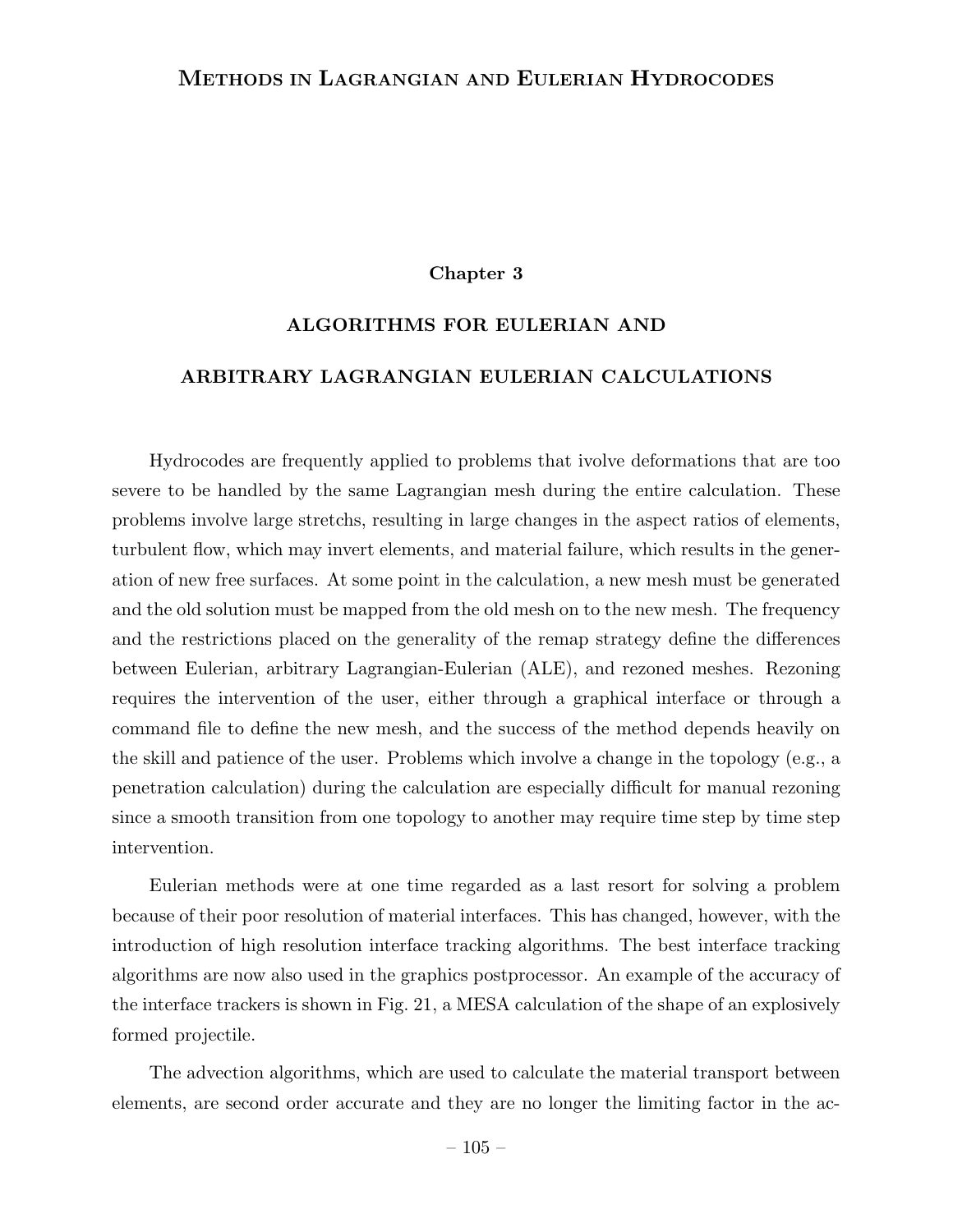curacy of Eulerian calculations. Furthermore, Eulerian and ALE calculations do not have the accuracy losses associated with highly distorted elements that plagues Lagrangian calculations. The cost of the calculations has also been reduced considerably by performing the Eulerian remap only after several Lagrangian steps instead of every step. For problems involving large deformations (and consequently, distorted Lagrangian meshes), the accuracy of an Eulerian calculation is equal to a Lagrangian calculation, and it may be significantly better for problems that have a changing topology.

The mesh used in Eulerian hydrocodes is fixed in space. In addition to accounting for the changes in the element solution due to source or Lagrangian terms, Eulerian codes must account for the transport of material through the mesh. There are two different schools of thought on how Eulerian codes should be structured: One approach updates the solution variables in a single step. An early example of this approach is the HELP code [95], and much of the recent research on solving the Euler equations has emphasized this approach, e.g., [96], [97], [98]. The other, used by Noh in CEL [9], separates the Lagrangian and Eulerian terms into two steps. A Lagrangian step is performed first which allows the mesh to follow the material and distort. The solution on the distorted mesh is mapped back onto the original Eulerian (spatially fixed) mesh in a separate step that is referred to as the "remap", "Eulerian", or "advection" step. This strategy is often referred to as an "operator split" because the governing equations are solved by solving a sequence of problems, each one associated with just one of the differential operators in the original equations. Chorin et al. [99] discuss the advantages and disadvantages of this strategy in the context of a wide variety of physical problems.

If the solution is mapped onto a different mesh that moves in a manner that may be independent of the material motion, the method is referred to as an "arbitrary Lagrangian-Eulerian" (ALE) method [24]. The algorithms for the remap step for Eulerian and ALE codes are identical. Eulerian codes are often faster on a cpu per element basis because their spatially fixed Eulerian mesh. Since the geometry of the Eulerian mesh is fixed, the geometric calculations associated with it can be performed once and stored. Additional simplifications are available if the mesh is rectangular. When edge-centered velocities are used, the Lagrange step is very simple, especially if strength is ignored. In addition, the remap step is cheaper because only half as many velocity components are remapped in comparison with formulations using node-centered velocities. This last advantage disappears when the comparison is made with Godunov schemes, which center the velocities in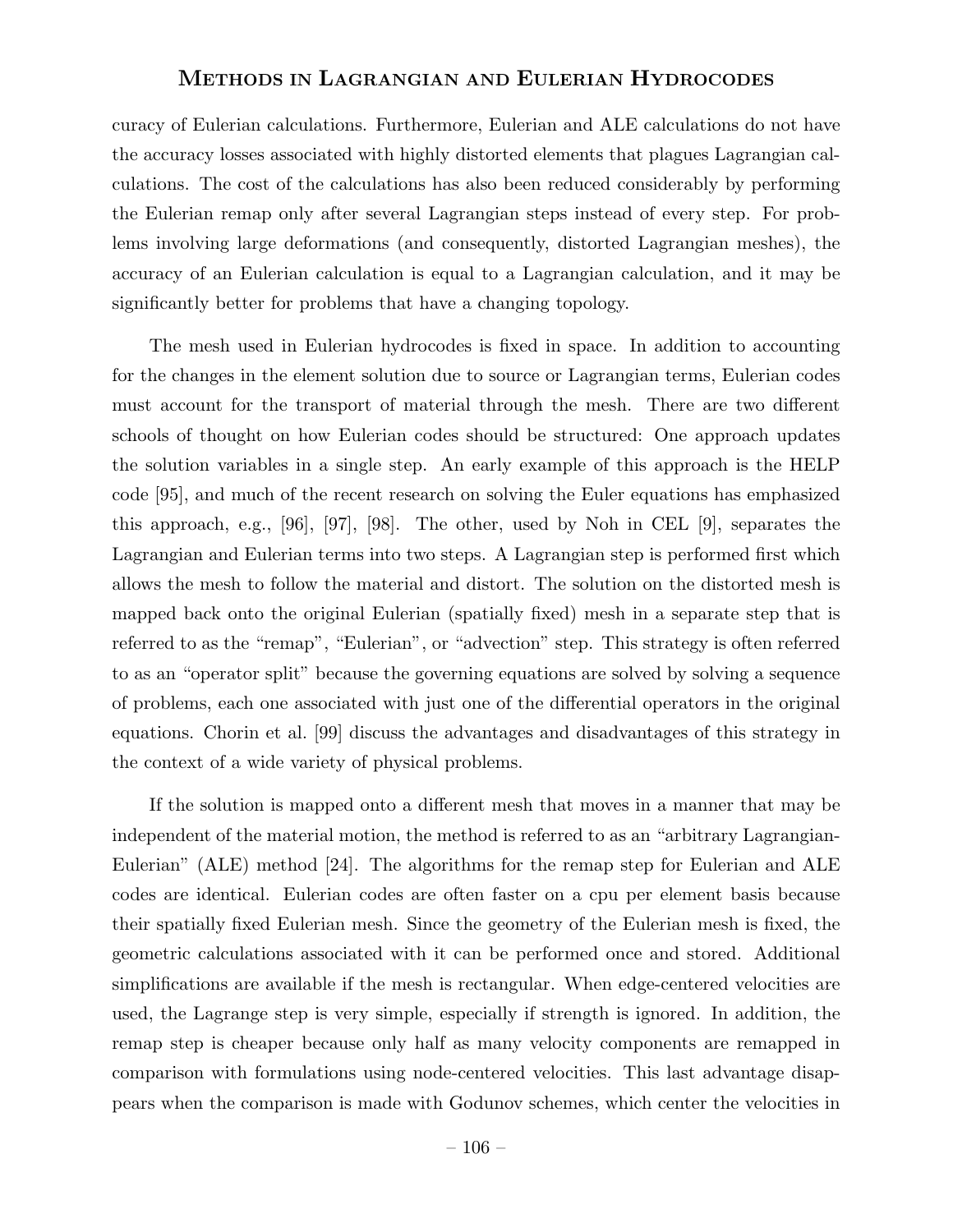the elements.

Virtually all Eulerian hydrocodes, including CEL [98], JOY [100], HULL, PISCES [2], CSQ [62], CTH [63], MESA [101], and KRAKEN [102] have separate Lagrangian and remap steps. Most ALE codes, including CALE, CAVEAT [3], DYNA2D [103], HEMP [104], SALE [24], and SALE3D [25] also perform two steps. HELP, as mentioned before, does not, nor does the recent ALE research performed by Liu et al. [105]. The primary reason for the popularity of the operator split is the simplicity in the centering of the solution variables for obtaining second order accuracy in an explicit calculation. When unsplit Eulerian algorithms are updating the solution at a particular spatial location, they use information that is upstream of the flow. The upstream location is dependent on the direction and magnitude of the flow. For instance, to update the stress, an upstream or "upwinded" strain rate is used. The flow velocity is, however, dependent on the stress, resulting in a coupling between the location of the upwinded strain rate and the updated stress. This coupling makes unsplit Eulerian algorithms appear to be naturally implicit. Second order accurate methods for the Euler equations have, however, been constructed, e.g., [96], [97], [106].

Both ALE and Eulerian formulations may have elements containing more than one material, while virtually all Lagrangian formulations assume that each element is restricted to a single material. The complexity of handling elements with several materials, or "mixed elements" (which are not to be confused with elements that are based on mixed variational principles), adds a significant computational cost. Some ALE codes are restricted to single materials within an element, and they are referred to as "simplified ALE" codes. The drawback of a simplified formulation is the range of problems a simplified ALE code may address is not much greater than a pure Lagrange code since the material boundaries remain Lagrangian in both cases.

In the remainder of this chapter the operator split formulations are emphasized because of their popularity. Since the Lagrangian step is discussed in Chapter 2, this chapter focuses on the transport of material between elements. One dimensional methods are discussed first, and then their extensions to two dimensions. A separate section discusses the special difficulties associated with the transport of momentum. Much of the computational cost in hydrocodes is associated with the treatment of elements containing more than one material. The algorithms associated with the stress updates and the interface tracking are discussed. General remapping techniques are considered at the end of the chapter.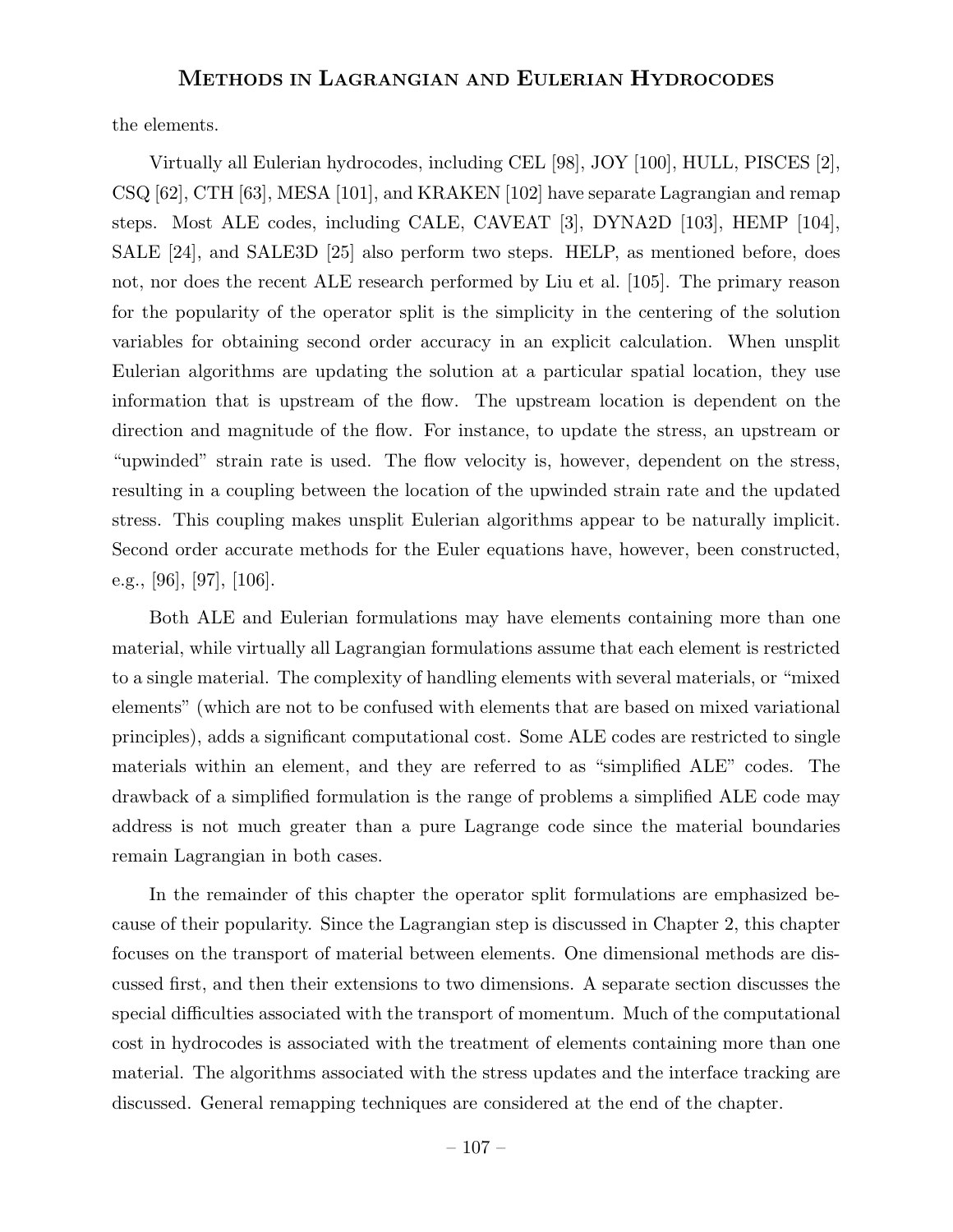#### **3.1 THE OPERATOR SPLIT**

Operator splitting is convenient method for breaking complicated problems into a series of less complicated problems [107]. The separation of the Lagrangian and Eulerian parts of an Eulerian calculation is one application of an operator split. It is also frequently used to construct multidimensional advection algorithms from one-dimensional algorithms [98]. Although it is not usually thought of in the operator split context, the radial return algorithm [6], [7], [8] used in most finite element programs to integrate the  $J_2$  plasticity equations may also be viewed as an operator split [108].

The linear advection equation with a source provides a convenient way to illustrate how the operator split is used in Eulerian codes.

$$
\frac{\partial \phi}{\partial t} + c \frac{\partial \phi}{\partial x} = f \qquad \phi(x,0) = \phi_0(x) \qquad (3.1.1)
$$

The field variable is  $\phi$ , c is the constant flow velocity, and f is the source. The operator split divides Eq. (3.1.1) into two equations that are solved sequentially. The first equation, the "Lagrangian" equation, contains the source term, and the second one, the "Eulerian" equation, contains the convective term.

$$
\frac{\partial \phi}{\partial t} = f
$$
  

$$
\frac{\partial \phi}{\partial t} + c \frac{\partial \phi}{\partial x} = 0
$$
 (3.1.2)

In an Eulerian hydrocode, the first equation is solved with the same algorithms that are used in a Lagrangian code. The mesh moves with the material during this step. Codes that use node-centered velocities can usually be run in a purely Lagrangian mode so that their Eulerian and Lagrangian solutions can be directly compared. To solve the second equation, the mesh is moved from its current position to its original spatial position, and the volume of material transported between adjacent elements is calculated. The transport of the mass, energy, momentum, stress, and other field quantities is handled by the advection algorithms.

The computational flow of an Eulerian calculation based on an operator split proceeds in the following stages:

- 1. The solution is advanced in time with a Lagrangian step.
- 2. The remap or Eulerian step maps the solution from the Lagrangian mesh onto the new mesh in a series of substeps.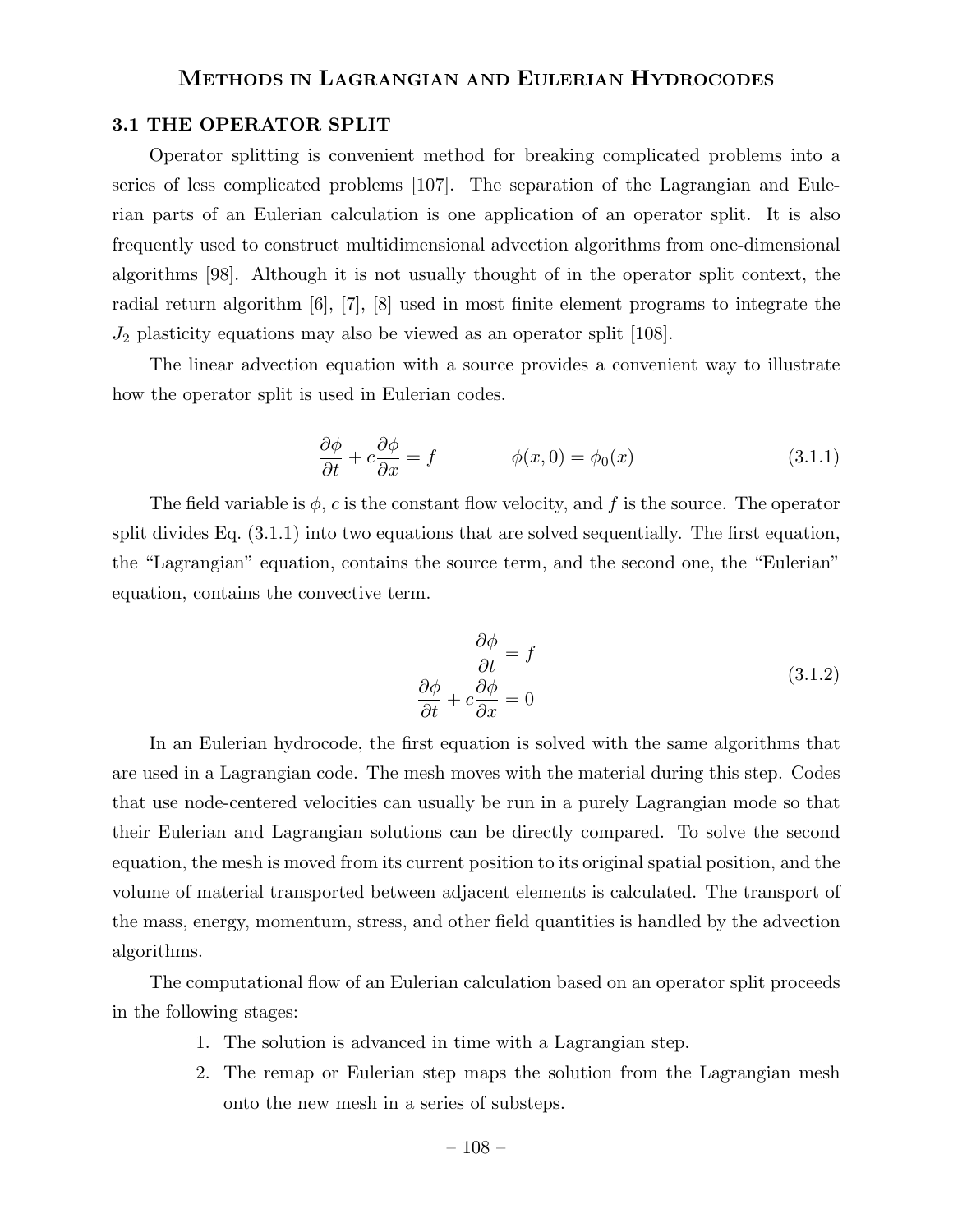- a. A new mesh is generated. The usual strategies are either to relax the Lagrangian mesh [109] in an ALE calculation, or to use a mesh fixed in space in an Eulerian calculation.
- b. The element-centered solution variables are remapped with the advection algorithms. If necessary, the stresses are returned to the yield surface [110].
- c. The node or edge-centered momenta are remapped. The momentum is used instead of the velocity to guarantee the conservation of momentum, and the velocities are calculated by dividing the values of the momentum at the edges or nodes by the associated masses. The momentum is advected after the element-centered mass advection because the new masses are needed to calculate the new velocities from the momentum.

The primary disadvantage of the operator split strategy is the limitation on accuracy. It is derived from an error analysis [107], which is presented here in a simplified manner. Consider a set of simultaneous, first order differential equations, with  $x$  being a vector of dependent variables, t the independent variable, and A and B are constant matrices.

$$
\dot{x} = (A + B)x
$$
 solution:  $x(t) = e^{(A+B)t}x(0)$  (3.1.3)

An operator split sequentially solves the following equations each time step:

$$
\begin{aligned}\n\dot{x} &= Ax \\
\dot{x} &= Bx\n\end{aligned} \tag{3.1.4}
$$

Considering only a single time step, the operator split solution is given by Eq. (3.1.5).

$$
x(\Delta t) = e^{B\Delta t} e^{A\Delta t} x(0)
$$
\n(3.1.5)

A Taylor expansion is used to compare the solution in Eq. (3.1.5) to the exact solution in Eq. (3.1.3). The identity matrix is denoted 1.

$$
e^{(A+B)\Delta t} = 1 + (A+B)\Delta t + \frac{1}{2}(A^2 + AB + BA + B^2)\Delta t^2 \dots
$$
  
\n
$$
e^{B\Delta t}e^{A\Delta t} = 1 + (A+B)\Delta t + \frac{1}{2}(A^2 + 2BA + B^2)\Delta t^2 \dots
$$
\n(3.1.6)

The difference between  $2BA$  and  $AB + BA$  in the  $\Delta t^2$  term means that the solution in Eq.  $(3.1.5)$  is only first order accurate. In the present context, A is the Lagrangian differential operator, and  $B$  is the Eulerian differential operator, or  $A$  and  $B$  represent  $k$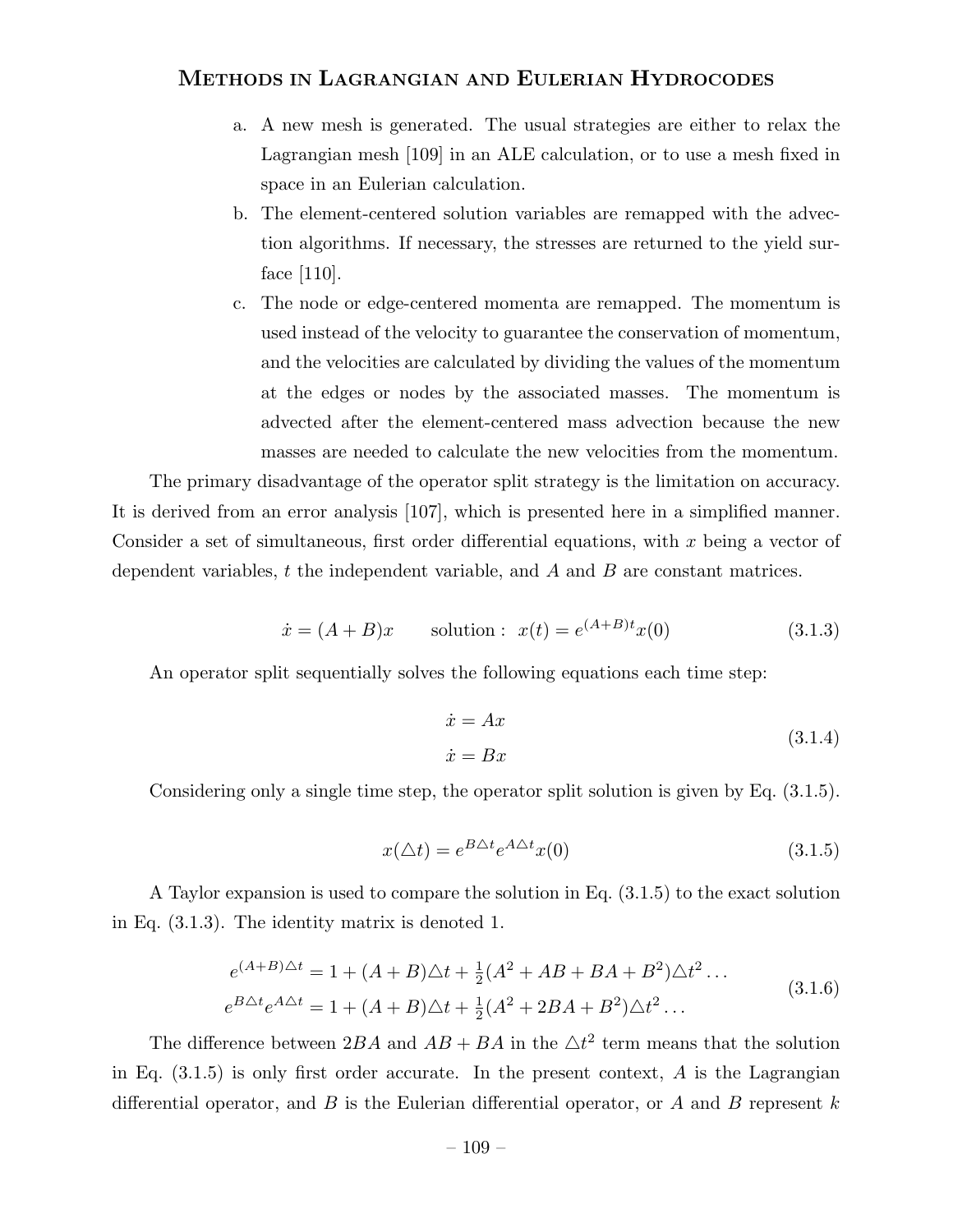and  $\ell$  sweeps of the one-dimensional advection algorithm. In either case, both operators are nonlinear, and the above arguments are repeated using a linearization of the nonlinear equations about a particular solution point.

A second order accurate algorithm is generated by reversing the order of the operators every half time step.

$$
\begin{aligned}\n\dot{x} &= Ax \quad 0 \le t < \Delta t/2 \\
\dot{x} &= Bx \quad 0 \le t < \Delta t/2 \\
\dot{x} &= Bx \quad \Delta t/2 \le t < \Delta t \\
\dot{x} &= Ax \quad \Delta t/2 \le t < \Delta t \\
x &= e^{A\Delta t/2} e^{B\Delta t/2} e^{B\Delta t/2} e^{A\Delta t/2} x(0)\n\end{aligned} \tag{3.1.7}
$$

Two points need to be made. First, although the operator split notation provides a convenient format for discussing the Lagrangian and Eulerian steps, they don't represent a true operator split. There is no time step associated with the Eulerian step – it is simply a projection of the solution from one mesh onto another. The Eulerian step may be thought of as a continuous rezoning of the mesh. Time evolves only during the Lagrangian step and the Lagrangian step is rarely fully second order accurate in time. Most material models are integrated in time with a first order method such as the radial return algorithm [8]. Second, the advection algorithms are usually implemented in a second order accurate manner. The one-dimensional sweeps are spatially second order accurate, and the sequence of the directional sweeps is reversed after every complete sweep so that Eq. (3.1.7) applies. In contrast, the constant stress elements in the Lagrangian step are not spatially second order accurate if the elements are distorted.

#### **3.2 UNSPLIT FINITE ELEMENT METHODS**

**3.2.1 The weak form of the ALE equations.** Several finite element methods have been developed from the weak form of the ALE equations [35], [36], [105], [183]. These methods do not use an operator split to separate the Lagrangian and Eulerian terms, nor do they use it to generate multidimensional advection algorithms from one-dimensional algorithms. Although unsplit methods have a theoretical accuracy advantage over operator split methods, the advantage remains largely theoretical.

The mass, momentum, and energy weak forms are given by Eq. (3.2.1), and correspond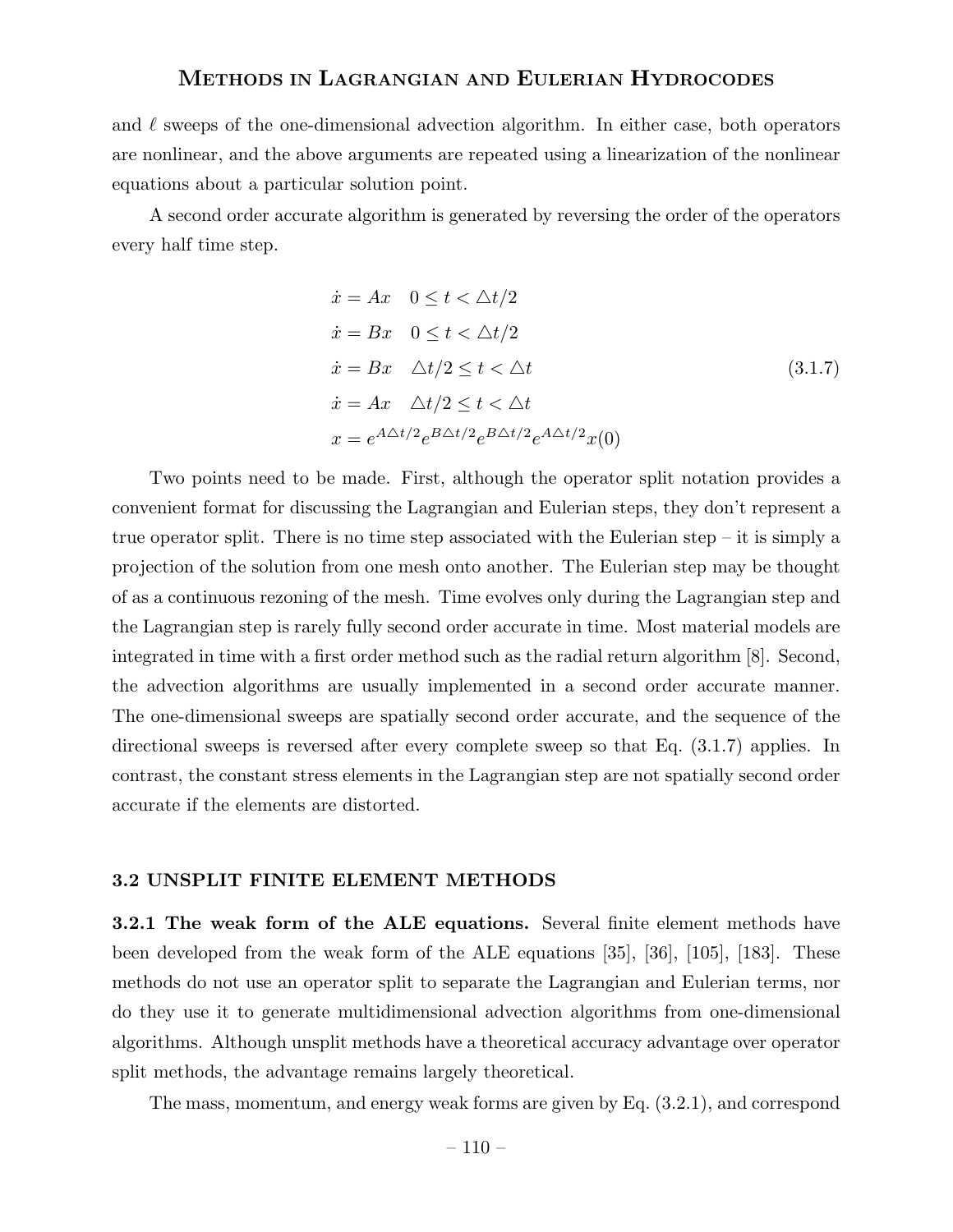to Eq. (1.2.3).

$$
\int_{\Omega} \frac{\partial \rho^r}{\partial t} \delta \rho d\Omega = -\int_{\Omega} \rho \frac{\partial u_i}{\partial x_i} \delta \rho d\Omega - \int_{\Omega} w_i \frac{\partial \rho}{\partial x_i} \delta \rho d\Omega \tag{3.2.1a}
$$

$$
\int_{\Omega} \rho \frac{\partial u^r}{\partial t} \delta u_i d\Omega = \int_{\Omega} \sigma_{ij} \frac{\partial \delta u_i}{\partial x_j} + \rho b_i \delta u_i d\Omega \n- \int_{\Omega} \rho w_j \frac{\partial u_i}{\partial x_j} \delta u_i d\Omega + \int_{\Gamma_{\tau}} \tau_i \delta u_i d\Gamma
$$
\n(3.2.1.b)

$$
\int_{\Omega} \rho \frac{\partial e^r}{\partial t} \delta e d\Omega = \int_{\Omega} (\sigma_{ij} \frac{\partial u_i}{\partial x_j} + \rho b_i u_i) \delta e d\Omega \n- \int_{\Omega} \rho w_j \frac{\partial e}{\partial x_j} \delta e d\Omega
$$
\n(3.2.1.c)

The greatest divergence in the formulations occurs in the advection of the elementcentered variables. For constant stress elements, the spatial gradient of the elementcentered variables is zero on the element interior and undefined at the element boundaries. The most attractive method for circumventing this difficulty was proposed by Liu, Belytschko, and Chang [184]. Their weak form for the evolution of the element-centered variables is presented here, where the auxilary variable,  $y_{ijk}$ , is defined to be the stress-velocity product,  $\sigma_{ij}w_k$ . Similar auxilary variables are necessary for all the history variables.

The strong form of the stress rate is given by Eq. (3.2.2), where for generality, the rotational terms and the material tangent matrix are added together and the rate is expressed as a function of the velocity gradient. Similar equations hold for the evolution of the other element-centered variables.

$$
\frac{\partial \sigma_{ij}^r}{\partial t} = C_{ijk\ell} \frac{\partial u_k}{\partial x_\ell} - w_k \frac{\partial \sigma_{ij}}{\partial x_k}
$$
(3.2.2)

Introducing the stress-velocity product results in an equivalent strong form, Eq. (3.2.3.

$$
\frac{\partial \sigma_{ij}^r}{\partial t} = C_{ijk\ell} \frac{\partial u_k}{\partial x_\ell} - y_{ijk,k} + \sigma_{ij} \frac{\partial w_k}{\partial x_k}
$$
(3.2.3)

The weak form of Eq. (3.2.3) is used in conjunction with Eq (3.2.4), which enforces the definition of  $y_{ijk}$  in the weak sense.

$$
\int_{\Omega} \frac{\partial \sigma_{ij}^r}{\partial t} \delta \sigma_{ij} d\Omega = \int_{\Omega} (C_{ijk\ell} \frac{\partial u_k}{\partial x_\ell} - y_{ijk,k} + \sigma_{ij} \frac{\partial w_k}{\partial x_k}) \delta \sigma_{ij} d\Omega \tag{3.2.4}
$$

– 111 –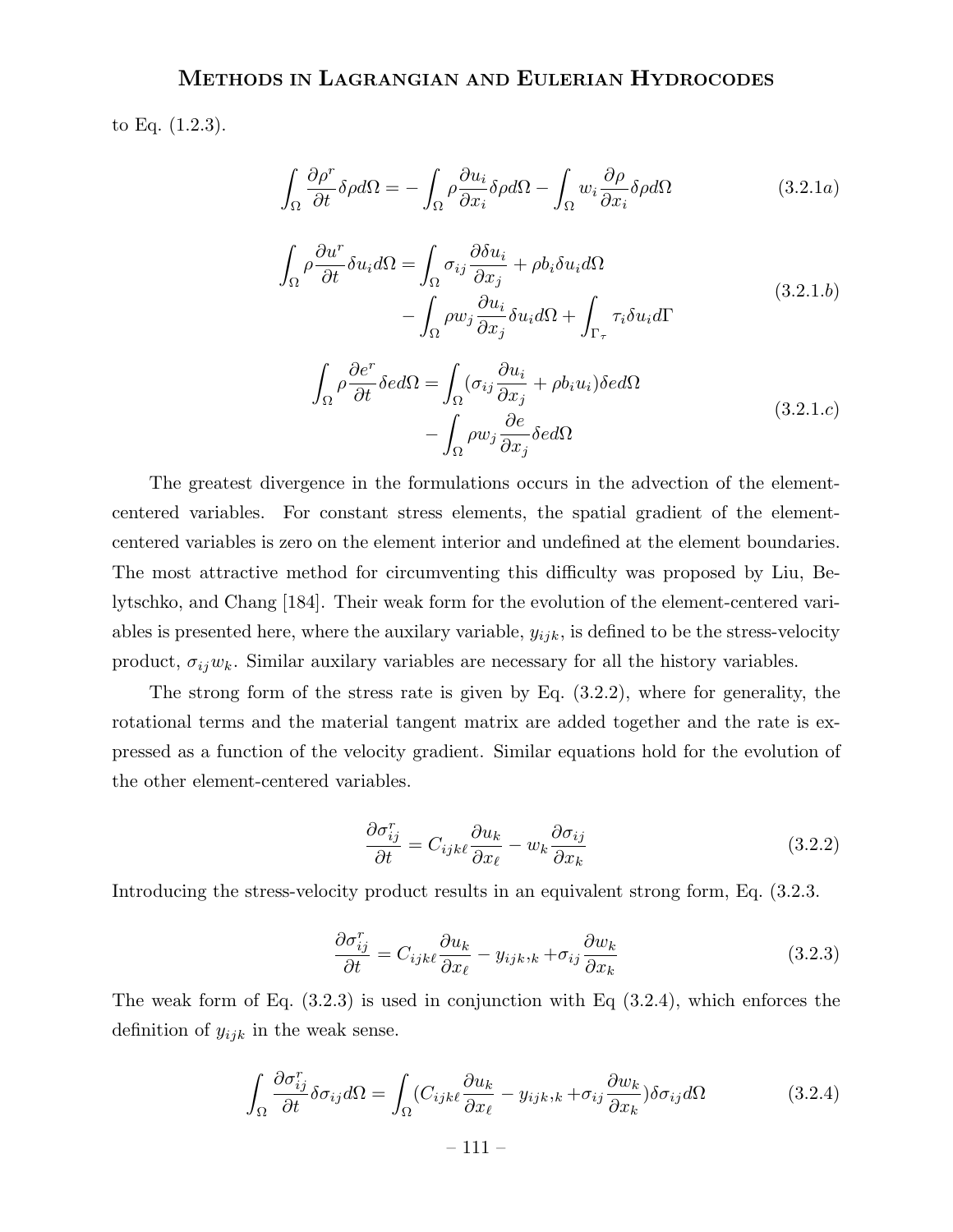$$
\int_{\Omega} y_{ijk} \delta y_{ijk} d\Omega = \int_{\Omega} \sigma_{ij} w_k \delta y_{ijk} d\Omega \tag{3.2.5}
$$

In general, the matrices in the discrete equations generated by the weak forms are time dependent and, like the consistent mass matrix, not diagonal. Special weighting functions, integration rules, or lumping procedures are necessary to decouple the equations.

**3.2.2 Finite element algorithms.** The velocities are centered at the nodes, resulting in a continuous velocity field, while the remaining variables are discontinuous functions across the element boundaries. Within the finite element literature, most of the advection algorithms are designed for continuous fields. Some algorithms have been developed for discontinuous fields [185], [186], [187], but they have not been used in hydrocodes. The discussion presented here is limited to the streamline upwind Petrov Galerkin (SUPG) methods developed by Hughes and coworkers since they are the only higher-order accurate finite element methods that have been applied to problems in solid mechanics, e.g., [184]. Many of the finite element ALE formulations have adopted monotonic, element-centered, finite difference algorithms for their work, and those algorithms are discussed in a later section.

The standard Galerkin formulation does not work well for problems dominated by advection because the stability condition is a function of the element Peclet number. The Peclet number,  $\alpha$ , is defined as  $h||u||/(2k)$ , where h is the element size, and k is the cofficient of diffusion. The stability enhancing properties of upwinding are introduced in the SUPG [111], or "streamline diffusion" methods, by using weighting functions that are biased towards the upwind direction. These methods are applied to general hyperbolic systems, including the ALE equations given in the previous section. A typical SUPG weighting function,  $\delta\phi_{\alpha}$ , adds additional terms to the interpolation function N where  $\tau$  is a flow dependent function.

$$
\delta\phi_{\alpha} = N_{\alpha} + \tau \frac{u_i}{||u||} \frac{\partial N_{\alpha}}{\partial x_i}
$$
\n(3.2.2.1)

Additional terms may be incorportated to improve the resolution of shocks [188], which makes the method nonlinear even for linear problems. For the special case of the scalar advection equation, the original SUPG formulation is a linear, higher order accurate method, which means that it will not be monotonic. Mathematical analysis has shown that the oscillations are localized [112], [189], but even local violations of monotonicity may not be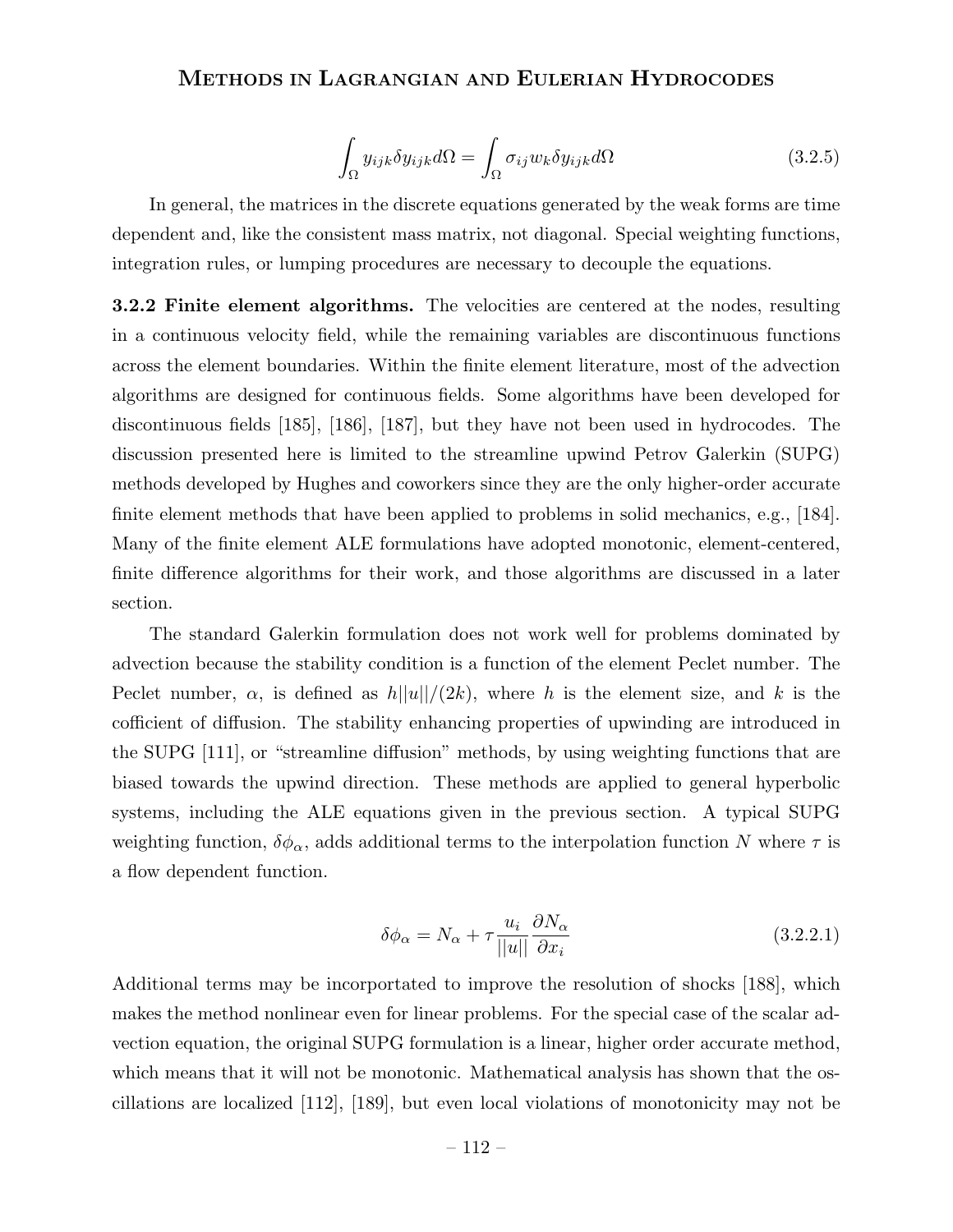acceptable for problems involving highly nonlinear material models.

Mizukami and Hughes [128] proposed a SUPG method for triangular elements that incorporates a special set of rules for choosing  $\tau$ . The boundary of each element is divided into vertex and edge zones. The weighting functions are the linear interpolation functions plus constants,  $C_{\alpha}$ . The flow is associated with a particular vertex or edge zone by taking the dot product of the velocity vector at the element centroid with the gradient of the interpolation function. The constants, which in most cases have the values  $2/3$  or  $-1/3$ , depend on which zone is associated with the flow.

$$
\delta\phi_{\alpha} = N_{\alpha} + C_{\alpha} \tag{3.2.2.2}
$$

One especially interesting aspect of this work is their demonstration that the upwinding may have to be in a direction other than along the streamline to guarantee a monotonic solution.

The advection of the element-centered variables is the largest obstacle to attaining second order accurate finite element ALE methods. The discontinuous finite element method, which provides the general theoretical framework for advecting the element-centered variables, was originally developed for the neutron transport equation [185]. For constant stress elements, this method is equivalent to the finite difference donor cell algorithm, which is only first order accurate. Modifications of the SUPG methods have been developed [184], and they can be adjusted between the second order accurate, but unstable, central difference algorithm and the first order accurate donor cell algorithm.

To acheive a specified level of accuracy, the discontinuous finite element method requires more degrees of freedom than its node-centered, continuous counterpart. To be able to represent the same fields as a node-centered formulation, each element must have the same number of degrees of freedom as it has nodes. For example, a four node quadrilateral would require four degrees of freedom, while the ratio of nodes to elements on a logically regular mesh approaches one. To achieve second order accuracy, the discontinuous finite element formulation must work with four times as much information. This requirement is supported by the results obtained for a related problem. Most finite difference advection algorithms are element-centered, and they must be modified to advect the node-centered velocities. One approach is to construct auxilary element-centered variables, advect them, and then reconstruct the velocities from the element-centered auxilary variables. It has been proven (see section 3.5 or [133]) that four auxilary variables must be constructed to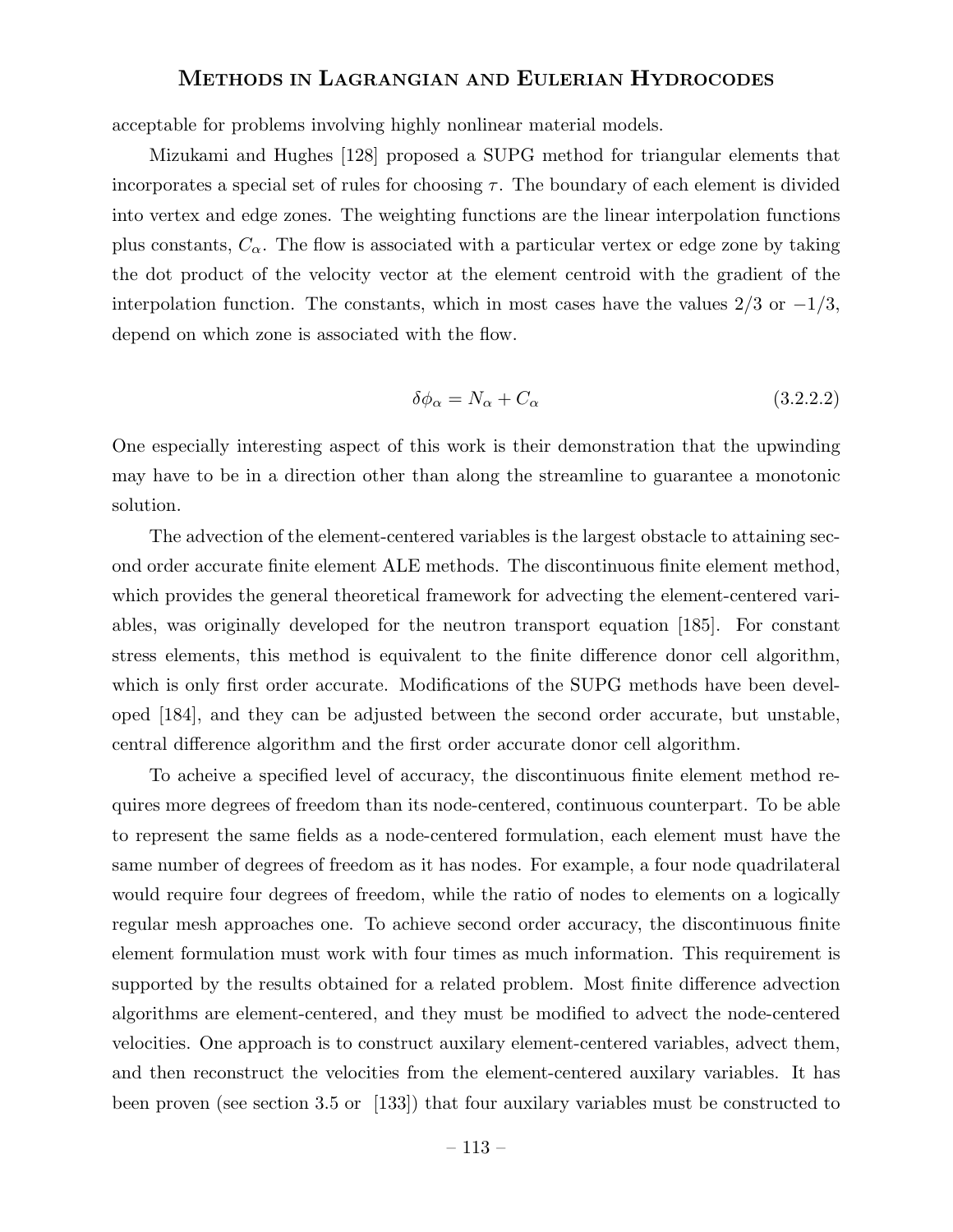advect each component of the velocity field without dispersion.

#### **3.3 FINITE DIFFERENCE ADVECTION METHODS IN ONE DIMENSION**

The remap step maps the solution from a distorted Lagrangian mesh onto the new mesh. The underlying assumptions of the remap step are 1) the topology of the mesh is fixed (a complete rezone, discussed later, does not have this limitation), and 2) the mesh motion during a step is less than the dimensions of the elements. Within the fluid community, the second condition is simply stated as saying the Courant number,  $C$ , is less than one.

$$
C \equiv \frac{u\Delta t}{\Delta x} \le 1\tag{3.3.1}
$$

Since the mesh motion does not occur over any physical time scale,  $\Delta t$  is arbitrary, and  $u\Delta t$  is the transport volume, f, between adjacent elements. The transport volume calculation is purely geometrical for ALE formulations and it is not associated with any of the physics of the problem.

The algorithms for performing the remap step are taken from the computational fluids dynamics community, and are referred to as "advection" algorithms after the first order, scalar conservation equation that is frequently used as a model hyperbolic problem.

$$
\frac{\partial \phi}{\partial t} + a(x) \frac{\partial \phi}{\partial x} \tag{3.3.2}
$$

A good advection algorithm for the remap step is accurate, stable, conservative and monotonic. Although many of the solution variables, such as the stress and plastic strain, are not governed by conservation equations like momentum and energy, it is still highly desirable that the volume integral of all the solution variables remain unchanged by the remap step. Monotonicity requires that range of the solution variables does not increase during the remap. This is particularly important with mass and energy, where negative values would lead to physically unrealistic solutions.

Much of the research on advection algorithms has focused on developing monotonic algorithms with an accuracy that is at least second order. Not all recent algorithms are monotonic. For example, within the finite element community, the streamline upwind Petrov-Galerkin (SUPG) method developed by Hughes and coworkers [111] is not monotonic. Johnson [112] has demonstrated that the oscillations in the SUPG solution are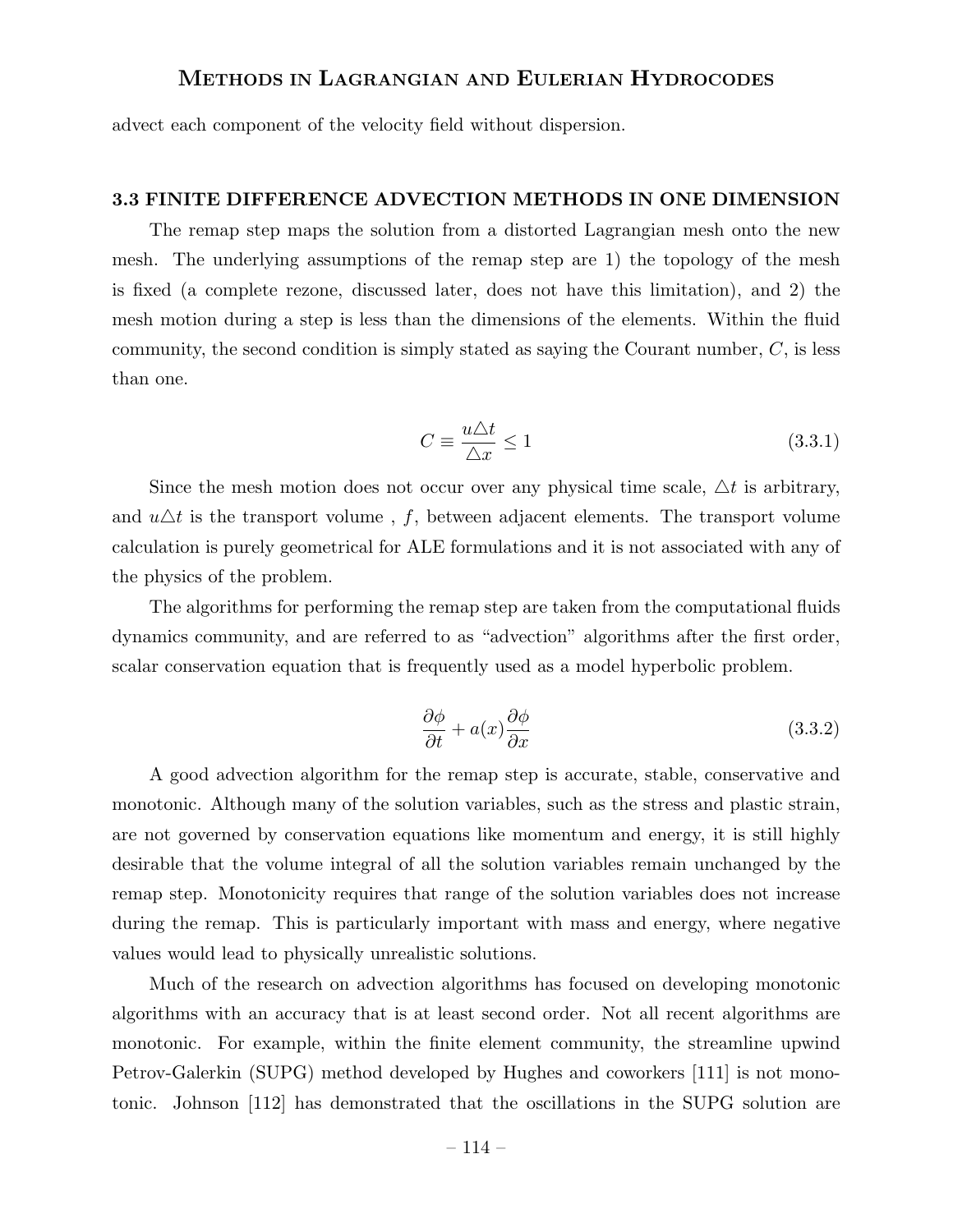localized, and its generalization to systems of conservation equations works very well for the Euler equations. Mizukami and Hughes [128] later developed a monotonic SUPG formulation. The essentially non-oscillatory (ENO) [88] algorithms are also not strictly monotonic, and work well for the Euler equations, but their application to hydrodynamics problems has resulted in negative densities [113]. Harten's work on ENO algorithms is discussed because their potential and the belief that their difficulties will be overcome in the future. All the higher order methods discussed here were originally developed for solving the Euler equations, usually as higher order extensions to Godunov's method. Since the operator split approach is the dominant one in Eulerian hydrocodes, these methods are implemented only to solve the scalar advection equation. In the interests of simplicity, these methods, therefore, are discussed only in the context of the scalar advection equation.

**3.3.1 The donor cell algorithm.** Aside from its first order accuracy, it is everything a good advection algorithm should be: stable, monotonic, and simple. The value of  $f_j^{\phi}$  is dependent on the sign of a at node j, which defines the upstream direction.

$$
\phi_{j+1/2}^{n+1} = \phi_{j+1/2}^n + \frac{\Delta t}{\Delta x} (f_j^{\phi} - f_{j+1}^{\phi})
$$
\n
$$
f_j^{\phi} = \frac{a_j}{2} (\phi_{j-1/2}^n + \phi_{j+1/2}^n) + \frac{|a_j|}{2} (\phi_{j-1/2}^n - \phi_{j+1/2}^n)
$$
\n(3.3.1.1)

The donor cell algorithm is a first order Godunov method applied to the advection equation. The initial values of  $\phi$  to the left and the right of node j are  $\phi_{j-1/2}^n$  and  $\phi_{j+1/2}^n$ , and the velocity of the contact discontinuity at node j is  $a_i$ .

**3.3.2 The van Leer MUSCL algorithm.** Van Leer introduced a family of higher order Godunov methods by improving the estimates of the initial values of left and right states for the Riemann problem at the nodes [52]. The particular advection algorithm that is presented in this section is referred to as the MUSCL (monotone upwind schemes for conservation laws) algorithm for brevity, although MUSCL really refers to the family of algorithms that can be applied to systems of equations.

The donor cell algorithm assumes that the distribution of  $\phi$  is constant over an element. Van Leer replaces the piecewise constant distribution with a higher order interpolation function,  $\phi_{j+1/2}^n(x)$ , that is subject to an element level conservation constraint. The value of  $\phi$  at the element centroid is regarded in this context as the average value of  $\phi$  over the element instead of the spatial value at  $x_{j+1/2}$ .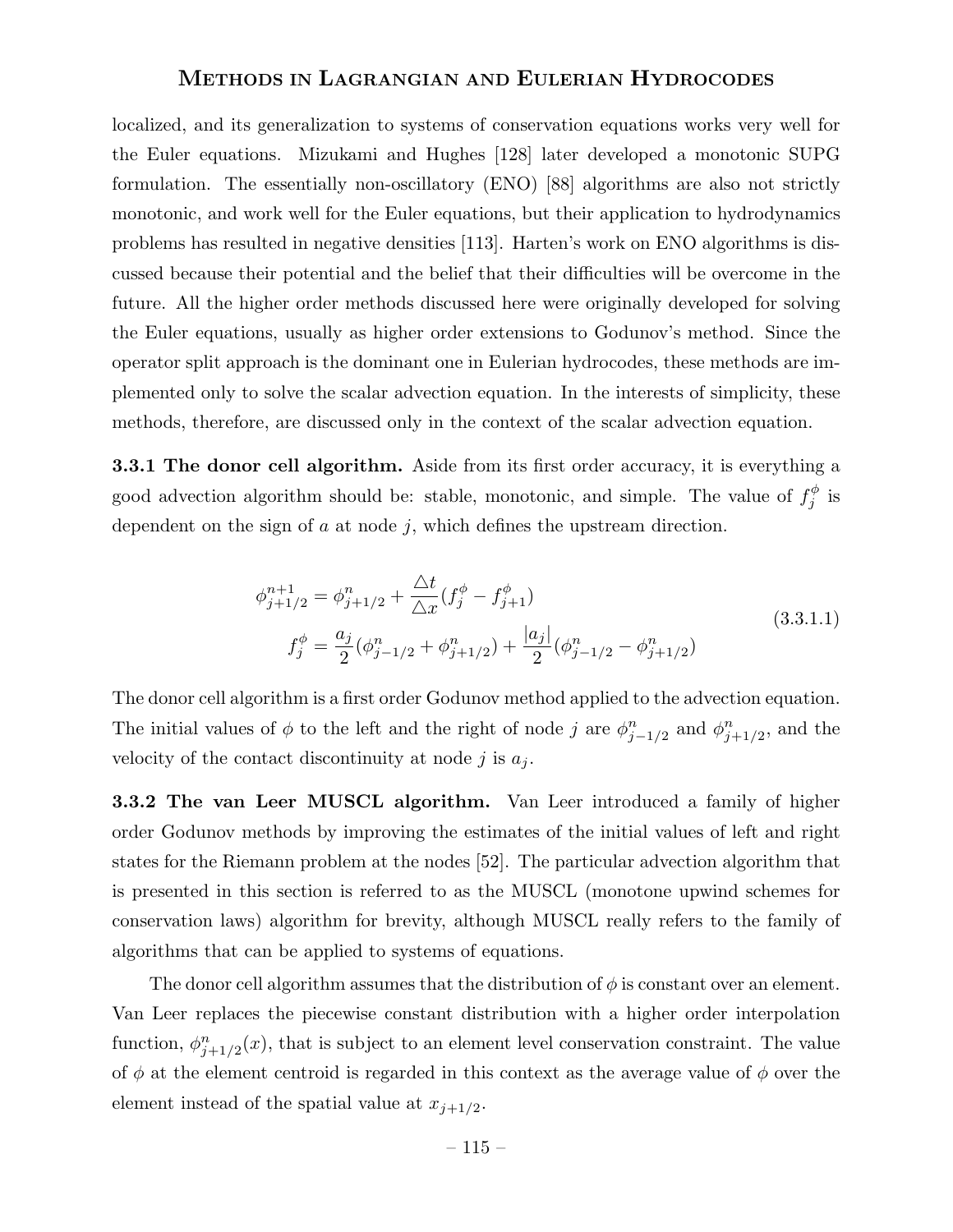$$
\phi_{j+1/2}^n \triangle x_{j+1/2} = \int_{x_j}^{x_{j+1}} \phi_{j+1/2}^n(x) dx \tag{3.3.2.2}
$$

To determine the range of  $\phi$ ,  $[\phi_{j+1/2}^{min}, \phi_{j+1/2}^{max}]$ , for imposing the monotonicity constraint, the maximum and minimum values of  $\phi_{j-1/2}^n$ ,  $\phi_{j+1/2}^n$ , and  $\phi_{j+3/2}^n$  are used. Monotonicity can be imposed in either of two ways. The first is to require that the maximum and minimum values of  $\phi_{j+1/2}^n(x)$  fall within the range determined by the three elements. The second is to restrict the average value of  $\phi$  in the transport volumes associated with element  $j + 1/2$ . While the difference may appear subtle, the actual difference between the two definitions is quite significant even at relatively low Courant numbers. The second definition allows the magnitude of the  $\phi$  transported to adjacent elements to be larger than the first definition. As a consequence, the second definition is better able to tranport solutions with large discontinuities. The magnitude of  $\phi$  an algorithm is able to transport before its monotonicity algorithm restricts it is a measure of its "compressiveness."

The first step up from a piecewise constant function is a piecewise linear function, where  $x$  is now the volume coordinate, see section 3.4.1. Conservation is guaranteed by expanding the linear function about the element centroid.

$$
\phi_{j+1/2}^n(x) = S_{j+1/2}^n(x - x_{j+1/2}^n) + \phi_{j+1/2}^n \tag{3.3.2.3}
$$

Letting  $s_{j+1/2}^n$  be a second order approximation of the slope, the limited value of the slope,  $S_{j+1/2}^n$ , according to the first limiting approach, is determined by assuming the maximum permissible values at the element boundaries.

$$
S_{j+1/2}^{n} = \frac{1}{2} \{ \text{sgn}(s^{L}) + \text{sgn}(s^{R}) \} \min\left( |s^{L}|, |s_{j+1/2}^{n}|, |s^{R}| \right)
$$
  

$$
s^{L} = \frac{1}{2 \Delta x_{j+1/2}} \left( \phi_{j+1/2}^{n} - \phi_{j-1/2}^{n} \right)
$$
  

$$
s^{R} = \frac{1}{2 \Delta x_{j+1/2}} \left( \phi_{j+3/2}^{n} - \phi_{j+1/2}^{n} \right)
$$
 (3.3.2.4)

The second limiter is similar to the first, but it assumes that the maximum permissible values occur at the centroid of the transport volumes. Note that as stated in Eq. (3.3.2.5), this limiter still limits the slope at the element boundary even if the element is the downstream element at that boundary. A more compressive limiter would not limit the slope based on the values of  $\phi$  at the downstream boundaries. For example, if  $a_i$  is negative,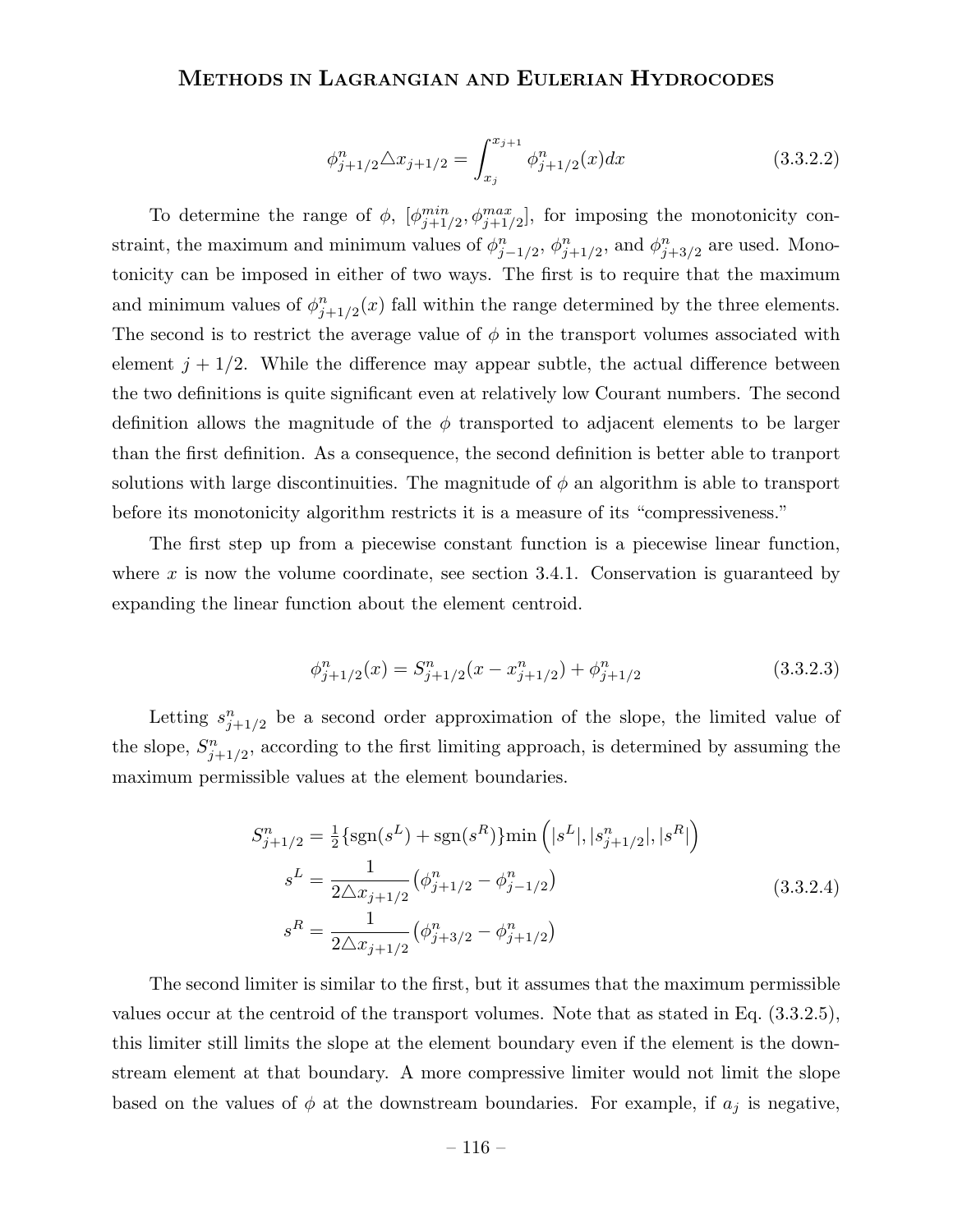only  $s^R$  would limit the value of  $s^n$  in Eq. (3.3.2.4). If the element is the downstream element at both boundaries, then the slope in the element has no effect on the solution.

$$
s^{L} = \frac{\phi_{j+1/2}^{n} - \phi_{j-1/2}^{n}}{x_{j+1/2} - (x_{j} + \frac{1}{2} \max(0, a_{j}) \triangle t)}
$$
  
\n
$$
s^{R} = \frac{\phi_{j+3/2}^{n} - \phi_{j+1/2}^{n}}{(x_{j+1} - \frac{1}{2} \min(0, a_{j+1}) \triangle t) - x_{j+1/2}}
$$
\n(3.3.2.5)

The flux at node j is evaluated using the upstream approximation of  $\phi$ .

$$
f_j^{\phi} = \frac{a_j}{2} (\phi_j^- + \phi_j^+) + \frac{|a_j|}{2} (\phi_j^- - \phi_j^+)
$$
  
\n
$$
\phi_j^+ = S_{j+1/2}^n (x^c - x_{j+1/2}^n) + \phi_{j+1/2}^n
$$
  
\n
$$
\phi_j^- = S_{j-1/2}^n (x^c - x_{j-1/2}^n) + \phi_{j-1/2}^n
$$
  
\n
$$
x^c = x_j^n + \frac{1}{2} \triangle t a_j
$$
\n(3.3.2.6)

The method for obtaining the higher order approximation of the slope is not unique. Perhaps the simplest approach is to fit a parabola through the centroids of the three adjacent elements and evaluate its slope at  $x_{j+1/2}$ . When the value of  $\phi$  at the element centroids is assumed to be equal to the element average this algorithm defines a projection.

$$
s_{j+1/2}^n = \frac{(\phi_{j+3/2}^n - \phi_{j+1/2}^n) \Delta x_j^2 + (\phi_{j+1/2}^n - \phi_{j-1/2}^n) \Delta x_{j+1}^2}{\Delta x_j \Delta x_{j+1} (\Delta x_j + \Delta x_{j+1})}
$$
(3.3.2.7)  

$$
\Delta x_j = x_{j+1/2}^n - x_{j-1/2}^n
$$

Christensen [50] fits a cubic polynomial through the four element centroids surrounding node j and interpolates  $\phi(x_j^n)$ . He reports that this approximation gives him close to third order accuracy.

$$
s_{j+1/2}^n = \frac{\phi(x_{j+1}^n) - \phi(x_j^n)}{\Delta x_{j+1/2}}
$$
\n(3.3.2.8)

Harten proposes a method for calculating the slope in his paper on ENO methods [88], which is described in a later section.

All these methods rely on reconstructing a distribution of  $\phi$  from its cell averages and evaluating its derivative at the element centroid. Van Leer proposed in his paper [52] and Hancock implemented in PISCES [2] a method that treats the slope as an additional history variable. In addition to keeping extra storage for the slope, the slope must also be advected.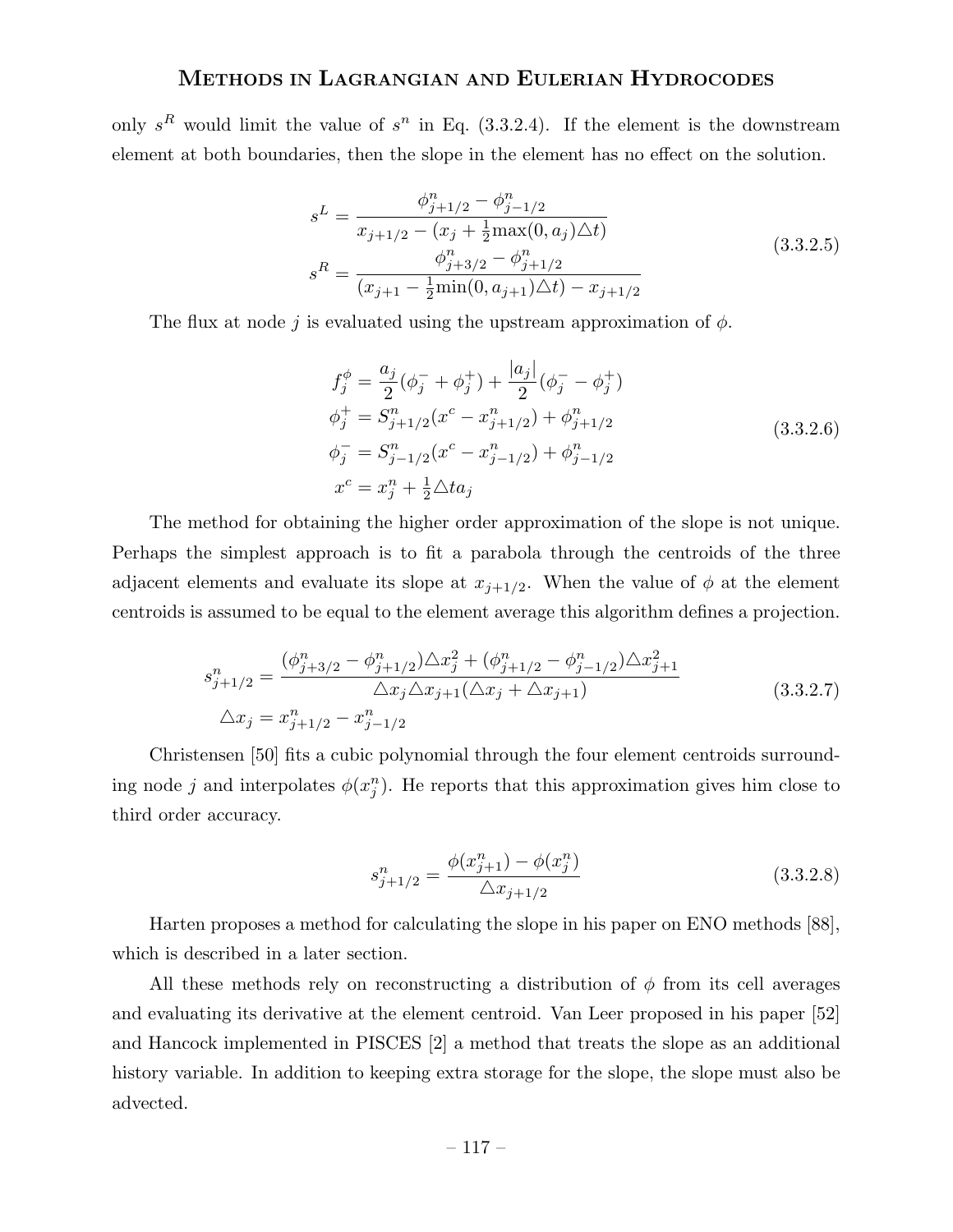Van Leer extended his ideas to parabolic approximations, and the interested reader should read Ref. [52].

**3.3.3 The Piecewise Parabolic Method.** Colella and Woodward developed the piecewise parabolic method (PPM) [86] which is similar in flavor to the MUSCL algorithm. The major difference between the algorithms is the addition of some tests to detect discontinuities in the solution, and the ability to alter the approximation of  $\phi$  based on the test results. A parabola is defined within in the element by demanding that the interpolation be conservative and that it passes through the two values defined at the left and right element edges,  $\phi_{L,j+1/2}$  and  $\phi_{R,j+1/2}$ .

$$
\phi(x) = \phi_{L,j+1/2} + \xi(\Delta\phi_{j+1/2} + \phi_{6,j+1/2}(1-\xi))
$$
  
\n
$$
\xi = \frac{x - x_j}{\Delta x_{j+1/2}}
$$
  
\n
$$
\Delta\phi_{j+1/2} = \phi_{R,j+1/2} - \phi_{L,j+1/2}
$$
  
\n
$$
\phi_{6,j+1/2} = 6[\phi_{j+1/2} - \frac{1}{2}(\phi_{R,j+1/2} + \phi_{L,j+1/2})]
$$
\n(3.3.3.1)

In regions where the solution is smooth  $\phi_{L,j+1/2}$  and  $\phi_{R,j-1/2}$  are equal and the interpolation is continuous at the nodes. The monotonicity constraint is enforced by altering the values of  $\phi_{L,j+1/2}$  and  $\phi_{R,j+1/2}$ , resulting in discontinuities in  $\phi$  at the nodes. A quartic polynomial,  $H_4$ , is fit through the integral of  $\phi$  from node  $j - 2$  to node  $j + 2$ , and  $\phi_j$  is initially set to  $dH_4/dx|_{x_j}$ . This procedure is very similar to Harten's method of generating interpolating functions for his ENO schemes. Colella and Woodward replace the term associated with the average slope of the parabola in element  $j + 1/2$  appearing in  $dH_4/dx|_{x_i}$  with van Leer's limited slope approximation to obtain a sharper representation of discontinuities in the solution.

The first application of the monotonicity constraint is the restriction of  $\phi_j$  to the range defined by the adjacent elements.

$$
\phi_j = \max\left(\min(\phi_{j-1/2}, \phi_{j+1/2}), \min(\max(\phi_{j-1/2}, \phi_{j+1/2}), \tilde{\phi}_j)\right) \tag{3.3.3.2}
$$

The initial values of  $\phi_{L,j+1/2}$  and  $\phi_{R,j+1/2}$  are set to  $\phi_j$ . If  $\phi_{j+1/2}$  is a local minimum or maximum, the interpolation function is reset to a constant, resulting in a donor cell algorithm just like in the MUSCL scheme. When a new maximum or minimum is created by the choice of the  $\phi_{L,j+1/2}$  and  $\phi_{R,j+1/2}$ , one of the values is reset so that monotonicity is regained and the derivative at the opposite edge of the reset value of  $\phi$  is equal to zero.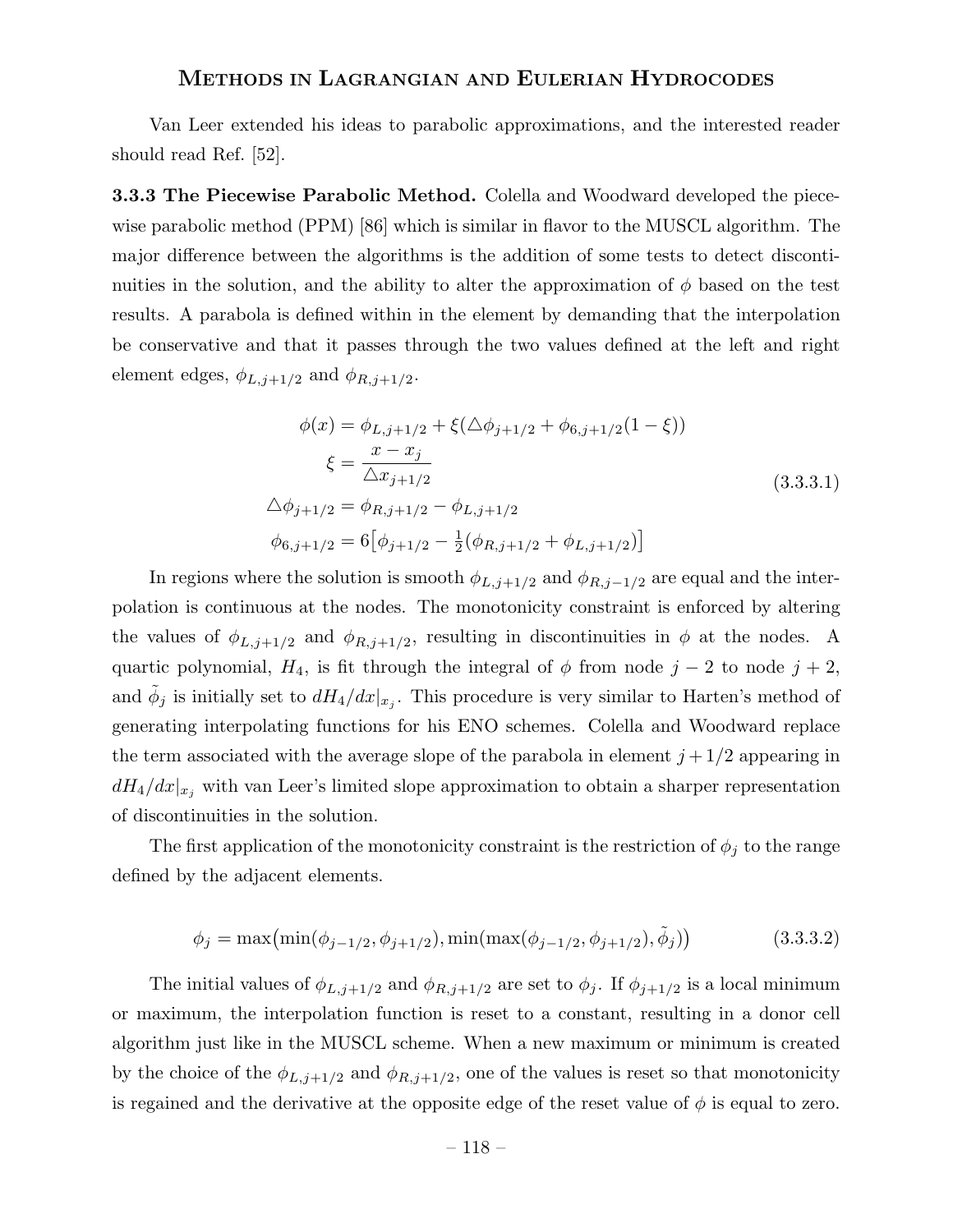If an element is determined to be inside a discontinuity, the parabola is replaced by the linear interpolation developed by van Leer. A discontinuity is considered to occur when the third derivative of  $\phi$  is large and the second derivative changes sign within the element. Furthermore, the first and third derivatives of the solution must have opposite signs to avoid discontinuities being falsely detected within small plateaus of a generally monotonic solution.

The amount of material transported between elements is readily calculated by integrating the parabolic distribution over the transported volume.

**3.3.4 Total variation diminishing (TVD) schemes.** The advection methods presented in the previous sections are largely geometrical in nature. They are constructed by introducing a piecewise continuous interpolation function and constraining it to be conservative and monotonic. One of the reasons that these methods are popular is the distribution of  $\phi$  is known pointwise by construction, giving the MUSCL and PPM schemes a physical interpretation. By the same token, the geometrical approach is somewhat limited (although the ENO schemes are extremely promising) because polynomials seem to be the only family of interpolation functions that are convenient.

An alternative approach is to calculate the fluxes with a low order monotonic scheme and add as much of the fluxes from a higher order scheme as possible without destroying the monotonicity of the solution. The multiplier that scales the higher order fluxes is nonlinearly dependent on the solution, and it is referred to as the "flux limiter." This approach does not require that the entire solution profile be constructed on a pointwise basis, and is therefore somewhat less restrictive in its range of formulations. Boris and Book [114] introduced this approach with their flux corrected transport (FCT) algorithm. Many others have also taken this approach, including van Leer [115], Roe [116], Chakravarthy and Osher [117], and Harten [118]. As with the approaches in the previous sections, these methods are generally discussed in the context of solving systems of hyperbolic conservation equations. A mathematical framework was established by Harten [118] for proving when advection algorithms would be oscillation free or TVD (total variation diminishing). He defined the total variation,  $TV(\phi^n)$ , of a solution and required that the total variation decrease with time for an oscillation free solution.

$$
TV(\phi^{n+1}) \leq TV(\phi^n)
$$
  
\n
$$
TV(\phi^n) = \sum_k |\phi_{k+1}^n - \phi_k^n|
$$
\n(3.3.4.1)

– 119 –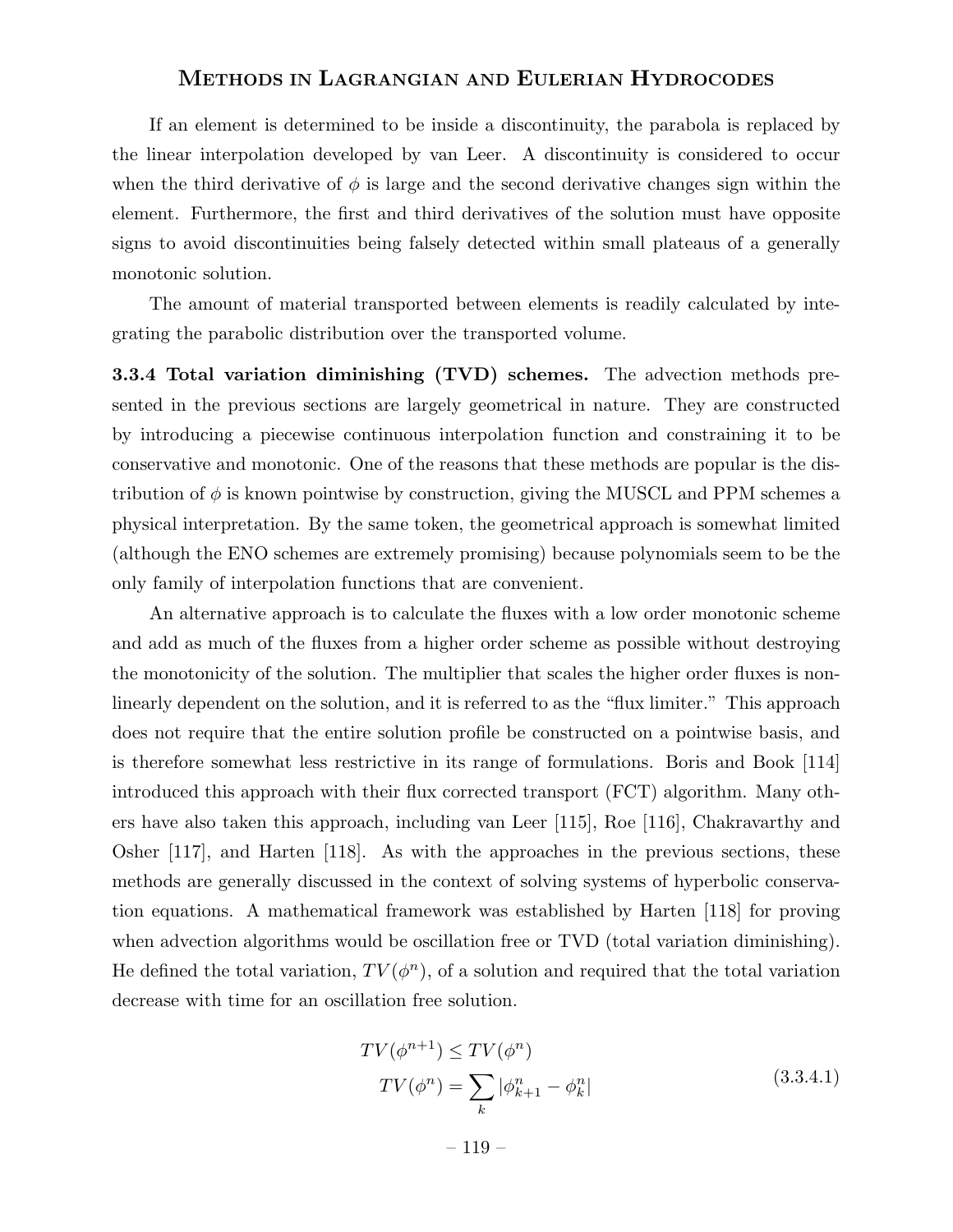The sufficient conditions derived by Harten [118] for the general three point scheme defined in Eq.  $(3.3.4.2)$  to be TVD are given by Eq.  $(3.3.4.3)$ .

$$
\phi_{i+1/2}^{n+1} = \phi_{i+1/2}^n - C_i(\phi_{i+1/2}^n - \phi_{i-1/2}^n) + D_{i+1}(\phi_{i+3/2}^n - \phi_{i+1/2}^n)
$$
(3.3.4.2)

$$
0 \le C_i \quad 0 \le D_i \quad 0 \le C_i + D_i \le 1 \tag{3.3.4.3}
$$

Sweby [119] considers the scalar general conservation law, Eq. (3.3.4.4), and a class of first order advection algorithms that Osher [120] termed E-schemes because they converge to the correct, entropy satisfying solution, where  $h_j^E$  are the numerical fluxes. The simplest example of an E-scheme is the donor cell algorithm.

$$
\frac{\partial \phi}{\partial t} + \frac{\partial f(\phi)}{\partial x} = 0 \tag{3.3.4.4}
$$

$$
\phi_{k+1/2}^{n+1} = \phi_{k+1/2}^n + \frac{\Delta t}{\Delta x} (h_i^E - h_{i+1}^E) \tag{3.3.4.5}
$$

Using Sweby's notation, the coefficients  $C$  and  $D$  for a second order accurate scheme are expressed as functions of the limiter and the solution.

$$
C_{i} = \nu_{i}^{+} \{ 1 + \alpha_{i}^{+} [\varphi(r_{i+1/2}^{+})/r_{i+1/2}^{+} - \varphi(r_{i-1/2}^{+})] \}
$$
\n
$$
D_{i} = -\nu_{i}^{-} \{ 1 + \alpha_{i}^{-} [\varphi(r_{i-1/2}^{-})/r_{i-1/2}^{-} - \varphi(r_{i+1/2}^{-})] \}
$$
\n
$$
r_{i+1/2}^{+} = \frac{\alpha_{i}^{+} (\Delta f_{i})^{+}}{\alpha_{i+1}^{+} (\Delta f_{i+1})^{+}} \qquad \alpha_{i}^{+} = \frac{1}{2} (1 - \nu_{i}^{+})
$$
\n
$$
r_{i+1/2}^{-} = \frac{\alpha_{i+1}^{-} (\Delta f_{i+1})^{-}}{\alpha_{i}^{-} (\Delta f_{i})^{-}} \qquad \alpha_{i}^{-} = \frac{1}{2} (1 + \nu_{i}^{-}) \qquad (3.3.4.6)
$$
\n
$$
(\Delta f_{i})^{+} = -(h_{i}^{E} - f(\phi_{i+1/2})) \qquad \nu_{i}^{+} = \frac{\Delta t (\Delta f_{i})^{+}}{\Delta x (\phi_{i+1/2} - \phi_{i-1/2})}
$$
\n
$$
(\Delta f_{i})^{-} = (h_{i}^{E} - f(\phi_{i-1/2})) \qquad \nu_{i}^{-} = \frac{\Delta t (\Delta f_{i})^{-}}{\Delta x (\phi_{i+1/2} - \phi_{i-1/2})}
$$
\n
$$
(4.4.4)
$$

Sweby established bounds on the limiter  $\varphi(r)$ , where r is the ratio of two consecutive differences, which guaranteed second order accuracy, see Fig. 22.

$$
r_{i+1/2} = \frac{\phi_{i+1/2} - \phi_{i-1/2}}{\phi_{i+3/2} - \phi_{i+1/2}}
$$
(3.3.4.7)

Although not all flux-limited schemes fall within the bounds of the figure (not all limiters can be expressed in terms of  $r$  only), Sweby was able to show that the schemes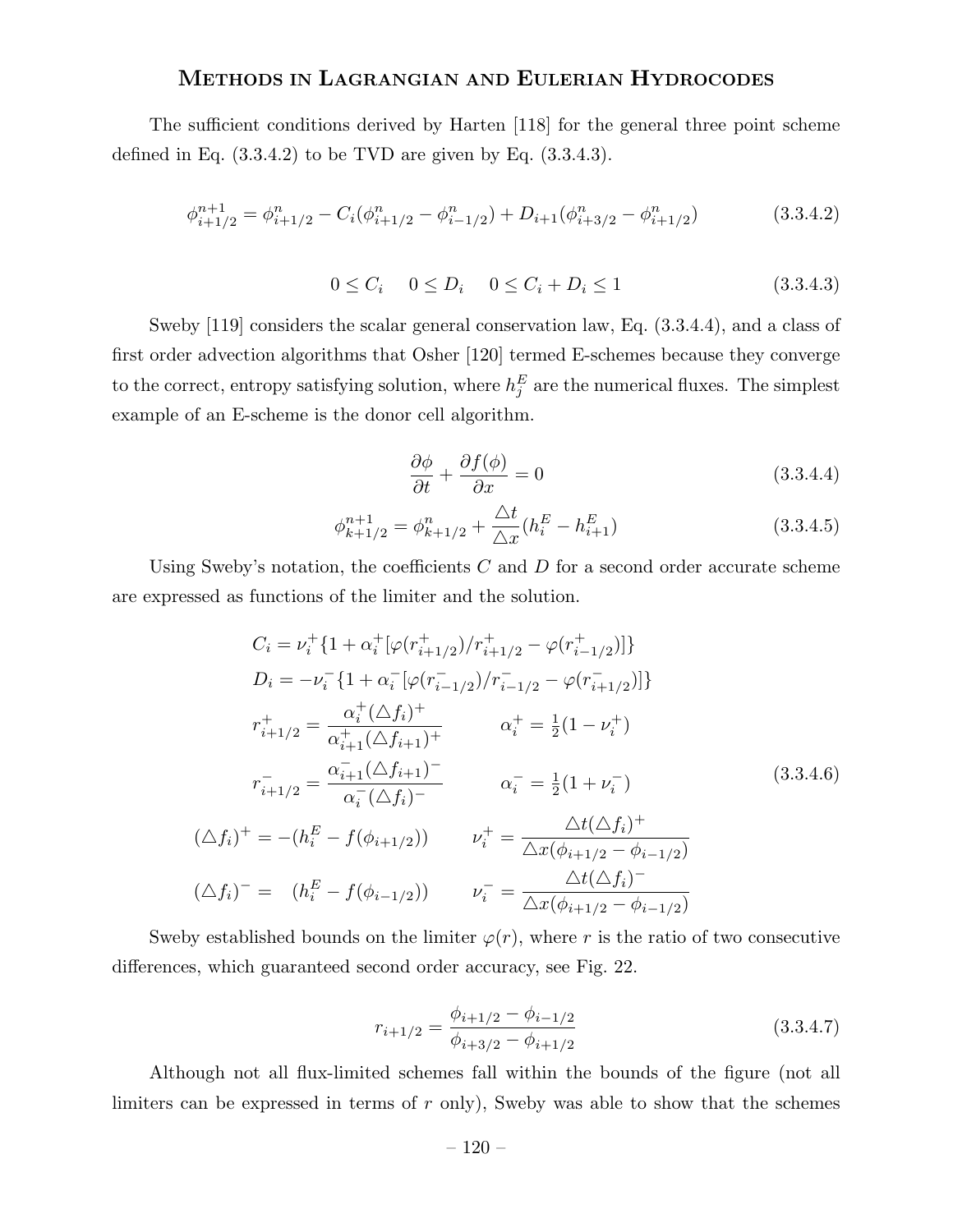proposed by van Leer [115], Roe [116], Chakravarthy and Osher [117] fit within his general framework. There is obviously an infinite number of second order flux-limited schemes that fall within the bounds defined by Sweby. Chakravarthy and Osher [117] also unified a wide class of TVD schemes using a somewhat different approach and described the MUSCL scheme as a TVD scheme that preprocesses or limits the data instead of the fluxes.

**3.3.5 Essentially non-oscillatory schemes with subcell resolution.** Harten [88] has developed a class of essentially non-oscillatory (ENO) schemes that generalize Godunov's scheme to higher order accuracy. They are an interesting extension of the earlier geometrical approaches taken by van Leer [52] and Colella and Woodward [88]. Like MUSCL and PPM, a conservative interpolating polynomial,  $R(x, \phi)$ , is generated in a manner that depends nonlinearly on  $\phi$ . The ENO schemes are not TVD, but they are very close.

$$
TV(R(\cdot; \phi)) \le TV(\phi) + \mathcal{O}(\triangle x^{1+P}), \qquad P > 0 \tag{3.3.5.1}
$$

Harten [88] has recently extended this work to include the ability capture jump discontinuities within cells (elements). For a scheme of using an interpolating polynomial of degree r, it is exact for all initial data of discontinuous piecewise polynomials less than or equal to r. Although this method is not currently used in any production hydrocodes, it holds a great deal of promise. Although it looses any accuracy it has above second order when it is used in conjunction with a spatial operator split in multiple dimensions, many real problems are dominated by flows primarily in one dimension.

The interpolating polynomial,  $R$ , is generated by differentiating a polynomial,  $H$ , that approximates the integral of  $\phi$  in one space dimension.

$$
\Phi(x) = \int_{x_1}^x \phi(x) dx
$$
  
\n
$$
\Phi_i = \Phi(x_i) = \sum_{k=2}^i (x_k - x_{k-1}) \phi_{k-1/2}
$$
  
\n
$$
\Phi_1 = 0
$$
  
\n
$$
H(x_i, \Phi) = \Phi_i
$$
  
\n
$$
R(x, \phi) = \frac{d}{dx} H(x, \Phi)
$$
\n(3.3.5.2)

The following ENO construction is from Harten [88]. Other researchers have also developed ENO schemes, and the interested reader is referred to the original paper for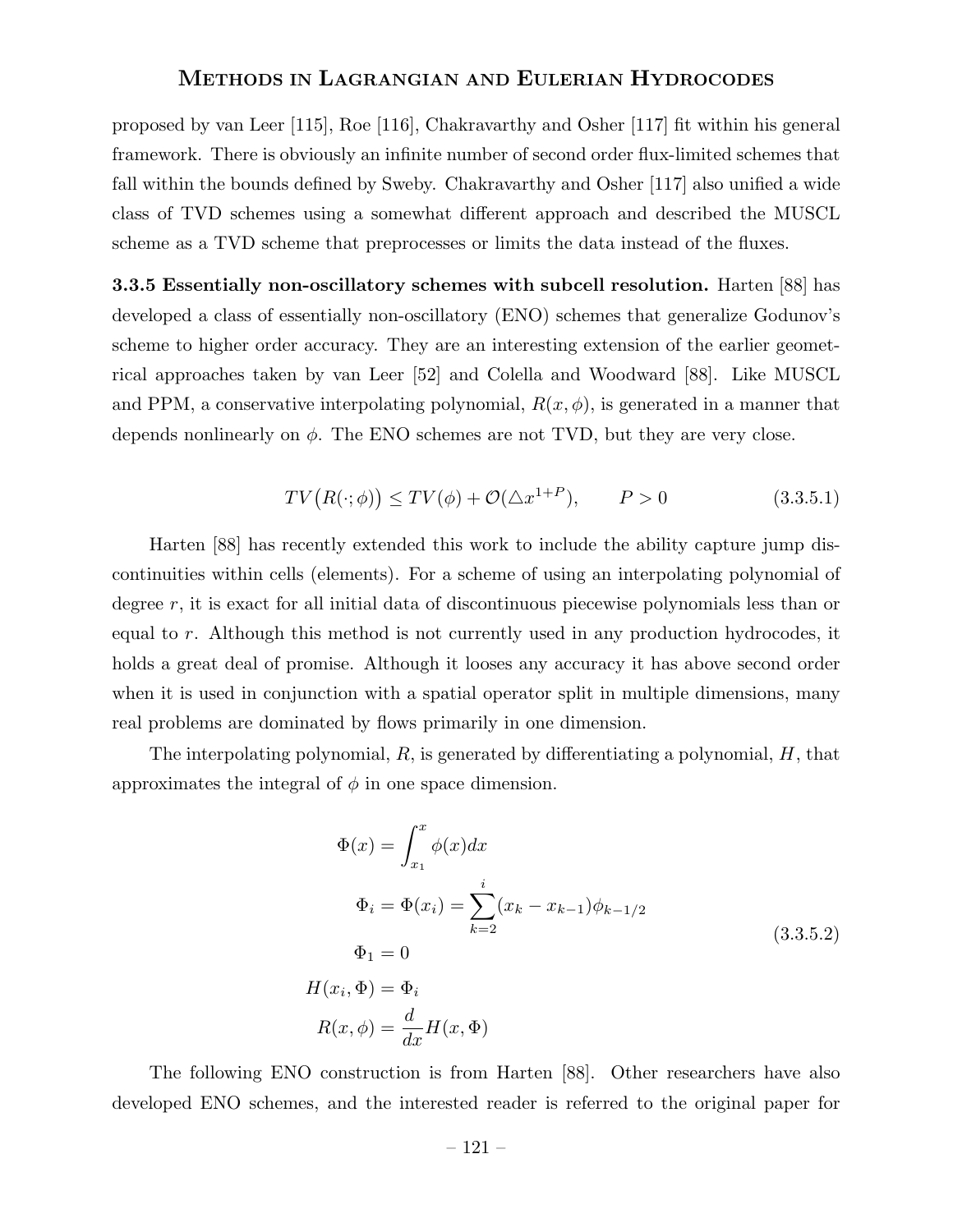details. Following Harten's notation,  $H_m(x, \phi)$  for element  $j+1/2$  is a piecewise polynomial function of x of degree m which is defined in terms of the unique polynomial,  $q_{i+1/2}$ , that interpolates  $\Phi$  on the set of consecutive  $m+1$  points in  $S_m(i)$ , where i is the first node in the domain of interpolation.

$$
S_m(i) \equiv \{x_i, x_{i+1}, \dots, x_{i+m}\}\tag{3.3.5.3}
$$

To ensure that the polynomial passes through  $\phi$  at nodes j and  $j + 1$ , the range of  $i(j)$  is defined to always include the two nodes of the element.

$$
j - m + 1 \le i(j) \le j \tag{3.3.5.4}
$$

For each element, the allowable range defined by Eq.  $(3.3.5.4)$  gives m possible choices for the interpolating polynomial. The choice of a particular polynomial is based on a smoothness criteria and Harten provides two candidate criteria based on the estimated magnitude of the mth derivative. This information is based on a table of Newton's divided differences [122]. Letting  $D\phi[S_k(i)]$  denote the kth divided difference of the polynomial interpolating the points  $S_k(i)$ , the first criteria simply chooses the  $i(j)$  in the range defined by Eq. (3.3.5.4) that has the smallest absolute value of  $D\phi[S_m(i)]$ .

The second criteria, which is the one recommended by Harten, is hierarchical. Let  $i_k(j)$  be the choice for a kth degree polynomial on  $S_k(i_k(j))$ . For k equal to 1, the necessary choice for  $i_1(j)$  is j. To choose  $i_{k+1}(j)$ , two stencils for consideration are obtained by adding a point to either end of  $S_k(i_k(j))$ .

$$
S_{k+1}^{L} = S_{k+1}(i_k(j) - 1)
$$
  
\n
$$
S_{k+1}^{R} = S_{k+1}(i_k(j))
$$
\n(3.3.5.5)

Harten selects the smoother of the two stencils and the final value of  $i(j)$  is  $i_m(j)$ .

$$
i_{k+1}(j) = \begin{cases} i_k(j) - 1 & \text{if } |D\phi[S_{k+1}^L]| < |D\phi[S_{k+1}^R]| \\ i_k(j) & \text{otherwise} \end{cases}
$$
 (3.3.5.6)

When a discontinuity is detected within an element  $j + 1/2$ ,  $R_{j-1/2}$  interpolates  $\phi$ to the left of the discontinuity, and  $R_{j+3/2}$  is used to the right. The location of the discontinuity, which is not known at this point and which never needs to be calculated for our purposes, is designated  $\theta$ .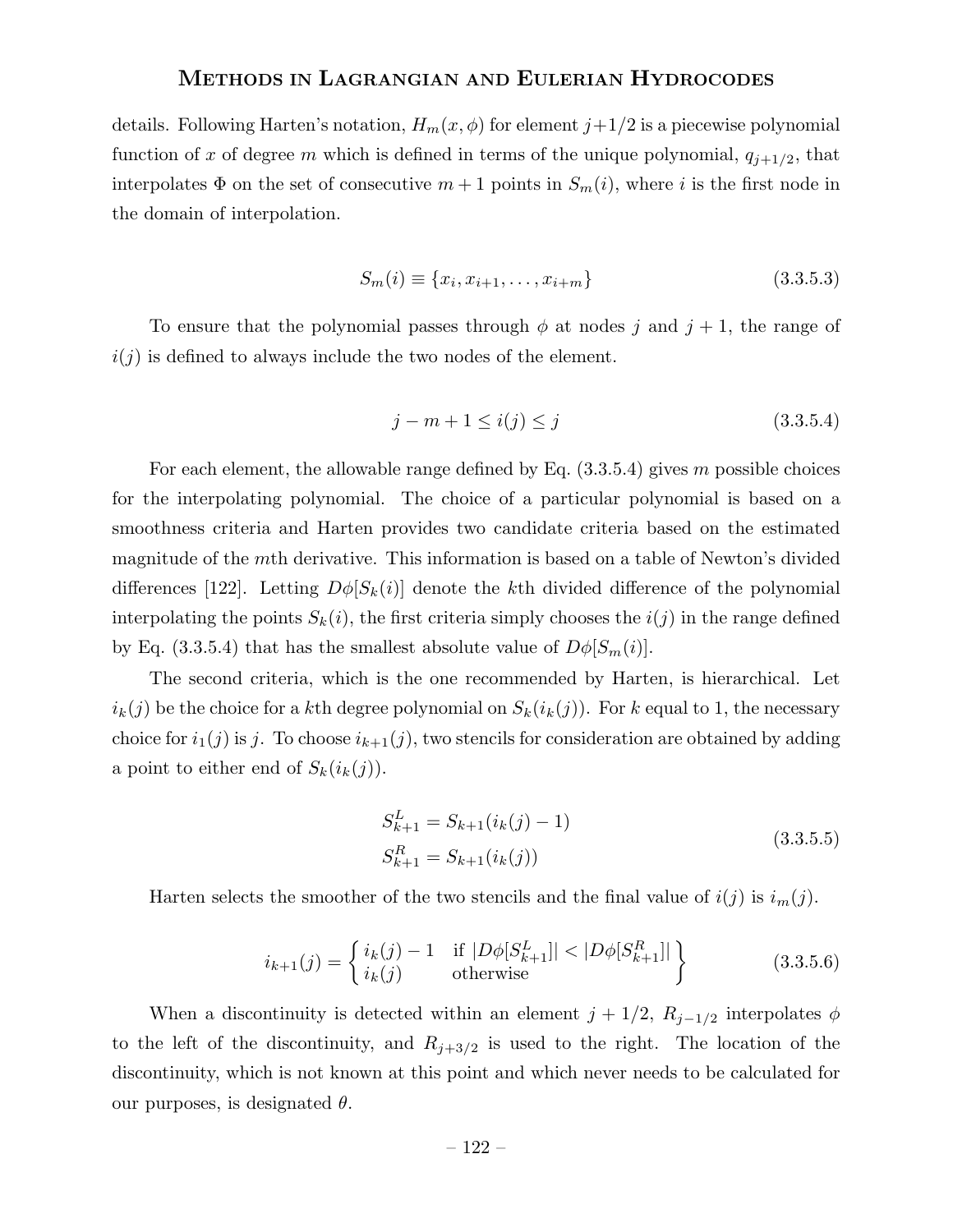$$
\hat{R}_{j+1/2}(x,\phi) = \begin{cases} R_{j-1/2}(x,\phi) & \text{for } x_j \le x < \theta \\ R_{j+3/2}(x,\phi) & \text{for } \theta < x \le x_{j+1} \end{cases}
$$
(3.3.5.7)

The location of the discontinuity is determined by demanding that the integral of  $R_{j+1/2}$ equal  $\Phi_{j+1}-\Phi_j$ . If some criteria determines that there is a discontinuity in element  $j+1/2$ , there is no guarantee from the construction of R that a  $\theta$  exists in element  $j + 1/2$  which will satisfy the conservation constraint. Such a location does exist if the integral of one of the adjacent  $R$  is too large and the other is too small.

$$
[H_m^{j-1/2}(x_{j+1}) - \Phi_j][\Phi_{j+1} - H_m^{j+3/2}(x_j)] \le 0 \quad \text{if} \quad x_j \le \theta \le x_{j+1} \tag{3.3.5.8}
$$

The original interpolating function,  $R_{j+1/2}$ , is used if Eq. (3.3.5.8) is not satisfied despite the results of the discontinuity criteria. If desired, the location of the discontinuity can be calculated by solving the nonlinear algebraic conservation equation, Eq. (3.3.5.9).

$$
F_{j+1/2}(\theta) = H_m^{j-1/2}(\theta) - H_m^{j+3/2}(\theta) - (\Phi_{j+1} - \Phi_j) = 0
$$
\n(3.3.5.9)

Defining  $\sigma_{j+1/2}$  as some measure of non-smoothness, a discontinuity is assumed to occur in element  $j + 1/2$  if the interpolation in that element is less smooth than in its two adjacent elements.

$$
\sigma_{j+1/2} = \left| \frac{d^k}{dx^k} R^{j+1/2} \right| \quad \text{for example}
$$
\n
$$
\sigma_{j+1/2} > \max(\sigma_{j-1/2}, \sigma_{j+3/2}) \quad \text{at a discontinuity}
$$
\n(3.3.5.10)

The actual flux calculation does not require the precise location of  $\theta$ . To demonstrate , assume that Eq. (3.3.5.8) and (3.3.5.10) are satisfied. By definition, the flux is the timeaveraged integral of  $\phi$  between  $x_{j+1} - a\Delta t$  and  $x_{j+1}$ . The presence of a discontinuity within the transport volume can be detected by checking for a sign change in  $F_{j+1/2}$ .

$$
F_{j+1/2}(x_{j+1} - a\triangle t) \cdot F_{j+1/2}(x_{j+1}) \le 0 \quad \text{if} \quad x_{j+1} - a\triangle t \le \theta \le x_{j+1} \tag{3.3.5.11}
$$

Assuming that the inequality Eq. (3.3.5.11) is satisfied, i.e.,  $x_{j+1} - a\Delta t \le \theta \le x_{j+1}$ ,  $\phi_{j+1}^+$  is calculated using Eq. (3.3.5.12a), otherwise Eq. (3.3.5.12b) is used.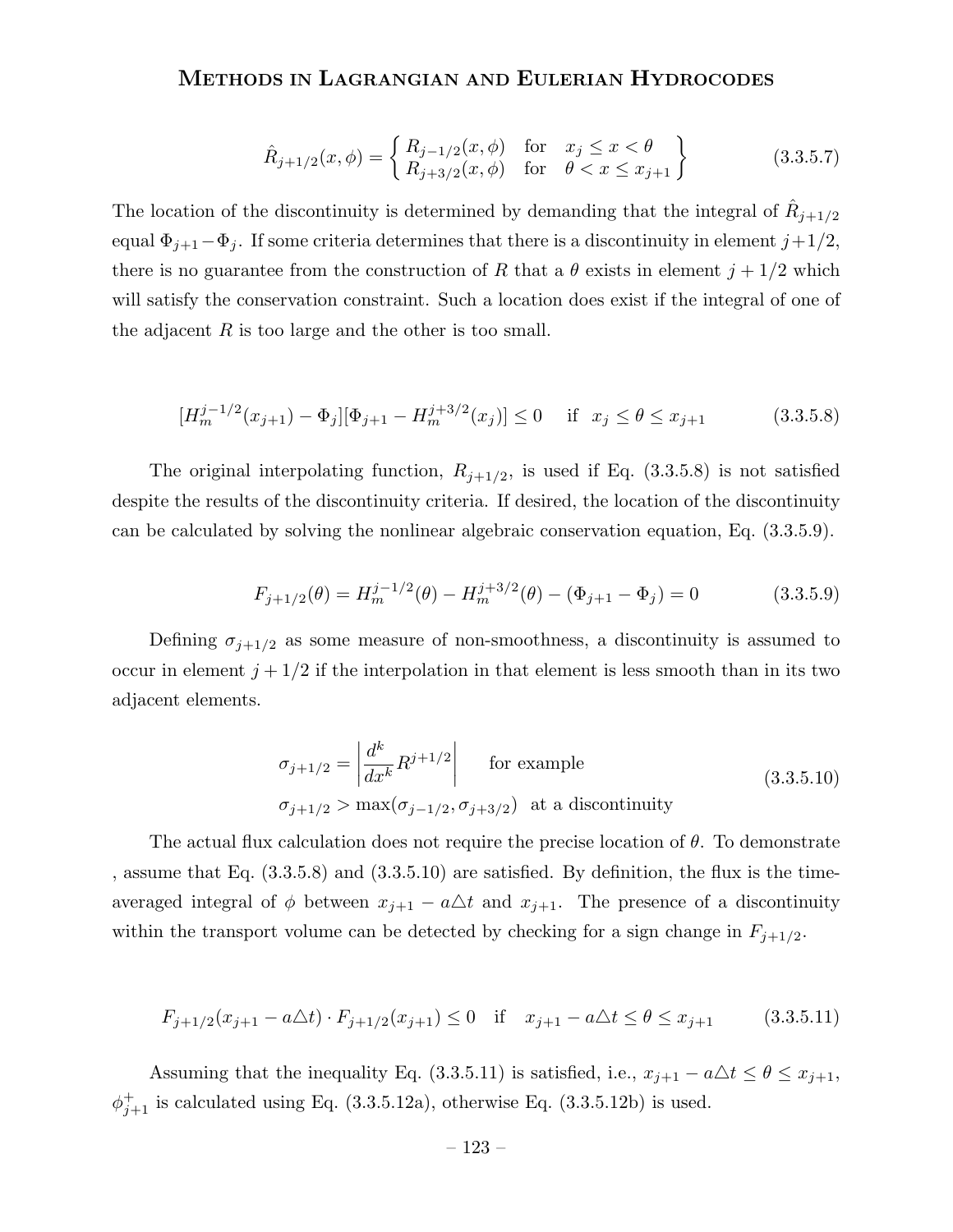$$
\phi_{j+1}^+ = \frac{1}{\triangle t} [\Phi_{j+1} - \Phi_j - \{H_m^{j-1/2}(x_{j+1} - a\triangle t) - \Phi_j\}] \tag{3.3.5.12a}
$$

$$
\phi_{j+1}^+ = \frac{1}{\triangle t} [\Phi_{j+1} - H_m^{j+3/2} (x_{j+1} - a \triangle t)] \tag{3.3.5.12b}
$$

Although the ENO schemes are very attractive, investigators [190], [191] have recently demonstrated that ENO schemes may be unstable or suffer a loss of convergence even for smooth functions. The investigators chose test functions that caused ENO to choose a stencil that was downstream of the flow. The major difficulty appears to be that some of the difference stencils that ENO is allowed to choose are linearly unstable. When ENO is restricted to linearly stable stencils, it seems to regain all its good properties.

**3.3.6 Other nonoscillatory schemes.** Several other advection schemes have been recently proposed that have the nice properties of an ENO scheme, but which appear to be more efficient and stable. The one discussed here is monotone if all the data used in the stencil are monotone, but it permits flux values larger than adjacent cell values when a strict extremum is detected. This method is therefore not sign preserving: near a strict minimum, the interpolant of a strictly positive, oscillatory, function, such as density, may go negative. For individual zones that have this problem, a different limiter may be preferred.

A particularly nice framework for describing the TVD, UNO2 [192], and SONIC [193] algorithms has been devised by Huynh [193], [194]. It is based on a geometrical interpretation of the limiters, and it is expressed mathematically in terms of the median function, which can be readily vectorized. The median of an odd number of values is defined as the one that has the same number of values above and below. For three numbers, it is the one which lies between the other two. The minmod function is easily expressed in terms of the median of two numbers and 0, and the median function for three arbitrary numbers can be expressed in terms of the minmod function.

$$
\begin{aligned}\n\text{minmod}(x, y) &= \text{median}(x, y, 0) \\
\text{median}(x, y, z) &= x + \text{minmod}(y - x, z - x) \\
&= y + \text{minmod}(x - y, z - y) \\
&= z + \text{minmod}(x - z, y - z)\n\end{aligned} \tag{3.3.6.1}
$$

The minmod function can be expressed in terms of the three standard FORTRAN intrinsic functions min, abs, and sign.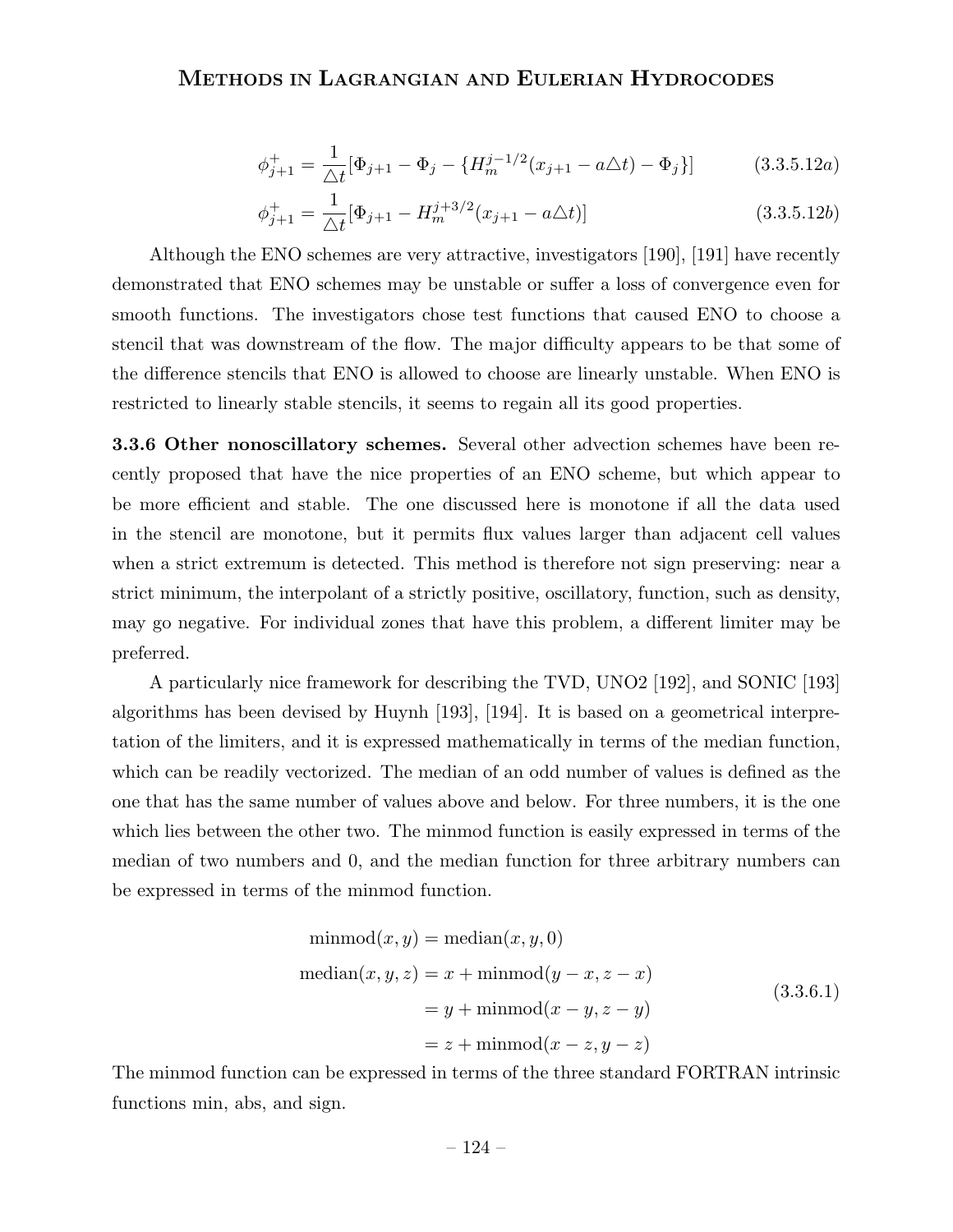$$
\text{minmod}(x, y) = [\text{sign}(\frac{1}{2}, x) + \text{sign}(\frac{1}{2}, y)] \text{min}\{\text{abs}(x), \text{abs}(y)\}\tag{3.3.6.2}
$$

Huynh has created a family of algorithms that he collectively refers to as SONIC, and the one that has the best performance overall is SONIC-A [193]. It maintains the peak values on an advected profile better than MUSCL, while avoiding the diffusivity of UNO2 and the overcompressiveness of the Superbee limiter. Following Huynh [194], the first and second divided differences are defined in Eq. (3.3.6.3).

$$
s_j = \frac{\phi_{j+1/2} - \phi_{j-1/2}}{x_{j+1/2} - x_{j-1/2}}
$$
  
\n
$$
s_{j+1/2} = \text{minmod}(s_j, s_{j+1})
$$
  
\n
$$
d_{j+1/2} = \frac{s_{j+1} - s_j}{x_{j+1} - x_j}
$$
  
\n
$$
d_j = \text{minmod}(d_{j-1/2}, d_{j+1/2})
$$
\n(3.3.6.3)

Using the nonoscillatory parabolic interpolation ideas from UNO2, the derivatives,  $p'$ , associated with the two monotonic parabolas to the left and right are evaluated at the element centroid. A limiting value,  $t_{j+1/2}$  is also calculated using the minmod function.

$$
p'_{j}(x_{j+1/2}) = s_{j} + d_{j}(x_{j+1/2} - x_{j-1/2})
$$
  
\n
$$
p'_{j+1}(x_{j+1/2}) = s_{j+1} + d_{j+1}(x_{j+1/2} - x_{j+3/2})
$$
  
\n
$$
t_{j+1/2} = \text{minmod}(p'_{j}, p'_{j+1})
$$
\n(3.3.6.4)

A tentative value of the derivative is defined as the arithmetic average of the slopes from the two parabolas, a limiting slope,  $t_{max}$ , is defined, and the final slope is calculated using the minmod function. The flux at node j is calculated using the slope from Eq.  $(3.3.6.5)$ in Eq. (3.3.2.6).

$$
S = \frac{1}{2} [p'_j + p'_{j+1}]
$$
  
\n
$$
t_{max} = \text{sgn}(t_j) \text{max}(2|s_j|, |t_j|)
$$
  
\n
$$
S_{j+1/2}^n = \text{minmod}(S, t_{max})
$$
\n(3.3.6.5)

#### **3.4 TWO-DIMENSIONAL ADVECTION**

**3.4.1 Volume and mass coordinates.** The spatial coordinate system is not a very convenient measure of distance even in one dimension if the underlying geometry is not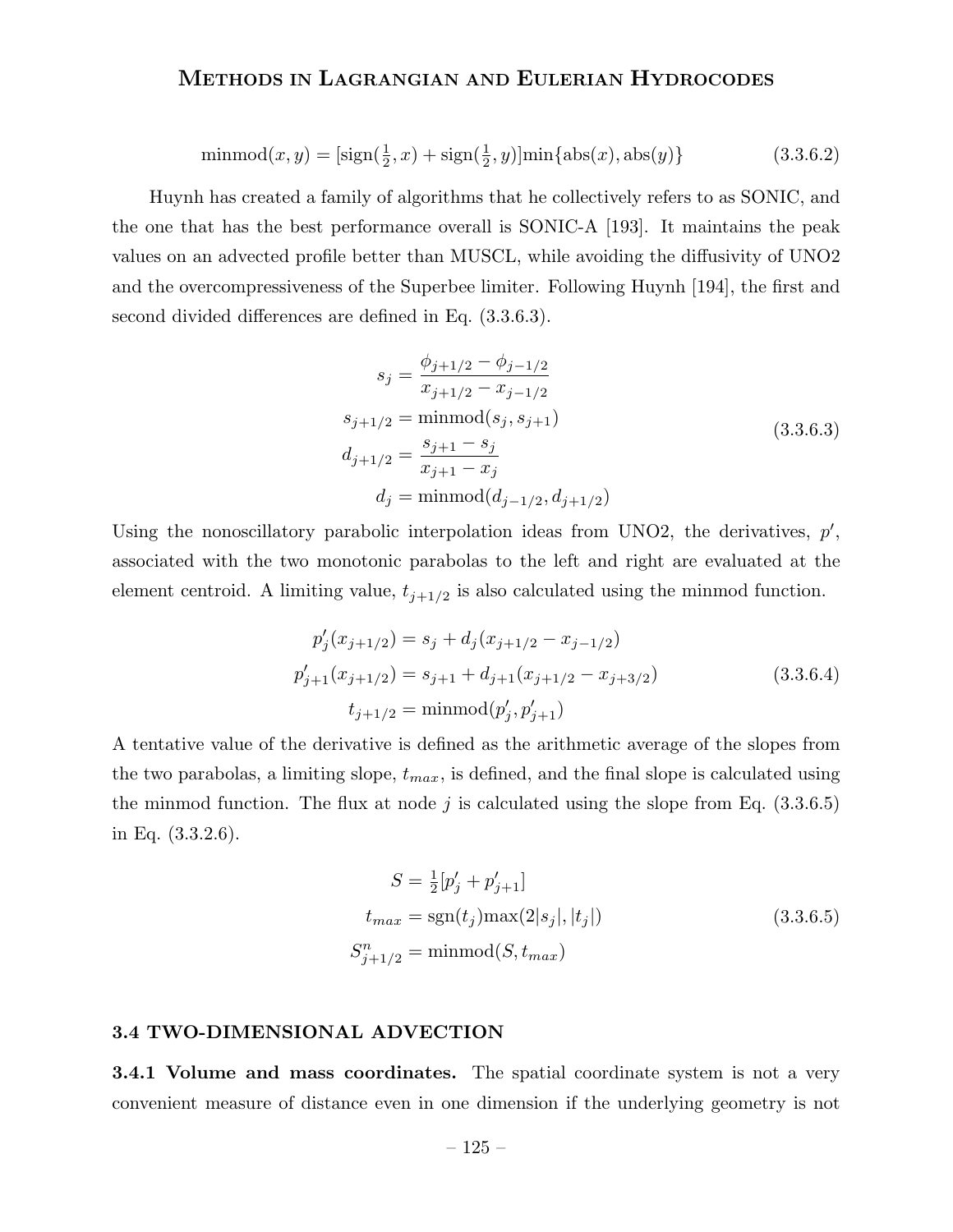planar. Consider, for instance, using the van Leer MUSCL algorithm on a one-dimensional problem in cylindrical coordinates. If the linear distribution of  $\phi$  is expanded about the spatial centroid,  $r_{i+1/2}$ , of the element, then the distribution is conservative only if  $S_{i+1/2}^n$  is equal to zero (donor cell). An arbitrary slope can be used, however, if the linear distribution is expanded about the volume centroid. Instead of calculating the spatial location of all the volume centroids, volume coordinates can be used instead.

$$
x_i \equiv \int_{r_1}^{r_i} r dr \tag{3.4.1.1}
$$

For an arbitrary cross section, the volume coordinates at each node are defined by the volume integral.

$$
x_i \equiv \int_{r_1}^{r_i} \frac{dV}{dr} dr \tag{3.4.1.2}
$$

A similar problem arises in measuring the distance along a particular row of elements in space. Again, volume coordinates can be defined, where  $J(y, z; i, j)$  is the Jacobian relating the spatial coordinates y and z to the mesh coordinates i and j. The superscript  $(j, j + 1)$  denotes that the volume coordinates are defined in the *i* direction between *j* lines j and j + 1. In general,  $x_i^{(j,j+1)} - x_{i-1}^{(j,j+1)}$  is not equal to  $x_i^{(k,k+1)} - x_{i-1}^{(k,k+1)}$  when j and k are not equal.

$$
x_i^{(j,j+1)} \equiv \int_1^i \int_j^{j+1} J(y,z;i,j) \, di\,ij \tag{3.4.1.3}
$$

Volume coordinates can also be defined in the  $j$  direction. Mass coordinates are similar in definition to the volume coordinate except that the density appears in the integral of Eq. (3.4.1.3).

The advection algorithms discussed in the previous sections can be used for arbitrary one-dimensional flows without any other changes than replacing the spatial coordinate  $x$ with the volume coordinates and replacing the one-dimensional transport volume,  $a\Delta t$ , with the transport volume between elements.

**3.4.2 Spatial operator split.** The simplest approach to extending a one-dimensional advection algorithm to two dimensions is the spatial operator split, or more commonly, the "alternating direction" method [98]. In the context of the operators in Eq. (3.2.3), A and B are  $-a_y\partial\phi/\partial y$  and  $-a_z\partial\phi/\partial z$ . Consider for the moment the advection between element  $(i + 1/2, j + 1/2)$  and its eight adjacent elements, and assume that the velocities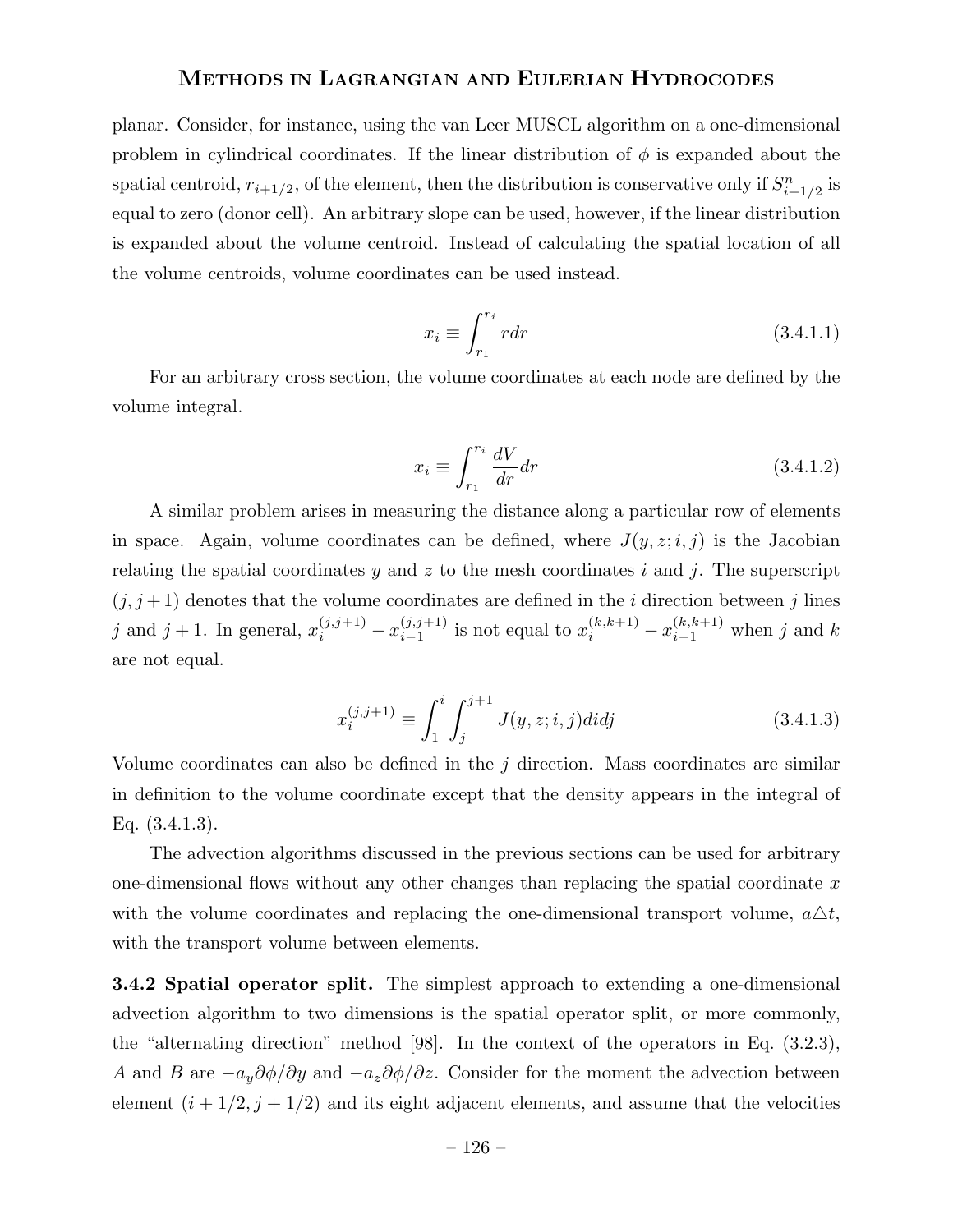are edge centered, see Fig. 2. If the flow is restricted to the  $i$  or  $j$  mesh directions, then the one-dimensional algorithms discussed in the previous section can be applied directly. In general the flow is two-dimensional, and some volume should be transported between elements that share only a vertex. Note that by limiting the motion of an edge to its normal direction, there is no unambiguously defined vertex volume as there is for meshes with node-centered velocities. If the one-dimensional advection algorithms are applied simultaneously in the two mesh directions, no material is tranported between diagonal elements in a single step. The velocity at which a signal propagates for isotropic advection along the diagonal is slower than in the two mesh directions, resulting in a loss of spherical symmetry.

The vertex coupling is introduced by using an operator split. A first order application of the operator split is obtained by advecting in the  $i$  direction followed by advecting in the  $j$  direction. To simplify the following discussion, only the volume transported between elements is considered, and the factor of  $\triangle t$  is implied in the transport volume f. Since the advection algorithms are nonlinear, a precise estimate of how much of  $\phi$  was transported between diagonal elements would require the use a Taylor expansion. The complexity of the analysis would be greatly increased but the additional insight would be insignificant. Assuming the flow is positive in the  $i$  and  $j$  directions, during the  $i$  direction sweep, a volume of  $f_{(i+1,j+1/2)}$  is transported between element  $(i+1/2, j+1/2)$  and element  $(i + 3/2, j + 1/2)$ . During the j sweep, element  $(i + 3/2, j + 1/2)$  donates a volume of  $f_{(i+3/2,j+1)}$  to element  $(i+3/2,j+3/2)$ . The volume transported indirectly from element  $(i+1/2, j+1/2)$  to element  $(i+3/2, j+3/2)$  is calculated assuming uniform mixing, where the volume of the elements after the first sweep is superscripted with  $n + 1/2$ .

$$
f_{(i+1,j+1)} = f_{(i+1,j+1/2)} f_{(i+3/2,j+1)} / V_{(i+3/2,j+1/2)}^{n+1/2}
$$
\n(3.4.2.1)

For a uniform flow on a rectangular mesh, the vertex transport volume simplifies to  $(\triangle t)^2 \dot{y}\dot{z}$ . Aliasing errors are introduced into the calculation if the *i* sweep always precedes the  $j$  sweep. These errors are eliminating by switching the order of the sweeps every time step: at  $t^n$ , i, j, at  $t^{n+1}$ , j, i, ... etc.

A second order algorithm requires that the sweeps be split into three stages: 1) a sweep in the i direction using one half the transport volumes, 2) a j sweep using the full transport volume (in theory, this step should be split into two steps, each using one half the transport volume), and 3) another  $i$  sweep using one half the volumes. During the first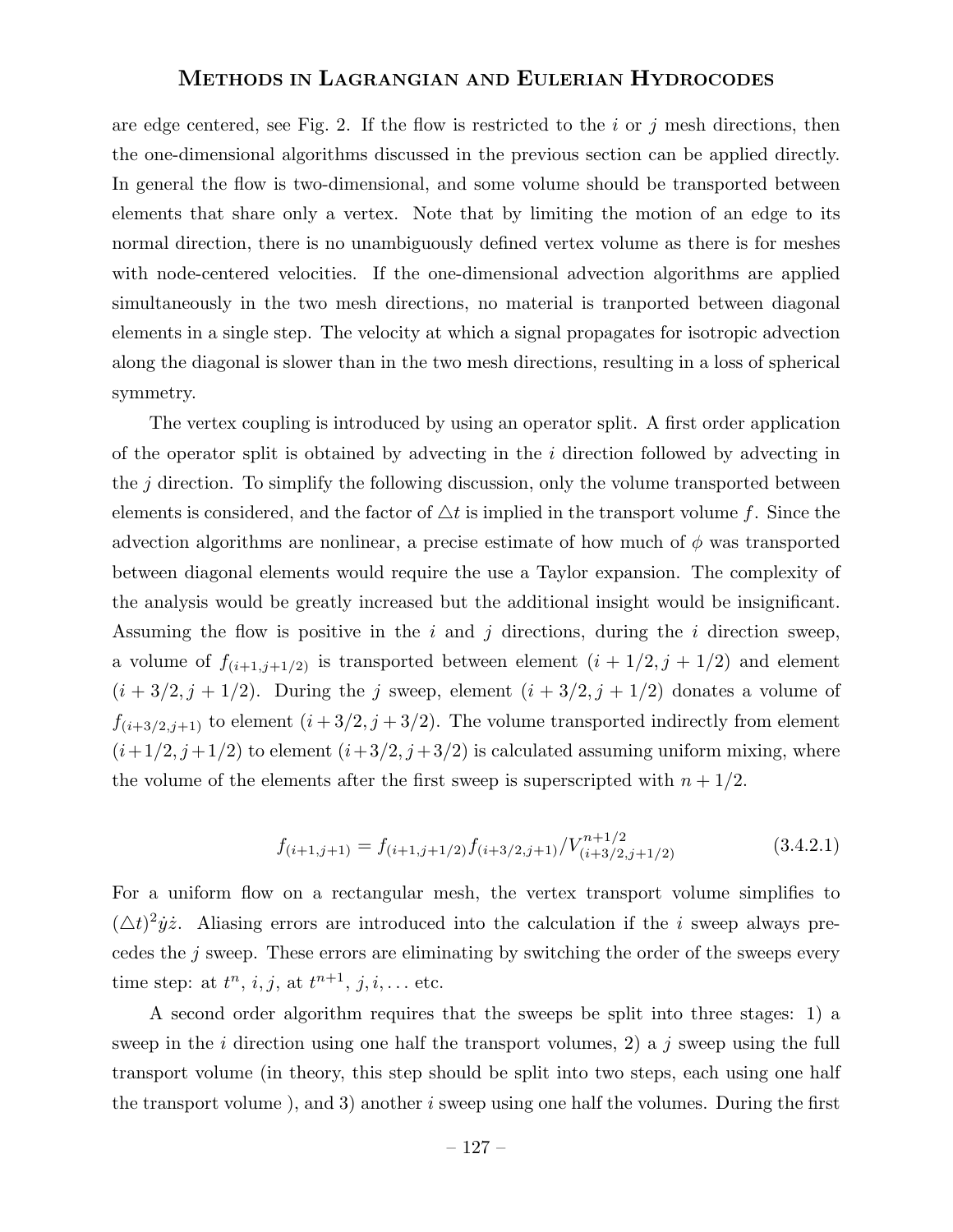sweep material from element  $(i + 1/2, j + 1/2)$  is transported to element  $(i + 3/2, j + 1/2)$ . During the second sweep, material originally in element  $(i + 1/2, j + 1/2)$  is transported from element  $(i + 3/2, j + 1/2)$  to element  $(i + 3/2, j + 3/2)$ , and material is transported from element  $(i+1/2, j+1/2)$  to element  $(i+1/2, j+3/2)$ . On the third sweep, additional material from element  $(i + 1/2, j + 1/2)$  is transported to element  $(i + 3/2, j + 3/2)$  via element  $(i + 1/2, j + 3/2)$ . Ignoring terms higher than second order in  $\triangle t$ , the transport volume from element  $(i + 1/2, j + 1/2)$  to element  $(i + 3/2, j + 3/2)$  is calculated.

$$
f_{(i+1,j+1)} = \frac{1}{2} \left\{ \frac{f_{(i+1/2,j+1)} f_{(i+1,j+3/2)}}{V_{(i+1/2,j+3/2)}^{n+1/2}} + \frac{f_{(i+1,j+1/2)} f_{(i+3/2,j+1)}}{V_{(i+3/2,j+1/2)}^{n+1/2}} \right\}
$$
(3.4.2.2)

For a uniform flow with elements of a constant size, this estimate of the corner volume is the same as the previous estimate, Eq. (3.4.2.1). There are, however, cubic terms in the full expression for  $f_{(i+1,j+1)}$  in Eq. (3.4.2.2) that become significant in large Courant number flows. Considering the special case of a uniform flow on a mesh with square elements of unit volume, the full expression is given by Eq. (3.4.2.3).

$$
f_{(i+1,j+1)} = \frac{1}{2} f_{(i+1,j+1/2)} f_{(i+3/2,j+1)} (1 - \frac{1}{2} f_{(i+2,j+3/2)}) + \frac{1}{2} f_{(i+1/2,j+1)} f_{(i+1,j+3/2)} (1 - \frac{1}{2} f_{(i+1,j+1/2)})
$$
(3.4.2.3)

In addition, the three-sweep procedure transports material from element  $(i+1/2, j+1/2)$ to elements  $(i + 5/2, j + 1/2)$  and  $(i + 5/2, j + 3/2)$ . For the donor cell algorithm, the amount of material can be quite significant at large Courant numbers. The higher order monotonic advection algorithms drop to the first order donor cell algorithm in regions with large discontinuities, e.g., shocks and contact discontinuities, and the greatest amount of diffusion, therefore, will be experienced at the these discontinuities. Shocks tend to eliminate the smearing introduced by the advection algorithms because of the continual convergence of their characteristics, but the resolution of the contact discontinuities is generally poor. In most hydrocodes the advection is performed in only two sweeps with the order alternating every time step.

The proper implementation of an alternating direction advection method involves some subtle considerations when the mesh is nonorthogonal. The best interface tracking algorithms divide an element into regions of the appropriate volumes with straight line segments. The obvious way to implement an alternating direction method is to define the transport volumes as the regions swept out by the edges during a time step. Note that the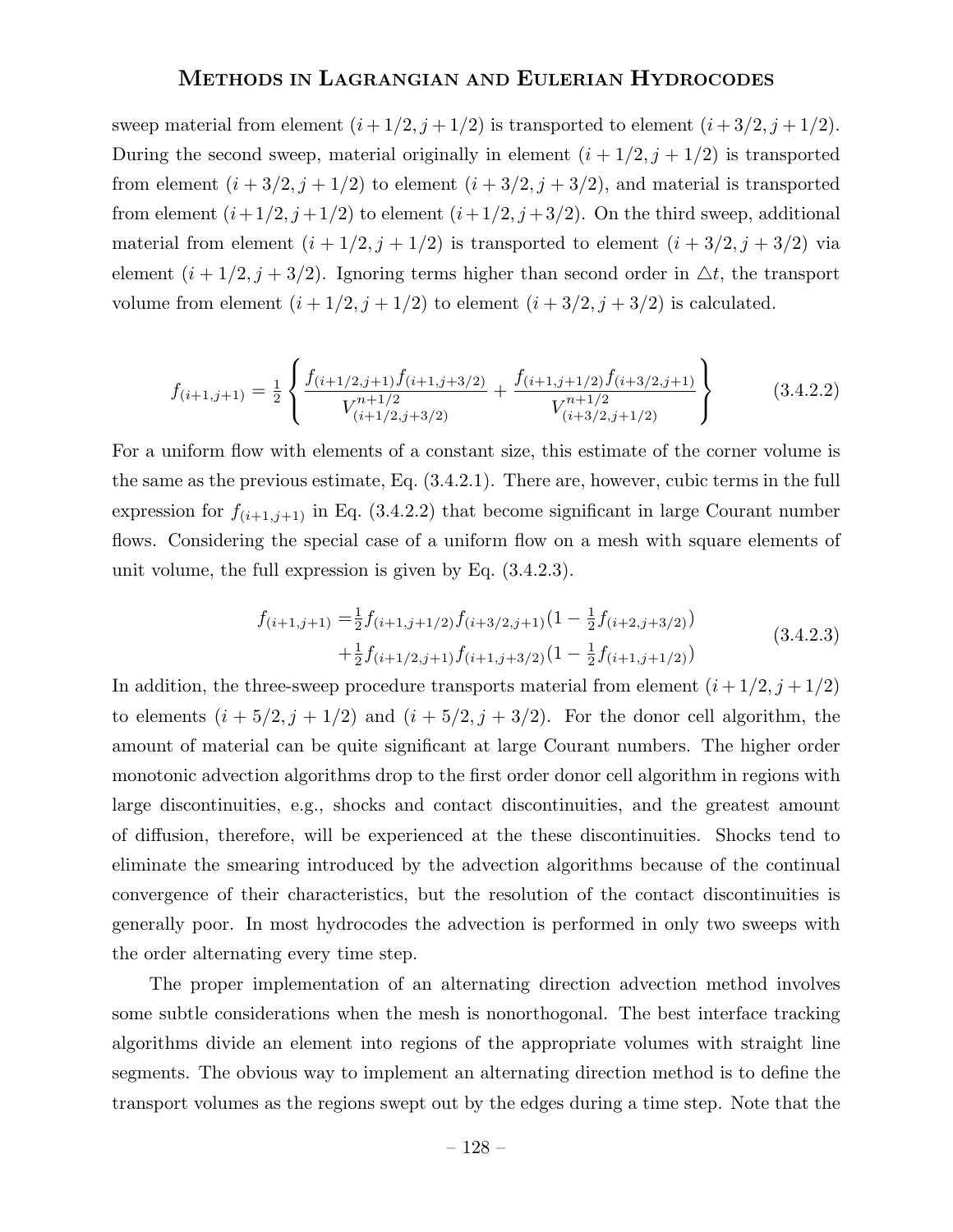transport volumes may overlap at the nodes, but that the total volume that is transported will be correct. After the first direction is advected, the interface must be recalculated to account for the transport. The question therefore arises as to what the proper geometry is after the first direction.

Another problem can occur even when the mesh is orthogonal. Consider a square element in a flow that translates along the line  $y = x$ . The transport volume on the right edge is defined by the four locations  $x_{(i+1,j)}^{n+1}$ ,  $x_{(i+1,j+1)}^{n+1}$ ,  $x_{(i+1,j)}^n$ , and  $x_{(i+1,j+1)}^n$ , see Fig. 23. The interfaces are calculated using the geometry at  $t^{n+1}$ , but the transport volume contains a triangular region,  $x_{(i+1,j)}^n$ ,  $x_{(i+1,j)}^{n+1}$ , and  $(y_{(i+1,j)}^n, z_{(i+1,j)}^{n+1})$  that lies entirely outside of domain of the element at  $t^{n+1}$ . What material should be assigned to that region? A blind application of the interface tracker destroys the conservation of the different materials, although the total volume of all the materials is conserved.

The simplest way to eliminate these problems is to use volume coordinates. While this strategy works well with a smooth mesh, the transformation between volume coordinates and spatial coordinates can lead to highly distorted material interfaces on distorted meshes. A different strategy has been developed by Norm Johnson [138] for CAVEAT, see Fig. 23. He calculates the transport volumes on all element edges due to the velocity field in one of the spatial directions  $(r \text{ or } z)$ , advects the material isotropically, and then does the same thing for the other direction  $(z \text{ or } r)$ . Note that the operator split is in terms of spatial directions, not logical mesh directions. The geometry of the elements is well defined at all times. One problem with this strategy is that symmetry is lost in spherical calculations. For problems where this symmetry is important, isotropic advection is used in CAVEAT.

To avoid the second problem, he first calculates the magnitude of the transport volume at an edge and then creates a region having the same volume that lies entirely within the element. The new transport volume is constructed by calculating the position of a line parallel to the edge such that its intersection with the element encloses the proper volume, see Fig. 23b. This calculation uses the same algorithms used to determine the location of the material interfaces. Extensive testing of this transport volume construction has demonstrated that it works very well. For rectangular meshes, this construction appears to be essentially equivalent to using volume coordinates.

**3.4.3 Unsplit two-dimensional advection methods.** Advection methods that do not use operator splitting are referred to as "unsplit" methods despite the fact that they were never split in the first place. One of the first higher order monotonic algorithms was the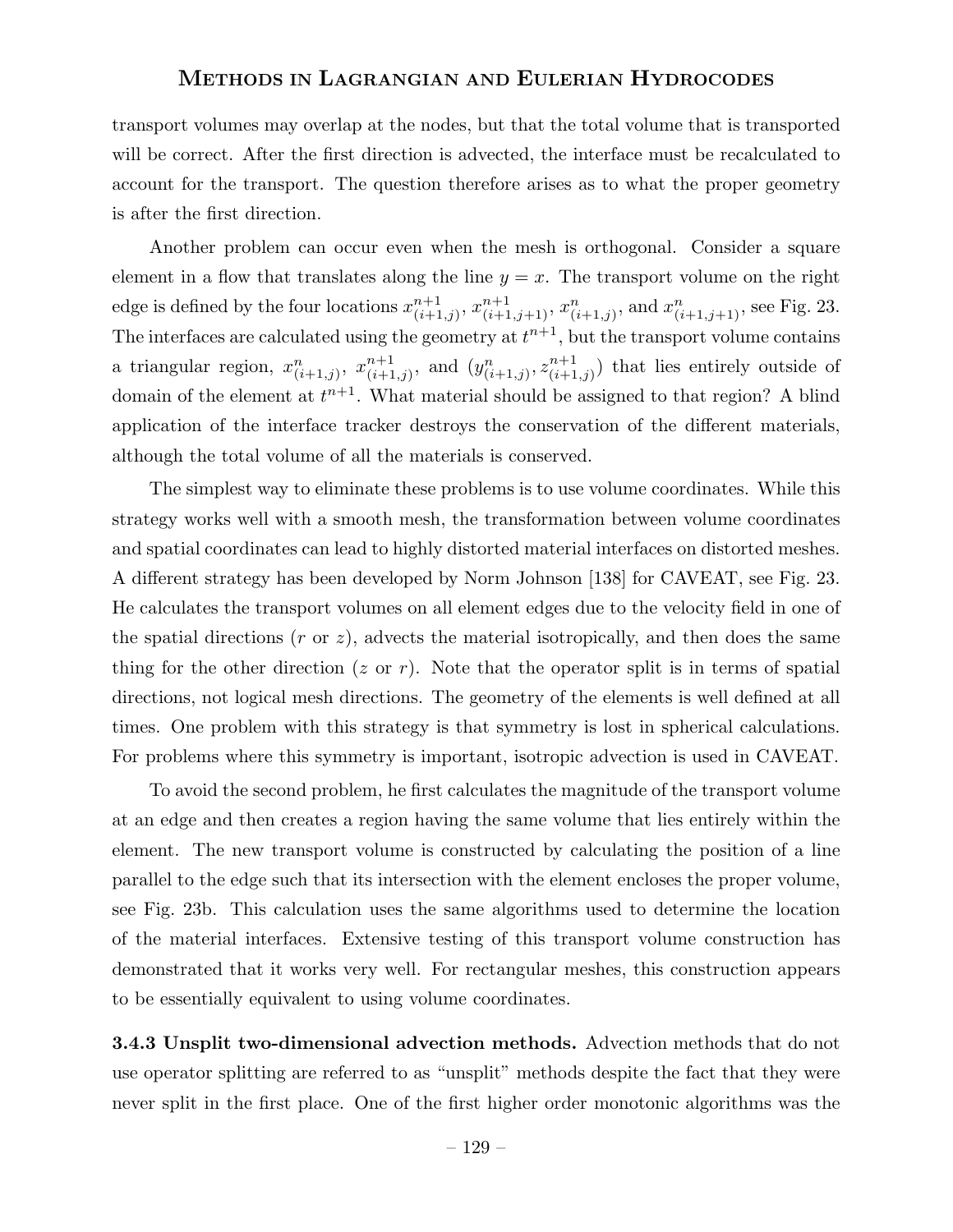flux-corrected transport of Boris and Book [114]. It was generalized to two dimensions in an unsplit manner by Zalesak [123], and implemented in an adaptive Eulerian programs for gas dynamics by Löhner  $[124]$  and Oden  $[125]$ . One particularly interesting aspect of this work is that FCT was originally developed as an edge-centered algorithm and it was converted to a node-centered finite element method by doing little more than altering some nomeclature. This method has not been used extensively in multimaterial hydrocodes because other methods, such as the MUSCL scheme, are better in one dimension and the spatial operator split works well in most cases.

Smolarkiewicz's multipass donor cell algorithm [126] was recently extended to two dimensions in an unsplit manner by Margolin and Smolarkiewicz [127] and implemented in SHALE [23]. The essential idea is to estimate the truncation error from the donor cell advection and subtract it. A sequence of donor cell steps is performed after the initial advection with each step using an antidiffusive velocity field that is calculated from the field being advected.

Mizukami and Hughes [128] developed a monotonic finite element advection algorithm for unstructured meshes based on SUPG (Streamline Upwind Petrov Galerkin) approach to computational fluid dynamics. It advects node-centered fields, which is useful for the momentum advection, but attempts at using the simpler SUPG formulation for elementcentered quantities reduced the method to an interpolated donor cell algorithm even in one dimension [105].

Many other researchers have developed unsplit, multidimensional advection algorithms that are not mentioned here. Oil reservoir simulation is one application area in particular where unsplit methods are very valuable, and the interested reader is urged to survey their literature for additional methods. The work by Bell, Dawson, and Shubin [129] on a Godunov method for scalar conservation equations is of particular interest. It presents some of the most accurate pure convection solutions obtained to date.

The major drawback to unsplit algorithms is their cost. Another difficulty is the enforcement of the monotonicity constraint along the mesh diagonals without being overly diffusive because a linear approximation of  $\phi$  will always have its maximum and minimum at the vertices. As computers become faster, unsplit methods will probably become more popular.

A relatively efficient unsplit method, which uses a time-centering strategy similar to the Runge-Kutta method, has been proposed recently by Christensen [50] that gives vertex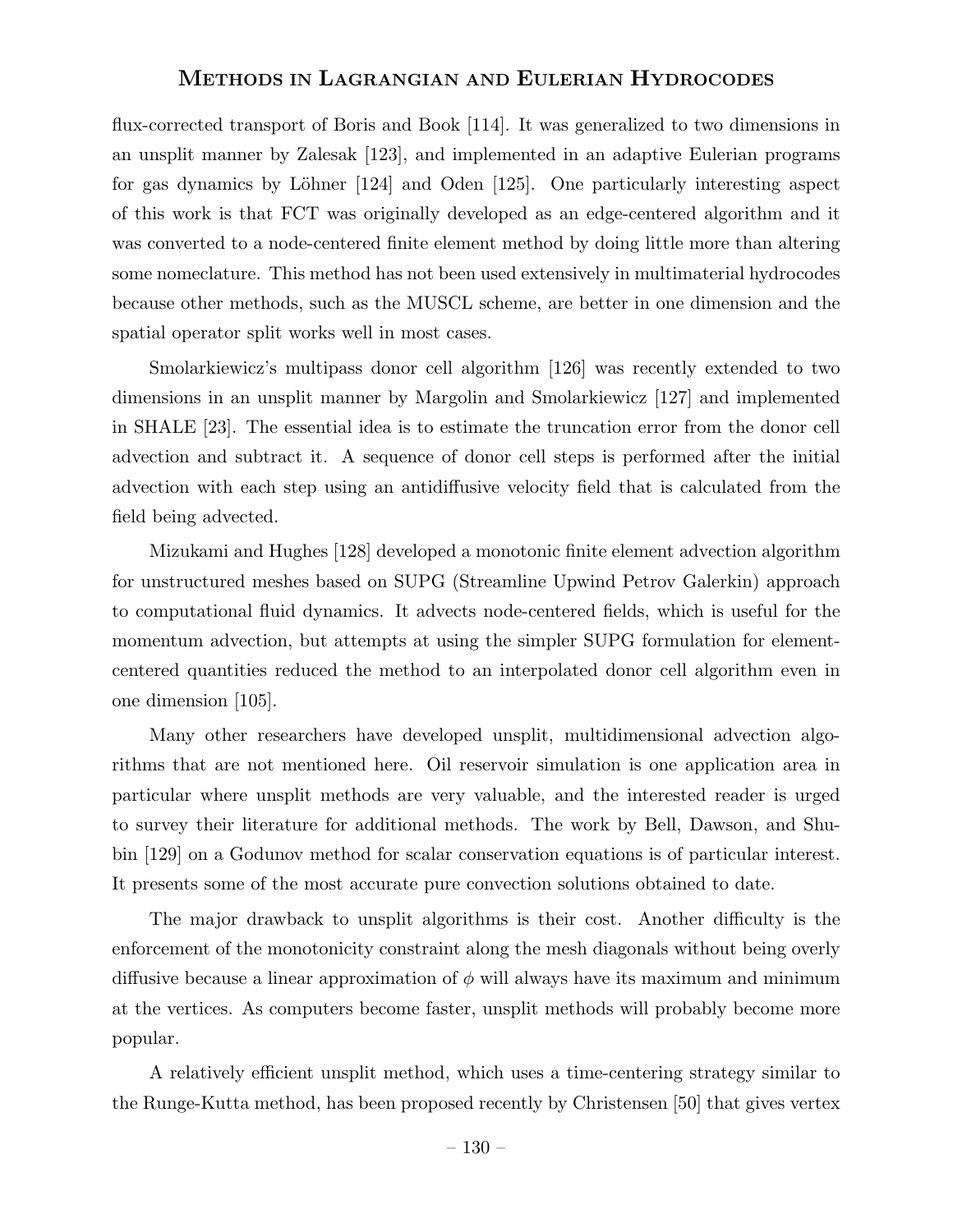coupling. The advection algorithms are applied in both directions simultaneously, but with time-centered values of  $\phi$  used in the transport volumes. To obtain the time-centered values of  $\phi$ , the advection algorithms are applied from  $t^n$  to  $t^{n+1/2}$ , or equivalently, half the full transport volume are used in the calculation.

$$
\phi_{(i+1/2,j+1/2)}^{n+1/2} = \frac{1}{V_{(i+1/2,j+1/2)}^{n+1/2}} \left\{ \phi_{(i+1/2,j+1/2)}^n V_{(i+1/2,j+1/2)}^n + f(\phi^n)_{(i,j+1/2)} - f(\phi^n)_{(i+1,j+1/2)} \right.\n+ f(\phi^n)_{(i+1/2,j)} - f(\phi^n)_{(i+1/2,j+1)} \left\}
$$
\n
$$
\phi_{(i+1/2,j+1/2)}^{n+1} = \frac{1}{V_{(i+1/2,j+1/2)}^{n+1}} \left\{ \phi_{(i+1/2,j+1/2)}^n V_{(i+1/2,j+1/2)}^n + f(\phi^{n+1/2})_{(i,j+1/2)} - f(\phi^{n+1/2})_{(i+1,j+1/2)} + f(\phi^{n+1/2})_{(i+1/2,j)} - f(\phi^{n+1/2})_{(i+1/2,j+1)} \right\}
$$
\n(3.4.3.1)

If the terms cubic in the volumes are again ignored, then Eq. (3.4.3.1) transports the same volume as given by Eq.  $(3.4.2.2)$ , but with both volumes centered at  $n + 1/2$ . The particular advantage of this approach is it works on meshes that do not have a logically regular structure.

A similar idea was recently published by Colella [90] for hyperbolic systems of equations, which he calls the CTU (Corner Transport Upwind) scheme. It is based on tracing the characteristics of the advection equation in two dimensions. Although his publication is recent, it has been in use since 1983 [131]. A scheme identical to the two-dimensional scalar advection algorithm was derived in a different manner by van Leer [132]. Following Colella's presentation, for a problem with a constant velocity field of  $(u, v)$  on a uniform mesh, the second order advection update can be written in terms of the time-centered values defined in Eq. (3.4.3.2).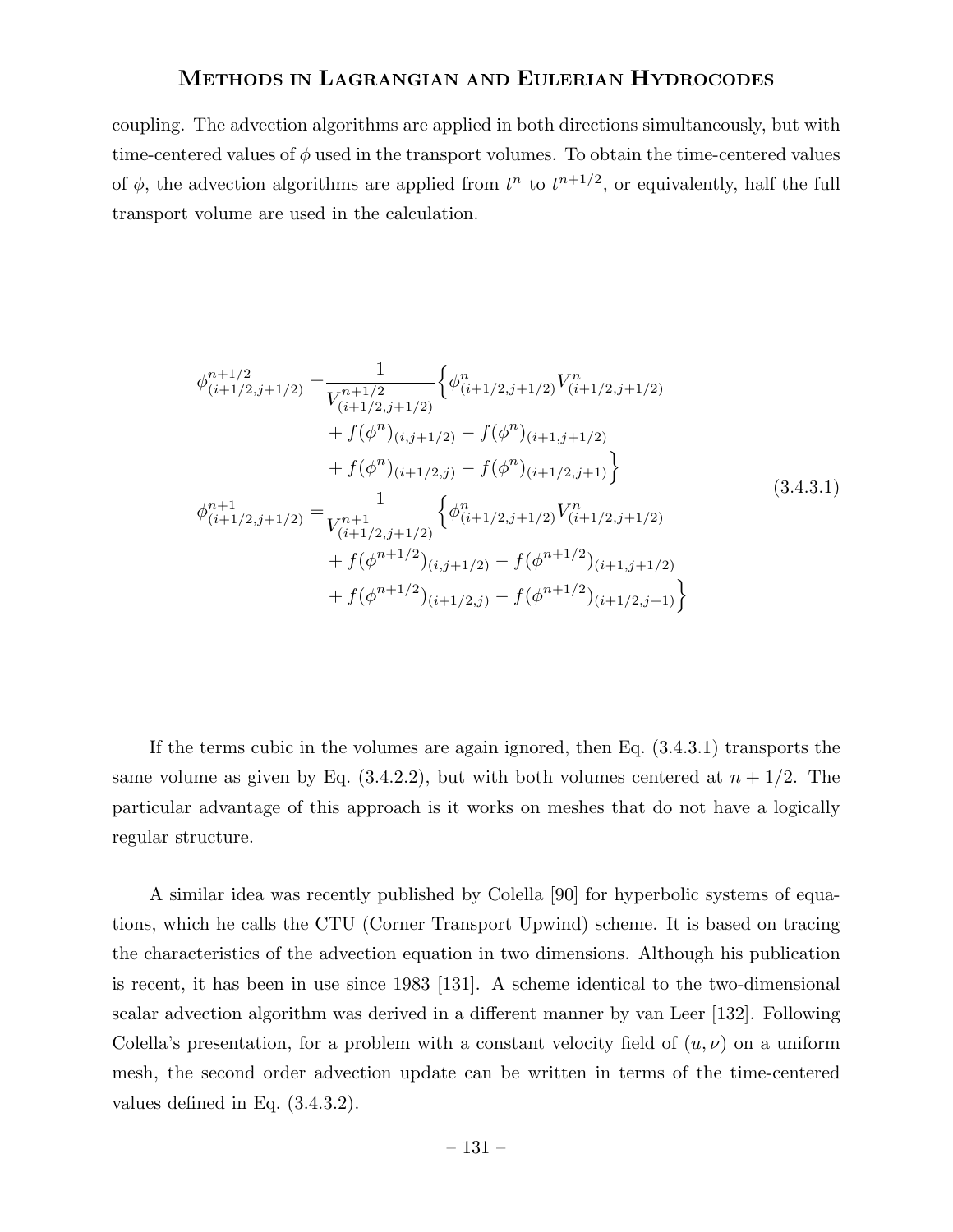$$
\phi_{(i+1/2,j+1/2)}^{n+1} = \phi_{(i+1/2,j+1/2)}^{n} + \frac{u\Delta t}{\Delta y} (\phi_{(i,j+1/2)}^{n+1/2} - \phi_{(i+1,j+1/2)}^{n+1/2})
$$
  
+ 
$$
\frac{\nu\Delta t}{\Delta z} (\phi_{(i+1/2,j)}^{n+1/2} - \phi_{(i+1/2,j+1)}^{n+1/2})
$$
  

$$
\phi_{(i+1,j+1/2)}^{n+1/2} = \phi_{(i+1,j+1/2)}^{n} + \frac{1}{2} (\Delta y - u\Delta t) \frac{\Delta^y \phi_{(i+1/2,j+1/2)}}{\Delta y}
$$
  

$$
- \left\{ \frac{\nu\Delta t}{2\Delta z} (\phi_{(i+1/2,j+1/2)}^n - \phi_{(i+1/2,j-3/2)}^n) \right\}
$$
  

$$
\phi_{(i+1/2,j+1)}^{n+1/2} = \phi_{(i+1/2,j+1)}^n + \frac{1}{2} (\Delta z - \nu\Delta t) \frac{\Delta^z \phi_{(i+1/2,j+1/2)}}{\Delta z}
$$
  

$$
- \left\{ \frac{u\Delta t}{2\Delta y} (\phi_{(i+1/2,j+1/2)}^n - \phi_{(i-1/2,j+1/2)}^n) \right\}
$$
 (3.4.3.2)

The terms  $\Delta^y \phi_{(i+1/2,j+1/2)}/\Delta y$  and  $\Delta^z \phi_{(i+1/2,j+1/2)}/\Delta z$  are montonic approximations to the derivatives of  $\phi$  in the y and z directions. The terms that do not appear in the first order unsplit algorithm are enclosed by curly brackets.

In the previous sections we have interpreted the advection operation as a projection of the solution on the Lagrangian mesh at  $t^n$  onto the spatially fixed Eulerian mesh. The extra terms arising in the second order unsplit algorithm defined by Eq. (3.4.3.2) can be given a geometrical interpretation. For  $\phi_{(i+1,j+1/2)}^{n+1/2}$ , the extra term is  $-\frac{\nu \Delta t}{2\Delta z}(\phi_{(i+1/2,j+1/2)}^n \phi_{(i+1/2,j-3/2)}^n$ , which accounts for the fact that the centroid of the transport volume at  $(i + 1, j + 1/2)$  is shifted in the positive z direction by the flow. In a similar manner, the additional term for  $\phi^{n+1/2}_{(i+1/2,j+1)}$  is associated with the displacement of the transport volume centroid associated with the y direction flow.

#### **3.5 MOMENTUM ADVECTION**

Except for the Godunov schemes, the velocity is centered at the nodes or the edges while the remaining variables are centered in the elements. Momentum is advected instead of the velocity in most codes to guarantee that momentum is conserved. The elementcentered advection algorithms must be modified to advect the node-centered momentum. Similar difficulties are encountered when node-centered algorithms, such as the SUPG method [111], are applied to element-centered quantities [105]. There are two approaches: 1) construct a new mesh such that the nodes become the element centroids of the new mesh and apply the element-centered advection algorithms, and 2) construct an auxiliary set of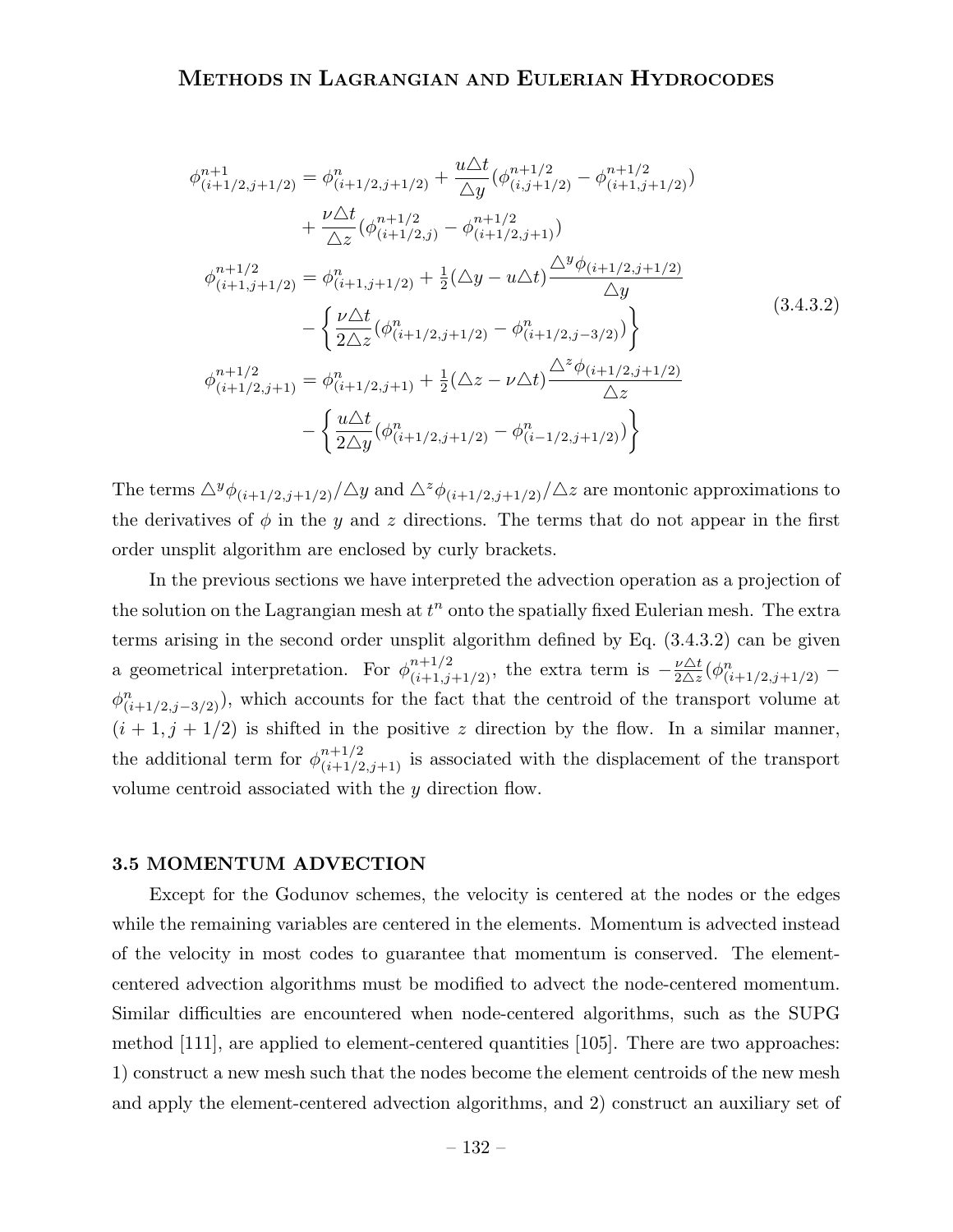element-centered variables from the momentum, advect them, and then reconstruct the new velocities from the auxiliary variables. Both approaches can be made to work well, but their efficiency is heavily dependent on the architecture of the codes. The algorithms are presented in detail for one dimension first for clarity. Their extensions to two dimensions, which are briefly discussed, are straight forward even if the equations do become lengthy. A detailed discussion of the algorithms in two dimensions is presented in Ref. [133].

**3.5.1 Notation.** Finite difference notation is used in this section so that the relative locations of the nodes and fluxes are clear. The algorithms are readily applied, however, to unstructured meshes. To avoid limiting the discussion to a particular element-centered advection algorithm, the transport volume through node i is  $f_i$ , the transported mass is  $f_i$ , and the flux of  $\phi$  is  $\phi_i f_i$ . Most of the element-centered flux-limited advection algorithms calculate the flux of  $\phi$  directly, but the mean value of  $\phi$  in the transport volumes is calculated by dividing the  $\phi_i f_i$  by the transport volume. A superscript '−' or '+' denotes the value of a variable before or after the advection. Using this notation, the advection of  $\phi$  in one dimension is represented by Eq. (3.5.1.1), where the volume is V.

$$
\phi_{j+1/2}^{+} = \frac{\phi_{j+1/2}^{-} V_{j+1/2}^{-} + \phi_j f_j - \phi_{j+1} f_{j+1}}{V_{j+1/2}^{+}}
$$
\n
$$
V_{j+1/2}^{+} = V_{j+1/2}^{-} + f_j - f_{j+1}
$$
\n(3.5.1.1)

**3.5.2 The staggered mesh algorithm.** YAQUI [26] was the first code to construct a new mesh that is staggered with respect to original mesh for momentum advection. The new mesh is defined so that the original nodes become the centroids of the new elements. The element-centered advection algorithms are applied to the new mesh to advect the momentum. In theory, the momentum can be advected with the transport volumes or the velocity can be advected with the mass.

$$
v_j^+ = \frac{M_j^- v_j^- + v_{j-1/2} \tilde{f}_{j-1/2} - v_{j+1/2} \tilde{f}_{j+1/2}}{M_j^+}
$$
  
\n
$$
v_j^+ = \frac{M_j^- v_j^- + (\rho v)_{j-1/2} f_{j-1/2} - (\rho v)_{j+1/2} f_{j+1/2}}{M_j^+}
$$
  
\n
$$
M_j^+ = M_j^- + \tilde{f}_{j-1/2} - \tilde{f}_{j+1/2}
$$
\n(3.5.2.1)

A consistency condition, first defined by DeBar [102], imposes a constraint on the formulation of the staggered mesh algorithm: if a body has a uniform velocity and a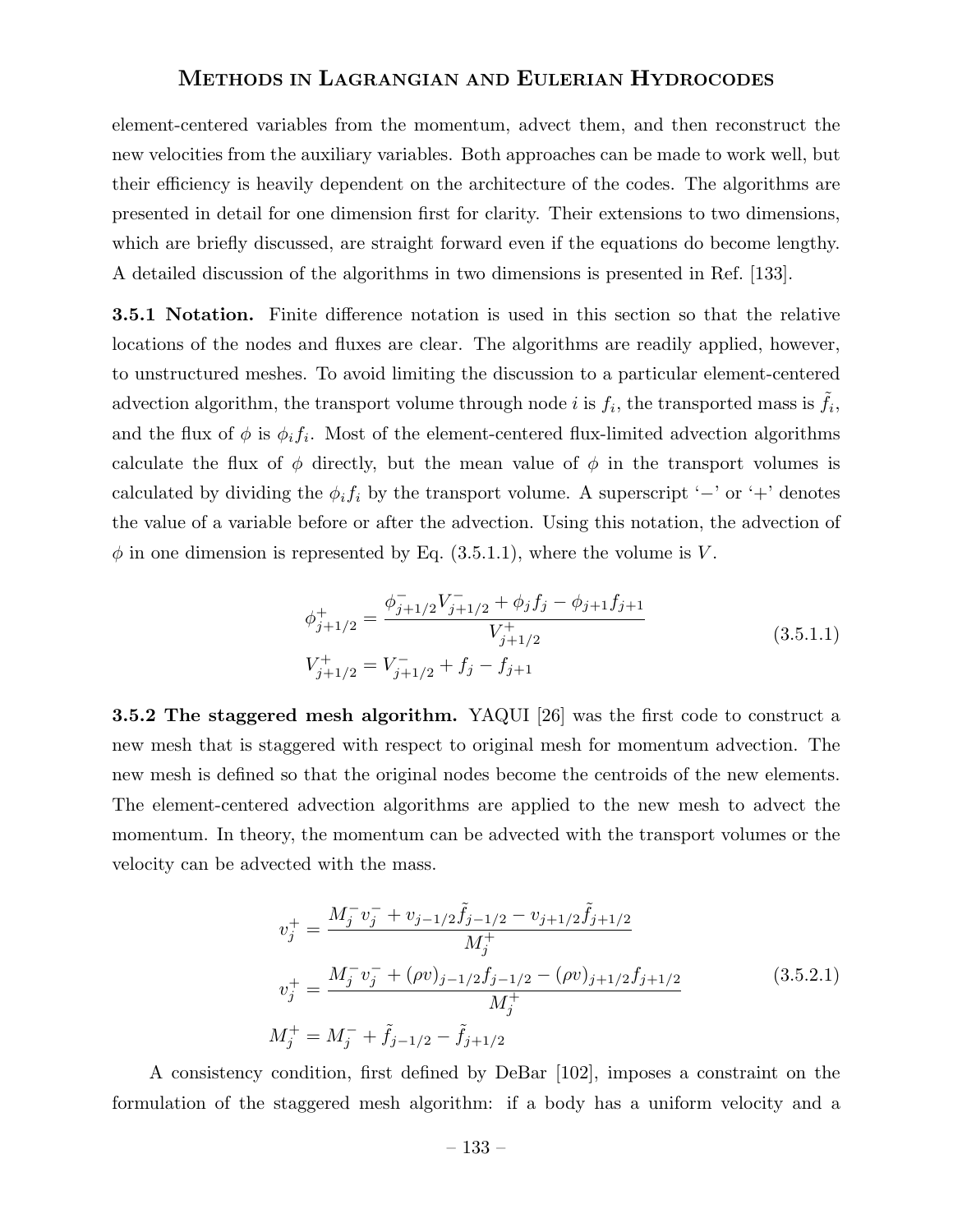spatially varying density before the advection, then the velocity should be uniform and unchanged after the advection. The new mass of a node can be expressed in terms of the quantities used to advect the element-centered mass.

$$
M_j^+ = \frac{1}{2} [M_{j-1/2}^+ + M_{j+1/2}^+]
$$
  
=  $\frac{1}{2} [(M_{j-1/2}^- + \rho_{j-1} f_{j-1} - \rho_j f_j) + (M_{j+1/2}^- + \rho_j f_j - \rho_{j+1} f_{j+1})]$  (3.5.2.3)  
=  $M_j^- + \frac{1}{2} [(\rho_{j-1} f_{j-1} - \rho_j f_j) + (\rho_j f_j - \rho_{j+1} f_{j+1})]$ 

The staggered mass fluxes and transport volumes are defined by equating Eq. (3.5.2.3) and Eq. (3.5.2.2).

$$
\rho_{j+1/2} f_{j+1/2} = \tilde{f}_{j+1/2} = \frac{1}{2} (\rho_j f_j + \rho_{j+1} f_{j+1})
$$
  
=  $\frac{1}{2} (\tilde{f}_j + \tilde{f}_{j+1})$  (3.5.2.4)

The density  $\rho_{j+1/2}$  is generally a nonlinear function of the volume  $f_{j+1/2}$ , hence calculating  $f_{j+1/2}$  from Eq. (3.5.2.4) requires the solution of a nonlinear equation for each transport volume. In contrast, the mass flux is explicitly defined by Eq. (3.5.2.4). Most codes, including KRAKEN [102], CSQ [62], CTH [63], and DYNA2D [103], use mass fluxes with the staggered mesh algorithm because of their simplicity.

The dispersion characteristics of this algorithm are identical to the underlying elementcentered algorithm by construction. This is not true, however, for some of the elementcentered momentum advection algorithms. There are some difficulties in implementing the staggered mesh method in two dimensions. First, the number of edges defining a staggered element equals the number of elements surrounding the corresponding node. On an unstructured mesh, the arbitrary connectivity results in an arbitrary number of edges for each staggered element. Most of the higher order accurate advection algorithms assume a logically regular mesh of quadrilateral elements, making it difficult to use them with the staggered mesh. Vectorization also becomes difficult because of the random number of edges that each staggered element might have. In the ALE calculations of DYNA2D, only the nodes that have a locally logically regular mesh surrounding them can be moved in order to avoid these difficulties [134]. These difficulties do not occur in finite difference codes which process logically regular blocks of zones. Another criticism is the staggered mesh algorithm tends to smear out shocks because not all the advected variables are element-centered [135]. This is the primary reason, according to Margolin [135], that the element-centered algorithm was adopted in SALE [24].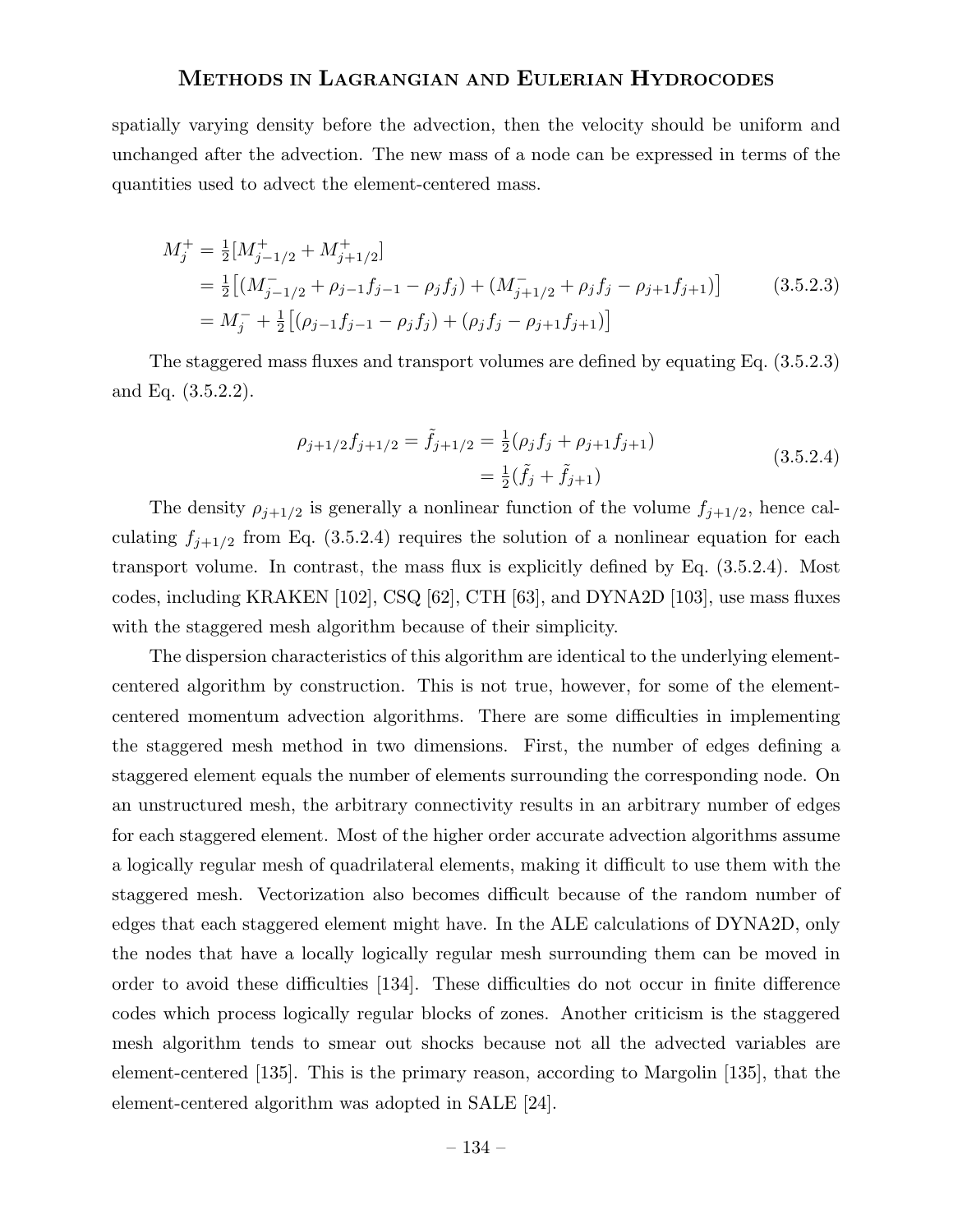**3.5.3 The SALE algorithm.** SALE advects an element-centered momentum and redistributes its changes to the nodes [24]. The mean element velocity,  $\overline{v}_{i+1/2}$ , specific momentum,  $p_{j+1/2}$ , element momentum,  $P_{j+1/2}$ , and nodal momentum are defined by Eq. (3.5.3.1).

$$
\overline{v}_{j+1/2} = \frac{1}{2} (v_j + v_{j+1})
$$
  
\n
$$
p_{j+1/2} = \rho_{j+1/2} \overline{v}_{j+1/2}
$$
  
\n
$$
P_{j+1/2} = M_{j+1/2} \overline{v}_{j+1/2}
$$
  
\n
$$
P_j = M_j v_j
$$
\n(3.5.3.1)

Denoting the change in the element momentum  $\Delta P_{j+1/2}$ , the change in the velocity at a node is calculated by distributing half the momentum change from the two adjacent elements.

$$
\Delta P_{j-1/2} = p_{j-1} f_{j-1} - p_j f_j
$$
  
\n
$$
P_j^+ = P_j^- + \frac{1}{2} (\Delta P_{j-1/2} + \Delta P_{j+1/2})
$$
  
\n
$$
v_j^+ = \frac{P_j^+}{M_j^+}
$$
\n(3.5.3.2)

This algorithm can also be implemented by advecting the mean velocity,  $\overline{v}_{j+1/2}$  with the transported mass, and the transported momentum  $p_j f_j$  is changed to  $\overline{v}_j f_j$ .

The consistency condition is satisfied regardless of whether masses or volumes are used. Note that the velocity is not updated from the updated values of the adjacent element momenta. The reason for this is evident when the velocities is calculated from the momenta and no transport occurs.

$$
v_j^+ = \frac{\frac{1}{2} \left[ \frac{1}{2} M_{j-1/2}^- (v_{j-1}^- + v_j^-) + \frac{1}{2} M_{j+1/2}^- (v_j^- + v_{j+1}^-) \right]}{M_j^+}
$$
  
=  $\frac{1}{2} v_j^- + \frac{M_{j-1/2}^+ v_{j-1}^- + M_{j+1/2}^+ v_{j+1}^-}{4M_j^+}$  (3.5.3.3)

Since the original velocities are not recovered, Eq. (3.5.3.3) indicates that there is an inversion error associated with the algorithm.

**3.5.4 The SHALE algorithm.** Margolin and Beason [136] found that the SALE algorithm created spurious oscillations near regions of steep gradients. They attributed the oscillations to the inversion error illustrated in Eq. (3.5.3.3). To eliminate the inversion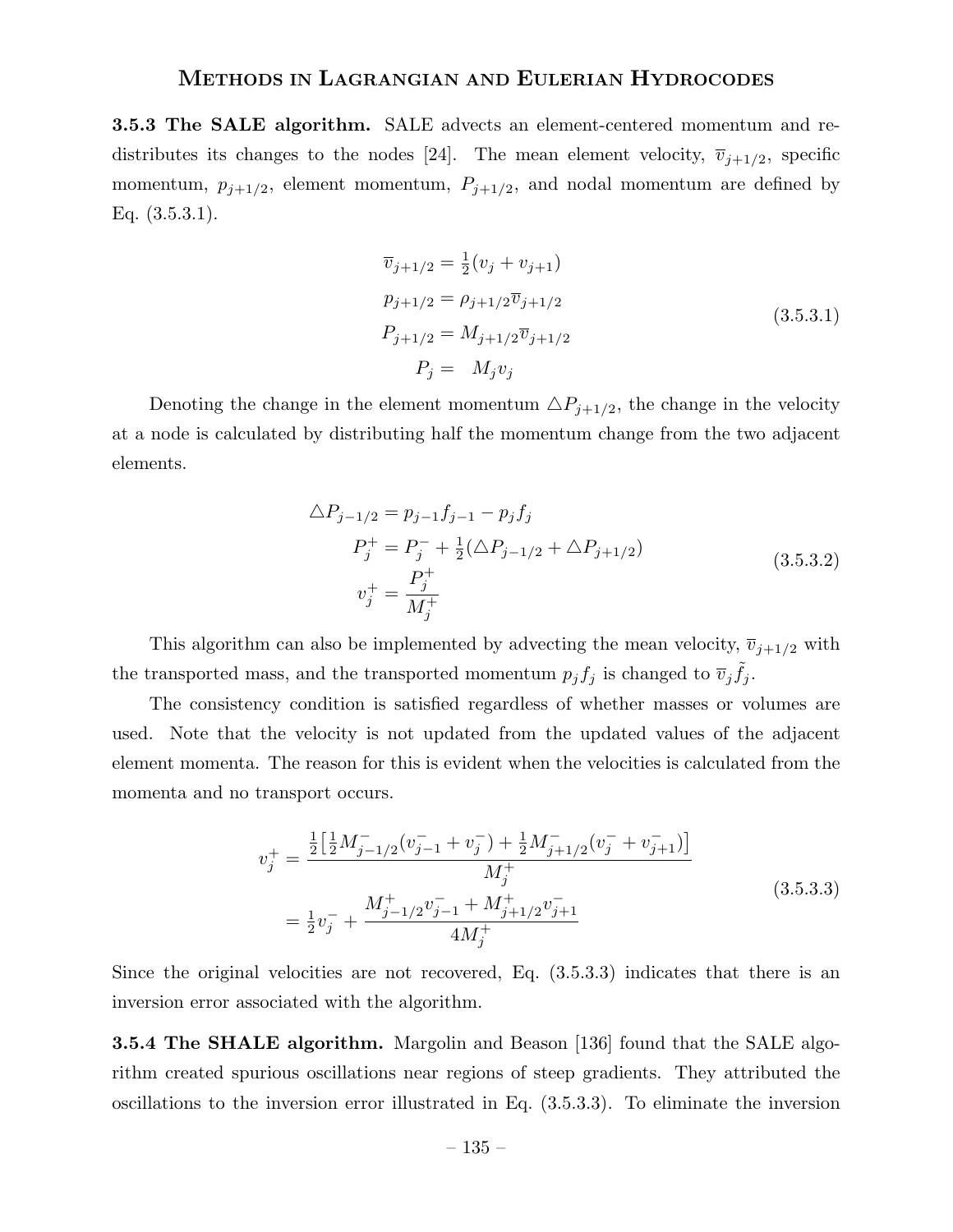error, the SHALE algorithm advects two variables, one representing the average momentum, P, and the other, the gradient of the momentum, S. Note that the element-centered momentum defined here differs from the definition used by the SALE algorithm.

$$
P_j = P_{j+1/2} + S_{j+1/2}(x_j - x_{j+1/2}) = M_j v_j
$$
  
\n
$$
P_{j+1} = P_{j+1/2} + S_{j+1/2}(x_{j+1} - x_{j+1/2}) = M_{j+1} v_{j+1}
$$
  
\n
$$
P_{j+1/2} = \frac{1}{2}(P_{j+1} + P_j) = \frac{1}{2}(M_j v_j + M_{j+1} v_{j+1})
$$
  
\n
$$
S_{j+1/2} = \frac{P_{j+1} - P_j}{x_{j+1} - x_j}
$$
\n(3.5.4.1)

As with the SALE algorithm, the velocity is updated incrementally. Since this algorithm does not have the inversion errors associated with the SALE algorithm, the velocity could also be updated from the final values of  $S$  and  $P$ . The velocity at node  $j$  can be expressed in terms of S and P of element  $j + 1/2$  or  $j - 1/2$  as in Eq. (3.5.4.1), but the two expressions are averaged to obtain a symmetric algorithm.

$$
P_j^+ = P_j^- + \frac{1}{2} \left[ \Delta P_{j-1/2} + \Delta S_{j-1/2} (x_j - x_{j-1/2}) + \Delta P_{j+1/2} + \Delta S_{j+1/2} (x_j - x_{j+1/2}) \right]
$$
\n
$$
v_j^+ = P_j^+ / M_j^+ \tag{3.5.4.2}
$$

The primary disadvantage of this algorithm is that it is not monotonic unless the flux limiters of the underlying element-centered advection algorithms are modified. Margolin has successfully rewritten the limiters for his advection algorithms [135], but he has indicated no systematic method that can be applied to all algorithms.

**3.5.5 The HIS (Half Index Shift) algorithm.** Benson [133] developed this algorithm based on his analysis of the two other element-centered advection algorithms. It is designed to overcome the dispersion errors of the SALE algorithm and to preserve the monotonicity of the velocity field. The SHALE algorithm is a special case of a general class of algorithms. To sketch the idea behind the HIS algorithm, the discussion is restricted to the scalar advection equation. Two variables,  $\Psi_{(1,j+1/2)}$  and  $\Psi_{(2,j+1/2)}$  are defined in terms of a linear transformation of  $\phi_j$  and  $\phi_{j+1}$ . The linear transformation may be a function of the element  $j + 1/2$ .

$$
\begin{Bmatrix}\n\Psi_{(1,j+1/2)}^{-} \\
\Psi_{(2,j+1/2)}^{-}\n\end{Bmatrix} = \begin{bmatrix}\na & b \\
c & d\n\end{bmatrix} \begin{Bmatrix}\n\phi_j^{-} \\
\phi_{j+1}^{-}\n\end{Bmatrix}
$$
\n(3.5.5.1)

This relation is readily inverted.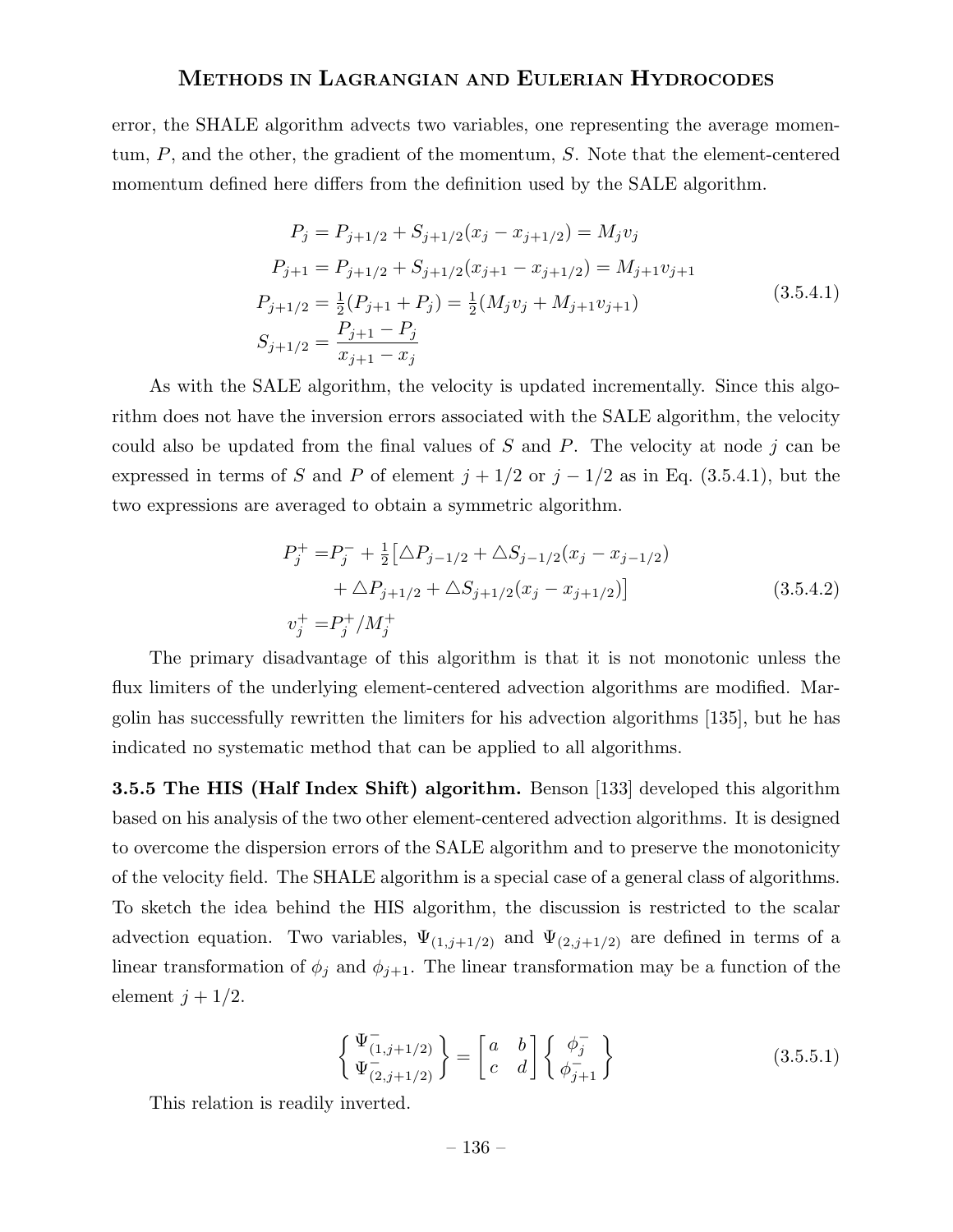$$
\begin{Bmatrix} \phi_j^+ \\ \phi_{j+1}^+ \end{Bmatrix} = \frac{1}{ad - bc} \begin{bmatrix} d & -b \\ -c & a \end{bmatrix} \begin{Bmatrix} \Psi^+_{(1,j+1/2)} \\ \Psi^+_{(2,j+1/2)} \end{Bmatrix}
$$
(3.5.5.2)

A function is monotonic over an interval if its derivative does not change sign. The sum of two monotonic functions is monotonic, but their difference is not necessarily monotonic. As a consequence,  $\Psi^-_{(1,j+1/2)}$  and  $\Psi^-_{(2,j+1/2)}$  are monotonic over the same intervals as  $\phi^-_j$  if all the coefficients in the linear transformation have the same sign. On the other hand,  $\phi_j^+$ is not necessarily monotonic even if  $\Psi^+_{(1,j+1/2)}$  and  $\Psi^+_{(2,j+1/2)}$  are monotonic because of the appearance of the negative signs in the inverse matrix. Monotonicity can be maintained by transforming in both directions provided that the transformation matrix is diagonal. Symmetry in the overall algorithm is obtained by using a weighted average of the values of  $\phi_j^+$  calculated in elements  $j + 1/2$  and  $j - 1/2$ .

A monotonic element-centered momentum advection algorithm is obtained by choosing the identity matrix for the transformation and by using mass weighting for the inverse relationship.

$$
\begin{Bmatrix} \Psi_{(1,j+1/2)} \\ \Psi_{(2,j+1/2)} \end{Bmatrix} = \begin{bmatrix} 1 & 0 \\ 0 & 1 \end{bmatrix} \begin{Bmatrix} v_j \\ v_{j+1} \end{Bmatrix}
$$
\n(3.5.5.3)

To conserve momentum,  $\Psi$  is advected with the transport masses.

$$
\Psi^+_{(m,j+1/2)} = \frac{M^-_{j+1/2}\Psi^-_{(m,j+1/2)} + \Psi_{(m,j-1)}\tilde{f}_{j-1} - \Psi_{(m,j+1)}\tilde{f}_{j+1}}{M^+_{j+1/2}}
$$
(3.5.5.4)

$$
v_j = \frac{1}{2M_j} \left[ M_{j+1/2} \quad M_{j-1/2} \right] \left\{ \frac{\Psi_{(1,j+1/2)}}{\Psi_{(2,j-1/2)}} \right\} \tag{3.5.5.5}
$$

**3.5.6 Dispersion errors.** A von Neumann analysis [137] characterizes the dispersion errors of linear advection algorithms. Since the momentum advection algorithm modifies the underlying element-centered advection algorithm, the momentum advection algorithm does not necessarily have the same dispersion characteristics as the underlying algorithm. The von Neumann analysis provides a tool to explore the changes in the dispersion characteristics without considering a particular underlying advection algorithm.

The model problem is the linear advection equation with a constant value of c. A class of solutions can be expressed as complex exponentials, where i is  $\sqrt{-1}$ ,  $\omega$  is the frequency, and  $\xi$  is the wave number.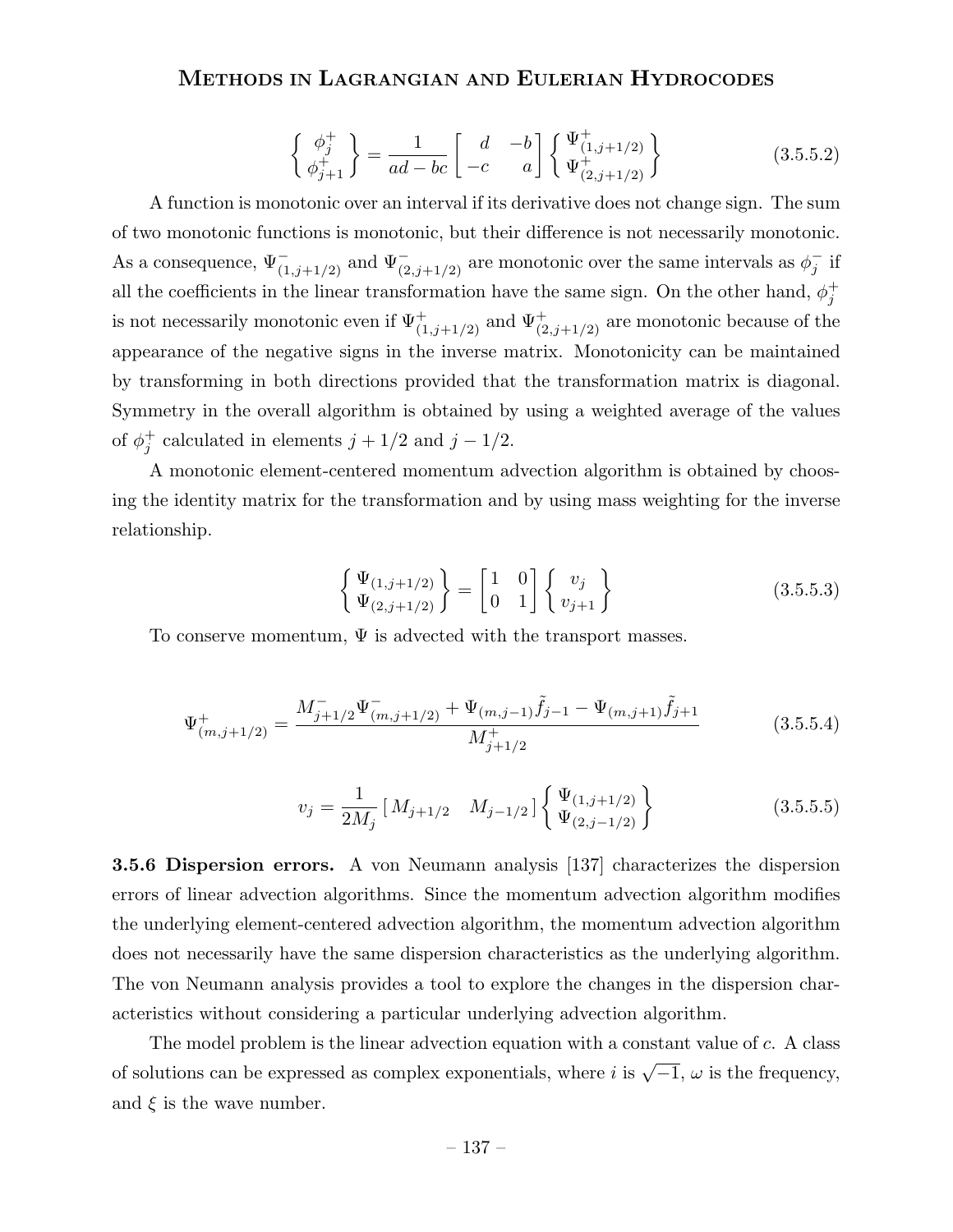$$
\frac{\partial \phi}{\partial t} + c \frac{\partial \phi}{\partial x} = 0
$$
  
\n
$$
\phi(x, t) = e^{i(\omega t - \xi x)}
$$
\n(3.5.6.1)

For Eq. (3.5.6.1), the dispersion equation is  $\omega = c\xi$ , but for discrete approximations of the equation and for general hyperbolic equations, the relation is  $\omega = \omega(\xi)$ . The phase velocity,  $c_p$ , and the group speed,  $c_g$ , are defined by Eq. (3.5.6.2).

$$
c_p = \frac{\omega(\xi)}{\xi}
$$
  
\n
$$
c_g = \frac{\partial \omega(\xi)}{\partial \xi}
$$
\n(3.5.6.2)

The mesh spacing is assumed to have a constant value  $J$ , and the time step,  $h$ , is also constant. The + and  $-$  states in the previous discussions correspond to times n and  $n+1$ in the dispersion analysis. An explicit linear advection method that has the form given by Eq.  $(3.5.6.3)$  results in a complex dispersion equation, Eq.  $(3.5.6.4)$ , where  $P$  is a complex polynomial.

$$
\phi_j^{n+1} = \phi_j^n + \mathcal{F}(c, h, J, \dots, \phi_{j-1}^n, \phi_j^n, \phi_{j+1}^n, \dots)
$$
\n(3.5.6.3)

$$
e^{i\omega h} = 1 + \mathcal{P}(e^{i\xi J})
$$
  

$$
\mathcal{P}(e^{i\xi J}) = \sum_{j} \beta_j e^{i\xi j J} \text{ for the appropriate range of } j \qquad (3.5.6.4)
$$

The dispersion equation has the general form given in Eq. (3.5.6.5), where  $P_r$  and  $P_i$ denote the real and imaginary parts of  $P$ , respectively.

$$
\omega h = \tan^{-1}\left(\frac{\mathcal{P}_i}{1 + \mathcal{P}_r}\right) \tag{3.5.6.5}
$$

Recognizing that the relations in the above equations are periodic in  $\omega h$  and  $\xi J$ , the normalized frequency and wave number are defined to simplify the notation.

$$
\overline{\omega} = \omega h \qquad \overline{\xi} = \xi J \tag{3.5.6.6}
$$

The von Neumann analysis of the SALE algorithm proceeds by first calculating the increment in the cell momentum.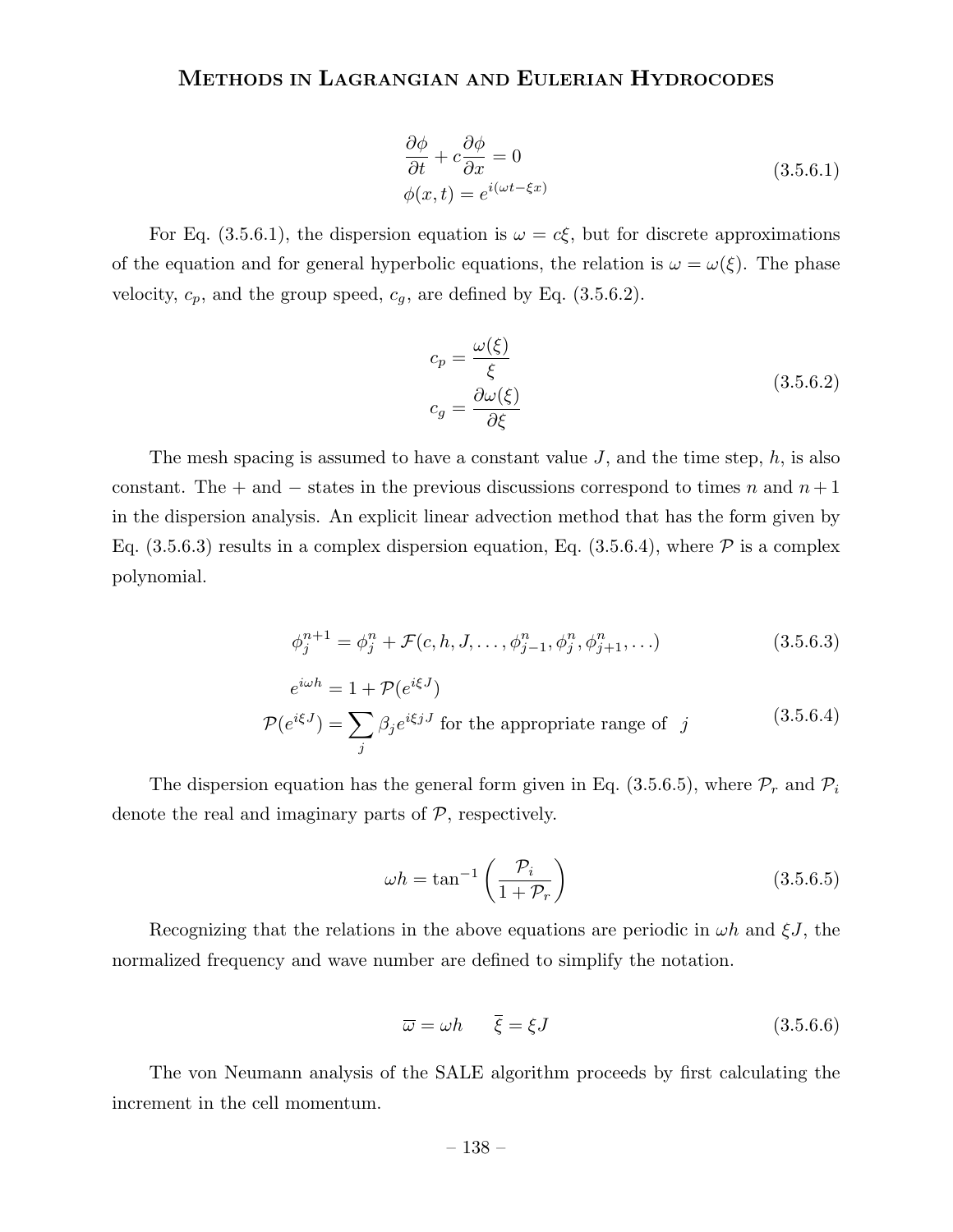$$
P_{j+1/2}^{n} = \frac{1}{2} (v_j^{n} + v_{j+1}^{n})
$$
  
\n
$$
= \frac{1}{2} (1 + e^{-i\overline{\xi}}) v_j^{n}
$$
  
\n
$$
\Delta P_{j+1/2}^{n+1} = P_{j+1/2}^{n+1} - P_{j+1/2}^{n}
$$
  
\n
$$
= \frac{1}{2} (1 + e^{-i\overline{\xi}}) \mathcal{P} v_j^{n}
$$
  
\n(3.5.6.7)

The velocity is updated from the changes in the cell momentum.

$$
v_j^{n+1} = v_j^n + \frac{1}{2} (\Delta P_{j+1/2} + \Delta P_{j-1/2})
$$
  
\n
$$
e^{i\overline{\omega}} v_j^n = \frac{1}{4} (1 + e^{i\overline{\xi}}) (1 + e^{-i\overline{\xi}}) \mathcal{P} v_j^n
$$
  
\n
$$
= \frac{1}{2} (1 + \cos(\overline{\xi})) \mathcal{P} v_j^n
$$
\n(3.5.6.8)

The dispersion relation for the SALE advection algorithm is given by Eq. (3.5.6.9).

$$
\overline{\omega} = \tan^{-1} \left( \frac{\frac{1}{2} (1 + \cos(\overline{\xi})) \mathcal{P}_i}{1 + \frac{1}{2} (1 + \cos(\overline{\xi})) \mathcal{P}_r} \right) \tag{3.5.6.12}
$$

By comparing Eq. (3.5.6.5) and Eq. (3.5.6.12), the effect of the SALE momentum advection algorithm on the dispersion is to introduce a factor  $C$ , equal to  $\frac{1}{2}(1+\cos(\overline{\xi}))$ , into the spatial part of the advection stencil. For small values of  $\overline{\xi}$ , C is close to one, and the dispersion characteristics are not changed, but when  $\overline{\xi}$  is  $\pi$ , the phase and group velocity go to zero and the amplification factor is one independent of the underlying advection algorithm. Not only is the wave not transported, it is not damped out. The same effect is found in two dimensions, where C has the form  $\frac{1}{4}[1 + \cos(\overline{\xi}) + \cos(\overline{\eta}) + \cos(\overline{\xi})\cos(\overline{\eta})]$ .

In contrast, none of the other algorithms alter the dispersion characteristics of the underlying algorithm. Benson has demonstrated for the element-centered algorithms that the inversion error and the dispersion problem are linked. Algorithms that fall into the same general class as the SHALE and HIS algorithms will, therefore, not have dispersion problems [133].

The dispersion error in the SALE algorithm is illustrated in Fig. 24, which shows the result of advecting a square pulse with the van Leer MUSCL algorithm. The high frequency waves remain at the original position of the pulse and the lower frequency trailing oscillations show that that the dispersion error is substantial. Since the error can be interpreted as an inversion error, an exact inverse, Eq. (3.5.613), was derived for this problem.

$$
v_{j+1} = 2P_{j+1/2} - v_j \tag{3.5.6.13}
$$

$$
-139-
$$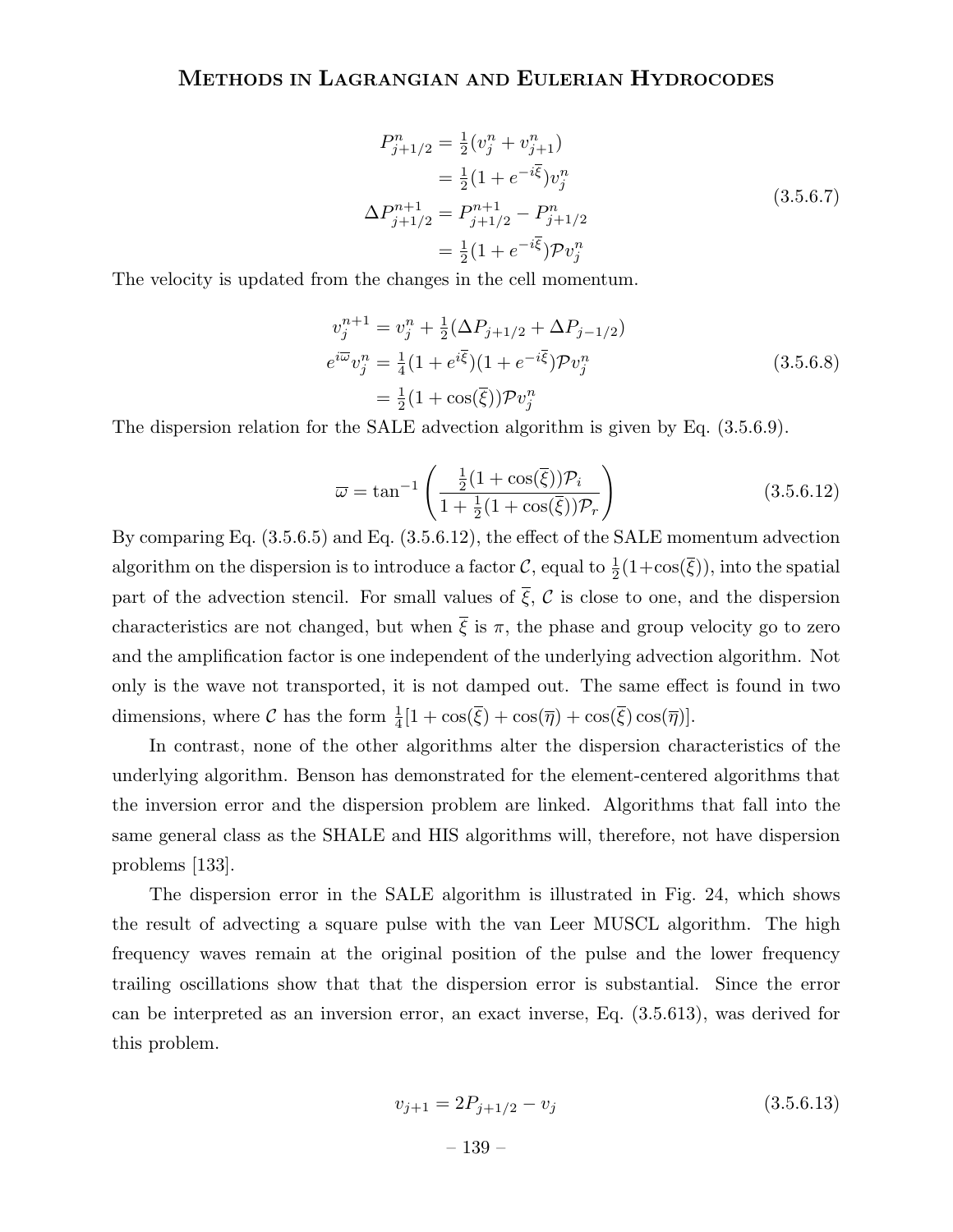While the dispersion error is eliminated, there are oscillations along the top of the pulse due to the nonlinearity of the MUSCL algorithm. When a linear advection method is used, the solutions obtained by the SALE algorithm and the staggered mesh algorithm are identical.

The loss of monotonicity with the SHALE algorithm is illustrated in Fig. 25. This problem can be eliminated by using special limiters [135]. On a uniform mesh, the HIS and staggered mesh algorithms give identical solutions. A nonuniform mesh, with the mesh spacing given by Eq. (3.5.6.14), is used in comparing the staggered mesh and HIS algorithms in Fig. 26. The two solutions are virtually identical and demonstrate that they alter the underlying advection algorithms the least.

$$
\triangle x_i = 1.0 + 0.8 \sin(\frac{2\pi}{60}(i - 20))
$$
\n(3.5.6.14)

**3.5.7 Two-dimensional momentum advection algorithms.** The momentum advection algorithms discussed in the previous sections are extended to two dimensions in a straight forward manner, but the expressions can become quite lengthy.

The staggered mesh algorithm requires the construction of a staggered mesh and the appropriate transport masses. Based on the consistency arguments, the appropriate transport masses are given by Eq. (3.5.7.1).

$$
\tilde{f}_{(k+1/2,\ell)} = \frac{1}{4}(\tilde{f}_{(k+1,\ell-1/2)} + \tilde{f}_{(k+1,\ell+1/2)} + \tilde{f}_{(k,\ell-1/2)} + \tilde{f}_{(k,\ell+1/2)})
$$
\n(3.5.7.1)

The SALE advection algorithm calculates the average momentum of the element from the four velocities at the nodes and distributes one fourth of the change in momentum to each node.

$$
p_{(k+1/2,\ell+1/2)} = \frac{1}{4} \rho_{(k+1/2,\ell+1/2)} (v_{(k,\ell)} + v_{(k+1,\ell)} + v_{(k+1,\ell+1)} + v_{(k,\ell+1)})
$$
  
\n
$$
P_{(k+1/2,\ell+1/2)} = \frac{1}{4} M_{(k+1/2,\ell+1/2)} (v_{(k,\ell)} + v_{(k+1,\ell)} + v_{(k+1,\ell+1)} + v_{(k,\ell+1)})
$$
\n(3.5.7.2)

$$
v_{(k,\ell)}^{+} = \frac{M_{(k,\ell)}^{-}}{M_{(k,\ell)}^{+}} v_{(k,\ell)}^{-} + \frac{1}{4M_{(k,\ell)}^{+}} \left[ \Delta P_{(k-1/2,\ell-1/2)} + \Delta P_{(k+1/2,\ell-1/2)} + \Delta P_{(k-1/2,\ell+1/2)} \right]
$$
  
- 140 -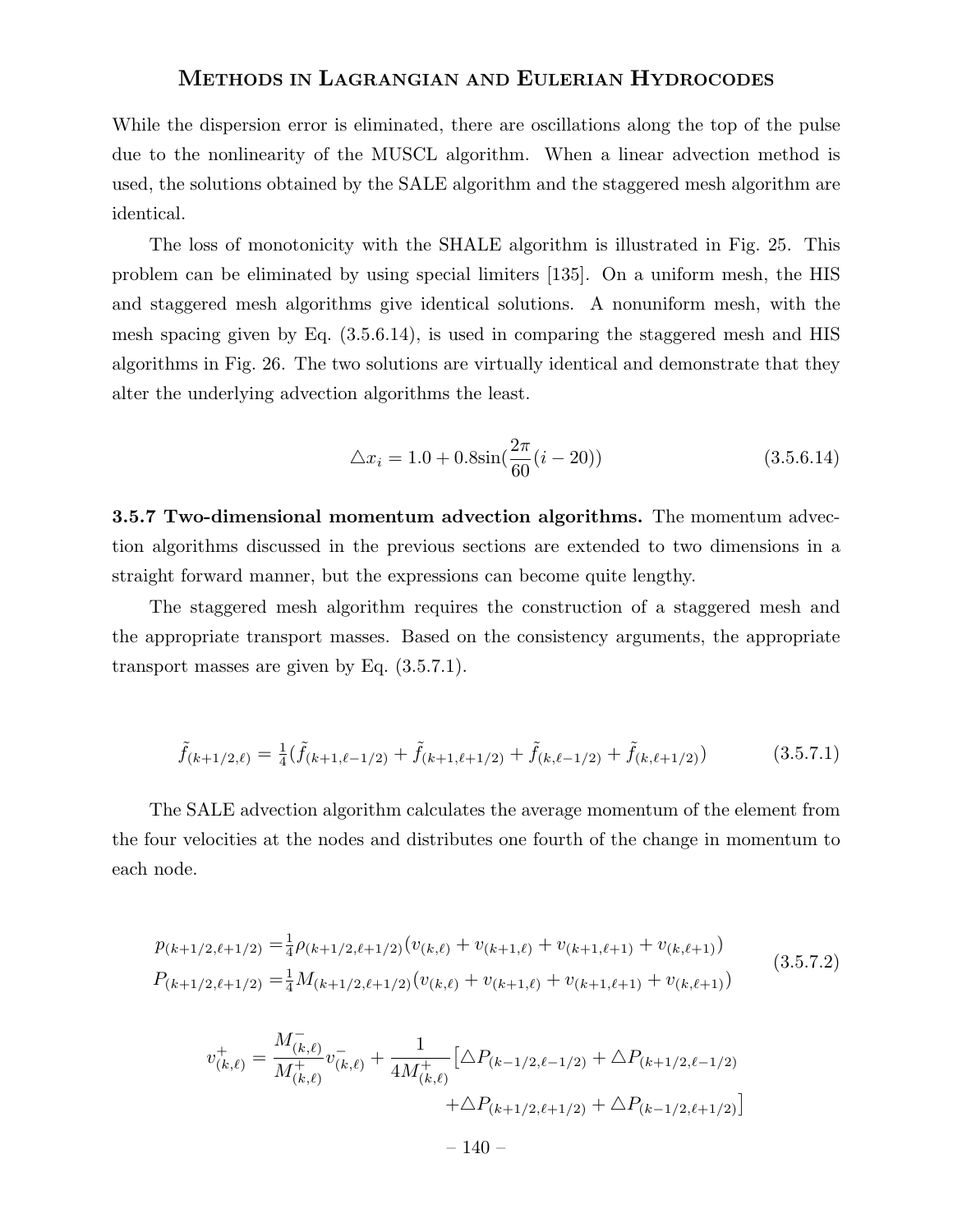The original SHALE algorithm [136] advected three quantities: the average element momentum and the momentum gradients in the two coordinate directions. It was independently discovered by Margolin [135] and Benson [133] that a fourth momentum component, which corresponds to a cross derivative or hourglass momentum term, is necessary in order to eliminate the dispersion problems completely. While three terms eliminate the dispersion problems in the coordinate directions, extra dispersion is introduced in the diagonal directions.

$$
P(x,y) = P_{(k+1/2,\ell+1/2)} + S_{(k+1/2,\ell+1/2)}^x(x - x_{(k+1/2,\ell+1/2)})
$$
  
+
$$
S_{(k+1/2,\ell+1/2)}^y(y - y_{(k+1/2,\ell+1/2)})
$$
  
+
$$
S_{(k+1/2,\ell+1/2)}^x(x - x_{(k+1/2,\ell+1/2)})(y - y_{(k+1/2,\ell+1/2)})
$$
\n(3.5.7.3)

For the incremental update formula, which involves sixteen terms from the four surrounding elements, the interested reader is referred to Ref. [133].

The HIS algorithm is also readily extended to two dimensions. The defining matrices are given in Eq. (3.5.7.4) and Eq. (3.5.7.5).

$$
\begin{Bmatrix}\n\Psi_{(1,k+1/2,\ell+1/2)} \\
\Psi_{(2,k+1/2,\ell+1/2)} \\
\Psi_{(3,k+1/2,\ell+1/2)} \\
\Psi_{(4,k+1/2,\ell+1/2)}\n\end{Bmatrix} = \begin{bmatrix}\n1 & 0 & 0 & 0 \\
0 & 1 & 0 & 0 \\
0 & 0 & 1 & 0 \\
0 & 0 & 0 & 1\n\end{bmatrix} \begin{Bmatrix}\nv_{(k,\ell)} \\
v_{(k+1,\ell)} \\
v_{(k+1,\ell+1)} \\
v_{(k,\ell+1)}\n\end{Bmatrix}
$$
\n(3.5.7.4)

$$
v_{(k\ell)} = \frac{1}{4M_{(k,\ell)}} \begin{bmatrix} M_{(k+1/2,\ell+1/2)} \\ M_{(k+1/2,\ell-1/2)} \\ M_{(k-1/2,\ell-1/2)} \\ M_{(k+1/2,\ell-1/2)} \end{bmatrix}^t \begin{Bmatrix} \Psi_{(1,k+1/2,\ell+1/2)} \\ \Psi_{(2,k+1/2,\ell-1/2)} \\ \Psi_{(3,k-1/2,\ell-1/2)} \\ \Psi_{(4,k+1/2,\ell-1/2)} \end{Bmatrix}
$$
(3.5.7.5)

Despite the simplicity of this algorithm, it works well even on distorted meshes (see Fig. 27a). In contrast, the dispersion errors of the SALE algorithm are readily apparent even on a uniform mesh (Fig. 27b).

**3.5.8 Momentum advection with edge-centered velocities.** The staggered mesh approach seems to be favored for codes with edge-centered velocities. Since the advection is performed in alternating sweeps, it is sufficient to consider the advection of  $\dot{x}_1$  and  $\dot{x}_2$  in the  $x_1$  direction. The advection of  $\dot{x}_1$  involves no more than the one-dimensional algorithm discussed in section 3.5.2. To advect  $\dot{x}_2$  in the  $x_1$  direction, the transport masses must be defined.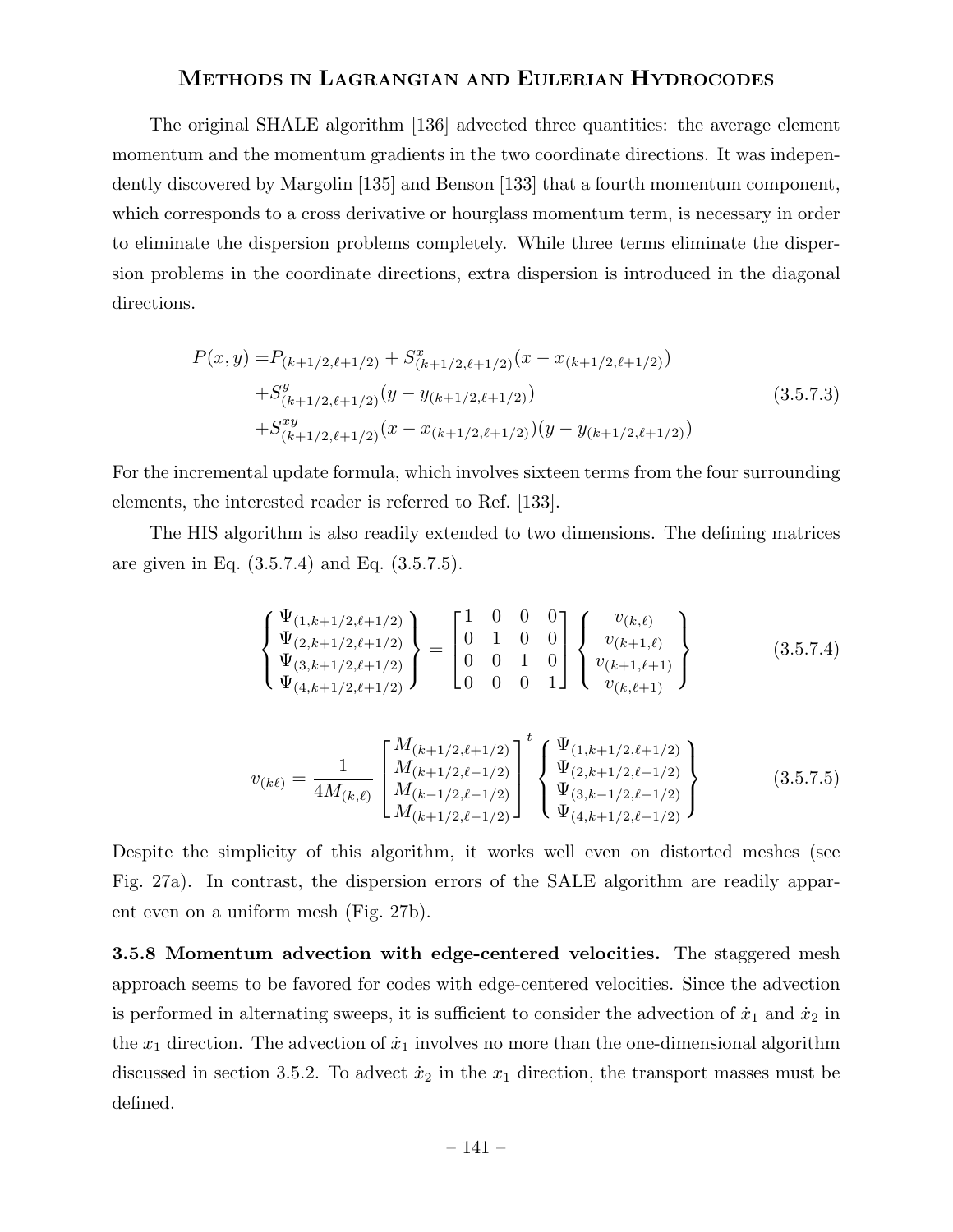Considering  $\dot{x}_2$  centered at  $(k + 1/2, \ell)$ , its associated mass is  $\frac{1}{2}(M_{(k+1/2,\ell+1/2)} +$  $M_{(k+1/2,\ell-1/2)}$ ). Invoking the consistency condition, the masses at  $(k,\ell)$  and  $(k+1,\ell)$  are calculated using Eq. (3.5.8.1).

$$
\tilde{f}_{(k,\ell)} = \frac{1}{2} (\tilde{f}_{(k,\ell+1/2)} + \tilde{f}_{(k,\ell-1/2)})
$$
\n
$$
\tilde{f}_{(k+1,\ell)} = \frac{1}{2} (\tilde{f}_{(k+1,\ell+1/2)} + \tilde{f}_{(k+1,\ell-1/2)})
$$
\n(3.5.8.2)

**3.5.9 Momentum advection for Godunov methods.** One of the advantages of Godunov methods is the velocity is centered with all the other solution variables at the element centroid. The momentum is advected like any other variable in a conservative manner. While this section is trivial in some sense (no new algorithms), it does point out a nontrivial advantage of the Godunov methods.

#### **3.6 ADVECTING ENERGY**

Either the internal energy, e, or the total energy,  $e + \frac{1}{2}u_iu_i$ , can be advected. The internal energy is used in the evaluation of the equation of state, and most codes advect it like any other conserved solution variable (keeping in mind that it must be converted to energy per unit volume if transport volumes are used). While the internal energy is conserved during advection, the momentum advection does not conserve the kinetic energy, with the consequence that the total energy usually decreases with time. The decrease in kinetic energy corresponds to the diffusion of the velocity through the mesh. An algorithm that preserved both total momentum and kinetic energy would probably not be monotonic.

An alternative strategy, which is used in CAVEAT [3], CTH [63], and PISCES [2], is to advect the total energy and calculate the internal energy in an element as the difference between the total energy and the kinetic energy. When the total energy is advected, anomalous pressures can result [138]. The internal energy, calculated as the difference of two monotonic functions, is not necessarily monotonic. Note that this is the same reason that the SHALE momentum advection algorithm is not monotonic. Another problem with advecting the total energy is the unrealistic heating of materials [3], [63]. As the momentum is diffused by the advection algorithm, the kinetic energy goes down, resulting in an increase in the internal energy.

Advecting the internal energy is not a complete solution. McGlaun [63] has found in CTH that the pressure and temperature oscillations can occur in problems involving large compressions. To eliminate this problem, he makes the internal energy a linear function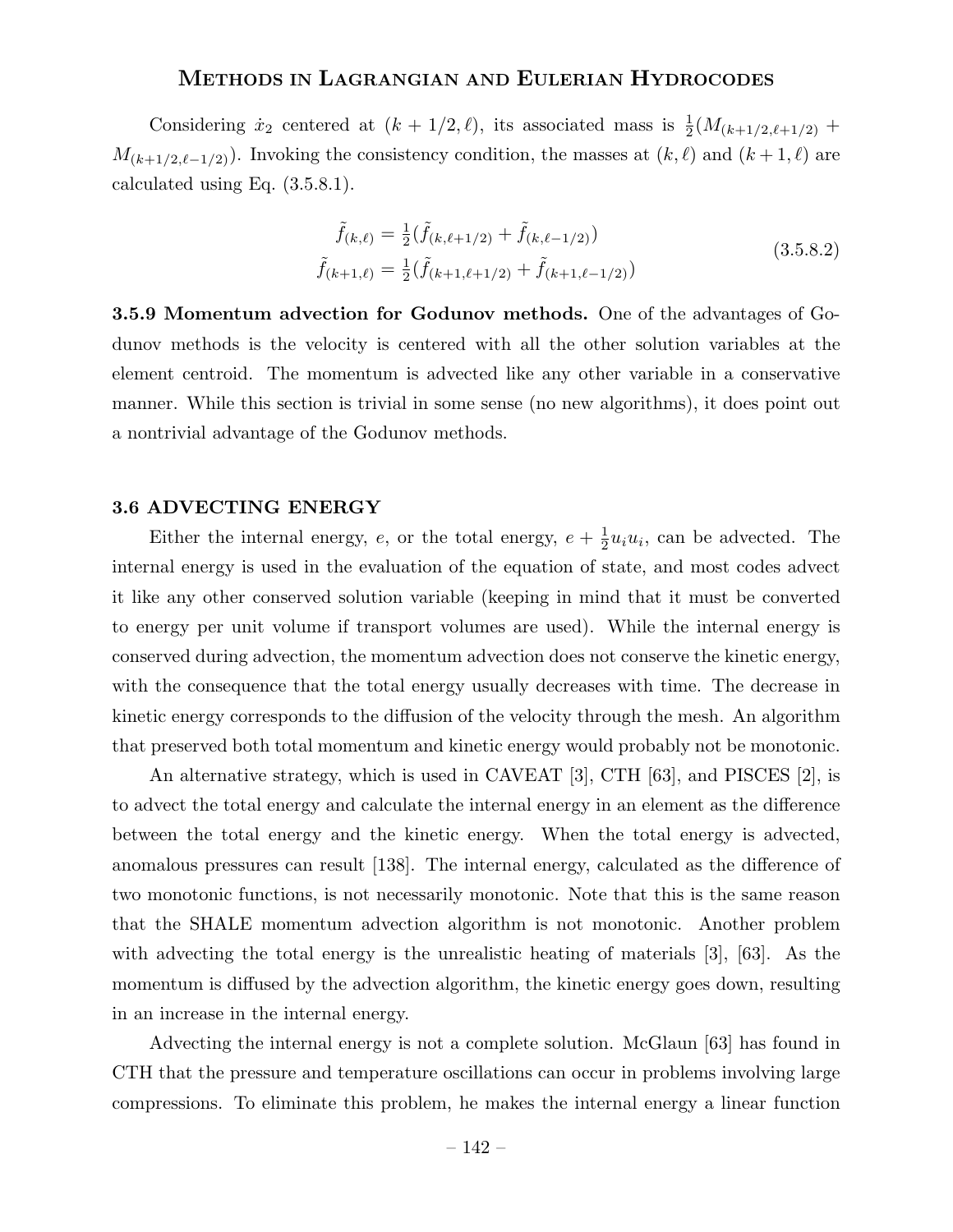of the density, forcing the density and internal energy to fall on a line defined in the state space of the adjacent elements.

If the total energy is not conserved, then shocks can weaken and other problems can occur. Some codes selectively convert losses in the kinetic energy into internal energy to avoid this problem. The selectivity is important because it reduces the problems that occur when the total energy is advected. McGlaun [63] uses the analogy of an inelastic collision, and converts the kinetic energy discrepancy into internal energy when the momentum transported into an element has the opposite sign of the element momentum. He reports that this gives the best results when compared to either always turning the kinetic energy discrepancy into internal energy or advecting the kinetic energy and calculating the velocity from it and the sign of the previous momentum. Christensen [51] converts a user-specified fraction of the kinetic energy discrepancy to internal energy only if the element is being shocked (the shock viscosity is on) and the kinetic energy discrepancy will increase the internal energy. This algorithm reduces the loss of total energy at shock fronts (while preventing shock overheating), but it does not attempt to enforce a global conservation of total energy.

#### **3.7 ADVECTING HISTORY VARIABLES**

Most nonlinear constitutive models for the strength of materials use a set of history variables to represent the current state of the material. For instance,  $J_2$  plasticity models typically include the plastic strain,  $\epsilon_p$ , and the backstress,  $\alpha_{ij}$ . The deviatoric stress is constrained to lie on or interior to a yield surface that is defined in terms of these history variables. There is no guarantee that the deviatoric stress satisfies the yield surface constraint after advection.

The simplest strategy is to let the constitutive model resolve the discrepancy during the next Lagrangian step. This is the approach followed in the DYNA2D ALE calculations [103]. The material transport during any particular step is so low that the inconsistency between the yield stress and the current stress state is small. The Taylor impact test was used in a series of numerical experiments and no significant difference was found between doing nothing and projecting the stress on to the yield surface.

Predebon, Anderson, and Walker [110] have modified CSQ to return the stress to the yield surface after the advection and to update the plastic strain. The stress is first projected onto the yield surface. Their algorithm then back calculates the stress state at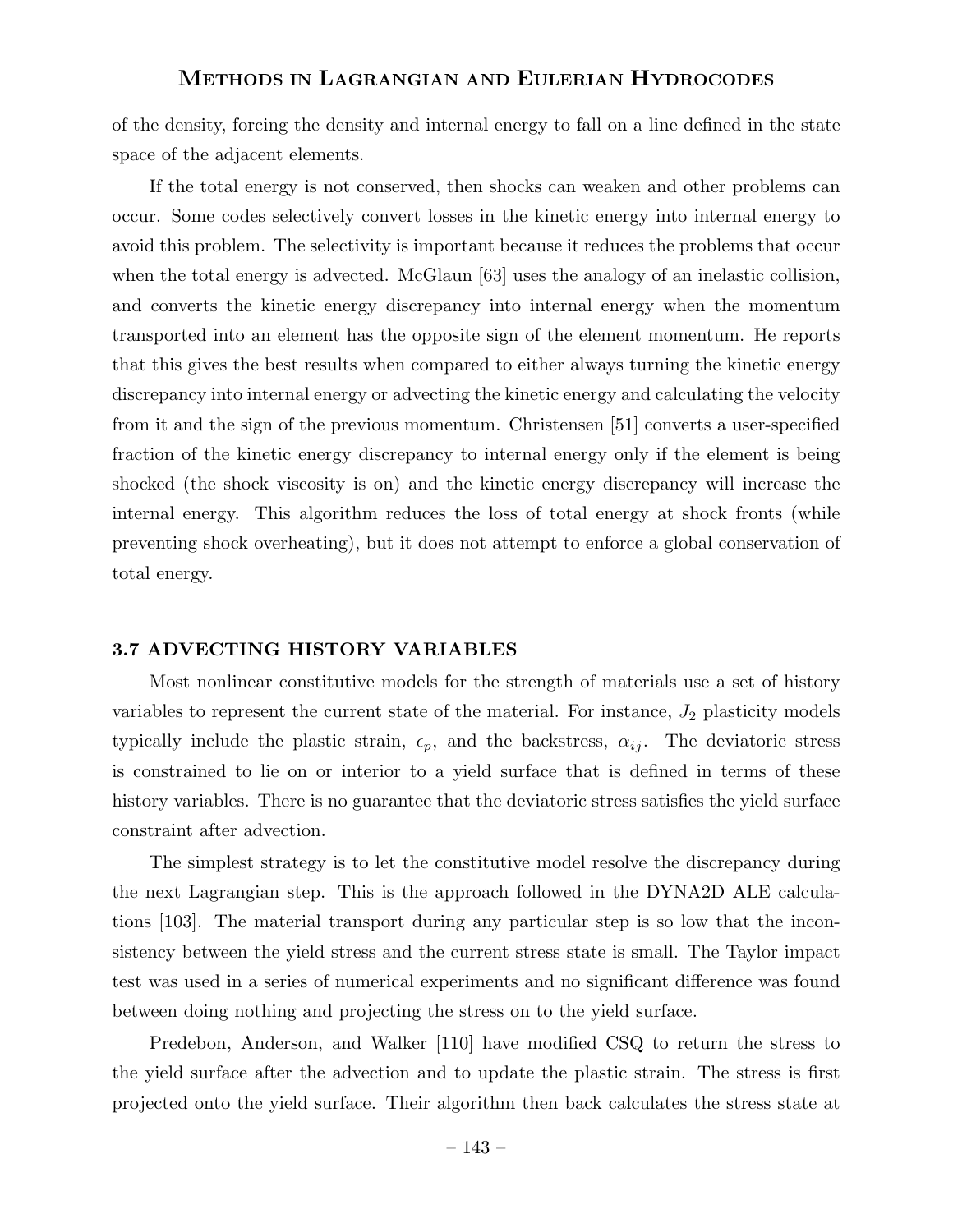the previous time step based on the updated values of the velocity and the stress. The plastic strain is updated to enforce the consistency condition by calculating the plastic strain rates from the total strain rate and the stress rate. In their Taylor bar impact calculations they found that less than one percent of the total plastic strain was caused by their algorithm, indicating that, like DYNA2D, the stresses in the CSQ calculations were never very far outside the yield surface.

In PISCES [2], Hancock updates the stress deviators after their advection with the remapped strain rates instead of updating them after the Lagrange step. This eliminates the problem of any inconsistency between the stress and the yield surface by construction. Most of the problems solved with the Eulerian code in PISCES are dominated by the pressure, and Hancock reduces his storage and computational costs by advecting the stress deviator with a first order upwind advection algorithm.

All the algorithms discussed in this section are particular to  $J_2$  plasticity. The same ideas could be applied to other constitutive models such as the cap model for soils [140]. Many models do not have a yield surface so there is no consistency problem and their history variables are advected in a conservative manner. The fact that the test calculations, using both DYNA2D and CSQ, showed only small differences between the stress and the yield surface after advection suggests that the errors introduced by advecting the history variables is usually small for calculations involving low to moderate velocities.

#### **3.8 INTERFACE TRACKING**

Eulerian codes allow several materials within a single element. Elements with more than one material are referred to as "mixed elements." The amount of each material in an element must be known, and rules must be established to determine how each material is advected. These rules, either implicitly or explicitly, track the interface between materials. A review of the different tracking methods is given in Ref. [141] and [142]. Most of the methods are based on tracking representations of the surface with marker particles or by deriving the surface definitions from the volume fractions of the different materials.

The interface tracking problem is largely geometrical because there is only one velocity field for all the materials within an element. This implies that slip is impossible on material interfaces within a mixed element, i.e., there are no slide lines in mixed elements. In problems involving the flow of gases next to solids, a boundary layer with a nonzero shear stress occurs in the solids, and the velocity profile of the gas is altered because of the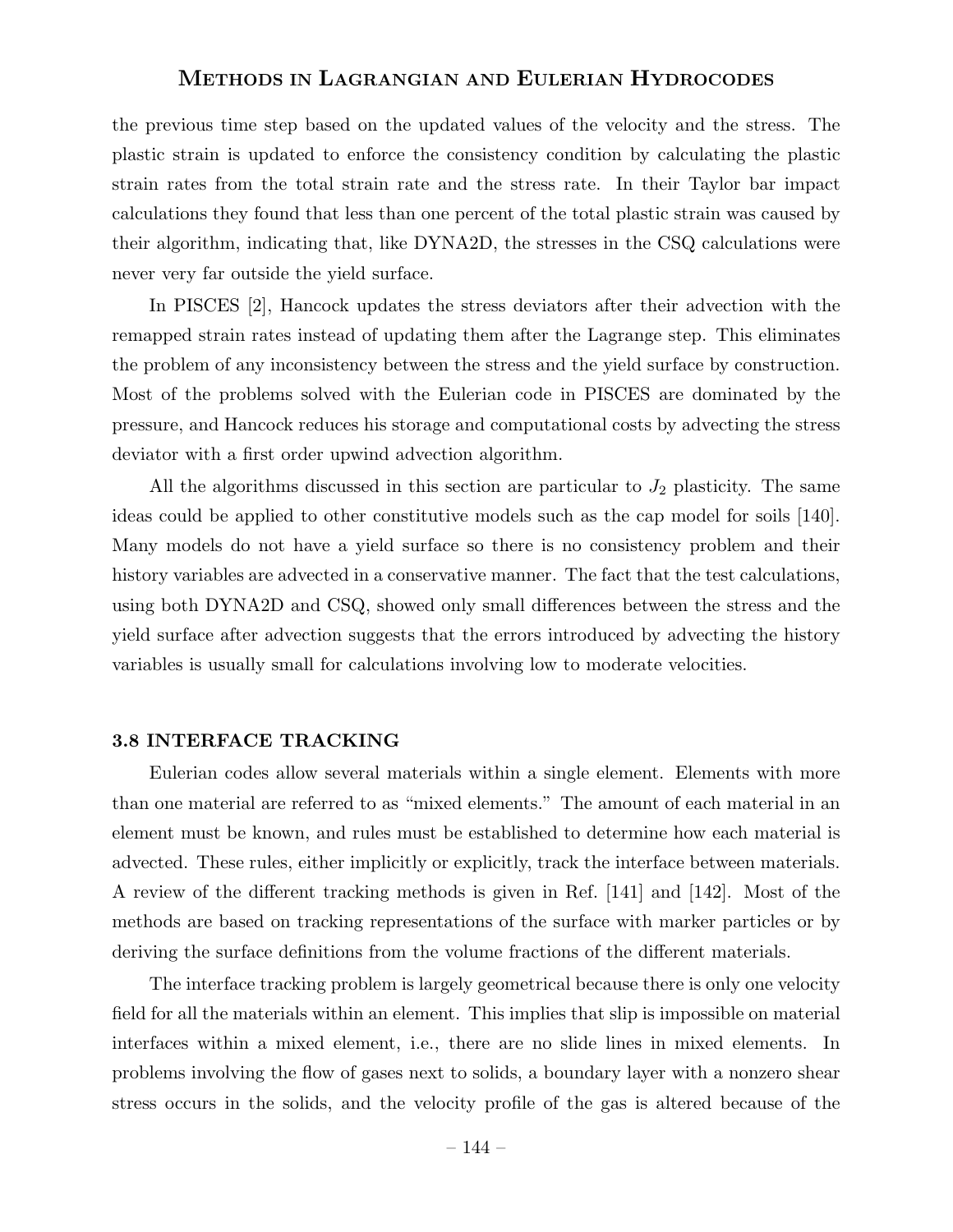artificial sticking condition within the mixed elements.

**3.8.1 Donor cell methods.** The volume fraction methods are the most popular approach for tracking the material interfaces in current production Eulerian hydrocodes. Associated with each element is a list of the materials in the element and the fraction of the total volume they each occupy. The sum of the volume fractions,  $V_i$ , must equal one, where, by definition, the empty region of an element is associated with a "void material" that has the volume fraction  $V_0$ . The volume of material i,  $V_iV$ , is  $V_i$ .

The simplest algorithms do not explicitly construct material interfaces. The fraction of each material in a transport volume between elements is determined by an averaging procedure. While these algorithms are efficient, they tend to smear the material interfaces. The smearing can be characterized by the number of mixed elements that separate two materials. The best algorithms can resolve a material layer with a volume fraction less than one inside a single element, while the simplest methods may have several mixed elements separating two pure materials. Aside from the decreased accuracy associated with an inaccurate representation of the material interfaces, the cost of the calculation increases. Mixed elements require more calculations than pure elements because of the extra complexity that even the simplest mixture theories introduce. In addition, most codes do not vectorize the mixed element calculations, which increases their relative cost by a factor of five or more. Complicated interface tracking algorithms can increase the overall speed of a code if they minimize the number of mixed elements.

Simple volume fraction algorithms are used in PISCES [2], TOIL [143], and the original versions of CSQ [62] and JOY [100]. The descriptions for the VOF (Volume of Fluid) [145] interface algorithms that are in the literature almost universally use volume coordinates and reduce the element to a unit square. The VOF approach is illustrated with the PISCES algorithm, which is a generalization of the TOIL algorithm. The upstream and downstream volume fractions are denoted by  $V_i^u$  and  $V_i^d$ , respectively, and the volume transported between the elements, which is to be calculated, is  $f_i$ . Similarly, the upstream and downstream element volumes are  $V^u$  and  $V^d$ . The first stage of the algorithm considers only the materials that the upstream and downstream elements have in common. Each of the common materials is advected in proportion to the downstream volume fraction unless that would advect an amount greater than the volume fraction in the upstream element. The summation in Eq. (3.8.1.1) is restricted to the common materials.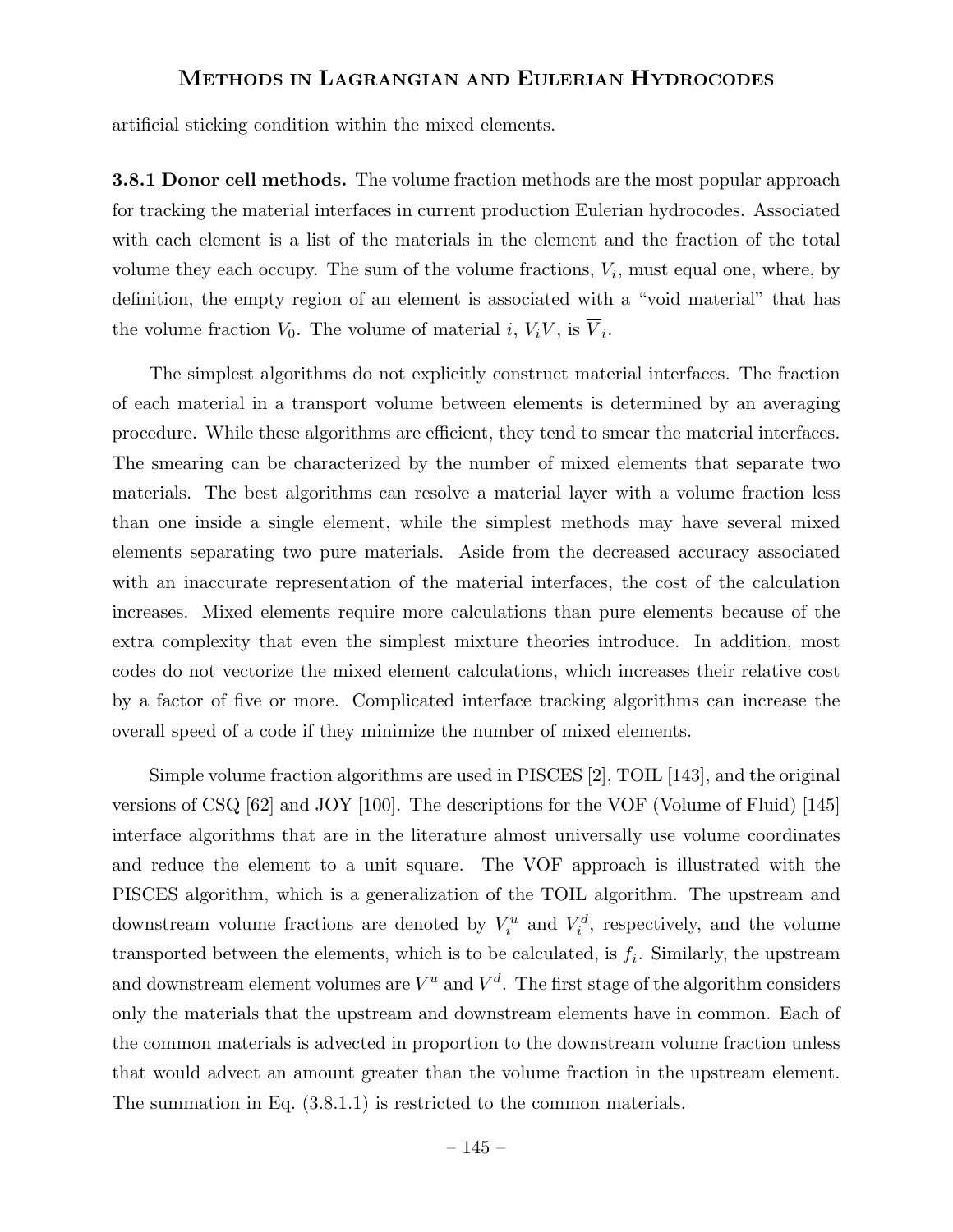$$
f_i^1 = \min(V_i^u V^u, fV_i^u / \sum_j V_j^d)
$$
\n(3.8.1.1)

If some of the materials are exhausted during the evaluation of Eq. (3.8.1.1), then the total of the  $f_i$  will be less than f. To make up the difference, Eq. (3.8.1.1) is applied again with the summation restricted over the remaining common materials, where  $f$  is the remaining transport volume.

$$
f_i^2 = \min(V_i^u V^u, \tilde{f} V_i^u / \sum_j V_j^d)
$$
 (3.8.1.2)

This equation is repeated until the total transport volume is accounted for or until there are no remaining untransported common materials. The volume associated with each common material is the sum of the increments calculated in Eq. (3.8.1.2) and Eq. (3.8.1.3).

$$
f_i = \sum_k f_i^k
$$
  

$$
\tilde{f} = f - \sum_i f_i
$$
 (3.8.1.3)

In the second stage, the remaining materials in the upstream element are used to fill the remaining volume, where the summation is restricted to the remaining materials in Eq. (3.8.1.4).

$$
f_i = \tilde{f}V_i^u / \sum_j V_j^d \tag{3.8.1.4}
$$

The original version of JOY [100] employed a similar strategy. JOY used an average value of the volume fraction to determine the value in the flux of the common materials.

$$
f_i = \min(V_i^u V^u, \frac{1}{2}(V_i^u + V_i^d)f) \tag{3.8.1.5}
$$

When the common materials are depleted, materials are chosen to fill the remaining volume fraction based on how close they were to the common materials during the original definition of the problem. For example, if material 2 is a common material and it is depleted from the upstream element, then the algorithm tries to advect the material from the upstream element that was originally on the boundary of material 2. If that material is not present in the element, then it searches backward material boundary by material boundary to find the closest material.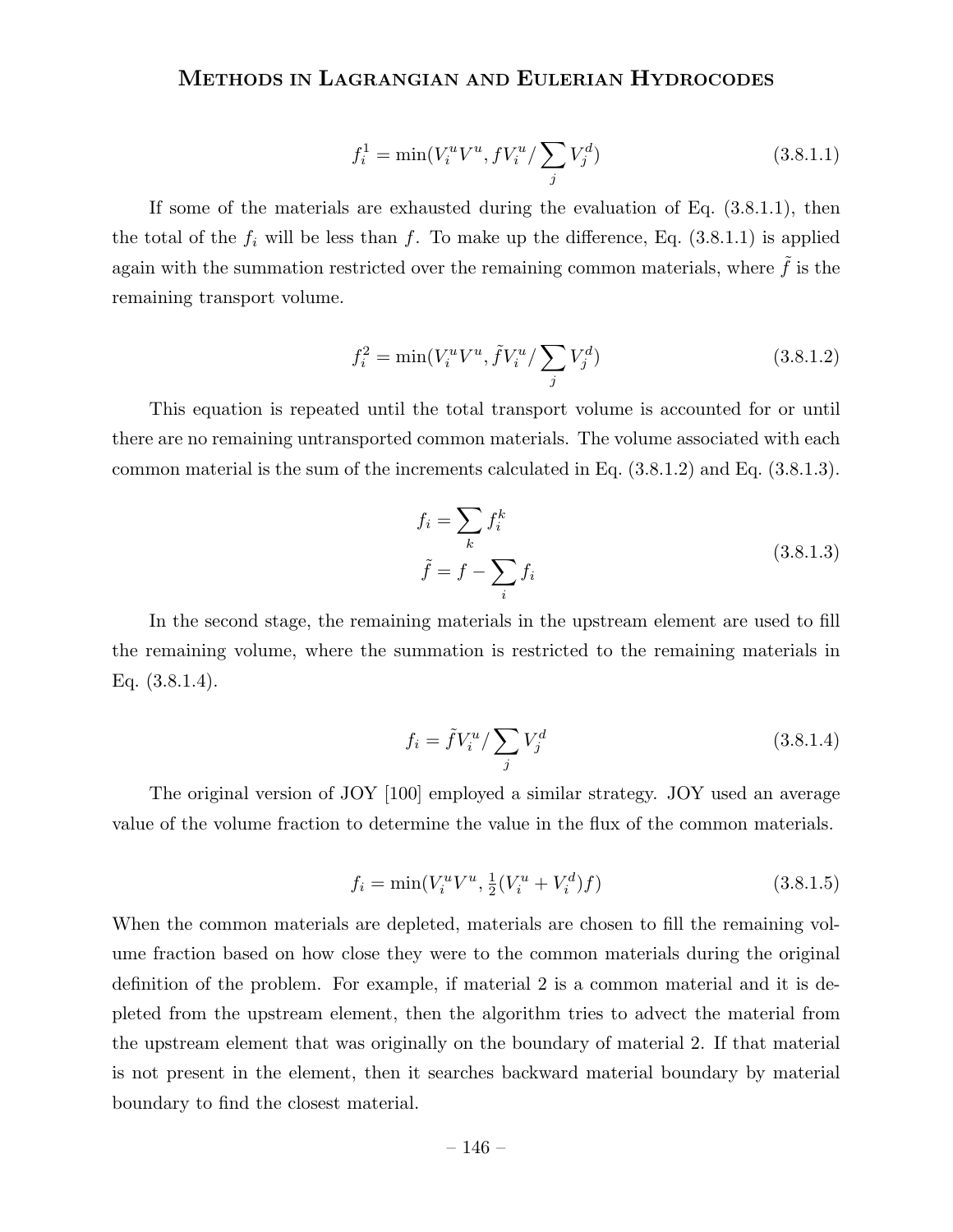The next step up in complexity is to reconstruct the material interfaces within an element based on which adjacent elements contain common materials. In this approach, only two materials are considered at a time: the material of current interest, and the "other" material, which combines all the remaining materials in the element. An example of this approach is used in BBC [146], the precursor to the SLIC [147] algorithm. Although the basic ideas behind this algorithm are quite simple, the algorithm is quite complicated: almost half of the description of BBC is devoted to described the reconstruction of the interface geometry from the volume fractions.

The four adjacent elements are searched for the material under consideration and the result is either 0 for no and 1 for yes, resulting in a 4 bit code for the 30 possible configurations. The thirty configurations are reduced to eight types, three of which have subcases, which are finally divided into three classes. The first class assumes the materials occur in horizontal layers, the second class assumes vertical layers, and the third class contains the exceptions, most of which are materials concentrated at the corners or midsides of elements. The thickness of the layers is proportional to the volume fraction of the material. When a material is concentrated in a corner or an edge, it is assumed to have the same aspect ratio as the element.

Based on the geometry of the reconstructed interface for each material and the geometry of the transport volume (i.e., the volume and which edge), the amount of each material transported is calculated. Since each material is considered independently, it is possible that the materials overlap and that the sum of the individual material contributions do not equal the actual volume to be transported. The volume for the last material is chosen to be the difference between the total transport volume and the contributions from all the other materials. The last volume, however, must be positive and less than the amount of the last material in the upstream element. Additional steps are performed if these last two conditions are not satisfied. If the amount of the material is too large, then the individual volumes are scaled back equally.

$$
f_i = f_i(\sum_k f/f_k) \tag{3.8.1.6}
$$

The volume scaling is limited by the amount of each material available in the upstream element. Additional scaling is performed to adjust the volumes of the different materials that are not exhausted, and if the scaling does not work, then the actual volume transported between elements is reduced.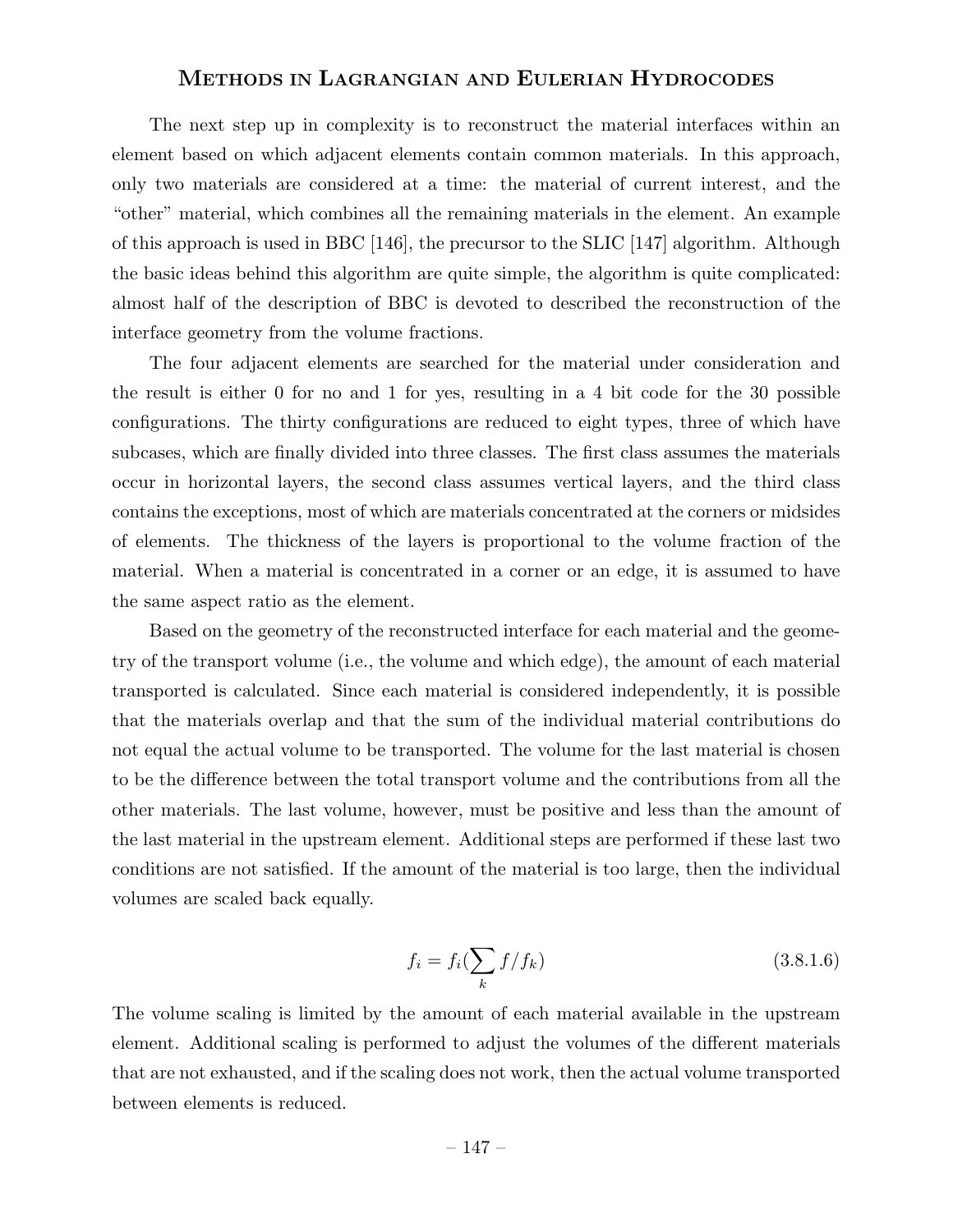**3.8.2 The SLIC algorithm.** Probably the best first order interface tracking algorithm is SLIC (Simple Line Interface Calculation) [147], which was developed by Noh and Woodward. It is an alternating direction method that constructs the fluid interfaces out of straight lines that are parallel or perpendicular to the advection direction. In a manner similar to the BBC algorithm, the interfaces are completely determined by testing whether or not adjacent elements contain the various materials. A major advantage of the SLIC algorithm over the previous algorithms is it determines the volume of each material in a single pass.

Following Noh and Woodward, the fluid occupation numbers for material  $i$ ,  $IL_i$ , and  $IR_i$ , are 0 if material i is absent and 1 if it is present in the elements to the left and right of the current element respectively. Materials having the same combination of  $(IL_i,IR_i)$ out of the four possible combinations are considered to be members of the same fluid group and are treated equally. The six possible configurations of the four possible fluid groups are shown in Fig. 28 from Ref. [147], where the sizes of the component rectangles are determined by their fractional volumes. During the calculation of the volumes, the materials in a particular fluid group are considered to be perfectly mixed. When only two materials are in an element, one of the materials has the occupation numbers  $(0,1)$  or  $(1,0)$ as shown in case b in Fig. 28. Regardless of the occupation numbers of the other fluid, the interface is defined as in case b to prevent excessive diffusion. Note that the interfaces are constructed based on information in one direction and that the interfaces will change depending on the current advection direction.

The SLIC algorithm was enhanced by Chorin [99]. His first modification was the introduction of a corner algorithm which uses information from both mesh directions. To illustrate his algorithm, consider the case where element  $(i+1/2, j+1/2)$ ,  $(i+1/2, j-1/2)$ , and  $(i - 1/2, j + 1/2)$  have a common material k. This material occupies the lower left hand corner of the element in both SLIC and in Chorin's extension of SLIC. Chorin defines the shape of the rectangle in element  $(i + 1/2, j + 1/2)$ , having a horizontal length a and a vertical height b, in terms of the volume fractions from the adjacent elements.

$$
ab = V_{k(i+1/2,j+1/2)}
$$
  
\n
$$
\frac{b}{a} = \frac{V_{k(i-1/2,j+1/2)}}{V_{k(i+1/2,j-1/2)}}
$$
\n(3.8.2.1)

If Eq.  $(3.8.2.1)$  predicts a value for a or b that is greater than the element dimensions, then a or b is limited to its maximum value and the other dimension is determined by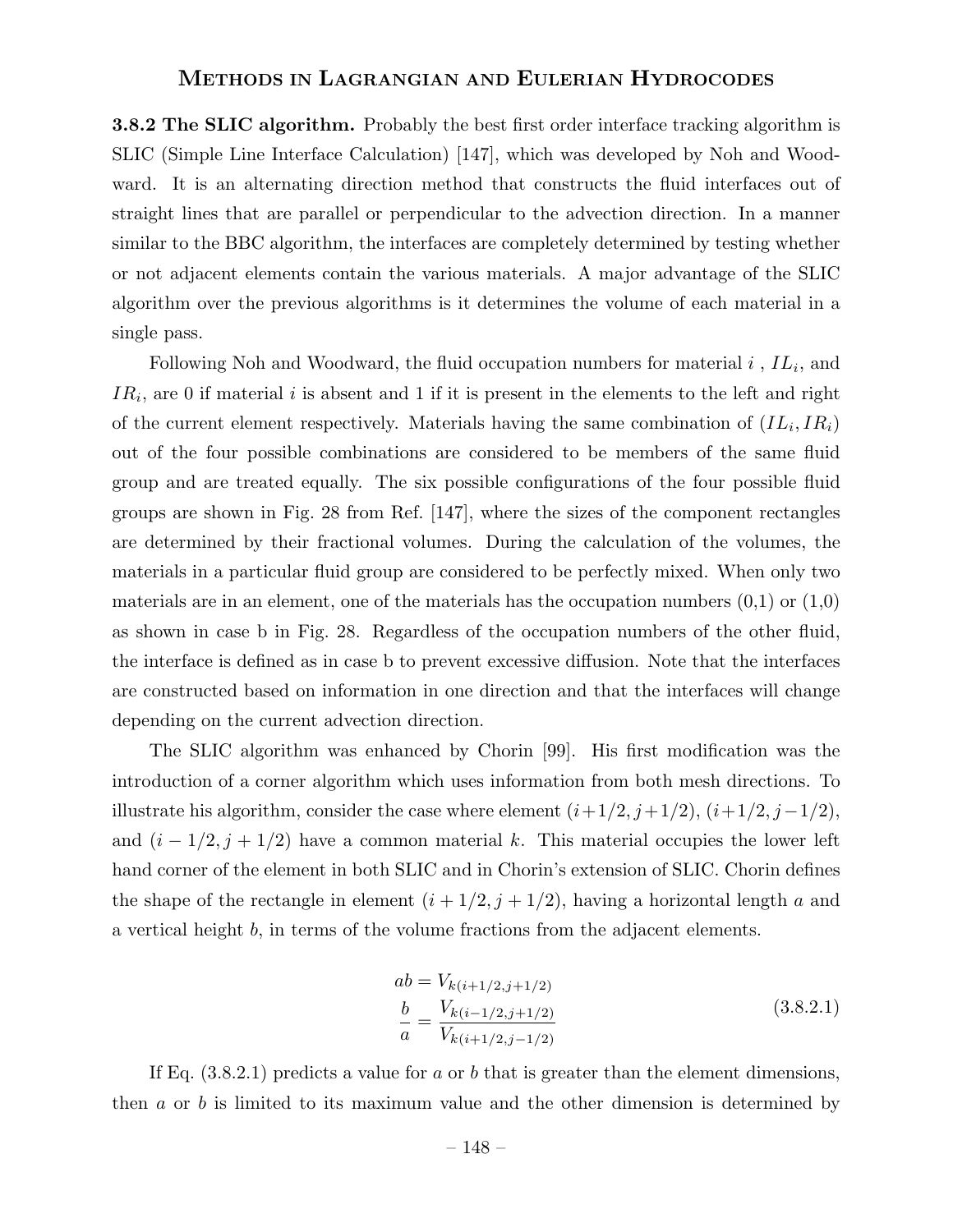conservation.

When there are only two materials, and one of them has the occupation numbers  $(0,0)$ , it is located in the center of the element. Unless the Courant number is sufficiently large, the material remains trapped in the element forever. Chorin bases his positioning on the Glimm construction [149], where the volume centroid,  $V_k^c$ , of material k is located between  $-\frac{1}{2}$  and  $+\frac{1}{2}$  in volume coordinates according to a parameter  $\theta$ . A suitable sequence of values for  $\theta$  can be calculated in a number of ways, but  $\theta$  must be equidistributed on the interval [0,1].

$$
V_k^c = (1 - V_{k(i+1/2,j+1/2)})\theta - \frac{1}{2}(V_{k(i+1/2,j+1/2)})
$$
\n(3.8.2.2)

**3.8.3 Higher order VOF methods.** The most sophisticated of today's VOF methods represent the interfaces between materials as arbitrarily oriented straight line segments within each element. The interfaces between the elements are not, however, necessarily continuous. Among the programs that have taken this approach are CAVEAT [138], KRAKEN [102], SOLA-VOF [145], PELE [150], MESA [101], and CTH [63]. The major differences between the algorithms are the calculation of the slope and the ordering of the materials for the slope calculations.

The calculation of the slopes is generally performed by one of two methods. KRAKEN and PELE use the volume fractions of a material from two adjacent elements, see Fig. 29. A line is drawn through the two elements such that the volume beneath the line equals the material volume in each element. Each element edge, therefore, has its own set of interfaces that are common to two elements, and that set of interfaces is used regardless of the direction of the transport across the edge. Referring to Fig. 29, the two elements are ordered such that the one on the right has the larger volume fraction, and variables are subscripted  $S$  or  $L$  for the small and large volume fraction elements respectively. Volume coordinates are used: the height of the elements is one and the volume widths are  $X<sub>S</sub>$ and  $X_L$ . The interface is defined by the slope of the line, s, and the intercept on the common edge,  $b$ . Letting  $f$  be positive if it is transporting material from the left to the right element, the volume of the current material advected,  $f_i$ , is given by Eq. (3.8.3.1).

$$
f_i = bf - \frac{1}{2}sf^2 \tag{3.8.3.1}
$$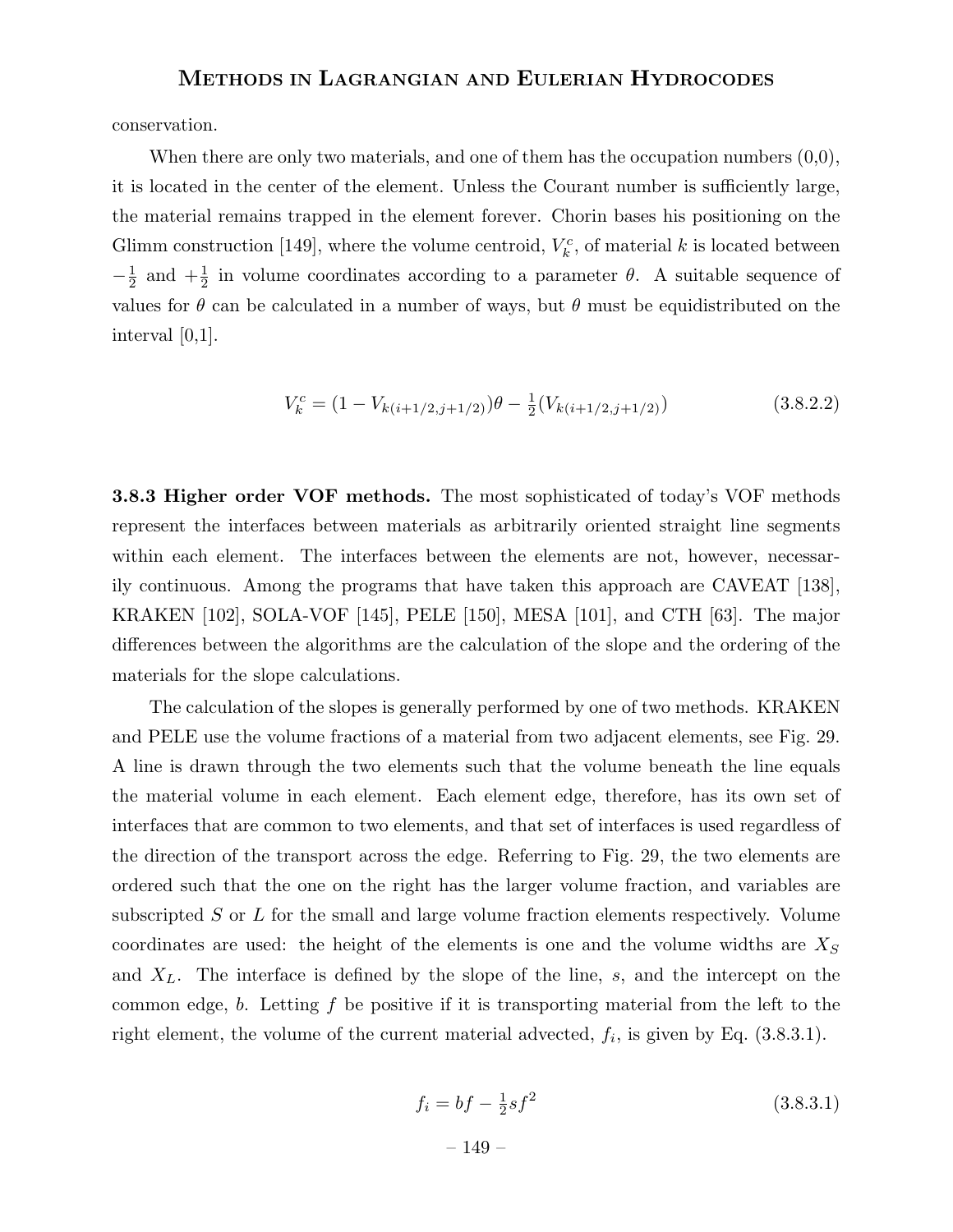There are four different configurations that can occur depending on the relative volume fractions, see Fig. 29, and the interface definition is not necessarily unique. To avoid smearing the interface, the definition with the steepest slope is chosen and the cases in Fig. 29 are ordered with the steepest slope first.

For the first case, the slope and intercept are given by Eq. (3.8.3.2) and they must satisfy the three constraints in Eq. (3.8.3.3).

$$
a = \sqrt{\frac{X_S V_S}{X_L (1 - V_L)}}
$$
  
\n
$$
b = \frac{a}{1 + a}
$$
  
\n
$$
s = \frac{b^2}{2X_S V_S}
$$
\n(3.8.3.2)

$$
X_L(1 - V_L) - \frac{(1 - b)^2}{2s} = 0
$$
  

$$
\frac{(1 - b)}{s} \le X_L
$$
  

$$
\frac{2X_S V_S}{b} \le X_S
$$
 (3.8.3.3)

The second case is defined by Eq.  $(3.8.3.4)$  and Eq.  $(3.8.3.5)$ .

$$
b = \frac{2}{X_L} \left\{ \sqrt{X_S^2 V_S^2 + X_S V_S X_L V_L} - X_S V_S \right\}
$$
  
\n
$$
s = \frac{b^2}{2X_S V_S}
$$
  
\n
$$
Y_L \equiv b + sX_L : b \le Y_L \le 1
$$
  
\n
$$
2X_S V_S \ge \mathbf{v}
$$
  
\n(3.8.3.5)

Case 3 is similar to case 2, but with the materials switched. By switching the materials, Eq. 
$$
(3.8.3.6)
$$
 and Eq.  $(3.8.3.7)$  are readily derived from Eq.  $(3.8.3.4)$  and Eq.  $(3.8.3.5)$  respectively.

 $\frac{s \cdot s}{b} \leq X_s$ 

$$
b = 1 - \frac{2}{X_S} \left\{ \sqrt{X_L^2 (1 - V_L)^2 + X_S (1 - V_S) X_L (1 - V_L)} - X_L (1 - V_L) \right\}
$$
  
\n
$$
s = \frac{(1 - b)^2}{2X_L V_L}
$$
\n(3.8.3.6)

 $-150-$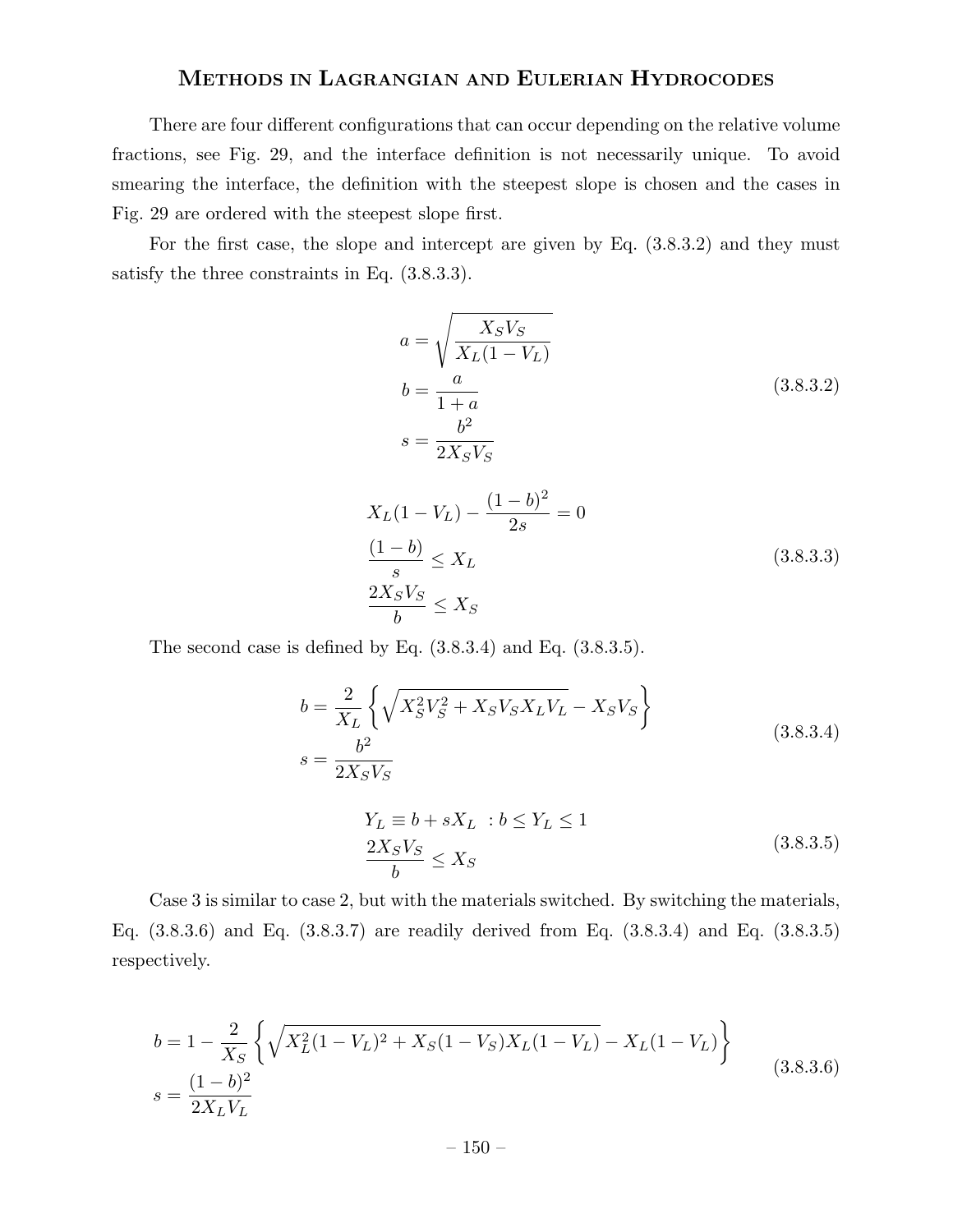$$
Y_S \equiv b - sX_S : 0 \le Y_S \le b
$$
  

$$
\frac{2(1 - V_L)X_L}{(1 - b)} \le X_L
$$
 (3.8.3.7)

The fourth case is defined by Eq. (3.8.3.8) and Eq. (3.8.3.9).

$$
s = \frac{2(V_L - V_S)}{X_L + X_S}
$$
  

$$
b = \frac{V_S X_L + V_L X_S}{X_L + X_S}
$$
 (3.8.3.8)

$$
b - sX_S \ge 0
$$
  

$$
b + sX_L \le 1
$$
 (3.8.3.9)

A different strategy for finding the slopes was proposed by David Youngs [151] in two dimensions. Youngs later created a similar method for three-dimensional calculations [152] that is very similar to the one currently used in CTH [63]. Referring to Fig. 29, side fractions,  $b_{(i,j+1/2)}$ , are calculated for each edge of an element using the two adjacent elements and Eq. (3.8.3.2) through (3.8.3.9). Note that the element is normalized to a unit square. The edge fractions are differenced to calculate an interface slope.

$$
s_{(i+1/2,j+1/2)} = \frac{b_{(i+1,j+1/2)} - b_{(i,j+1/2)}}{b_{(i+1/2,j+1)} - b_{(i+1/2,j)}}
$$
(3.8.3.10)

The position of the interface is adjusted to match the volume fractions of the two materials. If the actual material interface is a straight line, then the calculations of the side fractions is exact, and the exact material interface is calculated.

Since the concept of a side fraction is not readily generalized to three dimensions, Youngs calculates the normal to the material interface by differencing the volume fractions in the surrounding elements, and adjusts the interface position to match the volumes of the two materials. For a uniform mesh, Youngs uses Eq. (3.8.3.11) to difference the slope with  $\alpha$  set to 2.

$$
\frac{\partial f}{\partial x_1} = \frac{f_E - f_W}{2\triangle x_1}
$$

$$
\frac{\partial f}{\partial x_2} = \frac{f_N - f_S}{2\triangle x_2}
$$

 $-151-$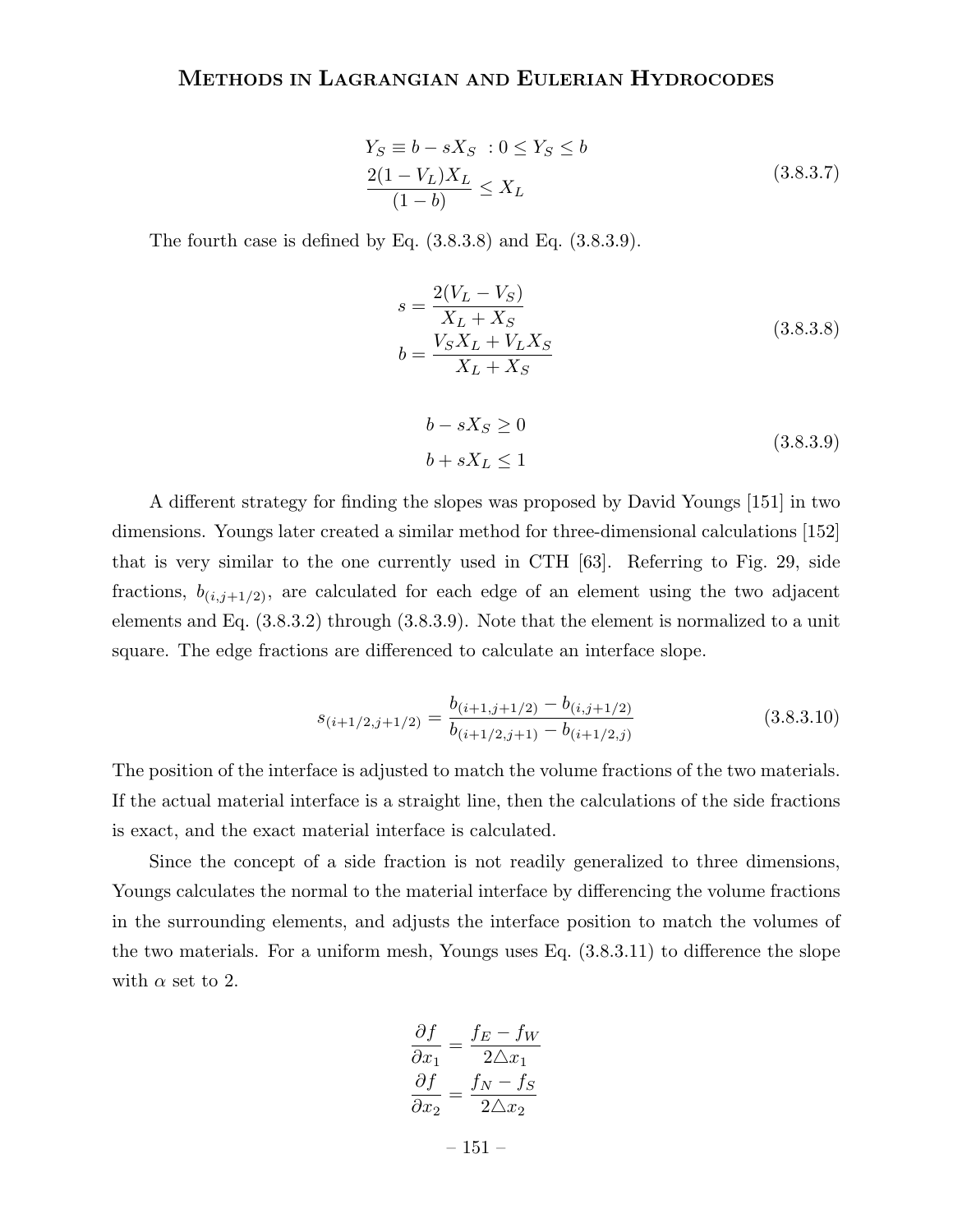$$
f_E = \frac{f_{(i+3/2,j+3/2)} + \alpha f_{(i+3/2,j+1/2)} + f_{(i+3/2,j-1/2)}}{2+\alpha}
$$
  
\n
$$
f_W = \frac{f_{(i-1/2,j+3/2)} + \alpha f_{(i-1/2,j+1/2)} + f_{(i-1/2,j-1/2)}}{2+\alpha}
$$
  
\n
$$
f_N = \frac{f_{(i-1/2,j+3/2)} + \alpha f_{(i+1/2,j+3/2)} + f_{(i+3/2,j+3/2)}}{2+\alpha}
$$
  
\n
$$
f_S = \frac{f_{(i-1/2,j-1/2)} + \alpha f_{(i+1/2,j-1/2)} + f_{(i+3/2,j-1/2)}}{2+\alpha}
$$
\n(3.8.3.11)

Youngs' algorithm was extended by Johnson [172] to nonorthogonal meshes and axisymmetric geometries in CAVEAT. The differences in Eq. (3.8.3.11) are evaluated with the logical coordinates,  $L_i$ , and then transformed to the physical coordinate system by inverting Eq. (3.8.3.12)

$$
\begin{Bmatrix}\n\frac{\partial f}{\partial x_1} \\
\frac{\partial f}{\partial x_2}\n\end{Bmatrix} = \begin{bmatrix}\n\frac{\partial L_1}{\partial x_1} & \frac{\partial L_2}{\partial x_1} \\
\frac{\partial L_1}{\partial x_2} & \frac{\partial L_2}{\partial x_2}\n\end{bmatrix} \begin{Bmatrix}\n\frac{\partial f}{\partial L_1} \\
\frac{\partial f}{\partial L_2}\n\end{Bmatrix}
$$
\n(3.8.3.12)

While the location of the interface for planar problems can be calculated explicitly, the location in axisymmetric problems is described by a cubic equation which is solved by Newton iteration.

Somewhat simpler difference expressions were proposed earlier by Hirt and Nichols for SOLA-VOF [145]. For a rectangular mesh, the height of a particular material above the bottom edge of a row of elements is defined by Eq. (3.8.3.12), then the slope is calculated with Eq. (3.8.3.13), where  $\triangle y$  and  $\triangle z$  are the element dimensions.

$$
Z_{i+1/2} = f_{(i+1/2,j-1/2)} \Delta z_{(i+1/2,j-1/2)} +
$$
  
\n
$$
f_{(i+1/2,j+1/2)} \Delta z_{(i+1/2,j+1/2)} +
$$
  
\n
$$
f_{(i+1/2,j+3/2)} \Delta z_{(i+1/2,j+3/2)}
$$
\n(3.8.3.12)

$$
\frac{\partial Z}{\partial y}\Big|_{(i+1/2,j+1/2)} = \frac{2(Z_{(i+3/2)} - Z_{(i-1/2)})}{\Delta y_{(i-1/2,j+1/2)} + 2\Delta y_{(i+1/2,j+1/2)} + \Delta y_{(i+3/2,j+1/2)}} \tag{3.8.3.13}
$$

If the material interface is determined to be almost vertical, the slope  $\partial Y/\partial z$  is calculated using an expression similar to Eq. (3.8.3.13). As in Youngs' algorithm, once the slope is calculated, its position is adjusted to match the volume fractions in element  $(i + 1/2, j + 1)$  $1/2$ ).

McGlaun and Thompson [63] use a contouring algorithm to calculate the material interface. At each element corner, a volume fraction is calculated by averaging the volume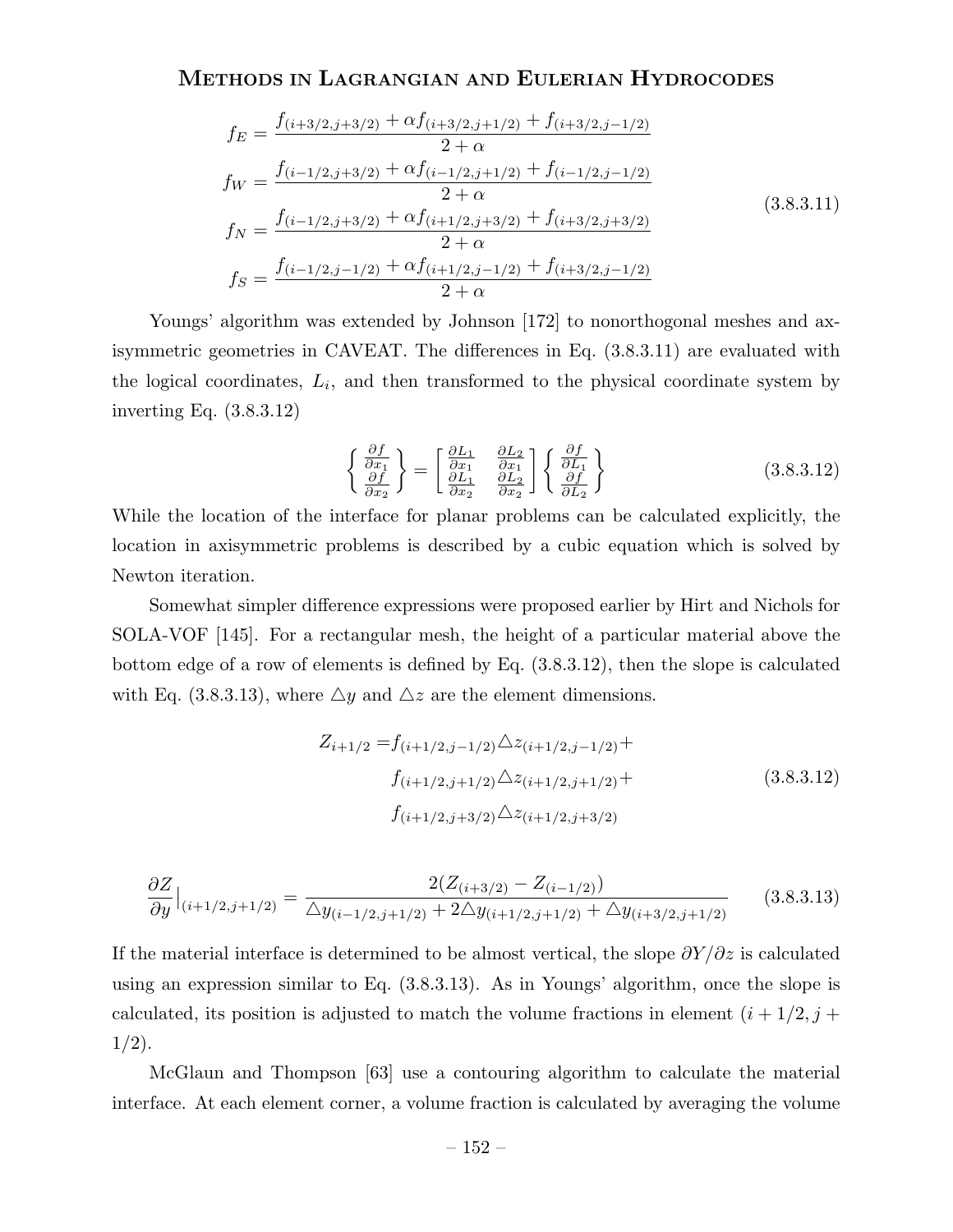fraction from the four surrounding elements. The family of possible material interfaces is the set of straight contour lines through the element parameterized by the contour level. The particular contour line that is used for the interface is the one that matches the material volumes.

**3.8.4 Handling more than two materials.** The VOF algorithms which explicitly calculate interfaces, with the exception of SLIC, are described in terms of two materials. Extending the algorithms to handling more materials is nontrivial. With three materials, Y intersections can occur and the material interfaces calculated by the VOF algorithms can intersect. Only the SLIC algorithm has the topological flexibility to represent Y or T intersections, while the other algorithms simply layer the materials.

Two strategies are used in calculating multiple material interfaces. The first is to calculate the interface between each material and the mixture of all other materials in a completely independent manner. The second strategy is more complicated to explain, but only a little more difficult to implement. The materials in the element are ordered in some manner, with the precise ordering being dependent on the code. The interface between the first material and the remaining materials is determined. The volume fractions of the first and second material are added to generate a mixed material, and the interface between the mixture and the remaining materials is calculated. The layer of the second material is defined by the two interfaces. In a similar manner, the layer for material  $i$  is defined by the previous interface and the interface between the mixture of materials 1 through i and the remaining materials. Youngs requires the user to specify the order of the materials in the layers as input [151], while McGlaun orders the materials by decreasing volume fraction in the downstream element. While building the interfaces layer by layer does not eliminate the problem of intersecting interfaces, it does minimize the problem and layers of material less than an element wide can be tracked accurately.

When two interfaces intersect, the interfaces can either be adjusted to eliminate the intersection or the fluxes can, if necessary, be scaled during the advection. The first strategy is fairly straight forward to implement when the interfaces are built up layer by layer. The second strategy follows the same rules used in section (3.8.2). Presumably the interfaces have been calculated using one of the higher order schemes of the previous section, and any alteration of the interfaces corresponds to adding extra diffusion. If the interfaces intersect outside of the volume being advected, then no problem will occur and interfaces and fluxes should remain unchanged. When the interfaces intersect inside the volume flux, the sum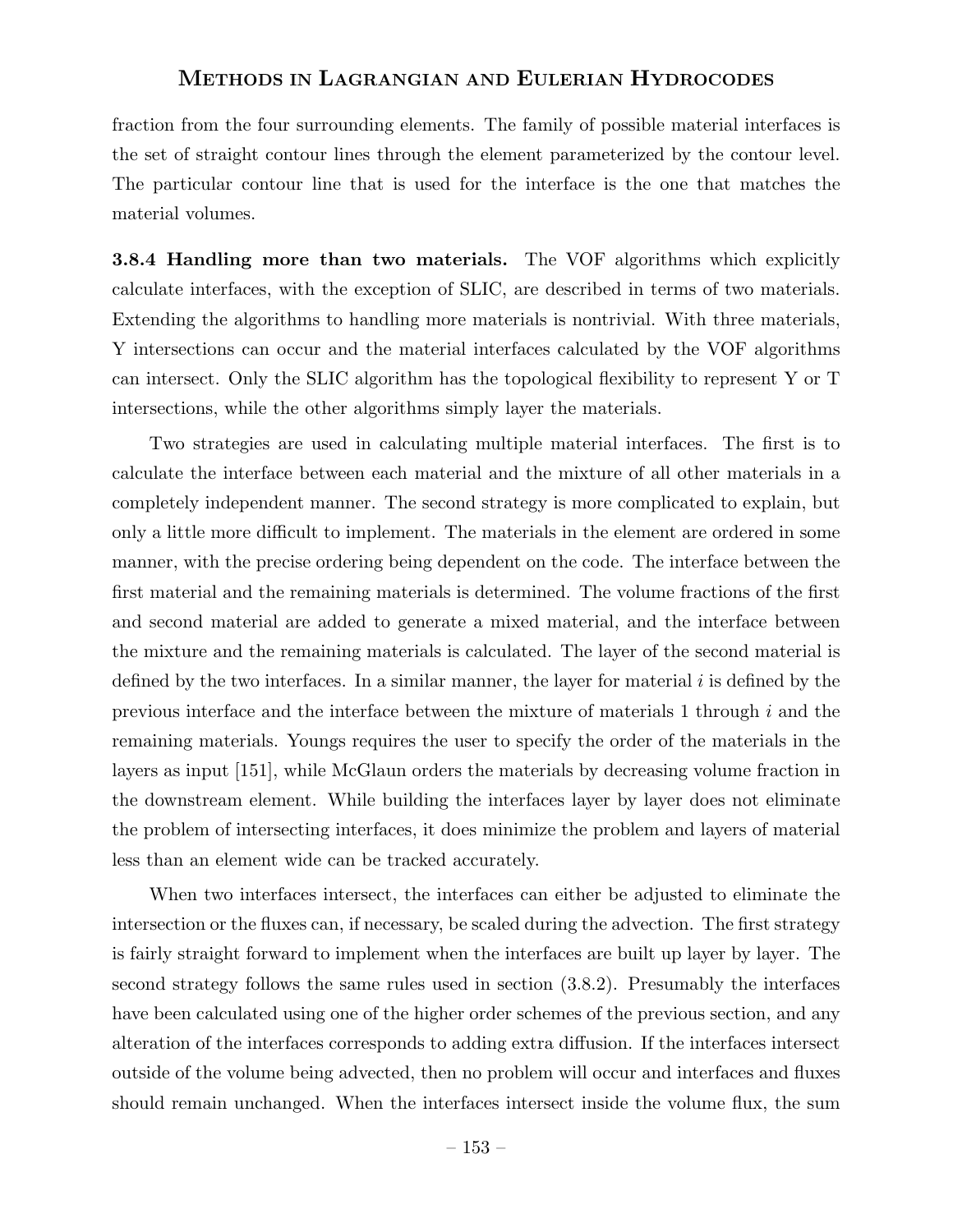of the partial volume fluxes for each material will not equal the total volume flux.

**3.8.5 Lagrangian marker particles.** One way to represent material interfaces that is not used very much anymore in hydrocodes is Lagrangian marker particles. The particles are initially placed at the interface between materials. Their positions are updated during the Lagrangian step, and the current interface is defined by interpolating between the particles. Hermitian interpolation is sometimes used instead of linear interpolation to reduce the noise in the solution [141]. Particles are added and deleted dynamically to maintain an accurate interface. While this approach is superficially attractive (e.g., no diffusion across the material interfaces, the exact location of the interface is known), it has a number of difficulties. One difficulty is the topology is fixed by the Lagrangian nature of the lines. Complicated logic must be added to handle the changes in the topology that occur in penetration calculations.

Another problem is updating the position of the marker particles. Consider, for example, a particle in the interior of an element that is on the interface between steel and air. When the element is compressed, most of the compression is taken up by the air. An isoparametric interpolation of the velocity at the particle would compress the steel as much as the air, resulting in erroneously high stresses within the steel and incorrect volume fluxes during the advection. To eliminate this problem, some programs such as HELP [95], use a density weighted velocity average over an area surrounding the particle. The area is generally comparable to the area of an element.

Errors in the Lagrangian velocity of the marker particles can lead to the interfaces becoming tangled. Surface tension algorithms can prevent kinks and contact algorithms can prevent interpenetration of the interfaces. Each additional fix, however, reduces the attractiveness of the marker particles.

#### **3.9 COUPLED EULERIAN LAGRANGIAN CALCULATIONS**

In some cases it is desirable to represent one part of a problem with a Lagrangian mesh and another part with an Eulerian mesh. Examples of this type of calculation include underwater explosions, where the fluid is Eulerian and the hull is Lagrangian, and low velocity penetration calculations, where the penetrator is Lagrangian and the target is Eulerian. The Lagrangian mesh moves through the Eulerian mesh, and some mechanism is necessary to couple the their responses. Note that this is a different problem than the typical fluid-structure interaction problems described in the engineering literature. The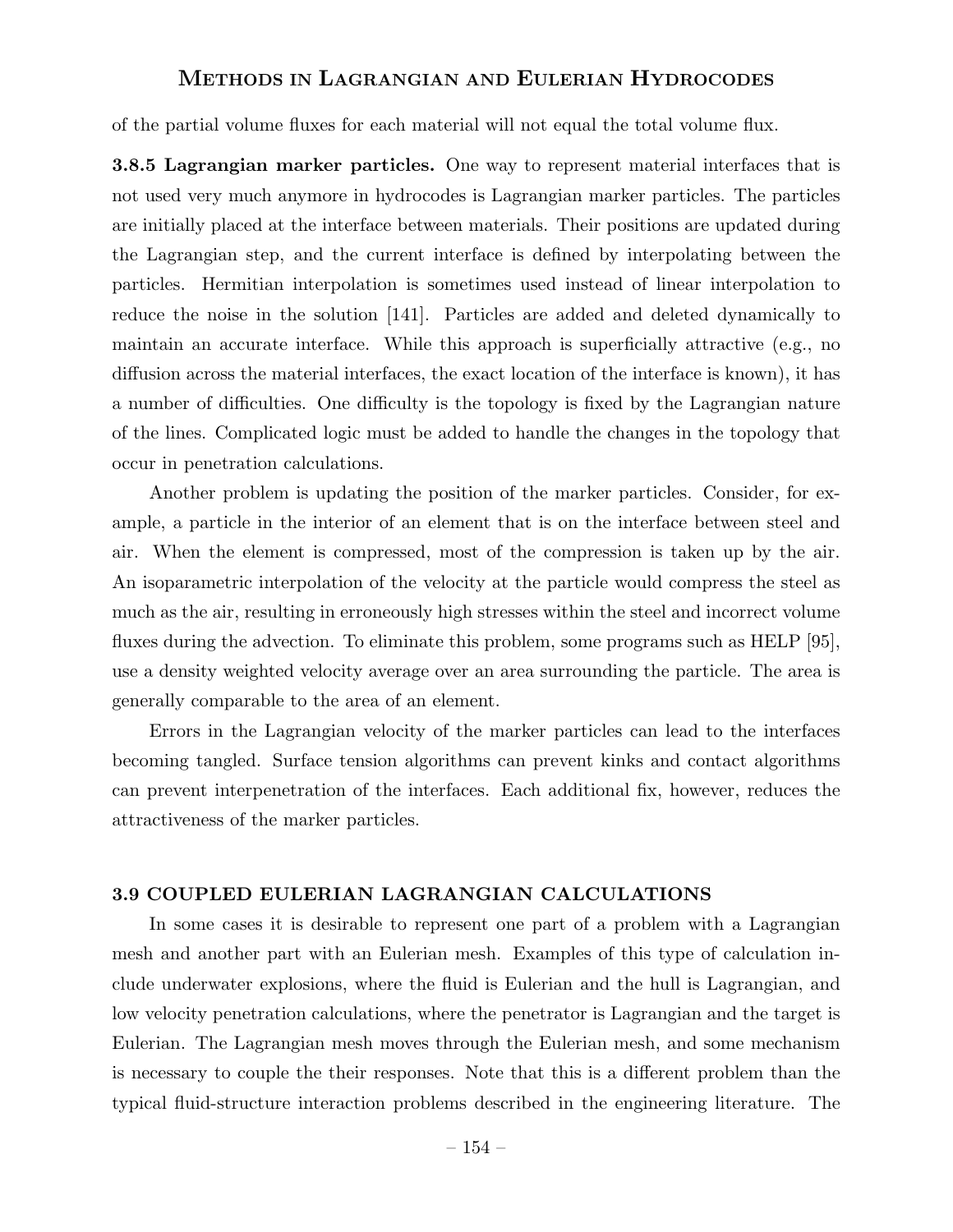latter case is usually treated by putting a slideline between the fluid and the structure, and the fluid is treated with a simplified ALE formulation. In explicit codes, the general strategy for coupled Eulerian Lagrangian calculations is to apply pressure boundary conditions on the Lagrangian mesh from the Eulerian mesh, and to treat the Lagrangian mesh boundaries as velocity boundary conditions in the Eulerian mesh [2], [150], [9].

**3.9.1 The pressure boundary conditions.** The Lagrangian boundary overlaps the Eulerian mesh as shown in Fig. 32. Each boundary segment is considered independently and subdivided into a set of subsegments, which each subsegment being defined as the portion of the segment that divides a particular Eulerian element. The force contribution from a particular Eulerian element to a segment is the normal component of the stress acting at the subsegment centroid times the area of the subsegment. The superscript  $k$ refers to the kth element contributing to the force acting on the segment,  $A^k$  is the area of the kth subsegment, and  $n$  is the normal to the boundary segment, and half the force on the segment is distributed to the two Lagrangian nodes defining it.

$$
F_i^{seg} = n_\ell \sigma_{\ell j}^k n_j A^k n_i \tag{3.9.1.1}
$$

$$
F_{\alpha i} = \frac{1}{2} n_{\ell} \sigma_{\ell j}^k n_j A^k n_i N_{\alpha}(x_k)
$$
\n(3.9.1.2)

While the area weighting works well in practice, Noh [9] has pointed out that the boundary is, in general, a contact discontinuity, and that the pressure and the normal component of the velocity are continuous across it. A better treatment might calculate the pressure as a density weighted average of the Eulerian and Lagrangian pressures.

Usually the deviatoric contribution is ignored, and  $n_{\ell} \sigma_{\ell j}^k n_j$  simplifies to  $-P^k$ . Many codes, such as PELE [150] and CEL [9], assume that the pressure is constant within each Eulerian element, while other codes, such as PISCES [2], use a linear pressure approximation based on the van Leer MUSCL algorithm. In Eq.  $(3.9.1.3)$ , a subscript c indicates the value at the area centroid of the element. The area centroid is calculated based on the area of the Eulerian element that is not covered by the Lagrangian mesh, see Fig. 32.

$$
P(y,z) = P_c + \frac{\partial P}{\partial y}(y - y_c) + \frac{\partial P}{\partial z}(z - z_c)
$$
 (3.9.1.3)

Once the contributions to the boundary forces from the Eulerian mesh are calculated, the Lagrangian mesh is updated in the usual manner.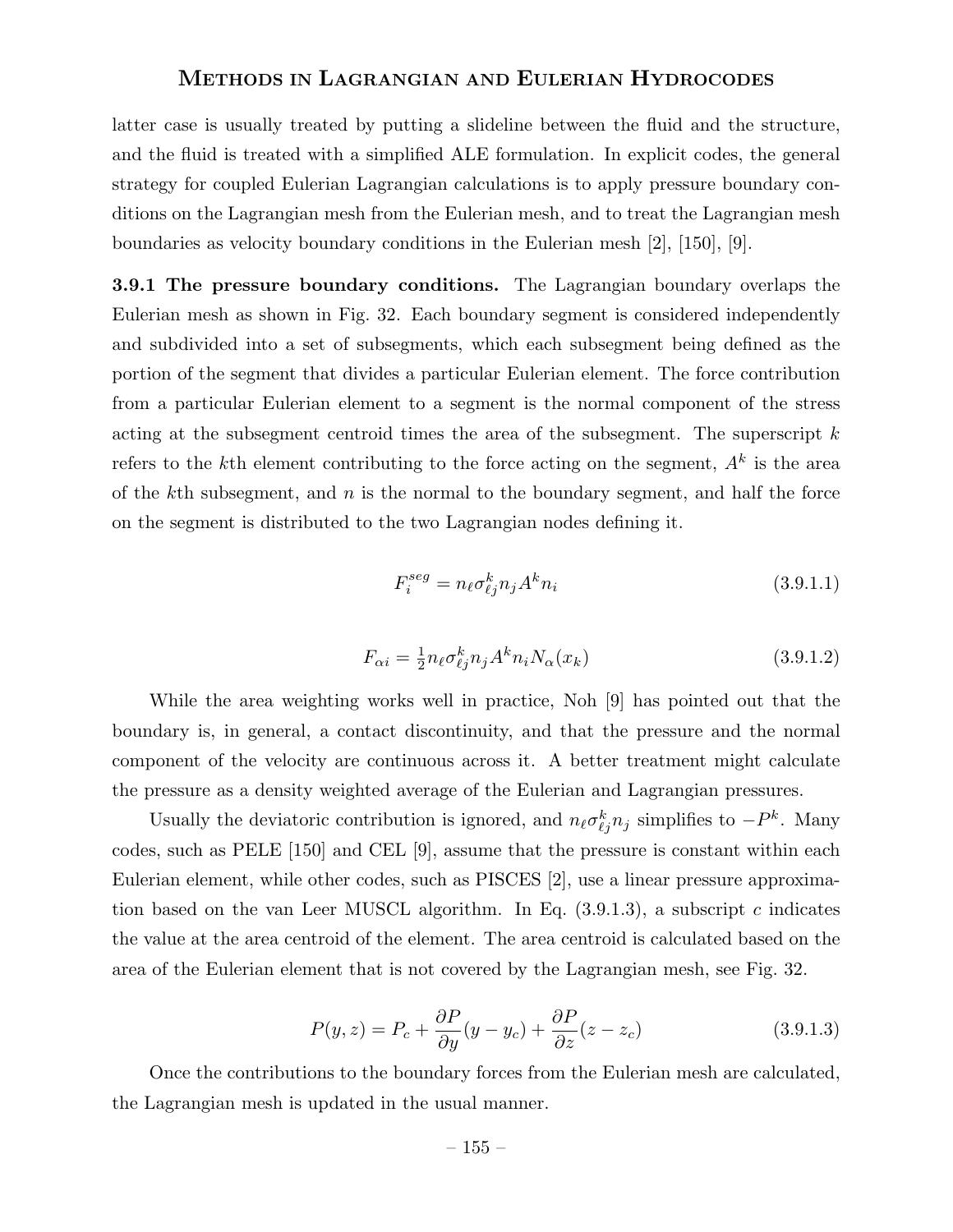**3.9.2 The velocity boundary conditions.** The geometrical quantities associated with the Eulerian element cannot be calculated in the standard manner when it is partially overlapped by a Lagrangian mesh. Instead of the standard difference stencil for the average strain rate, an integral difference is performed over the arbitrarily shaped polygon defined by the intersection of the Eulerian element and the Lagrangian mesh, see Eq. (2.5.3.1), in CEL and PISCES. In PELE [150], the velocities at the covered edges of an element are calculated by requiring that the normal velocity of the Lagrangian boundary equal the fluid velocity in the same direction. After the edge velocities are calculated, the strain rates are calculated in the usual manner. The element volume is calculated by subtracting the Lagrangian volume from the volume of the Eulerian element. Once these quantities have been established, the stress and pressure are updated. The velocities of the uncovered parts of the element are updated in the normal manner.

When the Lagrangian boundary is uncovering an element, initial conditions must be established for the velocity, stress, and history variables. PISCES [2] blends and unblends small, partially covered elements with their adjacent elements to maintain a large time step. When an element is being uncovered, its uncovered area is initially very small and it is blended with its neighbor. When it is large enough not to control the time step, it is unblended. Its initial values are evaluated at its centroid by using a monotonic Taylor expansion about the centroid of the blended elements. CEL [9] also uses blending for the element-centered quantities, but the node-centered velocities are handled in a different manner. The velocity of a covered node in the direction direction of the normal to the boundary is interpolated from the boundary while the tangential velocity is governed by the Eulerian difference equations. As mentioned previously, PELE determines the velocities at the covered edges of an element by requiring that the normal velocity of the boundary and the normal component of the fluid velocity match.

#### **3.10 REMAPPING AND REZONING**

One alternative to Eulerian and ALE formulations, which is referred to as "rezoning," is to allow a Lagrangian calculation to run until the mesh becomes unacceptably distorted, create a new, undistorted mesh, map the solution from the undistorted mesh, and then continue the Lagrangian calculation. The boundary between rezoning and the other formulations is not sharply defined. ALE codes can run in a purely Lagrangian manner or remap the solutions only regionally on a periodic basis. Rezoning algorithms are usually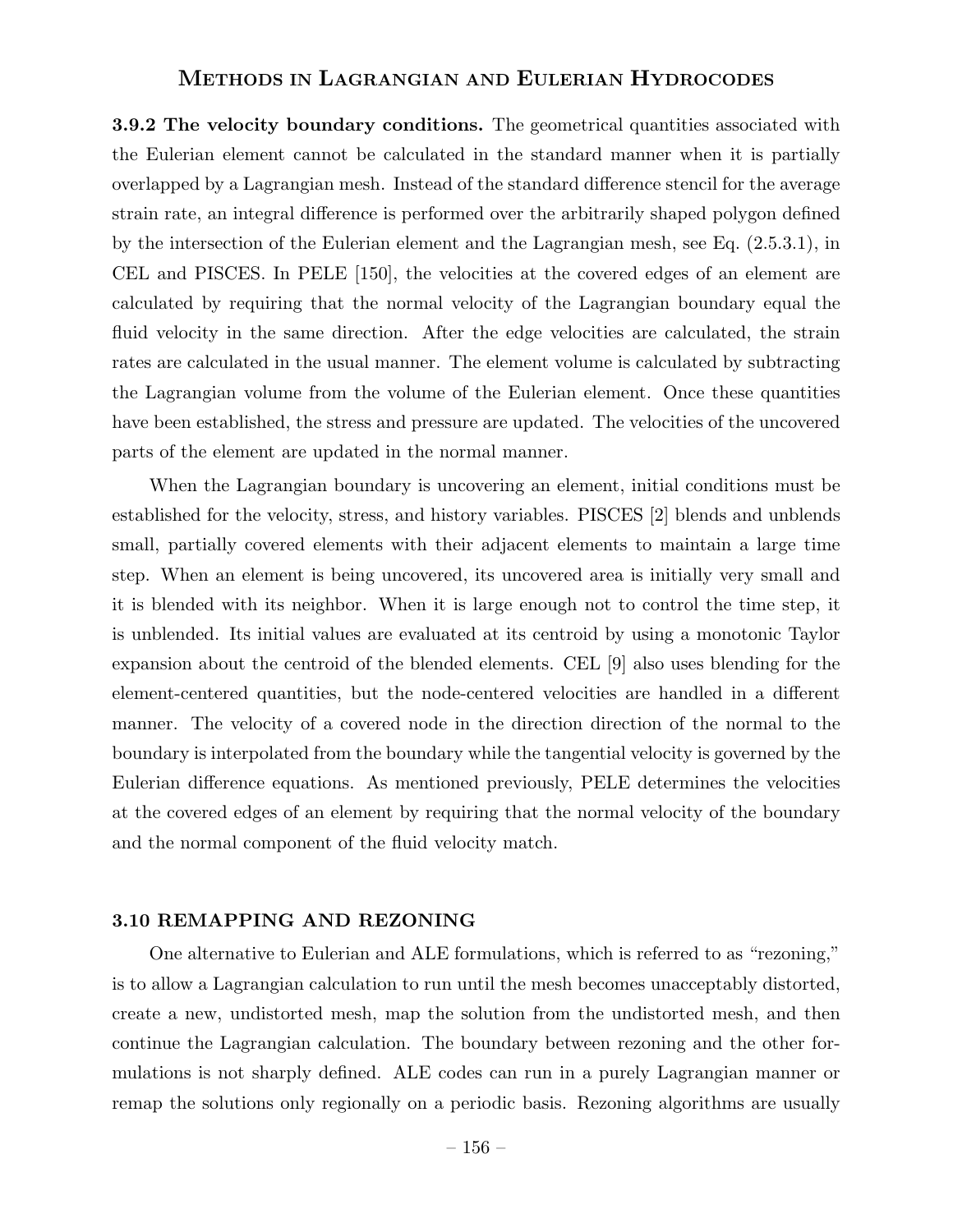defined as mapping algorithms that operate on two arbitrary meshes while advection algorithms are restricted to topologically identical meshes and have a Courant limit on their stability.

The generality of rezoning algorithms makes them computationally expensive in comparison to advection algorithms, and generally restricts them to first or second order accuracy. As a consequence, they are used infrequently during an otherwise Lagrangian calculation. The simplest rezoning algorithms are based on interpolation and are not conservative, while more expensive algorithms map arbitrary linear approximations from one mesh to another in a conservative manner. The mathematical basis for rezoning algorithms is simple, but their implementation is complicated due to the tedious geometrical calculations associated with handling an arbitrary mesh, e.g., whether or not a point lies within a particular element.

**3.10.1 Interpolation.** The cheapest and most diffusive method for rezoning is interpolation. An interpolation function is constructed for the distorted mesh and new values are calculated by evaluating the interpolation function at the centroids of the elements in the new mesh. The definition of the interpolation function is not unique, but the most common approach is to use the bilinear shape functions at the nodes to interpolate both the node-centered and element-centered quantities.

The construction of the values of  $\phi$ , an element-centered variable, at the nodes is frequently based on the minimization procedure developed by Zienkiewicz, et al., [157]. Denoting the node-centered values with Greek subscripts, and the element values with upper-case subscripts, the least squares fit is found by minimizing the functional Π.

$$
\Pi = \frac{1}{2} \sum_{I} \int_{\Omega_{I}} (\phi_{\alpha} N_{\alpha} - \phi_{I})^{2} d\Omega \qquad (3.10.1.1)
$$

Taking the derivative of  $\Pi$  with respect to each  $\phi_{\alpha}$  generates a set of linear equations.

$$
\left[\sum_{I} \int_{\Omega_{I}} N_{\alpha} N_{\beta} d\Omega \right] \phi_{\beta} d\Omega = \sum_{I} \int_{\Omega_{I}} N_{\alpha} \phi_{I} = f_{\alpha}
$$
\n(3.10.1.2)

The term within the square brackets has the same form as the consistent mass matrix, defined in Eq. (2.4.1.6), and it is denoted  $\mathcal{M}_{\alpha\beta}^c$ . A lumped matrix,  $\mathcal{M}_{\alpha\beta}^{\ell}$  can also be defined in the same manner as for a mass matrix. Using the lumped matrix, values for  $\phi_{\alpha}$ can calculated in a trivial manner.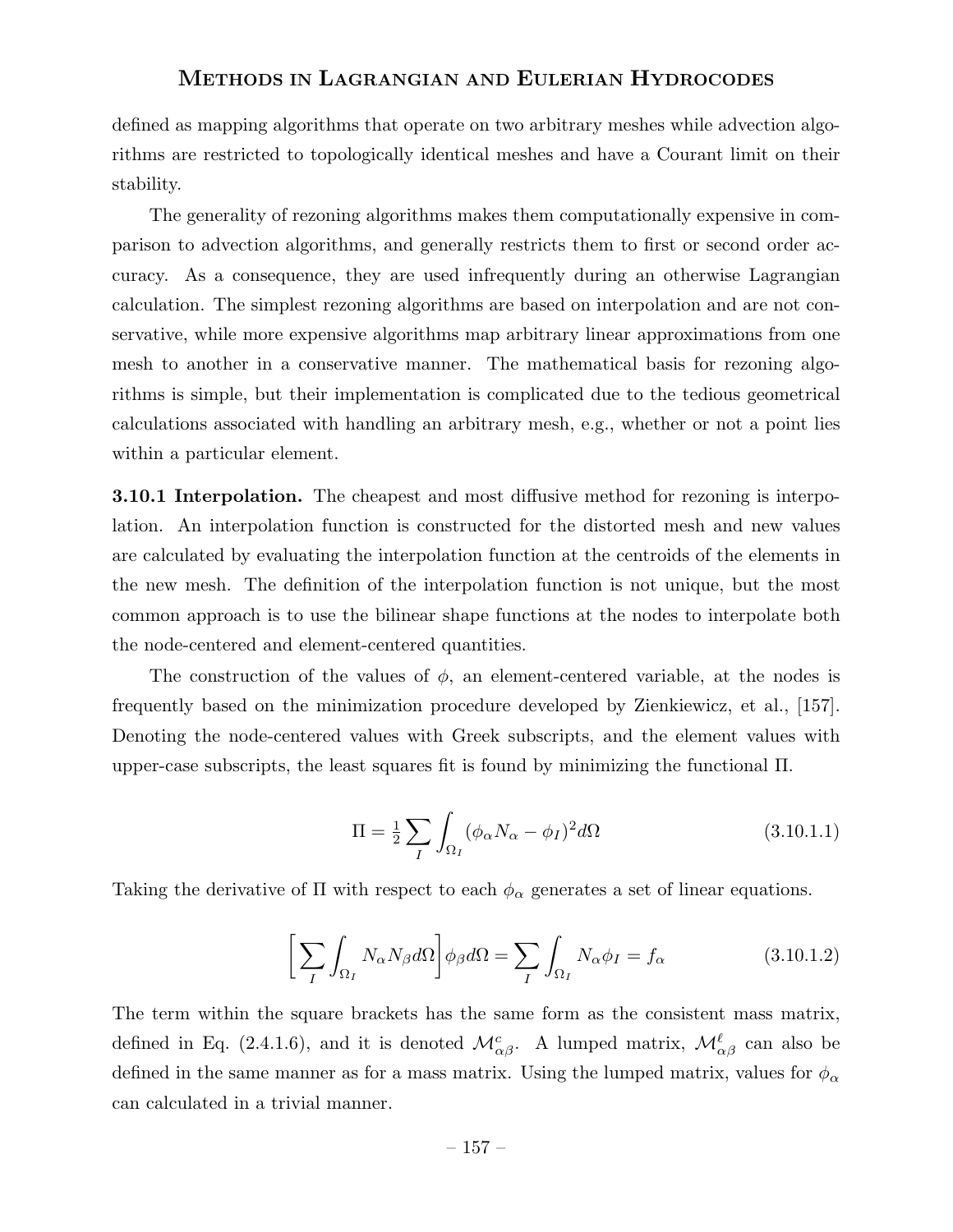$$
\phi_{\alpha} = \frac{f_{\alpha}}{\mathcal{M}_{\alpha\alpha}^{\ell}} \quad \text{no sum on } \alpha \tag{3.10.1.3}
$$

The values defined by Eq. (3.10.1.3) provide a starting vector for an iterative solution to the fully coupled equations. The superscript on the  $\phi$  refers to the iteration number

$$
\phi_{\alpha}^{i+1} = \frac{f_{\alpha} - (\mathcal{M}_{\alpha\beta}^c - \mathcal{M}_{\alpha\beta}^{\ell})\phi_{\beta}^i}{\mathcal{M}_{\alpha\alpha}^{\ell}} \quad \text{no sum on } \alpha \tag{3.10.1.4}
$$

When the convergence criteria,  $\epsilon$ , is relatively loose ( $\sim 10^{-2}$ ), approximately five iterations are needed, while tight tolerances ( $\sim 10^{-4}$ ) require approximately forty iterations [18].

$$
\frac{||\phi_{\alpha}^{i+1} - \phi_{\alpha}^{i}||}{||\phi_{\alpha}^{i+1}||} \le \epsilon
$$
\n(3.10.1.5)

Hallquist [18] reports that the difference between the original element-centered values of  $\phi$ and values calculated from the interpolation function average under five percent. Before the new value of  $\phi$  is calculated for an element, the nodes are checked to see if they have been moved during the smoothing of the mesh. If they have not been changed, then the value of  $\phi$  remains unchanged, which reduces the computational cost and avoids introducing any interpolation error into that element.

The new element-centered values in DYNA2D [18] are calculated by integrating the interpolation function with Gaussian quadrature (usually  $2\times 2$ ) and dividing it by the area of the new element.

$$
\phi_I = \frac{\int_{\Omega_I} \phi d\Omega}{\Omega_I} \tag{3.10.1.6}
$$

The two problems with this approach are the solution variables are not conserved, and the nodal values defined by Eq. (3.10.1.2) may not be monotonic. In practice, the conservation error is usually only a few percent. It can be reduced by increasing the number of Gauss points used in the quadrature, but the order of the integration should not be increased since the interpolation function is only bilinear. In areas where there are steep gradients, first order integration should be used with a large number of integration points. The lack of monotonicity can be easily demonstrated by considering two elements of equal size in one dimension. Letting the left element have a value of  $\phi$  equal to one and the right element, zero, the nodal values for  $\phi$  are 3/2, 1/2, and -1/2 from left to right. In regions around strong shocks, the initial iteration values of  $\phi_{\alpha}$  defined by Eq. (3.10.1.3)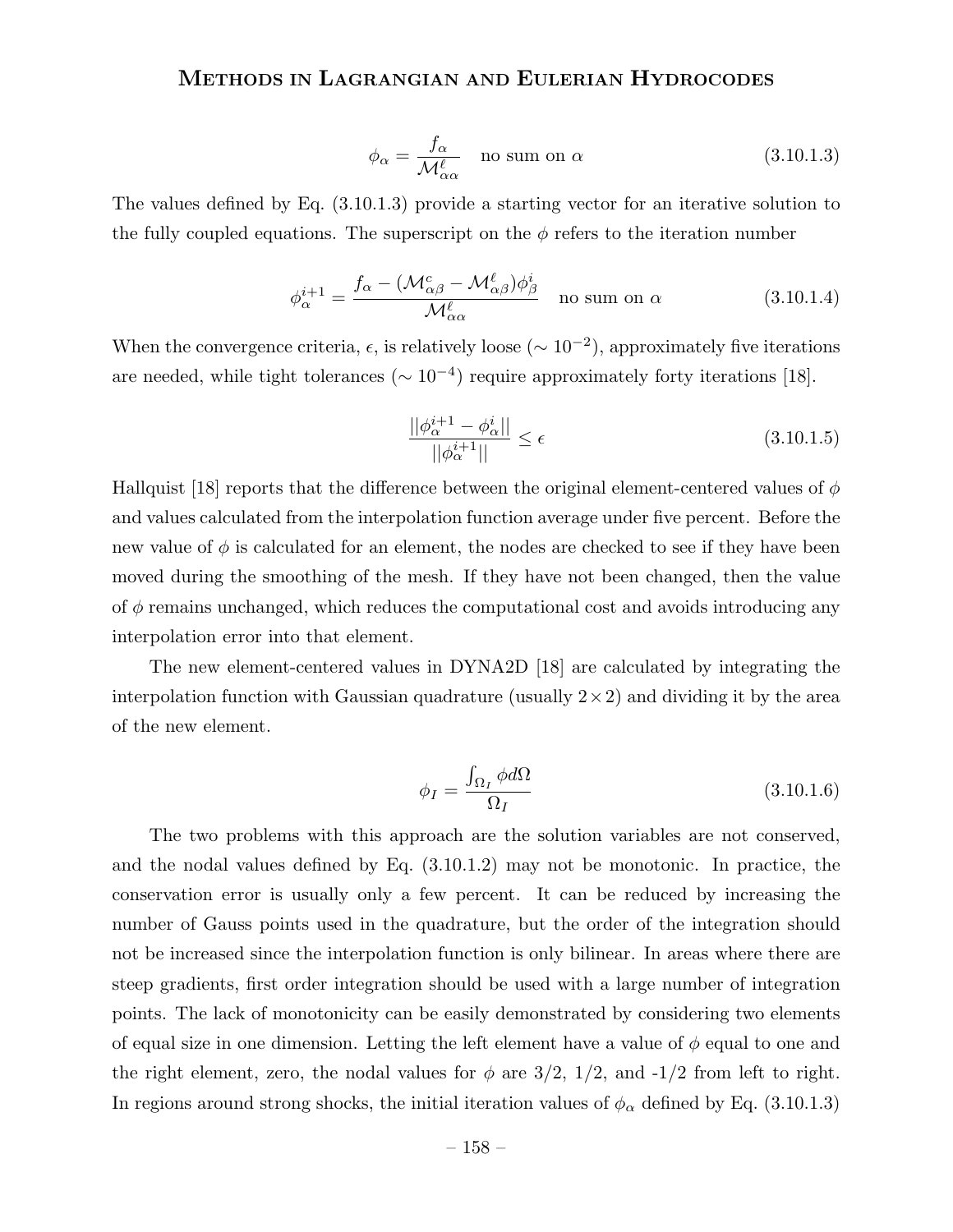may be preferable to the converged values since the initial values do define a monotonic, if diffusive, interpolation function.

The geometrical challenge associated with this algorithm is calculating the location in the original mesh of a point in the new mesh. As a first step, the element in the original mesh that contains the point must be determined. The algorithm outlined here is used in the DYNA2D rezoner, and it also contains the basic search strategy for locating a slave node on a master surface in three dimensions [75].

To check whether or not an element contains a particular point is computationally expensive, and therefore a simple strategy is used to reduce the number elements that must be checked. Before the rezone is performed, a list of the elements surrounding each node is generated. The list is easily and efficiently generated from the connectivity data. The closest node in the original mesh to the specified point is determined either through a brute force search or a nested bucket sort [64], the latter being much more efficient. The list of elements surrounding the closest node provides an initial list of elements that could contain the specified point. Unless the mesh is unusually distorted, the initial list is sufficient, but the search list can be recursively expanded by considering all the elements surrounding all the nodes that are used to define the elements in the initial (or previous) search list.

The specified point usually lies within an element if Eq. (3.10.1.7) is satisfied. The vector  $\vec{s}$  is the vector from the closest node to the specified point, and vectors  $\vec{v}_1$  and  $\vec{v}_2$ radiate outward from the closest node along the edges of the element, see Fig. 33.

$$
(\vec{v}_1 \times \vec{s}) \cdot (\vec{s} \times \vec{c}_2) > 0 \tag{3.10.1.7}
$$

After passing this test, the isoparametric coordinates of the point are calculated. If they fall outside the range of  $[-1, +1]$ , the specified point doesn't lie within the element and the element search must be continued. There are other tests that can be performed to determine whether or not the point is within the element before attempting to calculate its isoparametric coordinates. Milgram [158] provides a concise review of the methods for solving this problem generalized to arbitrary polygons and introduces a method of his own.

The isoparametric coordinates are calculated by eliminating  $\xi_1$  in terms of  $\xi_2$  and solving the resulting quadratic equation. When a quadrilateral element is degenerated to obtain a triangular element, the isoparametric coordinates are degenerate at the two condensed nodes. A logical check must be performed for triangular elements to handle this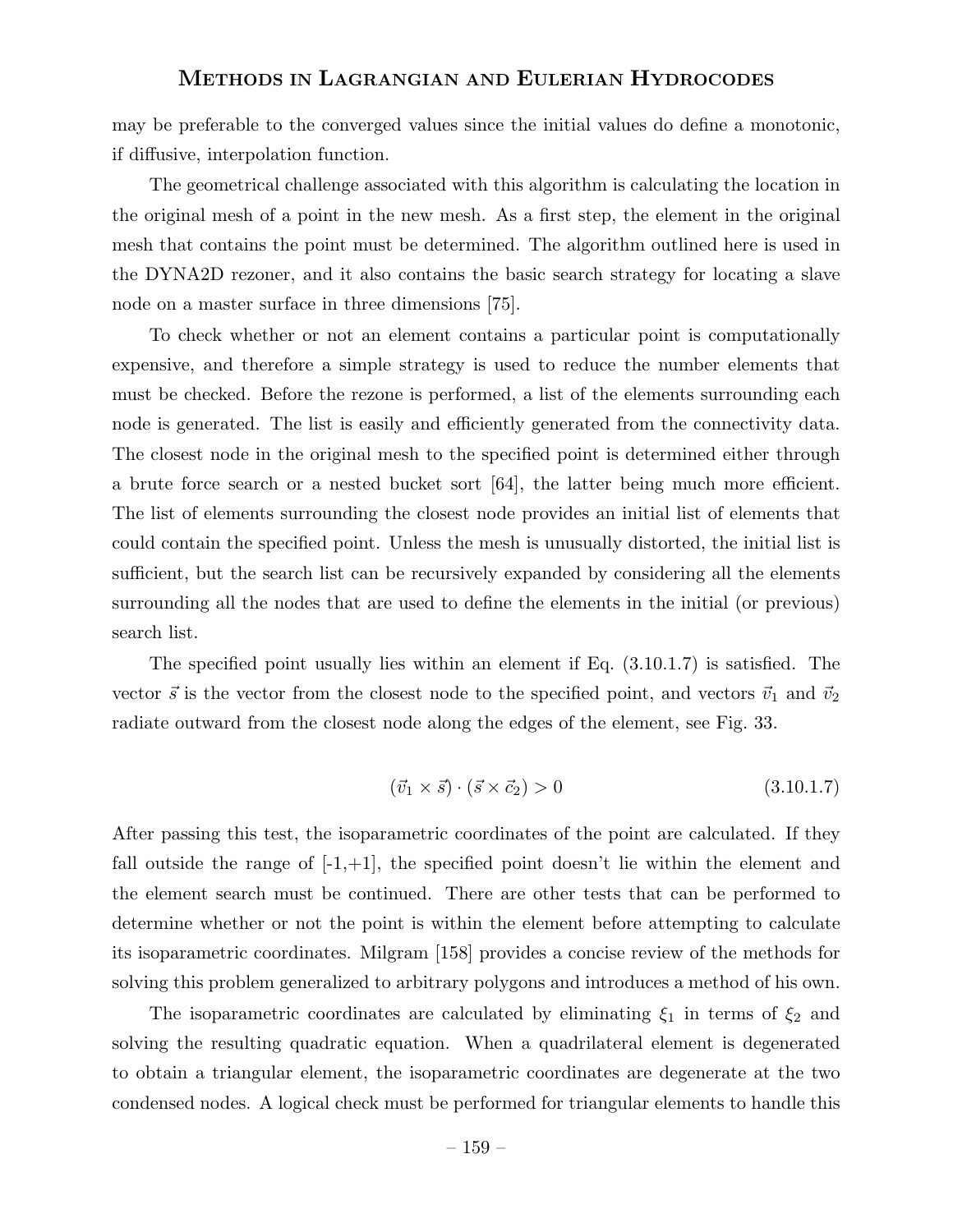case.

**3.10.2 The completely conservative rezone.** Conservation is guaranteed by construction if the new element-centered (or momentum control volume) values of  $\phi$  are defined by Eq. (3.10.1.6) with a conservative interpolation function and the integrals are evaluated exactly. This approach is used by Dukowicz [159], [160] and Hancock [2], but their implementations differ considerably in detail.

Hancock uses a constant value of  $\phi$  over each zone and calculates the volume contributed from each of the old elements that overlaps a particular new element in the mesh. Denoting the values before and after the rezone by a superscript  $-$  and  $+$  respectively, and the volume from old element  $J$  overlapping new element  $I$  as  $V_J^I$ , the discrete version of Eq.  $(3.10.1.6)$  is given by Eq.  $(3.10.2.1)$ . Note that the sum of  $V_J^I$  equals the volume of  $I, V^I.$ 

$$
\phi_I^+ = \frac{\sum_J V_J^I \phi_J^-}{\sum_J V_J^I} \tag{3.10.2.1}
$$

The algorithm, which he attributes to Thorn and Holdridge [161], for calculating the overlap is the same one Hancock uses for calculating the volumes of the Eulerian elements in the coupled Eulerian-Lagrangian calculations. Both elements are decomposed into four quadrilaterals, as shown in Fig. 34, by projecting their four edges onto the y axis. The quadrilateral defined by the third and fourth nodes of element I is denoted  $V_{4,3}^I$ , and the others are denoted in a similar manner. The signed union of the four quadrilaterals equals the area of the associated element. Assuming that the nodes are numbered in a counterclockwise manner, the sign of the quadrilateral  $V_{i+1,i}^I$  is the same as the sign of  $y_i - y_{i+1}$  so that the upper edges of the quadrilateral always contribute a positive volumes, and the lower, negative volumes.

$$
V^{I} = \bigcup_{i=1}^{4} \text{sgn}(y_{i} - y_{i+1}) V_{i+1,i}^{I}
$$
 (3.10.2.2)

The overlap volume is the intersection of  $V^I$  and  $V^J$ .

$$
V_J^I = V_I^J = V^I \bigcap V^J = \bigcup_{i,j=1}^4 \text{sgn}\big((y_i - y_{i+1})(y_j - y_{j+1})\big) V_{i+1,i}^I \bigcap V_{j+1,j}^J \qquad (3.10.2.3)
$$

The problem, therefore, is reduced to calculating the intersection of  $V_{i+1,i}^I \cap V_{j+1,j}^J$ . The two cases of the edges intersecting or not intersecting are identified and handled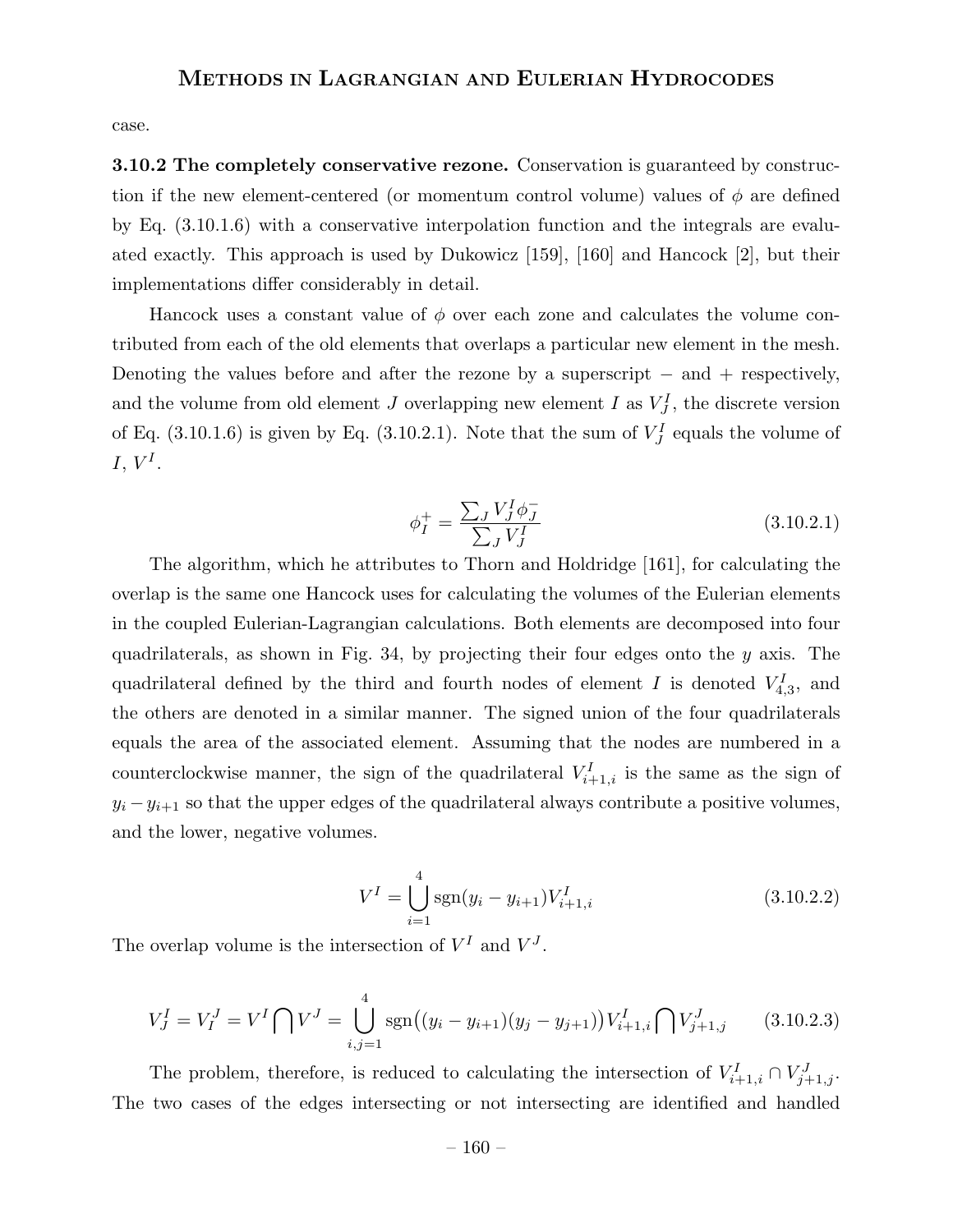separately. The components of vector along the edge of element  $I$  are  $\triangle y^I$  and  $\triangle z^I$  , and similarly for element J. If  $sgn((y_i - y_{i+1})(y_j - y_{j+1}))$  is zero, then at least one of the edges is parallel to the z axis and the volume is zero. The left and right boundaries of the overlap are calculated according to Eq. (3.10.2.4).

$$
y_L = \max[\min(y_i^I, y_{i+1}^I), \min(y_j^J, y_{j+1}^J)]
$$
  
\n
$$
y_R = \min[\max(y_i^I, y_{i+1}^I), \max(y_j^J, y_{j+1}^J)]
$$
\n(3.10.2.4)

The values of z at the left and right boundaries of the overlap are the minimums of the two edge values at  $y_L$  and  $y_R$  because the intersection of the two volumes is being calculated.

$$
z_L = \min(m^I(x_L - x_i^I) + z_i^I, m^J(x_L - x_j^J) + z_j^J)
$$
  
\n
$$
z_R = \min(m^I(x_R - x_i^I) + z_i^I, m^J(x_R - x_j^J) + z_j^J)
$$
  
\n
$$
m^I = \frac{\Delta z^I}{\Delta y^I}
$$
  
\n
$$
m^J = \frac{\Delta z^J}{\Delta y^J}
$$
\n(3.10.2.5)

The intersection of the edges does not occur in the region of the overlap if the slopes,  $m<sup>I</sup>$  and  $m<sup>J</sup>$ , are equal, or if the intersection occurs outside of  $[y_L, y_R]$ . The intersection of the lines defined by the edge segments is calculated using Eq. (3.10.2.6).

$$
y^{M} = \frac{(z_j^{J} - z_i^{I} + m^{I}y_i^{I} - m^{J}y_j^{J})}{m^{I} - m^{J}}
$$
  
\n
$$
z^{M} = m^{I}(y^{M} - y_i^{I}) + z_i^{I}
$$
\n(3.10.2.6)

For the nonintersecting case, the volumes are given by Eq. (3.10.2.7), while the volumes for the intersecting case are given by Eq. (3.10.2.8). In the axisymmetric case, the volumes are for a wedge subtending one radian.

$$
V_{i+1,i}^I \cap V_{j+1,j}^J = \frac{1}{2}(y_R - y_L)(z_R + z_L)
$$
 planar  
=  $\frac{1}{6}(y_R - y_L)(z_R^2 + z_R z_L + z_L^2)$  axisymmetric (3.10.2.7)

$$
V_{i+1,i}^I \cap V_{j+1,j}^J
$$
  
=  $\frac{1}{2} \left\{ (y_M - y_L)(z_M + z_L) + \right\}$ 

– 161 –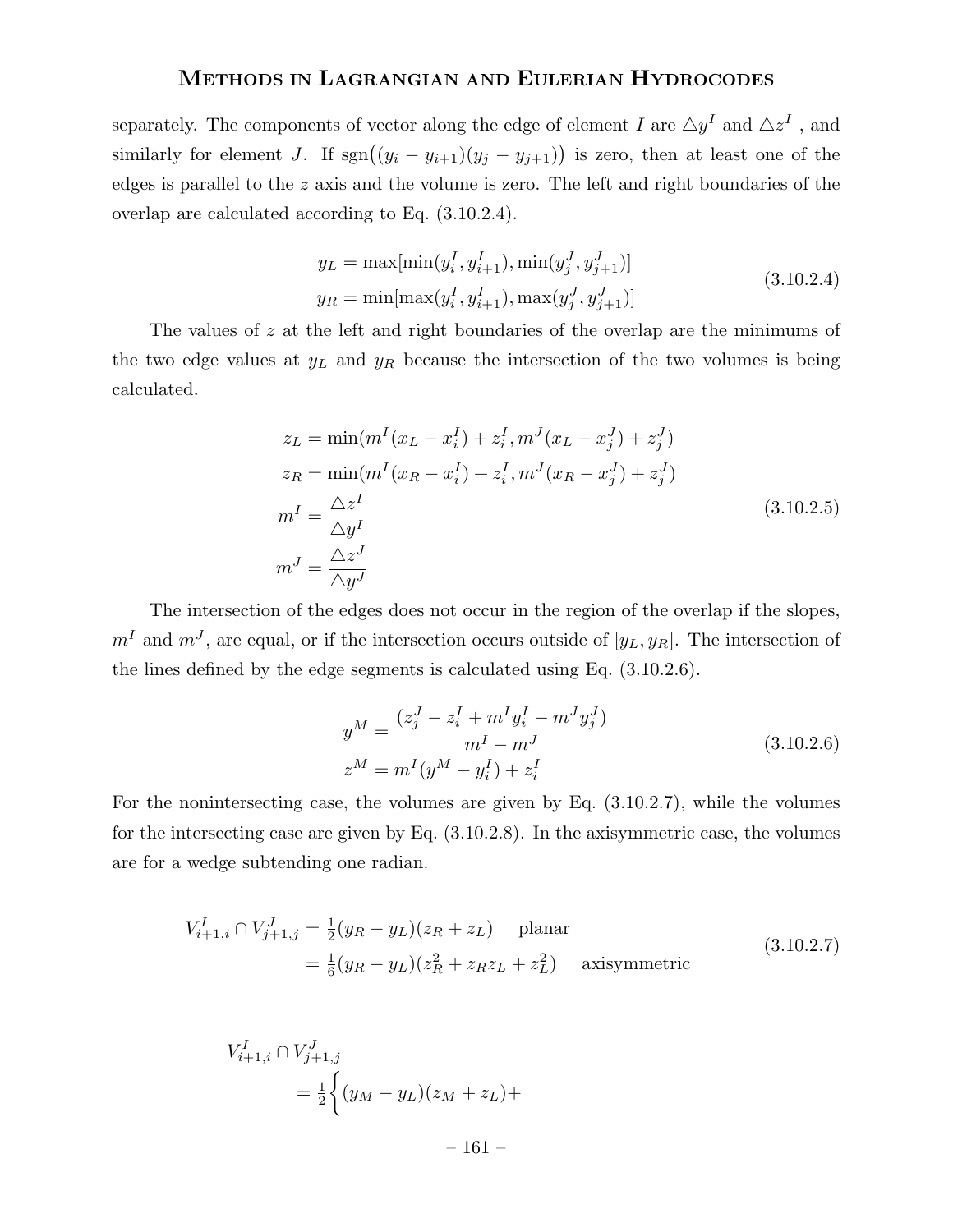$$
(yR - yM)(zR + zM)
$$
 planar (3.10.2.8)  

$$
= \frac{1}{6} \left\{ (yM - yL)(zM2 + zMzL + zL2) +
$$
  

$$
(yR - yM)(zR2 + zRzM + zM2) \right\}
$$
 axisymmetric

Dukowicz [159] assumed a constant  $\phi$  within an element in his original paper, but he has extended his method to a piecewise linear approximation of  $\phi$  [160]. His method is currently implemented in CAVEAT [3] and CAVEAT-GT [91]. Instead of performing a volume integral, Dukowicz uses the divergence theorem to convert the volume integral to a boundary integral. The reduced dimensionality greatly reduces the complexity of the problem and a careful structuring of the calculations makes this method very efficient.

A flux,  $F$ , is defined such that Eq.  $(3.10.2.9)$  holds, with the result that the volume and boundary integrals of Eq. (3.10.2.10) are equal by the divergence theorem.

$$
\frac{\partial F_i}{\partial x_i} = \phi(x) \tag{3.10.2.9}
$$

$$
\int_{\Omega} \phi d\Omega = \oint_{\Gamma} F_i n_i d\Gamma \tag{3.10.2.10}
$$

The flux is not uniquely defined by Eq. (3.10.2.9), and Dukowicz discusses a number of alternatives. In his original paper, he chose a flux parallel to the  $i$  lines in a logically regular mesh. In two dimensions, the divergence theorem is written as Eq. (3.10.2.11) where the y and z components of the flux are  $P$  and  $Q$ .

$$
\int_{\Omega} \left( \frac{\partial P}{\partial y} + \frac{\partial Q}{\partial z} \right) dydz = \oint_{\Gamma} Pdy - Qdx \qquad (3.10.2.11)
$$

After transforming to the logical mesh coordinate system, the element average for  $\phi$  is given by Eq. (3.10.2.12).

$$
\phi_{(i+1/2,j+1/2)} = \frac{1}{V_{(i+1/2,j+1/2)}} \oint_{\Gamma} Pdj
$$
\n
$$
\frac{\partial P}{\partial i} = \phi(i,j) \frac{\partial(y,z)}{\partial(i,j)}
$$
\n(3.10.2.12)

The function P is evaluated by integrating  $\partial P/\partial i$  with j constant, requiring only a single pass through the old mesh. For axisymmetric problems,  $\partial P/\partial i$  is set equal to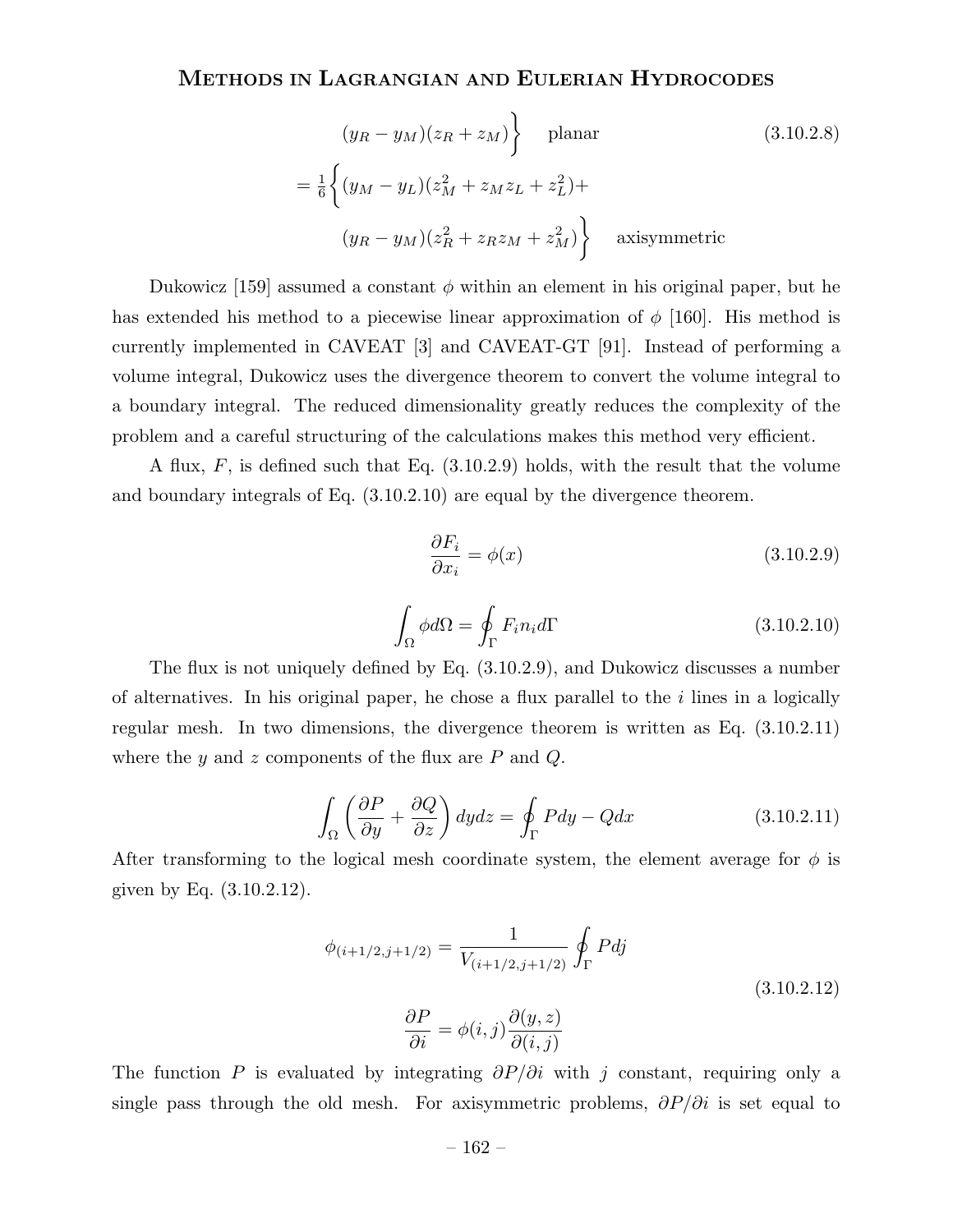$2\pi\phi(i,j)\partial(y,z)/\partial(i,j)$ . The integral appearing in Eq. (3.10.2.12) is evaluated by making a sweep along the  $i$  lines and a sweep along the  $j$  lines of the new mesh. Since each mesh line is a boundary for two rows of elements, the contribution from each line is added to one row and subtracted from the other, which greatly enhances the efficiency of the algorithm. This strategy also eliminates the need for the search strategy discussed in the section on interpolation, with a result that for logically regular meshes, this method is probably faster than interpolation.

An extension of the sweeping method to arbitrary meshes composed of triangular elements is used in CAVEAT-GT [195]. The key to the algorithm is a unique "Z" data structure that is associated with each edge, see Fig. 35. The body of the "Z" is designated the "direct" segment while the two arms are "indirect" segments. A path through the mesh is generated by using the downwind indirect segment as the index into the next "Z" structure. Each segment is covered twice, once as a direct segment, and once as an indirect. Starting at the boundaries, paths are generated through the mesh, with flags set after a segment is traversed as a direct and an indirect segment. When both flags have been set for all the boundary segments, all lines starting and ending on the boundaries have been traversed. For a logically regular mesh of quadrilaterals or hexagons, all lines would have been traversed at this point. A counter which is equal to the number of segments that have been traversed as either direct or indirect segments is checked. If it is equal to twice the number of segments, then all lines have been traversed for an arbitrary mesh, otherwise a starting segment is found in the interior of the mesh and segments are traversed until the loop closes. The counter is updated and checked. Interior loops are generated in this manner until the counter equals twice the number of segments.

When a piecewise linear approximation is used for  $\phi$ , the flux F is generally discontinuous across the old element boundaries. The contributions to  $\phi$  from the jumps in F across the old elements is accounted for by making an additional pass through the old mesh. Although this increases the computational cost, the linear approximation is worthwhile for problems involving steep gradients.

**3.10.3 The PIC (Particle in Cell) method.** Christensen [50] is currently using this method to conservatively remap problems in two and three dimensions. The old mesh is mapped sequentially element by element to the new mesh, where  $\int \phi d\Omega$  is initially set to zero for each new element. For a particular old element, a linear, monotonic approximation of  $\phi$  is calculated using the van Leer MUSCL algorithm. The element is subdivided by a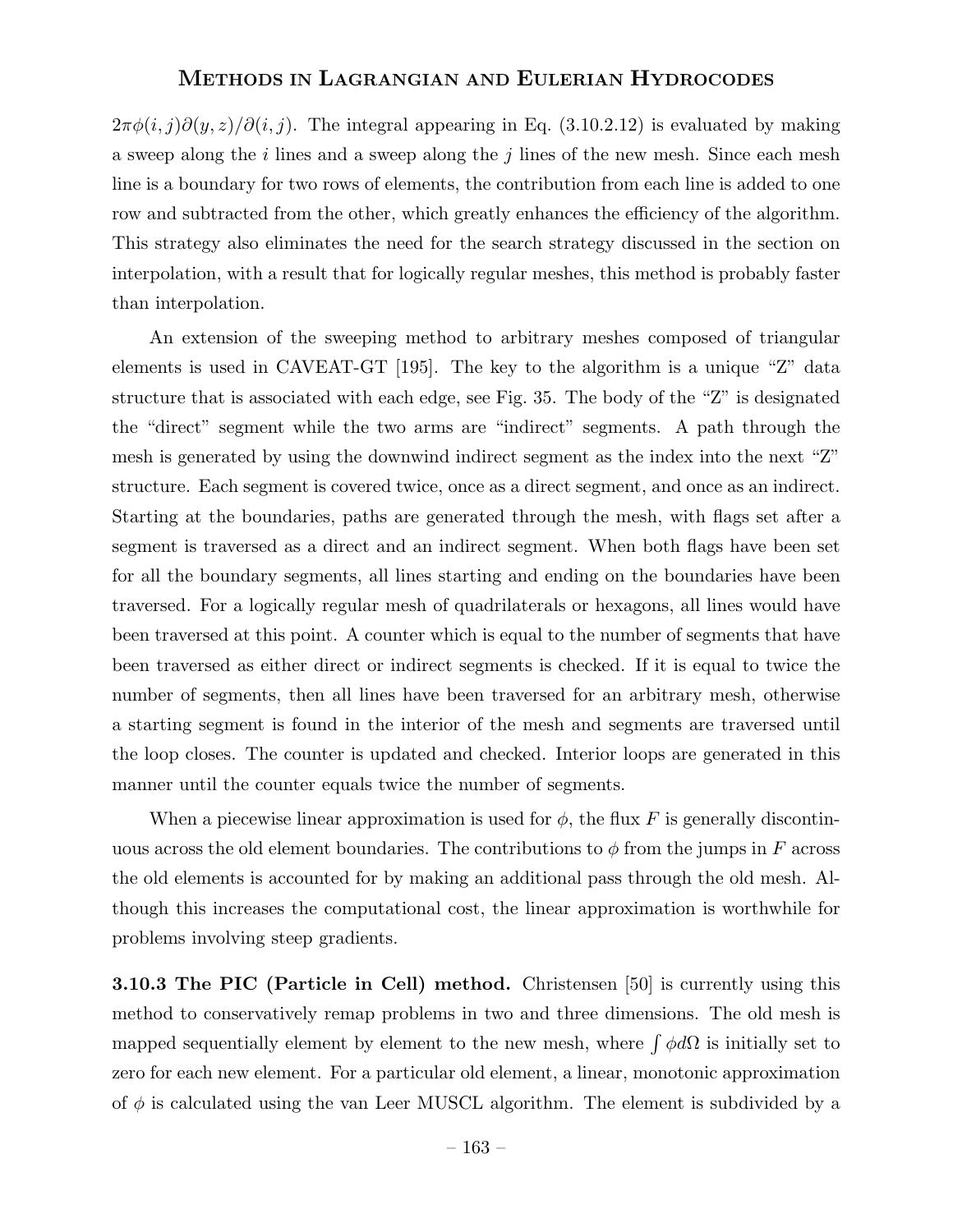logically regular mesh n subelements on a side, where n ranges between ten and twenty. The contribution of each subelement is  $\phi(\xi)J(\xi)\Delta\xi_1\Delta\xi_2$ , and it is attributed to the new element that contains the centroid of the subelement. After the old mesh contributions are distributed to the new mesh, the value of  $\phi$  is given by Eq. (3.10.3.1), where  $\delta V_{\alpha}$  is the volume of subelement  $\alpha$ .

$$
\phi = \frac{\phi_{\alpha} \delta V_{\alpha}}{V} \tag{3.10.3.1}
$$

Note that the value used for the volume in the denominator is the volume of the new element, which will be slightly different than the sum of the subelement volumes. The new element volume is used to guarantee the conservation of  $\phi$  between the old and new meshes. If the difference between the element volume and the sum of the subelement volumes is significantly different, the sum of the subelement volumes is used to avoid oscillations in the values of  $\phi$ .

Some particle methods combine particle and continuum advection strategies [196]. Pure cells are advected with one of the conventional advection algorithms discussed in the previous sections, while the advection of the mixed cells is treated with the particle formulation. This approach is particularly attractive when new materials are created during the calculation, e.g., the formation of void material by a crack opening [197]. The Lagrangian nature of the particle transport overcomes the difficulties associated with transporting isolated material fragments. This is particularly important in problems involving localized material failure and impact debris.

**3.10.4 Moving the mesh.** During a rezone, the old mesh can be replaced by an entirely new mesh. A complete survey of mesh generation methods is beyond the scope of this paper, and the interested reader is referred to the review paper by Thompson [163], and [164]. Adaptive methods, where the mesh is changed locally based on some local error indicator, are being used extensively in gas dynamics codes, e.g., [124], [125], [130] and in solid mechanics, e.g., [121], but are currently not in production multimaterial hydrocodes. There are, however, some experimental hydrocodes, such as CAVEAT-GT [91], which can completely regenerate their mesh, but the user must specify through a weighting function how the mesh should be distributed.

Most ALE codes have adopted mesh relaxation procedures based on elliptic mesh generation methods. The coordinates of the nodes are calculated by minimizing a functional, I, which usually has elliptic Euler-Lagrange equations. Jacobi iteration is commonly used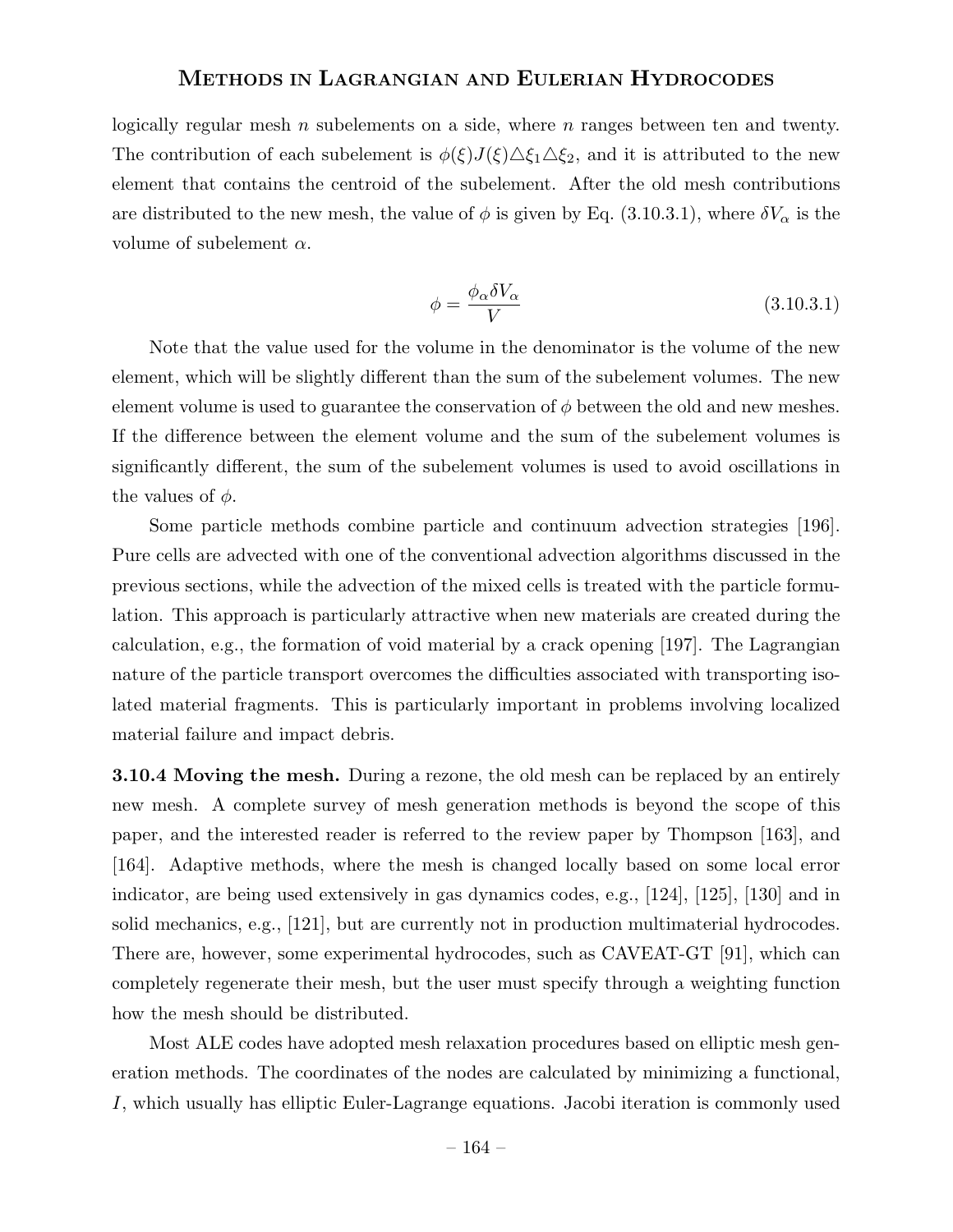instead of a direct equation solver, resulting in a difference stencil that can be applied in a vectorized manner over the interior mesh. A mesh generator typically iterates hundreds of times to calculate the mesh, while ALE codes make only a few sweeps through the mesh each time step. The displacement increment calculated by the Jacobi iteration is limited by Courant restrictions associated with the advection algorithms.

One of the oldest relaxation stencils was developed by Winslow [109], [148]. He inverted Laplace's equation and derived a stencil so that the mesh forms lines of equal potential on a logically regular mesh. The mesh directions are  $\phi$  and  $\varphi$  instead of  $\xi_i$  to avoid putting subscripts on the subscripts in the following equations. The inverted form of Laplace's equation is given by Eq.  $(3.10.4.1)$ , with the coefficients given by Eq.  $(3.10.4.2)$ . The differencing for quadrilateral elements is given by Eq. (3.10.4.3) and stencils for a wide variety of triangular mesh configurations have been derived [156].

$$
\alpha y_{\phi\phi} - 2\beta y_{\phi\phi} + \gamma y_{\varphi\varphi} = 0
$$
  
\n
$$
\alpha z_{\phi\phi} - 2\beta z_{\phi\varphi} + \gamma z_{\varphi} = 0
$$
\n(3.10.4.1)

$$
\alpha = y_{\varphi}^{2} + z_{\varphi}^{2}
$$
  
\n
$$
\beta = y_{\phi}y_{\varphi} + z_{\phi}z_{\varphi}
$$
  
\n
$$
\gamma = y_{\phi}^{2} + z_{\phi}^{2}
$$
\n(3.10.4.2)

The difference stencils for z are derived by substituting z for y in Eq.  $(3.10.4.3)$ .

$$
y_{\phi} = \frac{1}{2} (y_{(i,j+1)} - y_{(i,j-1)})
$$
  
\n
$$
y_{\phi} = \frac{1}{2} (y_{(i+1,j)} - y_{(i-1,j)})
$$
  
\n
$$
y_{\phi\phi} = y_{(i,j+1)} - 2y_{(i,j)} + y_{(i,j-1)}
$$
  
\n
$$
y_{\phi\phi} = y_{(i+1,j)} - 2y_{(i,j)} + y_{(i-1,j)}
$$
  
\n
$$
y_{\phi\phi} = \frac{1}{4} (y_{(i+1,j+1)} - y_{(i-1,j+1)} + y_{(i-1,j-1)} - y_{(i+1,j-1)})
$$
\n(3.10.4.3)

After substituting Eq.  $(3.10.4.2)$  and Eq. $(3.10.4.3)$  into Eq.  $(3.10.4.1)$ , the coordinates of the center node are calculated.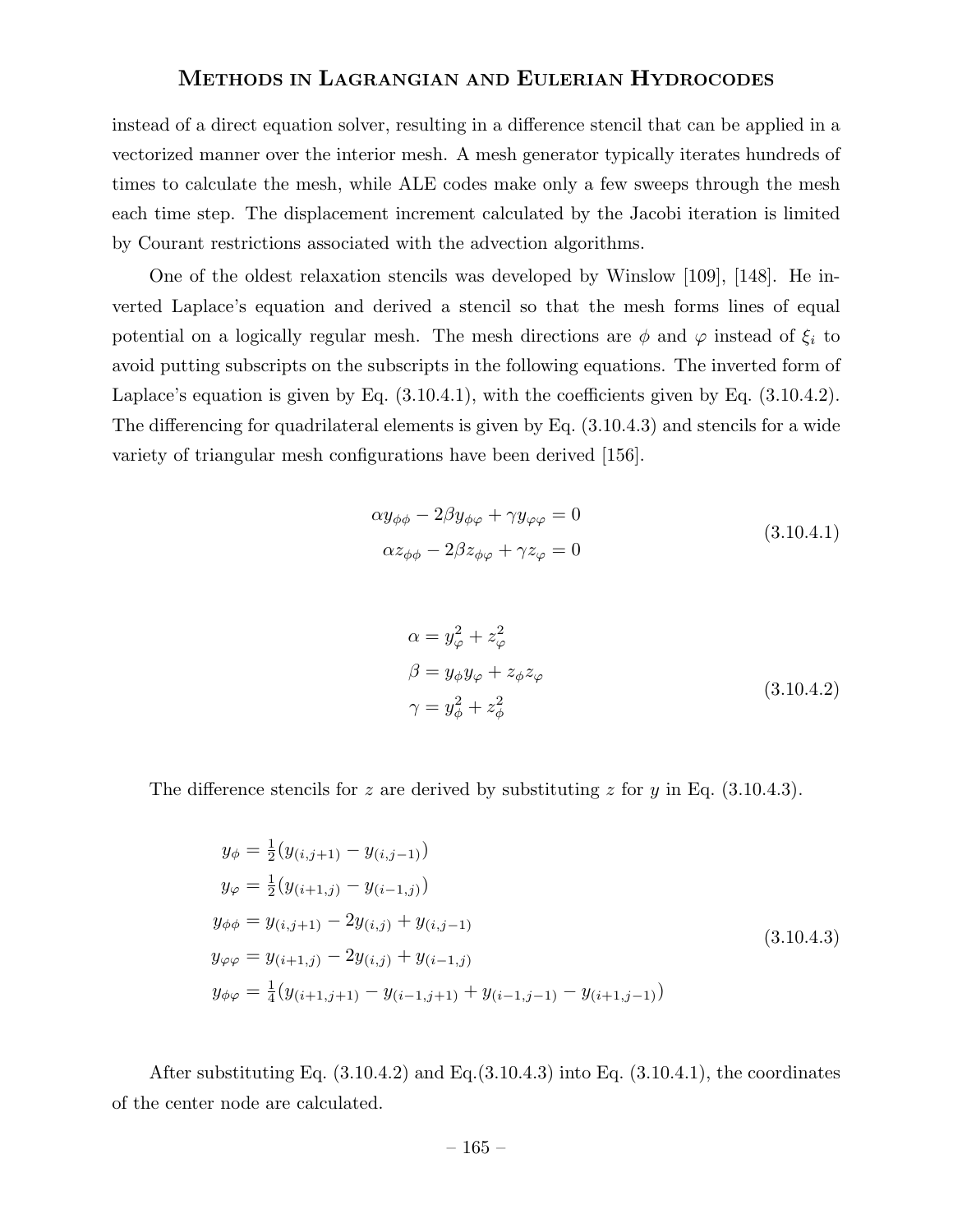$$
y_{(i,j)} = \frac{1}{2(\alpha + \gamma)} \left( \alpha(y_{(i,j+1)} + y_{(i,j-1)}) + \gamma(y_{(i+1,j)} + y_{(i-1,j)}) - \frac{\beta}{2} (y_{(i+1,j+1)} - y_{(i-1,j+1)} + y_{(i-1,j-1)} - y_{(i+1,j-1)}) \right)
$$
  

$$
z_{(i,j)} = \frac{1}{2(\alpha + \gamma)} \left( \alpha(z_{(i,j+1)} + z_{(i,j-1)}) + \gamma(z_{(i+1,j)} + z_{(i-1,j)}) - \frac{\beta}{2} (z_{(i+1,j+1)} - z_{(i-1,j+1)} + z_{(i-1,j-1)} - z_{(i+1,j-1)}) \right)
$$
  
(3.10.4.4)

The basic idea behind the Winslow algorithm has been extended in many ways, including by Winslow [148], Brackbill and Saltzman [144], and Giannakopoulos and Engel [139]. Winslow's variable diffusion method is used in CAVEAT [138], where  $w(y, z)$  is a positive function.

$$
I = \int_{\Omega} \frac{1}{w} \left\{ \frac{\partial \phi}{\partial x_i} \frac{\partial \phi}{\partial x_i} + \frac{\partial \varphi}{\partial x_i} \frac{\partial \varphi}{\partial x_i} \right\} d\Omega \tag{3.10.4.5}
$$

When w is constant, the original Winslow algorithm is recovered. The mesh is concentrated in areas where the logarithmic gradient,  $\nabla w/w$ , is largest. To concentrate the mesh in a region, a large value of  $w$  can be assigned in the neighborhood of the feature. A smoothing filter is applied to  $w$  to eliminate any high frequency components before it is used in Eq. (3.10.4.5).

In CAVEAT-GT [91], there are two rezoning algorithms, one being nearly Lagrangian, and the other, a complete rezone. The nearly Lagrangian rezone attempts to preserve the Lagrangian element volumes and a smooth mesh by filtering out the vorticity in the mesh motion. The functional is given by Eq.  $(3.10.4.6)$ , where the increment in the mesh displacement and the volume are denoted as  $\delta x$  and  $\delta V$  respectively. A diagonally scaled conjugate gradient algorithm is used to solve the linearized equations generated from Eq. (3.10.4.6).

$$
I = \int_{\Omega} \left\{ \left( \frac{\partial \delta x_i}{\partial x_i} \right)^2 + 2 \delta x_j \frac{\partial \delta V/V}{\partial x_j} \right\} d\Omega \tag{3.10.4.6}
$$

In the complete rezone, the functional is a linear combination of two functionals. The first term wants to make the elements circular since it wants to make the ratio of the circumference  $C_i$ , to the area,  $A_i$ , of an element stationary. Triangular elements become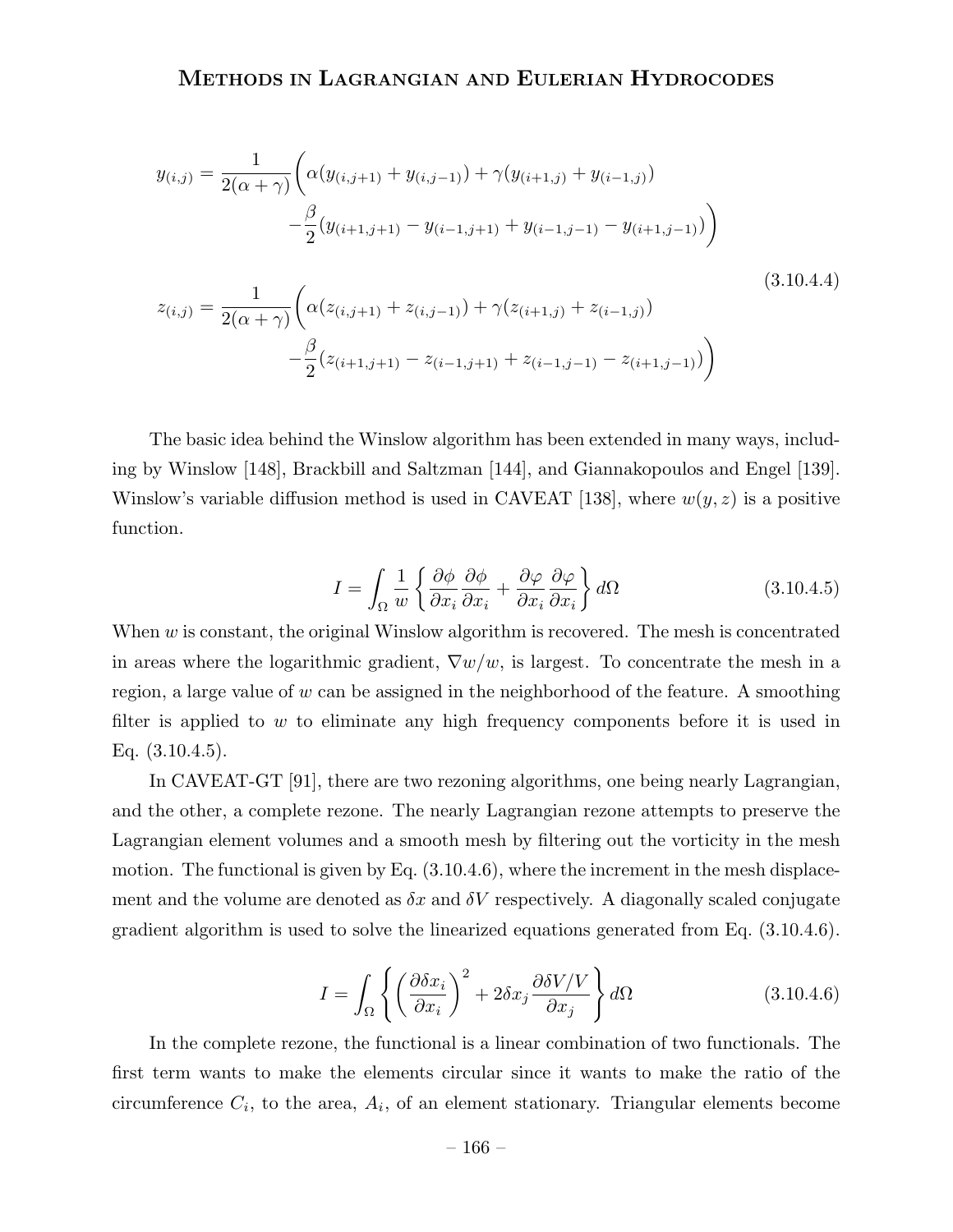equilateral, and quadrilaterals (which are not used in CAVEAT-GT) would become square. The second term is the sum of the squares of the lengths,  $D_i$ , of the element edges and its purpose is to smooth the distribution of the areas over the mesh. A relative weight,  $\alpha$ , is used as a scaling coefficient.

$$
I = \sum_{i=1}^{elements} \frac{C_i}{A_i} + \alpha \sum_{j=1}^{edges} D_j^2
$$
 (3.10.4.8)

The boundary nodes are moved before the interior mesh is smoothed. Usually the nodes are equally spaced or their locations are calculated by projecting the locations of the first row of interior nodes onto the boundary. If a row of ghost elements surrounds the mesh, the interior mesh relaxation algorithm can be applied to the boundary nodes with the final positions of the nodes determined by a projection onto the boundary. Unless the nodes are moved tangentially to the boundary, volume is not conserved. For multimaterial ALE formulations, this does not present a problem, but simplified ALE formulations do not allow mixed elements. Instead of adjusting the values of the solution variables to enforce the conservation of mass, energy, etc, the loss of conservation, which is usually small, is tolerated in preference to introducing spurious oscillations in the solution variables.

#### **3.11 MIXTURE THEORY**

There are two essential issues associated with mixed elements:1) the force a mixture generates at a node during the Lagrangian step, and 2) the thermodynamic state within a mixed element. Since the forces are related to the state within the element, it is quite common to see both issues buried in the handling of the element thermodynamics within a calculation. The biggest obstacle to an accurate solution within a mixed element is the lack of information about the velocity distribution within the element. When the compressibility of the materials in a mixed element differ greatly, the standard assumption of a bilinear or linear velocity field over the element is inaccurate. Some assumptions about the behavior of the mixture must be introduced.

In hydrocodes, the subelement thermodynamics is treated with mixture theory. Each material has its own set of properties and history variables, and each material is assumed to occupy some fraction of the total volume of the element. Thermodynamic conditions are imposed to define a system of equations, which are generally nonlinear, with the volume fractions as the unknowns. There are three different sets of conditions that are frequently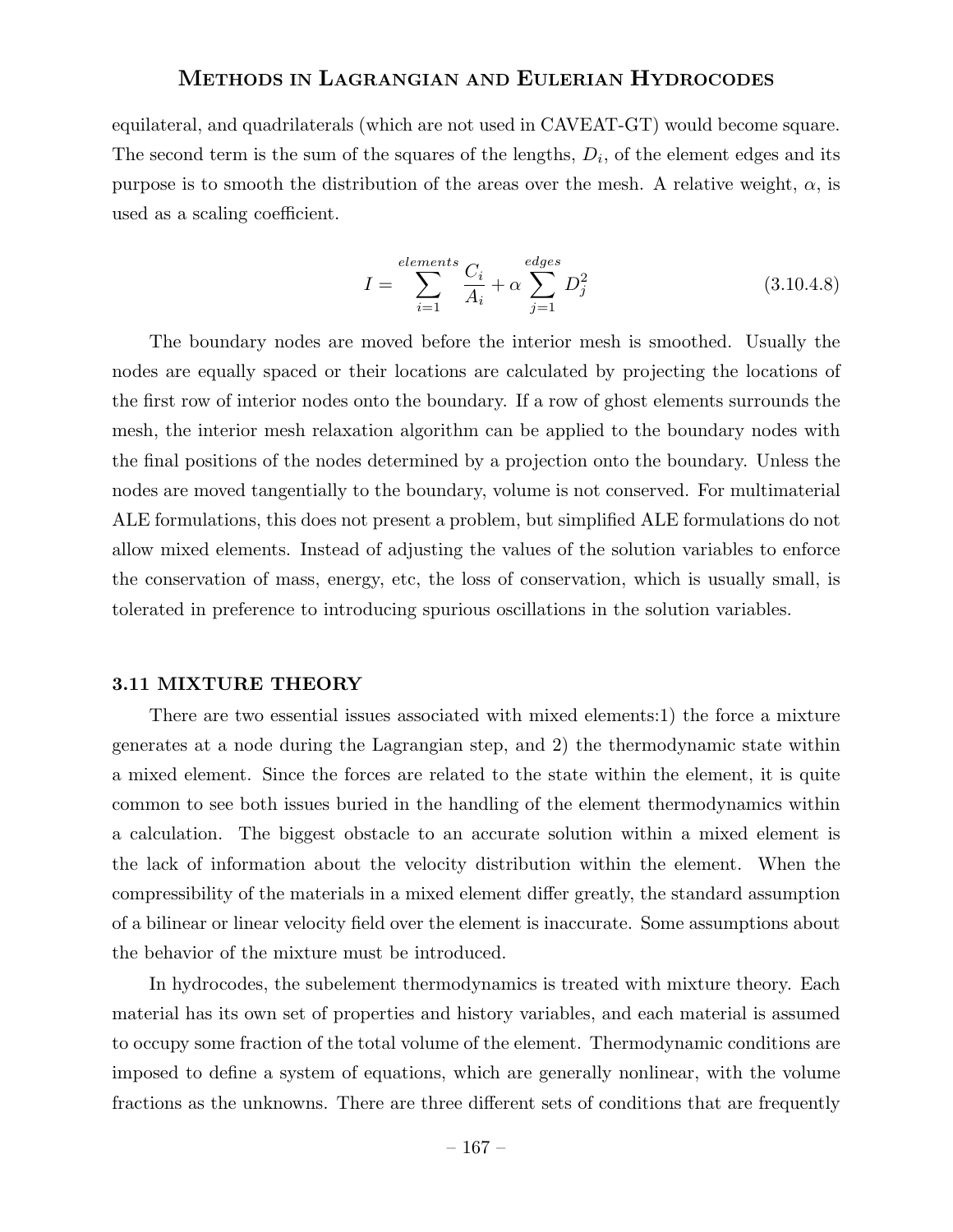used [63]: 1) all the materials have the same pressure, but all the other variables may differ, 2) all the materials have the same pressure and temperature, and 3) the volumetric strain rate is equal for all the materials. These conditions may be imposed in either an exact or an approximate manner.

The first two sets of conditions assume pressure equilibrium. All researchers realize that this is a physically unrealistic assumption. A wave would cross the element many times during the length of time necessary for the materials to equilibrate. The Courant limit on the time step size, however, prevents a wave from crossing even the smallest element during a single time step. When material models incorporating tensile failure mechanisms are in an element that is partially a void, the failure may never occur because the void cannot support tension.

Thermal equilibrium is also a questionable assumption. It implies an infinite thermal conductivity within the element (thermal equilibrium applies only within an element; adjacent elements may have different temperatures). Gases that are in elements with solid materials may be artificially heated or cooled to an extreme degree depending on the situation.

The assumption of equal strain rates is clearly incorrect. In an element containing a mixture of steel and air, the air, being highly compressible, will absorb most of the volumetric strain. By assuming equal strain rates, however, the steel is forced to accept the same amount of strain as the air, and artificially high stresses are calculated in it. Despite the error in the assumption, McGlaun [63] and Christensen [51] report that solutions it gives are surprisingly good. This approach is also used in CAVEAT [138] and MESA [101].

Once the thermdynamics assumptions are established, their effect on the nodal forces can be determined. Based on virtual work, the relation between the mean stress,  $\bar{\sigma}$ , and mean pressure,  $P$ , which are used to generate the nodal forces, and the individual stresses for each material is given by Eq. (3.11.1). The deviatoric stress and pressure in material k are  $\sigma_{ij}^{k}$  and  $P^{k}$  respectively, and the fraction of the ij strain rate in material k is  $\alpha_{ij}^{k}$ .

$$
\bar{\sigma}_{ij}' = \sum_{k} \sigma_{ij}^{\prime k} \alpha_{ij}^{k} V_k \quad \text{no sum on } ij
$$

$$
\bar{P}_{ij} = \sum_{k} P^k \alpha_{jj}^{k} V_k
$$

$$
\alpha_{ij}^{k} V_k = 1
$$
(3.11.1)

When the pressures are equal, then the mean pressure equals the individual material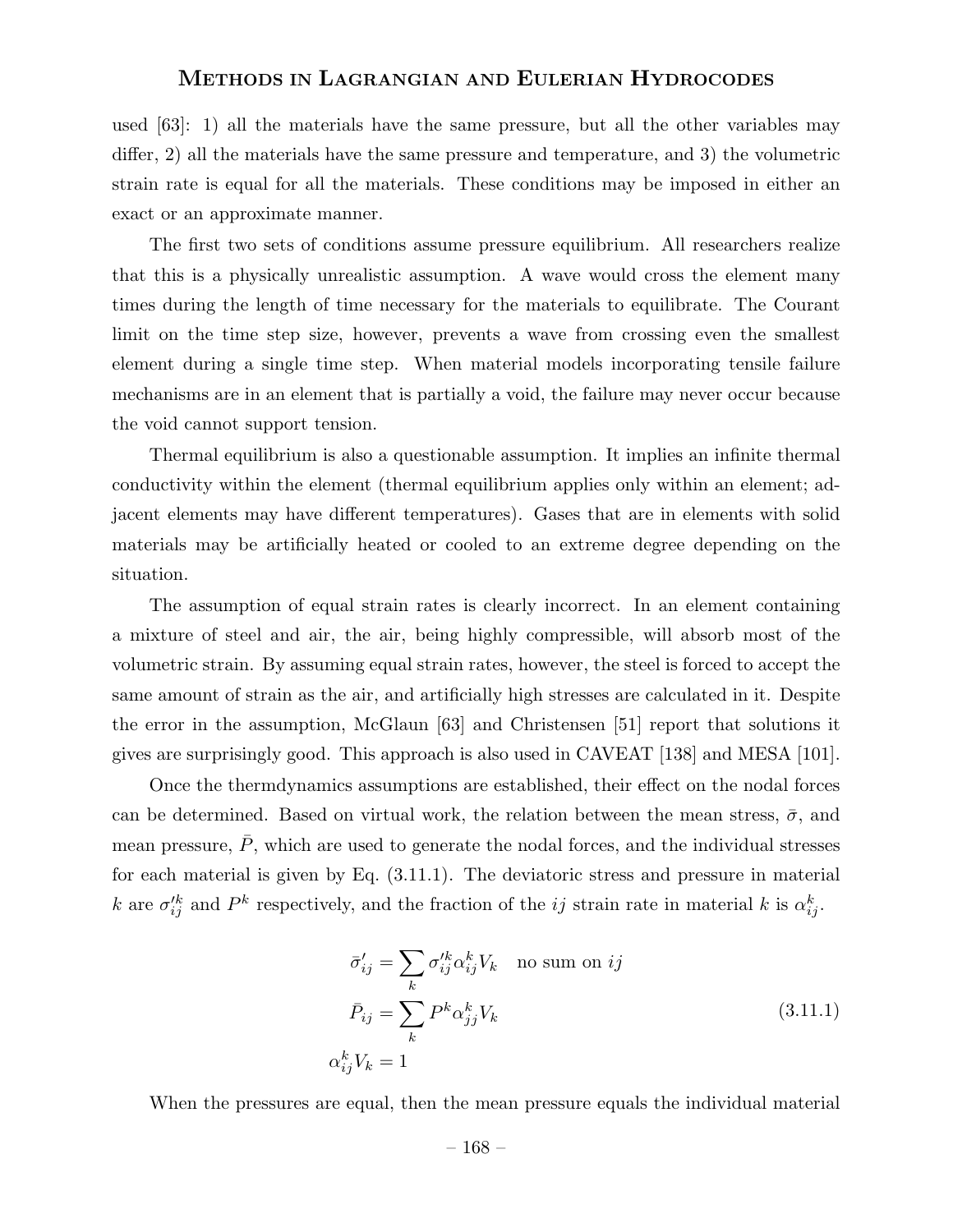pressures. On the other hand, if  $\alpha$  is 1.0 in all cases (equal strain rates), then the mean quantities are simply the volume-weighted average of the individual stresses. The consistency between the volume-weighted stress in the Lagrangian treatment and the equal strain rate thermodynamics established by Eq. (3.9.1) is probably the major reason that the equal strain rates assumption works as well as it does. An interesting application of mixture theory arises in elements that are designed for problems involving shearbanding. Belytshcko and his students use two materials elements with shear bands [197], [198], with one material unloading elastically and the other experiencing strain softening.

While the thermodynamics of the mixture theory is simple, the resulting equations are highly nonlinear and quite difficult to solve. The remainder of this section is devoted primarily to the numerical methods that different codes use to solve the mixture equations. When only two materials are present, the algorithms discussed below can be simplified by eliminating one of the volume fractions. See Anderson, O'Donoguhe, and Skerhut [153] for a very complete description of the simplifications and the application of mixture theory to composite materials.

**3.11.1 The basic equations.** The pressure equilibrium condition is expressed in either of two ways. The first equates the pressure in pairs of materials.

$$
P_i(\rho_i, e_i) - P_{i+1}(\rho_{i+1}, e_{i+1}) = 0 \quad \text{for } i = 1, N - 1 \tag{3.11.1.1}
$$

The second expression equates the pressure in each material to the volume weighted pressure in the element.

$$
P_i(\rho_i, e_i) - P_T = 0
$$
  
\n
$$
P_T = P_i V_i
$$
\n(3.11.1.2)

The pressure terms in Eq.  $(3.11.1.1)$  and Eq.  $(3.11.1.2)$  may include the shock viscosity for finite element and finite difference formulations, but not for Godunov formulations.

The pressure can be reduced to a function of only the volume fraction by expressing the density and the energy in terms of the volume fraction. The specific form for the energy function in Eq. (3.11.1.3) naturally depends on how the energy equation is being integrated. Some methods assume that the internal energy remains fixed in each material during the solution, while others account for the  $PdV$  work from the volume changes due to equilibrating the pressures.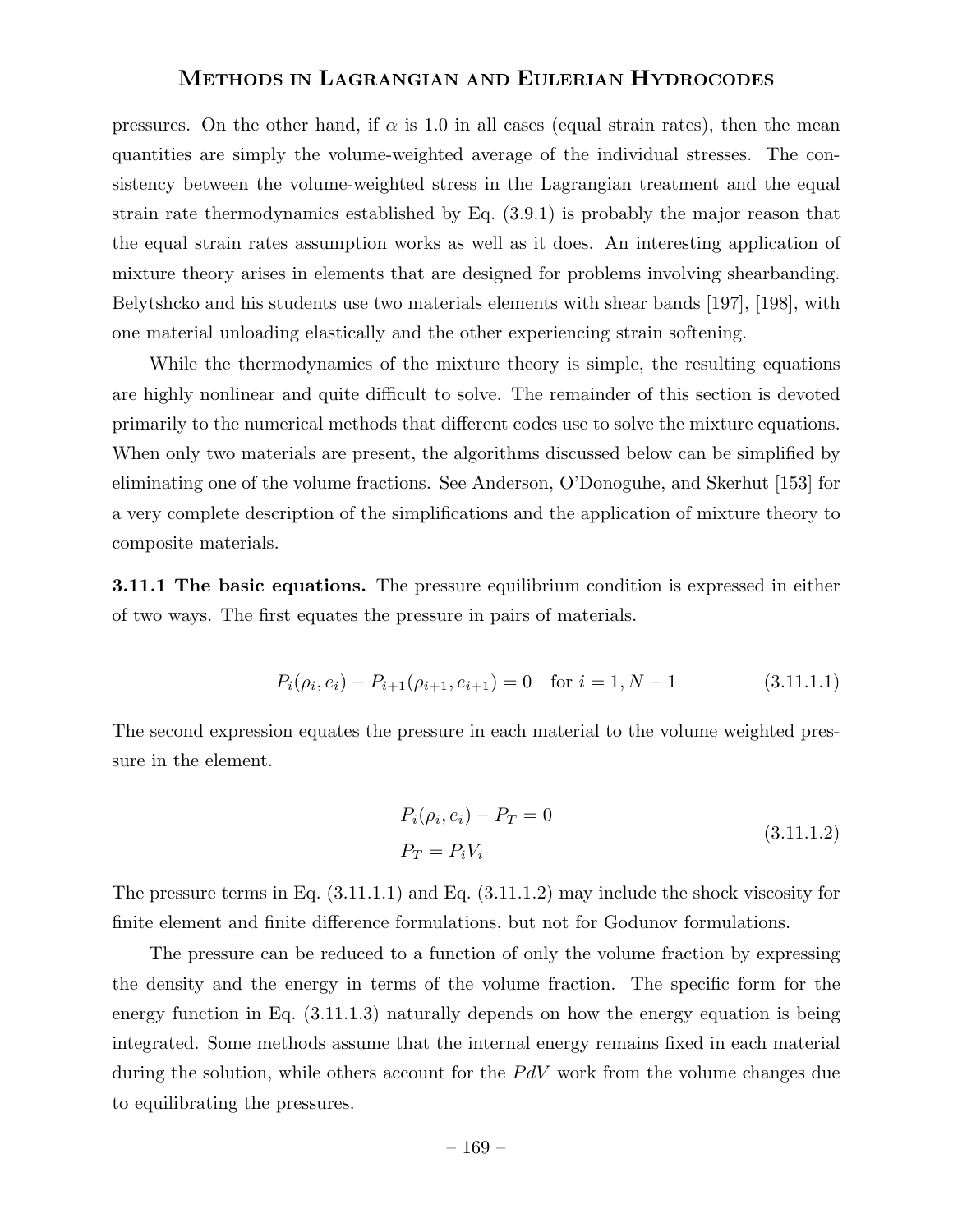$$
\rho_i = \frac{M_i}{V_i V}
$$
\n
$$
e_i = e(e_i, P_i^{n+1}, P_i^n, V_i^{n+1}, V_i^n, V^{n+1}, V^n, M_i)
$$
\n(3.11.1.3)

The temperature can be calculated either from the equation of state, or, as is usually the case, by dividing the internal energy by the heat capacity,  $C$ , (which is usually assumed to be constant).

$$
\frac{e_i}{C_i} = \frac{e_{i+1}}{C_{i+1}}\tag{3.11.1.4}
$$

Most solution methods iterate on the  $N-1$  pressure equations defined by Eq. (3.11.1.1) or Eq.  $(3.11.1.2)$  and the constraint on the volume fractions, Eq.  $(3.11.1.5)$ , with the N volume fractions as the unknowns. One reason that the equal strain rate assumption is often preferred to the pressure equilibrium assumption is the solution of the equilibrium equations may result in volume changes larger than the initial volume [92]. The constraint equation therefore also requires that all the volume fractions are positive.

$$
\sum_{i} |V_i| = 1 \tag{3.11.1.5}
$$

**3.11.2 Solving the mixture equations with Newton-Raphson.** The discussion in this section is restricted to the case where the materials are in pressure equilibrium, but they are not in thermal equilibrium. The Newton-Raphson method is one of the most efficient numerical methods available to solve nonlinear algebraic equations when the equations are well behaved and the initial guess for the solution is good.

When Eq. (3.111.1.) and Eq. (3.11.1.5) are used, the structure of the Jacobian matrix is simple enough that an efficient, special purpose equation solver can be written for it. For the first  $N-1$  equations, there is a diagonal entry,  $\partial P_i/\partial V_i$ , and a superdiagonal entry,  $\partial P_{i+1}/\partial V_{i+1}$ , and the last row is all 1s. An alternative approach is used in CSQ [62]. Instead of Eq. (3.11.1.1), a set of functions is defined.

$$
F_i = P_i - P_N \quad \text{for } i = 1, N - 1 \tag{3.11.2.1}
$$

For each Newton-Raphson iteration, the increments in the volume fractions are calculated according to Eq. (3.11.2.2).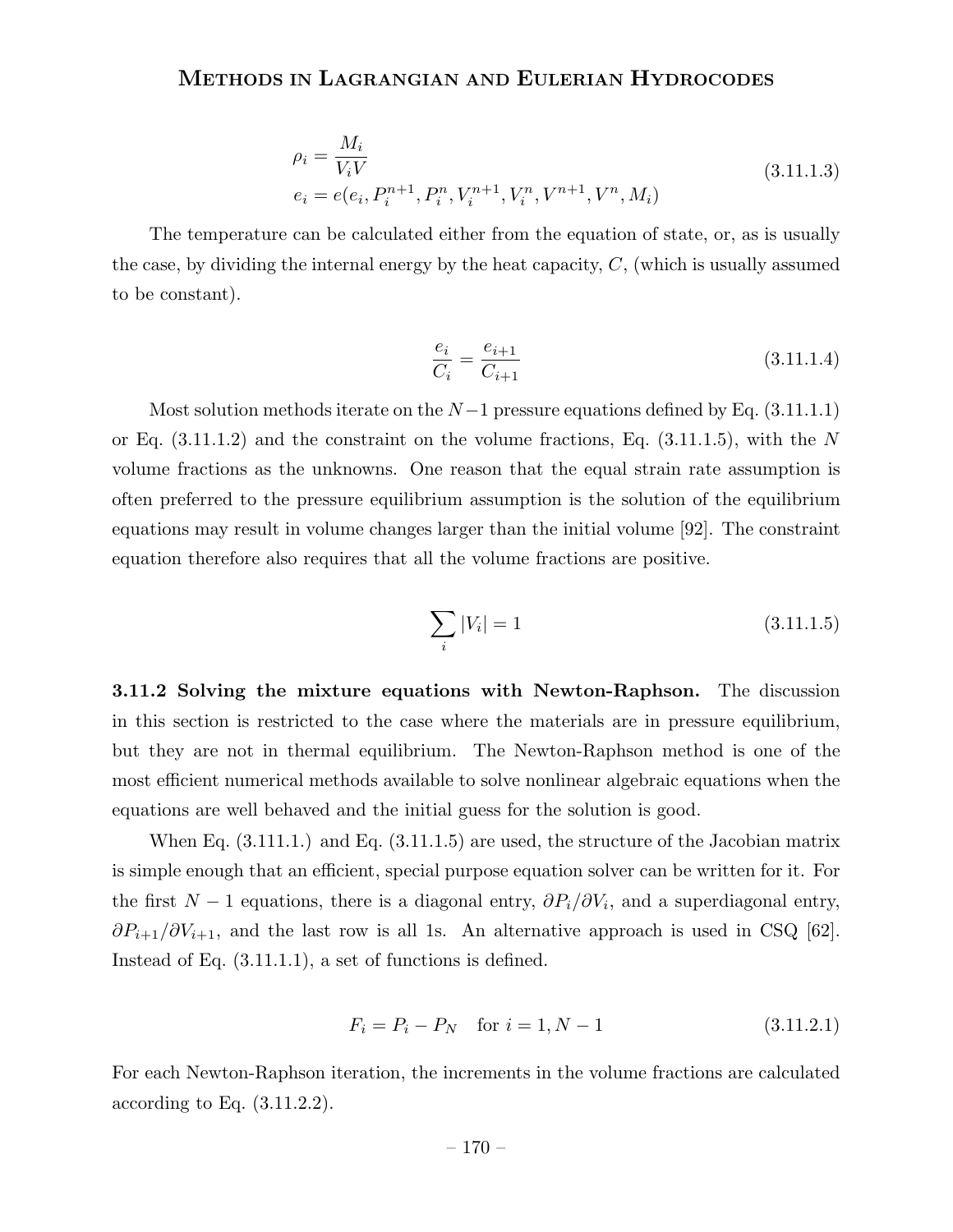$$
\Delta V_N = \frac{\sum_{i=1}^{N-1} F_i / \frac{\partial P_i}{\partial V_i}}{\frac{\partial P_N}{\partial V_N} \sum_{k=1}^{N} 1 / \frac{\partial P_k}{\partial V_k}}
$$
\n
$$
\Delta V_i = \frac{\frac{\partial P_N}{\partial V_N} \Delta V_N - F_i}{\frac{\partial P_i}{\partial V_i}}
$$
\n(3.11.2.2)

The Newton-Raphson iteration requires good  $\partial P/\partial V$  data. Unfortunately, the quality of the derivative data from tabular equations of state is often not very good [92], [166]. A better better estimate for the derivatives is often obtained by using  $\rho c^2$ , which is a better behaved quantity, even for tabular equations of state.

The default element thermodynamics in CSQ assumes that the materials are at the same temperature. The CSQ solution strategy for thermal equilibrium, which will be discussed in a later section, consists of two nested iteration loops. In the inner loop, the equilibrium pressure calculation, described by Eq. (3.11.2.1) and Eq. (3.11.2.2), assumes a fixed temperature.

Christensen [50] uses only a single iteration of Newton-Raphson towards  $P + Q$  equilibrium. The viscosity term is linear in the volumetric strain rate and it is only used in calculating the new volume fraction. This procedure relaxes the pressures towards equilibrium rather than enforcing equilibrium exactly. Once the new volume fractions are calculated, the pressure in each material is evaluated and the element pressure,  $P_T$ , is evaluated according to Eq. (3.11.1.2).

An alternative strategy  $[2]$ ,  $[154]$  is based on Eq.  $(3.11.1.2)$ . A set of functions is again defined, but this time the range is from 1 to N.

$$
F_i = P_i - P_T \t\t(3.11.2.3)
$$

Using the Newton-Raphson algorithm, the change in the volume fraction is given by Eq. (3.11.2.4).

$$
\triangle V_i = \frac{P_T - P_i}{\frac{\partial P_i}{\partial V_i}}\tag{3.11.2.5}
$$

The expression for  $P_T$  is derived by summing both sides of Eq. (3.11.2.5) and using the fact that the sum over i of  $V_i + \Delta V_i$  is one.

$$
P_T = \frac{1 + \sum_{i=1}^{N} (P_i / \frac{\partial P_i}{\partial V_i} - V_i)}{\sum_{k=1}^{N} 1 / \frac{\partial P_k}{\partial V_k}}
$$
(3.11.2.6)

– 171 –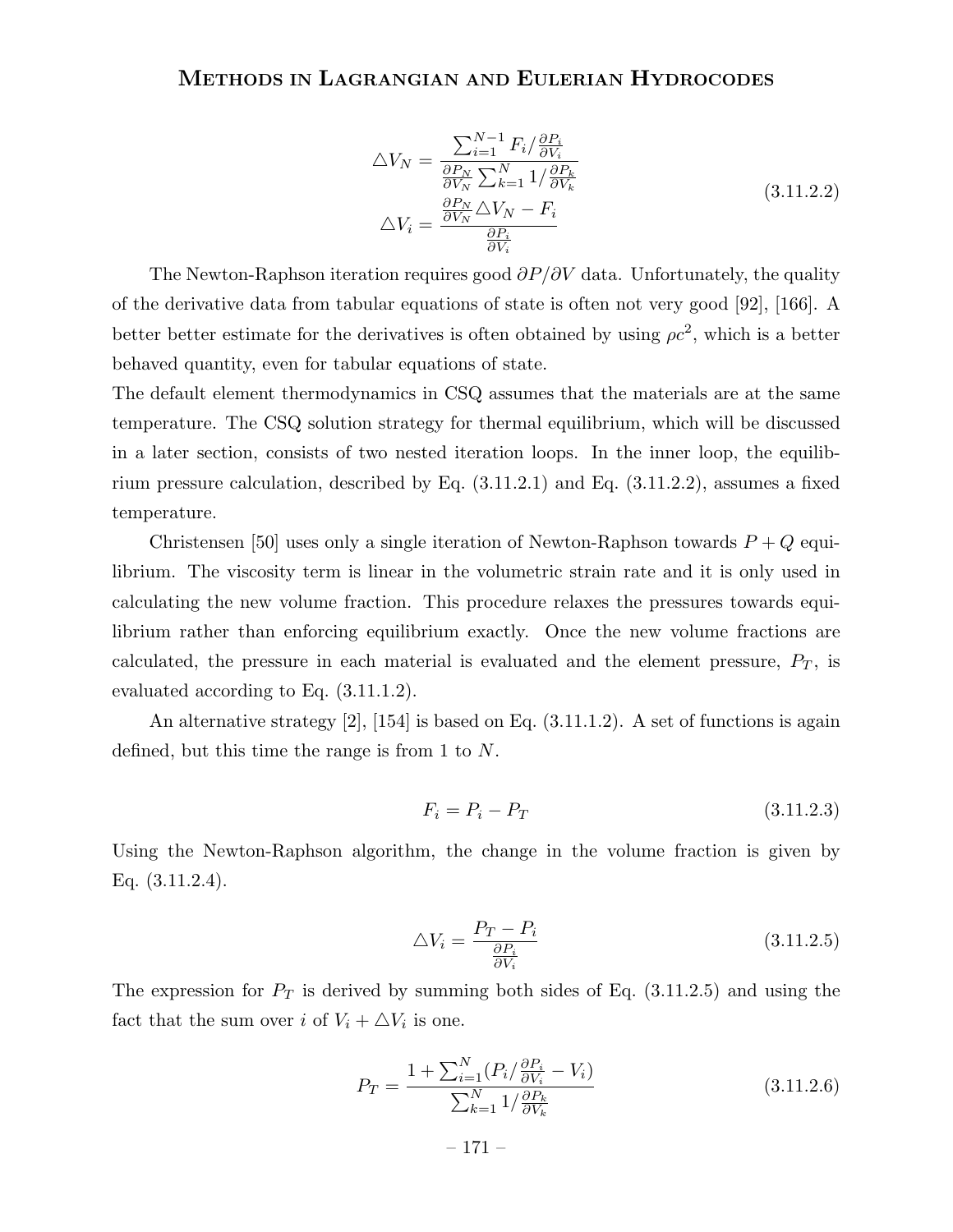During the solution of the equilibrium equations the change in the volume fractions must be limited so that the volume fraction of every material is bounded between zero and one. Furthermore, the magnitude of the change in the volume fractions must be limited since the pressure tends to infinity as the volume of a material approaches zero. If the changes in the volume fractions are not limited, then a material may become overly compressed during a single iteration and destabilize the Newton-Raphson iteration. When a phase transition occurs,  $\partial P/\partial V$  is zero and the iteration schemes described above will not work. A backup scheme, which is described later, is used instead of the Newton-Raphson method.

**3.11.3 Integrating the partial volumes with time.** Drumheller [155] numerically integrates Eq. (3.11.3.1) to solve for the new values of the volume fractions. The value of  $\alpha$  is chosen so that the solution of Eq.  $(3.11.3.1)$  approximates the solution of Eq.  $(3.11.1.2)$ . Care must be used to avoid choosing a value of  $\alpha$  that results in a numerically stiff set of differential equations.

$$
\dot{V}_i = \alpha (P_T + Q_T - P_i - Q_i) \tag{3.11.3.1}
$$

Drumheller uses an Adams method to solve this set of equations. The densities and their time derivatives are approximated by linearly interpolating the densities between  $t^n$  and  $t^{n+1}$ . Although Drumheller does not discuss it in his paper, it appears that densities at  $t^{n+1}$  are calculated initially by assuming that the volume fractions remain constant over the time step.

**3.11.4 Iteration for pressure and thermal equilibrium.** Thermal equilibrium imposes a constraint on the energy distribution, Eq. (3.11.1.4). Following the practice in most hydrocodes, the temperature, T, is related to the internal energy by  $e_i/C_i$ , where  $C_i$ , the specific heat, is assumed to be constant. In addition, the sum of the energy increments for each material must equal the total work of the element performed over the time step. The increment in the specific internal energy is  $\triangle E_i/M_i$ .

$$
\sum_{i=1}^{N} \Delta E_i = \Delta E = \int_{\Omega} \int_{t^n}^{t^{n+1}} \sigma_{k\ell} \dot{\epsilon}_{k\ell} dt d\Omega \qquad (3.11.4.1)
$$

The stress in Eq. (3.11.4.1) includes the pressure, the shock viscosity, and the deviatoric stress. For a Godunov method,  $\Delta E$  is completely determined by boundary tractions and velocities of the element, and it is also known when Eq. (2.7.3.2) is used to update the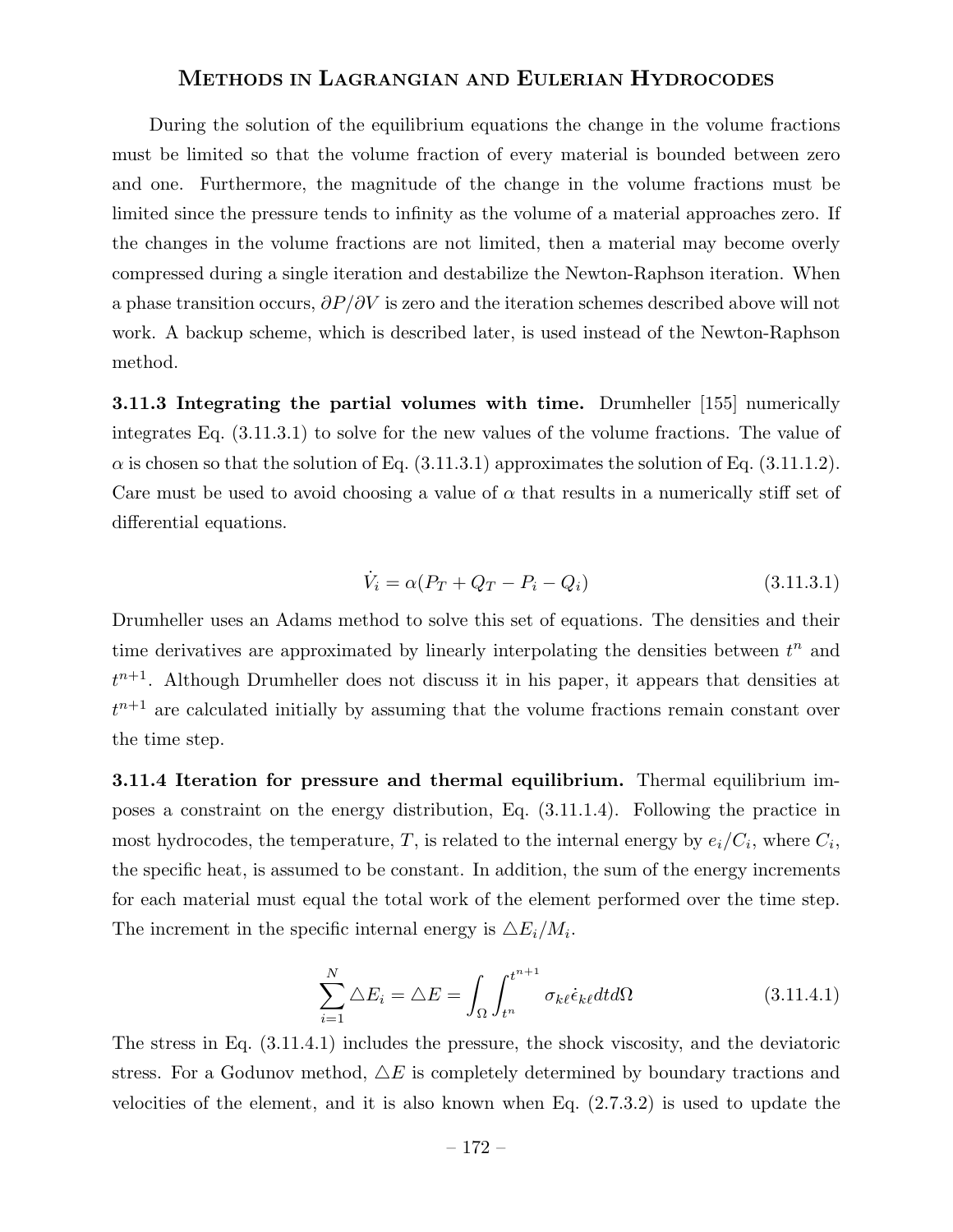energy since the element stress and the strain rate, centered at  $t^{n+1/2}$ , are known. In these two cases the energy distribution in the element is independent of the volume fractions and it can be solved for directly. The pressure equilibrium is then determined holding the specific energies constant. Following a procedure similar to the pressure equilibrium iteration starting at Eq. (3.11.2.3), the energy distribution can be calculated explicitly.

$$
\frac{\Delta e_i}{C_i} - \frac{\Delta e_N}{C_N} = \frac{e_N}{C_N} - \frac{e_i}{C_i} = F_i
$$
\n
$$
\sum_{i=1}^{N-1} M_i \Delta e_i + M_N \Delta e_N = \Delta E
$$
\n
$$
\Delta e_i = C_i (F_i + \Delta e_N / C_N)
$$
\n
$$
\Delta e_N = \frac{\Delta E - \sum_{i=1}^{N-1} M_i C_i F_i}{M_N + \sum_{i=1}^{N-1} M_i C_i / C_N}
$$
\n(3.11.4.2)

When the energy equation is integrated using the strategy in HEMP, see Eq.  $(2.7.2.1)$ , then the element energy equation increment is unknown. For a Grüneisen equation of state, the energy increment can be expressed as a function of the volume, see Eq. (2.7.2.4). By linearizing and substituting Eq.  $(2.7.2.1)$  into Eq.  $(3.11.4.2)$ , the total derivative for the pressure can be calculated for the Newton-Raphson iteration.

$$
\frac{\mathrm{d}P}{\mathrm{d}V_i} = \frac{\partial P}{\partial \rho} \frac{\partial \rho}{\partial V_i} + \frac{\partial P}{\partial e} \frac{\partial e}{\partial V_i}
$$
(3.11.4.3)

CSQ [62] uses two nested iterations to calculate the equilibrium temperature and pressure. The inner loop equilibrates the pressure for a given constant temperature, while the outer loop iterates on the temperature.

$$
M_i[e_i(T^{n+1}) - e_i(T^n)] - \int_{\Omega} \int_{t^n}^{t^{n+1}} \sigma_{k\ell}(T)\dot{\epsilon}_{k\ell} dt \ d\Omega = 0 \qquad (3.11.4.4)
$$

The derivatives of the energy and pressure with respect to the temperature at a constant density must be evaluated to solve Eq. (3.11.4.4) by the Newton-Raphson method. Using the chain rule, the derivatives are evaluated provided that  $\partial \rho_i / \partial T|_{\rho}$  is known. CSQ [62] evaluates these derivatives by solving a set of linear equations.

$$
\frac{\partial P_i}{\partial T}\Big|_{\rho_i} + \frac{\partial P_i}{\partial \rho_i} \Big|_{T} \frac{\partial \rho_i}{\partial T}\Big|_{\rho} = \frac{\partial P_N}{\partial T}\Big|_{\rho_N} + \frac{\partial P_N}{\partial \rho_N} \Big|_{T} \frac{\partial \rho_N}{\partial T}\Big|_{\rho}
$$
\n
$$
\frac{M_i}{\rho_i^2} \frac{\partial \rho_i}{\partial T}\Big|_{\rho} = 0
$$
\n(3.11.4.5)

– 173 –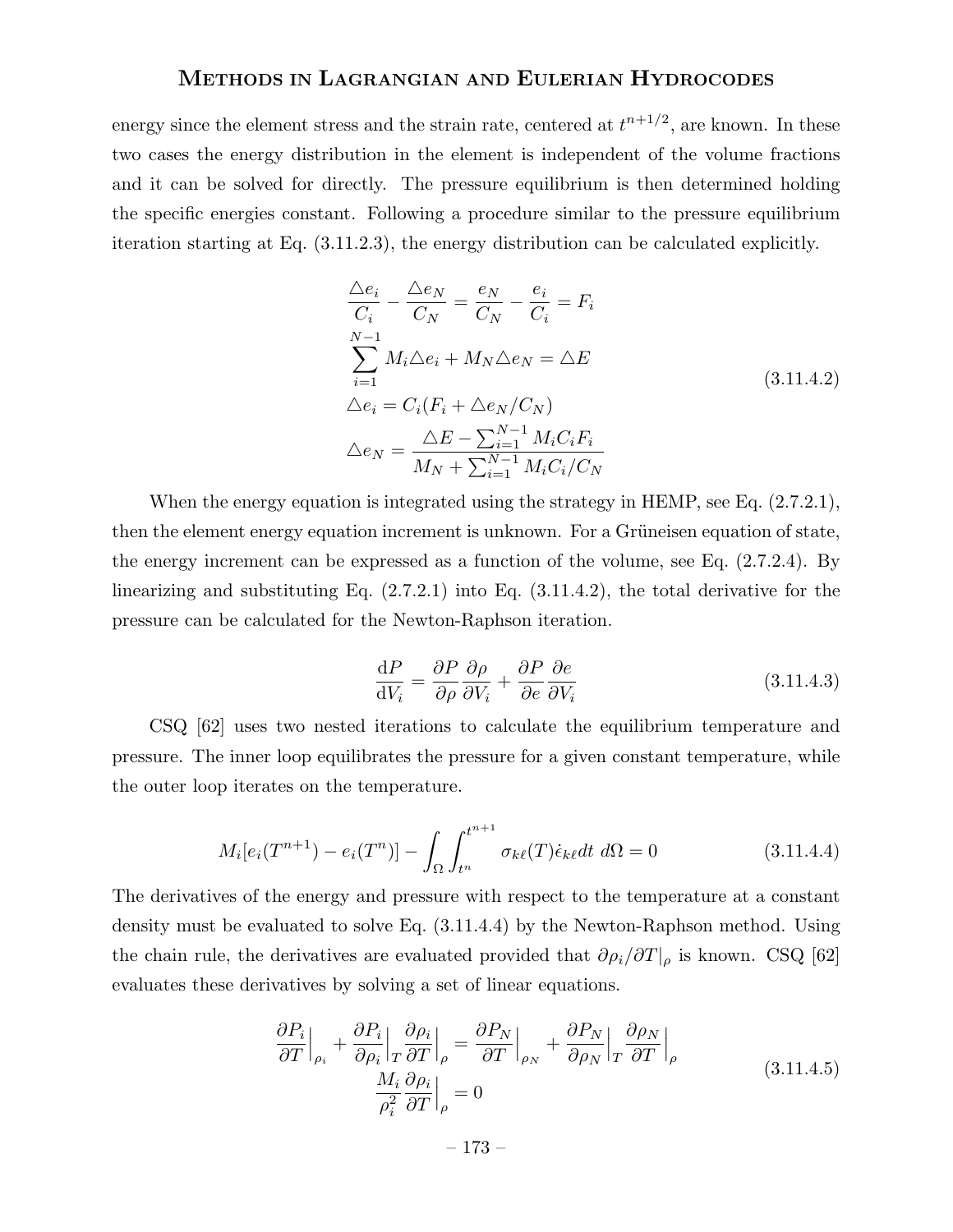The second equation is derived by differentiating the conservation of volume, written as Eq. (3.11.4.6), with respect to temperature.

$$
\sum_{i=1}^{N} \frac{M_i}{\rho_i} = V \tag{3.11.4.6}
$$

Assuming that  $\partial P_i/\partial \rho_i$  is positive for all the materials (i.e., no phase changes at the current pressure), the solution for Eq. (3.11.4.5) can be obtained directly.

$$
\frac{\partial \rho_i}{\partial T}\Big|_{\rho} = \frac{\sum_{k=1}^{N} \left[ \frac{\partial P_k}{\partial T} \Big|_{\rho_k} - \frac{\partial P_i}{\partial T} \Big|_{\rho_i} \right] \frac{\gamma_k}{\beta_k}}{\beta_i \sum_{\ell=1}^{N} \frac{\gamma_\ell}{\beta_\ell}}
$$
\n
$$
\beta_i = \frac{\partial P_i}{\partial \rho_i} \Big|_{T}
$$
\n
$$
\gamma_i = \frac{M_i}{\rho_i^2}
$$
\n(3.11.4.7)

When a phase change occurs, at least one of the  $\beta_i$  are zero. The solution for all i such that  $\beta_i$  is positive is given by Eq. (3.11.4.8).

$$
\frac{\partial \rho_i}{\partial T}\Big|_{\rho} = \frac{1}{\beta_i} \left[ \frac{\partial P}{\partial T} \Big|_{\rho} - \frac{\partial P_i}{\partial T} \Big|_{\rho_i} \right]
$$
(3.11.4.8)

The derivatives for the materials that have  $\beta_j$  equal to zero are not uniquely defined if there are more than one, and they are all set to the same value.

$$
\frac{\partial \rho_j}{\partial T}\Big|_{\rho} = -\frac{\sum_{i \in S_1} \gamma_i \frac{\partial \rho_i}{\partial T}\Big|_{\rho}}{\sum_{k \in S_2} \gamma_k} \quad \forall j \in S_2
$$
\n
$$
S_1 = \{i|\beta_i \neq 0\}
$$
\n
$$
S_2 = \{i|\beta_i = 0\}
$$
\n(3.11.4.9)

If an element contains a void, the equilibrium pressure is zero and the volume of each material for a zero pressure can be calculated independently. A check must be performed to ensure that the sum of the volumes does not exceed the element volume. If the sum is too large, then the void is eliminated by the expansion of the materials. Some equations of state incorporate a pressure cutoff,  $P_{min}$ , to restrict the amount of tension the material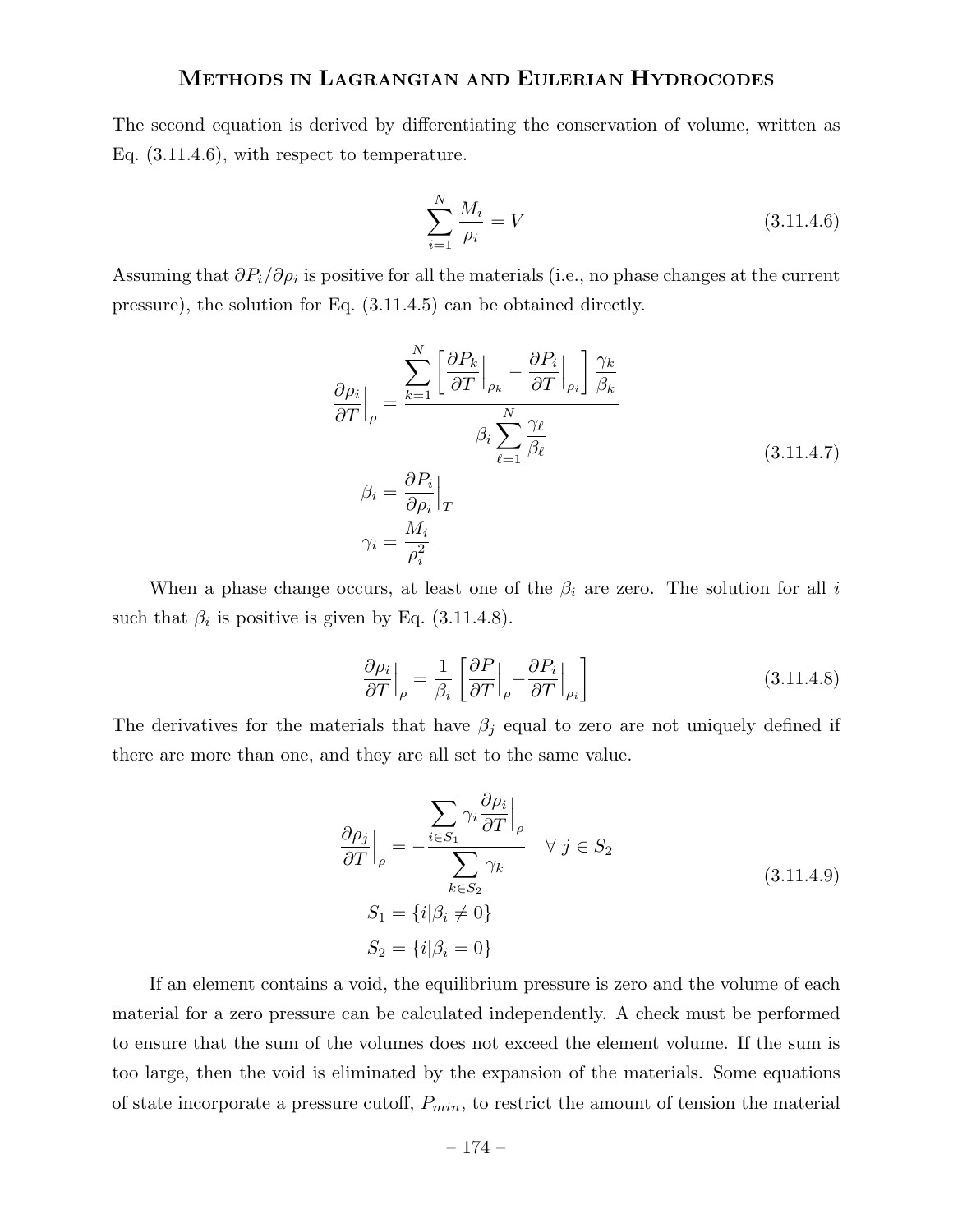can withstand. If the pressure exceeds the pressure cutoff, then the material has failed and a void is allowed to form. The pressure is usually allowed to decay towards zero over several time steps in order to avoid instabilities in the solution. The step nonlinearities associated with pressure cutoffs can prevent the Newton-Raphson method from converging to a solution.

**3.11.5 The backup search.** A failsafe method is usually incorporated in Eulerian codes for the cases when the Newton-Raphson method cannot find the equilibrium pressure. A binary search strategy is used in CSQ [62] and PISCES [2], while CTH [113] uses a combination of the secant method and the binary search. The PISCES binary search, which incorporates ideas from monotonicity analysis, appears to be a very efficient algorithm.

A binary search is useful only for solving single equations when the solution is known to lie within a specified interval. The problem is to determine a set of volume fractions such that each material is at the equilibrium pressure,  $P_T$ , subject to the constraint that the volume fractions sum to one.

$$
P_i(V_i) = P_T
$$
  
\n
$$
\sum_{i=1}^{N} V_i = 1
$$
\n(3.11.5.1)

If the pressure falls below the cutoff pressure, then there is a void, the volume fraction of the void,  $V_0$ , is given by Eq.  $(3.11.5.2)$ , and the pressure is zero.

$$
V_0 = 1 - \sum_{i=1}^{N} V_i
$$
 (3.11.5.2)

The problem is reduced to a single equation by considering the test function  $F$ , the error in the volume fraction constraint (or void volume) as a function of pressure.

$$
F = 1 - \sum_{i=1}^{N} V_i
$$
 (3.11.5.3)

The zero of Eq. (3.11.5.3) is the equilibrium pressure if there is no void, otherwise the value of  $F$  is the void volume, see Fig. 30. Once the equilibrium pressure is established, the volume fraction for each material is calculated by solving the first equation of Eq. (3.11.5.1) for each material independently.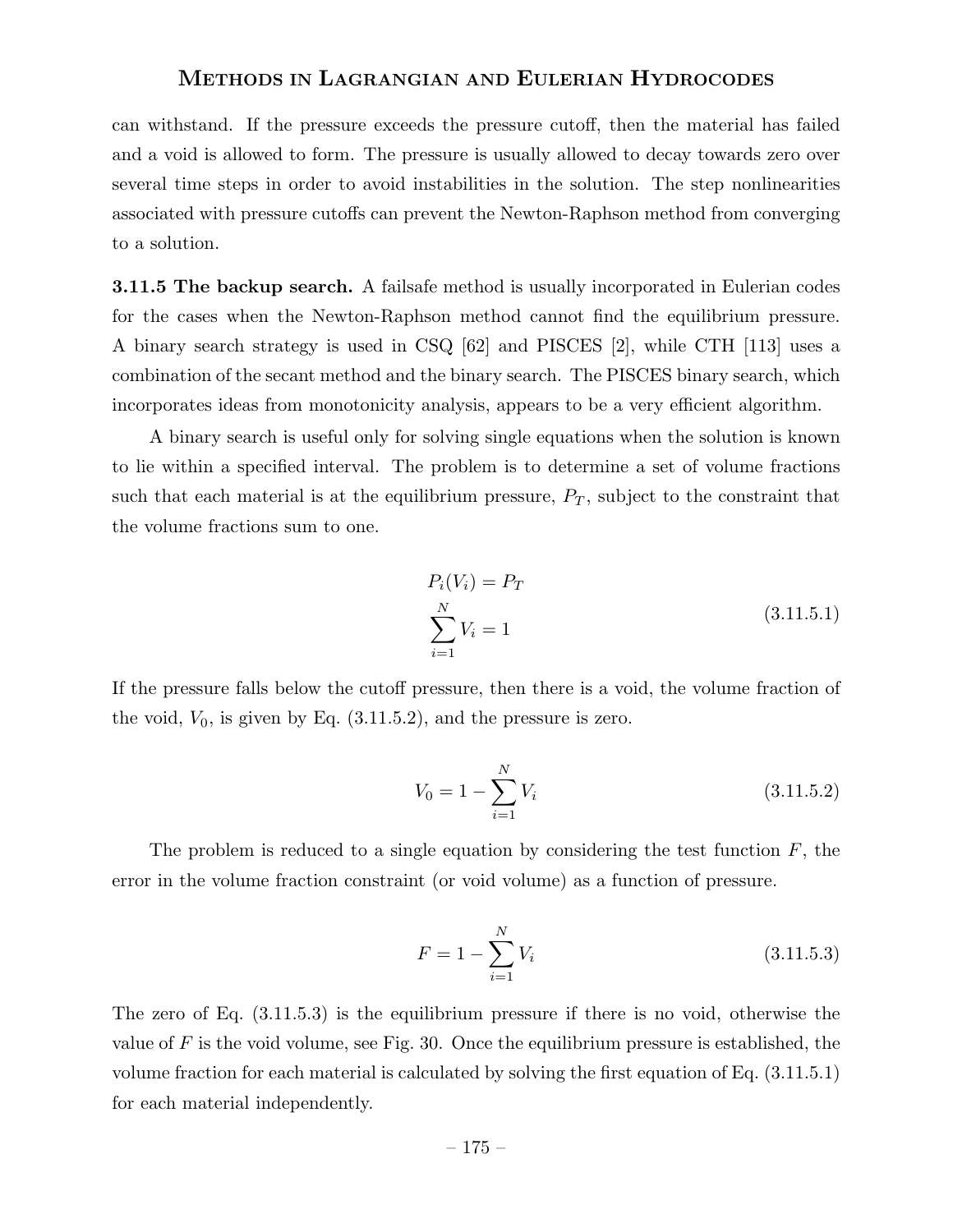The bounding interval for the pressures is defined by a lower pressure,  $P_L$ , and an upper pressure,  $P_U$ . The bounding interval is reduced every iteration and convergence in the pressure is defined when the interval is smaller than some specified value.

$$
P_U - P_L \le \max(\Delta P, \epsilon_2 | P_L|) \tag{3.11.5.4}
$$

An alternative convergence criterion, based on the volume fractions, is necessary to guarantee convergence.

$$
|F(P_T)| \le \epsilon_1 \tag{3.11.5.5}
$$

In the CSQ implementation, the volume fraction for a specified pressure is calculated for each material using Newton-Raphson. Hancock invokes a monotonicity assumption, Eq. (3.11.5.6), in PISCES to reduce the number of equation of state evaluations to one per binary search iteration, an enormous increase in efficiency.

$$
V_i(P^+) \le V_i(P^-) \quad \text{if} \quad P^+ \ge P^- \tag{3.11.5.6}
$$

An arbitrary set of states can be used to bound F by invoking Eq.  $(3.11.5.6)$ . For example, by letting  $P^-$  equal  $P_i$ , and  $P^+$  equal the maximum  $P_i$  over all i, and summing the volume fractions gives a bound for the maximum  $P_i$ .

$$
\sum_{i} V_i(P_i^{max}) \le \sum_{i} V_i(P_i)
$$
  

$$
F(P_i^{max}) = 1 - \sum_{i} V_i(P_i^{max}) \ge 1 - \sum_{i} V_i(P_i)
$$
 (3.11.5.7)

In a similar manner, a bound can be found for the minimum pressure.

$$
F(P_i^{min}) = 1 - \sum_i V_i(P_i^{min}) \le 1 - \sum_i V_i(P_i)
$$
 (3.11.5.8)

An ordinary binary search would pick a value of  $P_T$ , evaluate F, and then determine whether the pressure corresponds to a new upper or lower bound. Hancock keeps a history of the equation state evaluations for each material, ordered by pressure. A description of how the history is generated is deferred. For a specified  $P_T$ , a utility routine gathers a set of states with pressures below  $P_T$  and another set with pressures above  $P_T$ , see Fig. 31. If F evaluated with the lower pressures is positive, then the maximum of the lower pressures defines a new  $P^U$  by Eq. (3.11.5.7). Similarly, if F evaluated with the higher pressures is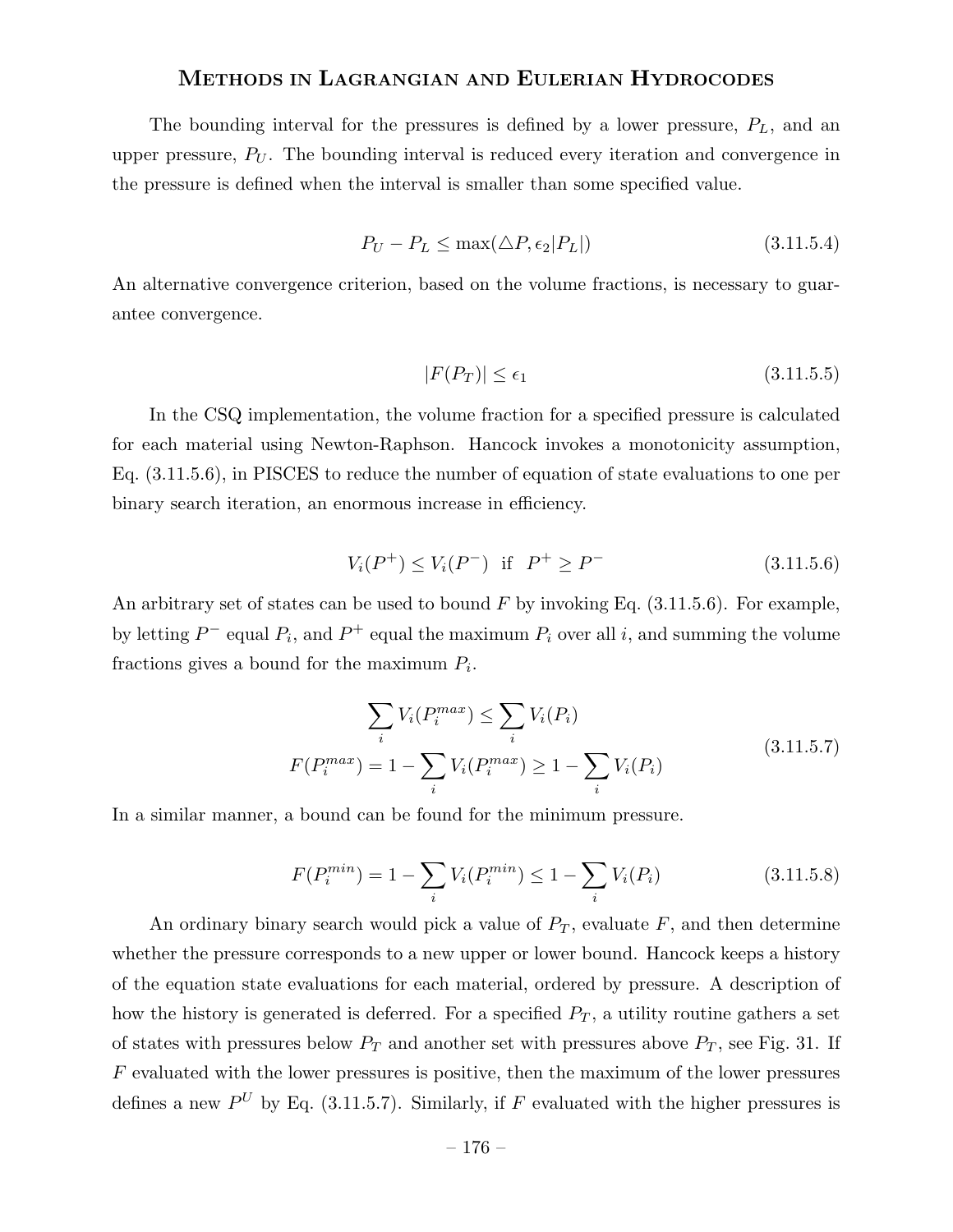negative, then the minimum of the higher pressures defines a new lower bound,  $P<sup>L</sup>$ . Note that the inequalities produce a sharper bound than the ordinary binary search, reducing the number of iterations required for a specified level of accuracy.

A single equation of state evaluation is made if the bracketing states do not result in a new upper or lower bound. The material with the greatest difference in its bracketing volume fractions is evaluated with a volume fraction midway between the bracketing values. Depending on whether the pressure is larger or smaller than the test pressure, the new equation of state evaluation is a new upper or lower bracketing state. The upper and lower bounds on the void fraction function  $F$  are again evaluated and checked. Once new upper and lower bounds are established, a new test pressure is calculated. When the upper and lower pressure bounds are widely separated, a geometric average is used, otherwise the new test pressure is the arithmetic average.

The backup search is invoked when the Newton-Raphson iteration appears to be diverging. During each Newton-Raphson iteration, new volume fractions are calculated corresponding to a value of  $P_T$ . A set of bracketing values of  $V_i$  for each material is found in the equation of state history tables based on the current value of  $P_T$ . If the new  $V_i$  falls outside the bracketed range for any material, then the binary search is used until a solution is found. There is no mechanism in PISCES for switching back to the Newton-Raphson method from the binary search.

To reduce the cost of evaluating the equations of state, a record of the results of each equation of state evaluation is kept in a doubly linked list that is sorted by pressure. When bracketing states for a particular pressure are requested, the table is searched. If a lower bound cannot be found, then the volume fraction is set to one and the pressure is set to the negative of some large number. Conversely, if an upper bound cannot be found, then the volume fraction is set to zero, and the pressure is set to a large number. The linked list is also used to generate interpolating functions for the equations of state since the search is performed over a single parameter. After each equation of state evaluation, the new state is stored unless the following four criteria are met:

- 1. Neither of the bracketing states corresponds to one of the artificial bounding states discussed above.
- 2. The volume fraction lies in the middle sixty percent of the interval. This criterion is included because the interpolation error is largest at the center of the interval.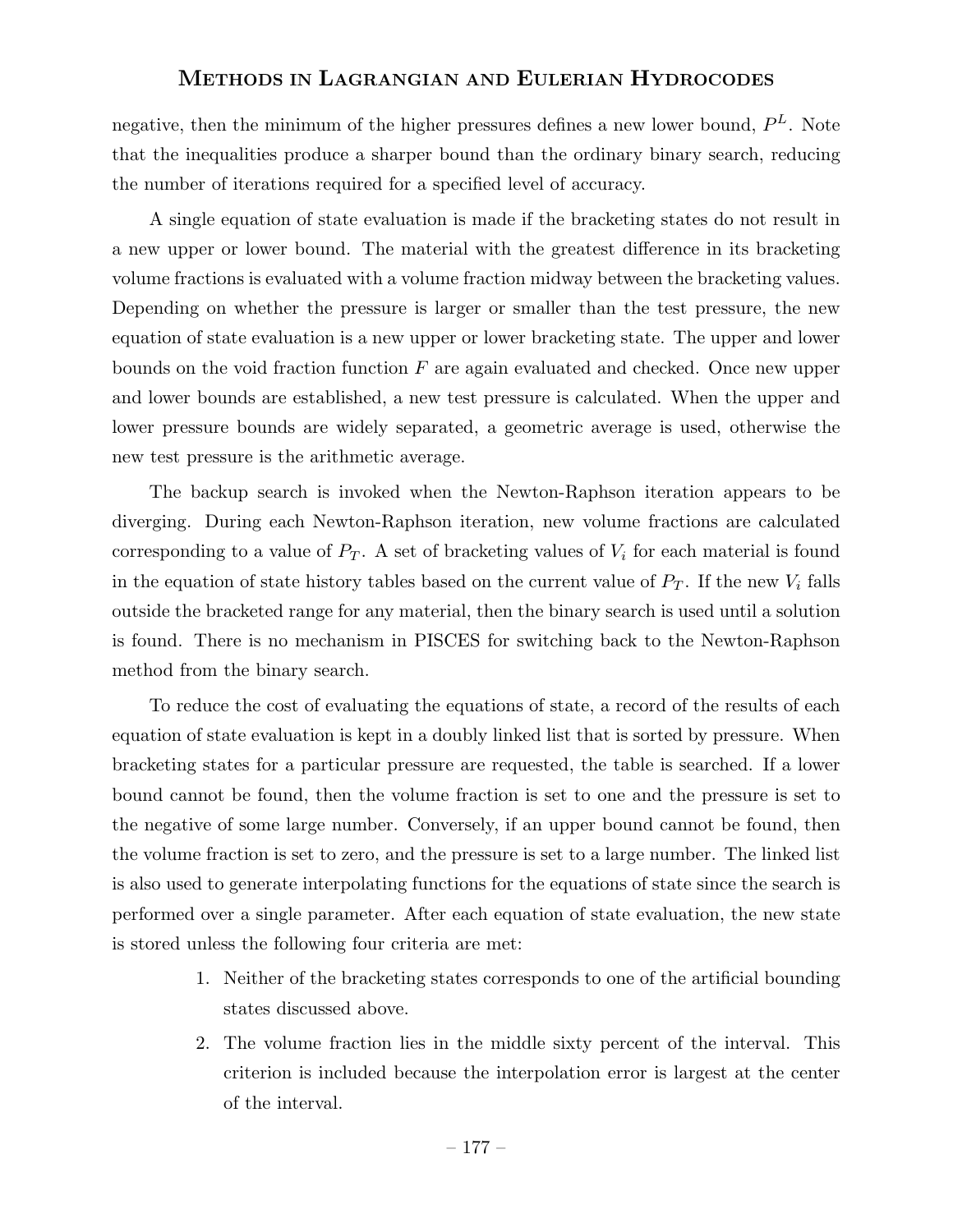3. The interpolation function,  $P<sub>I</sub>$ , closesly approximates the equation of state.

$$
|P_I - P| \le \max(\triangle P, \epsilon_2 |P|) \tag{3.11.5.9}
$$

4. The bracketing states are not too far apart. This prevents a false indication of convergence.

An interval is considered to have "converged" when the criteria are satisfied and all future equation of state evaluations lying in the interval are replaced by a cubic spline (or a linear fit if the spline is not monotonic).

In CTH [113], the void function is solved using secant iteration, Eq. (3.11.5.10), with every third or fourth secant iteration followed by a single binary search. Note that each evaluation of  $F(P)$  involves iteratively solving N nonlinear problems for the volume fractions.

$$
P_T = P_L - \frac{P_U - P_L}{F(P_U) - F(P_L)} F(P_L)
$$
\n(3.11.5.10)

The binary search improves the convergence rate for some problems where one of the initial bounds remains fixed during the iterations.

The relative efficiency of the binary search and the secant method are difficult to assess. Each iteration of the binary search reduces the error by a factor of two in theory, but the monotonicity assumptions invoked by Hancock give him sharper bounds. In addition, the bounding strategy does not require the accurate evaluation of  $F$ , only its bound, so that Hancock can reduce the number of equation of state evaluations by using the bracketing states and interpolation. The near quadratic convergence rate of the secant method is attractive, but each iteration requires the solution of N nonlinear subproblems.

**3.11.6 Partitioning the deviatoric strain rate and the bulk viscosity.** The deviatoric strain rate in each material is assumed to be the average strain rate of the element. This assumption permits a solid material to retain its strength when it is in a mixed element containing a gas or liquid. The deviatoric stress for each material is computed independently and a volume weighted mean stress is calculated for the element.

$$
\sigma_{ij} = \sigma_{ij}^k V_k \tag{3.11.6.1}
$$

The shock viscosity is usually constant throughout the element, and it is computed based on the element average for the density and sound speed. The increment in work for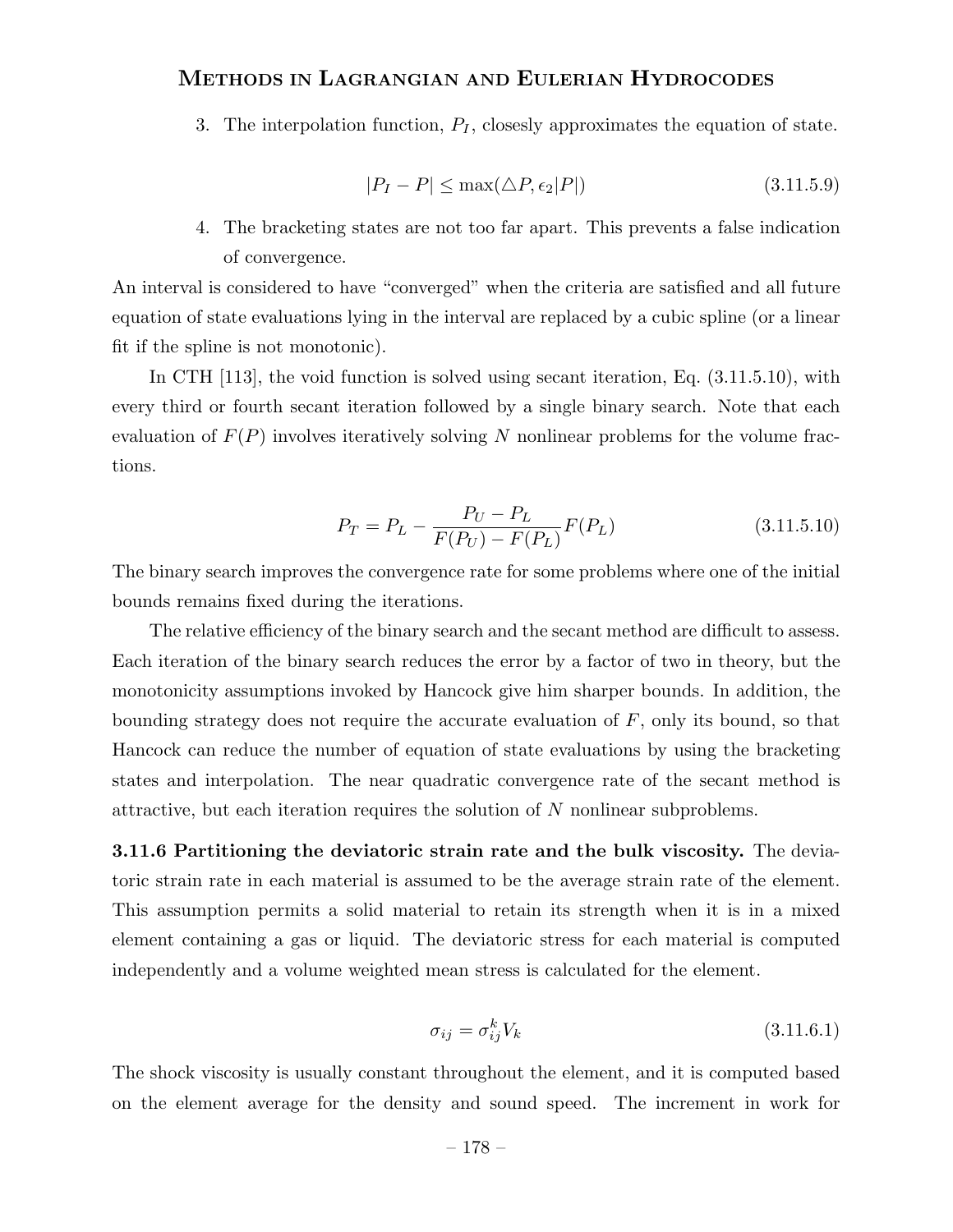each material from its deviatoric stress and bulk viscosity is calculated and treated as a source term during the pressure equilibrium calculations. Anderson, O'Donoghue, and Skerhut [153] follow a slightly different path for their two material mixture theory. They assume that the strain rate in each material is the same as the element average strain rate, but the densities are different. Their final element viscosity has the same form as the volume weighted mean stress in Eq. (3.11.6.1).

**3.11.7 Modifications for Godunov methods.** The internal energy in a Godunov method is calculated as the difference between the total energy of the zone and its kinetic energy. The total energy is updated by a boundary integral involving the contact pressures and velocities. Unlike finite element and finite difference codes, which solve the pressure and energy equations simultaneously, the internal energy of the zone in a Godunov code is calculated independently of the zone pressure. The energy distribution of the zone after the pressure equilibrium must satisfy the conservation of energy equation, where  $E^{n+1}$  is the total internal energy of the zone.

$$
M_i e_i^{n+1} = E^{n+1} \tag{3.11.7.1}
$$

The energy  $E^{n+1}$  includes contributions associated with shock heating while the algorithms outlined in the previous sections for calculating the equilibrium pressure include shock heating only through the shock viscosity. Since Godunov methods do not include a shock viscosity, Eq.  $(3.11.7.1)$  is generally not satisfied. The difference,  $\Delta E$ , which is associated with the shock heating, must be distributed to the different materials.

$$
\triangle E = E^{n+1} - M_i e_i^{n+1} \tag{3.11.7.2}
$$

PISCES distributes the difference based on the relative compressibilities of the materials. The energy increment  $\Delta e_i$  is the energy added to material i during the pressure equilibration for Eq. (3.11.7.2).

$$
e_i^{n+1} = e_i^n + \Delta e_i + \omega_i \frac{\Delta E}{M}
$$
  

$$
\omega_i = \frac{M_i / \rho_i a_i^2}{\sum_{k=1}^N M_k / \rho_k a_k^2}
$$
 (3.11.7.3)

Using the new values for the internal energies given by Eq.  $(3.11.7.3)$ , a new equilibrium pressure is calculated using the strategy discussed in the previous section.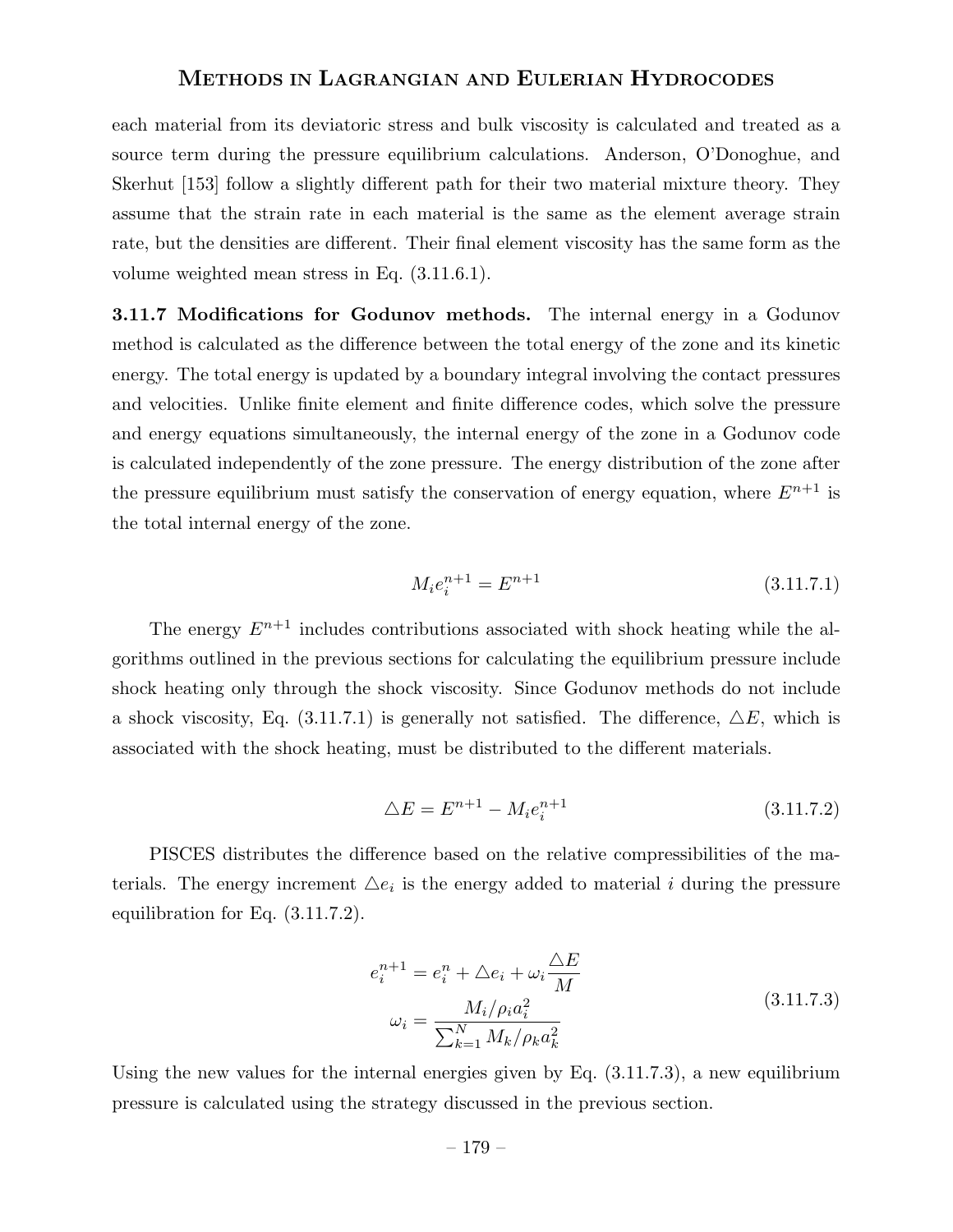CAVEAT distributes the internal energy increment according to the mass fraction of each material [92]. Although this is a very simple algorithm, it works well and it is very robust.

#### **ACKNOWLEDGMENTS**

I have talked to many people while I was writing this paper, and I thank them for all their help. My special thanks to Steve Hancock, Hans Mair of NAVSWC, and Norm Johnson of Los Alamos National Laboratory for diligently proofreading my original draft. John Dukowicz, Frank Addessio, Bryan Kashiwa, and Ed Cort, all from Los Alamos National Laboratory, also provided valuable advice and comments. Randy Christensen, Bob Tipton, Richard Sharpe and John Trangenstein at Lawrence Livermore National Laboratory patiently answered my questions about their work. Despite their best efforts and mine, I am sure that no paper this long can be perfect. Since I typed every last word and equation, the responsibility for the errors and omissions are mine alone.

#### **REFERENCES**

- 1. Malvern, L. E., Introduction to the Mechanics of a Continuous Medium, Prentice-Hall, Englewood Cliffs, N. J., (1969).
- 2. Hancock, S., " PISCES 2DELK Theoretical Manual", Physics International, (1985).
- 3. Addessio, F. L., Carroll, D. E., Dukowicz, J. K., Harlow, F. H., Johnson, J. N., Kaskiwa, B. A., Maltrud, M. E., and Ruppel, H. M., "CAVEAT: A Computer Code for Fluid Dynamics Problems with Large Distortion and Internal Slip," Los Alamos National Laboratory UC-32, (1988).
- 4. Noh, W. F., "Numerical Methods in Hydrodynamic Calculations," Lawrence Livermore National Laboratory, UCRL-52112, (1976).
- 5. Courant, R., and Friedrichs, K. O., *Supersonic Flow and Shock Waves*, Springer-Verlag, New York, (1976).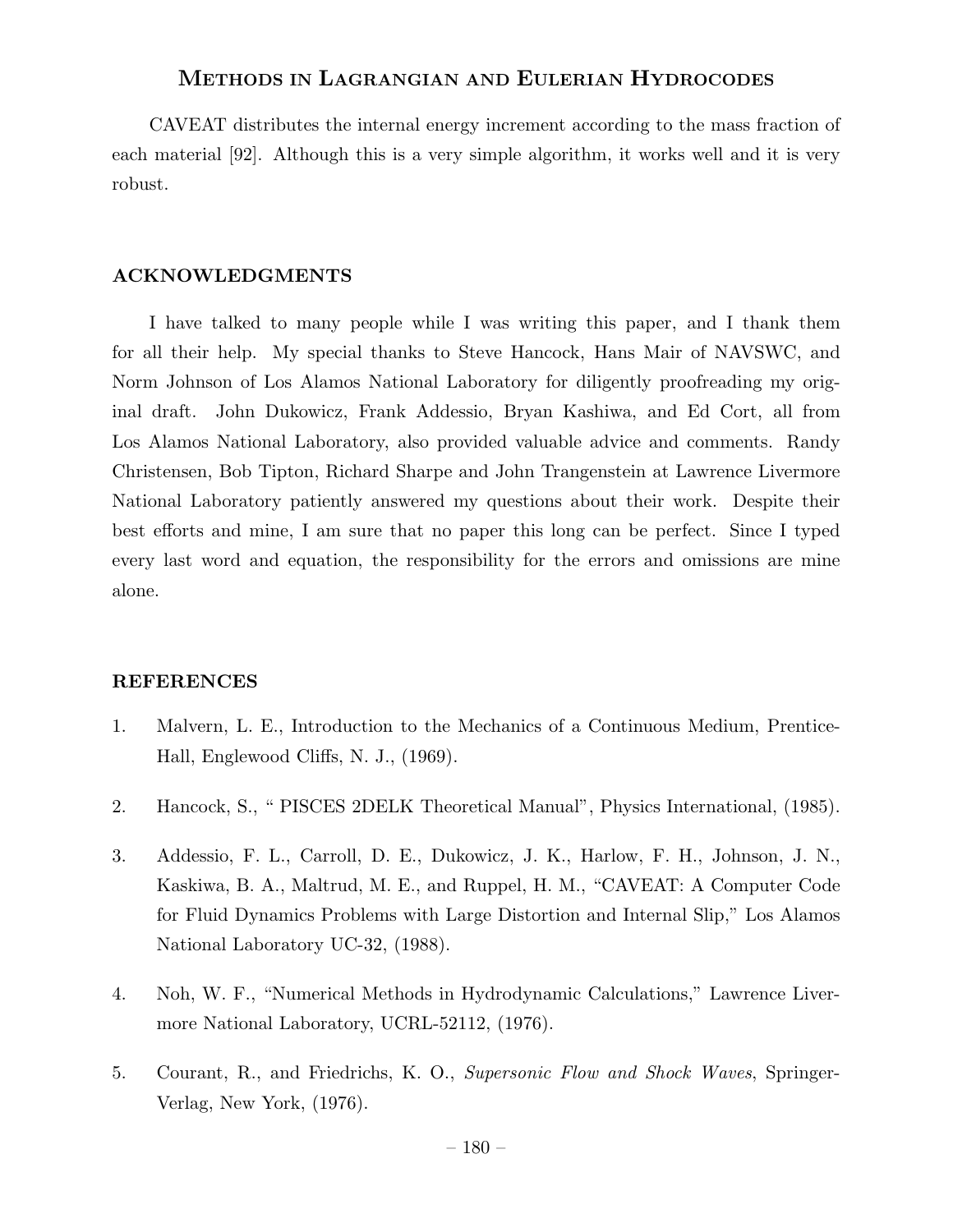- 6. Maenchen, G., Sack, S., "The TENSOR Code," *Methods in Computational Physics*, Vol. 3, Academic Press, New York, (1964).
- 7. Wilkins, M., "Calculation of Elastic Plastic Flow," *Methods in Computational Physics, Vol. 3, Fundamental Methods in Hydrodynamics*, Academic Press, pp. 211- 263, (1964).
- 8. Krieg, R. D., and Key, S. W., "Implementation of a Time Dependent Plasticity Theory into Structural Programs," *Constitutive Equations in Viscoplasticity: Computational and Engineering Aspects*, ASME Vol. 20, pp. 125-137, (1976).
- 9. Noh, W. F., "CEL: A Time Dependent, Two Space Dimensional, Coupled Eulerian - Lagrange Code," *Methods in Computational Physics, Volume 3, Fundamental Methods in Hydrodynamics*, Academic Press, (1964), pp. 117-179.
- 10. Fritts, M. J., Crowley, W. P., and Trease, H., "The Free-Lagrange Method" Lecture Notes in Physics 238, Springer-Verlag, Berlin, (1983).
- 11. Godunov, S. K., "Finite Difference Method for Numerical Computation of Discontinuous Solutions of the Equations of Fluid Dynamics," *Matematicheskii Sbornik*, Vol. 47, No. 3, pp. 271-306, (1959).
- 12. Hughes, T. J. R., The Finite Element Method, Linear, Static and Dynamic Finite Element Analysis, Prentice - Hall, (1987).
- 13. Zienkiewicz, O. C., The Finite Element Method, Third Edition, McGraw Hill, (1987).
- 14. Bathe, K. J., Finite Element Procedures in Engineering Analysis, Prentice-Hall, Englewood Cliffs, N. J., (1982).
- 15. Cook, R. D., Malkus, D. S., and Plesha, M. E., Concepts and Applications of Finite Element Analysis, Third Edition, John Wiley and Sons, New York, N. Y., (1989).
- 16. Johnson, C., Numerical Solutions of Partial Differential Equations by the Finite Element Method, Cambridge University Press, Cambridge, N. Y., (1987).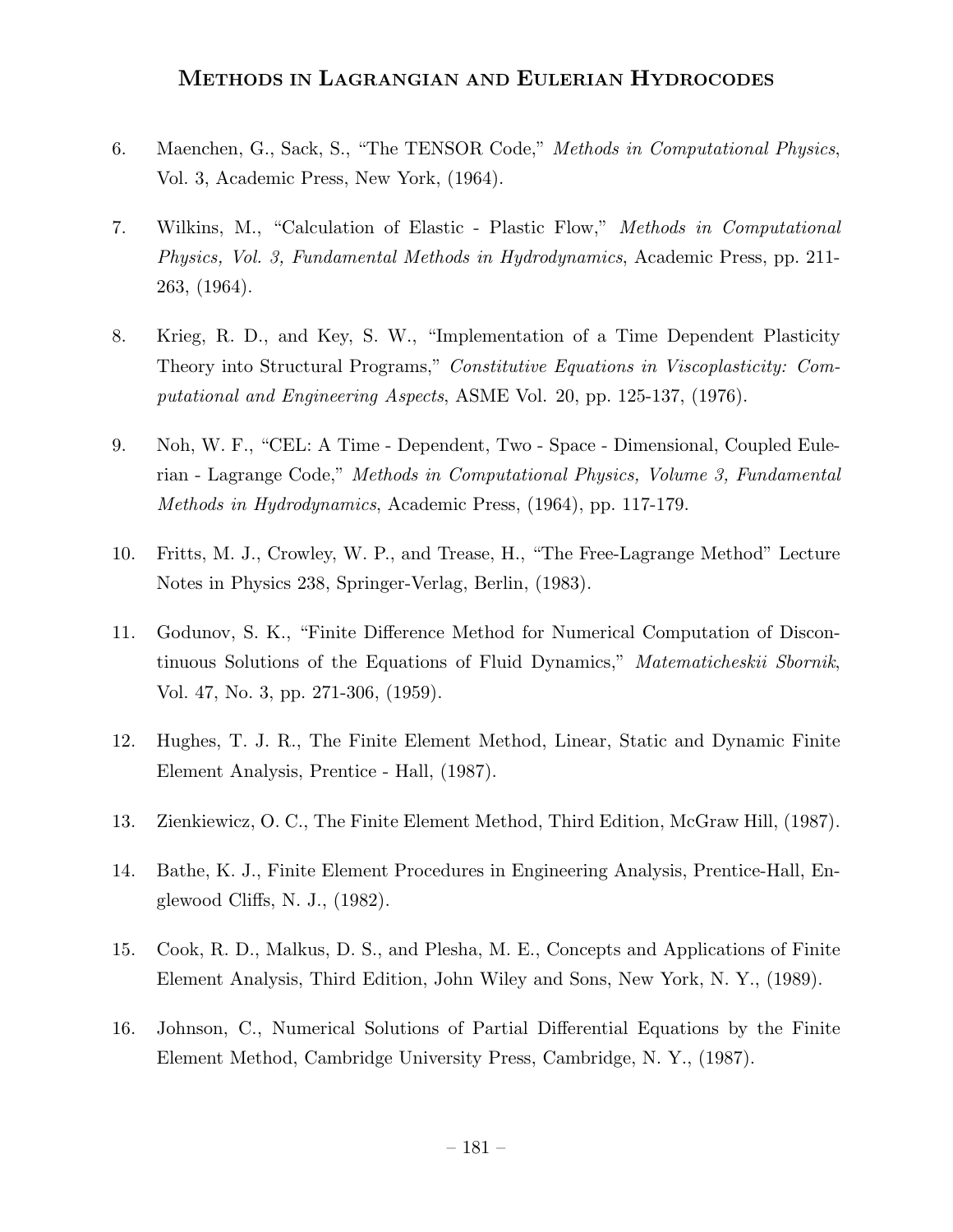- 17. Rank, E., Katz, C., and Werner, H., "On the Importance of the Discrete Maximum Principle in Transient Analysis Using Finite Element Methods," *International Journal for Numerical Methods in Engineering*," Vol. 19, pp. 1771-1782, (1983).
- 18. Hallquist, J. O., DYNA3D Course Notes, Lawrence Livermore National Laboratory, UCID-19899, Rev. 2, (1987).
- 19. Benson, D. J., "Vectorizing the Right Hand Side Assembly in an Explicit Finite Element Program," *Computer Methods in Applied Mechanics and Engineering*, Vol. 73, pp. 147-152, (1989).
- 20. Johnson, G. R., and Stryk, R. A., User Instructions for the EPIC-2 Code, Air Force Armament Laboratory, AFATL-TR-86-51, (1986).
- 21. Nagtegaal, J. C., Parks, D. M., and Rice, J. R., "On Numerically Accurate Finite Element Solutions in the Fully Plastic Range," *Computer Methods in Applied Mechanics and Engineering*, Vol. 4, pp. 153-177, (1974).
- 22. Johnson, G. R., and Stryk, R. A., "Eroding Interface and Improved Tetrahedral Element Algorithms for High-Velocity Impact Computations in Three Dimensions," *Int. J. Impact. Engng.* Vol. 5, pp. 411-421, (1987).
- 23. Demuth, R. B., Margolin, L. G., Nichols, B. D., Adams, T. F., and Smith, B. W., "SHALE: A Computer Program for Solid Dynamics," Los Alamos National Laboratory, LA-10236, (1985).
- 24. Amdsden, A. A., Ruppel, H. M., and Hirt, C. W., "SALE: A Simplified ALE Computer Program for Fluid Flow at All Speeds", Los Alamos Scientific Laboratory, (1980).
- 25. Amsden, A. A., and Ruppel, H. M. "SALE-3D: A Simplified ALE Computer Program for Calculating Three-Dimensional Fluid Flow," Los Alamos Scientific Laboratory, (Nov. 1981).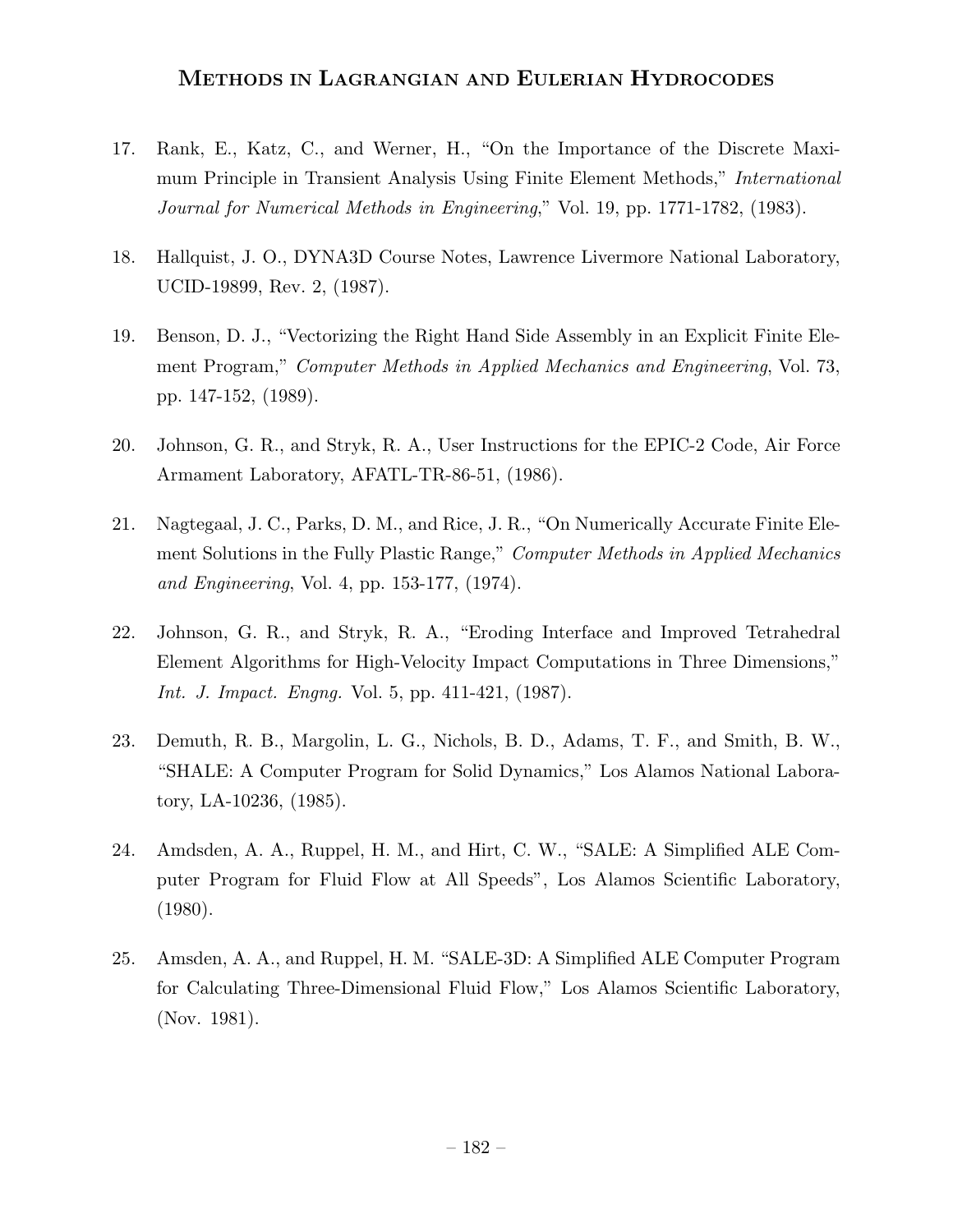- 26. Amsden, A. A., and Hirt, C. W., "YAQUI: An Arbitrary Largrangian-Eulerian Computer Program for Fluid Flow at All Speeds," Los Alamos Scientific Laboratory, LA-5100, (1973).
- 27. Hallquist, J. O., "NIKE2D A Vectorized Implicit, Finite Deformation Finite Element Code for Analyzing the Static and Dynamic Response of 2-D Solids with Interactive Rezoning and Graphics," Lawrence Livermore National Laboratory, UCID-19677, Rev. 1, (1986).
- 28. Truesdell, C., and Noll, W., The Non-Linear Field Theories of Mechanics, Handbuch Der Physik, Volume III/3, Springer-Verlag, Berlin, (1965).
- 29. Marsden, J. E., and Hughes, T. J. R., Mathematical Foundations of Elasticity, Prentice-Hall, Englewood Cliffs, N. J., (1983).
- 30. Billington, E. W., and Tate, A., The Physics of Deformation and Flow, McGraw-Hill, New York, N. Y., (1981).
- 31. Gurtin, M. E., An Introduction to Continuum Mechanics, Mathematics in Science and Engineering, Vol. 158, Academic Press, New York, (1981).
- 32. Johnson, G. C., Bammann, D. J., 1984, "A Discussion of Stress Rates in Finite Deformation Problems," *Int. J. Solids Struct.*, Vol. 20, pp. 725-737.
- 33. Polukhin, P., Gorelik, S., and Vorontsov, V., Physical principles of Plastic Deformation, Mir Publishers, Moscow, U.S.S.R., (1983).
- 34. Taylor, L. M., and Flanagan, D. P., "PRONTO 2D A Two-Dimensional Transient Solid Dynamics Program", Sandia National Laboratories, SAND86-0594, (1987).
- 35. Hughes, T. J. R., Liu, W. K., and Zimmerman, T. K., "Lagrangian-Eulerian Finite Element Formulation for Incompressible Viscous Flows," *Computer Methods in Applied Mechanics and Engineering*, Vol. 29, pp. 329-349, (1981).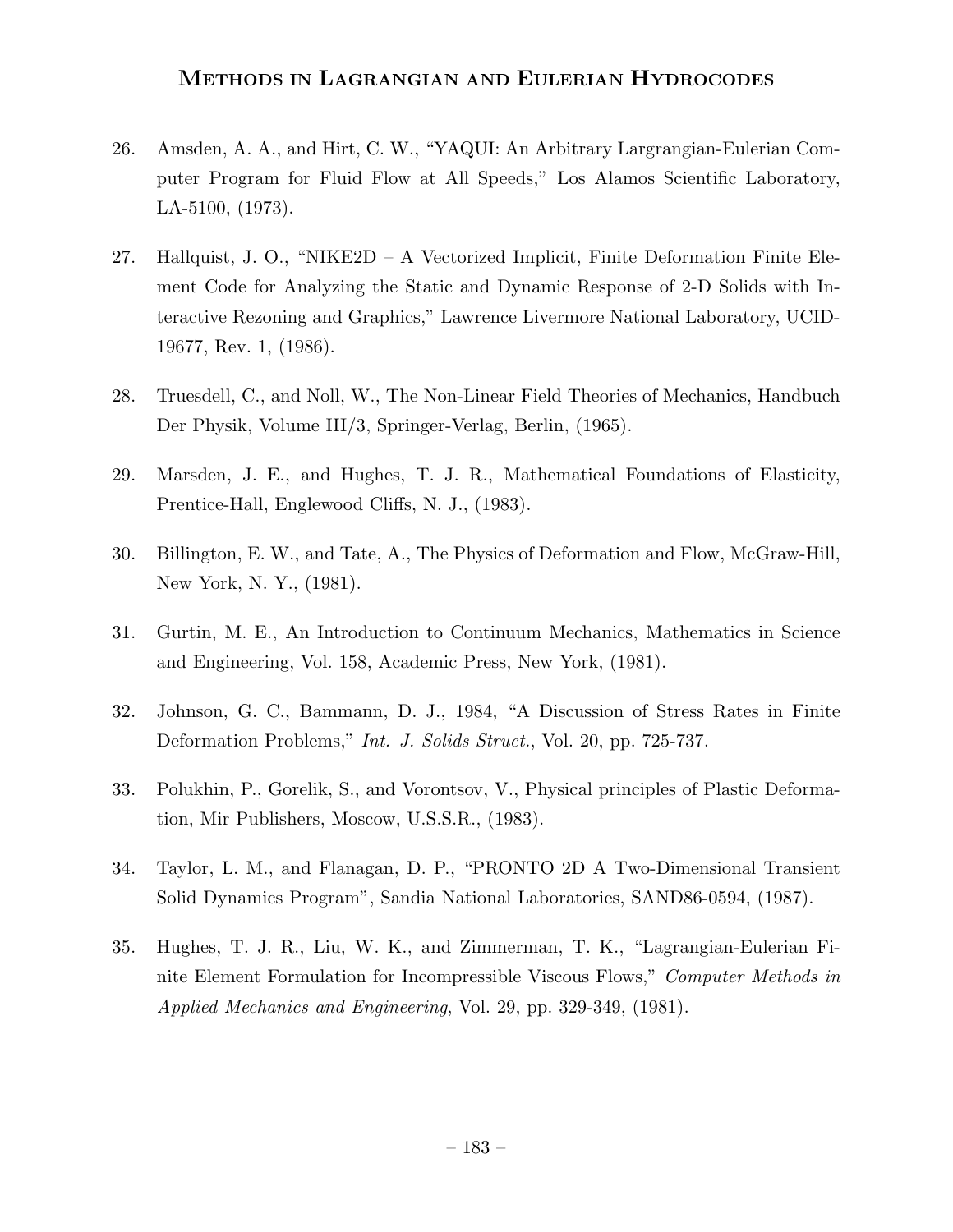- 36. Donea, J., "Arbitrary Lagrangian-Eulerian Finite Element Methods," Computational Methods for Transient Analysis, T. Belytschko and T. J. R. Hughes, ed., Elsevier Science Publishers, B. V., pp 473-516, (1983).
- 37. Bammann, D., personal communication, Sandia National Laboratories, (1983).
- 38. Hoger, A., and Carlson, D. E., "Determination of the Stretch and Rotation in the Polar Decomposition of the Deformation Gradient," *Quart. Appl. Math.*, Vol. 42, pp. 113-117, (1984).
- 39. Dienes, J. K., "On the Analysis of Rotation and Stress Rate in Deforming Bodies," *Acta Mechanica*, Vol. 32, pp. 217-232, (1979).
- 40. Hughes, T. J. R., and Winget, J., "Finite Rotation Effects in Numerical Integration of Rate Constitutive Equations Arising in Large-Deformation Analysis," International Journal for Numerical Methods in Engineering, Vol. 15, No. 12, pp. 1862-1867, (1980).
- 41. Margolin, L. G., "A Centered Artificial Viscosity for Cells with Large Aspect Ratio," Lawrence Livermore National Laboratory, UCRL-53882, (1988).
- 42. Benson, D. J., "A New Two-Dimensional Flux-Limited Shock Viscosity," *Computer Methods in Applied Mechanics and Engineering*, (in press).
- 43. Von Neumann, J., and Richtmyer, R. D., "A Method for the Numerical Calculation of Hydrodynamic Shocks," *Journal of Applied Physics*, Vol. 21, (1950).
- 44. Crowley, W. P., "Numerical Methods in Fluid Dynamics," Lawrence Livermore National Laboratory UCRL-51824, (1975).
- 45. Noh, W. F., "Errors for Calculations of Strong Shocks Using an Artificial Viscosity and an Artificial Heat Flux," Lawrence Livermore National Laboratory, UCRL-53669, (1985).
- 46. Wilkins, M. L., "Use of Artificial Viscosity in Multidimensional Fluid Dynamic Calculations," *Journal of Computational Physics*, Vol. 36, pp. 381-303, (1980).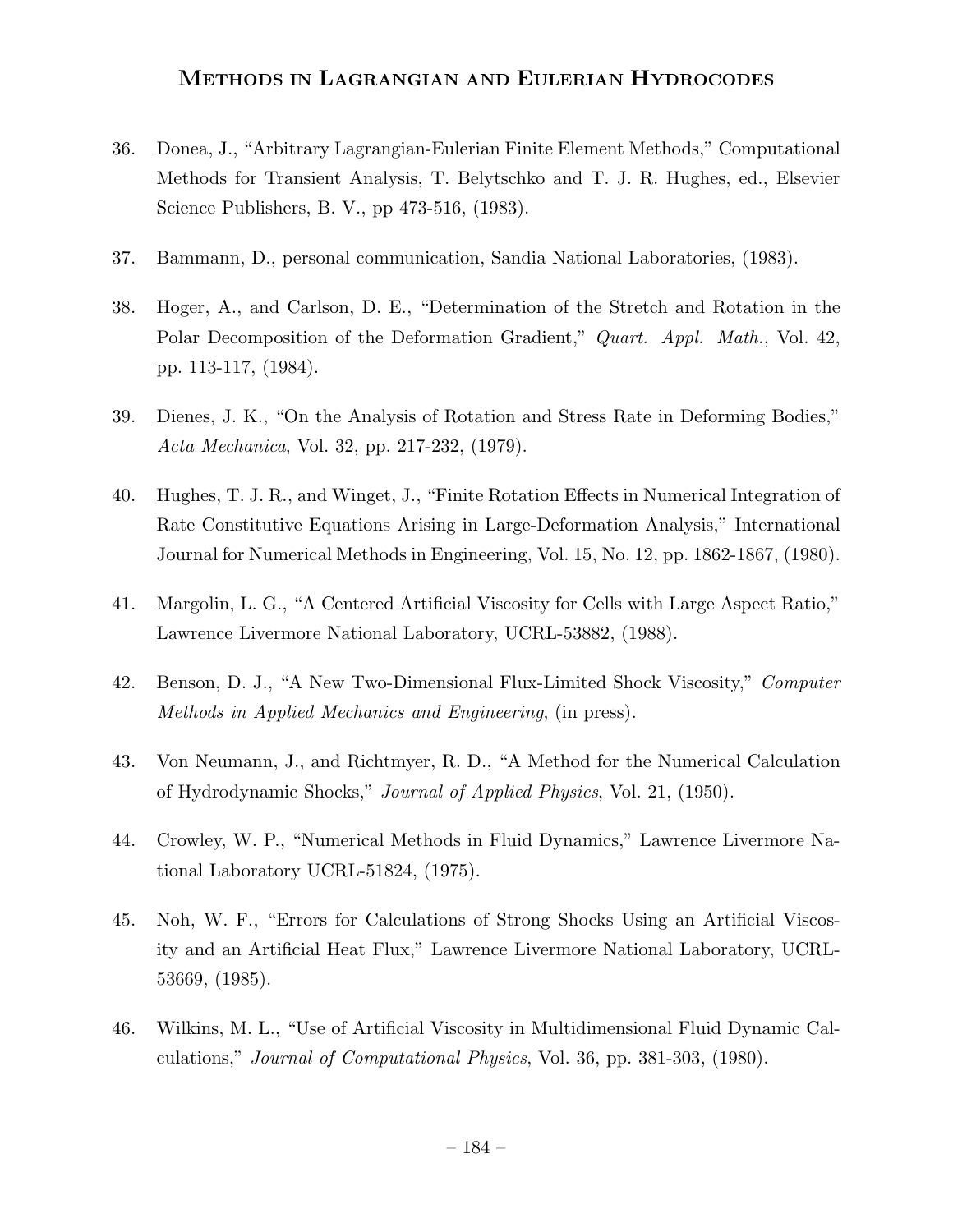- 47. Landshoff, R., "A Numerical Method for Treating Fluid Flow in the Presence of Shocks," Los Alamos Scientific Laboratory LA-1930, (1955).
- 48. Richards, G. T., "Derivation of a Generalized Von Neumann Pseudo-Viscosity with Directional Properties," Lawrence Radiation Laboratory UCRL-14244, (1965).
- 49. Kuropatenko, V. F., in *Difference Methods for Solutions of Problems of Mathematical Physics, I*, ed., Janenko, N. N., American Mathematical Society, Providence, RI, (1967).
- 50. Christensen, R., personal communication, Lawrence Livermore National Laboratory, (1989).
- 51. Christensen, R., personal communication, Lawrence Livermore National Laboratory, (1990).
- 52. Van Leer, B., "Towards the Ultimate Conservative Difference Scheme. IV. A New Approach to Numerical Convection," *Journal of Computational Physics*, Vol. 23, pp. 276-299, (1977).
- 53. Johnson, W. E., Anderson, C. E., "History and Application of Hydrocodes in Hypervelocity Impact," *Int. J. Impact Engng.*, Vol. 5, pp. 423-439, (1987).
- 54. Cherry, J. T., Sack, S., Maenchen, G., and Kransky, V., "Two-Dimensional Stress-Induced Adiabatic Flow," Lawrence Livermore National Laboratory, UCRL-50987, (1970).
- 55. Burton, D. E., Lettis, L. A., Bryan, J. B., and Frary, N. R., "Physics and Numerics of the TENSOR Code [Incomplete Preliminary Documentation]," Lawrence Livermore National Laboratory, UCID-19428, (1982).
- 56. Schulz, W. D., "Tensor Artificial Viscosity for Numerical Hydrodynamics," *Journal of Mathematical Physics*, Vol. 5, No. 1, (1964).
- 57. Washizu, K., Variational Methods in Elasticity and Plasticity, Third Edition, Pergamon Press, Oxford, England, (1982).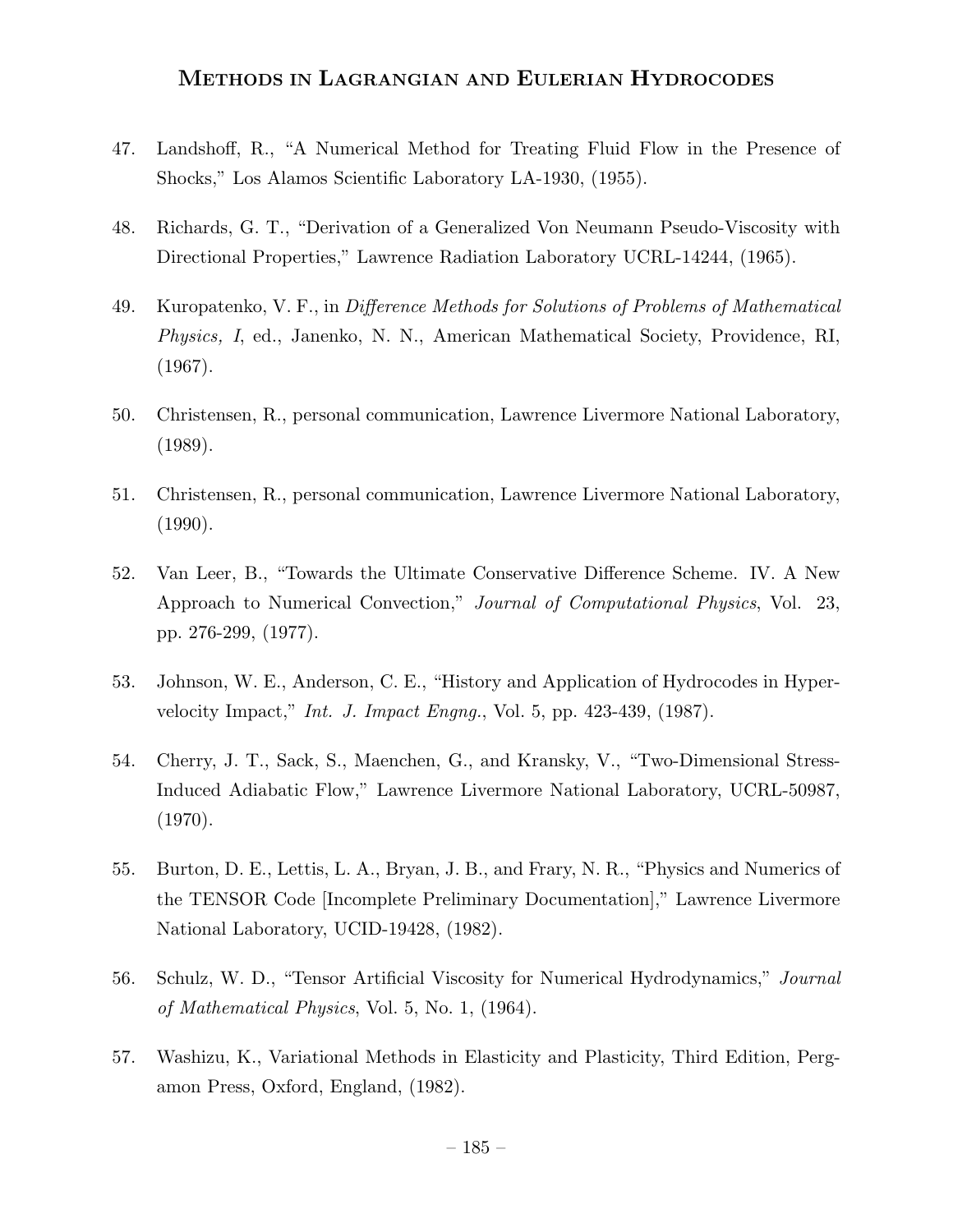- 58. Flanagan, D. P., and Belytschko, T., "A Uniform Strain Hexahedron and Quadrilateral and Orthogonal Hourglass Control," *Int. J. Numer. Meth. Eng.*, Vol. 17, pp. 679-706, (1981).
- 61. Belytschko, T., and Bachrach, W., "Efficient Implementation of Quadrilaterals with High Coarse-mesh Accuracy," *Computer Methods in Applied Mechanics and Engineering*, Vol. 54, pp. 279-301, (1986).
- 60. Margolin, L. G., and Pyun J. J., "A Method for Treating Hourglass Patterns," Proc. of the Fourth International Conference on Numerical Methods in Laminar and Turbulent Flow, Montreal, Quebec, Canada, July 6-10, 1987.
- 61. Kosloff, D., and Frazier, G., "Treatment of Hourglass Patterns in Low Order Finite Element Codes," *Numerical and Analytical Methods in Geomechanics*, Vol. 2, pp. 57- 72, (1978).
- 62. Thompson, S. L., "CSQ A Two Dimensional Hydrodynamic Program with Energy Flow and Material Strength," Sandia Laboratories, SAND74-0122, (1975).
- 63. McGlaun, J. M., Thompson, S. L., and Elrick, M. G.,"CTH: A Three-Dimensional Shock Wave Physics Code," Proc. of the 1989 Hypervelocity Impact Symposium, (1989).
- 64. Benson, D. J., and Hallquist, J. O., "A Single Surface Contact Algorithm for the Postbuckling Analysis of Shell Structures," *Computer Methods in Applied Mechanics and Engineering*, Vol. 78, pp. 141-163, (1990).
- 65. Chaudhary, A. B., and Bathe, K. J., "A Lagrange Multiplier Segment Procedure for Solution of Three Dimensional Contact Problems," U.S. Army Ballistic Research Laboratory, BRL-CR-544, (1985).
- 66. Kikuchi, N. and Oden, J. T., Contact Problems in Elasticity: A Study of Variational Inequalities and Finite Element Methods for a Class of Contact Problems in Elasticity, SIAM Studies Vol. 8, (1986).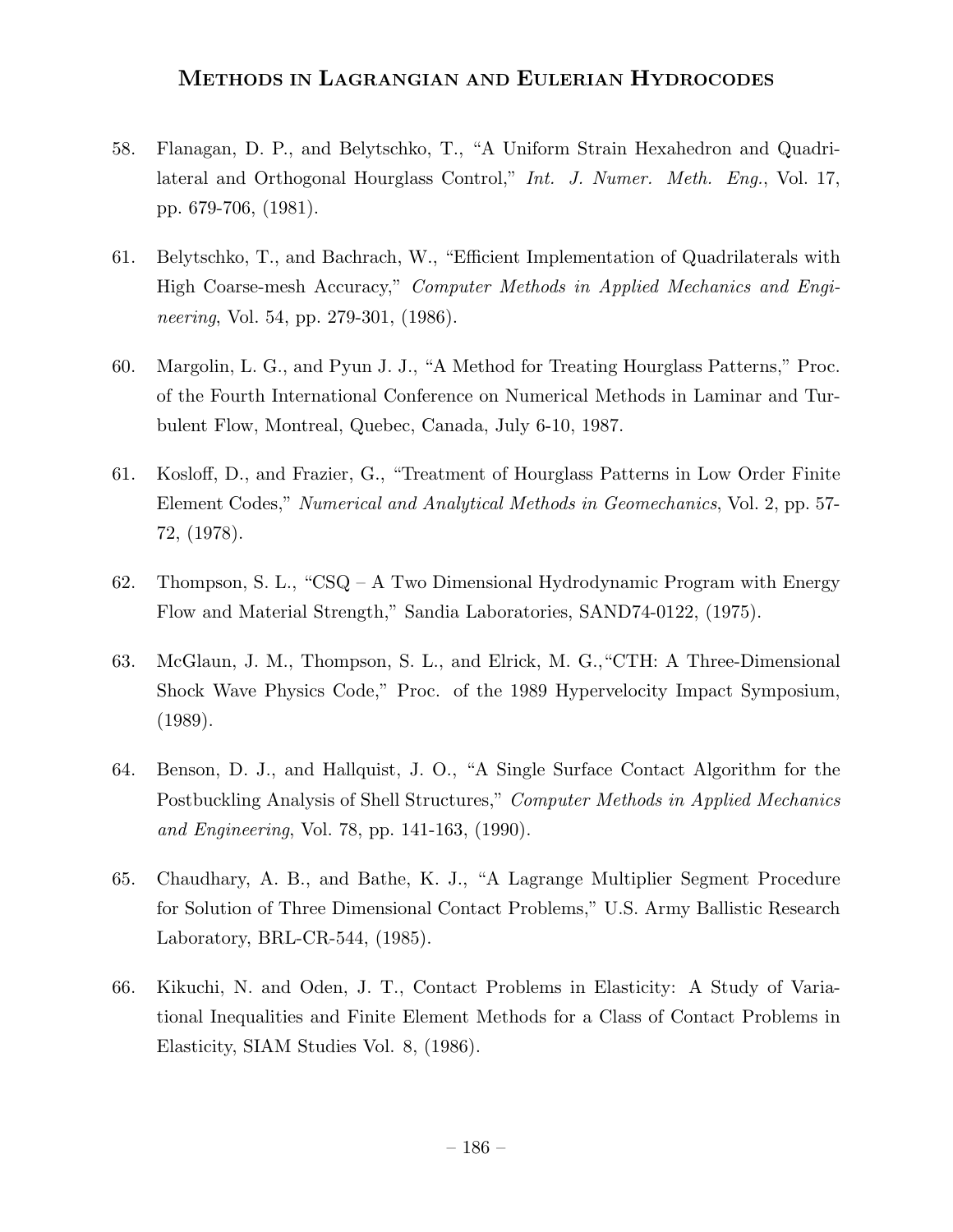- 67. Zhong, Z. H., On Contact-Impact Problems, Ph.D. thesis, Division of Solid Mechanics and Strength of Materials, Department of Mechanical Engineering, Linkoping University, Linkoping, Sweden, (1988).
- 68. Anderson, C. E., "An Overview of the Theory of Hydrocodes," *Int. J. Impact Engng.*, Vol. 5, pp. 33-59, (1987).
- 69. Belytschko, T., and Neal, M. O., "Contact-Impact by the Pinball Algorithm with Penalty, Projection, and Lagrangian Methods," Proc. Symp. on Computational Techniques for Impact, Penetration, and Performation of Solids, ed. L. E. Schwer, N. J. Salamon, and W. K. Liu, ASME Winter Annual Meeting, San Fransisco, CA, Dec. 1989, AMD-Vol. 103, (1989).
- 70. Simo, J. C., Wriggers, P., and Taylor, R. L., "A Perturbed Lagrangian Formulation for the Finite Element Solution of Contact Problems," *Computer Methods in Applied Mechanics and Engineering*, Vol. 50, pp. 163-180, (1985).
- 71. Christensen, R., personal communication, Lawrence Livermore National Laboratory, (1990).
- 72. Belytschko, T., and Lin, J. I., "A New Interaction Algorithm with Erosion for EPIC-3," U.S. Army Ballistic Research Laboratory, BRL-CR-540, (1985).
- 73. Belytschko, T., personal communication, Northwestern University, (1990).
- 74. Nilsson, L., Zhong, Z. H., and Oldenburg, M., "Analysis of Shell Structures Subjected to Contacts-Impacts," Proc. Symp. on Analytical and Computational Models for Shells, ASME Winter Annual Meeting, San Fransisco, CA, (1989).
- 75. Hallquist, J. O., Goudreau, G. L., and Benson, D. J., "Sliding Interfaces with Contact-Impact in Large-Scale Lagrangian Computations," Computer Methods in Applied Mechanics and Engineering, Vol. 51, No. 1/3, (1985).
- 76. Bertholf, L. D., and Benzley, S. E., "TOODY II, A Computer Program for Two-Dimensional Wave Propagation," Sandia National Laboratories, SC-RR-68-41, Sandia National Laboratories, (1968).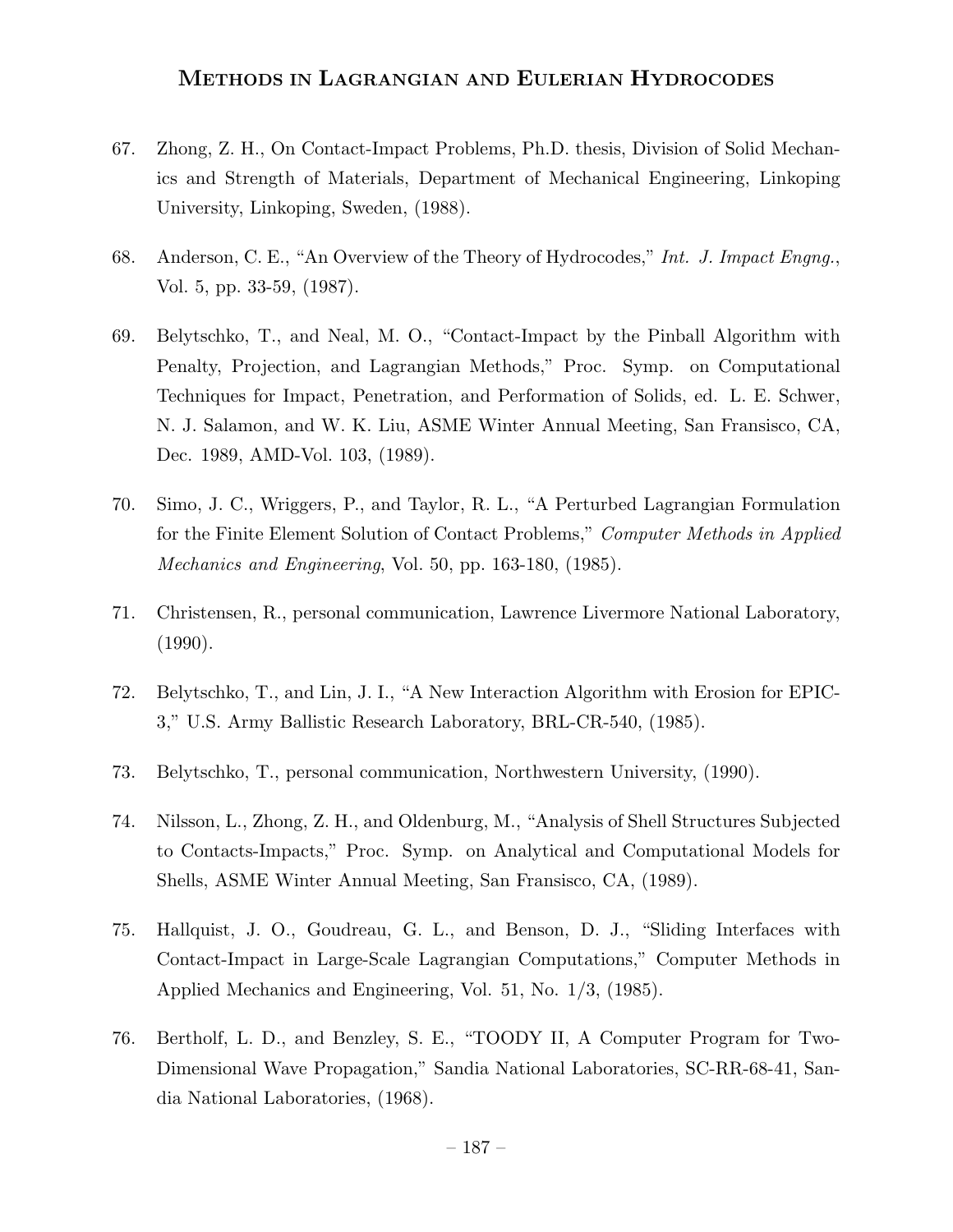- 77. Hughes, T. J. R., Taylor, R. L., Sackman, J. L., Curnier, A., and Kanoknukulchai, W., "A Finite Element Method for a Class of Contact-Impact Problems," Computer Methods in Applied Mechanics and Engineering, Vol. 8, pp. 249-276, (1976).
- 78. Key, S. W., *HONDO A Finite Element Computer Program for the Large Deformation Response of Axisymmetric Solids*, Sandia National Laboratory, Rept. 74-0039, (1974).
- 79. Johnson, G. R., Stryk, R. A., and Dodd, J. G., "Dynamic Lagrangian Computations for Solids, with Variable Nodal Connectivity for Severe Distortions," *International Journal for Numerical Methods in Engineering*, Vol. 23, pp. 509-522, (1986).
- 80. Stecher, F. P., and Johnson, G. C., "Lagrangian Computations for Projectile Penetration into Thick Plates," Computers in Engineering, Vol.2, ed. W. A. Gruver, ASME G00240, (1984).
- 81. Hicks, D. L., "Stability Analysis of WONDY for a Special Case of Maxwell's Law," *Mech. Comp.*, Vol. 32, p. 1123, (1978).
- 82. Hallquist, J. O., "User's Manual for DYNA2D An Explicit Two-Dimensional Hydrodynamic Finite Element Code with Interactive Rezoning", Lawrence Livermore National Laboratory, UCID-18756 Rev. 2, (1984).
- 83. Hallquist, J. O., and Benson, D. J., "DYNA3D User's Manual (Nonlinear Dynamic Analysis of Structures in Three Dimensions)" Lawrence Livermore National Laboratory, UCID-19592, Rev. 3, (1987).
- 84. Trangenstein, J. A., and Colella, P., "A Higher-Order Godunov Method for Modeling Finite Deformation in Elastic-Plastic Solids," submitted to *Communications in Pure and Applied Mathematics*, (1989).
- 85. Zukas, J. A., Nicholas, T. Swift, H. F., Greszczuk, L. B., and Curran, D. R., Impact Dynamics, John Wiley and Sons, New York, (1982).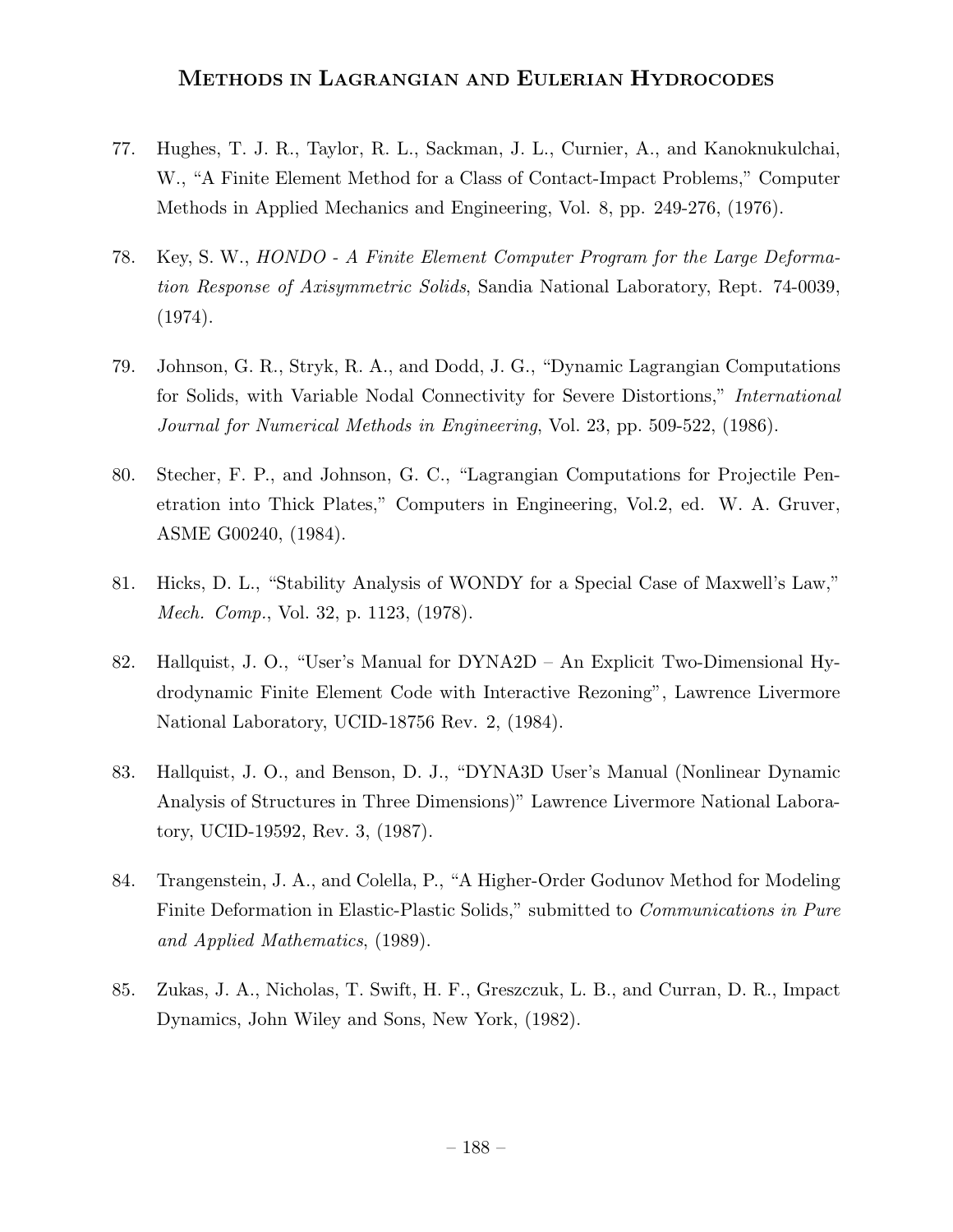- 86. Colella, P., and Woodward, P., "The Piecewise Parabolic Method (PPM) for Gas Dynamical Simulations," *Journal of Computational Physics*, Vol. 54, pp. 174-201, (1984).
- 87. Dukowicz, J. K., "A General, Non-Iterative Riemann Solver for Godunov's Method," *Journal of Computational Physics*, Vol. 61, pp. 119-137, (1985).
- 88. Harten, A., "ENO Schemes with Subcell Resolution," *J. of Computational Physics*, Vol. 83, pp. 148-184, (1989).
- 89. Trangenstein, J. A., "A Second-Order Algorithm for the Dynamic Response of Soils," Lawrence Livermore National Laboratory preprint, (1990).
- 90. Colella, P., "Multidimensional Upwind Methods for Hyperbolic Conservation Laws," Lawrence Berkeley Laboratory, LBL-17023, May, 1984, published in *Journal of Computational Physics*, Vol. 87, pp. 171-209, (1990).
- 91. Dukowicz, J. K., Cline, M. C., and Addessio, F. L., "A General Topology Godunov Method," *J. of Computational Physics*, Vol. 82, pp. 29-63, (1989).
- 92. Johnson, N., personal communication, Los Alamos National Laboratory, (1990).
- 93. Roe, P. L., "Characteristic-Based Schemes for the Euler Equations," *Annual Review of Fluid Mechanics*, Vol. 18, pp. 337-365, (1986).
- 94. Hancock, S., "Numerical Studies of a One-Dimensional Lagrangian Godunov Scheme," Lecture notes from Mechanical Engineering 266, University of California, Berkeley, (1976).
- 95. Hageman, L. J., Wilkins, D. E., Sedgwick, R. T., and Waddell, J. L., HELP A Multimaterial Eulerian Program for Compressible Fluid and Elastic-Plastic Flows in Two Space Dimensions and Time, System, Science and Software, SSS-R-75-2654, (1975).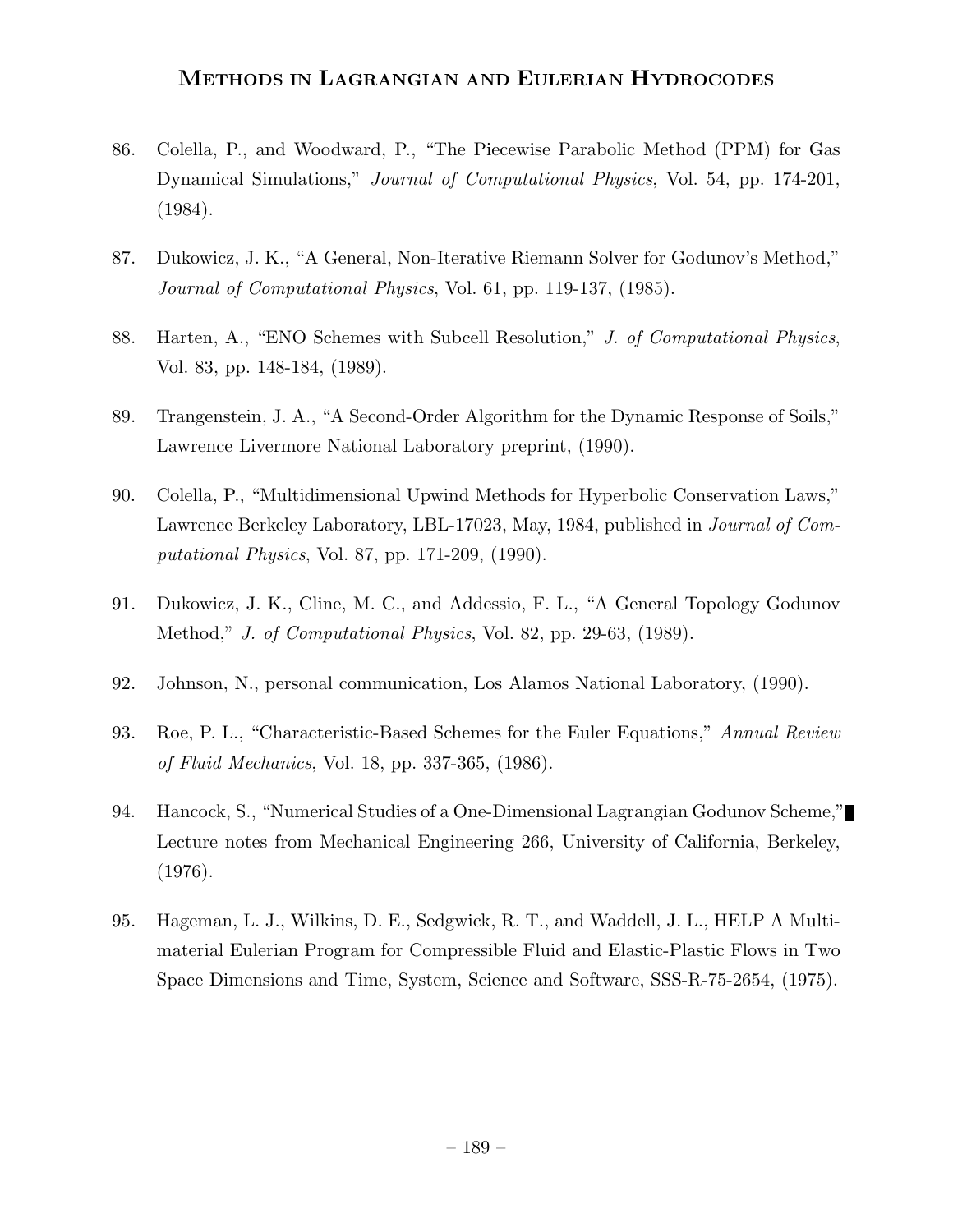- 96. Hughes, T. J. R., and Tezduyar, T. E., "Finite Element Methods for First-Order Hyperbolic Systems with Particular Emphasis on the Compressible Euler Equations," *Computer Methods in Applied Mechanics and Engineering*, Vol. 45, pp. 217-284, (1984).
- 97. Sod, G. A., "A Survey of Several Finite Difference Methods for Systems of Nonlinear Hyperbolic Conservation Laws," *Journal of Computational Physics*, Vol. 27, pp. 1-31, (1978).
- 98. Roache, P. J., *Computational Fluid Dynamics*, Hermosa Publishers, 1976.
- 99. Chorin, A. J., "Flame Advection and Propagation Algorithms," *Journal of Computational Physics*, Vol. 35, pp. 1-11, (1980).
- 100. Couch, R., Albright, E., Alexander, N., "The JOY Computer Code," Lawrence Livermore National Laboratory, UCID-19688, (1983).
- 101. Holian, K. S., Mandell, D. A., Adams, T. F., Addessio, F. L., Baumgardner, J. R., and Mosso, S. J., "MESA: A 3-D Computer Code for Armor/Anti-Armor Applications," Proc. of the Supercomputing World Conference, San Francisco, California, (1989).
- 102. DeBar, R. B., "Fundamentals of the KRAKEN Code," Lawrence Livermore Laboratory, UCIR-760, (1974).
- 103. Benson, D., "An Efficient, Accurate, Simple ALE Method for Nonlinear Finite Element Programs," *Computer Methods in Applied Mechanics and Engineering*, Vol. 72, pp. 305-350, (1989).
- 104. Sharp, R. W., and Barton, R. T., *HEMP Advection Model*, Lawrence Livermore National Laboratory, UCID-17809 Rev.1, (1981).
- 105. Liu, W. K., Chang, H., and Belytschko, T., "Arbitrary Lagrangian-Eulerian Petrov-Galerkin Finite Elements for Nonlinear Continua," *Computer Methods in Applied Mechanics and Engineering*, to be published.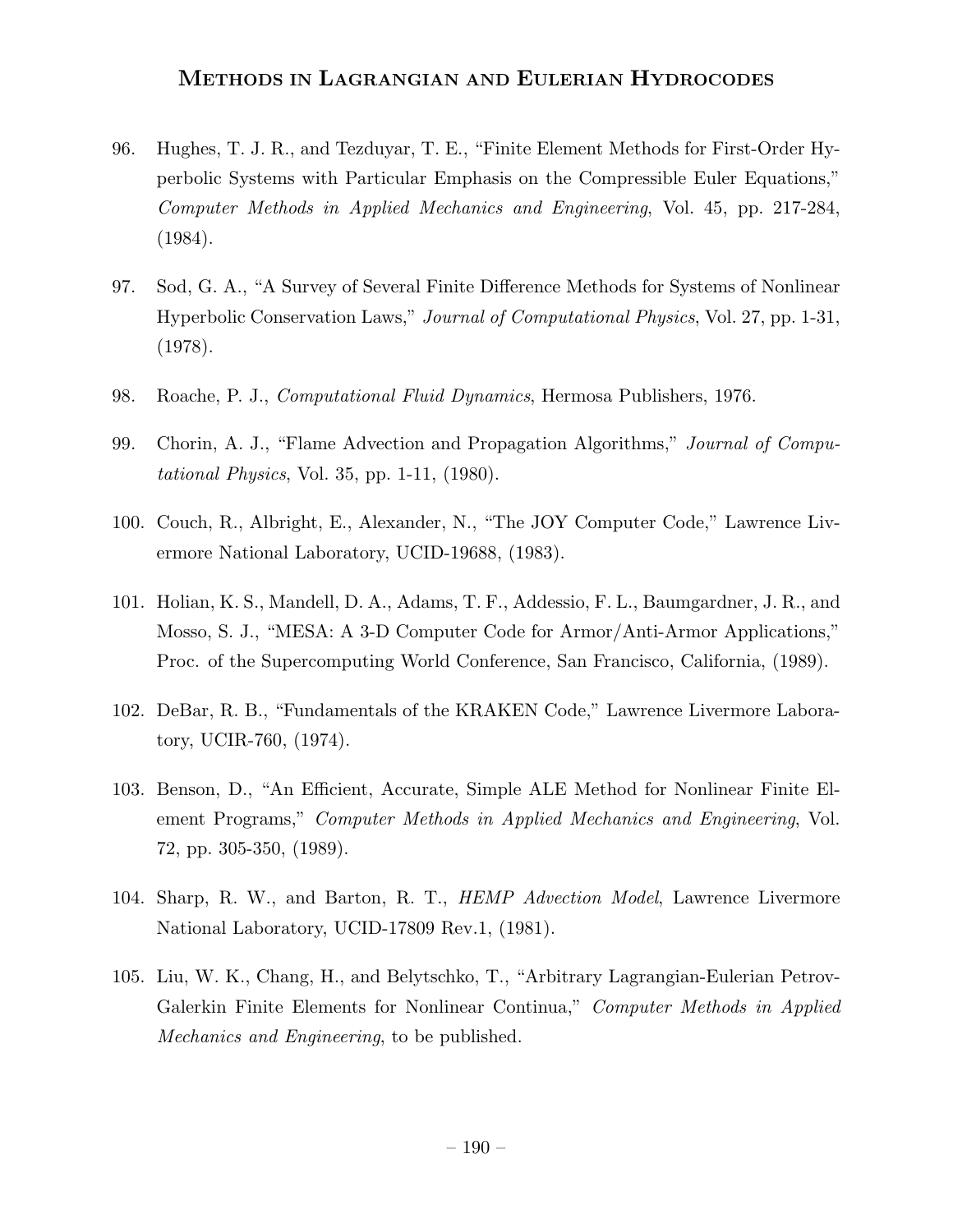- 106. Woodward, P. R., and Colella, P., "The Numerical Simulation of Two-Dimensional Fluid Flow with Strong Shocks," Lawrence Livermore National Laboratory, UCRL-86952, (1982).
- 107. Chorin, A., Hughes, T. J. R., McCracken, M. F., and Marsden, J. E., "Product Formulas and Numerical Algorithms," *Commun. Pure Appl. Math.* Vol 31, pp. 205- 256 (1978).
- 108. Simo, J. C., and Ortiz, M., "A Unified Approach to Finite Deformation Elastoplastic Analysis Based on the Use of Hyperelastic Constitutive Equations," *Computer Methods in Applied Mechanics and Engineering* Vol. 49, pp. 221-245, (1985).
- 109. Winslow, A. M.,"Equipotential Zoning of Two-Dimensional Meshes", Lawrence Radiation Laboratory, UCRL-7312, (1963).
- 110. Predebon, W. W., Anderson, C. E., and Walker, J. D., "Inclusion of Evolutionary Damage Measures in Eulerian Wavecodes," preprint (1990).
- 111. Brooks, A. N., and Hughes, T. J. R., "Streamline Upwind/Petrov-Galerkin Formulations for Convection Dominated Flows with Particular Emphasis on the Incompressible Navier-Stokes Equations," *Computer Methods in Applied Mechanics and Engineering*, Vol. 32, (1982), pp. 199-259.
- 112. Johnson, C., Navert, U., and Pitkaranta, J., "Finite Element Methods for Linear Hyperbolic Problems," *Computer Methods in Applied Mechanics and Engineering*, Vol. 45, (1984), pp. 285-312.
- 113. McGlaun, personal communication, Sandia National Laboratories, (1990).
- 114. Book, D. L., and Boris, J. P., "Flux-corrected Transport I. SHASTA, A Transport Algorithm that Works," *Journal of Computational Physics*, Vol. 11, pp. 38-69, (1973).
- 115. van Leer, B., "Toward the Ultimate Conservative Difference Scheme. II. Monotonicity and Conservation Combined in a Second-Order Scheme," *Journal of computatinal Physics*, Vol. 14, pp. 361-370, (1974).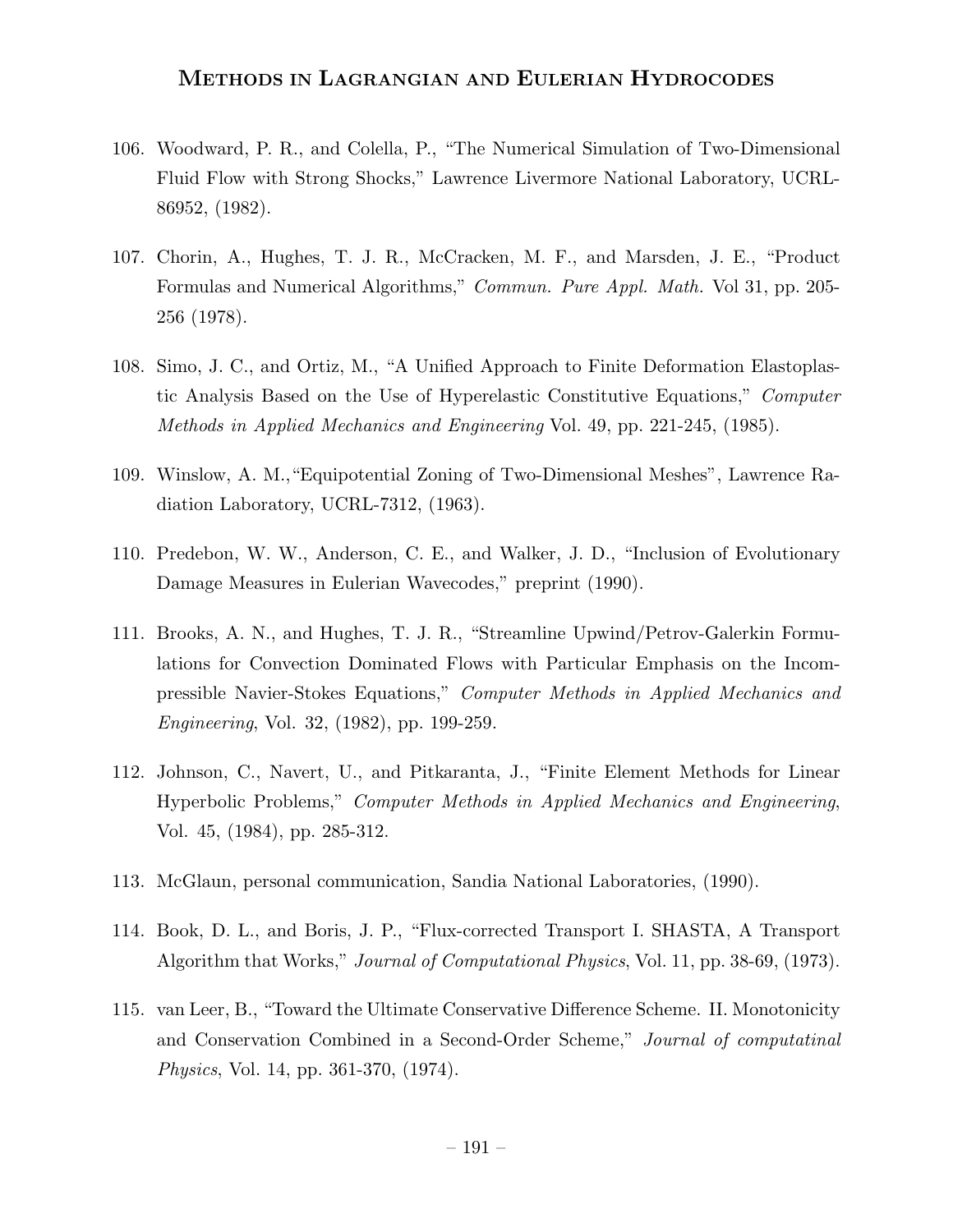- 116. Roe, P. L., "Some Contributions to the Modeling of Discontinuous Flows, " Lecture Notes in Applied Mathematics 22, Spring-Verlag, New York, pp. 354-359, (1981).
- 117. Chakravarthy, S. R., and Osher, S., "Computing with High Resolution Upwind Schemes for Hyperbolic Equations," Large-Scale Computations in Fluid Mechanics, Lectures in Applied Mathematics, Vol. 22, pp. 57-86, (1985).
- 118. Harten, A., "High Resolution Schemes for Hyperbolic Conservation Laws," *Journal of Computational Physics*, vol. 49, pp. 357-393, (1983).
- 119. Sweby, P. K., "High Resolution Schemes Using Flux Limiters for Hyperbolic Conservation Laws," *SIAM J. Numer. Anal.*, Vol. 21, No. 5, pp. 995-1011, (1984).
- 120. Osher, S., "Riemann Solvers, the Entropy Condition, and Difference Approximations," *SIAM J. Numer. Anal.*, Vol. 21, No. 5, pp. 217-235, (1984).
- 121. Babuska, I., Zienkiewicz, O. C., Gago, J., and de Oliveira, E. R., eds., Accuracy Estimates and Adaptive Refinements in Finite Element Computations, John Wiley and Sons, New York, N. Y., (1986).
- 122. Dahlquist, G. Bjorck, A., Numerical Methods, Prentice-Hall, Englewood Cliffs, N. J., (1974).
- 123. Zalesak, S. T., "Fully Multidimensional Flux-Corrected Transport Algorithms for Fluids," *Journal of Computational Physics*, vol. 31, pp. 335-362, (1979).
- 124. Lohner, R., "An Adaptive Finite Element Scheme for Transient Problems in CFD," *Computer Methods in Applied Mechanics and Engineering*, Vol. 61, pp. 323-338, (1987).
- 125. Oden, J. T., Devloo, P., and Strouboulis, T., "Adaptive Finite Element Methods for the Analysis of Inviscid Compressible Flow: Part I. Fast Refinement/ Unrefinement and Moving Mesh Methods for Unstructured Meshes," *Computer Methods in Applied Mechanics and Engineering*, Vol. 59, pp. 327-362, (1986).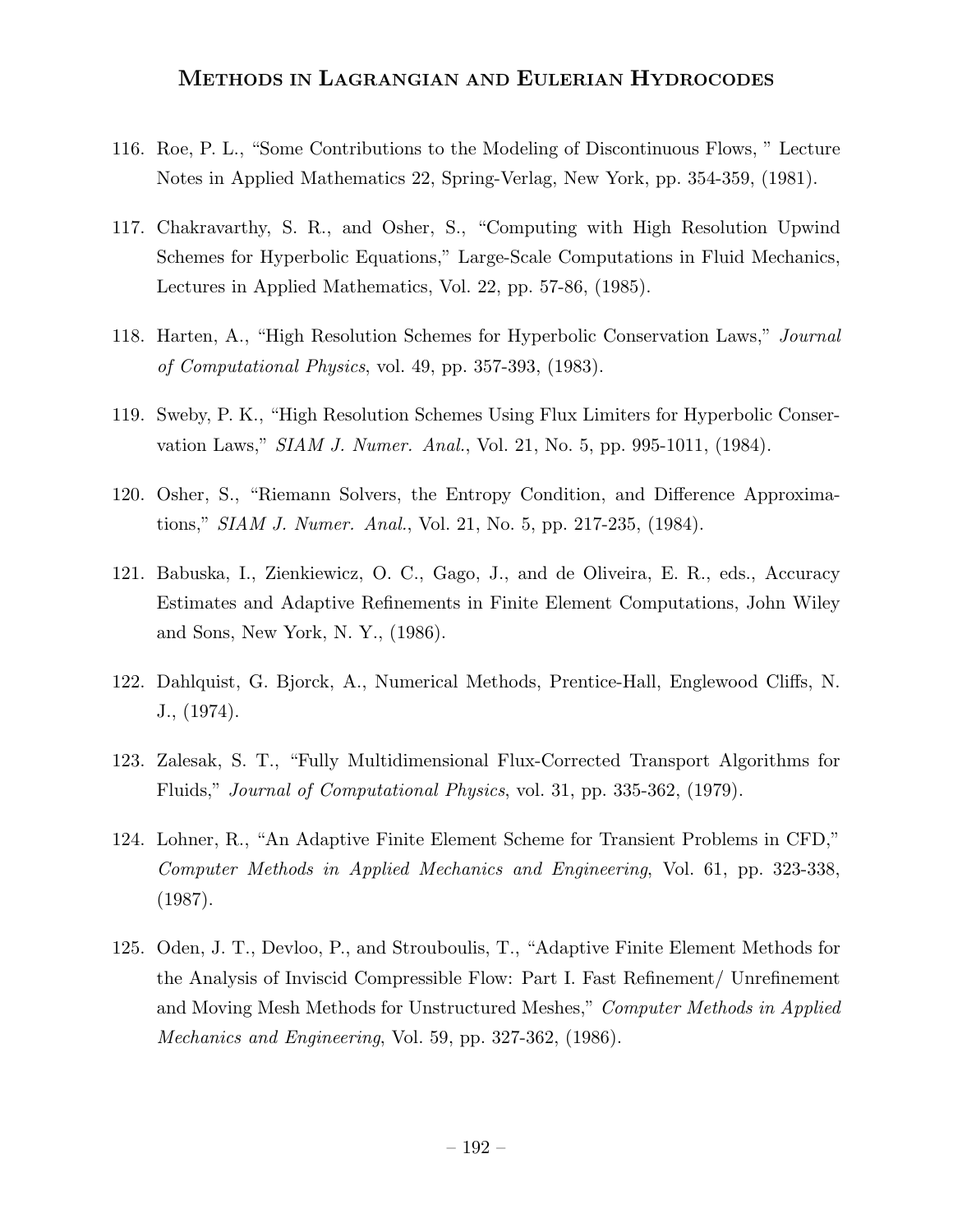- 126. Smolarkiewicz, P. K., "A Fully Multidimensional Positive Definite Advection Transport Algorithm with Small Implicit Diffusion," JCP, vol. 54, pp. 325-362, (1984).
- 127. Margolin, L. G., and Smolarkiewicz, P. K., "Antidifuusive Velocities for Multipass Donor Cell Advection," Lawrence Livermore National Laboratory, UCID-21866, (1989).
- 128. Mizukami, A., and Hughes, T. J. R., "A Petrov-Galerkin Finite Element Method for Convection Dominated Flows: An Accurate Upwinding Technique for Satisfying the Maximum Principle," *Computer Methods in Applied Mechanics and Engineering*, Vol. 50, pp. 181-193, (1985)
- 129. Bell, J. B., Dawson, C. N., and Shubin, G. R., "An Unsplit, Higher Order Godunov Method for Scalar Conservation Laws in Multiple Dimensions," JCP, vol. 74, pp. 1-24, (1988).
- 130. Bell, J. B., Colella, P., Trangenstein, J. A., and Welcome, M., "Adaptive Mesh Refinement on Moving Quadrilateral Grids," Proc. of the AIAA 9th Computational Fluid Dynamics Conference in Buffalo, New York, (1989).
- 131. Eidelman, S., Colella, P., and Shreeve, R. P. S., "Application of the Godunov Method and Higher Order Extensionas of the Govunov Method to Cascade Flow Modeling," AIAA paper 83-1941-CP, AIAA 6th Computational Fluid Dynamics Conference, Danvers, MA., (1983).
- 132. Van Leer, B., "Multidimensional Explicit Difference Schemes for Hyperbolic Conservation Laws," *Computing Methods in Applied Sciences and Engineering, VI*, (Elsevier Science, New York, 1984), p. 493.
- 133. Benson, D. J., "Momentum Advection on a Staggered Mesh," submitted to *Journal of Computational Physics*, (in press).
- 134. Benson, D. J., "Vectorization Techniques for Explicit Arbitrary Lagrangian Eulerian Calculations," submitted to *Computer Methods in Applied Mechanics and Engineering*, (1989)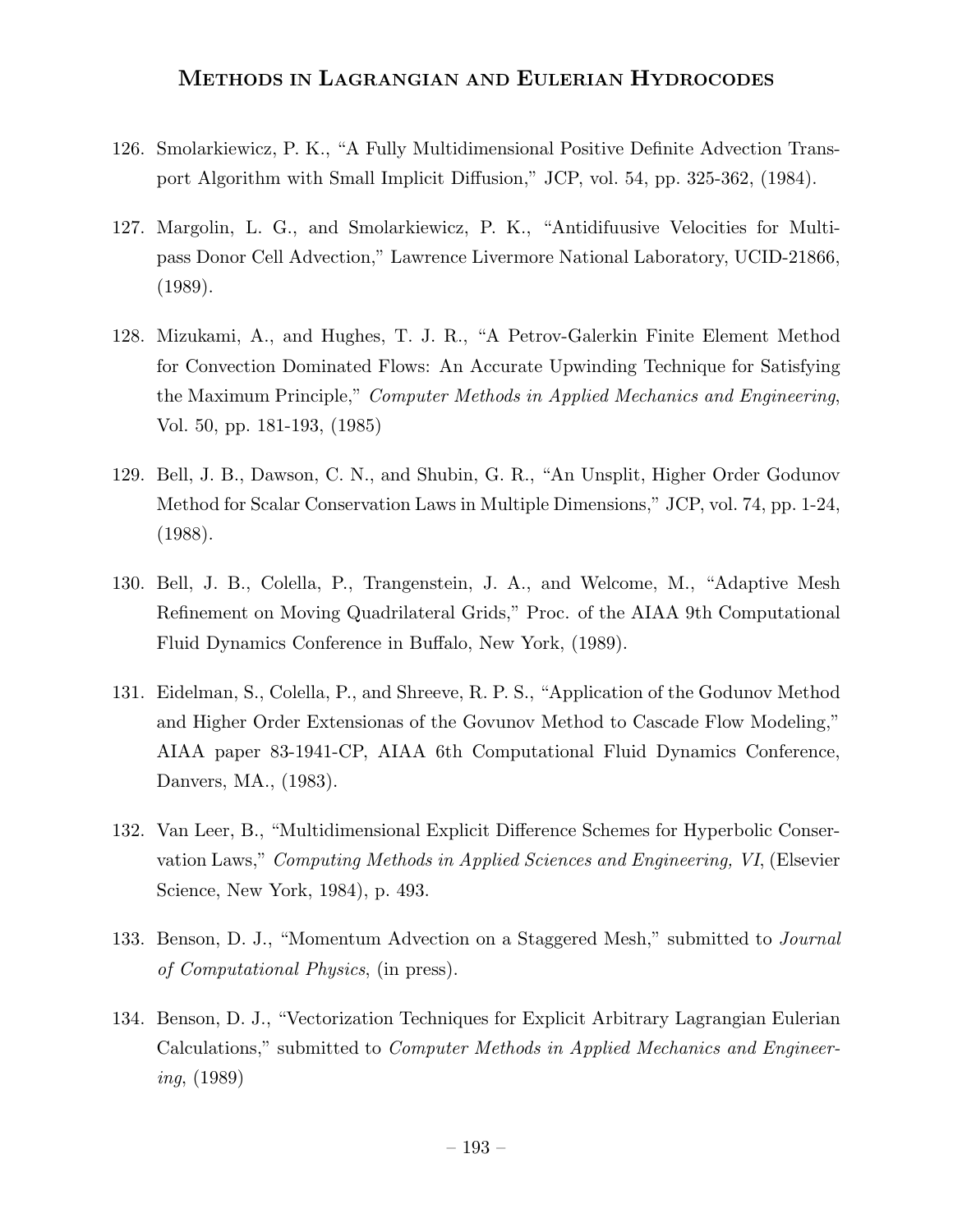- 135. Margolin, L. G., personal communication, (1989).
- 136. Margolin, L. G., and Beason, C. W., "Remapping on the Staggered Mesh," Fifth Nuclear Code Developers' Conference October 11 - 14, 1988, Boulder, CO.
- 137. Trefethen, L., N., "Group Velocity in Finite Difference Schemes," SIAM Review, Vol. 24, No. 2, (1982).
- 138. Addessio, F. L., Baumgardner, J. R., Dukowicz, J. K., Johnson, N. L., Kashiwa, B. A., Rauenzahn, R. M., and Zemach, C. ,"CAVEAT: A Computer Code for Fluid Dynamics Problems with Large Distortion and Internal Slip, (revised edition, 1990)," Los Alamos National Laboratory, (1990).
- 139. Giannakopoulos, A. E., and Engel, A. J., "Directional Control in Grid Generation," *J. of Computational Physics*, Vol. 74, pp. 422-439, (1988).
- 140. Sandler, I. S., and Rubin, D., "An Algorithm and a Modular Subroutine for the Cap Model," *Int. J. Numer. Analy. Meth. Geomech.*, Vol. 3, pp. 173-186, (1979).
- 141. Hyman, J. M., "Numerical methods for Tracking Interfaces," *Physica 12D*, pp. 396- 407, (1984).
- 142. Oran, E. S., and Boris, J. P., Numerical Simulation of Reactive Flow, Elsevier Sciences Publishing Co., Inc., (1987).
- 143. Johnson, W. E., TOIL (A Two-Material Version of the OIL Code), General Atomic Report GAMD-8073, (1967).
- 144. Brackbill, J. U., and Saltzman, J. S., "Adaptive Zoning for Singular Problems in Two Dimensions," *Journal of Computational Physics*, Vol. 46, No. 3, (1982).
- 145. Hirt, C. W., and Nichols, B. D., "Volume of Fluid (VOF) Method for the Dynamics of Free Boundaries," *Journal of Computational Physics*, Vol. 39, pp. 201-225, (1981).
- 146. Sutcliffe, W. G., "BBC Hydrodynamics," Lawrence Livermore National Laboratory, UCIR-716, (1973).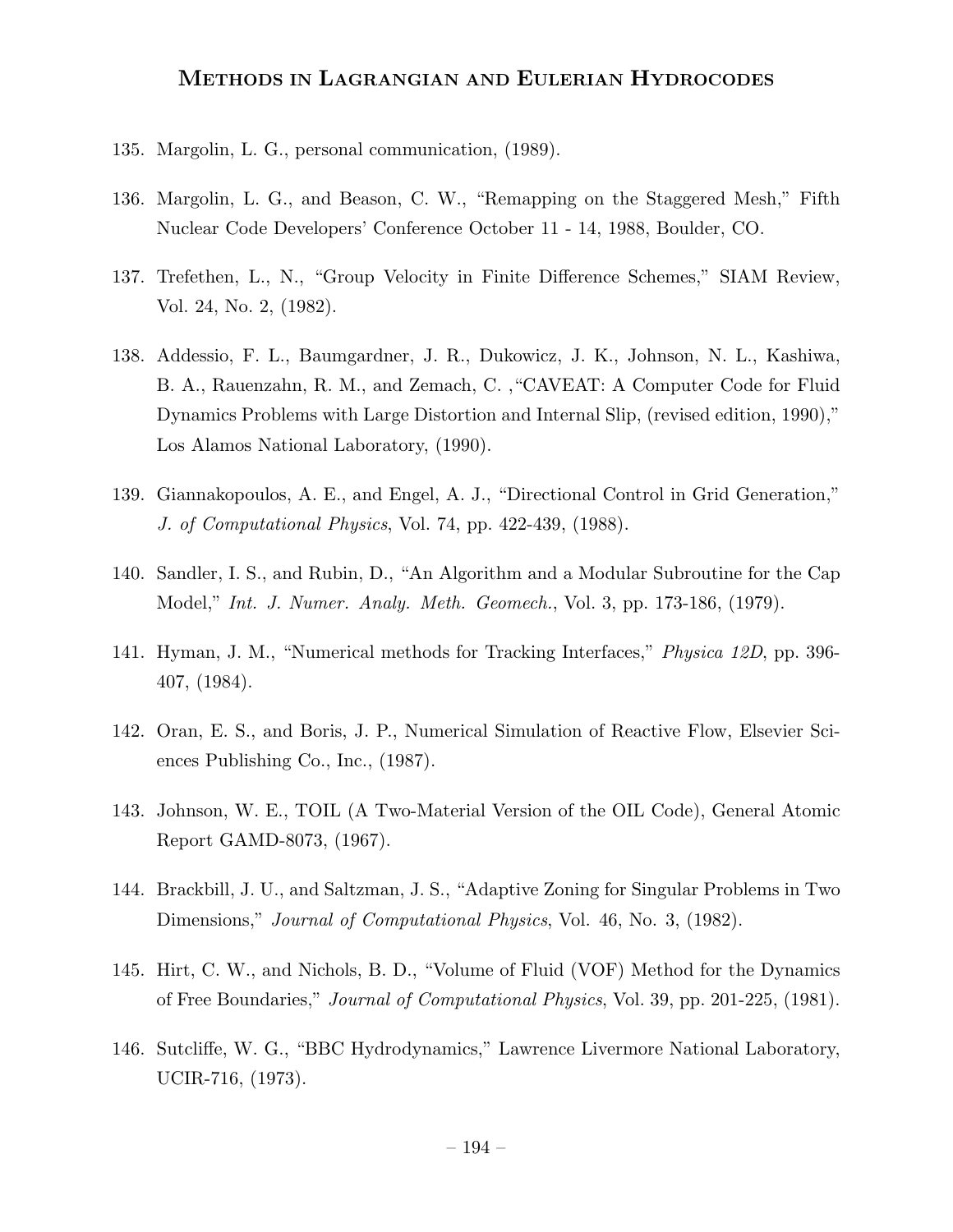- 147. Noh, W. F. and Woodward, P., "SLIC (Simple Line Interface Calculation)," Lecture Notes in Physics 59, Spring-Verlag, Berlin, (1976).
- 148. Winslow, A. M., and Barton, R. T., *Rescaling of Equipotential Smoothing*, Lawrence Livermore National Laboratory, UCID-19486, (August 1982).
- 149. Glimm, J., "Solutions in the Large for Nonlinear Hyperbolic Systems of Equations," *Commun. Pure Appl. Math.*, Vol. 18, pp. 697-715, (1965).
- 150. McMaster, W. H., "Computer Codes for Fluid-Structure Interactions," Proc. of the 1984 Pressure Vessel and Piping Conference, San Antonio, Texas, Lawrence Livermore National Laboratory UCRL-89724 preprint, (1984).
- 151. Youngs, D. L., "Time Dependent Multi-Material Flow with Large Fluid Distortion," Numerical Methods for Fluid Dynamics, ed. Morton, K. W., and Baines, M. J., pp. 273-285, (1982).
- 152. Youngs, D. L., "An Interface Tracking Method for a 3D Eulerian Hydrodynamics Code," AWRE Design Mathematics Division, AWRE/44/92/35, (1987).
- 153. Anderson, C. E., O'Donoghue, P. E., and Skerhut, D., "A Mixture Theory Approach for the Shock Response of Composite Materials," *Journal of Composite Materials*, in press (1990).
- 154. Harlow, F. H., and Amsden, A. A., "Flow of Interpenetrating Material Phases," *Journal of Computational Physics*, Vol. 18, pp. 440-464, (1975).
- 155. Drumheller, D. S., "Hypervelocity Impact of Mixtures," Proc. of the 1986 Hypervelocity Impact Symposium, San Antonio, Texas, Oct. 21-24, 1986, published in *International Journal of Impact Engineering* Vol. 5, No. 1-4, (1987).
- 156. Winslow, A. M., "Adaptive Mesh Zoning by the Equipotential Method," Lawrence Livermore National Laboratory, UCID-19062, (1981).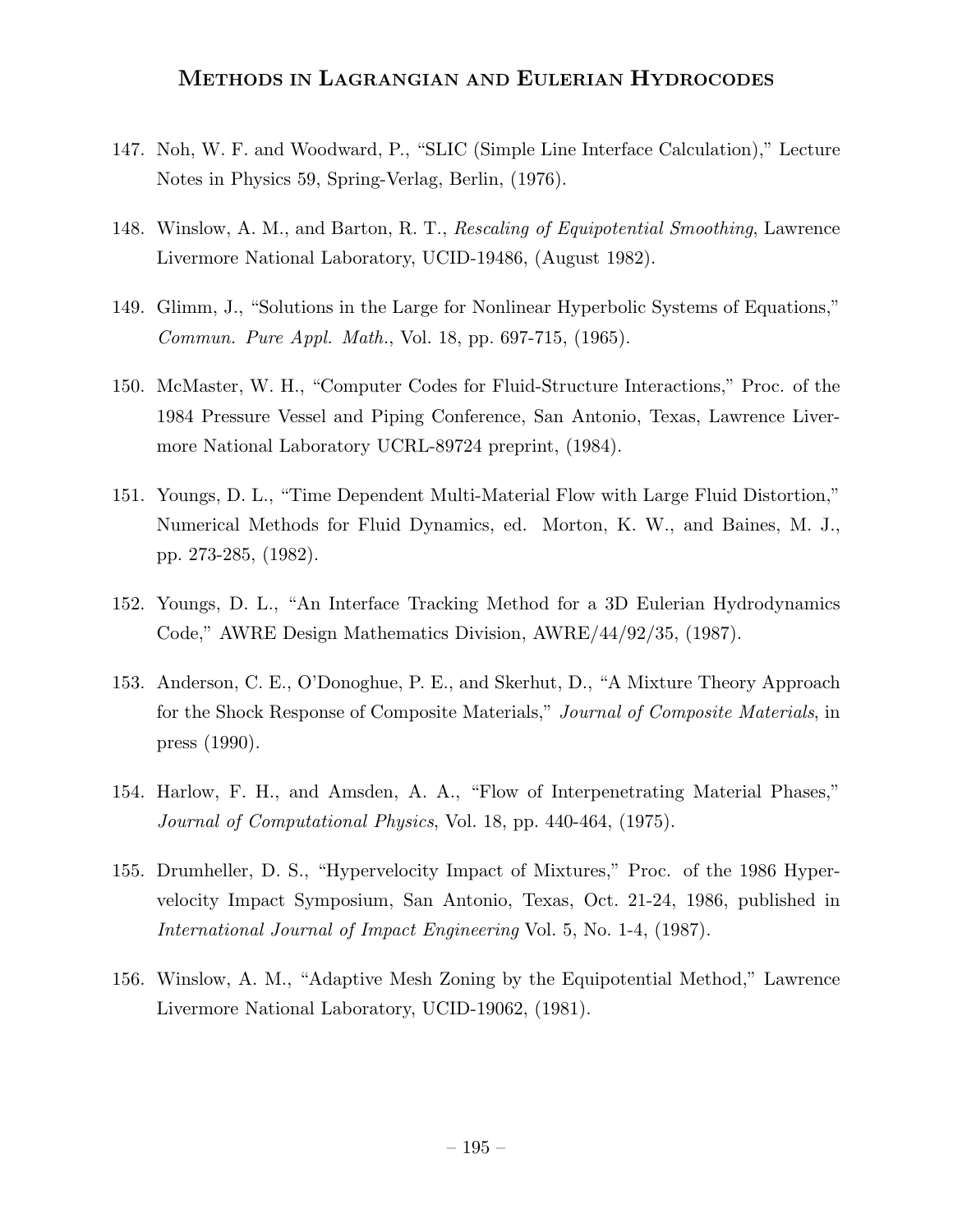- 157. Zienkiewicz, O. C., Xi-Kui, L., and Nakazawa, S., "Iterative Solution of Mixed Problems and Stress Recovery Procedures," *Comp. Appl. Num. Meths.*, Vol. 1, pp. 3-9, (1985)
- 158. Milgram, M. S., "Does a Point Lie Inside a Polygon," *Journal of Computational Physics*, Vol. 84, pp. 134-144, (1989).
- 159. Dukowicz, J. K., "Conservative Rezoning (Remapping) for General Quadrilateral Meshes," *Journal of Computational Physics*, Vol. 54, pp. 411-424, (1984).
- 160. Dukowicz, J. K., and Kodis, J. W., "Accurate Conservative Remapping (Rezoning) for Arbitrary Lagrangian-Eulerian Computations," *SIAM J. Sci. Stat. Comput.*, Vol. 5, No. 3, pp. 305-321, (1987).
- 161. Thorn, B. J., and Holdridge, D. B., "The TOOREZ Lagrangian Rezoning Code," Sandia National Laboratories, SLA-73-1057, (1973).
- 162. Evans, M. E., and Harlow, F. H., "The Particle-in-Cell Method for Hydrodynamic Calculations," Los Alamos National Laboratory, LA-2139, (1957).
- 163. Thompson, J. F., Warsi, Z. U. A., and Mastin, C. W., "Boundary-Fitted Coordinate Systems for Numerical Solution of Partial Differential Equations — A Review," *Journal of Computational Physics*, Vol. 47, (1982), pp. 1-108.
- 164. Thompson, J. F., Warsi, Z. U. A., and Mastin, C. W., Numerical Grid Generation Foundations and Applications, North Holland, New York, N. Y., (1985).
- 165. Trulio, J. G., and Trigger, K. R., "Numerical Solution of the One-Dimensional Lagrangian Hydrodynamic Equations," Lawrence Radiation Laboratory, UCRL-6267, (1961).
- 166. Hancock, S., personal communication, (1991).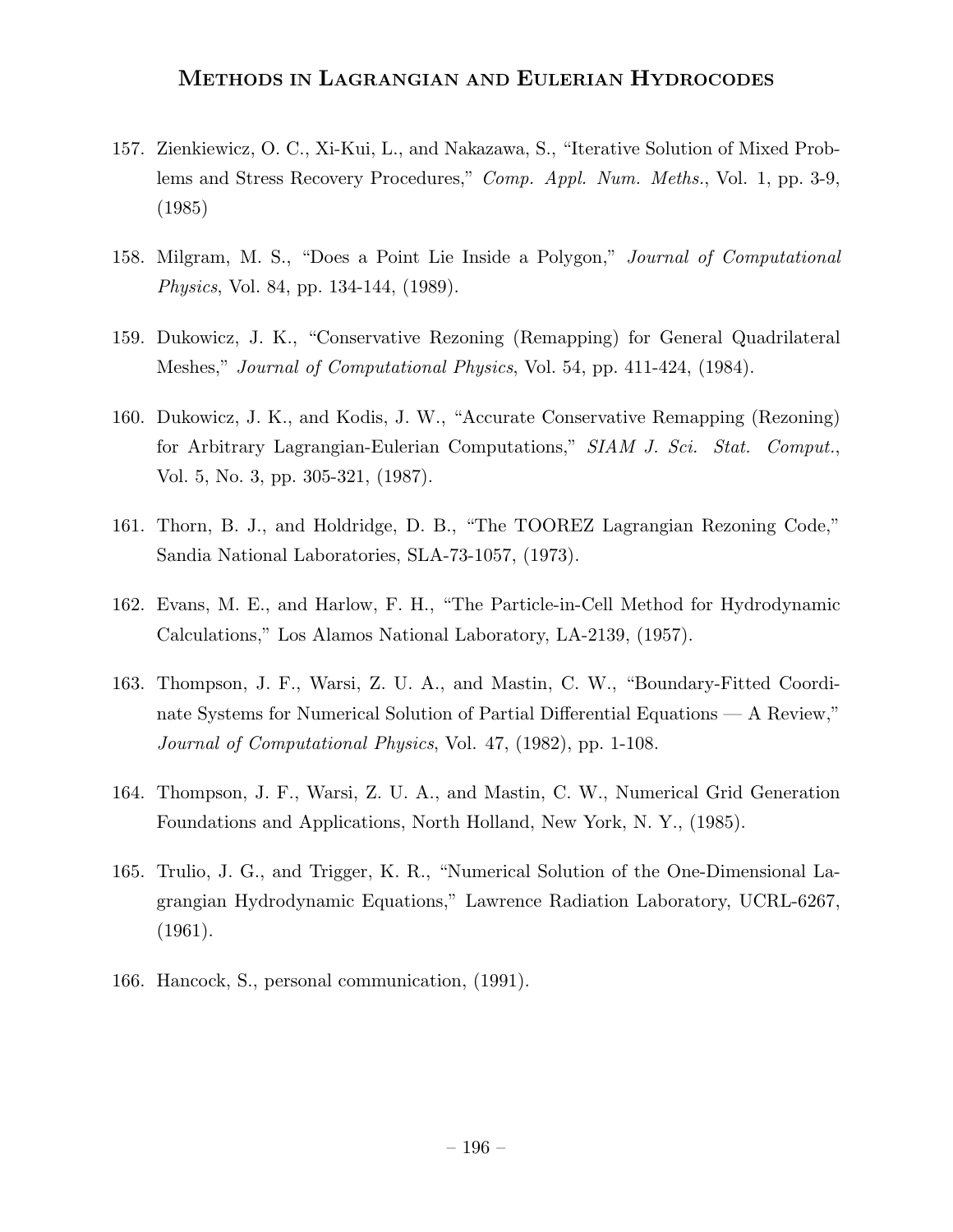- 166. Burton, D. E., "Exact Conservation of Energy and Momentum in Staggered-Grid Hydrodynamics with Arbitrary Connectivity," Lawrence Livermore National Laboratory, UCRL-JC-104258 preprint, also *The Proceedings of the Next Free Lagrange Conference*, Jackson Lake Lodge, Wyoming, June 3-7,(1990).
- 167. Lax, P. D., "Weak Solutions of Nonlinear Hyperbolic Equations and Their Numerical Computation," *Communications on Pure and Applied Mathematics*, Vol. 7, pp. 159- 193, (1954).
- 168. Harten, A., Hyman, J. M., and Lax, P. D., "On Finite-Difference Approximations and Entropy Conditions for Shocks," *Communications on Pure and Applied Mathematics*, Vol., 29, pp. 297-322, (1976).
- 169. Belytschko, T., and Bindeman, L. P., "Assumed Strain Stabilization of the 4-node Quadrilateral with 1-Point Quadrature for Nonlinear Problems," *Computer Methods in Applied Mechanics and Engineering*, Vol. 88, pp. 311-340, (1991).
- 170. Simo, J. C., and Hughes, T. J. R., "On the Variational Foundations of Assumed Strain Methods," *Journal of Applied Mechanics*, Vol. 53, pp. 51-54, (1986).
- 171. Carpenter, N. J., Taylor, R. L., and Katona, M. G., "Lagrange Constraints for Transient Surface Contact," *International Journal for Numerical Methods in Engineering*, Vol. 32, pp. 103-128, (1991).
- 172. Johnson, N. J., Addessio, F. L., Baumgardner, J. R., Kashiwa, B. A., Rauenzahn, R. M., "CAVEAT: Current Extensions and Future Capabilities," Los Alamos National Laboratory, LA-??????-MS (draft), (1990)
- 173. Addessio, F. L., and Johnson, J. N., "CAVEAT Material Model," Los Alamos National Laboratory memorandum, August 7, 1985
- 174. Dukowicz, J. K., and Meltz, B. J. A., "Vorticity Error in Multidimensional Lagrangian Codes," Los Alamos National Laboratory, LA-UR-90-697 (revised) (1990)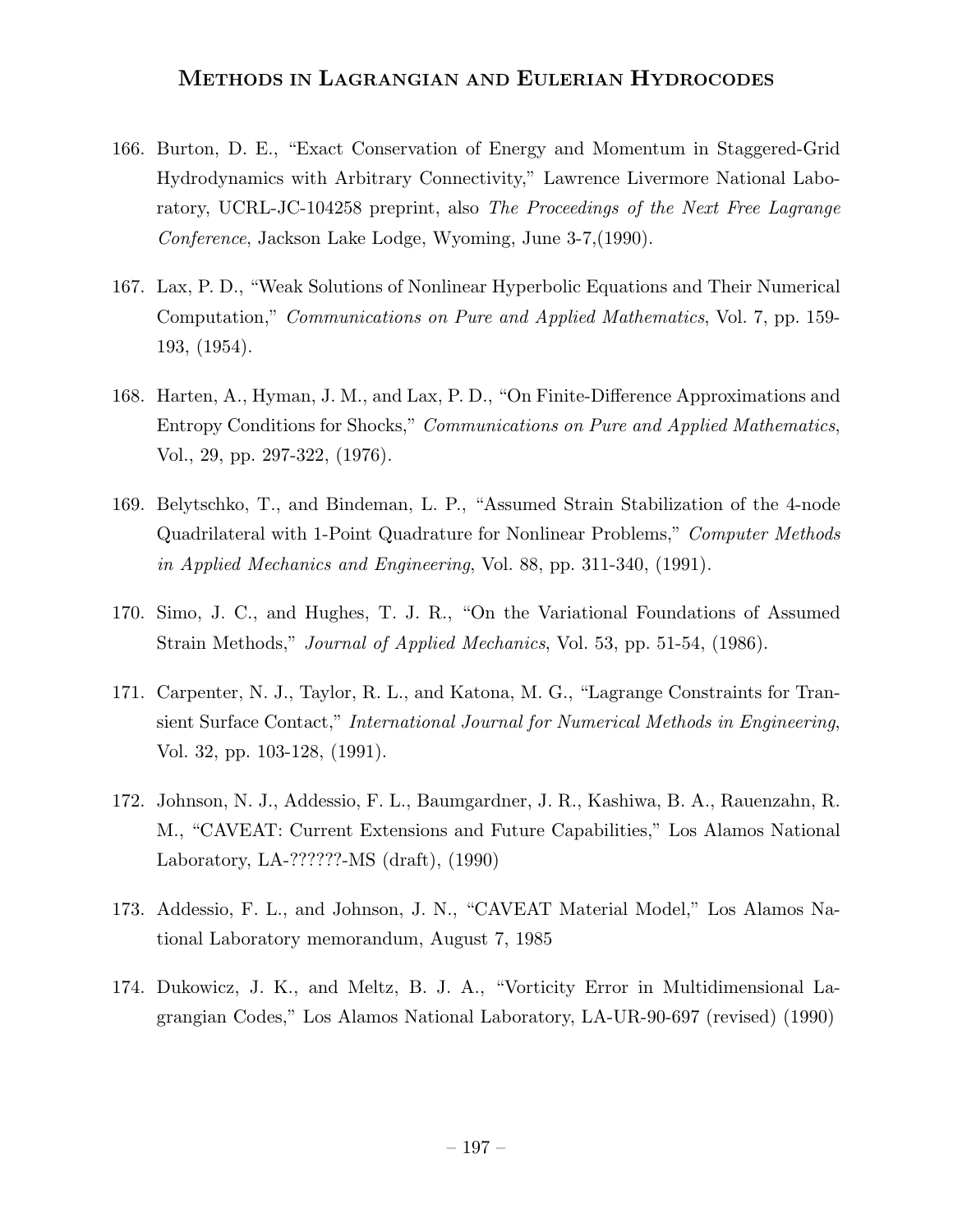- 175. Kashiwa, B. and Lee, W. H., "Comparisons Between the Cell-Centered and Staggered Mesh Lagrangian Hydrodynamics," Los Alamos National Laboratory, LA-UR-90- 2452, submitted to The Next Free Lagrange Conference, June 3-7, 1990, Jackson Lake Lodge, Wyoming (1990).
- 176. Lax, P., and Wendroff, B., "Systems of Conservation Laws," *Communications in Pure and Applied Mathematics*, Vol. 13, pp. 217-237, (1960).
- 178. Davis, S. F., *SIAM J. Sci. Stat. Comput.*, Vol. 8, pp. 1-18, (1987)
- 179. Brackbill, J. U., and Monaghan, J. J., eds., Particle Methods in Fluid Dynamics and Plasma Physics, Proceedings of the Workshop on Particle Methods in Fluid Dynamics and Plasma Physics, Los Alamos, April 13-15, 1987, published in *Computer Physics Communications*, Vol. 48, No. 1, (1988).
- 180. Harlow, F. H., "PIC and Its Progeny," *Computer Physics Communications*, Vol. 48, No. 1, pp. 1-10, (1988).
- 181. Brackbill, J. U., Kothe, D. B., and Ruppel, H. M., "FLIP: A Low-Dissipation, Particle-in-Cell Method for Fluid Flow," *Computer Physics Communications*, Vol. 48, No. 1, pp. 25-38, (1988).
- 182. Benz, W., "Smooth Particle Hydrodynamics: A Review," Harvard-Smithsonian Center for Astrophysics Preprint Series No. 2884, (1989).
- 183. Ghosh, S., and Kikuchi, N., "An Arbitrary Lagrangian-Eulerian Finite Element Method for Large Deformation Analysis of Elastic-Viscoplastic Solids," *Computer Methods in Applied Mechanics and Engineering*, Vol. 86, pp. 127-188, (1991).
- 184. Liu, W. K., Belytschko, T., and Chang, H., "An Arbitrary Lagrangian-Eulerian Finite Element Method for Path-Dependent Materials," *Computer Methods in Applied Mechanics and Engineering*, Vol. 58, pp. 227-245, (1986).
- 185. P. Lasaint and P. A. Raviart, "On a Finite Element Method for Solving the Neutron Transport Equation," Mathematical Aspects of Finite Elements in Partial Differential Equations, ed. de Boor, C., Academic Press, New York, pp. 89-123, (1974).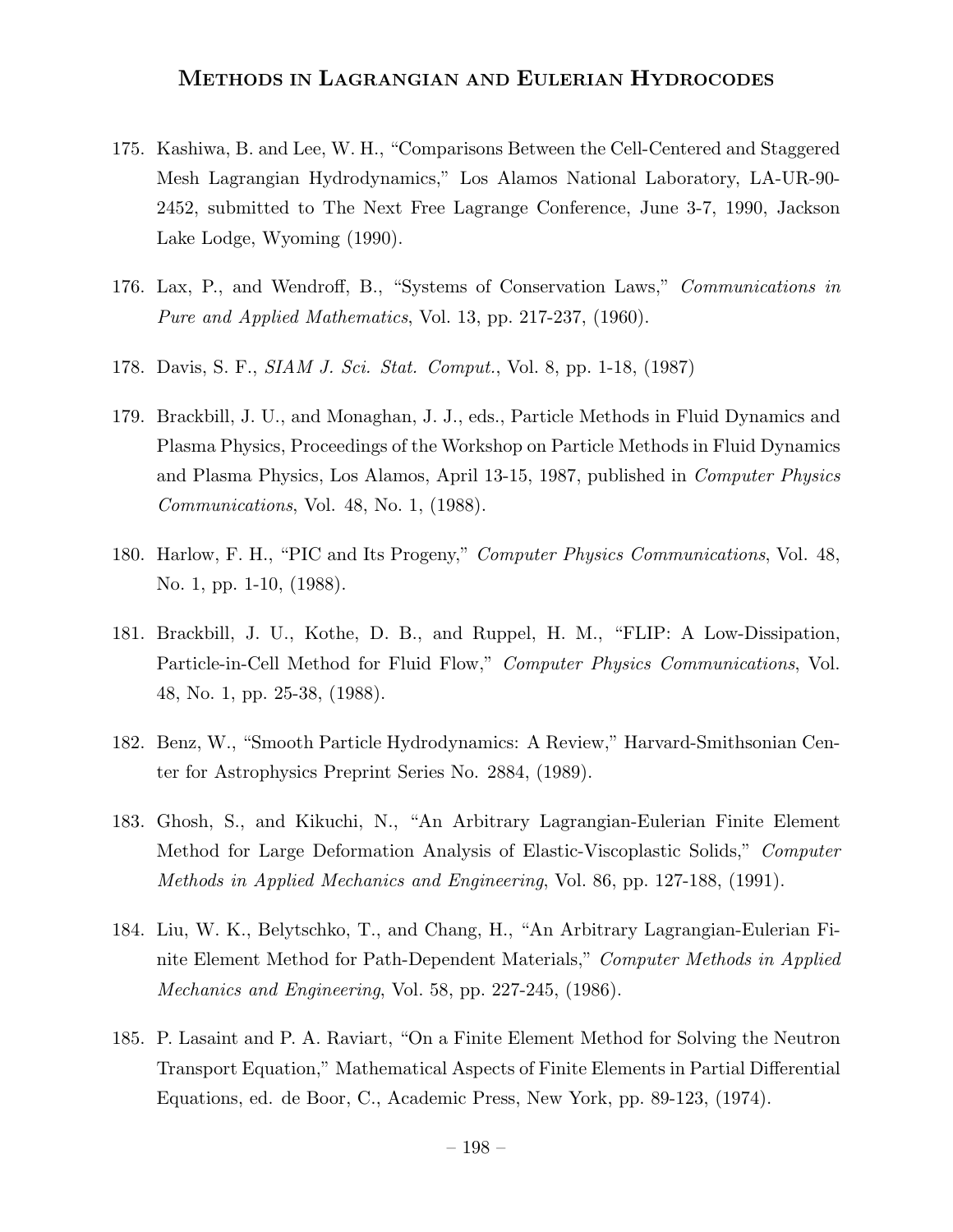- 186. G. Chavent, Cockburn, B., Cohen, G., Jaffre, J., "A Discontinuous Finite Element Method for Nonlinear Hyperbolic Equations," Innovative Numerical Methods in Engineering, Springer, Berlin, pp. 337-342, (1986).
- 187. Caussignac, P. and Touzani, R., "Solution of Three-Dimensional Boundary Layer Equations by a Discontinuous Finite Element Method, Part I: Numerical Analysis of a Linear Model Problem," *Computer Methods in Applied Mechanics and Engineering*, Vol. 78, pp. 249-271, (1990).
- 188. Hughes, T. J. R., Mallet, M., and Mizukami, M., "A New Finite Element Formulation for Computational Fluid Dynamics: II. Beyond SUPG," *Computer Methods In Applied Mechanics and Engineering*, Vol. 54, pp. 341-355, (1986).
- 189. Johnson, C., Navert, U., Pitkaranta, J., "Finite Element Methods for Linear Hyperbolic Problems," *Computer Methods in Applied Mechanics and Engineering*, Vol. 45, pp. 285-312, (1984).
- 190. Shu, C. W., "Numerical Experiments on the Accuracy of ENO and Modified ENO Schemes," *Journal of Scientific Computing*, Vol. 5, No. 2, pp. 127-149, (1990).
- 191. Rogerson, A. M., and Meiburg, E., "A Numerical Study of the Convergence Properties of ENO Schemes, *Journal of Scientific Computing*, Vol. 5, No. 2, pp. 151-167, (1990).
- 192. Harten, A., and Osher, S. "Uniformly High-Order Accurate Nonoscillatory Schemes," *SIAM Journal of Numerical Analysis*, Vol. 24, pp. 279-309, (1987).
- 193. Huynh, H. T., "Second-Order Accurate Nonoscillatory Schemes for Scalar Conservation Laws," NASA Technical Memorandum 102010, (1989).
- 194. Huynh, H. T., "Accurate Monotone Cubic Interpolation," NASA Technical Memorandum 103789, (1991).
- 195. Lee, W. H., and Kwak, D., "PIC Method for a Two-Dimensional Elastic-Plastic-Hydro Code," *Computer Physics Communications*, Vol. 48, pp. 11-16, (1986).